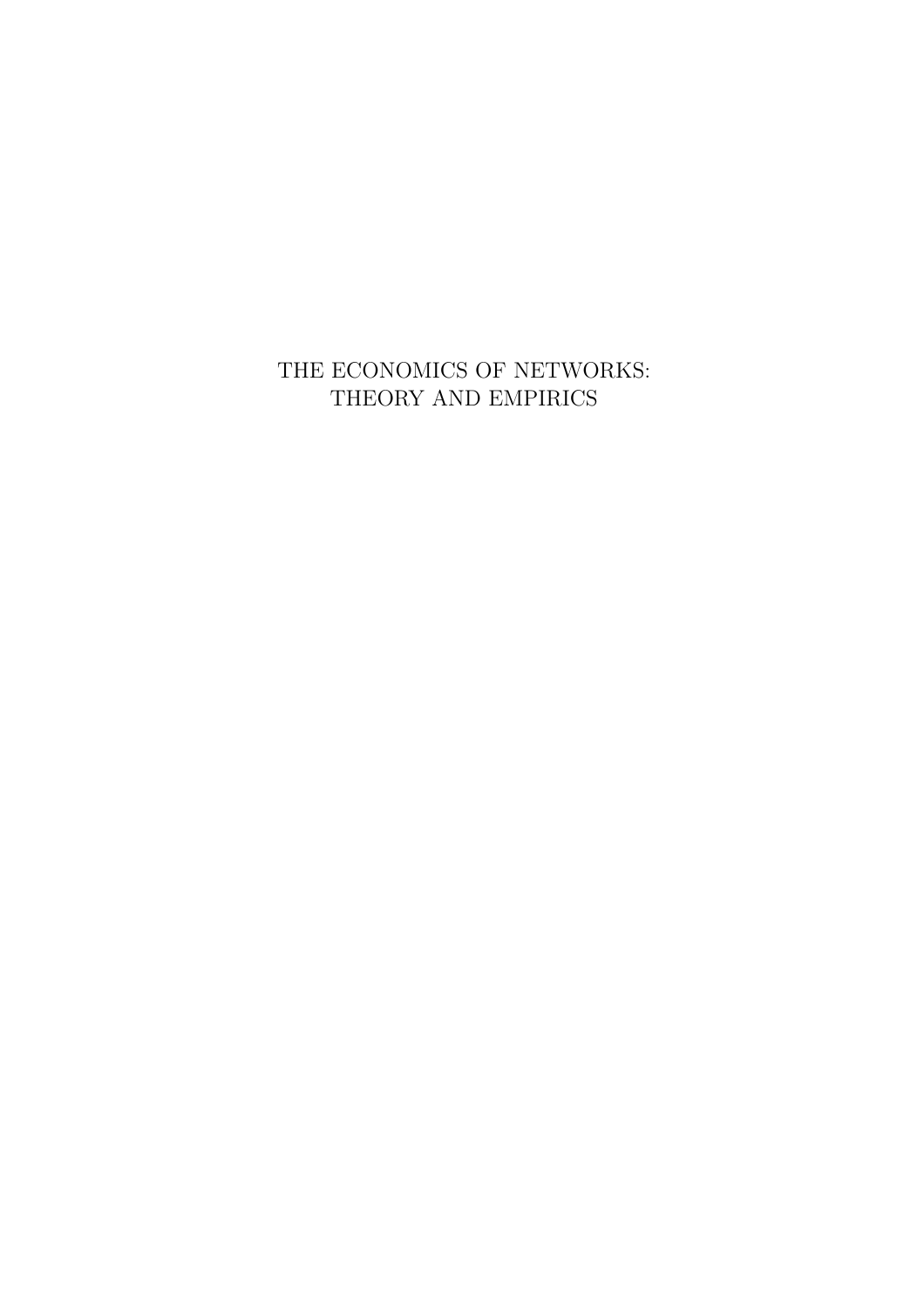ISBN 90 5170 973 0

Cover design: Crasborn Graphic Designers bno, Valkenburg a.d. Geul

This book is no. 384 of the Tinbergen Institute Research Series, established through cooperation between Thela Thesis and the Tinbergen Institute. A list of books which already appeared in the series can be found in the back.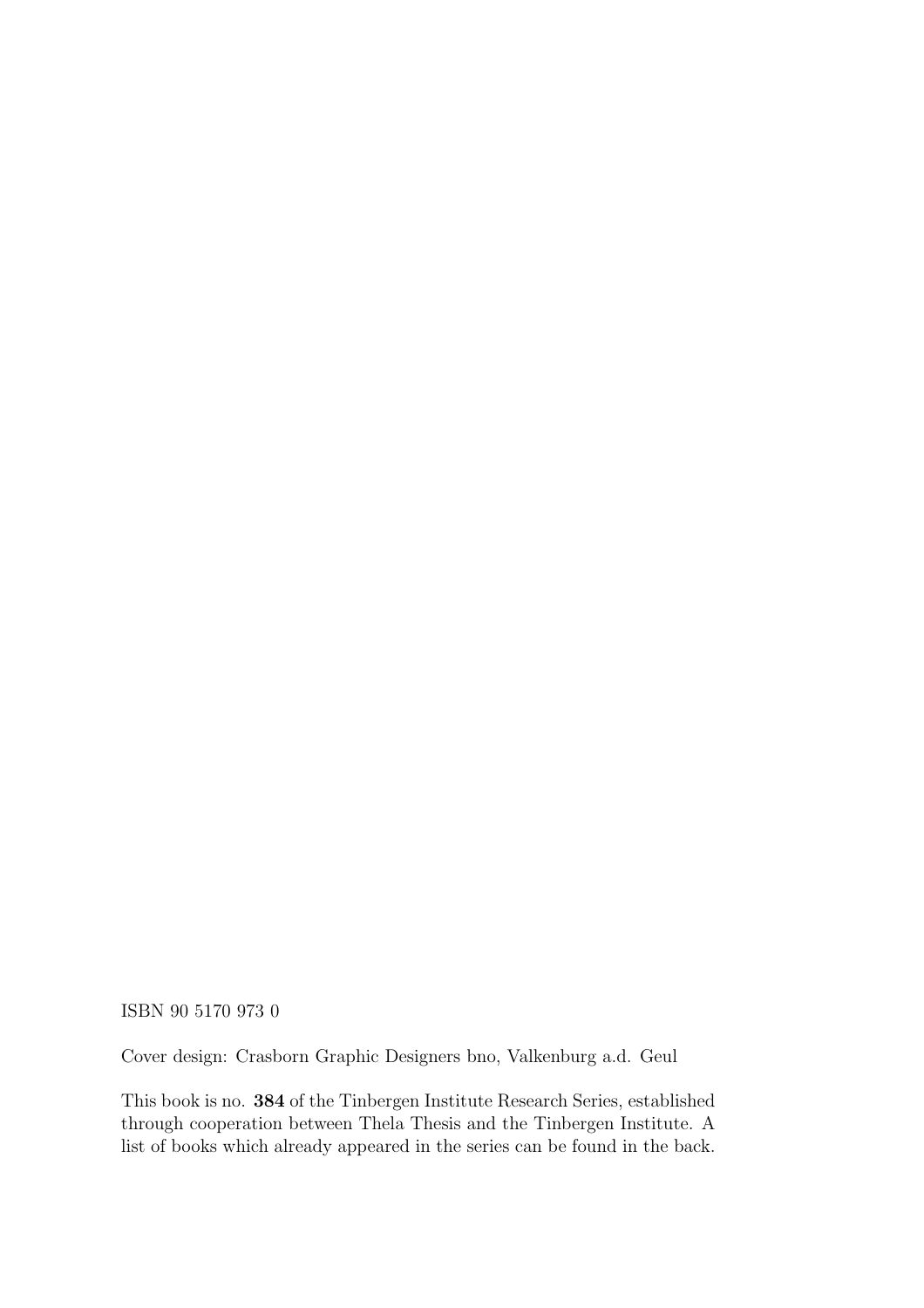### The Economics of Networks: Theory and Empirics

De Economie van Netwerken: Theorie en Empirie

#### PROEFSCHRIFT

ter verkrijging van de graad van doctor aan de Erasmus Universiteit Rotterdam op gezag van de rector magnificus Prof.dr. S.W.J. Lamberts en volgens besluit van het College voor Promoties.

De openbare verdediging zal plaatsvinden op 21 december 2006 om 11.00 uur door

Marco Juri van der Leij

geboren te Delft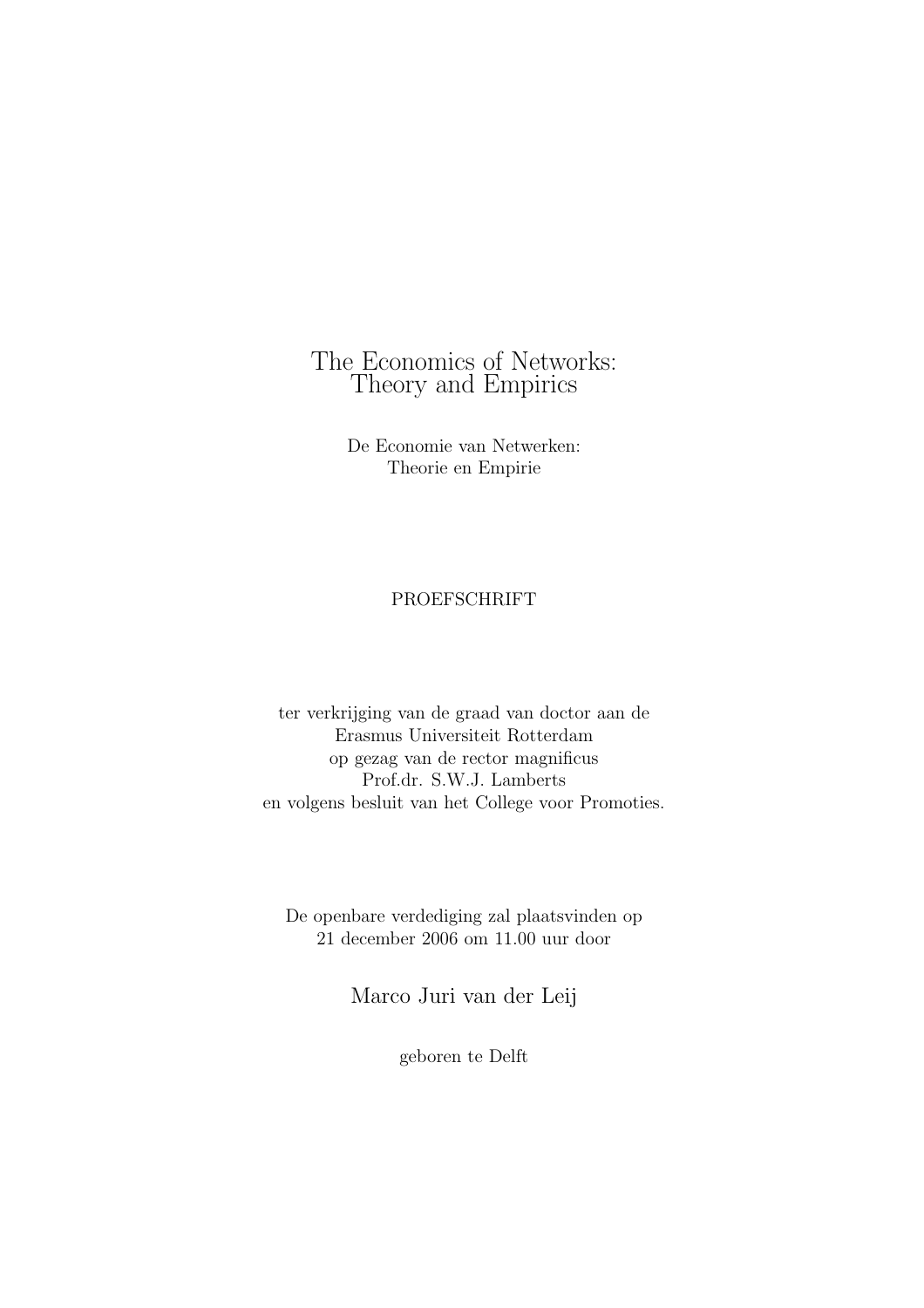### Promotiecommissie

| Promotor:      | Prof.dr. S. Goyal                                                                    |
|----------------|--------------------------------------------------------------------------------------|
| Overige leden: | Prof.dr. M.C.W. Janssen<br>Prof.dr. J.L. Moraga-González<br>Prof.dr. T.A.B. Snijders |
| Copromotor:    | Dr. M. Fafchamps                                                                     |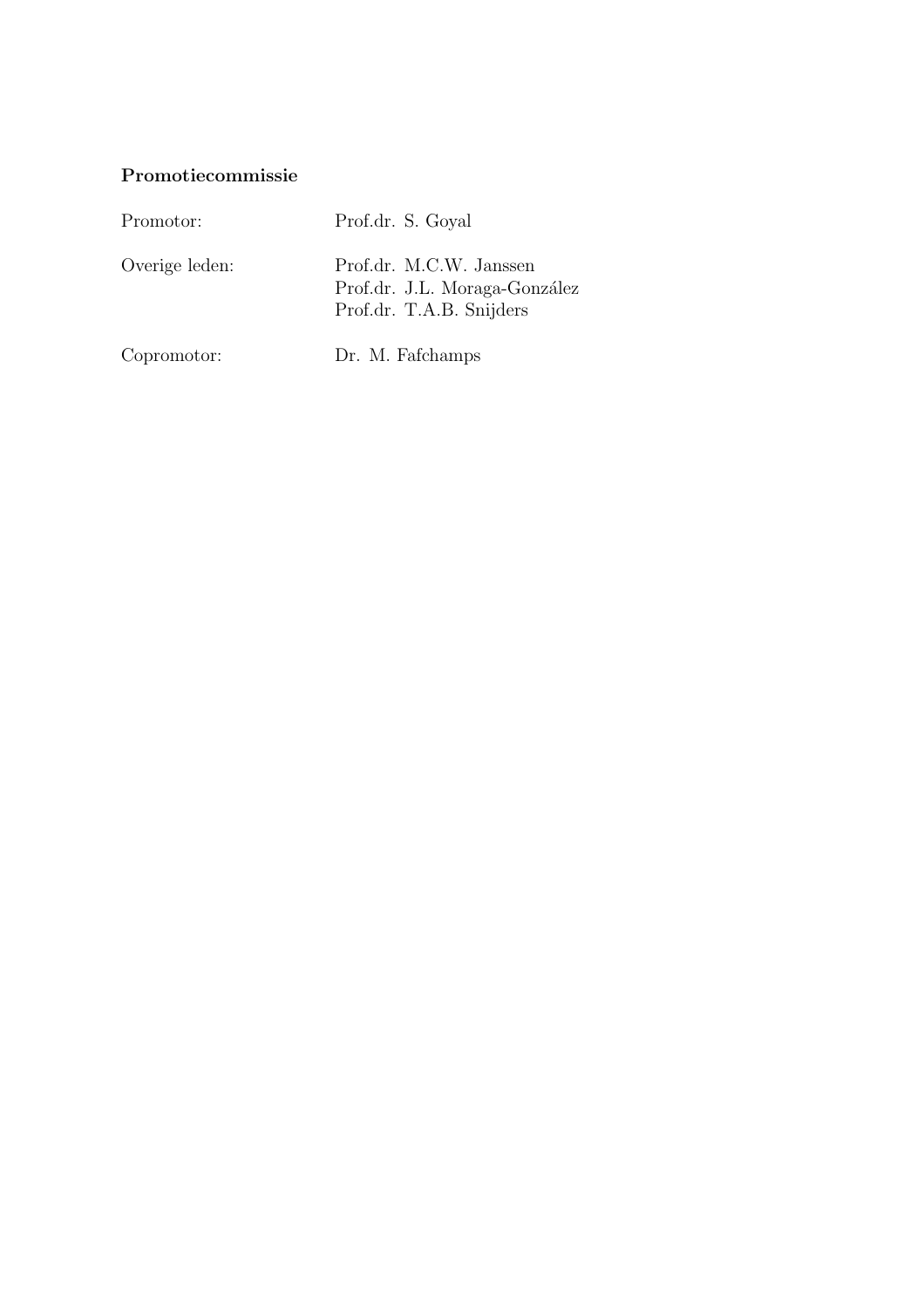Voor opa en oma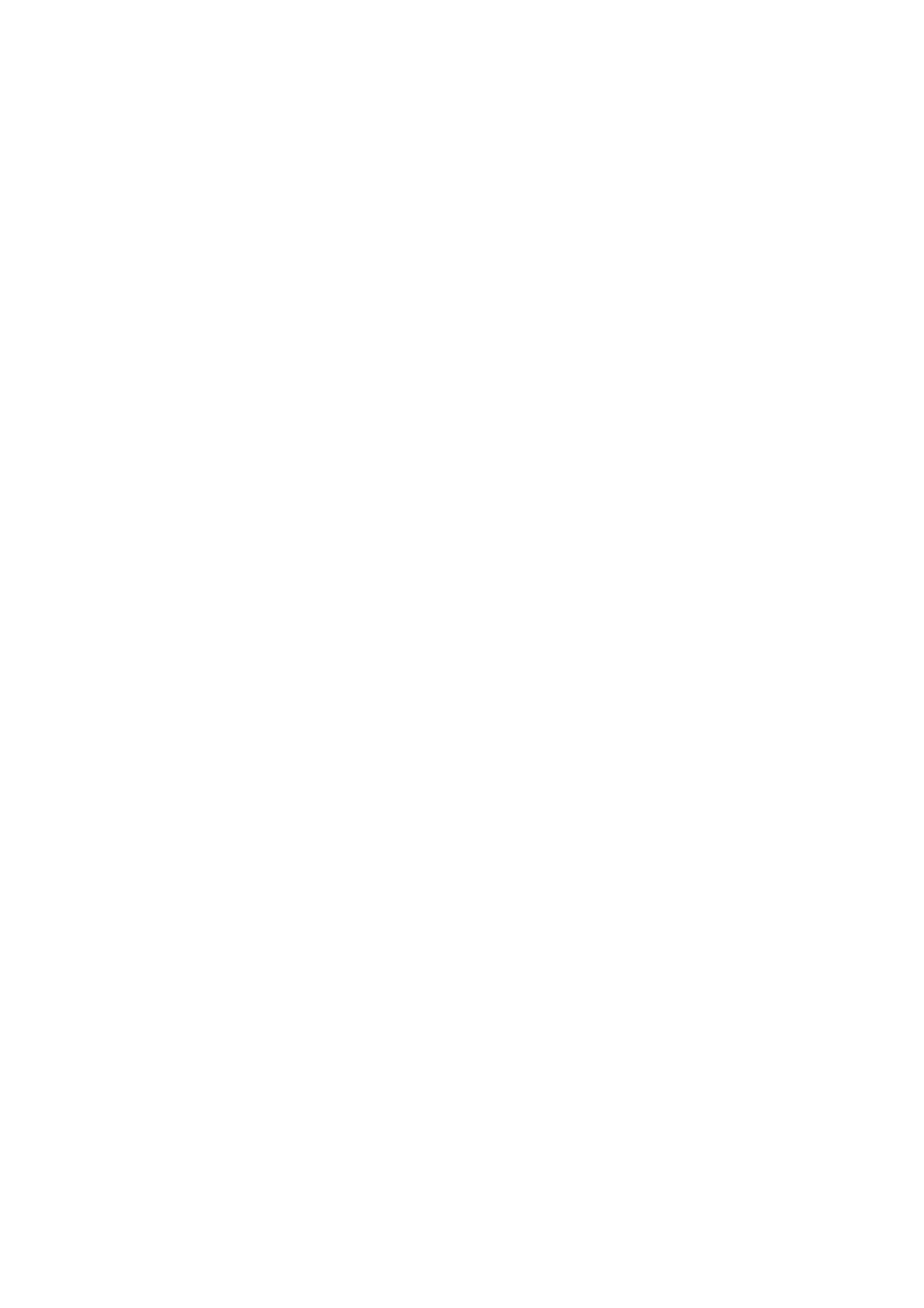# Acknowledgements

About five years ago I started my endeavor to write a Ph.D. dissertation. Thinking back of how I was then and how I am now, it amazes me how much I have learned. Five years ago, I was quite a good undergraduate student in Econometrics with the intention of becoming a good theoretical economist as well. As a field of specialization I was thinking of Network Industries. Nowadays, I indeed feel comfortable doing 'theory', but I have also taken up and improved my econometric skills. Moreover, instead of doing research on Network Industries, I am currently doing 'cutting edge' research at the frontier of a new exciting research area, the 'Economics of Networks'.

A crucial turning point in this period was in December 2002, when Sanjeev Goyal, my Ph.D. advisor, and José Luis Moraga-González asked me to join a new research project. The objective of this project was to investigate whether the world of economists is indeed a small world, as posed by a theory of Watts  $\&$  Strogatz (1998). I decided to join them, and since then I have learned so much about the nature of networks through discussions, presentations, trials and errors and many hours behind the computer. Eventually, all the effort resulted in a publication in the prestigious Journal of Political Economy as a short version of Chapter 2 of this dissertation.

It is clear that José Luis and, in particular, Sanjeev were crucial in making me the researcher that I currently am. Sanjeev has always tried to push, teach and stimulate me to become a better academic economist. He has also introduced me to his personal network. I am still clueless at times why he puts so much time and effort in helping me, but in the end I am extremely grateful that he does. To be honest, I cannot imagine that I could have had a better Ph.D. advisor than Sanjeev.

Sometimes Sanjeev could be pretty harsh, even though I knew it was for my own good. Nonetheless, in those times it was comforting to have José Luis as a counterforce. José Luis, always friendly and nice, would listen and advise me, be it on research or teaching or anything else. Although we have had less contact since he moved to Groningen, Jos´e Luis played an important role in the last 5 years.

In 2004, Sanjeev and I started a research project with Marcel Fafchamps. This project evolved and eventually Marcel became my co-advisor, in particular to assist me with the empirical content of the dissertation. Since then, I have learned and I am still learning from Marcel's experience in applied empirical research.

Many others have contributed to this dissertation by stimulating my thoughts and my intellectual development. First, I would like to mention Andrea Galeotti, who started his Ph.D. under Sanjeev Goyal a year before me, and who has been and still is a great colleague. Whereas Andrea was more senior than I was, after his departure I was the more senior student at the Tinbergen Institute. In that position I tried to stimulate and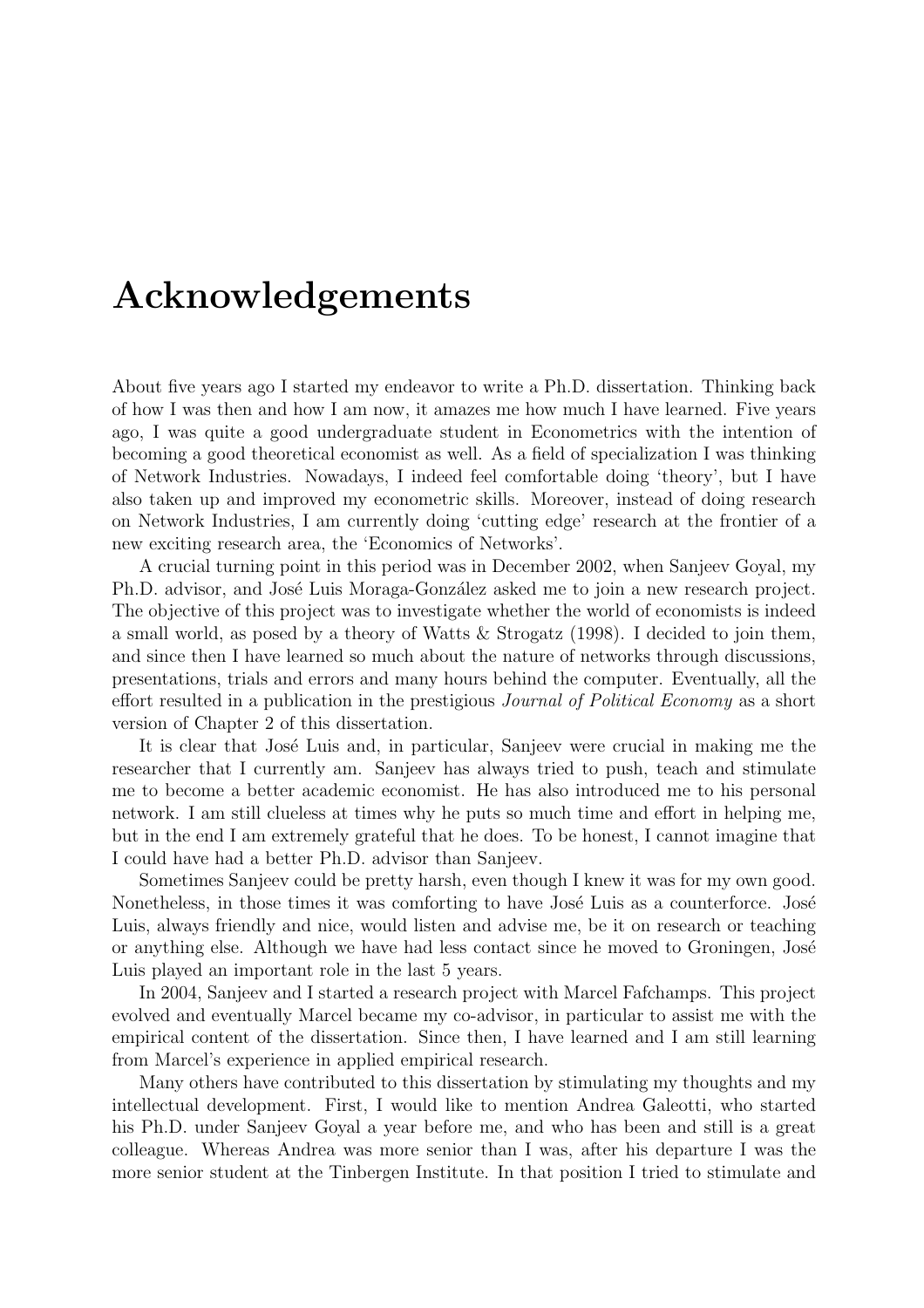I also benefited from the discussions with Sandra Phlippen and Marielle Non, who are currently the only Ph.D. students at Erasmus School of Economics working in the field of Network Economics. Also senior to me and very supportive and stimulating to work with were the faculty of the Department of Economics and the Econometric Institute. I am particularly grateful to Philip Hans Franses and Richard Paap with whom I am still collaborating on an econometric research project. I would also like to thank all the other students and staff members of the Tinbergen Institute, in particular Klaas Staal, with whom I shared an office for a couple of years.

I am also grateful for the contacts I obtained with people at other universities. Thanks to the participation in the Tinbergen Ph.D. council I regularly visited the Tinbergen Institute in Amsterdam to meet my fellow councilors and other TI students and researchers. I am particularly grateful to Sebi Buhai. We decided to collaborate on a research project, and Chapter 5 is the result. I also very much enjoyed and benefited from my long and short visits to the University of Essex, where everyone, and in particular, Michele Belot and Carlos Carillo-Tudela were very friendly and kind. In Essex I also became well acquainted with Fernando Vega-Redondo, who crucially motivated and helped me to join the University of Alicante after my Ph.D. defense.

A particularly stimulating environment was the 'Network Reading Group'. I have participated in this group for a couple of years, first at CREED in Amsterdam, where I benefited from discussions with Ernesto Reuben, Alja˘z Ule, Arno Riedl and others, and later at USE in Utrecht, where I continued the discussion with Bastian Westbrock, Rense Corten, Stephanie Rosenkranz, Vincent Buskens, Jurjen Kamphorst and others. Both in Amsterdam and Utrecht I enjoyed talking to Ana Babus and Willemien Kets about networks as well as other things. Knowing that they would attend the reading group was a great stimulus for me to participate for such a long period.

I hereby would like to thank the inner thesis committee, Sanjeev, Jose Luis, Maarten Janssen en Tom Snijders for reading and commenting on my thesis. I would also like to thank the Econometric Institute, the Tinbergen Institute and the Vereniging Trustfonds Erasmus Universiteit Rotterdam for funding my academic visits and conference participations. I am also grateful to my parents for their unconditional support.

Finally, there is one person who contributed to this dissertation more than anyone else. My gratitude to her is infinite.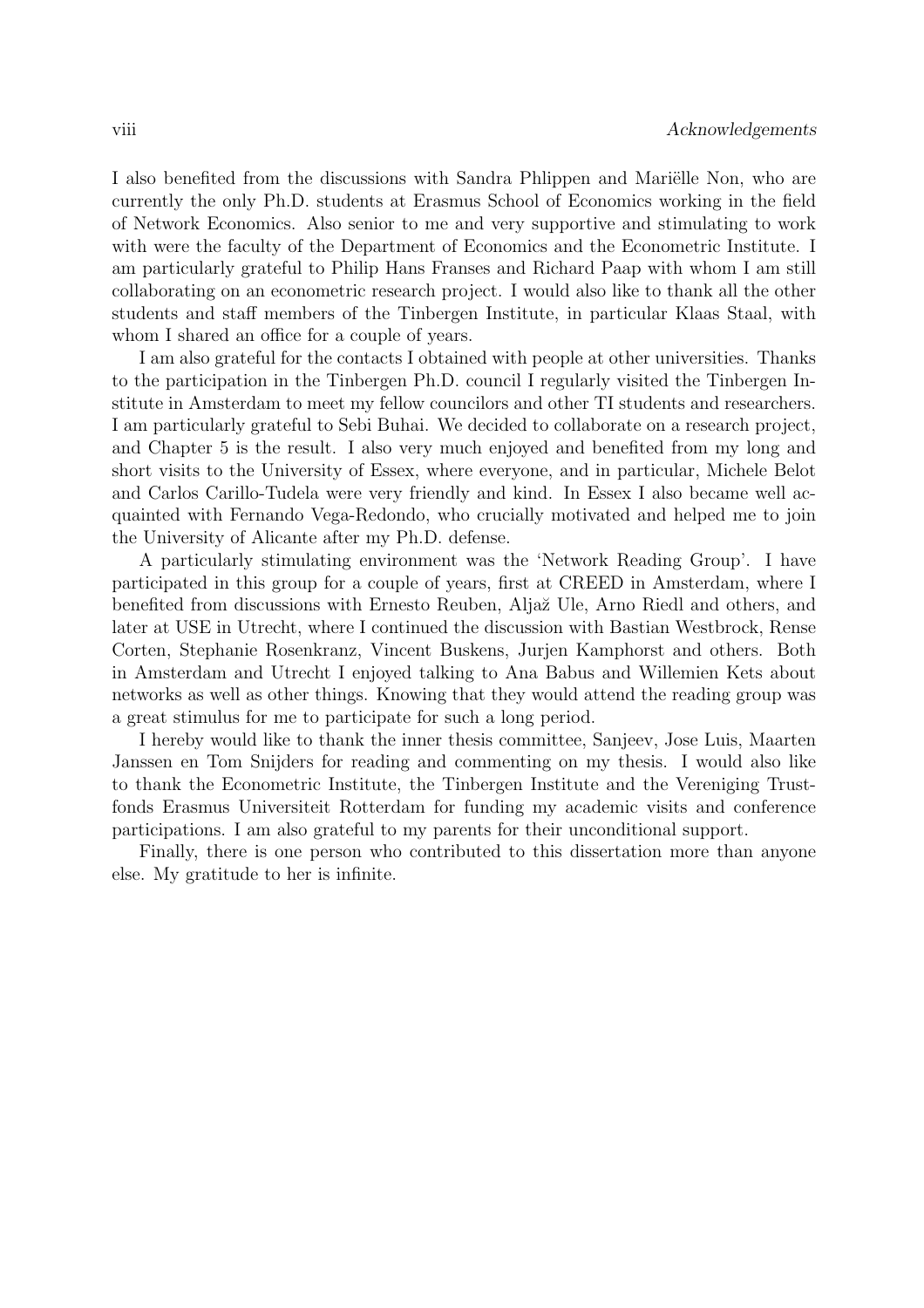# **Contents**

| Acknowledgements |     |                                                                                                        | vii             |  |
|------------------|-----|--------------------------------------------------------------------------------------------------------|-----------------|--|
|                  |     | Table of contents                                                                                      | $\mathbf x$     |  |
| $\mathbf{1}$     |     | Introduction                                                                                           | $\mathbf{1}$    |  |
|                  | 1.1 | On the economics of networks $\dots \dots \dots \dots \dots \dots \dots \dots \dots \dots \dots \dots$ | $\overline{2}$  |  |
|                  |     | 1.1.1                                                                                                  | 3               |  |
|                  |     | 1.1.2                                                                                                  | $6\phantom{.}6$ |  |
|                  |     | 1.1.3                                                                                                  | 8               |  |
|                  | 1.2 |                                                                                                        | 10              |  |
|                  |     | 1.2.1                                                                                                  | 10              |  |
|                  |     | 1.2.2                                                                                                  | 13              |  |
|                  |     | 1.2.3                                                                                                  | 16              |  |
| I                |     | Coauthor networks                                                                                      | 21              |  |
| $\overline{2}$   |     | Economics: an emerging small world                                                                     | 23              |  |
|                  | 2.1 |                                                                                                        | 23              |  |
|                  | 2.2 |                                                                                                        | 26              |  |
|                  | 2.3 |                                                                                                        | 28              |  |
|                  |     | Aggregate patterns and the small world hypothesis $\dots \dots$<br>2.3.1                               | 31              |  |
|                  |     | 2.3.2                                                                                                  | 35              |  |
|                  |     | 2.3.3<br>Explaining an emerging small world                                                            | 42              |  |
|                  |     | 2.3.4                                                                                                  | 50              |  |
|                  | 2.4 |                                                                                                        | 52              |  |
|                  |     |                                                                                                        | 53              |  |
| 3                |     | Strong ties in a small world                                                                           | 59              |  |
|                  | 3.1 |                                                                                                        | 59              |  |
|                  | 3.2 | The strength of weak ties: main hypotheses $\dots \dots \dots \dots \dots \dots$                       | 64              |  |
|                  | 3.3 | Testing the hypotheses $\ldots \ldots \ldots \ldots \ldots \ldots \ldots \ldots \ldots \ldots \ldots$  | 66              |  |
|                  |     | Testing hypothesis $1 \ldots \ldots \ldots \ldots \ldots \ldots \ldots \ldots \ldots$<br>3.3.1         | 67              |  |
|                  |     | Testing hypothesis $2 \dots \dots \dots \dots \dots \dots \dots \dots \dots \dots$<br>3.3.2            | 72              |  |
|                  | 3.4 | Explaining the rejection of Granovetter's theory $\dots \dots \dots \dots \dots$                       | 77              |  |
|                  | 3.5 | The network structure of the coauthor network $\ldots \ldots \ldots \ldots \ldots$                     | 81              |  |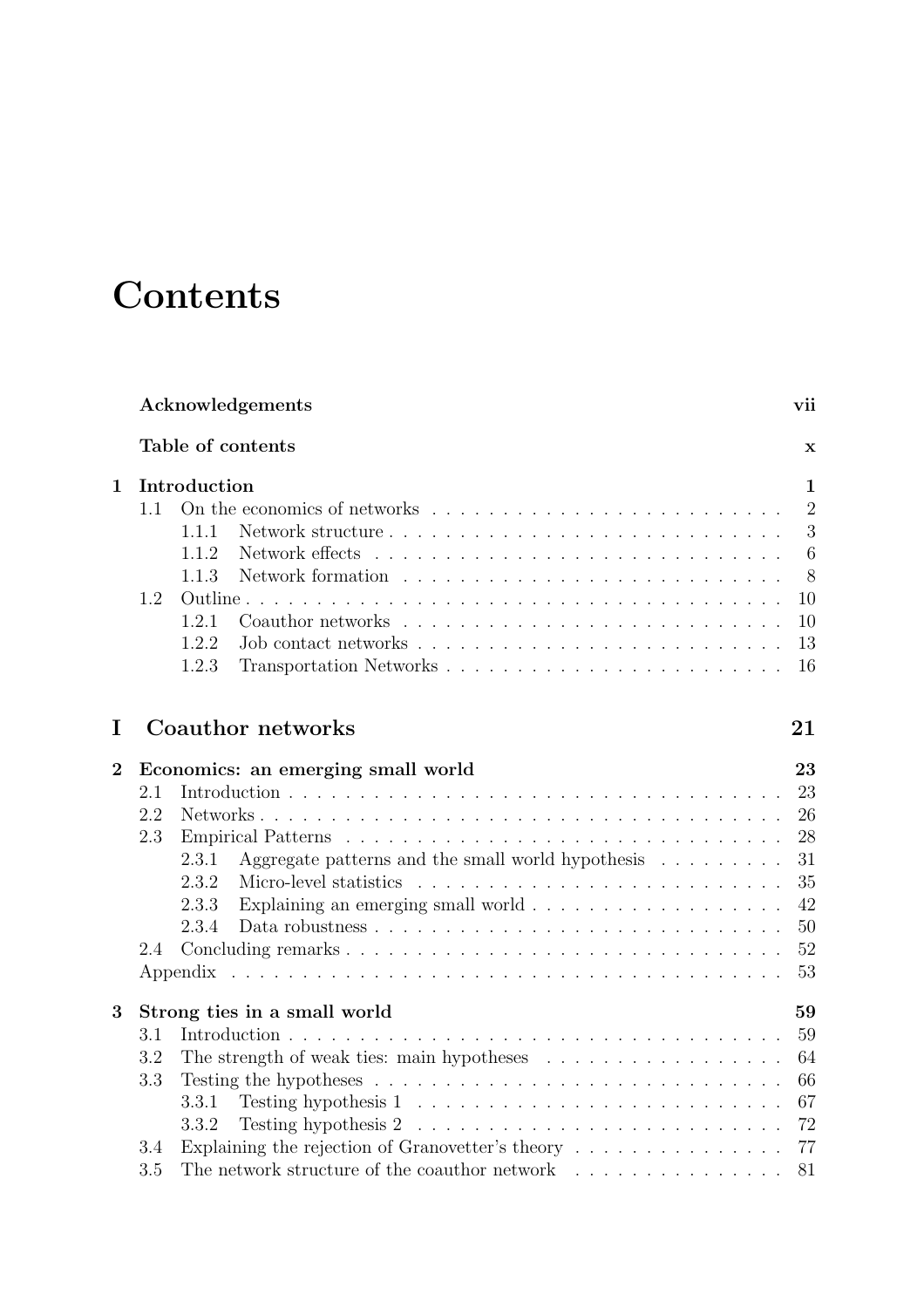#### x Contents

|                         | 3.6                                        |                                                                                                                                                                                                                                                                                                                                                                                                                                                                                           | 83                         |  |  |
|-------------------------|--------------------------------------------|-------------------------------------------------------------------------------------------------------------------------------------------------------------------------------------------------------------------------------------------------------------------------------------------------------------------------------------------------------------------------------------------------------------------------------------------------------------------------------------------|----------------------------|--|--|
| $\overline{\mathbf{4}}$ | 4.1<br>4.2<br>4.3<br>4.4                   | A theoretical model of research collaboration                                                                                                                                                                                                                                                                                                                                                                                                                                             | 85<br>85<br>87<br>89<br>96 |  |  |
| $\bm{\Pi}$              |                                            | Job contact networks                                                                                                                                                                                                                                                                                                                                                                                                                                                                      | 97                         |  |  |
| 5                       | 5.1<br>5.2<br>5.3<br>5.4<br>$5.5\,$<br>5.6 | Occupational segregation<br>Evidence on job contact networks and inbreeding bias 100<br>5.3.1<br>Occupational segregation $\ldots \ldots \ldots \ldots \ldots \ldots \ldots \ldots \ldots \ldots \ldots 105$<br>5.4.1<br>A labor market with network effects, but without inbreeding in the<br>5.4.2<br>A labor market with network effects and a social network with in-<br>5.4.3<br>Summary and conclusions $\ldots \ldots \ldots \ldots \ldots \ldots \ldots \ldots \ldots \ldots 112$ | 99<br>99                   |  |  |
| Ш                       |                                            | Transport networks                                                                                                                                                                                                                                                                                                                                                                                                                                                                        | 113                        |  |  |
| 6                       | 6.1<br>6.2<br>6.3<br>6.4<br>6.5            | Competing transport networks<br>Profit maximizing location and pricing $\ldots \ldots \ldots \ldots \ldots \ldots \ldots 123$<br>Social welfare $\ldots \ldots \ldots \ldots \ldots \ldots \ldots \ldots \ldots \ldots \ldots \ldots \ldots 126$                                                                                                                                                                                                                                          | 115                        |  |  |
| 7                       |                                            | Conclusion                                                                                                                                                                                                                                                                                                                                                                                                                                                                                | 131                        |  |  |
| <b>Bibliography</b>     |                                            |                                                                                                                                                                                                                                                                                                                                                                                                                                                                                           |                            |  |  |
| Samenvatting<br>145     |                                            |                                                                                                                                                                                                                                                                                                                                                                                                                                                                                           |                            |  |  |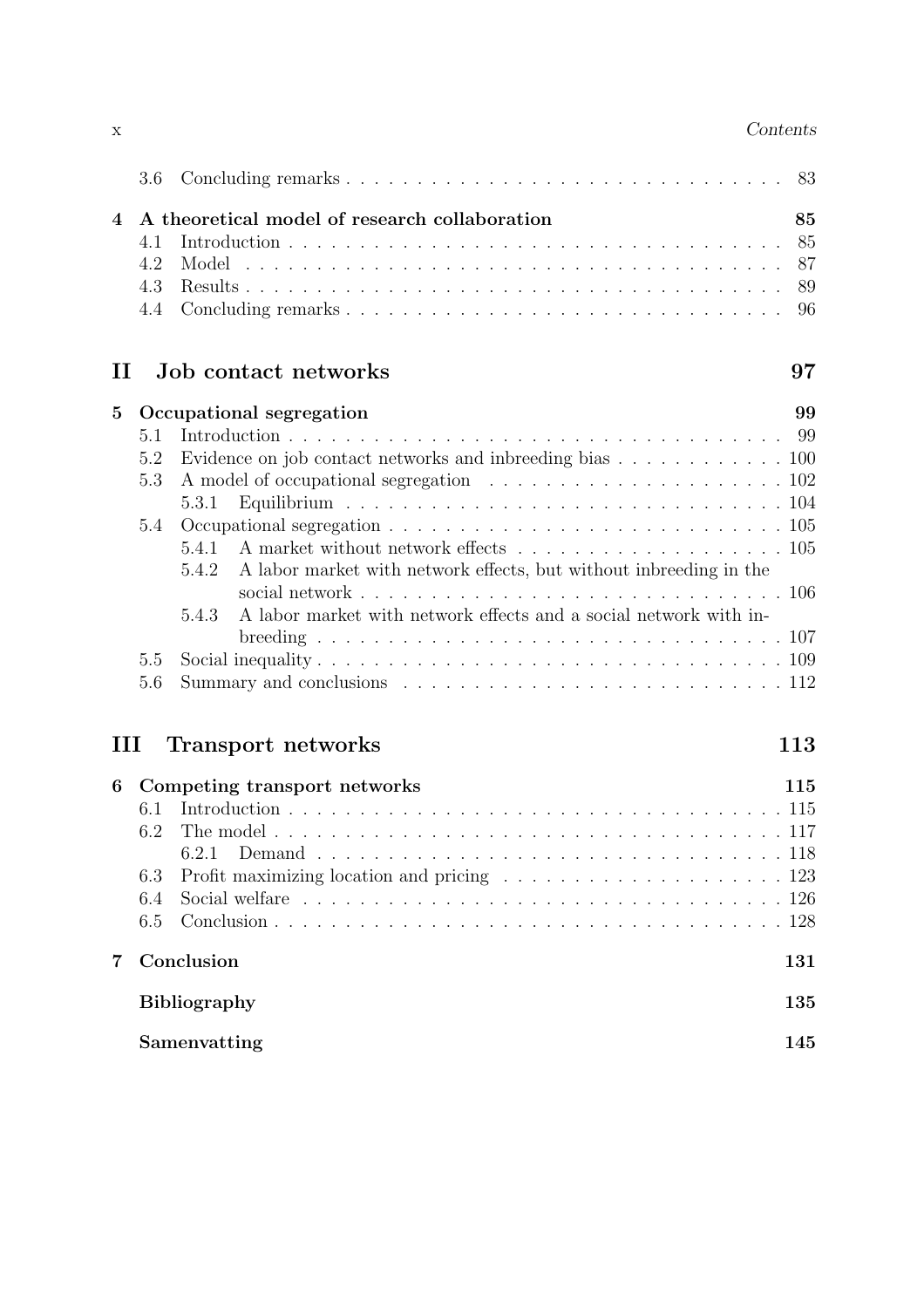# Chapter 1 Introduction

"I read somewhere that everybody on this planet is separated by only six other people. Six degrees of separation between us and everyone else on this planet. The President of the United States, a gondolier in Venice, just fill in the names. I find it extremely comforting that we're so close. I also find it like Chinese water torture, that we're so close because you have to find the right six people to make the right connection... I am bound, you are bound, to everyone on this planet by a trail of six people." (Ouisa Kittredge in Six Degrees of Separation) 1

The fact that we are all connected, constrained and influenced by our fellow humans in this world has fascinated mankind and it has inspired playwrights and movie makers. Social networks have also captured the attention of scientists. Not only sociologists have a primary interest in social networks, but also mathematicians, physicists, biologists, anthropologists, computer scientists, and management scientists have analyzed social networks from different perspectives.

And what about economists? Intuitively it seems that networks should be a major focus of the "study of choice and decision-making in a world with limited resources".<sup>2</sup> Doesn't someone's social network constrain her resources? Don't we make rational decisions on whom to contact and whom to get acquainted to? The quote above suggests so, and so does the term 'networking'. Firms have even set up services to organize and plot one's social network in order to facilitate contacts with new people.<sup>3</sup> However, economists are just starting to analyze the economic aspects of social networks.<sup>4</sup> Before the 1990s, economists typically assumed that social (market) interaction is anonymous and the social network is irrelevant. This approach is justified as long as models of anonymous interaction are able to provide good explanations for economic phenomena of interest. The

<sup>&</sup>lt;sup>1</sup>The quote was taken from  $http://www.indb.com/title/tt0108149.$  The movie script was adapted from the stage play 'Six Degrees of Separation' written by John Guare.

<sup>&</sup>lt;sup>2</sup>Definition of economics as given by Economics Glossary at http://www.mcwdn.org/ECONOMICS/EcoGlossary.html.

 ${}^{3}$ For example, see http://www.visiblepath.com/.

<sup>&</sup>lt;sup>4</sup>The subfield of network economics is now quickly expanding, and becoming more established in economics. To illustrate this, in the EconLit database of economic journals 18 articles had the word 'network' in their title between 1974 and 1983. This number increased to 1127 articles between 1994 and 2003 (Galeotti, 2005b).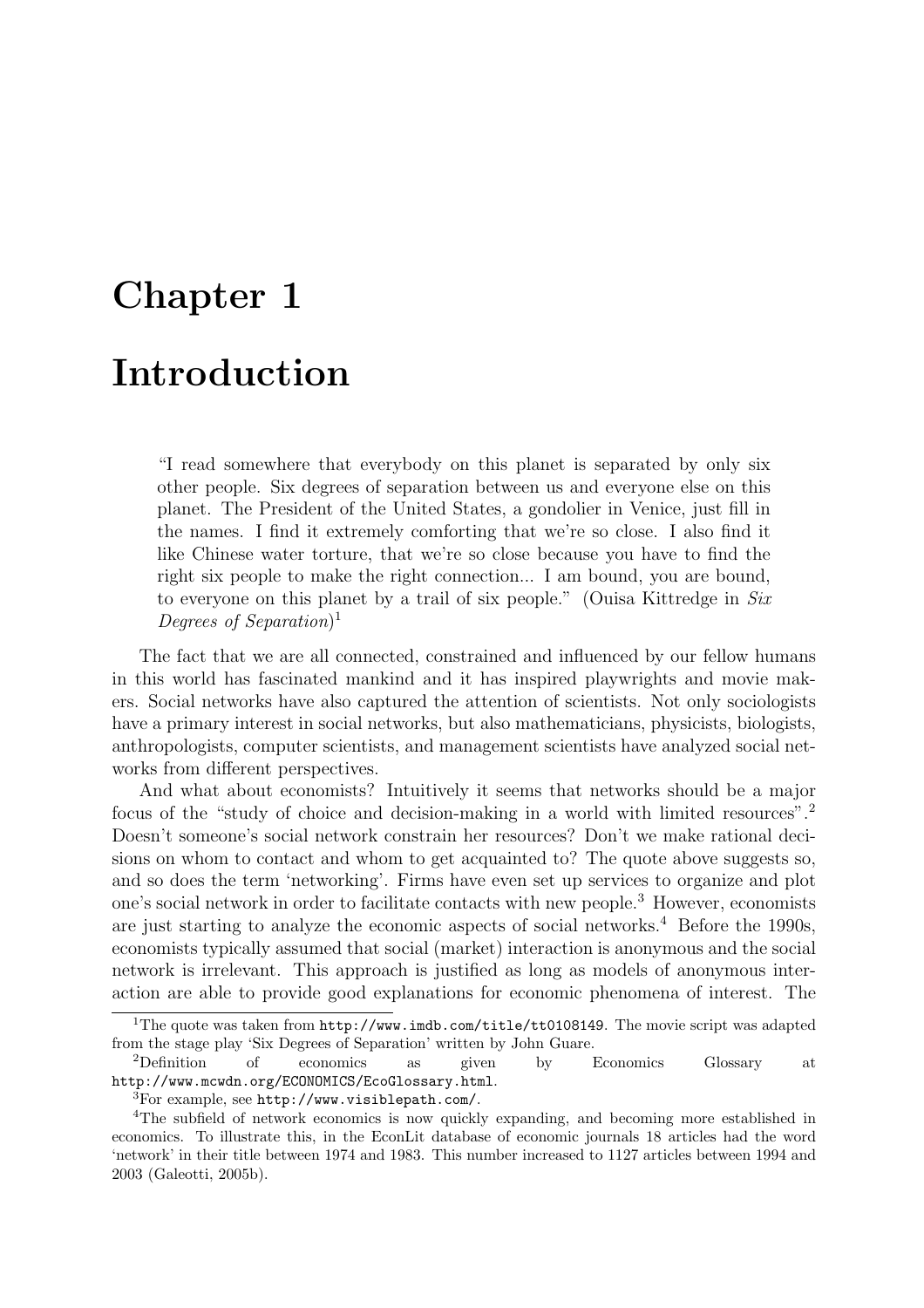introduction of networks in economic models would then only lead to a higher complexity without offering further insights. In other words, interest in networks by economists is only justified if it gives us insights into economic phenomena that are impossible or implausible to explain without introducing networks.

Until 20 years ago, only few economists had been convinced that there were a lot of insights to gain from a network approach. This has gradually changed after a few influential publications in sociology that raised the interest in social networks, not only in sociology but also in economics.

In 1985 Mark Granovetter wrote 'Economic Action and Social Structure: The Problem of Embeddedness'. Granovetter argued that all economic actions are embedded in social networks, and that many puzzling market situations can easily be understood if we take into account this embeddedness in social structure. He illustrated how the concept of embeddedness could enrich economic research by criticizing the 'new institutional economics' approach of Williamson (1975). Williamson argued that markets were undesirable in cases where buyers or sellers had to incur high transaction costs. In such cases, vertical integration of the buyer's and seller's firms would be preferable. Granovetter notes that many complex transactions with high transaction costs are sustained in buyer-seller markets. The key to understand this is the fact that buyers and sellers are embedded in a network of long-term business relations. Buyers and sellers do not want to lose the trust that they have build up in their market relations, because the abuse of transaction power would then lead to the loss of other market transactions as well. Further, Granovetter argues that it would be naive to think that buyers and sellers would align their economic interests if they are working in a vertically integrated firm.

It is important to note that Granovetter did not suggest to abandon the typical economic assumption of rational, self-interested behavior. On the contrary, Granovetter argued that seemingly irrational behavior can be rationalized once we take into account the social relations agents are embedded in. Thus the problem of economics was not the simplistic assumption of rationality, but the "neglect of social structure". Granovetter thus suggests a theoretical approach that still involves the paradigm of rational action, and also takes into account the social relations agents are embedded in.<sup>5</sup>

## 1.1 On the economics of networks

Since the 1990s interest in networks has gradually increased. This has led to new economic models of network formation and network interaction. This thesis contributes to this quickly developing subfield in economics by analyzing economic aspects in three different types of networks; a network of collaborating scientists; a network of job contacts; and a network of transportation.

When we analyze the role of networks in economics, it is useful to structure the analysis around the following three questions:

1. What structural properties does the network have?

<sup>&</sup>lt;sup>5</sup>In a similar vain James Coleman (1988) introduces and describes the function of 'social capital'. See Sobel (2002) for a nice discussion of the social capital metaphor.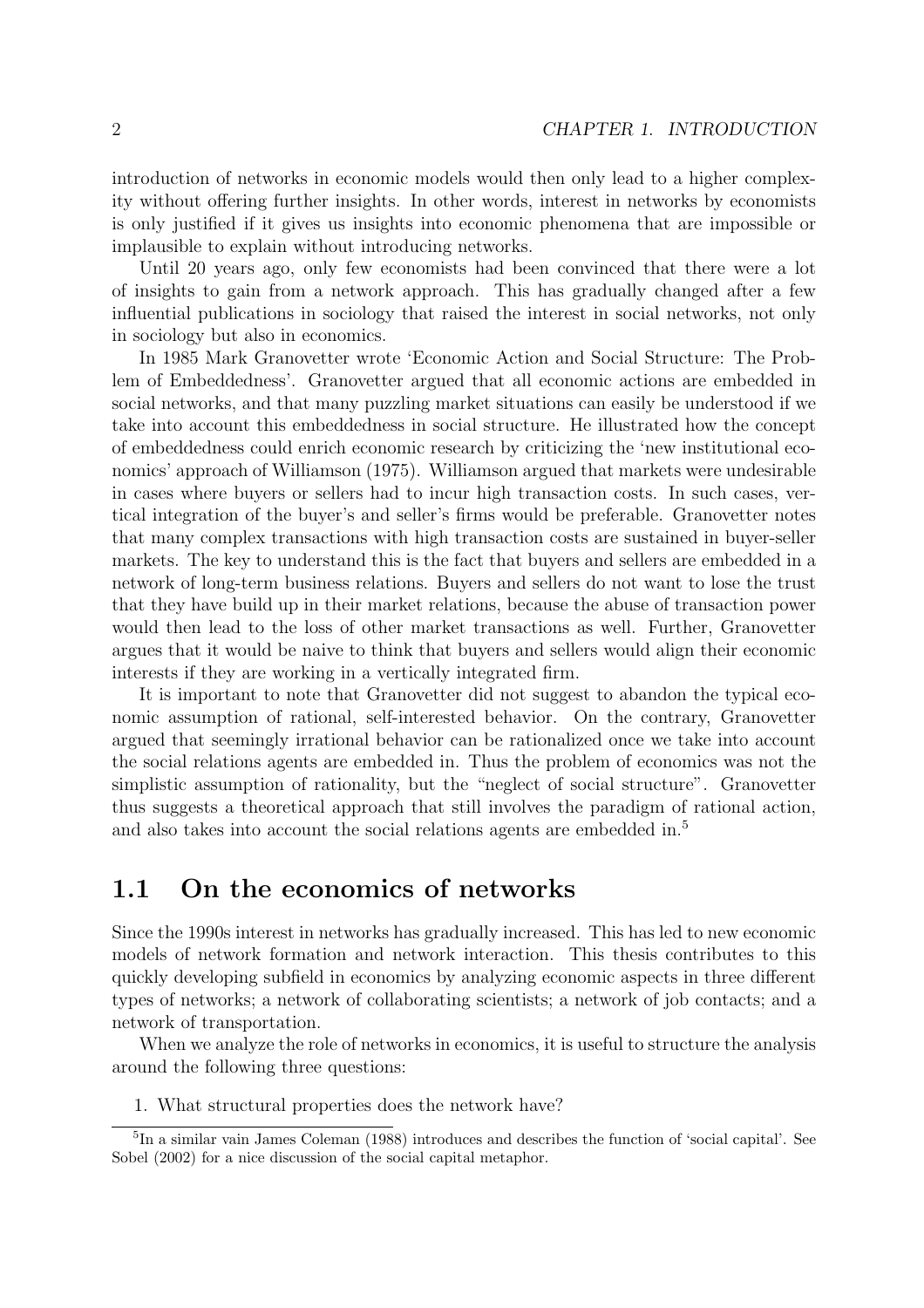#### 1.1. ON THE ECONOMICS OF NETWORKS 3

- 2. How does the network structure influence economic decision-making?
- 3. What role do economic incentives play in the formation of the network structure?

Question 1 is of an empirical nature. The objective of this question is to give us 'stylized facts' about the structure of networks. These stylized facts provide us guidelines for questions 2 and 3, which lead to a better understanding of the relation between networks and economic decision-making. While question 2 explores the causal relation of networks on economic decision-making, question 3 explores the reverse. The analysis of questions 2 and 3 may then lead to predictions on the network structure that can be tested empirically, thus they lead us back to question 1. Hence, an analysis based on the above questions leads to an analytical cycle, which in turn leads to a regular improvement of our understanding of the role of networks in economics.

The answers to the three questions above depend on the network type considered and on the economic context. However, scientists have also looked at commonalities between the different networks and economic settings. In this section we therefore consider the three questions from a general point of view.

#### 1.1.1 Network structure

Although sociologists have a long tradition in the analysis of social networks, other sciences showed little interest in the structure of networks. Perhaps the reason for this limited interest was the difficulty to obtain network data. Typical sociological data sets are limited to a few tens or a few hundreds of observations. These data sets are well suited to analyze micro-properties of networks, that is, at the dyad or triad level (subsets of two or three persons). However, the disadvantage of these data sets is that it is very difficult to get a 'helicopter view' of the interconnections between different local networks, which together form a giant network themselves.

This has changed with the advent of the information and communication revolution. Electronic databases containing thousands of records have recently appeared, for example electronic bibliographies. From these databases data on the relations between thousands of individuals can be obtained. Further, advances in computer technology have made it possible to store and to analyze these large networks.

The arrival of new large data sets has created a boom in the analysis of network structures, mostly in physics, and has led to a better understanding of the macro-properties of networks. Many large networks, such as the WorldWideWeb (Albert, Jeong and Barabási, 1999), the internet, the electricity power grid, e-mail networks, film actor networks, and coauthorship networks, have now been analyzed.<sup>6</sup>

These networks typically have the following properties (Newman, 2003): small network distances, high clustering, and an unequal distribution of links. We now discuss these three properties.

Small network distances. The network distance between A and B is measured by the number of actors that separate A and B. Thus if there is a direct link between A and  $B$ ,

 $6$ See Newman (2003) for an overview.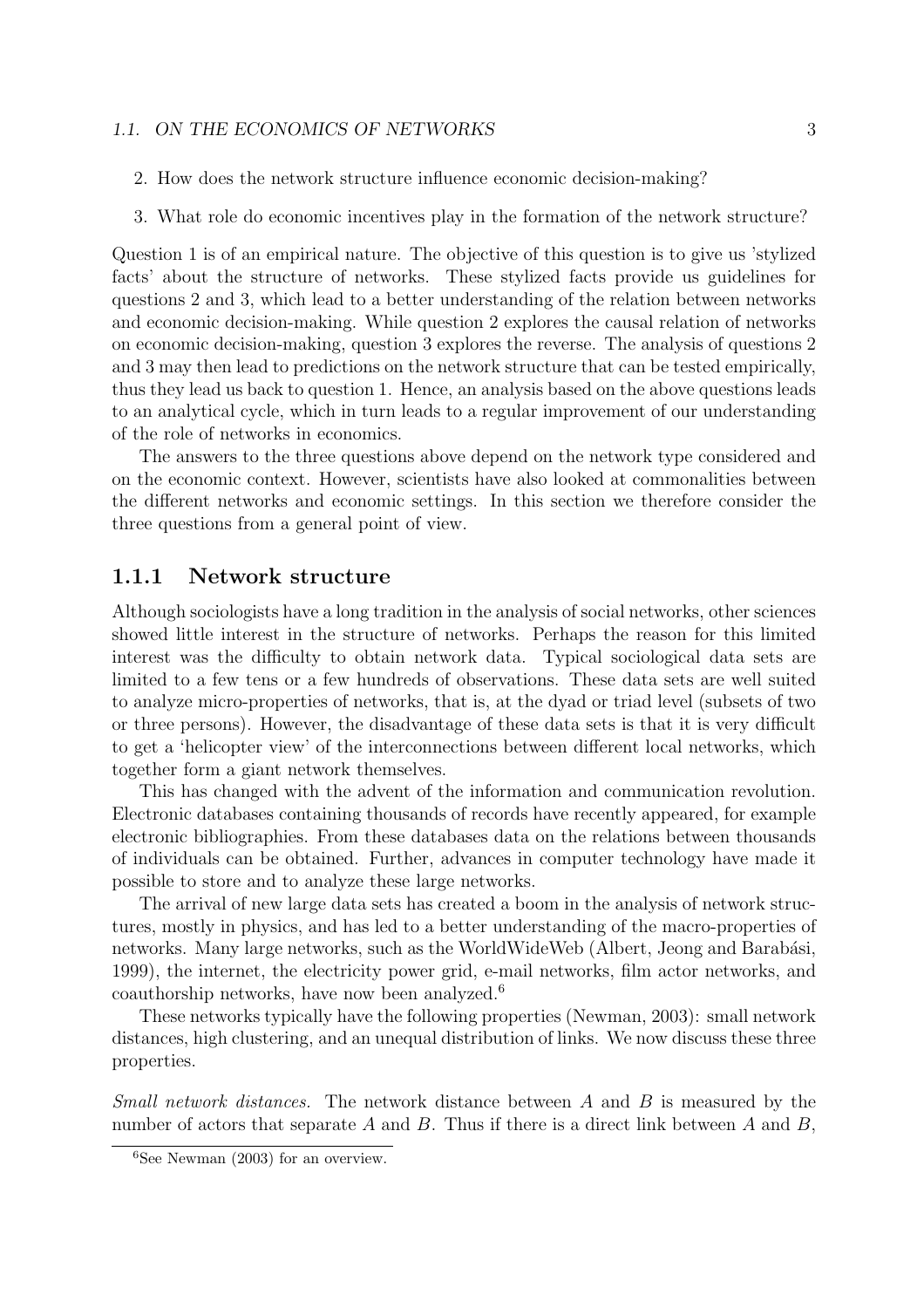then the network distance is 1; if  $A$  and  $B$  are indirectly connected through a common 'friend'  $C$ , then the distance is 2, etcetera. The quote of 'six degrees of separation' suggests that the network distance between any two individuals in the world is, on average, six. Many people think that this is an urban myth, but in fact, it is based on evidence from a series of experiments carried out by Stanley Milgram (1967). Subjects living in distant states in the U.S., such as Kansas, were asked to forward a letter with the objective to reach target persons in Massachusetts. The subjects were only allowed to forward the letter to a person acquainted on a first-name basis with the request to forward the letter to one of her acquaintances, and so on, until the targets were reached. Eventually, about a quarter of the letters reached the targets and the average number of intermediate subjects on the chain was approximately six.<sup>7</sup>

At first sight, this short distance seems hard to believe, but it is easily understood by the following thought experiment. Suppose that everyone in the world has only 21 acquaintances. This means that an arbitrary individual A has 21 acquaintances at distance one. These 21 individuals each have 20 other acquaintances, and if A and these 21 individuals do not have acquaintances in common, then A has  $21 \times 20 = 420$  persons at distance two. These 420 persons have each 20 other acquaintances leading to at most  $420 \times 20 = 8,400$  individuals at distance three from A. Continuing this way of reasoning, then there are at most 168, 000 individuals at distance four, 3, 360, 000 at distance five, 67, 200, 000 at distance six, and 1, 342, 000, 000 at distance seven. Thus this thought experiment shows that the number of connected individuals within distance d grows exponentially with d, and, conversely, the average distance grows logarithmically with the size of the population, leading to 'small distances' for large networks.

It has now been confirmed that many large networks indeed follow this logarithmic rule. That is, the average network distance is in the order of log  $n$ , where  $n$  is the number of nodes in the network.<sup>8</sup> Networks with this property are said to exhibit a 'small world effect'.

Clustering. The calculations in the above thought experiment give an upperbound to the number of individuals within a particular distance d. This upperbound is not reached if individuals have many of their acquaintances in common, or in the parlance of networks, if the network is highly clustered. To understand this, consider the following extreme example. Suppose A lives in a sect that consists of 22 members. All sect members are acquainted to each other and to no one outside the sect. Clearly  $A$  has 21 acquaintances, and these individuals have 21 acquaintances themselves. However, since everyone in the group has all their acquaintances in common, the number of individuals within distance  $d$  of A does not grow at all with  $d$ . That is, a chain letter starting at A will just keep on circulating within the group without ever leaving it.

This example illustrates a feature of networks with high clustering. Links in highly clustered networks are unlikely to connect new people. Therefore, highly clustered links

<sup>7</sup>This experiment has recently been repeated on a much larger scale using e-mail messages by Dodds et al. (2003). They find that the average chain length is indeed around six.

 ${}^{8}$ In fact, in many instances the network distance increases even slower than log n. This is probably due to the inequality in the link distribution. A mathematical proof in the case of scale-free random graphs is given by Bollobás and Riordan (2004).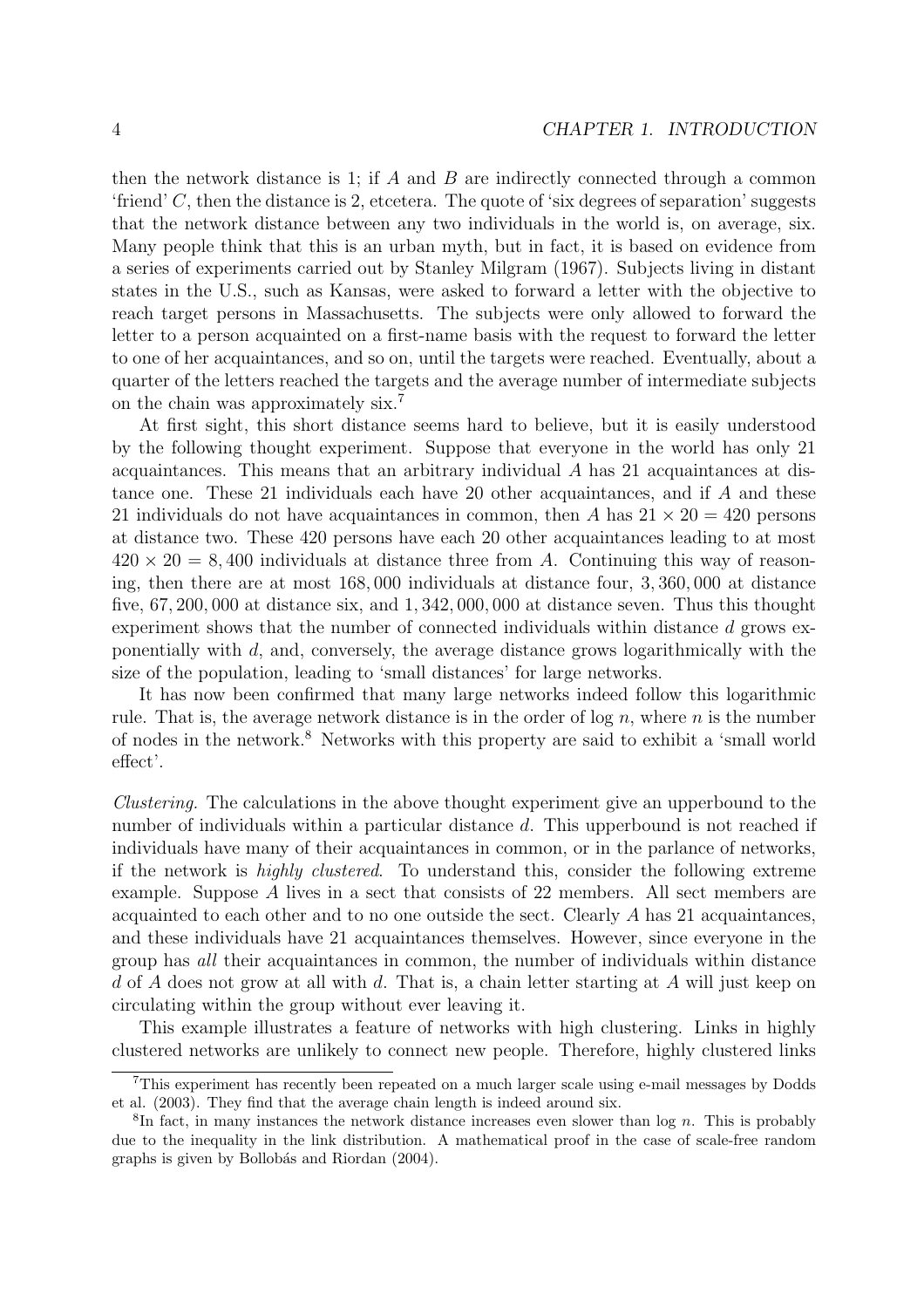do not help in reducing distances. This remark would suggest that high clustering of acquaintances contradicts short distances. It is then perhaps surprising that it is typically found that real networks are highly clustered and have short distances (Newman, 2003).

The apparent paradox of networks that have both high clustering and short distances was scientifically puzzling. This puzzle was solved by an insight from Watts and Strogatz (1998). They showed that, starting from a highly clustered spatial network with corresponding large distances, the introduction of only a small amount of random ties that bridges large geographical distances reduces the network distances dramatically while the level of clustering remains high. Thus in the example above, if only one of the sect members has a connection outside the sect, then clustering in the sect is still very high, while the connection of one single individual in the sect opens up indirect connections for all sect members to the outside world.

To conclude, Watts and Strogatz (1998) show that the empirical findings of short distances and high clustering do not contradict each other. They can easily be understood by introducing a small amount of randomness in a highly structured model.

Unequal distribution of links. A striking feature of many networks is the extreme inequality in the distribution of links across individuals. For example, Albert, Jeong and Barabási (1999) analyzed web pages of the Notre Dame university website. They found that, while 82 percent of the pages received less than 4 links from other webpages, a few pages received more than 1000 links. In Chapter 2 we report that economists had, in the 1990s, less than two coauthors on average. However, a few economists had many more, even more than 50 coauthors. An overview of the inequality in other networks can be found in Newman (2003).

While one should always expect some amount of heterogeneity among individuals, and hence some amount of inequality, the inequality in the distribution of links is very large, much larger than the inequality observed in the distribution of other human characteristics, such as age, length, weight or IQ. In fact, the inequality in the distribution of links is so large that it is hard to understand. Many network models, such as the Watts-Strogatz model above, do not generate such a large unequal distribution of links. Nonetheless, the fact that such an inequality is observed in so many networks suggests that there lies a general principle behind the formation of networks.

A plausible principle is given by Barabási and Albert (1999). They suggest a model in which a new node enters the network in each period and initiates links to existing nodes in the network. Importantly, the link formation is not entirely random. Instead, Barabási and Albert assume that the probability for a node to receive a link is proportionally increasing in the number of links a node already has. In other words, a node with 10 links has a 10 times higher chance of attracting new links than a node with only one link. Barabási and Albert call this *preferential attachment*.

In a process of preferential attachment, 'rich' individuals, that is, rich in links, are much more likely to become even 'richer'. Not surprisingly, this process therefore creates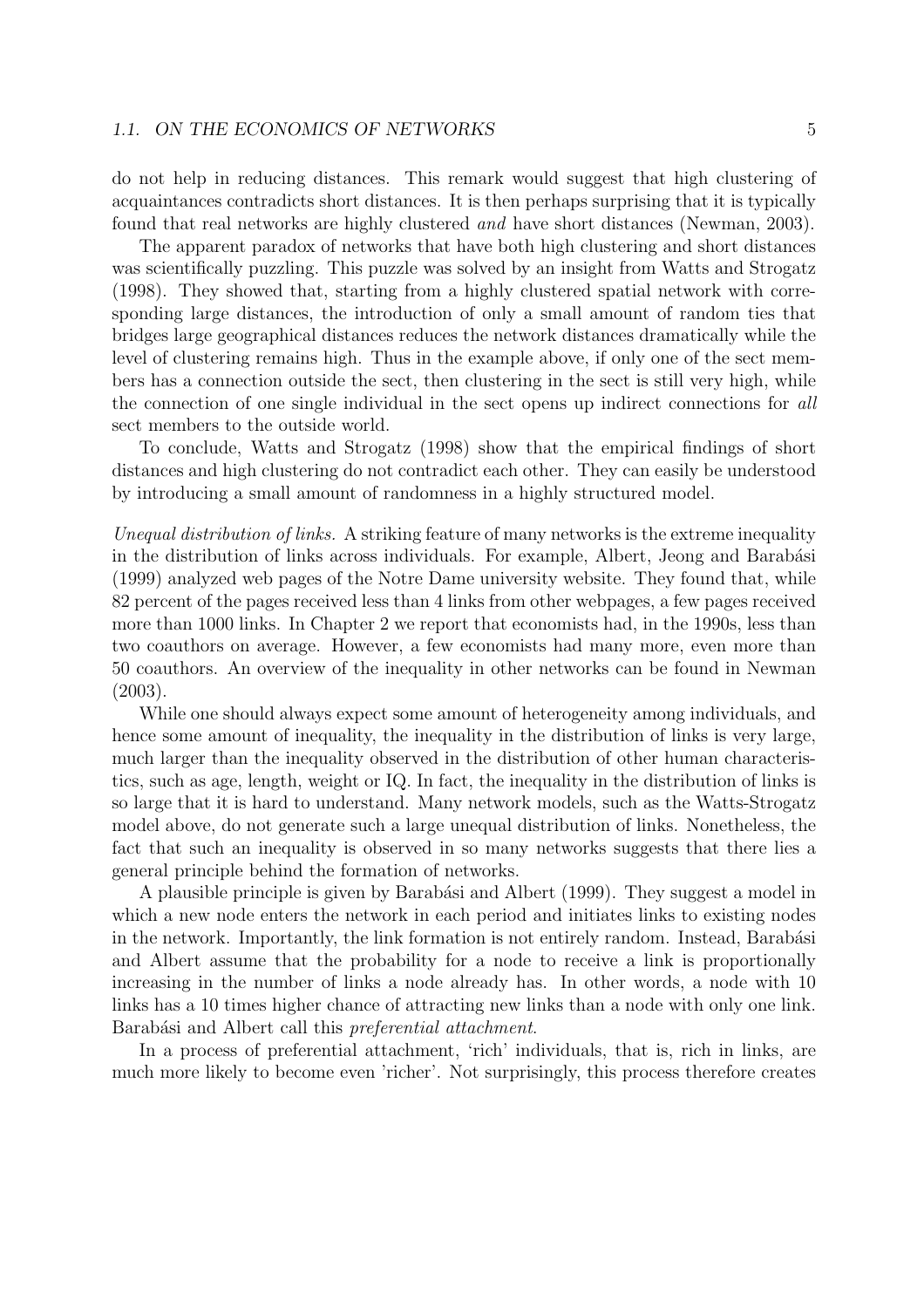a profound inequality in the degree distribution. The model of Barabási and Albert therefore gives a good explanation for inequality in the degree distribution.<sup>9</sup>

#### 1.1.2 Network effects

Network relations matter in a wide variety of settings. For instance, job seekers often hear about job vacancies from friends. Scientists hear about new papers from colleagues. Burglars learn the best burglary techniques from their peers. Therefore, one might expect persons in different network positions to behave differently. This raises two important questions. First, how does someone's strategic behavior exactly depend on her network position? Second, considering the society as a whole, how does social welfare depend on the network structure, that is, is society better off in a world with more links and/or shorter distances?

These questions have motivated economists to analyze games of local network effects. In these games the players are assumed to be embedded in a network. The strategy of a player is an effort or investment level. A player's payoff is increasing with her own effort, but it also depends on the effort levels of their direct neighbors in the network. An extensive analysis of this type of games is given by Galeotti et al. (2006). We discuss their paper below.

Galeotti et al. (2006) take a general approach, allowing many different payoff functions and different information structures into their model. With respect to information structure, on the one hand, Galeotti et al. consider the possibility that players exactly know everyone's position in the network. That is, everyone knows who is related to whom. This assumption is unrealistic, though. Therefore Galeotti et al. also consider the case where players know very little about the network. In that case players know who the neighbors are, but they do not know the neighbors' neighbors.

With respect to the payoff function Galeotti et al. make the following classifications. First, a network game is said to exhibit *positive externalities* if a player's payoff is increasing with the effort level of her neighbors. On the other hand, a network game exhibits negative externalities if the payoff is decreasing with the effort level of the neighbors. Most network applications consider network games with positive network externalities. In particular, in applications where agents obtain information from their friends the network game exhibits positive network externalities. In our discussion we focus on this type of network games.

An important classification of network games is the classification of games that exhibit local strategic complements and games that exhibit local strategic substitutes. In a network game of local strategic complements, the marginal payoff of a player's own effort increases with the effort of the neighbors. On the other hand, in a game of strategic substitutes, the marginal payoff decreases with the effort of the neighbors. We first discuss the results of Galeotti et al. (2006) for games of local strategic complements and then for games of local strategic substitutes.

<sup>9</sup>The original preferential attachment model does not generate high clustering, though. However, there are new models that are able to generate both short distances, high clustering and unequal degree distribution. A good example is Jackson and Rogers (2005).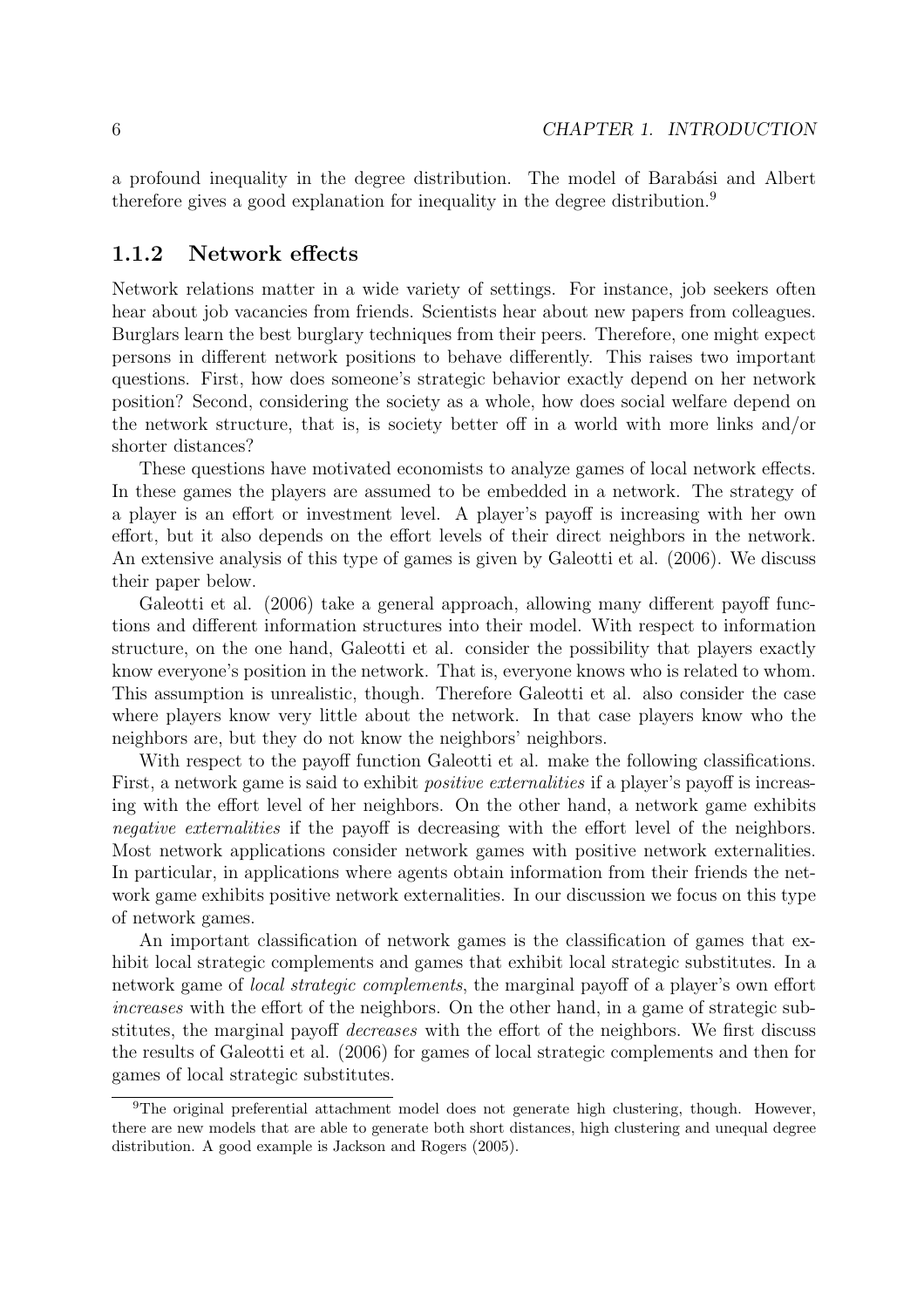#### 1.1. ON THE ECONOMICS OF NETWORKS  $7$

Local strategic complements. In a game that exhibits local strategic complements, the incentives to put effort increases with the neighbors' effort levels. An application is in crime networks (Calvó-Armengol and Zenou, 2004). Clearly there is no legalized institution that teaches you how to become a criminal. Criminals learn criminal techniques from their friends. However, it is only possible to learn these techniques from friends if these friends have a lot of criminal experience themselves. An ordinary person without any criminal connections would be unable to learn criminal techniques and, therefore, has fewer incentives to become a criminal himself. On the other hand, someone growing up in a criminal neighborhood has all the opportunities to obtain criminal know-how and, therefore, has more incentives to become a criminal himself.

In a network game with local strategic complements, Galeotti et al. (2006) obtain the following results. First, if players have incomplete information about the network structure, then players with many links choose a higher effort level and obtain a higher payoff than players with few links. Thus, in the crime network application, players with many friends take part in more criminal activities and they obtain the highest criminal payoffs. If players have complete information on the network structure, then the situation is more complicated and the effort levels then depend on the whole network structure. However, in the case of linear-quadratic payoff functions, Ballester, Calvo-Armengol and Zenou (2006) show that the effort levels are proportional to the Bonacich centrality measure, a popular measure of how central persons are in a network.

The second result is that the creation of new network relations increases the effort levels of the players. Hence, effort levels are higher when the network is denser. This also implies that, in a dense network, social welfare is higher. In the crime network application this implies that 'dense' neighborhoods, in which each player has many links, are likely to be more criminal than 'sparse' neighborhoods. These criminals in dense neighborhoods also obtain higher criminal payoffs.

Local strategic substitutes. In a game of local strategic substitutes the incentives to put effort decreases with the effort levels of the neighbors. This occurs when players have to invest in order to produce a local public good, a good that is non-rival and non-excludable along geographical or social links (Bramoull´e and Kranton, 2006). In such cases, players have incentives to free-ride on the efforts of others. For social network analysis, the most relevant case is the case where obtaining information autonomously is very costly, while it is very difficult to exclude information from neighbors. An example of such a game is in consumer search networks (Galeotti, 2005a). Consumers can actively search for price quotes by visiting shops. However, they can also simply ask friends who have already searched for prices. Thus consumers have incentives to free-ride on the search efforts of their friends.

Bramoullé and Kranton (2006) analyze a network game with local public goods in which players have complete information about the network structure. Galeotti et al. (2006) provide a more general analysis of games with local strategic substitutes. They obtain the following results. First, if players have incomplete information about the network structure, then players with many links have low effort levels, but obtain the highest payoffs. We illustrate the intuition behind this result in the context of consumer search. A consumer with many friends is likely to have a friend who searched for prices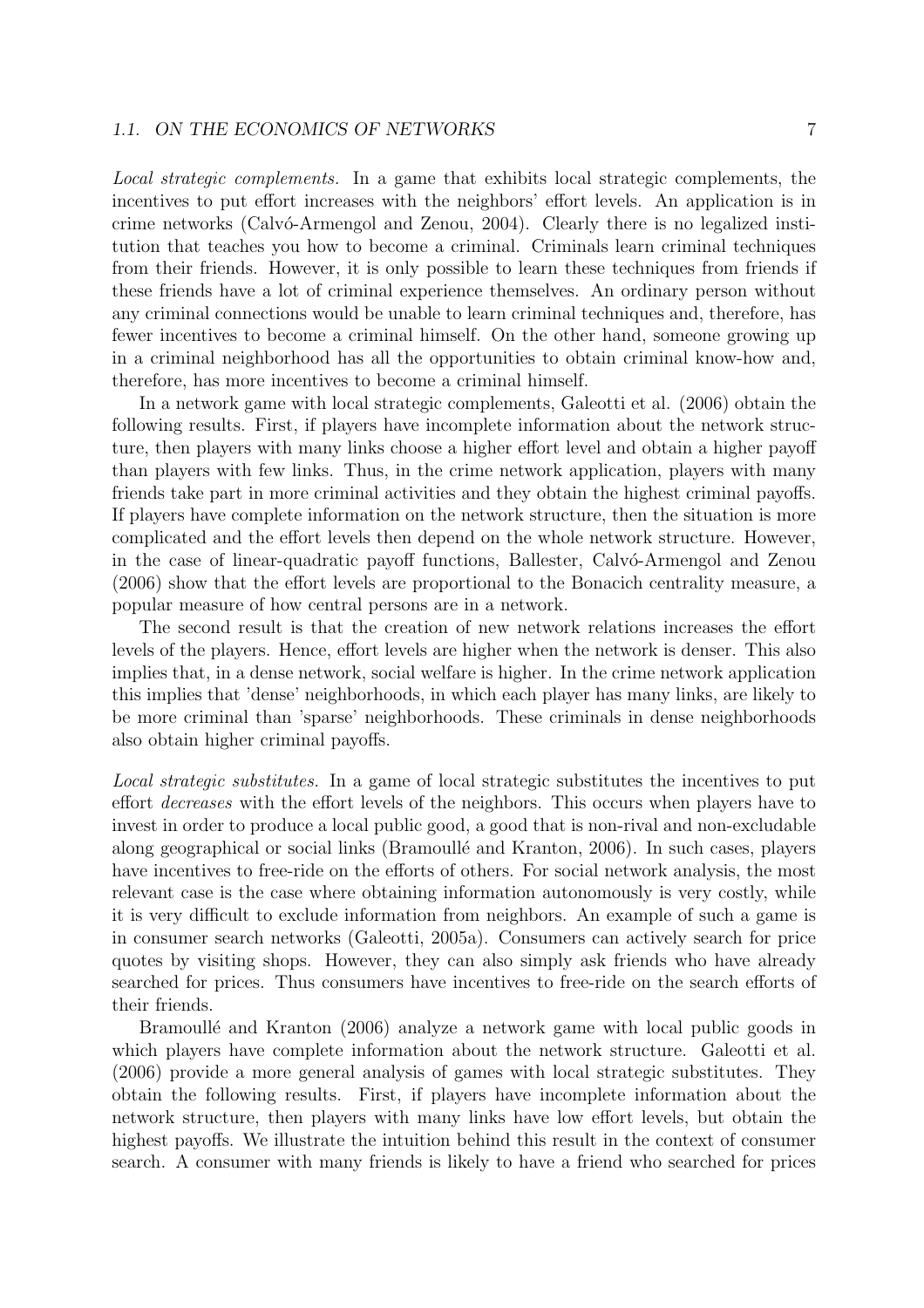himself. Therefore, well connected consumers have few incentives to search themselves, but instead, they can simply ask for price information from their friends. In contrast, an isolated consumer cannot obtain price information unless he goes and searches for prices by himself.

If players know the complete network structure, then they can condition their effort levels on the whole network structure. Unfortunately, Bramoullé and Kranton (2006) show that in this case there is no clear monotonic relation between some network statistic and effort levels or payoffs. There can be many equilibria, some in which the central player free rides and some in which a central player does all the effort.

The second set of results for network games of local strategic substitutes concerns the effect on effort levels when links are added to the network. The network is quite complicated, so Galeotti et al. (2006) have to restrict themselves to special payoff functions. However, both their analysis of binary games with incomplete information and best-shot games with complete information suggest that the addition of new links reduces the individual and aggregate effort levels. This becomes visible by discussing two polar cases of network structure. In the empty network everyone has to put effort on their own and nobody is able to free-ride. On the other hand, in the complete network, where everyone is linked to everyone, only one player has to put effort and all other players are able to free ride on the effort of this single player. However, the effects of the addition of new links on social welfare is ambiguous.

To summarize, the discussion above shows that network effects crucially depend on the nature of the game, that is, whether the strategies of players are local strategic complements or substitutes.

#### 1.1.3 Network formation

In the previous section we have summarized papers, which argue that the payoffs of individuals depend on their position in the network. But if the payoff depends on the network position, then individuals also have an incentive to improve their network position in order to obtain higher payoffs. Hence, a social network should not be seen as static. Instead, a network is shaped by the strategies of individuals.

The natural questions are, firstly, what kind of network structures arise when individuals strive for a good network position. In particular, under what conditions are the links in the network unequally distributed? Secondly, are these arising network structures the best structures for society? These questions have been the focus of the economic theory of network formation.<sup>10</sup>

The answers to the above questions depend on the economic setting. It also matters if a relation can be forced unilaterally, or if mutual consent of the involved players is necessary. The above issues can be best described by discussing an extensively analyzed network model, the connections model. In this model the payoff of a player depends on the network as follows. A player i obtains  $\delta$  benefits from her direct neighbors,  $\delta^2$  from individuals at distance 2,  $\delta^3$  from individuals at distance 3, etcetera. The cost of each

<sup>10</sup>Precursors of the network formation literature can be found in Boorman (1975) and Aumann and Myerson (1988). Dutta and Jackson (2003) contains a selection of influential papers from this literature. See also Jackson (2005) and Goyal (2005a) for an overview.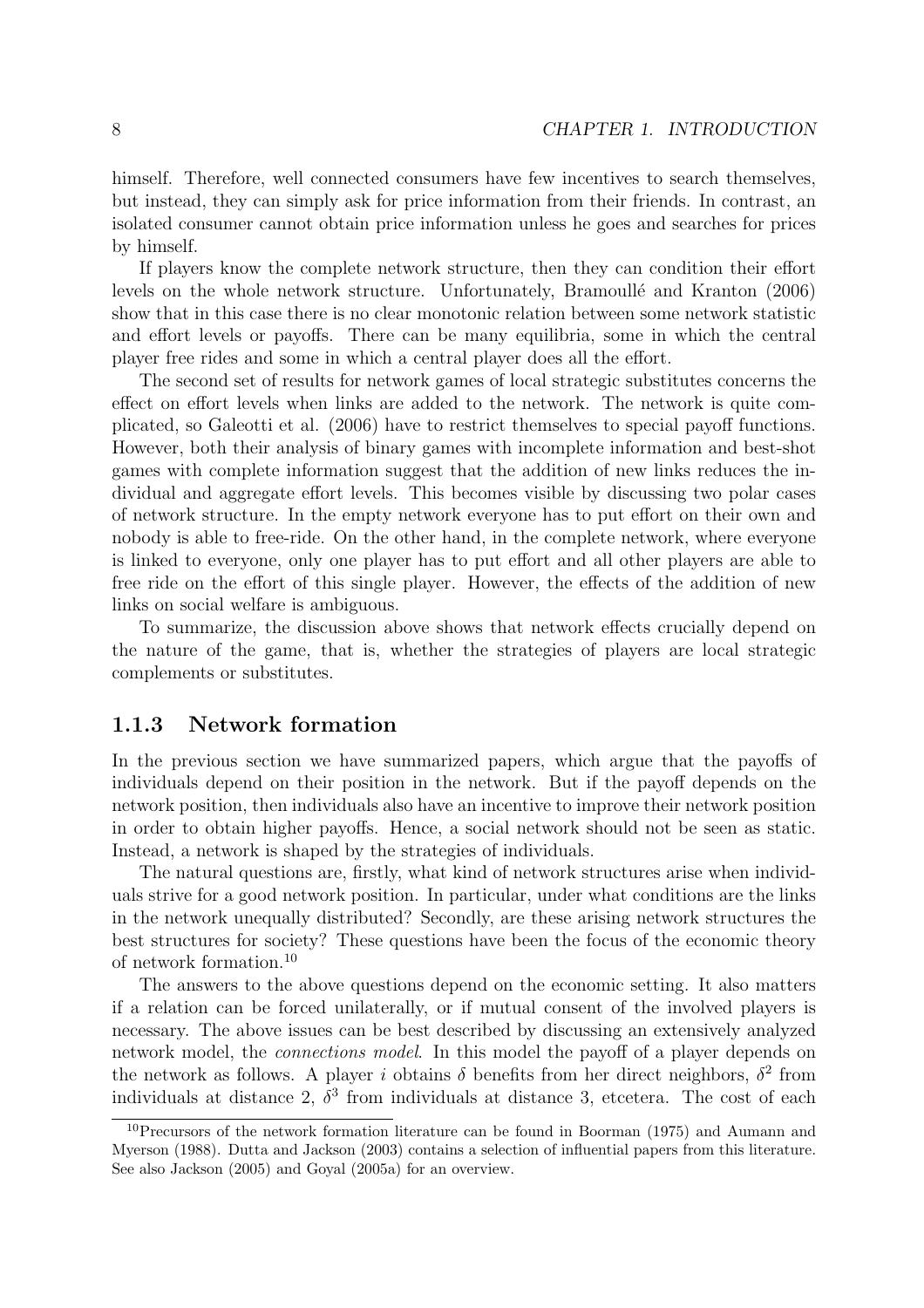#### 1.1. ON THE ECONOMICS OF NETWORKS 9

link is c. Thus players benefit from having short distances to other players, whereas too many links are costly.

Most of the literature has taken the view that a relation between two players  $i$  and  $j$  requires the consent of both players. Thus a relation between i and j will only be established if both  $i$  and  $j$  benefit from that link. Jackson and Wolinsky (1996) formalizes this view by introducing the following network concept. They define a network as pairwise stable if no pair of players has an incentive to create a link, while all existing links are supported by the players involved in that link. With this concept in hand they are able to analyze a general class of payoff functions.

In the connections model the typical stable network structures are a complete network (in which everyone links to everyone) when c is low, a *star* network when c is intermediate and an empty network (without links) when  $c$  is high. The result that the star network is pairwise stable for intermediate costs is also interesting in relation to the characteristics of actually observed networks. It illustrates that strategic network formation in the connections model leads to very unequal networks with short distances as observed in actual networks.<sup>11</sup>

With respect to the second question, the main result of Jackson and Wolinsky (1996) is that there is a general conflict between stability and efficiency in a network. Networks that generate the highest social value are very often not pairwise stable. In the connections model, Jackson and Wolinsky find a conflict between stability and efficiency for high  $c$ because while a star network would be efficient, only the empty network is pairwise stable. The reason is that a pair of players does not take into account the benefits their link has on third parties. A link reduces distances for all players, but only the two players directly involved in the link are able to decide on its formation.

Bala and Goyal (2000) analyze the connections model under the assumption that players form links unilaterally. This means that players do not require the consent of the other party to create a link. Bala and Goyal consider two versions of this model.

In the two-way flow model, the links are undirected. Here, one player initiates a link but both players involved obtain benefits from this link. An example of a two-way flow relation is a telephone call. One player makes the phone call and incurs the cost of calling, while both players benefit from the exchange of information during the telephone conversation. This model is similar to the model analyzed by Jackson and Wolinsky and the results are also quite similar. For  $\delta = 1$  the star network or the empty network are equilibrium networks. Again there exists a conflict between stability and efficiency for moderately high c.

On the other hand, in the one-way flow model, the links are directed. That is, a player i obtains benefit from the players that she created a link with, but these neighbors do not obtain benefits from  $i$ . An application of this model is, for example, in spying activities between R&D firms. Firm A that spies at firm B obtains information about B's R&D

 $11$ In the standard connections model, the center of the star is the individual that obtains the *lowest* payoffs as she has to support many costly links while the peripheral players have to support only one link to obtain all the benefits. Goyal and Vega-Redondo (2004) consider a version of the connections model in which the benefit of an indirect connection is divided among all the critical players on the connection's path. In this model, the star network is stable and the star obtains high payoffs.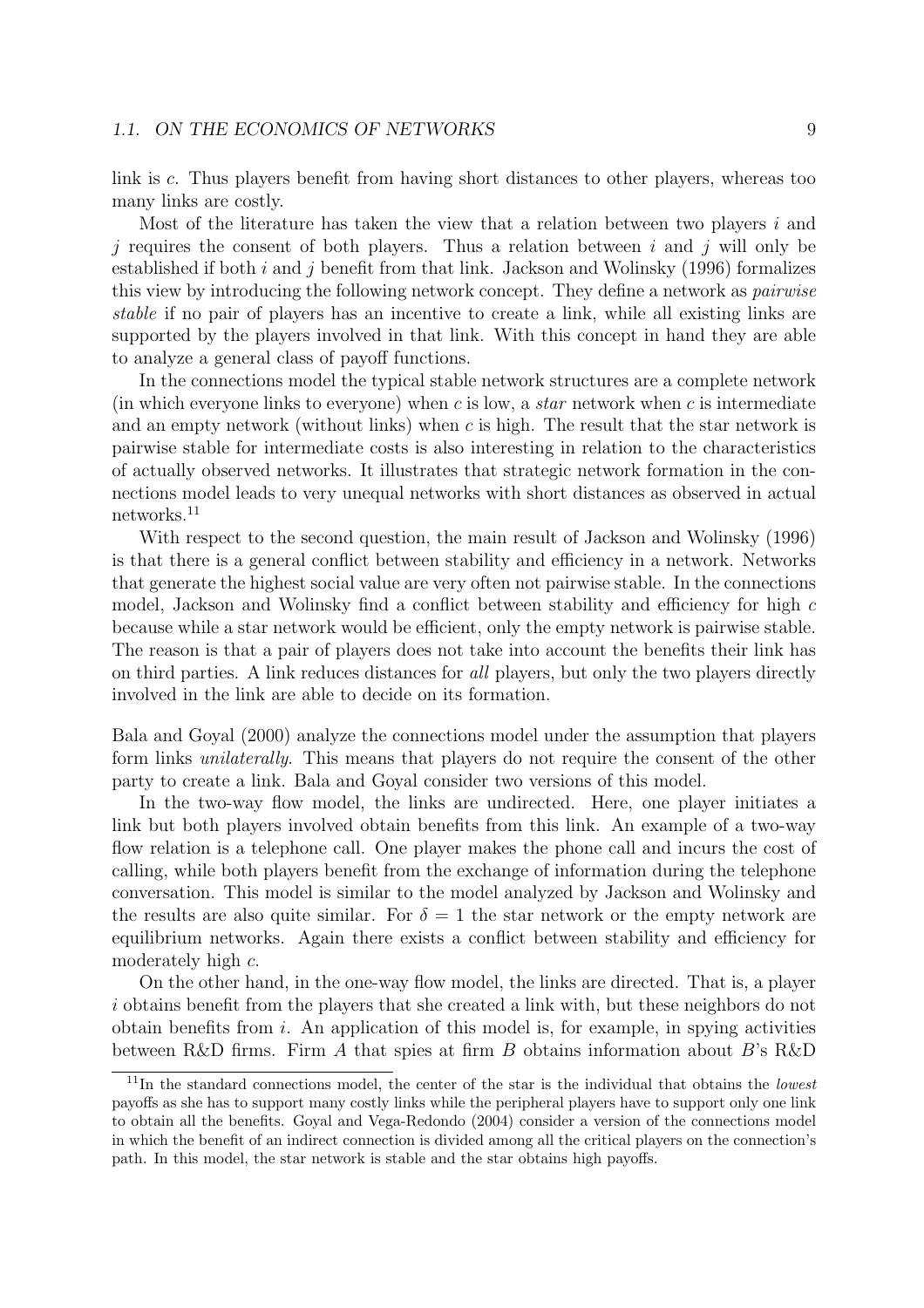|                       | Scientific Collaboration | Jobs      | Transport |
|-----------------------|--------------------------|-----------|-----------|
| Q1: Network Structure | Chapters $2 \& 3$        |           |           |
| Q2: Network Effects   |                          | Chapter 5 |           |
| Q3: Network Formation | Chapter 4                |           | Chapter 6 |

Table 1.1: Framework of the thesis

activities, while B does not obtain information in return (Billand and Bravard, 2004). In this version Bala and Goyal (2000) obtain the following finding. If  $\delta = 1$ , then the (strict) equilibrium network is the wheel network, a network in the shape of a circle. Note that this is a very equal network. Every player has only one link and no link is reprocicated. However, in this network the distance between players can be quite large. This illustrates that the emergence of inequality in the network crucially depends on the nature of the game.

## 1.2 Outline

This thesis is divided into three parts. Part 1 considers coauthor networks, Part 2 considers job contact networks and *Part 3* considers transport networks. The three questions mentioned before and the three types of networks suggest a matrix shown in Table 1.1. Each cell in the matrix contains by itself a broad range of questions, because different aspects of the network structure and different economic markets and situations can be considered. However, we do not intend to consider a complete analysis of all these questions. Instead, we consider specific issues for the three network types: a coauthor network, a job contact network, and a transport network.

We treat each chapter of this thesis as a small piece of a large scientific puzzle. Table 1.1 shows where each piece should be placed in the diagram. We now discuss the three types of networks and the individual chapters.

#### 1.2.1 Coauthor networks

We start with a discussion of coauthor networks between economic researchers. When you take a look at a typical economic journal you would observe that some of the articles are written by a single author, while other articles are written by multiple authors. Thus many economists collaborate with eachother when they do research. All the collaboration relations between economists together form a collaboration or coauthor network. The nodes in this network are economists, and there exists a link between economists if they have written an article together.

The first question that naturally arises is why economists would like to collaborate in the first place. This question is particularly relevant, because there has been a striking trend towards more collaboration. Already in 1963 de Solla Price noted that the trend toward coauthorship "(...) is one of the most violent transitions that can be measured in recent trends of scientific manpower and literature",<sup>12</sup> and it should be noted that this

 $12$ The citation is taken from McDowell and Melvin (1983)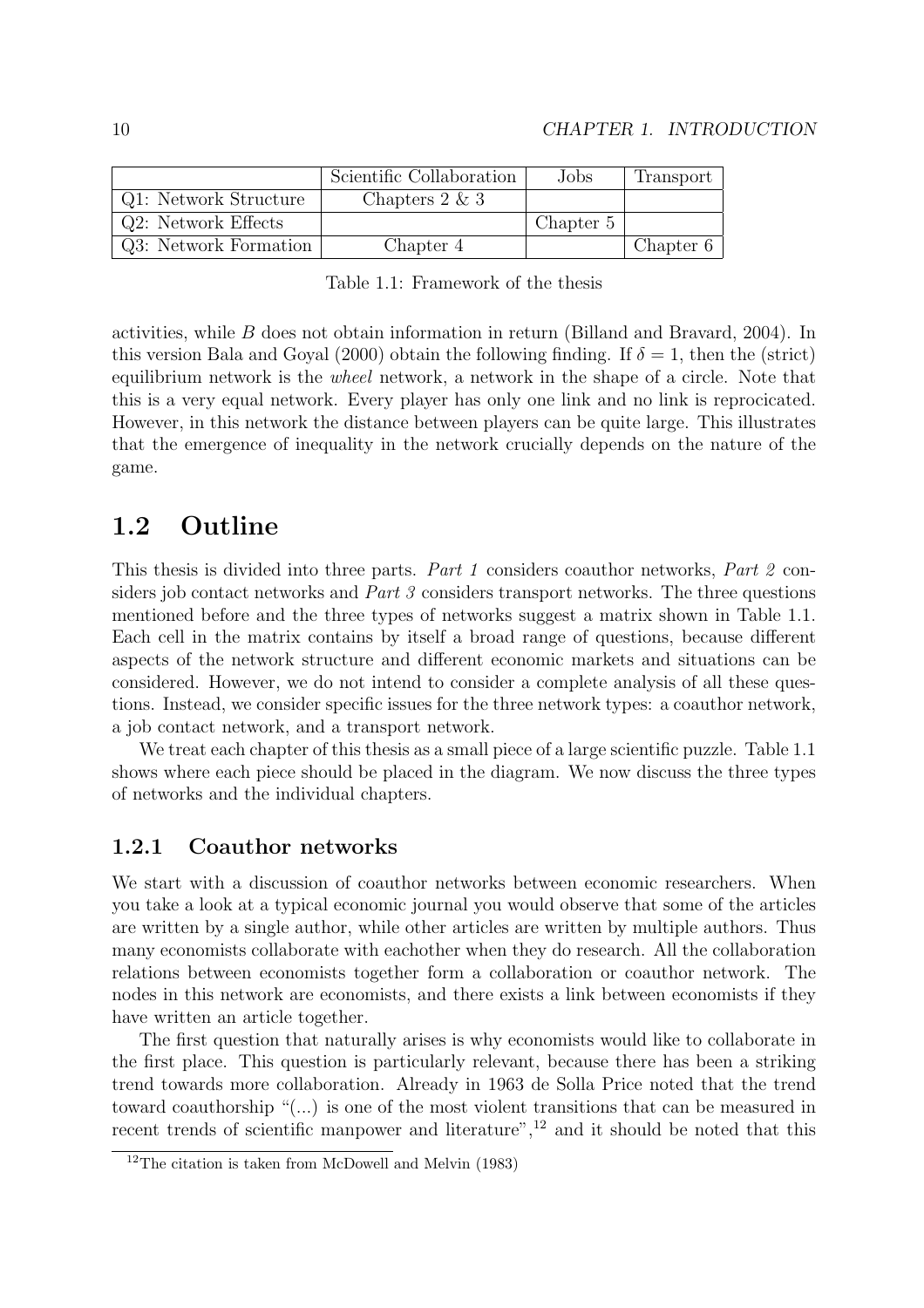#### 1.2. OUTLINE 11

trend has continued since then. For example, in 1950, only 7 percent of the articles in the American Economic Review, the Journal of Political Economy and the Quarterly Journal of Economics was coauthored. This number has increased to 70 percent in 1994!<sup>13</sup>

Several economists have analyzed the reasons for this increase in collaboration. An overview is given by Eisenhauer (1996) and Laband and Tollison (2000). McDowell and Melvin (1983) argue that an increase in the stock of knowledge has led to more specialization and collaboration. On the other hand, Hudson (1996) argues that technology has spurred coauthorship. Technological progress would make collaboration at a distance easier. Indeed, Hamermesh and Oster (2003) observe a larger increase in collaboration between economists from separate departments than that in collaboration within departments.

The increase in coauthorship is likely to be accompanied by a change in the structure of the collaboration network. In particular, the increase in collaboration between economists at distant departments must have made the 'world smaller', in terms of network distance between economists. This issue is the subject of Chapter 2.

In Chapter 2 we analyze the structure of the coauthor network of economists of three decades, the 1970s, 1980s and 1990s. We observe striking changes in these networks. While the network of the 1970s consists of larger and smaller 'islands', the network in the 1990s is much more integrated. In the 1990s, a 'giant component' exists in which everyone is directly or indirectly connected to everyone. This component comprises almost 40 percent of the network. Moreover, when we take a look at the average distance within the giant component, we observe that distances have become smaller despite the growth of the giant component. Therefore, we conclude that economics is an emerging small world.

Next, we take a closer look at the microstructure of the network. First, not surprisingly, we observe that economists tend to have more collaborators in the 1990s than in the 1970s. Second, the distribution of links in the network is very unequal. There are a few 'stars' in the network that have many coauthors. Third, the coauthors of these stars typically do not collaborate with each other. We then show that these stars are crucial for the integration of the network. Without these stars, the network would fall apart into very small islands. Therefore, we conclude that the world of economists is integrated by a set of interlinked stars.

Comparing our results to the generally observed properties of networks discussed in Section 1.1.1, we observe that high network clustering and inequality in the degree distribution are robust features of the coauthor network of economists. We also find small world properties, but, importantly, these small world properties are more profound in the 1990s than in the 1970s.

The analysis of Chapter 2 considers the links in a network as dichotomous, and hence, it does not take into account the strength of relations. Therefore, in Chapter 3 we take up an analysis of weighted networks. We measure the strength of a tie between  $i$  and  $j$ by the number of articles that  $i$  and  $j$  published together in a particular decade. Then we test an important sociological theory: Mark Granovetter's (1973) 'Strength of Weak Ties' theory.

<sup>13</sup>These numbers are taken from Figure 1 of Laband and Tollison (2000)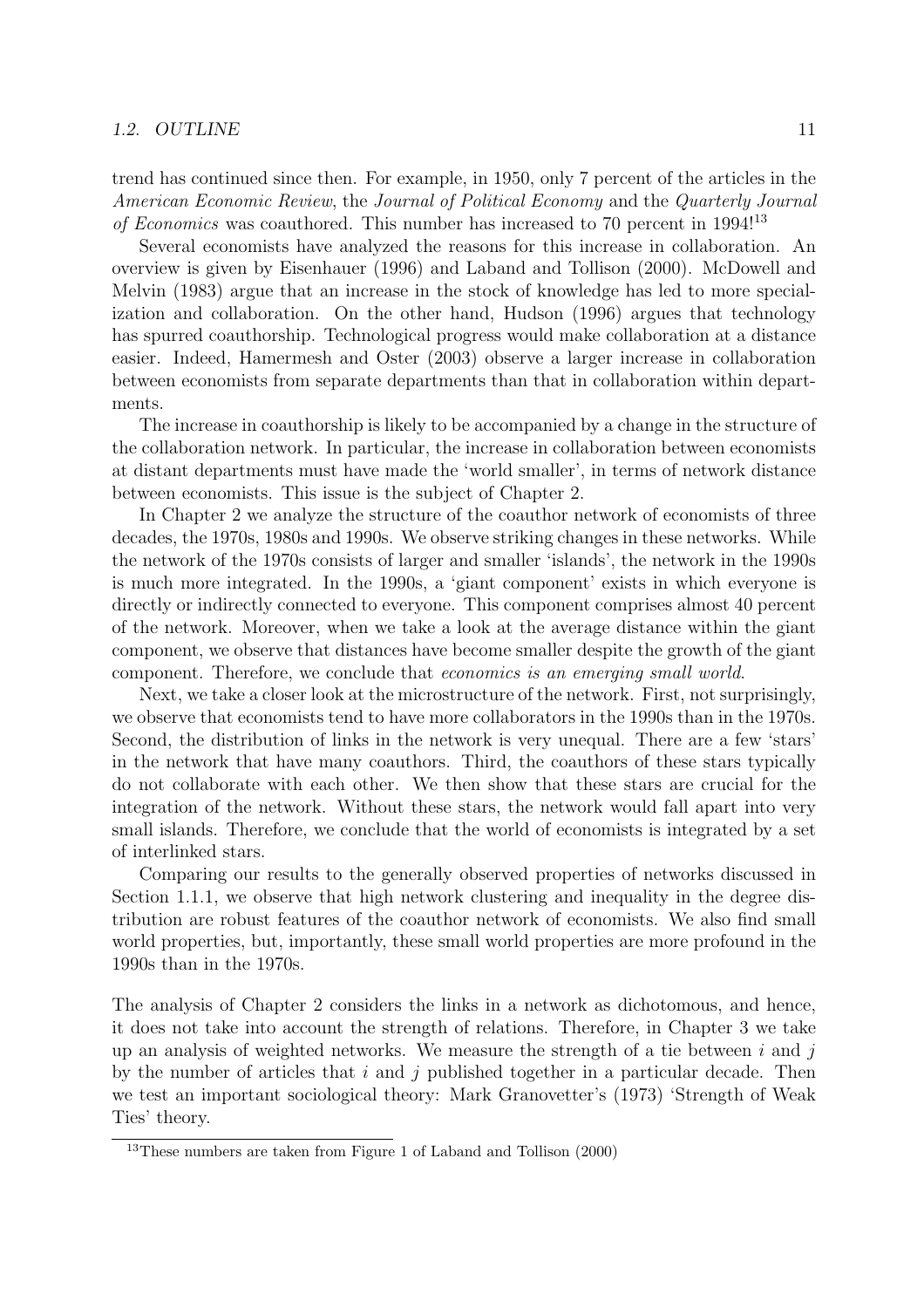In his thesis, Mark Granovetter analyzed the role of social contacts in getting a job. Not surprisingly, he discovered that many job seekers find their new job with help of their social contacts. But, surprisingly, when Granovetter asked about the strength of the relation of these social contacts, he discovered that job seekers are more likely to hear about a suitable vacancy from weak ties (her acquaintances) than from strong ties (family or close friends).

In 'The strength of weak ties' (1973), Mark Granovetter formulated an explanation for his surprising finding. He hypothesized that close friends are likely to cluster in cliques, in which everyone knows everyone else. This social behavior has a disadvantage, because close friends are likely to have similar information and knowledge as the job seeker himself, while it is more important for a job seeker to obtain *new* information. Weak ties, that is, one's acquaintances, are more likely to provide such information, because weak ties are less clustered and, consequently, they often provide a 'bridge' to sources that are very different from one's own. Therefore, Granovetter hypothesizes that weak ties are more likely to reduce network distances between individuals than strong ties do.

Chapter 3 tests this theory, and we obtain the following result. While we find support for the hypothesis that strong ties are more likely to cluster together, we reject the hypothesis that weak ties are more important in reducing network distance. On the contrary, we find that strong ties are more important in reducing network distances, and hence, more critical for the connectedness of the network.

This is a surprising result and we try to find an explanation for this result. In Chapter 2 we discovered that the link distribution is very unequal, and that 'stars' are very important in connecting different subgroups in the network together. We show that the key to understand the rejection of the 'Strength of Weak Ties' theory is the observation that the ties between stars are usually stronger than the ties with peripheral players. It then follows directly that strong ties are more important in connecting different subgroups in the network, because strong ties often lead to stars.

The results in Chapter 3 thus show how important it is to take into account the inequality in the distribution of links. This structural property of the network is, however, ignored in the analysis of Granovetter (1973).

Our findings in Chapter 2 and 3 raise the following questions. First, what are the economic determinants of the network structure and observed change in the network? Second, what implications does the emergence of a small world between economists have on the generation of knowledge, the amount of competition between researchers and the amount of specialization into subfields?

The first question can be approached from different perspectives. In Chapter 4 we take the view that the collaboration network is only shaped by the incentives of economists to collaborate. These incentives depend on the quality of the researchers and the effort they put into their collaborations. Chapter 4 analyzes an incentives-based model with the above ingredients.

The analysis of Chapter 4 reveals the following. First, a decrease in communication costs or an increase in the rewards of collaboration facilitates more collaboration. This explains the increase in the number of links, and it contributes to the emergence of a small world. Second, an interlinked star structure is unlikely to arise when coauthors have to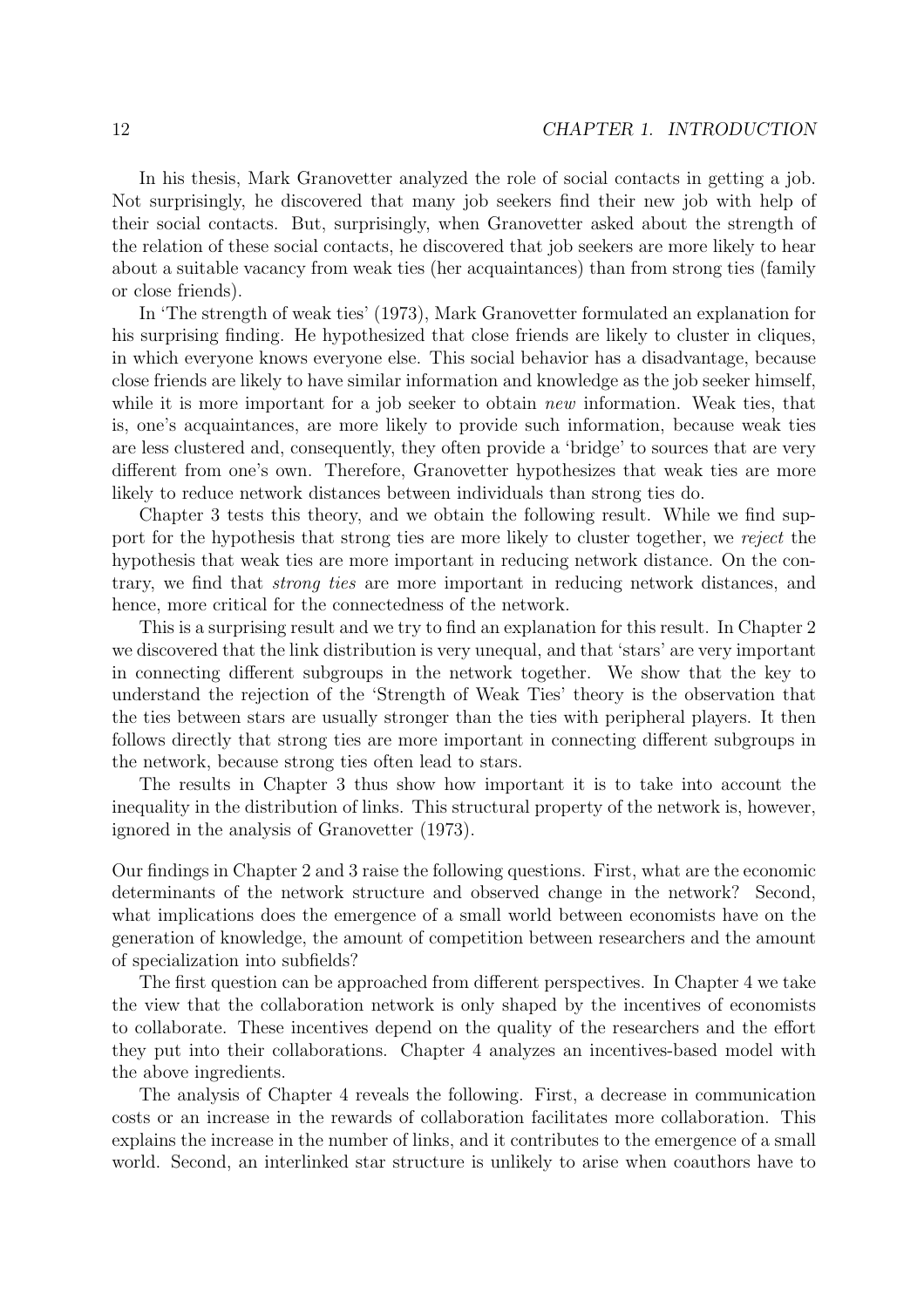#### 1.2. OUTLINE 13

share the effort of writing an article. The reason is that high quality researchers do not have incentives to set up collaborations with low quality researchers when the costs of collaborating have to be shared. Instead, high quality researchers prefer to write with other high quality researchers and obtain a higher payoff.

We then identify two possible reasons why high quality researchers do collaborate with low quality researchers. One possibility is that the low quality researcher gains so much from collaborating with a high quality researcher that she is willing to take up all the costs of collaborating. Another possibility is that there are too few high quality economists around to collaborate with.

In Fafchamps, van der Leij and Goyal (2006) we take a different, empirical approach to the first question. We ask ourselves why two economists,  $i$  and  $j$  decide to start a research collaboration in year t. We argue that  $i$  and  $j$  have to become informed or familiar with each other before they start a collaboration, because it is too risky to start a collaboration with a complete stranger. We believe that economists discuss the research practices of their past collaborators with each other. Hence, information on potential collaborators is transmitted through the collaboration network. Therefore,  $i$  and  $j$  are more likely to start collaborating the lower the network distance between them. In our empirical analysis we indeed find evidence for this network effect. This evidence is very strong and robust, even after taking into account that economists working at the same department and the same field are more likely to collaborate.

The second question has yet to be analyzed. However, a bit of speculation is possible. An important concept in macroeconomics and economic growth is the 'knowledge spillover'. Knowledge and ideas cannot be made completely proprietary, but instead they disseminate to 'others', either scientific colleagues, R&D intensive firms or even nations. Jaffe, Trajtenberg and Henderson (1993) use patent data to show that there are indeed geographical knowledge spillovers. Moreover, Jasjit Singh (2005) shows that this knowledge dissemination also takes place in the network of research collaborators. It is then plausible that knowledge also flows through the network of coauthoring economists.

We therefore hypothesize that, with these spillovers, economists in good network positions benefit from their position. That is, the stars should be able to write better articles, because they benefit more from the knowledge spillovers. It is our intention to test this hypothesis in future research. However, it will be quite a challenge to detect this causal relation empirically, because the reverse relation also holds; high quality researchers are able to attract more funding, and therefore they are able to attract more collaborators and research assistants, and obtain a more central position in the network.

#### 1.2.2 Job contact networks

Social networks are particularly important for job seekers. It is empirically well established that many job seekers, around 50 percent, find a job thanks to a social contact, see Rees (1966), Holzer (1988) or Granovetter (1995) for the United States, or Gregg and Wadsworth (1996) for the United Kingdom.<sup>14</sup> Given the relevance of social contacts in getting a job it is natural to ask how social networks affect labor market outcomes.

<sup>14</sup>See Montgomery (1991) for an overview.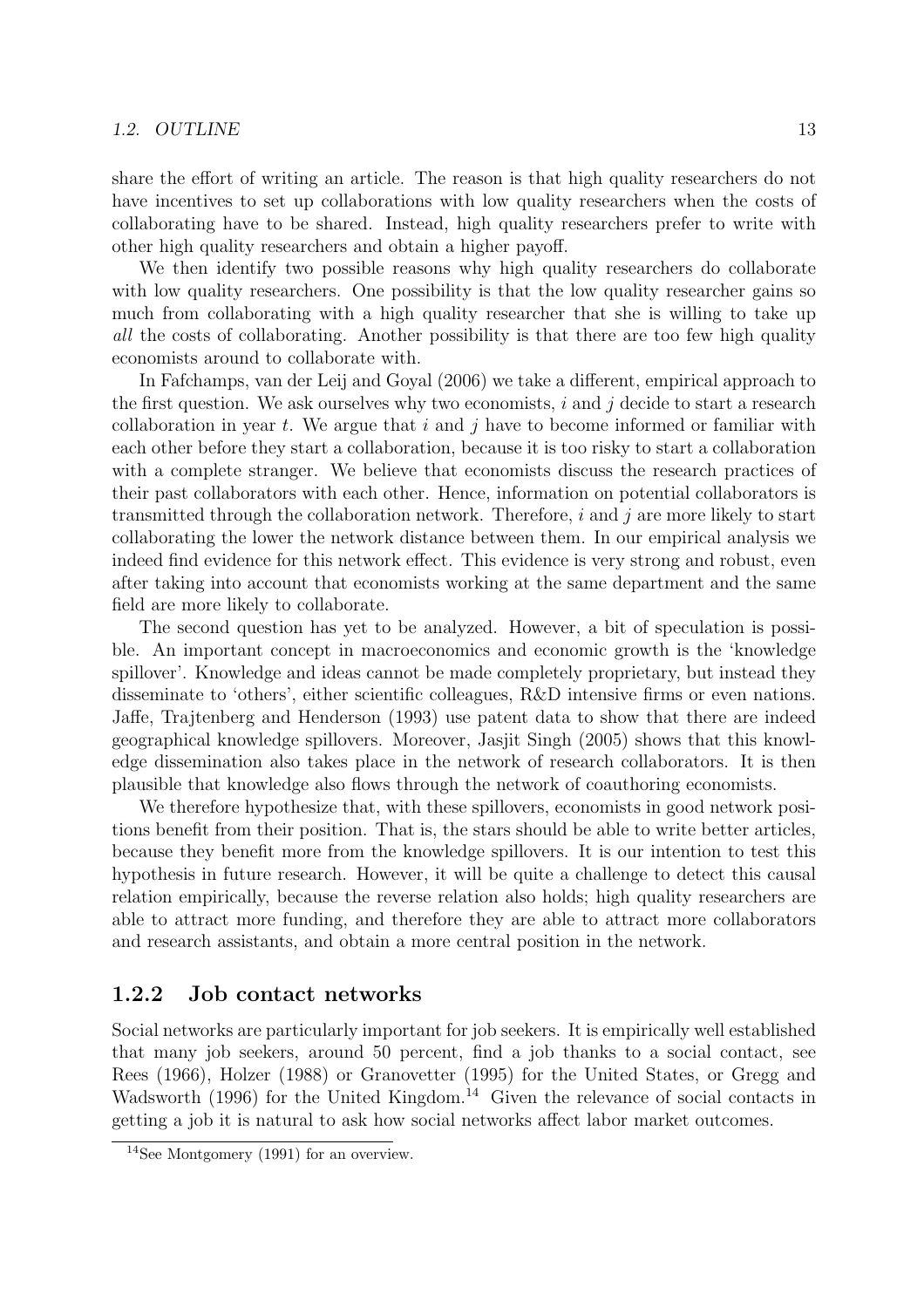In the analysis of the role of social networks in the labor market a distinction can be made between the use of job contacts by employers and the use of job contacts by job seekers. Employers often use the social contacts of their employees by asking them for referrals. The reason to rely on employee referrals to fill a vacancy is the difficulty to obtain useful information about applicants by formal means. Particularly in the case of job starters a C.V. does not give enough information about an applicant's specific job abilities, skills, motivation and mentality, and also interviews cannot provide complete information. Employers would like to be certain that a potential worker is indeed a good match for the firm. Of course, this is impossible, but applicants that are referred by good employees are often more reliable than applicants that directly apply without a referral. This perspective on the role of networks in the labor market is analyzed by Montgomery (1991). He notes that employers' reliance on employee referrals creates an adverse selection problem in the regular job market, since only bad workers are left. Therefore, employers are inclined to offer high wages to referred applicants and low wages to non-referred applicants.

The issue is different when we look at the role of networks from the job seekers' perspective. Job seekers do not seem to be too concerned about a lack of information on the right type of employer. According to Devine and Kiefer (1991) workers tend to search in markets where almost any job is acceptable, and they tend to accept any offer they receive directly. Instead, from the job seekers' perspective the main action is in the arrival rates of job offers. Since job contacts are very important to get information about job offers, it is plausible that the arrival rates of job offers are shaped by the job seekers' position in the social network and the structure of the social network as a whole.

Calvó-Armengol and Jackson (2004) provide an analysis on the role of social networks from the job seekers' perspective.<sup>15</sup> They consider a dynamic process in which individuals randomly lose their jobs and obtain information about new jobs. In each period, individuals hear about job vacancies by chance. These job vacancies offer identical wages and can be filled by anyone. If an individual is unemployed, then she applies for the job. On the other hand, if the individual is employed, then she passes the job information on to one of her unemployed friends.

Calvó-Armengol and Jackson (2004) show that this model is able to explain important empirical features of the labor market. First, in this process the unemployment rates of direct and indirect contacts are correlated. In other words, if a player loses his job, then it becomes more and more likely that the direct and indirect job contacts become unemployed as well. This can be understood by the observation that unemployed agents do not transmit any job information. They prefer to keep this valuable information for themselves. Hence, an unemployed person creates a hole in the job information network and this decreases the job opportunities of the unemployed person's neighbors.

The second feature of this model is that the chances of unemployed players to find a job decrease with the unemployment duration, a phenomenon called duration dependence. This feature can be understood as follows. The longer a player is unemployed, the higher the unemployment in the player's neighborhood becomes, and the fewer job information the player receives. Thus, the unemployment correlation across networks and time feeds

 $15$ This analysis is generalized in Calvó-Armengol and Jackson (2006).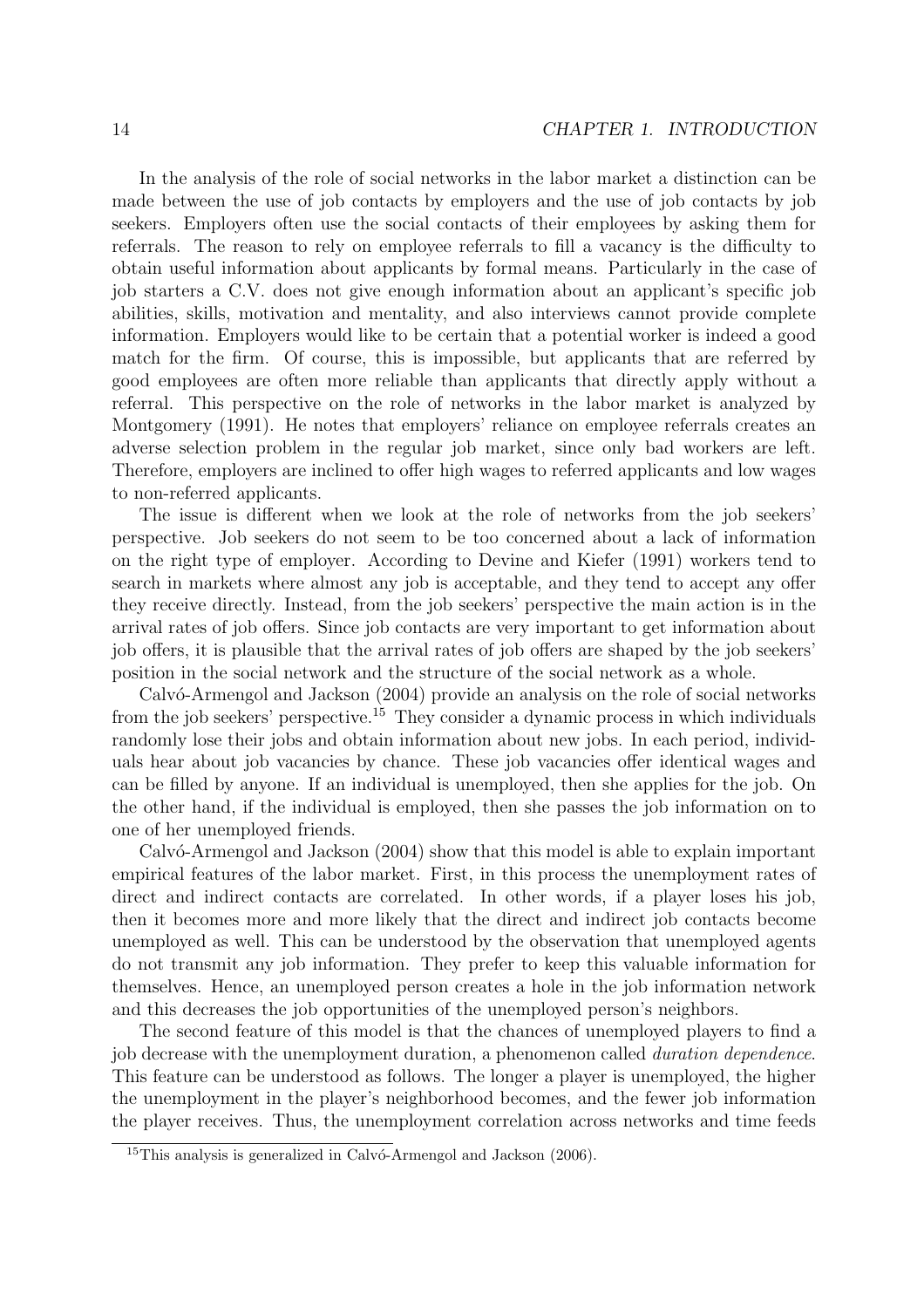#### 1.2. OUTLINE 15

back into the job opportunities of a player creating duration dependence. The third feature is that, not surprisingly, the employment opportunities depend on the network structure. This is true not only for individual players, but also for the aggregated unemployment level. Thus two networks with comparable size have different unemployment rates if the structures of the networks are different.

Calv<sub>o</sub>-Armengol and Jackson then extend their analysis to consider the causes of dropping out of the labor market. It is well-known that there is a profound difference in the drop-out rates between races in the United States. For example, Card and Krueger (1992) find that the drop-out rate for African-Americans is 2.5 to 3 times higher than that of whites. In their analysis Calvo-Armengol and Jackson argue that these differences can easily be understood if the networks and initial employment conditions differ across races. These initial employment conditions are magnified by the network effects.

From the above results, Calvó-Armengol and Jackson conclude that social networks are able to explain inequality between races. However, a couple of objections can be made to their model. First, their explanation of the difference in drop-out rates depend largely on the differences in the initial employment conditions.<sup>16</sup> Thus it appears that inequality in drop-out rates is almost fully explained by the assumption of inequality in initial employment conditions. The question about how these differences in initial conditions are created is not answered.

Chapter 5 addresses this issue by taking a slightly different approach. We are interested in the question whether social networks are able to explain occupational segregation, that is, the phenomenon that one group almost exclusively takes up one type of job. We also ask ourselves if social networks are able to explain employment and wage differences, even if all players start with the same initial conditions.

We assume that there exists a society that can be divided into two homogenous groups that do not differ in skills or productivity. These two groups could be men and women, for example, or natives and immigrants. At the beginning of their lives, each person has to make a choice about their career. We assume that each person can choose between two specializations; one leads to a career in job  $A$  and the other leads to a career in job  $B$ . An example could be the choice between a career in the medical sector, for example as a physician, or in the information technology sector as a programmer. Both choices require large investments in specialized training, and therefore, the choice for one career would make switching to another career very difficult.

When making a career decision, agents make expectations about their career opportunities. In particular, they make predictions about the probability of getting a job and expectations about the wage they would get. With respect to wages and employment probability, we make the following assumption. The wage is negatively related to the number of agents that choose a particular occupation. That is, if everyone chooses to become a computer engineer, then market forces should keep the wage of a computer engineer relatively low. It is therefore clear that at least some individuals choose a career in job A and some choose a career in job B.

<sup>&</sup>lt;sup>16</sup>There is also a contagion effect that magnifies the initial employment differences. However, this contagion effect appears to be rather small.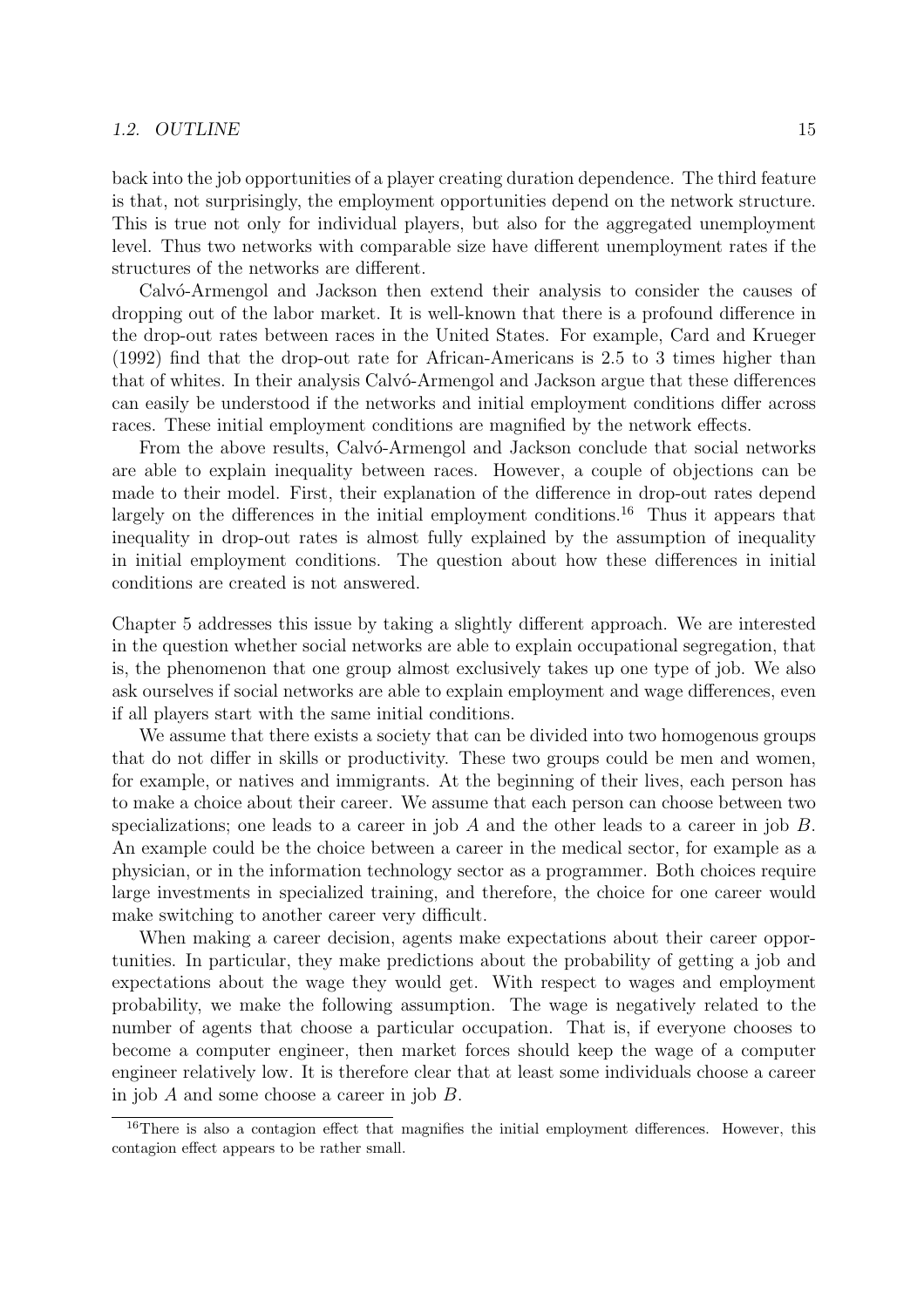With respect to the probability of getting a job we assume that this probability increases in the number of friends in the same occupation as the job seeker. This assumption should be seen as a simplification of the result in Calvó-Armengol and Jackson (2004) that people in a better network position obtain better jobs.

But how many friends does one expect to have? We assume that after the career decisions, job contacts are formed randomly, although more job contacts are formed within the player's own group. This assumption is based on empirical evidence that individuals tend to have more contacts with similar others. For example, Staiger (1990) finds that most men find a job through a male referral, and, correspondingly, most women through a female referral. This is even true for occupations and industries that are highly segregated. For example, in male-dominated occupations such as machine operators, 81 percent of the women who found their job through a referral, had a *female* reference.

In Chapter 5 we analyze a model using the above assumptions. We show that these assumptions lead to very strong occupational segregation. The intuition is as follows. Players have a slight preference to choose the same occupation as the majority of the player's group. The reason for this slight preference is the inbreeding bias in the social network and the fact that job contacts give vital job information. Following the group majority would enable players to create more friendships and thus have a higher probability to get a job. This slight preference to choose the same occupation as the majority in the group eventually drives a whole group to choose the same occupation.<sup>17</sup>

With the additional assumption that one occupation is higher valued than the other, we also show that our model is able to explain sustained differences in employment and wages. That is, agents are willing to give up a marginal career in the better paying job in order to have a higher probability of getting a job.

We now explain the differences between the analysis in Chapter 5 and the analysis in Calvó-Armengol and Jackson (2004). A crucial difference is that in the model analyzed in Chapter 5 the job contacts are formed after the crucial occupation decision is made. This implies that players have to make expectations about the job contact network they will form after their occupation decisions. In contrast, in Calvó-Armengol and Jackson (2004) the network structure is already determined when players make drop-out decisions. This difference is crucial. An empirical analysis should verify the relevance of the mechanism in Calv<sub>ó</sub>-Armengol and Jackson and the mechanism in the model in Chapter 5.

#### 1.2.3 Transportation Networks

While the coauthor networks and the job contact networks can be seen as parts of the social network, the transportation networks, that is, the railways, roads and airline routes, are of a completely different nature. One difference is, of course, the physical presence of railways and roads against the often informal and invisible character of social ties. Also the investment costs are often very different. The costs of roads and railways are typically in the billions of euros. However, one could argue that social relations can be very physical as well. Furthermore, airline connections do not require roads that need to be built and thus require smaller investments than, for example, railways. On the other hand, R&D contracts can involve large investments worth millions as well.

<sup>&</sup>lt;sup>17</sup>This process is similar to the residential segregation process of Schelling (1978).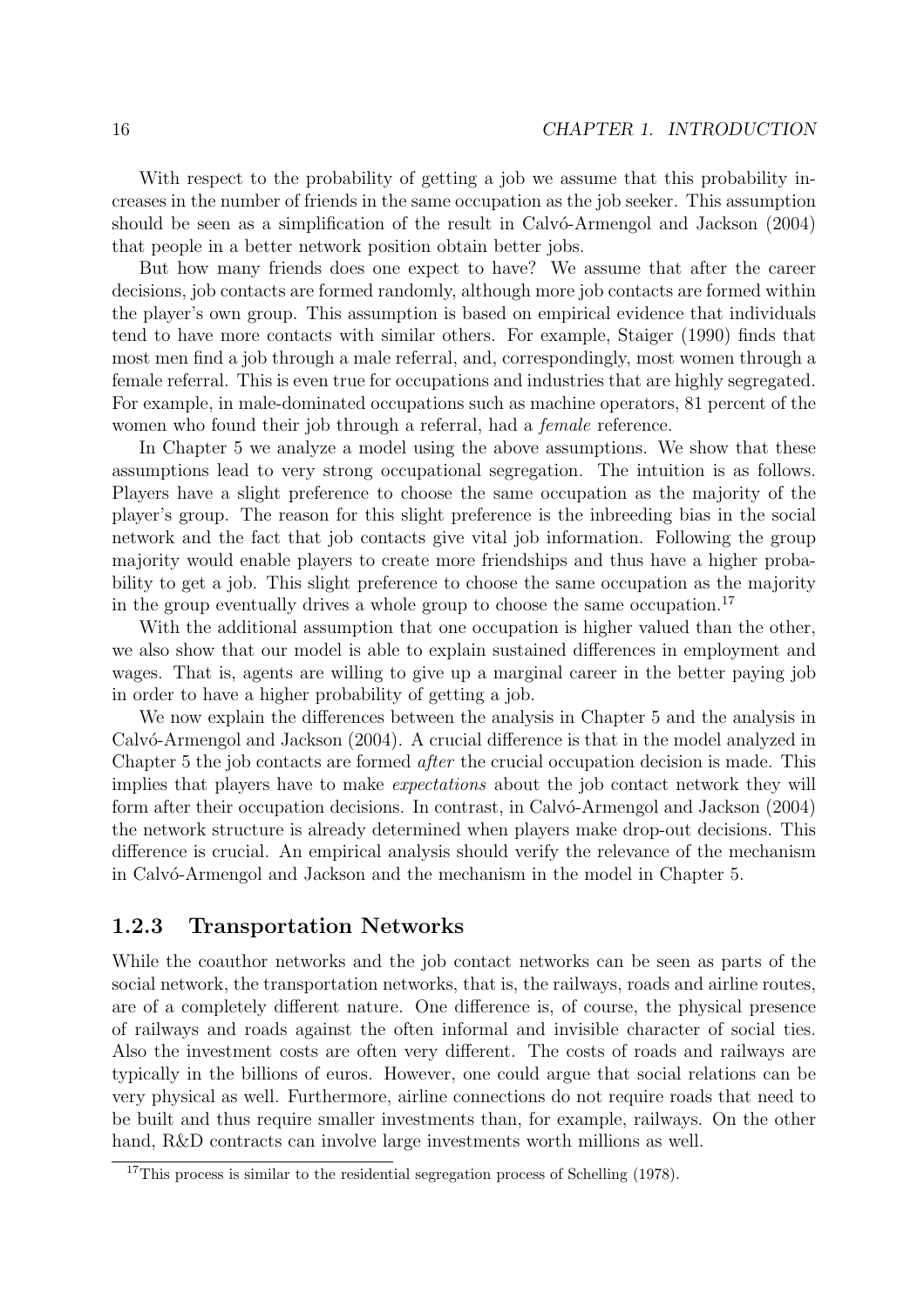#### 1.2. OUTLINE 17

From an analytical point of view, there is a more essential difference. In a social network, the links are contacts or transactions between players. In a transportation network, the links are connections between geographical locations. Hence, the role of the economic players, in this case transportation firms, is very different. While players in a social network *are part of* the networks, players in a transportation network have or *own* the networks.

This difference creates an essential difference in the decision process of network formation. In a social network a player can only make decisions on the links in which she herself is involved. That is, a player i cannot force a tie between j and k. On the other hand, a transportation firm can invest in infrastructure between any two cities, from A to  $B$ , or from  $C$  to  $D$ . Thus the firm can completely *design* any network structure. As a consequence, the strategies considered for social network models and transportation network models are different. In a social network model, the strategy is to propose, communicate or form links with other players, and all strategies together form a network. On the other hand, in a transportation network model, the strategy is to design a network. The networks of all players together form an interconnected network themselves.

Network structure. Within transportation economics most attention has been given to the structure of airline networks. This is because a remarkable change in the structure of airline networks took place in the United States after the deregulation of the U.S. airline industry at the end of the 1970s.

Borenstein (1992) describes the evolution of the U.S. airline industry after the deregulation. He mentions that all large airline operators have formed 'hub-and-spoke' networks. These network structures, which might be called star networks as well, have a single hub that serves many spokes. The emergence of the hub-and-spoke networks has substituted some direct point-to-point connections. As a result, the major airlines nowadays offer fewer direct connections, but many more indirect connections than 30 years ago.

Network structures in other transportation modes have received less attention, probably because such a remarkable change as in the airline industry has never occurred. With the large investments necessary for railways and roads it is also more difficult for railway companies or governments to change the network structures.

Consequences for Airline Competition. With the change in network structure, there has been a change in the market structure as well. After the deregulation, many airline operators merged and market concentration increased (Borenstein, 1992). Despite this concentration, most fares decreased. However, the fares for trips from and to the hubs increased and airlines were able to make high profits on these hub-to-spoke trips (Borenstein, 1989).

Surprisingly these high mark-ups did not allow entry at the regional hub-to-spoke level. One explanation is the use of frequent-flyer programs and other marketing strategies that raise the switching costs for travelers (Borenstein, 1989). A different explanation is given by Hendricks, Piccione and Tan (1997). They argue that the hub-and-spoke network structure itself can deter market entry.

To understand this, note that in a hub-and-spoke network a link is crucial as part of many indirect connections, on top of one direct connection. This means that if an airline loses one direct connection, it loses many indirect connections as well. To illustrate this,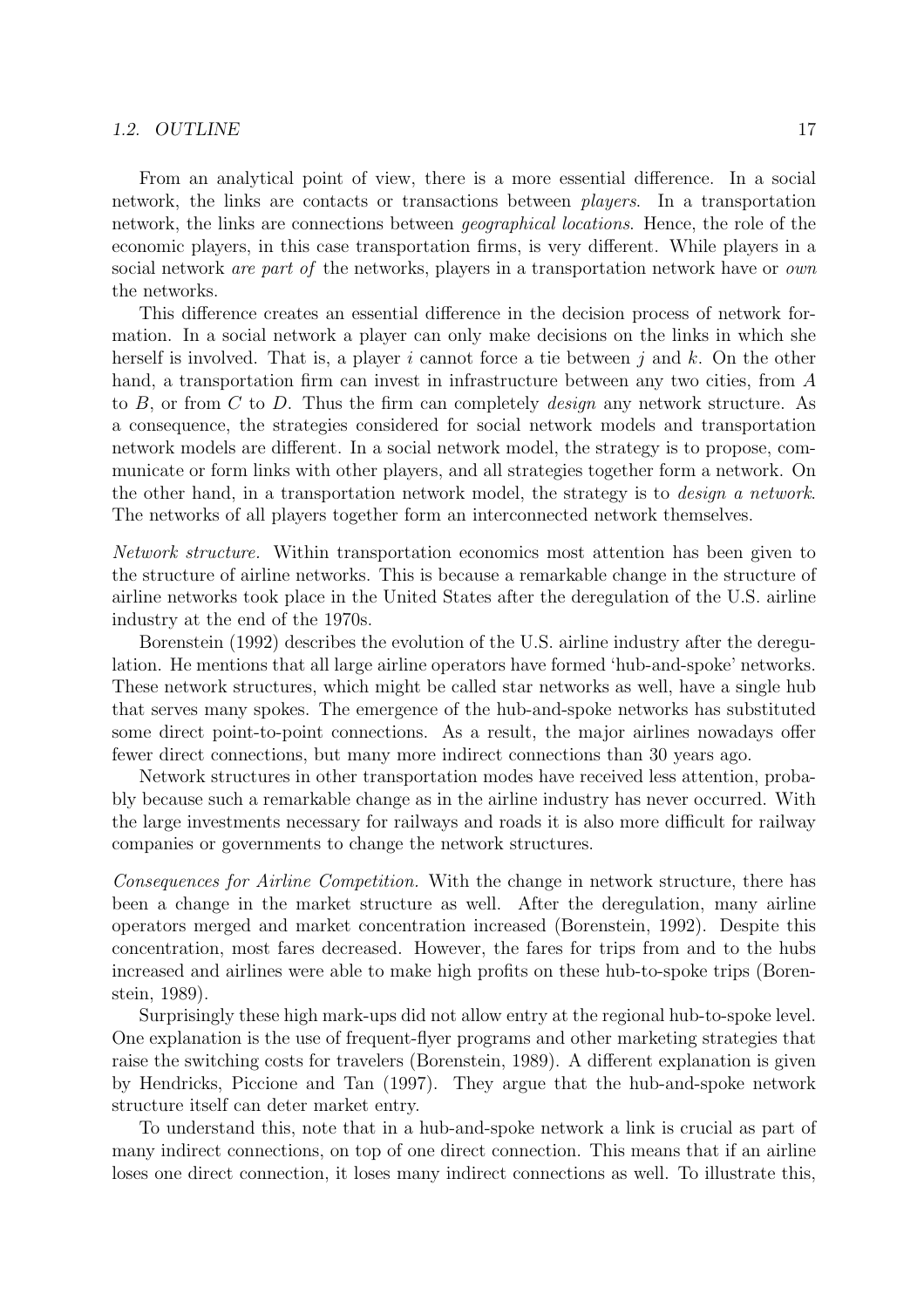suppose there are 26 cities named  $A, B, \ldots, Z$ , and suppose an airline has a hub at city A with spoke connections to  $B, C, \ldots, Z$ . If the connection AB is lost, then the airline loses the passengers traveling from  $B$  to  $C$ , to  $D$ , to  $E$ , etcetera, as well.

This complementarity between city-pair markets in a hub-and-spoke network makes entry very difficult. The hub-and-spoke network airline will try to do anything to retain a direct connection in order not to lose the complementary indirect connections, even if it would involve operating losses on the direct connection. It is then very difficult for a regional carrier to enter and compete in a hub-to-spoke market.

Network design. Before the deregulation of the U.S. airline industry, airlines were severely restricted in the choice of their connections. This changed with the deregulation such that the airlines were more or less free in their choice of network. Clearly the choice of almost all main operators was to install a hub-and-spoke network. The question is whether this choice was made in order to move towards more efficient networks, or that strategic interaction made these hub-and-spoke networks a strategic equilibrium outcome, but not necessarily an efficient outcome.

From an efficiency point of view, the main argument why hub-and-spoke networks are more efficient, is because the airline industry exhibits economies of density on their connections (Caves, Christiansen and Thretheway, 1984). This means that the average cost of maintaining a connection decreases if the number of passengers that take the connection increases. The reason is that larger airplanes with the same amount of pilots and staff can be used if there are more travelers. The hub-and-spoke network takes advantage of the economies of density, because this network design concentrates direct and many indirect travelers from a spoke city on a single connection to the hub. Thus, in the example above, all travelers from B to A, C, D, etcetera, take a flight from B to A, hence the density on this connection  $AB$  is very high. Thus the hub-and-spoke network makes full use of the economies of density, which makes it very efficient. This argument is formalized in Hendricks, Piccione and Tan (1995).

Hendricks, Piccione and Tan (1999) extend their former analysis to a duopoly setting, and analyze if strategic interaction between two large airline operators supports or deters the emergence of hub-and-spoke networks. They find that two airline operators with *pure* hub-and-spoke networks cannot coexist if price competition is very strong. However, two airlines can coexist in some cases if they both do not have pure hub-and-spoke networks. These non-hub-and-spoke networks can be stable, while the networks are not efficient. This suggests that strategic interaction is not the cause of the emergence of hub-and-spoke networks. In fact, it might be the case that it is more efficient and welfare enhancing if airline networks become even more star-like than they currently are.

In their papers, Hendricks, Piccione and Tan ignore the spatial structure of transport networks. That is, they assume that all cities are at equal distances, whereas they are obviously not in the real world. Another issue that Hendricks, Piccione and Tan ignore is that airline routes may face competition from other transport modes. In particular, in Europe and Japan, a network of high-speed train connections is emerging. These highspeed train operators also have the desire to openly compete with the airline industry.

It seems that competition between different transport modes is largely ignored by transportation economists. In Chapter 6 we therefore consider a model of competing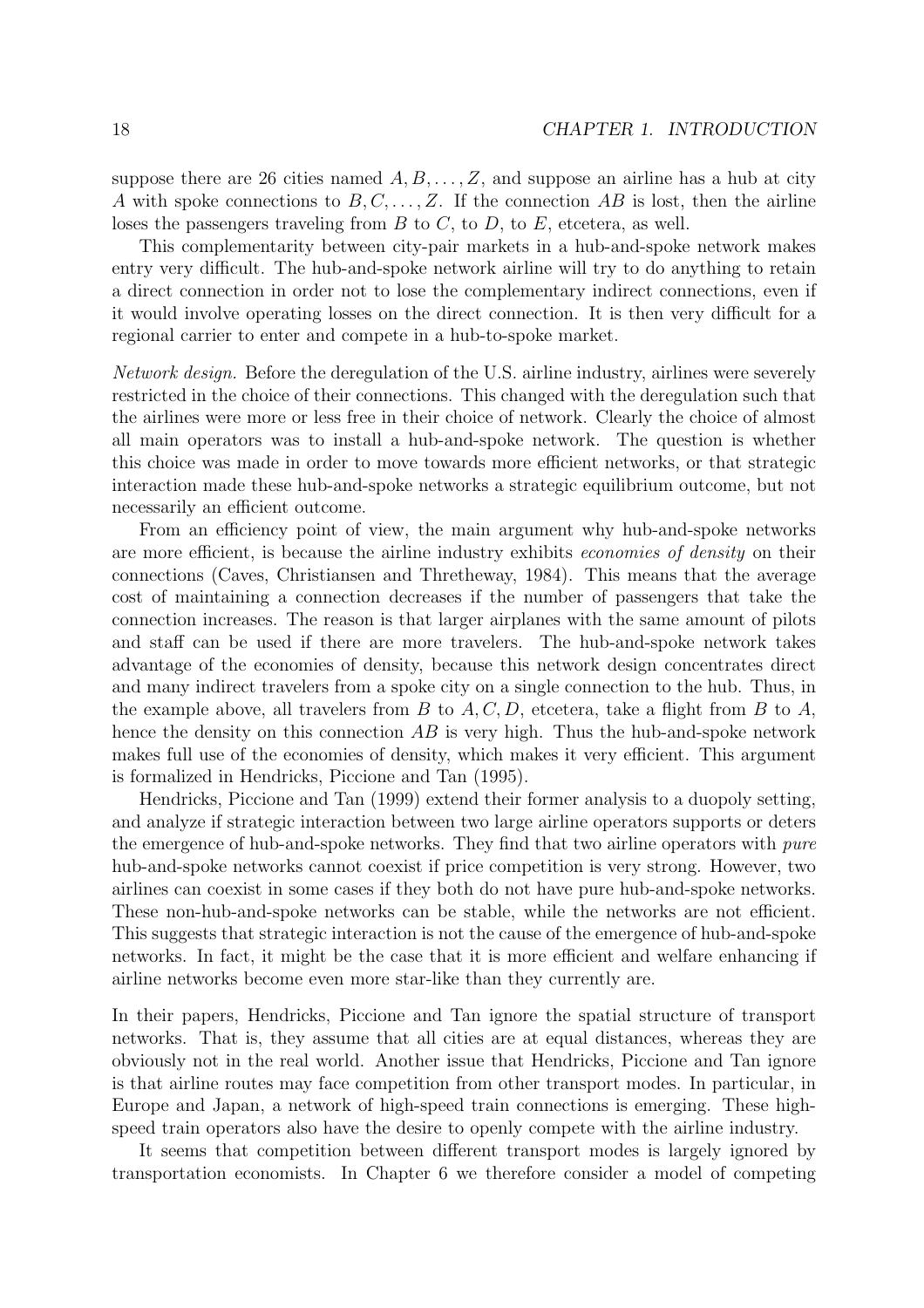#### 1.2. OUTLINE 19

transport modes. We analyze how competition from a slow transport mode influences network decisions of a fast transport mode.

The model in Chapter 6 is very simple and should be seen as a starting point of a more complete analysis. We consider a model where everyone lives and works on a circular city. All individuals have to travel from home to work. There are two transport modes, slow and fast. The slow transport mode is directly accessible. On the other hand, the fast transport mode has only two stations and one connection. The decision on the 'network' here involves the location of the two fast transport stations on the circle.

We show that the fast mode operator has an incentive to *cluster* the stations when there is strong competition from the slow mode transport. That is, if the slow mode is quite fast, then the fast mode operator offers only a very short trip. In that case the stations are very close to each other. On the other hand, if the slow mode is extremely slow and thus not competitive, then the fast mode connection operates a service from one side of the circle to the other side of the circle.

The intuition behind this result is as follows. The fast-mode monopolist has to make a trade off. The value for travelers taking the fast transport mode connection instead of slow mode transport is larger if the fast mode operator offers longer trips. This gives an incentive to the fast mode operator to increase the distance between the stations, and this incentive becomes stronger if the fast mode is much faster than the slow mode. On the other hand, if the stations are close to each other, then the hinterland of the stations is much larger. Demand for travel mainly originates from the hinterland. Moreover, the hinterland becomes more important if the slow mode becomes more competitive. It then follows that the fast mode operator clusters the two stations when slow mode is very competitive.

The analysis in Chapter 6 illustrates the importance of an analysis that takes into account competition from other transport modes. However, the model in Chapter 6 is rather stylized. In particular, we do not consider network design decisions with many possible stations. Such an extended analysis would shed more light on the emergence and stability of hub-and-spoke network structure.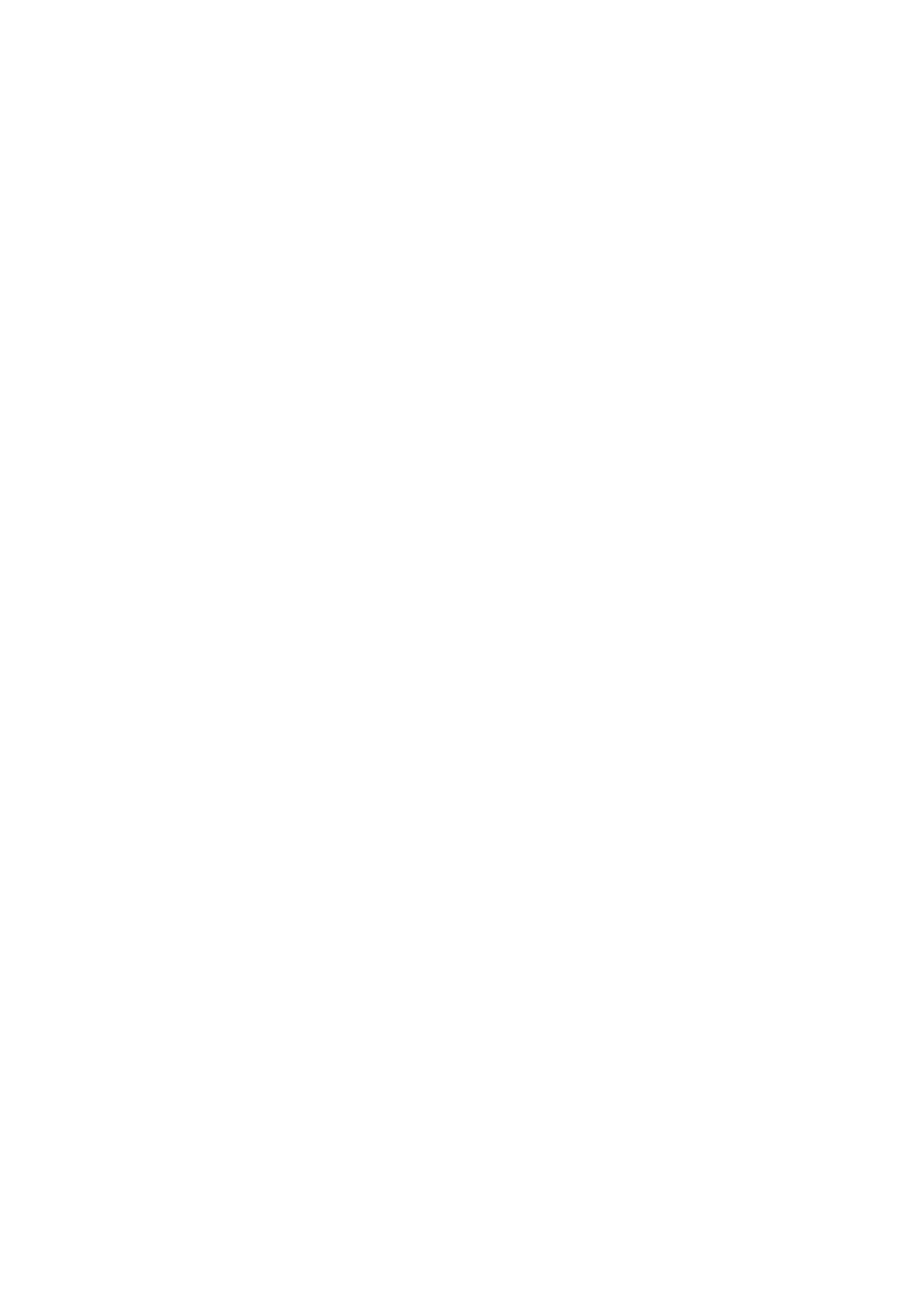# Part I

Coauthor networks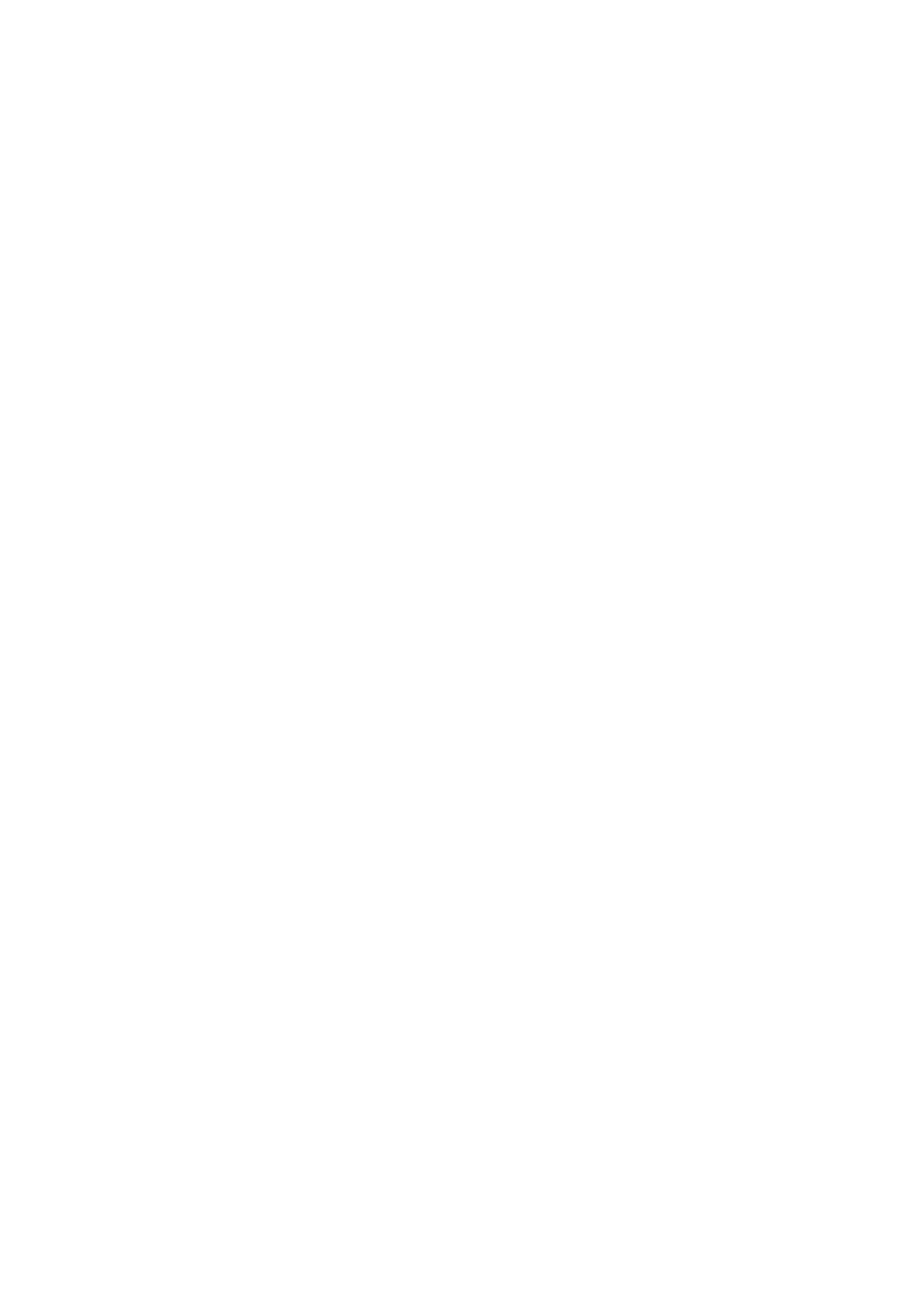# Chapter 2

# Economics: an emerging small world

## 2.1 Introduction

It has now become a common place to argue that due to a series of technological and economic developments – such as the deregulation of airlines and telecommunications, the rise of facsimile technology and the internet– it is becoming cheaper for individuals to form and maintain more distant ties. This in turn, it is claimed, has reduced the 'distance' between people and has made the world 'smaller'.<sup>1</sup> This chapter carries out an empirical examination of this argument by examining how the economists' world has evolved over time during the period 1970-2000.

The notion of globalization or a small world is a broad one and applies to a wide range of social and economic activities. The first step in the analysis is therefore to define the scope of the enquiry. We shall consider economists who publish in journals between 1970 and 2000. We split this period into three ten year intervals, 1970-1979, 1980-1989, and 1990-1999. Every publishing author is a node in the network, and two nodes are linked if they have published a paper or more together in the period under study. We thus have three coauthorship networks (a network corresponding to each decade) and we will examine whether these networks have become more integrated over time. The second step in the study is to make the notion of distance and growing integration precise. We shall say that economists who coauthor a paper are at a distance 1 from each other, while economists who do not write with each other but have a common coauthor are at a distance 2 from each other, and so on. All economists who are either directly or indirectly linked with each other are said to belong to the same component and we shall refer to the largest group of interconnected economists as the giant component.<sup>2</sup> We shall interpret a larger size of the giant component and a shorter average distance between economists in the giant component as evidence of growing integration.

Our first finding is that the number of economists has more than doubled in the period from 1970 to 2000. This finding is consistent with the growth in the number of

<sup>&</sup>lt;sup>0</sup>This chapter is based on a long version of Goyal, Van der Leij and Moraga-González (2006).

<sup>&</sup>lt;sup>1</sup>The popularity of terms such as 'globalization', the 'death of distance', and 'global village' is one indication of this widespread feeling; recent references include Cairncross (2001), Castells (1996) and McLuhan (1994).

<sup>2</sup>The network terminology as well as the criteria for a small world are formally presented in Section 2.2.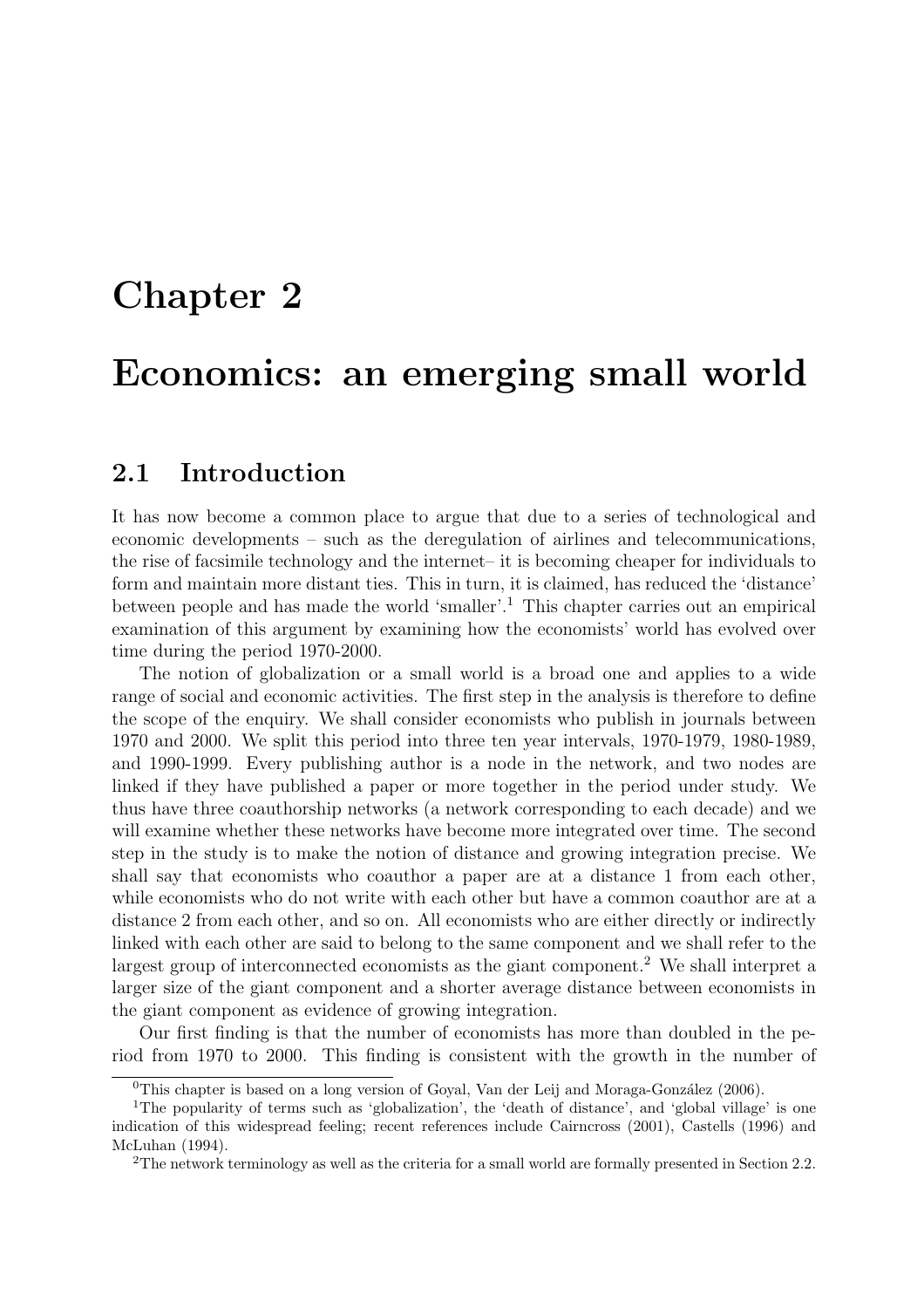fields/specializations and in the corresponding set of field journals during this period and it leads us to expect that the world has probably become less integrated. However, we find that in the 1970s the largest group of interconnected economists comprised only about 15 percent of the population while in the 1990s there was one huge group of interconnected economists with about 40 percent of the total population. The numbers are worth mentioning here: in the 1970s the giant component contained about 5,200 economists while in the 1990s it contained more than 33,000 members! We turn next to average distances between economists in the giant component. The average number of coauthors is very low; for instance, in the 1990s, a member of the giant component worked with only 3 other economists on average. Given the size of the giant component this leads us to expect that the average distance between economists must be large. However, we find that the average distance is small and that it has fallen over time, despite the growth in the size of the giant component. These findings lead us to say that economics is an emerging small world.

What is it about the distribution and arrangement of links among economists that makes this world small? A stable feature of this world is that average distances between economists are small and we first develop an explanation for this. We observe that the distribution of links is very unequal in each of the three periods under study. For example, the average number of collaborators in the whole 1990´s network was 1.672 while the maximally connected economist had more than 50 collaborators. Moreover, we find that the most connected authors had many more links than their cohorts and also that they had very low overlaps among their coauthors as compared to the average person in the network. These features lead us to use the term 'stars' for the most connected economists. We then study the role of these well-connected nodes in integrating the network. In the 1990s over 40 percent of the nodes were in the giant component but a deletion of the 5 percent most connected nodes leaves less than 1 percent of the nodes in the giant component, thus completely fragmenting the network. These observations put together lead us to say that the world of economics is spanned by a set of interlinked stars and that this is the principal explanation for the small average distances noted above.

In the popular press as well as in academic literature several authors have argued that the formation of more distant links have led to greater integration in the terms defined above.<sup>3</sup> To examine this issue, we look at the role of different variables – such as the average number of collaborators, the inequality in the degree distribution and the relative importance of distant collaboration – in explaining the main aggregate changes mentioned above. Our main finding is that an increase in the average number of collaborators for all quantiles of the degree distribution (and not the formation of more distant links per se nor changes in the inequality of distribution of links) is the crucial factor in explaining the massive growth of the giant component and the fall in average distances we have witnessed over time.

This chapter is related in different ways to strands of research in economics and physics. We now place our findings in context. There is a large body of research which argues

<sup>3</sup>See e.g., Castells (1996) on the formation of global networks and the crises in local communities.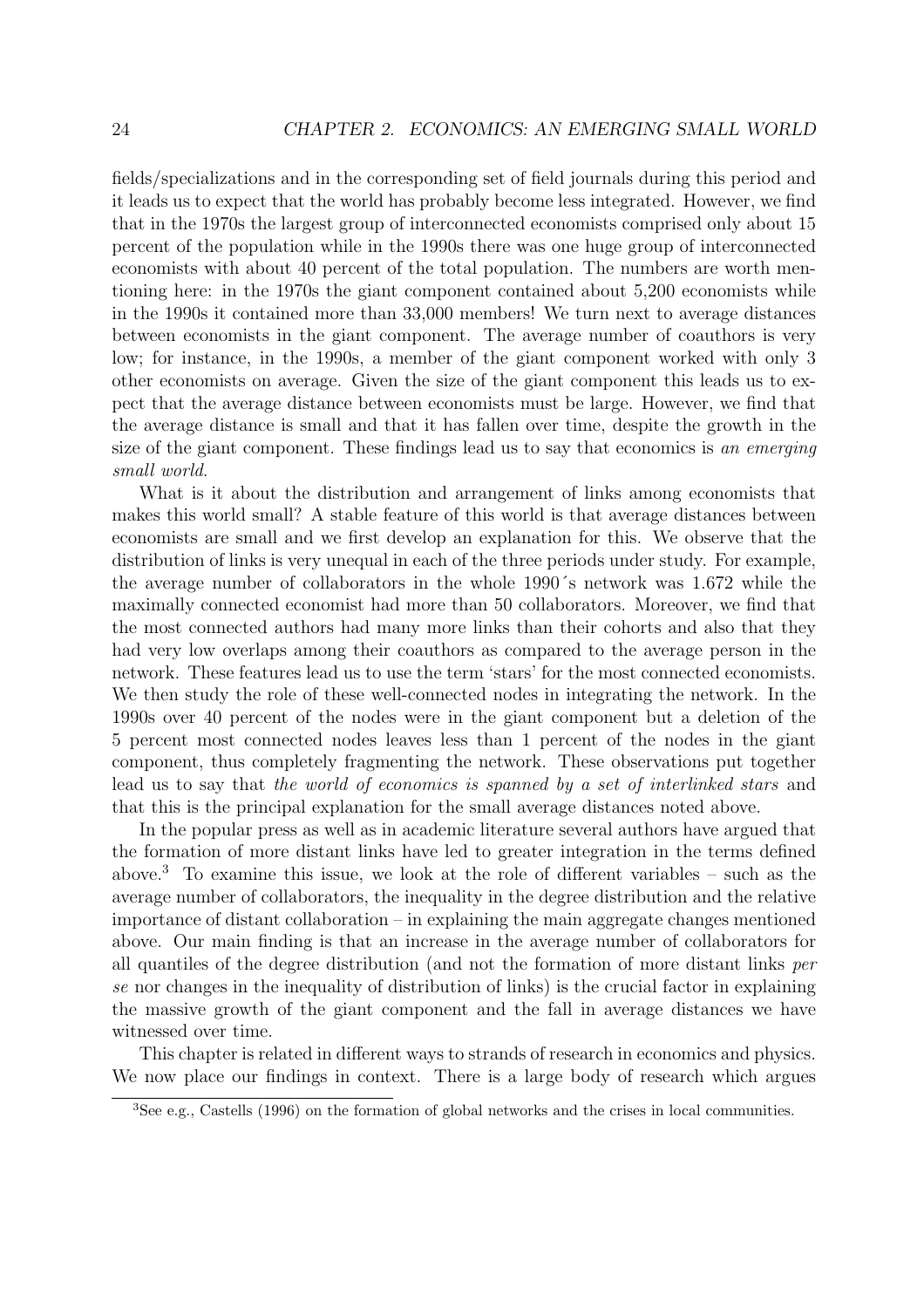#### 2.1. INTRODUCTION 25

that social interaction structure affects individual behavior and economic performance.<sup>4</sup> Given this research there is a pressing need for an empirical study that investigates what the interaction structure of real world social groups is, and how it is evolving over time. To the best of our knowledge this chapter is the first attempt in economics at empirically studying the structure of large evolving social networks. Our analysis identifies the stable features of a real world network and clarifies the nature of basic changes that have occurred in this network over time.

This chapter can also be seen as contributing to the literature on economics research. Recent work on this subject includes Ellison (2002) and Laband and Tollison (2000), among others. In particular, the increase in coauthorship has been noted and the reasons for it have been explored in Hudson (1996), while the role of informal intellectual collaboration is explored in Laband and Tollison (2000). A variety of arguments – such as increasing specialization and the falling costs of communication among others – have been proposed to explain increasing coauthorship among economists. Hamermesh and Oster (2002) present evidence which suggests that collaboration among distant authors has increased over the years. The novel feature of this chapter is the finding of an emerging small world and the study of the relative importance of two factors – increasing collaboration and more distant coauthorship – in explaining this phenomenon. In this connection, we would like to mention a recent article by Rosenblat and Mobius (2004). While the focus of their article is quite different their article also has a brief discussion of the effects of lower costs of communication on social distance. They argue that the formation of more distant connections per se explains the fall in average distance between economists. This is in conflict with our findings reported above. We discuss their work in detail after presenting our findings, in Section 2.3.

The empirical properties of large networks have been investigated extensively by physicists in recent years.<sup>5</sup> To the best of our knowledge this chapter is the first to study the properties of a network over an extended period of time (thirty years) with a view to understanding the stable and changing features of the network; earlier studies have focused on short periods of time (the maximum period of time covered seems to be 8 years, see Albert and Barabási (2002)). This difference in time horizon allows us to witness the emergence of the small world property in economics. The present chapter also appears to be the first study of economics collaboration networks; existing work focuses on the natural sciences, medical sciences and mathematics. This is interesting since networks in other subjects exhibit different properties. For example, the relative size of the largest interconnected group of authors and the average number of coauthors seem to be very different in economics as compared to physics or medical sciences.

<sup>4</sup>There is now a vast literature on the role of interaction structures in economics. A variety of terms such as local interaction, network effects, peer group effects, have been used. See e.g., Bala and Goyal (1998), Ellison and Fudenberg (1993) on social learning, Morris (2000) on norms of coordination, Eshel, Samuelson and Shaked (1998) on norms of cooperation, Burt (1994) on social networks and individual performance, Glaeser, Sacerdote and Scheinkman (1996) on local interaction and crime, Hägerstrand (1969) and Coleman (1966) on technological diffusion, and Munshi (2003) on migration.

 ${}^{5}$ For surveys of this work see Albert and Barabási (2002), Dorogovtsev and Mendes (2002) and Newman (2001). For early work on the small world phenomena see Milgram (1967); for a survey of work in sociology see Kochen (1989). Jackson and Rogers (2005) is a recent economics paper on the formation of complex networks.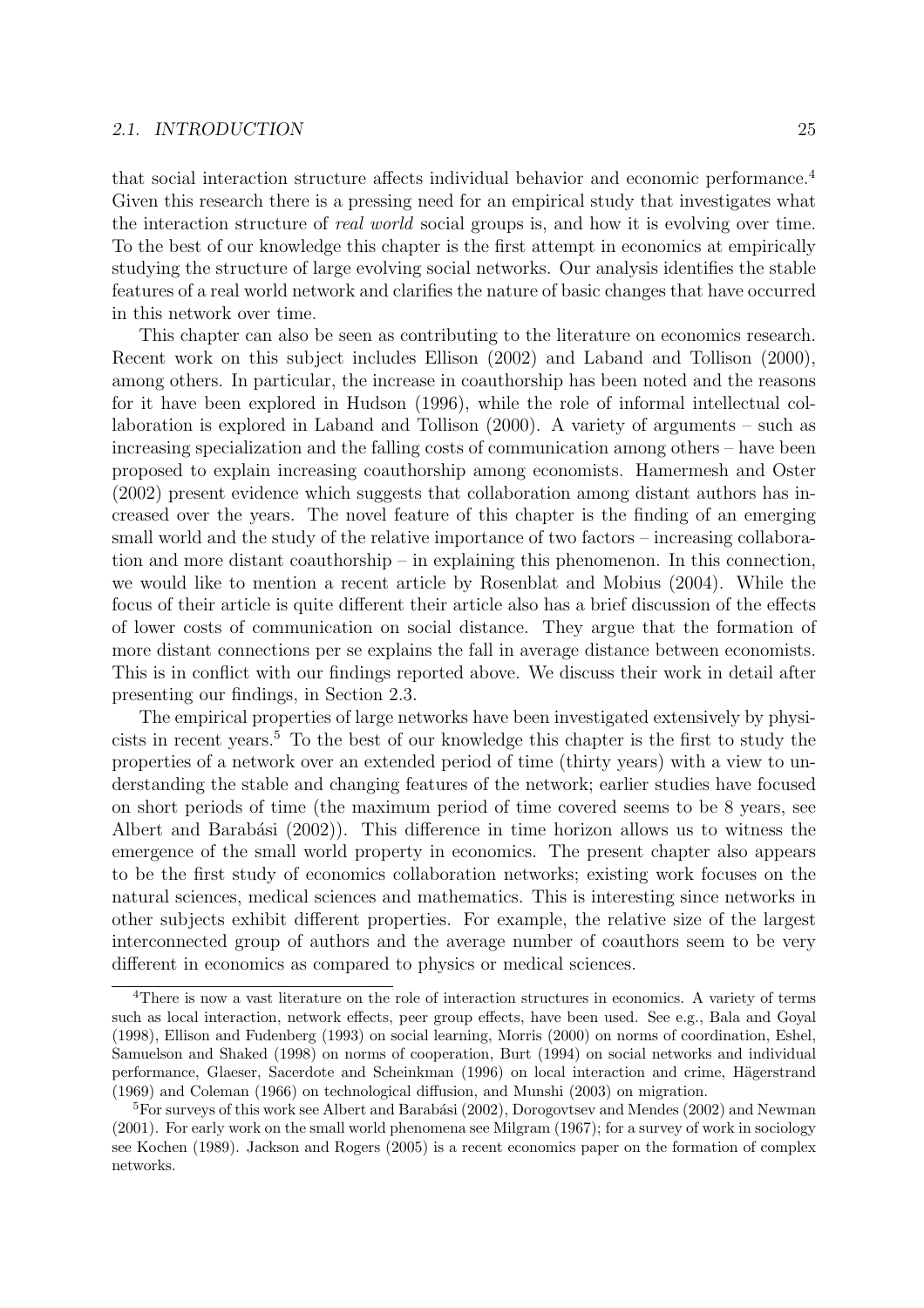The rest of this chapter is organized as follows. Section 2.2 presents basic notation and definitions. Section 2.3 contains our analysis, while Section 2.4 concludes.

### 2.2 Networks

We start by setting down some basic notation which is useful to discuss network features precisely. Let  $N = \{1, 2, ..., n\}$  be the set of nodes in a network. We shall refer to n as the order of the network. We shall be looking at undirected links in this chapter, and for two persons/nodes  $i, j \in N$ , we shall define  $g_{i,j} \in \{0,1\}$  as a link between them, with  $g_{i,j} = 1$  signifying a link and  $g_{i,j} = 0$  signifying the absence of a link. If two persons have published a paper together then they are said to have a link between them; if they have published no papers together then they have no link. Thus the information on authors and papers allows us to construct a network of collaboration. We shall say that there is a path between i and j either if  $g_{i,j} = 1$  or if there is a set of distinct intermediate coauthors  $j_1, j_2...j_n$ , such that  $g_{i,j_1} = g_{j_1,j_2} = ... = g_{j_n,j} = 1$ . The collection of all links will be denoted by  $g$ . The set of nodes and the links between them will be referred to as a network and denoted by  $G(N, g)$ . Let  $\mathcal{N}_i(G) = \{j \in N : g_{i,j} = 1\}$ , be the set of nodes with whom i has a link in network G. Let  $\eta_i(G) = |\mathcal{N}_i(G)|$  be the degree of node i in with whom *t* has a link in hetwork G. Let  $\eta_i(G) = |\mathcal{N}_i(G)|$  be the degree of hod<br>network G, and define  $\eta(g) = \sum_{i \in N} \eta_i(G)/n$  as the average degree in a network G.

In case  $\eta_1 = \ldots = \eta_n = \eta$  we will refer to  $\eta$  as the degree of the network. In general the degree is not constant across nodes/individuals and we are interested in the inequality in the distribution of degree across nodes. To measure this inequality we will compute Lorenz curves of the degree distribution and Gini coefficients. Suppose the set of nodes  $S \subset N$  is ordered, such that  $i < j$  if and only if  $\eta_i < \eta_j$  for  $i, j \in S$ , and denote  $n_s = |S|$  $a \in \mathbb{R}^n$  is ordered, such that  $i < j$  if and only if  $\eta_i < \eta_j$  for  $i, j \in \mathcal{D}$ , and denote  $n_s = |\mathcal{D}|$  as the number of links in possession of the  $h$  least linked nodes. Then the Lorenz curve for  $S$  is given by connecting the points

$$
(h/n_s, L_S(h)/L_S(n_s)) \in [0, 1]^2.
$$

for  $h = 0, \ldots, n_s$ . The Lorenz curve measures the fraction of links that are in possession of the x percent least linked nodes. Note that perfect equality, that is a constant degree across nodes in S, implies that the Lorenz curve follows the 45 degree diagonal.

The Gini coefficient  $G<sub>S</sub>$  measures the area between the Lorenz curve and the 45 degree diagonal. That is

$$
G_S = 1 - \frac{1}{n_s} \sum_{h=1}^{n_s} \frac{L_S(h) + L_S(h-1)}{L_S(n_s)}.
$$

An alternative way to write this is in terms of the relative mean difference:

$$
G_S = \frac{\sum_{i=1}^{n_s} \sum_{j=1}^{i-1} (\eta_i - \eta_j)}{(n_s - 1)L_S(n_s)}.
$$

We note that the Gini coefficient equals 0 in case of perfect equality and 1 in case of perfect inequality, that is when only one individual forms all the links in the network (an impossibility in graphs with two-sided links). A higher value of the Gini coefficient is interpreted as greater inequality in the degree distribution.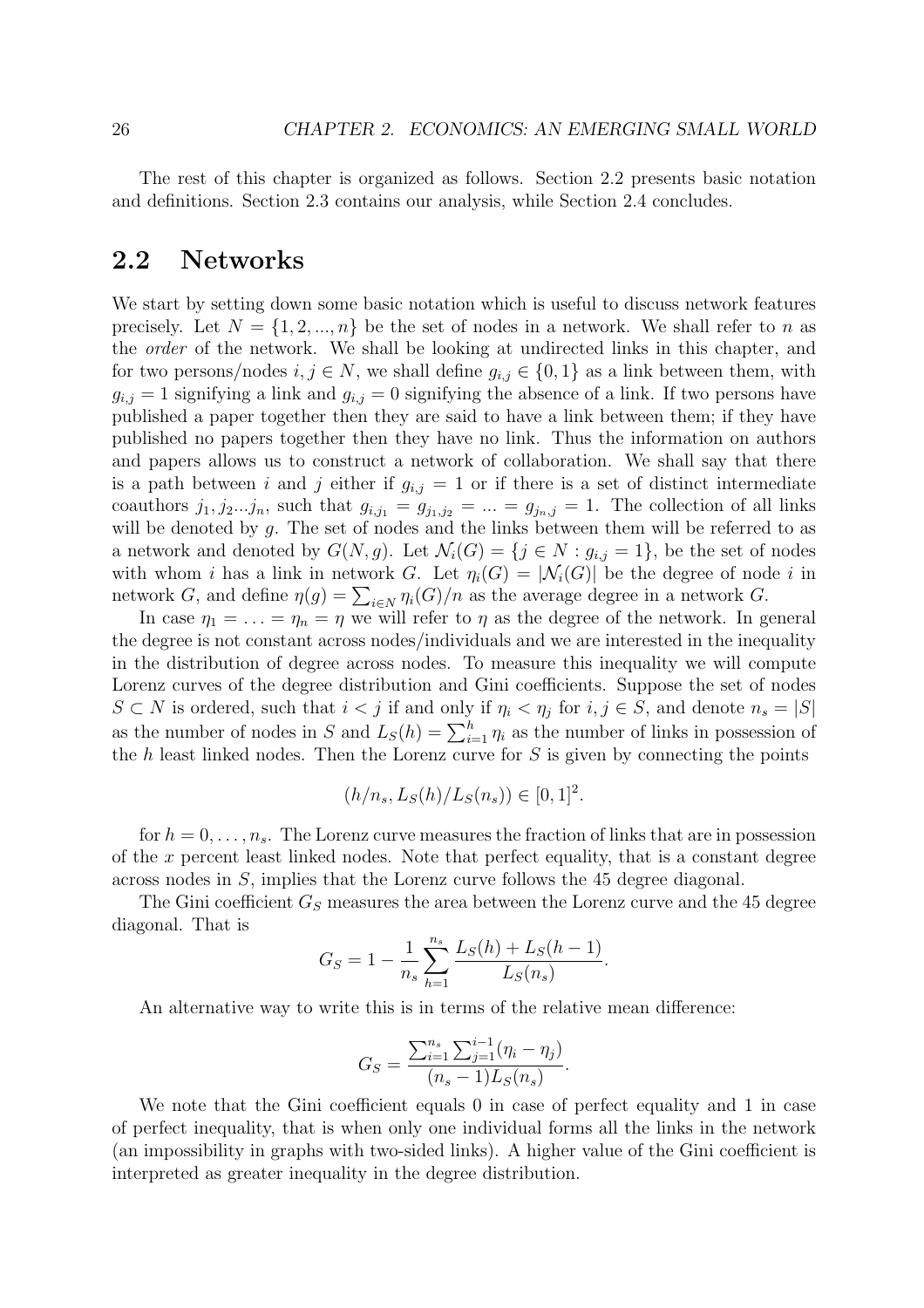#### 2.2. NETWORKS 27

Two persons belong to the same component if and only if there exists a path between them. The path relation therefore defines a partition of the network into components. For a network G the partition will be denoted as  $P(G) = \{C_1, ..., C_m\}$  with  $m \geq 1$ . In case  $m = 1$  we have a connected network and in case  $m = n$  we have the empty network. The components can be ordered in terms of their size, and we shall say that the network has a *giant component* if the largest component fills a relatively large part of the graph and all other components are small, typically of order  $\mathcal{O}(\log n)$ . We denote the size of the giant component as  $n_{ac}(G)$ .

The geodesic distance between two nodes  $i$  and  $j$  in network  $G$  is the length of the shortest path between them, and will be denoted by  $d(i, j; G)$ . If there is no path between i and j in a network G then we shall set  $d(i, j; G) = \infty$ . In case G is connected, the average distance between nodes of a network G is given by

$$
d(G) = \frac{\sum_{i \in N} \sum_{j \in N} d(i, j; G)}{n(n - 1)}
$$

If G is not connected then the average distance is formally speaking infinite. In our data the network is not connected and so to study distances we shall use the average distance in the giant component as a proxy for the average distance in the network. The maximum distance between any pair of nodes in a network  $G$  is referred to as the diameter of the network and it is given by

$$
D(G) = \max_{i,j \in N} d(i,j;G)
$$

The clustering coefficient of a network G is a measure of the correlation between links of different individuals. The level of clustering in an individual i's neighborhood is given by

$$
C_i(G) = \frac{\sum_{l \in N_i(G)} \sum_{k \in N_i(G)} g_{l,k}}{\eta_i(\eta_i - 1)}
$$

for all  $i \in N' \equiv \{i \in N : \eta_i \geq 2\}$ , This ratio tells us the percentage of a person's coauthors who are coauthors of each other. The clustering coefficient for the network G can be obtained by averaging across all persons in a network. We shall use an averaging scheme which gives more weight to authors with a higher degree. This leads us to the following definition for the clustering coefficient:

$$
C(G) = \frac{\sum_{i \in N'} \sum_{l \in N_i} \sum_{k \in N_i} g_{l,k}}{\sum_{i \in N'} \eta_i (\eta_i - 1)}
$$

A star network is a network where one node, referred to as the center node, is linked to all other nodes in the graph while all these other nodes are only linked to the center node. In some networks, there is no single center of the network, but there is a small number of extremely well connected nodes and the partners of each of these nodes have almost no other connections. We shall, somewhat informally, refer to these well connected nodes as 'stars'.

We shall say that a network  $G$  exhibits small world properties if it satisfies the following conditions: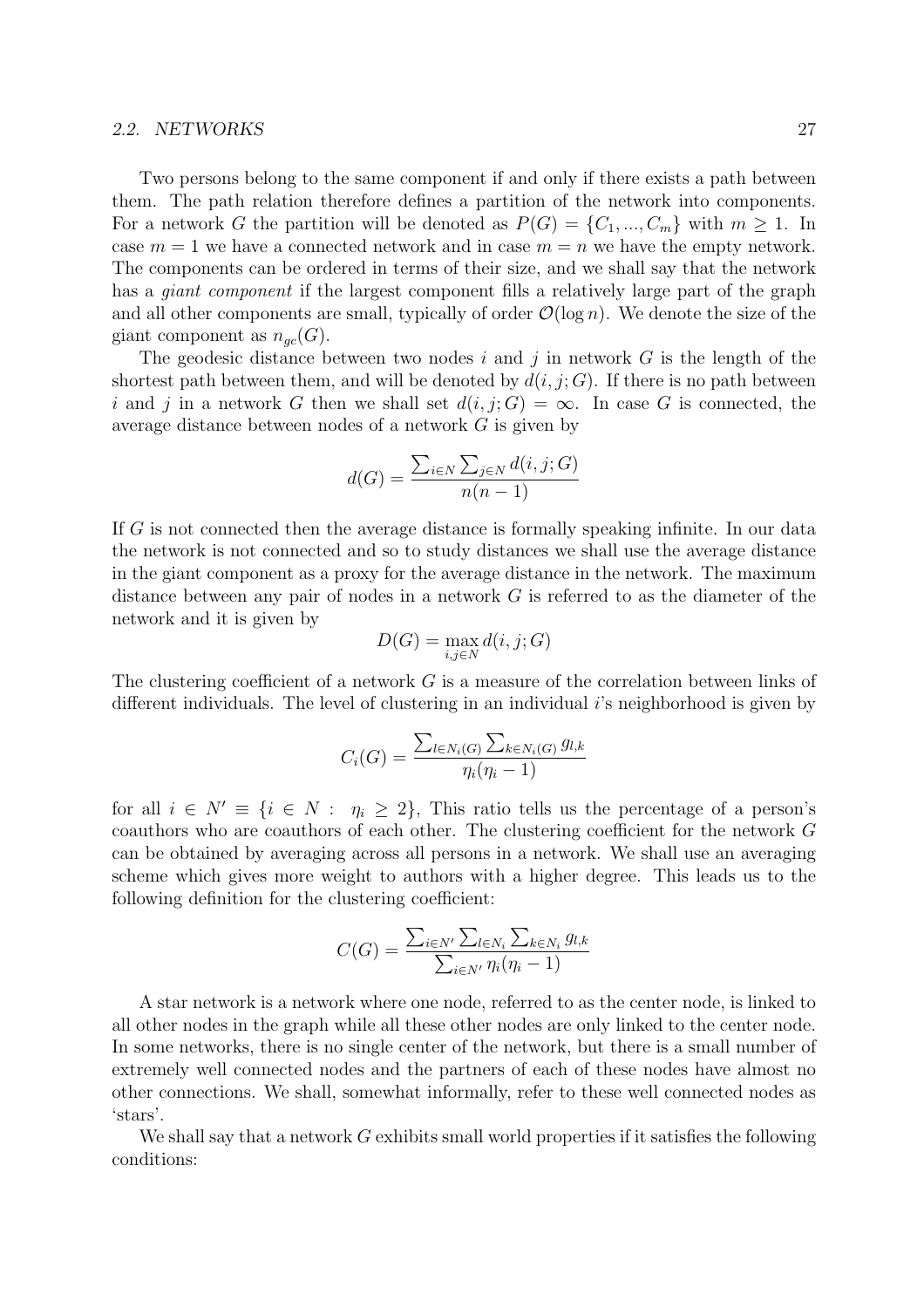|                            | 1970s            | 1980s            | 1990s  |
|----------------------------|------------------|------------------|--------|
|                            |                  |                  |        |
| Books                      | 5                | 5302             | 16156  |
| <b>Book Review</b>         | $\left( \right)$ | $\left( \right)$ | 1029   |
| Collective Volume Articles | $\mathbf{0}$     | 35422            | 96307  |
| Dissertation               | 0                | 2649             | 9649   |
| Journal Article            | 62518            | 95033            | 156601 |
| Working Paper              | 41               | 12215            | 23446  |

Table 2.1: Coverage of EconLit: Basic statistics

- 1. The number of nodes is very large as compared to the average number of links,  $n >> \eta(G)$ .
- 2. The network is integrated; the giant component exists and covers a large share of the population.
- 3. The average distance between nodes in the giant component is small,  $d(G)$  is of order ln n.
- 4. Clustering is high,  $C(G) >> \eta(G)/n$ .

This definition is a modified version of the notion of small world presented in Watts (1999).

# 2.3 Empirical Patterns

We study the world of economists who published in journals which are included in the list of EconLit. We cover all journal papers that appear in a 10 year window and we look at three such windows: 1970-1979, 1980-1989 and 1990-1999. The list of journal articles includes all papers in conference proceedings, as well as short papers and notes. We do not cover working papers and work published in books. The main reason for not covering working papers is that this can potentially lead us into double counting. The main reason for restricting attention to journal articles is that the EconLit database covers books only from the 1980s and this would sharply restrict the time frame of our study. Table 2.1 provides an overview of the coverage of our data. Tables 2.2 and 2.3 give us data on the number of EconLit journals and the number of articles published in these journals over this period. The number of journals has grown from 196 in 1970 to 687 in 1999 while the number of journal articles in EconLit has grown from 62,569 in the 1970s to 156,454 in the 1990s. In Table 2.3 we can also see that the number of pages per article has increased from 12.85 to 16.49 and that less and less papers have a single author. This trend was highlighted in Ellison (2002a).

The list of journals that appear in EconLit is clearly partial and somehow arbitrary. To check the robustness of our findings, we also consider an alternative set of data. We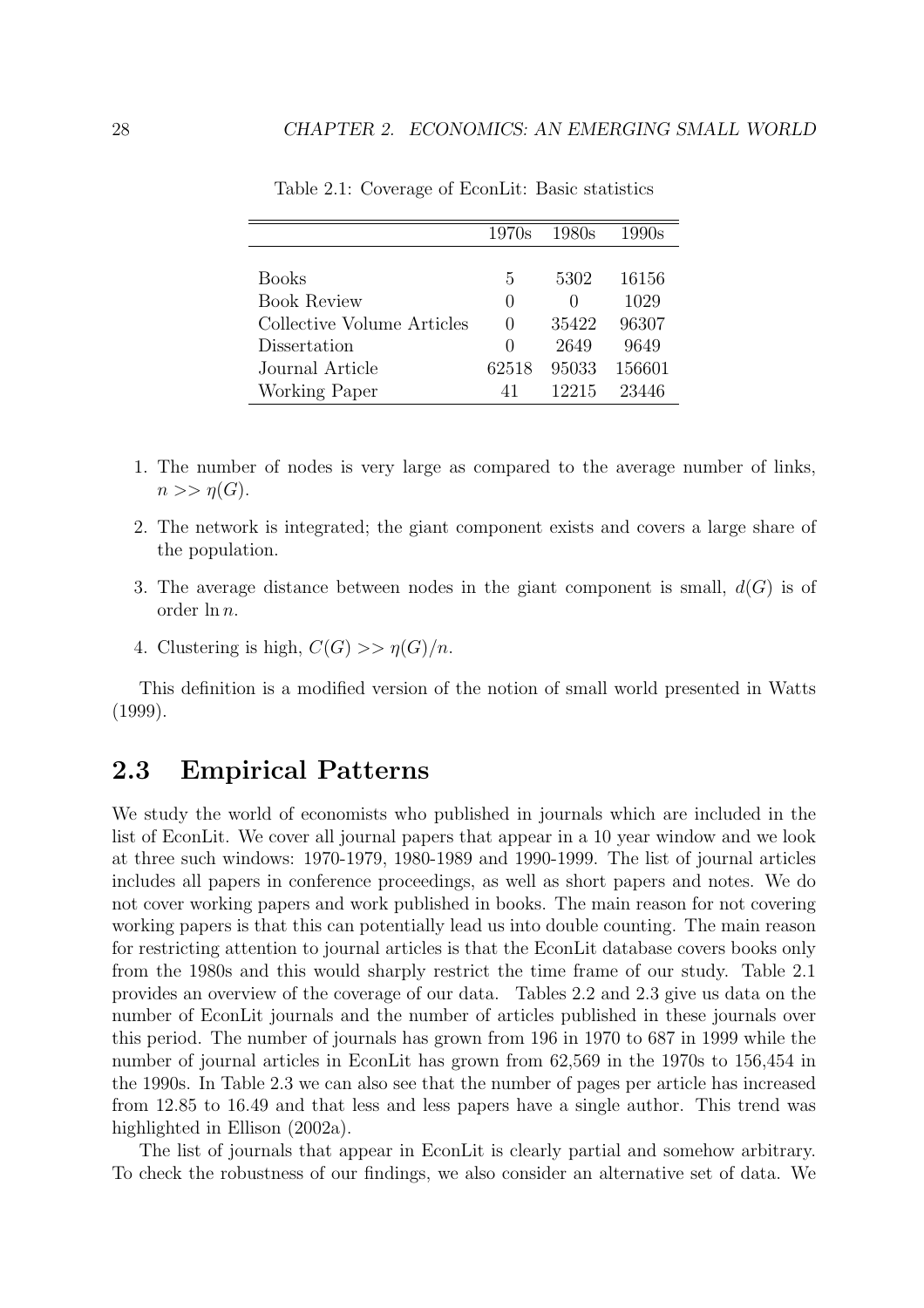## 2.3. EMPIRICAL PATTERNS 29

 $\overline{\phantom{a}}$ 

| Years | Number of Journals | Number of Journals in TI List |
|-------|--------------------|-------------------------------|
|       |                    |                               |
| 1970  | 196                | 46                            |
| 1971  | 198                | 48                            |
| 1972  | 198                | 47                            |
| 1973  | 209                | 53                            |
| 1974  | 203                | 55                            |
| 1975  | 200                | 56                            |
| 1976  | 220                | 58                            |
| 1977  | 227                | 61                            |
| 1978  | 242                | 64                            |
| 1979  | 248                | 65                            |
| 1980  | 256                | 67                            |
| 1981  | 264                | 67                            |
| 1982  | 262                | 68                            |
| 1983  | 285                | 74                            |
| 1984  | 304                | 79                            |
| 1985  | 311                | 81                            |
| 1986  | 318                | 86                            |
| 1987  | 317                | 87                            |
| 1988  | 324                | 90                            |
| 1989  | 340                | 95                            |
| 1990  | 353                | 98                            |
| 1991  | 368                | 101                           |
| 1992  | 425                | 104                           |
| 1993  | 439                | 106                           |
| 1994  | 491                | 107                           |
| 1995  | 535                | 109                           |
| 1996  | 590                | 110                           |
| 1997  | 624                | 111                           |
| 1998  | 656                | 112                           |
| 1999  | 687                | 113                           |

Table 2.2: Number of journals in EconLit: 1970-1999

 $=$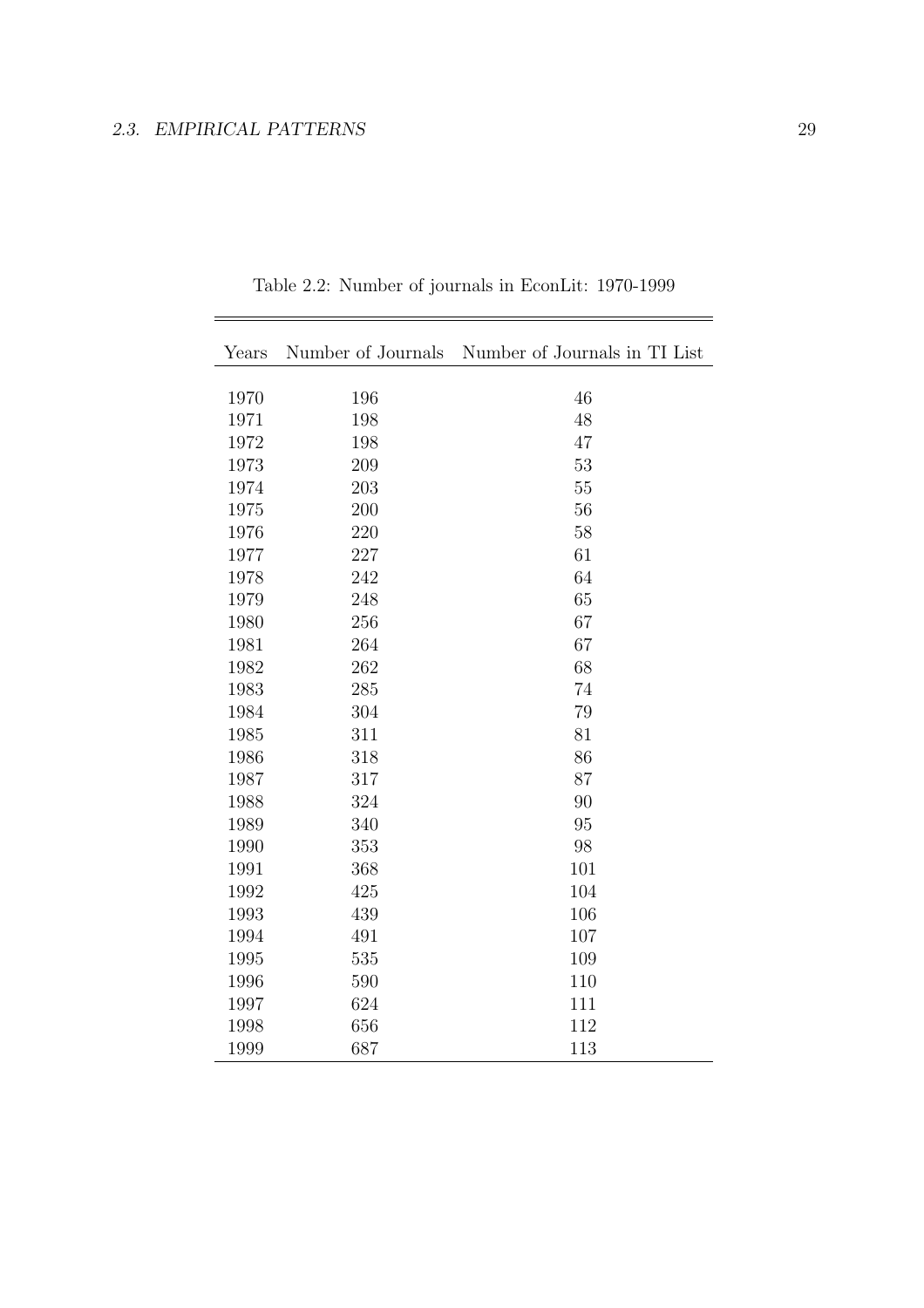| dataset                                    |                 | All journals     |                  | TI list         |                 |                 |
|--------------------------------------------|-----------------|------------------|------------------|-----------------|-----------------|-----------------|
| period                                     | 70's            | 80's             | $90^\circ s$     | $70^{\circ}$ s  | 80's            | 90's            |
| total papers                               | 62569           | 95027            | 156454           | 26802           | 38133           | 52469           |
| mean pages per paper<br>standard deviation | 12.85<br>(9.94) | 14.45<br>(10.27) | 16.49<br>(10.59) | 12.17<br>(8.69) | 13.76<br>(8.40) | 16.29<br>(9.08) |
| Authors per paper: Distribution            |                 |                  |                  |                 |                 |                 |
| single-authored                            | .753            | .678             | .578             | .716            | .616            | .504            |
| two authors                                | .210            | .256             | .309             | .244            | .311            | .371            |
| three authors                              | .031            | .055             | .090             | .035            | .064            | .104            |
| four or more authors                       | .005            | .011             | .023             | .005            | .009            | .020            |

Table 2.3: Summary statistics for articles in EconLit.

use the list of journals of the Tinbergen Institute Amsterdam-Rotterdam (hereafter TI list) to do this. This list of journals is used by the Tinbergen Institute to assess the research output of faculty members at 3 Dutch Universities (University of Amsterdam, Erasmus University Rotterdam and Free University Amsterdam). The Institute currently lists 133 journals in economics and related fields (econometrics, accounting, marketing, and operations research), of which 113 are covered by EconLit in 2000. Appendix B of this chapter presents the list of these journals and Table 2.2 shows the growth of this set over the 1970-2000 period. We observe that out of the 113 journals in 2000, only 46 were covered by EconLit in 1970! While some of the new journals are general interest journals, it is fair to say that most of the increase comes from the expansion in the number of field journals. We interpret this as evidence of a broadening as well as a deepening in the subject matter that is covered by economics. Table 2.3 also shows summary statistics for the TI list data set. Not surprisingly we see an increase in the number of papers, the number of pages per paper and the number of coauthored papers.

We thus have six data sets: 3 for the set of all journals covered in EconLit and 3 for the set of TI journals, and we construct a network for each data set. We first find the nodes in the network by extracting the different author names that appear in the data. As in Newman (2001) we distinguish different authors by their last name and the initials of all their first names. Consequently, authors with the same last name and different initials are considered different nodes. We note that a single author may sometimes be represented by two nodes because of misspellings in the data or because of a non-consistent use of middle names. On the other hand, two different authors might appear as one node in the network if their surname and initials are identical.<sup>6</sup> Further, for papers with more than three authors EconLit reports only the first author and the extension et alia, and, hence, the other authors are not known. We therefore exclude articles with four or more authors

 $6$ We have considered a more sophisticated alternative name extraction procedure and the main findings are robust; details of this procedure and the results are given in Appendix A of this chapter.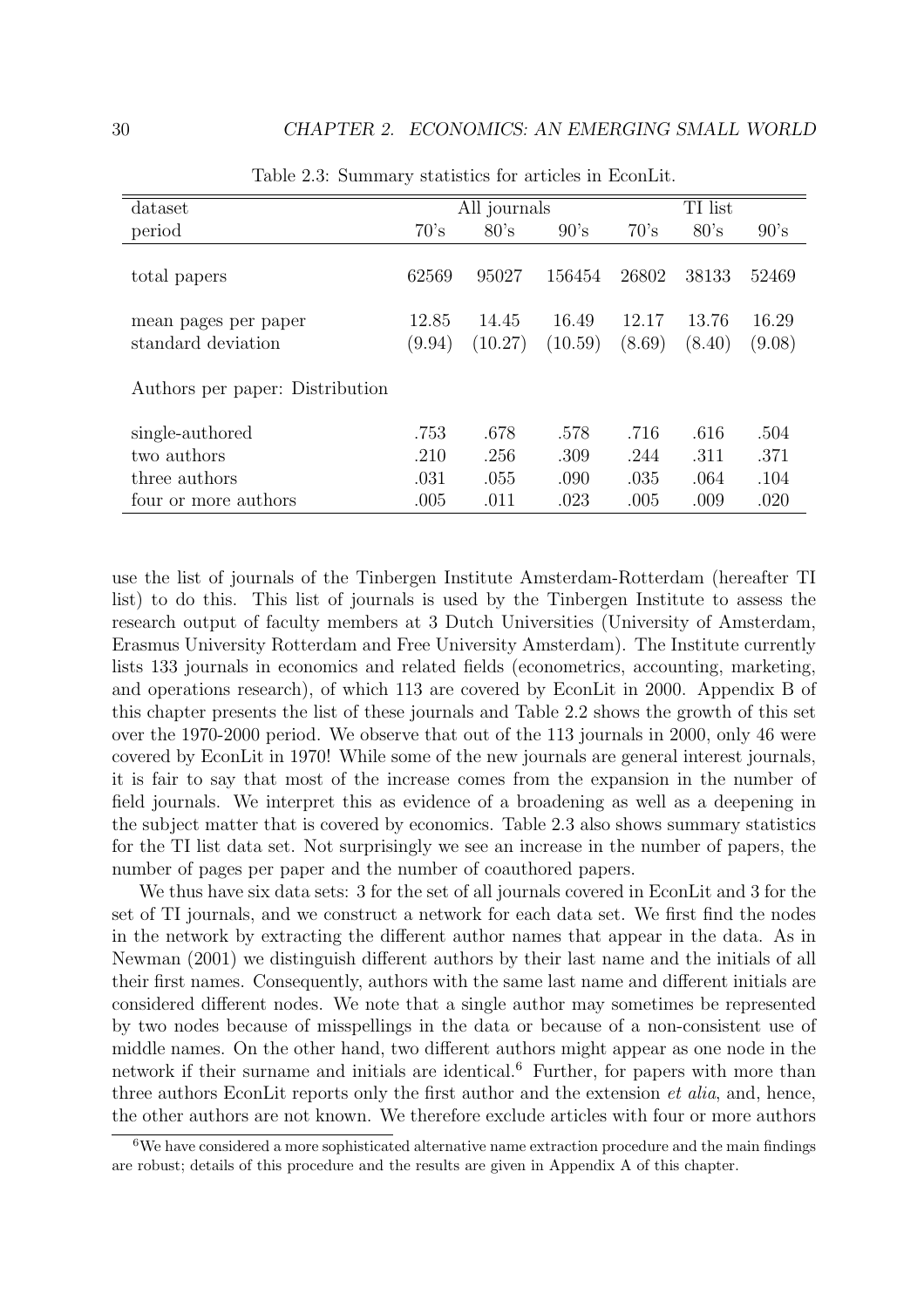from our network analysis.<sup>7</sup> We then construct the whole coauthorship network by adding links between those authors that have coauthored a paper. We note that we do not weight the links, that is, we do not distinguish between more or less prolific relationships.

In what follows we present two types of results. The first set refers to the macrostatistics of the network; comparing these results against the criteria for smallness of the world mentioned above will enable us to examine whether the economics world is small or not; the second group of results pertains to the micro-structure of the collaboration network and they will be useful to investigate the sources of smallness in economics.

### 2.3.1 Aggregate patterns and the small world hypothesis

We now examine five aggregate statistics of the network that relate to our definition of "small world": the order of the network, the average number of links, the existence and size of a giant component, the average distance between the nodes in the giant component, and the clustering coefficient.

We start with an examination of the order of the network, i.e., the number of publishing economists. Table 2.4 tells us that the profession has grown substantially in this period: the number of authors has grown from 33,770 in the 1970s to 81,217 in the 1990s. The data based on the TI list is consistent with this trend: the number of authors has increased from 14,051 in the 1970s to 28,736 in the 1990s. Our first finding is therefore the following: the number of journal publishing economists has grown substantially – more than doubling – over the period 1970 to 2000.

We take up the average number of links next. In all the data we have assembled we observe the following: the average degree of the networks is very low in the period 1970 to 2000. For the set of all journals in EconLit, Table 2.4 tells us that the average degree was .894 in the 1970s, 1.244 in the 1980s and 1.672 in the 1990s. This number covers all publishing economists and it is useful to also examine the per capita number of collaborators among people who are in the giant component. Table 2.4 shows us that the per capita number of collaborators was 2.48 in the 1970s, 2.77 in the 1980s, and 3.06 in the 1990s. These numbers are consistent with the data based on the TI list of journals. Putting these numbers together with the number of total authors, yields us our next finding: the average number of collaborators is very small relative to the total number of authors.

We next discuss the existence and size of a giant component. Table 2.4 tells us that in the 1970s the largest component contained 5,253 nodes, which constituted about 15.6 percent of the population. This largest component has expanded substantially over time and in the 1990s it contains 33,027 nodes, which is roughly 40 percent of all nodes. Correspondingly, there has been a sharp fall in the proportion of isolated nodes from almost 50 percent in the 1970s to about 30 percent in the 1990s. At the same time the second largest component has also declined in size: it had 122 members in the 1970s and only 30 members in the 1990s. This trend is consistent with evidence based on the data corresponding to the TI list of journals. These observations lead to our next finding:

<sup>7</sup>Using other sources of information and the world wide web, we collected the missing names for the journals in the TI list. The results are given in Appendix A of this chapter. Including these articles did not alter our findings qualitatively.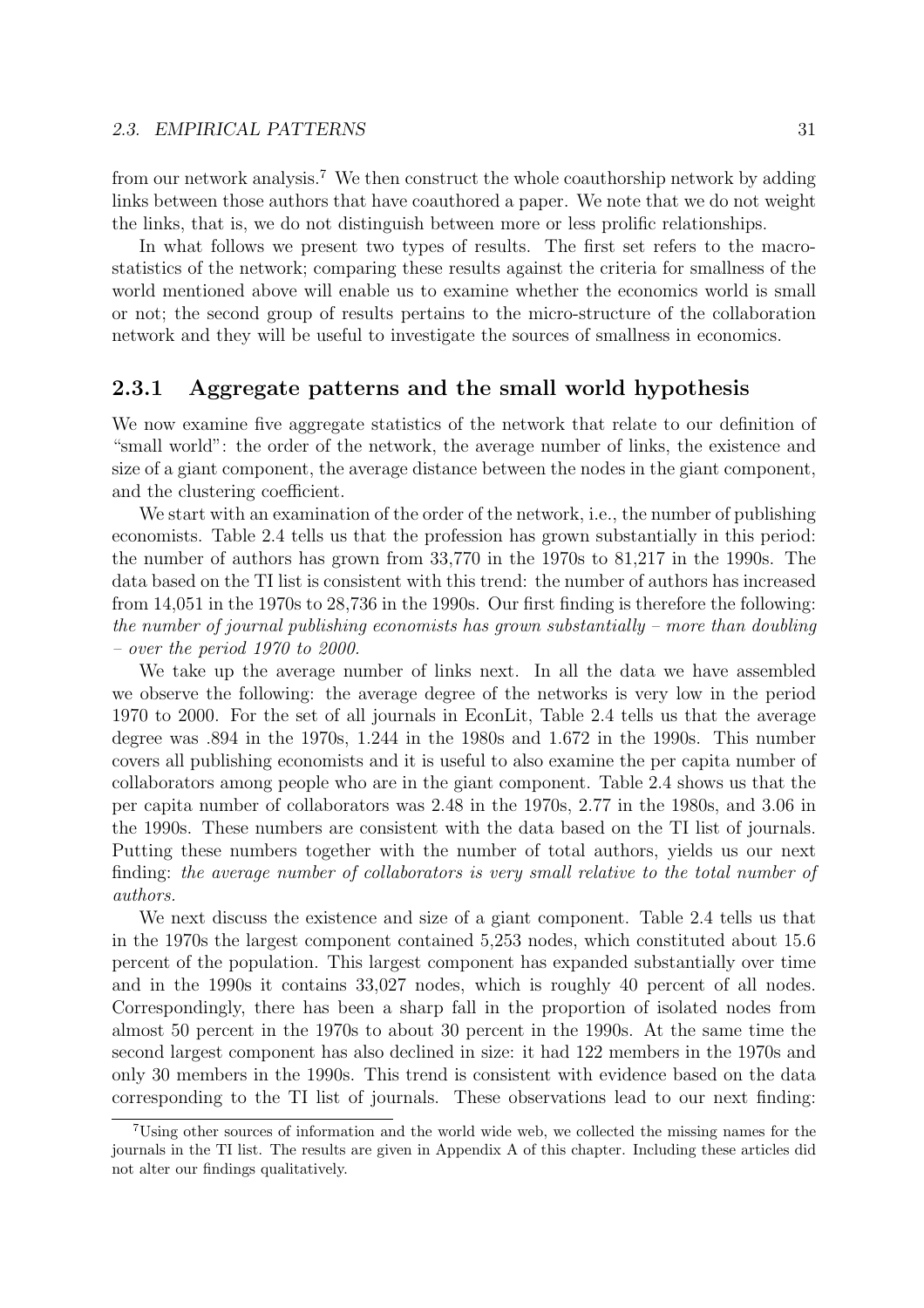| dataset                                            |                       | All journals          |                      |                       | TI list               |                      |
|----------------------------------------------------|-----------------------|-----------------------|----------------------|-----------------------|-----------------------|----------------------|
| period                                             | 70's                  | 80's                  | 90's                 | 70's                  | 80's                  | 90's                 |
| total authors                                      | 33770                 | 48608                 | 81217                | 14051                 | 19694                 | 28736                |
| size of giant component<br>as percentage           | 5253<br>.156          | 13808<br>.284         | 33027<br>.407        | 2775<br>.197          | 7283<br>.370          | 14368<br>.500        |
| second largest component                           | 122                   | 30                    | 30                   | 74                    | 32                    | 31                   |
| isolated authors<br>as percentage                  | 16735<br>.496         | 19315<br>.397         | 24578<br>.303        | 5859<br>.417          | 5999<br>.305          | 6156<br>.214         |
| average degree<br>standard deviation               | .894<br>(1.358)       | 1.244<br>(1.765)      | 1.672<br>(2.303)     | 1.058<br>(1.433)      | 1.467<br>(1.815)      | 1.896<br>(2.224)     |
| clustering coefficient                             | .193                  | .182                  | .157                 | .188                  | .180                  | .167                 |
| Giant Component                                    |                       |                       |                      |                       |                       |                      |
| average degree<br>standard deviation               | 2.48<br>(2.09)        | 2.77<br>(2.40)        | 3.06<br>(2.93)       | 2.48<br>(2.05)        | 2.70<br>(2.25)        | 2.95<br>(2.61)       |
| average distance<br>standard deviation<br>diameter | 12.86<br>(4.03)<br>40 | 11.07<br>(3.03)<br>36 | 9.47<br>(2.23)<br>29 | 11.99<br>(4.02)<br>33 | 11.12<br>(3.07)<br>31 | 9.69<br>(2.35)<br>26 |

Table 2.4: Descriptive statistics for six networks based on articles in EconLit.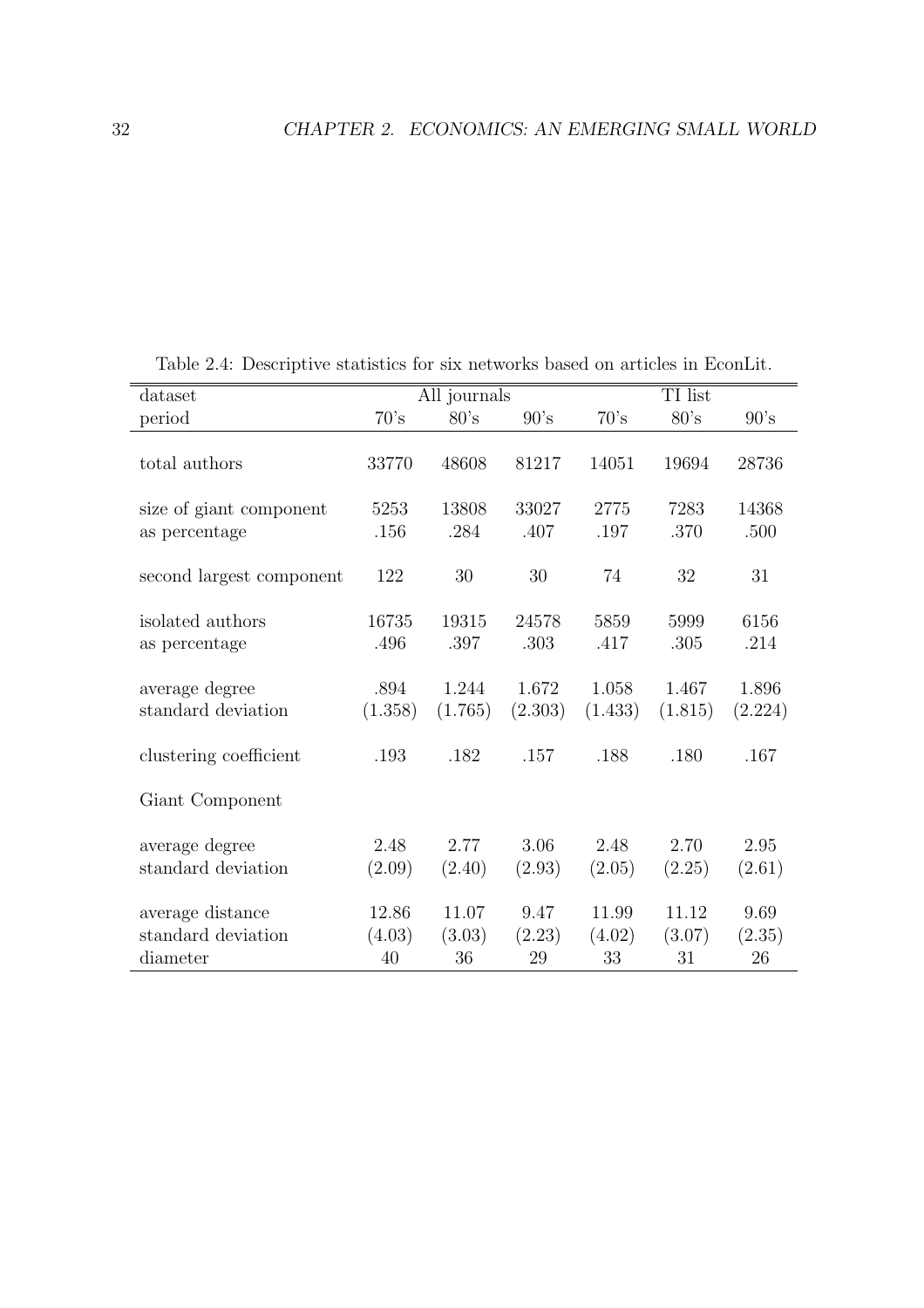#### 2.3. EMPIRICAL PATTERNS 33

There has been a significant increase in the level of integration of the network over the period 1970 to 2000. In particular, the giant component has grown substantially; it covered 15 percent of the nodes in the 1970s and covers over 40 percent of the nodes in the 1990s.

We now turn to the distance between the nodes in the network. As is the norm we set the distance between nodes in the different components to infinity and we use the average distance between nodes in the giant component as a proxy for our measure of average distance in the network. We find that this average distance was 12.86 in the 1970s, 11.07 in the 1980s, and 9.47 in the 1990s. This tells us that average distance has been very small throughout the period under study and moreover that it has declined, by approximately 25 percent, in spite of the tremendous growth in the giant component. We also note that this fall in average distance has been accompanied with a significant fall in the standard deviation in the distances between nodes from 4.03 in the 1970s to 2.23 in the 1990s. This pattern is consistent with the trends observed in the data on journals in the TI list. This leads to our next finding: The giant component has become significantly "smaller" in terms of distances.<sup>8</sup>

We next move to the level of overlap between coauthorship, which is measured by the clustering coefficient in the network. Table 2.4 shows that clustering coefficient for the network as a whole was .193 in the 1970s, .182 in the 1980s and .157 in the 1990s for the network of all EconLit journal articles, and .188 in the 1970s, .180 in the 1980s and .167 in the 1990s when we only consider articles in the TI list of journals. A comparison of these clustering levels with those that arise under a random process of generation (see Table 2.5) of links leads to our next result: the *clustering coefficient for the network is* very high throughout the period under study.<sup>9</sup>

When we set these findings against the criteria for a network to display small world properties, we find that throughout the period 1970-2000 the collaboration networks satisfy properties  $(1)$ ,  $(3)$  and  $(4)$ , i.e. the average degree of the networks under consideration is tiny relative to the number of nodes, clustering is high, and distance within the giant component is small. As to criterion (2), we note that the coverage of the giant component was relatively modest in the 1970s but in the 1990s it covered over 40 percent of the nodes. That is, a giant component has emerged and thus in the 1990s the collaboration network satisfies all four criteria. Furthermore, we see a decline of average distances within the giant component. This leads us to conclude that economics is an emerging small world.

<sup>&</sup>lt;sup>8</sup>If we consider distances between all pairs of authors in a giant component as an i.i.d. sample, we can use two-sample t-statistics to test the hypotheses of equal average distance in the 1970s and 1980s giant components and in the 1980s and 1990s giant components. The t-statistic is -1589.2 for the comparison of the 1970s and 1980s giant components and -4919.0 for the 1980s and 1990s ones. In both cases the hypothesis of constant average distance is clearly rejected.

<sup>9</sup>This can be substantiated by means of the following thought experiment. Consider the numbers from the 1990s. There are 81,217 authors and on average a person has 1.672 coauthors; we can interpret this as saying that the probability of a link being formed is approximately .00002. In a random graph the probability of link formation is independent, so the clustering coefficient should be approximately equal to this number. However, the actual clustering coefficient is .157, which is more than 7,000 times the level predicted by this thought experiment. We note that papers with three coauthors increase the clustering coefficient. We also computed the clustering coefficient considering papers with two coauthors only, see Appendix A for details. We found the clustering coefficient to be around .015, still more than 700 times the level predicted by a random link model.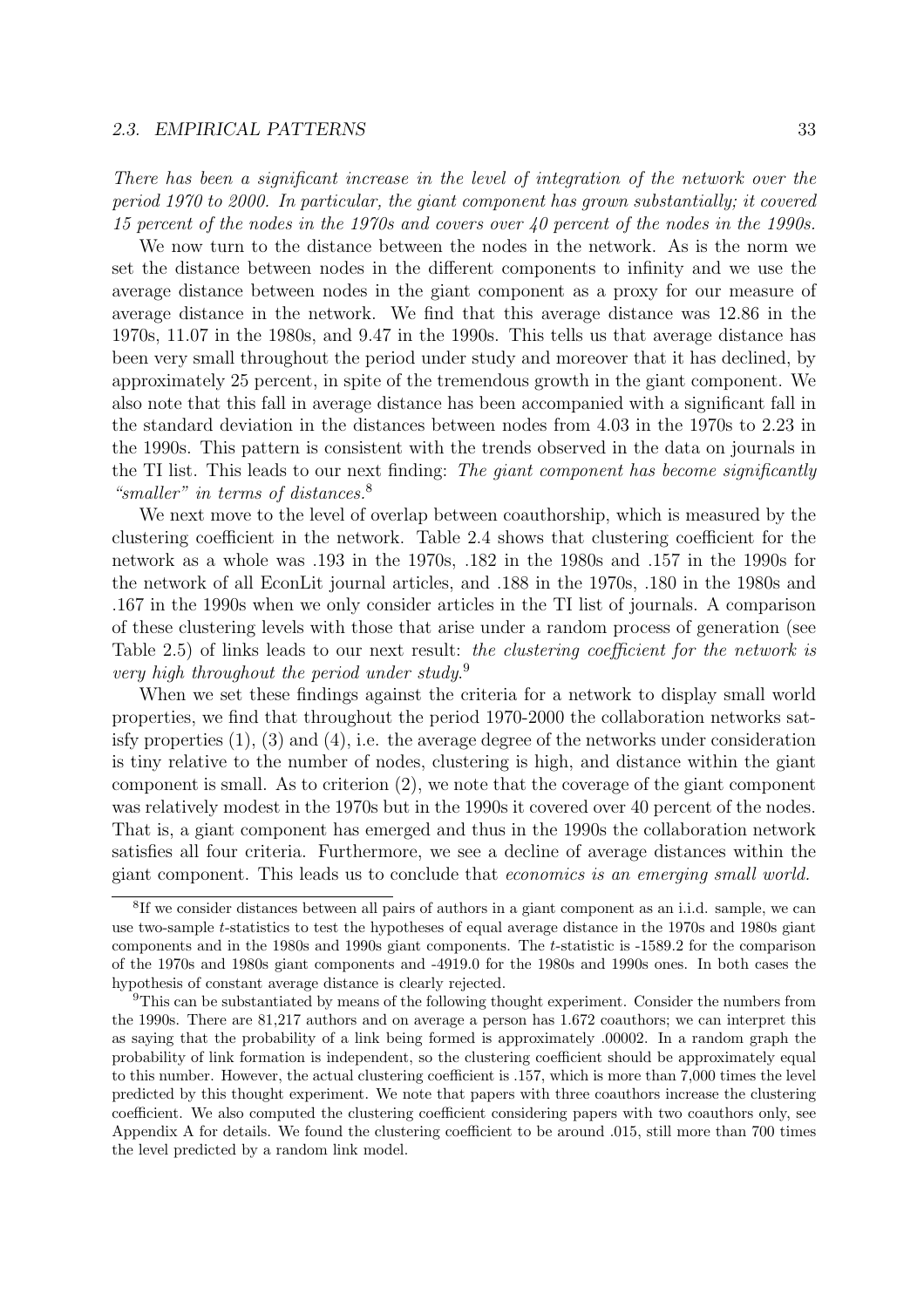| period                                                      | $70^{\circ}$ s         | 80's                                                                 | 90's                      |  |  |  |  |  |
|-------------------------------------------------------------|------------------------|----------------------------------------------------------------------|---------------------------|--|--|--|--|--|
| $#$ simulations                                             | 1000                   | 190                                                                  | 45                        |  |  |  |  |  |
|                                                             |                        |                                                                      |                           |  |  |  |  |  |
| Size of the giant component (in perc.)                      |                        |                                                                      |                           |  |  |  |  |  |
| Actual network                                              | $.197 \t\t 0.370*$     |                                                                      | $.500*$                   |  |  |  |  |  |
| Average Simulation 156 577                                  |                        |                                                                      | .751                      |  |  |  |  |  |
| Std.Dev. Simulation (.034) (.004) (.002)                    |                        |                                                                      |                           |  |  |  |  |  |
| .95-confidence [.069, .206] [.570, .585] [.747, .756]       |                        |                                                                      |                           |  |  |  |  |  |
|                                                             |                        |                                                                      |                           |  |  |  |  |  |
|                                                             |                        | Average distance within giant component                              |                           |  |  |  |  |  |
| Actual network                                              | $11.99*$               | $11.12*$                                                             | $9.69*$                   |  |  |  |  |  |
| Average Simulation 40.07 18.27                              |                        |                                                                      | 13.33                     |  |  |  |  |  |
| Std.Dev. Simulation $(6.13)$ $(.34)$ $(.09)$                |                        |                                                                      |                           |  |  |  |  |  |
| .95-confidence [29.77, 53.22] [17.62, 18.91] [13.18, 13.49] |                        |                                                                      |                           |  |  |  |  |  |
|                                                             |                        |                                                                      |                           |  |  |  |  |  |
|                                                             | Clustering coefficient |                                                                      |                           |  |  |  |  |  |
| Actual network                                              |                        | $.188*$ $.180*$                                                      | $.167*$                   |  |  |  |  |  |
| Average Simulation                                          |                        | $8.3 \times 10^{-5}$ $1.0 \times 10^{-4}$                            | $8.4 \times 10^{-5}$      |  |  |  |  |  |
| Std.Dev. Simulation                                         |                        | $(1.8 \times 10^{-4})$ $(1.1 \times 10^{-4})$ $(5.6 \times 10^{-5})$ |                           |  |  |  |  |  |
| .95-confidence                                              |                        | $[0, 7.2] \times 10^{-4}$ $[0, 3.9] \times 10^{-4}$                  | $[0, 2.1] \times 10^{-4}$ |  |  |  |  |  |
|                                                             |                        |                                                                      |                           |  |  |  |  |  |

Table 2.5: Actual TI List networks against simulated Erdős-Renyi random networks.

Actual network is based on TI List data set. The size and average degree of the simulated networks is identical to the actual network. The .95-confidence interval is based on the .025-percentile and .975-percentile of the simulated data set. Percentiles are computed from simulated data by linear interpolation. \*) Actual network is outside the .95 confidence interval.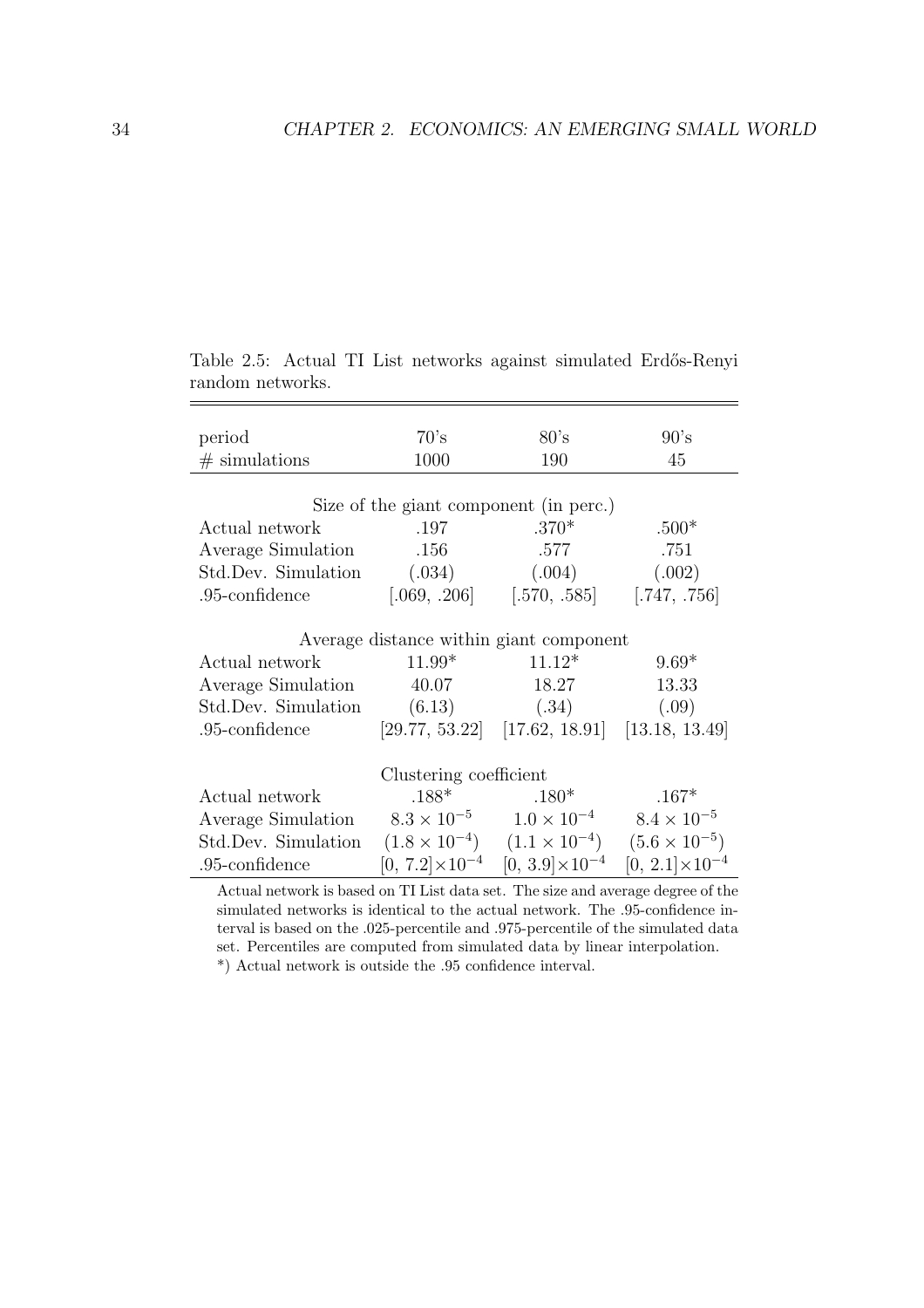### 2.3.2 Micro-level statistics

What is it about the number and arrangement of links in the network that generates these aggregate features? Our approach to this question is founded on the idea that individual economists have a choice between writing papers by themselves or in collaboration with others, and that the network of collaboration we observe arises out of the decisions they make in this regard. Thus the crucial micro level data in this approach are the number of collaboration links that an individual forms and the patterns of linking across economists.

We start with the behavior of the average number of links. In all the data we have assembled we observe the following: the average degree of the networks is very low but it has grown significantly in the period 1970 to 2000. For the set of all journals in EconLit, Table 2.4 tells us that there is almost a doubling in the per capita number of links/collaborators from .894 in the 1970s to 1.672 in the 1990s. This number covers all publishing economists and it is useful to also examine the per capita number of collaborators among people who are in the giant component. Table 2.4 shows us that the per capita number of collaborators increased from 2.48 in the 1970s to 3.06 in the 1990s. This trend is also visible and clear cut in the TI list of Journals. This yields us our first finding on the micro statistics of the network: the number of collaborators is very small but it has been increasing consistently through the 1970-2000.<sup>10</sup>

When we put together these average number of collaborators numbers with the average distance numbers noted earlier, we are struck by the striking efficiency with which the links connect the world of economics. To get a sense of this we conduct the following thought experiment: suppose we start with a person  $i$  and move outward through his coauthors and their coauthors and so on. What is the maximum number of people we can reach if everyone has  $\eta$  coauthors and the furthest away person is at distance k? To maximize reach, the most efficient way to organize the network is to have no overlap among the coauthors. Even in this extreme form of organization i will reach only  $\eta((\eta-1)^k-1)/(\eta-2)$ people.<sup>11</sup> So for example, if  $\eta = 2.5$  and  $k = 15$  then i would be able to access 2,184 people. Moreover, the corresponding average distance from these people to i would be 13.01. How does this compare with the actual networks we observe? In the network of the 1970s, we find that average degree in the giant component is 2.5 and the average distance is 12.86, but the size of the giant component is over 5,200, which is more than twice the number 2,184! This informal discussion tells us that it is difficult to square the numbers for average degree and average distance with a regular (symmetric) network structure. A similar argument also applies for (uniform) random graphs with a comparable average degree. We provide aggregate statistics for uniform random graphs in Table 2.5. This table shows that average distance is significantly higher in random graphs as compared to what we observe in the actual network. These observations motivate a closer examination of the distribution of coauthors and the arrangement of links.

 $10\text{As}$  in the case of the average distances in the giant component, we can use two-sample t-statistics to test the hypothesis that the average number of collaborators is constant over time. The t-statistic is 32.1 for the comparison of the 1970s and 1980s networks is 32.1, and 37.6 for the 1980s and 1990s networks. The hypothesis of constant average degree is clearly rejected.

<sup>&</sup>lt;sup>11</sup>The number of people reached is  $\eta \sum_{i=0}^{k-1} (\eta - 1)^i$ , which simplifies to the expression above.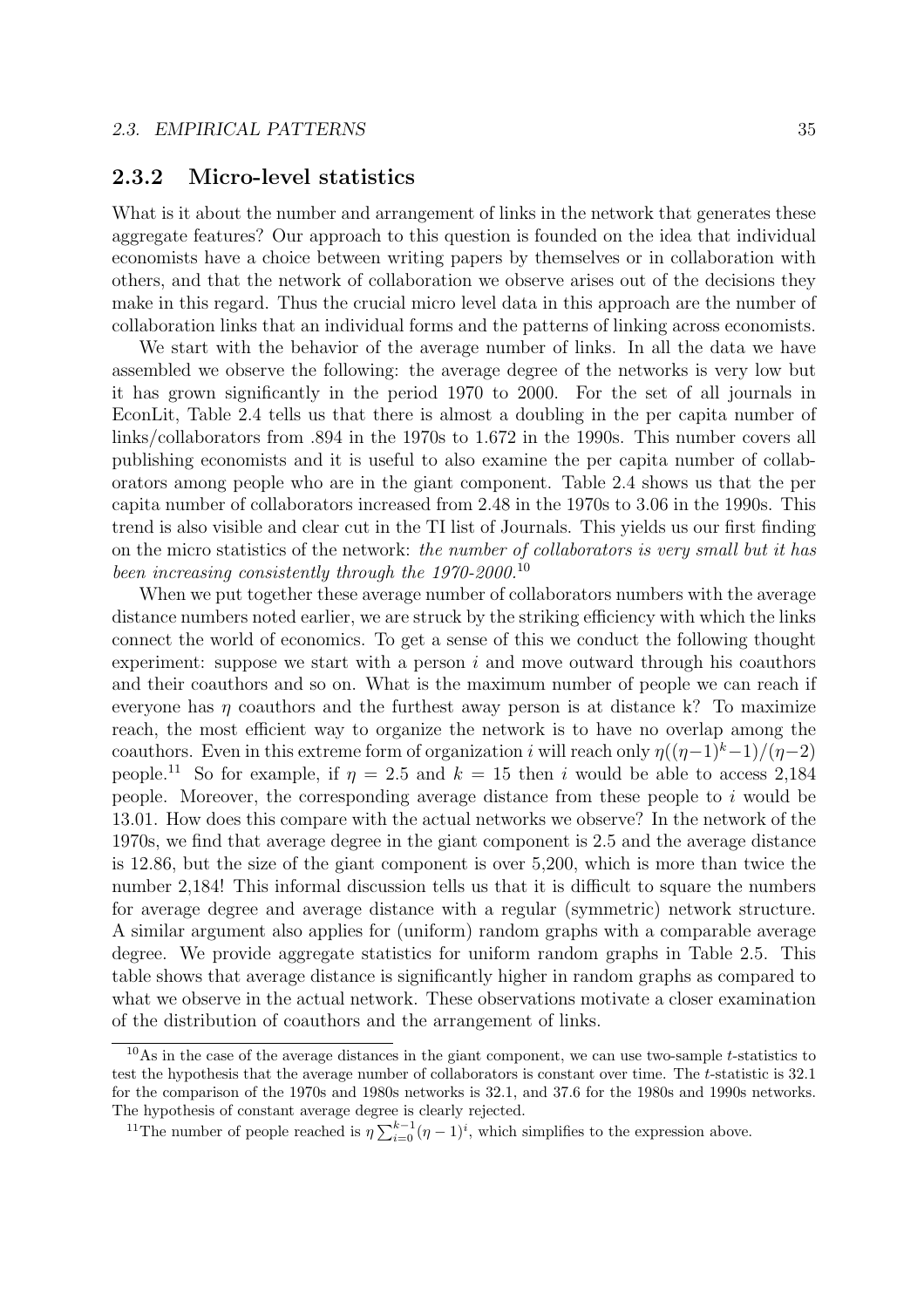

Figure 2.1: Pareto plot of the degree distribution.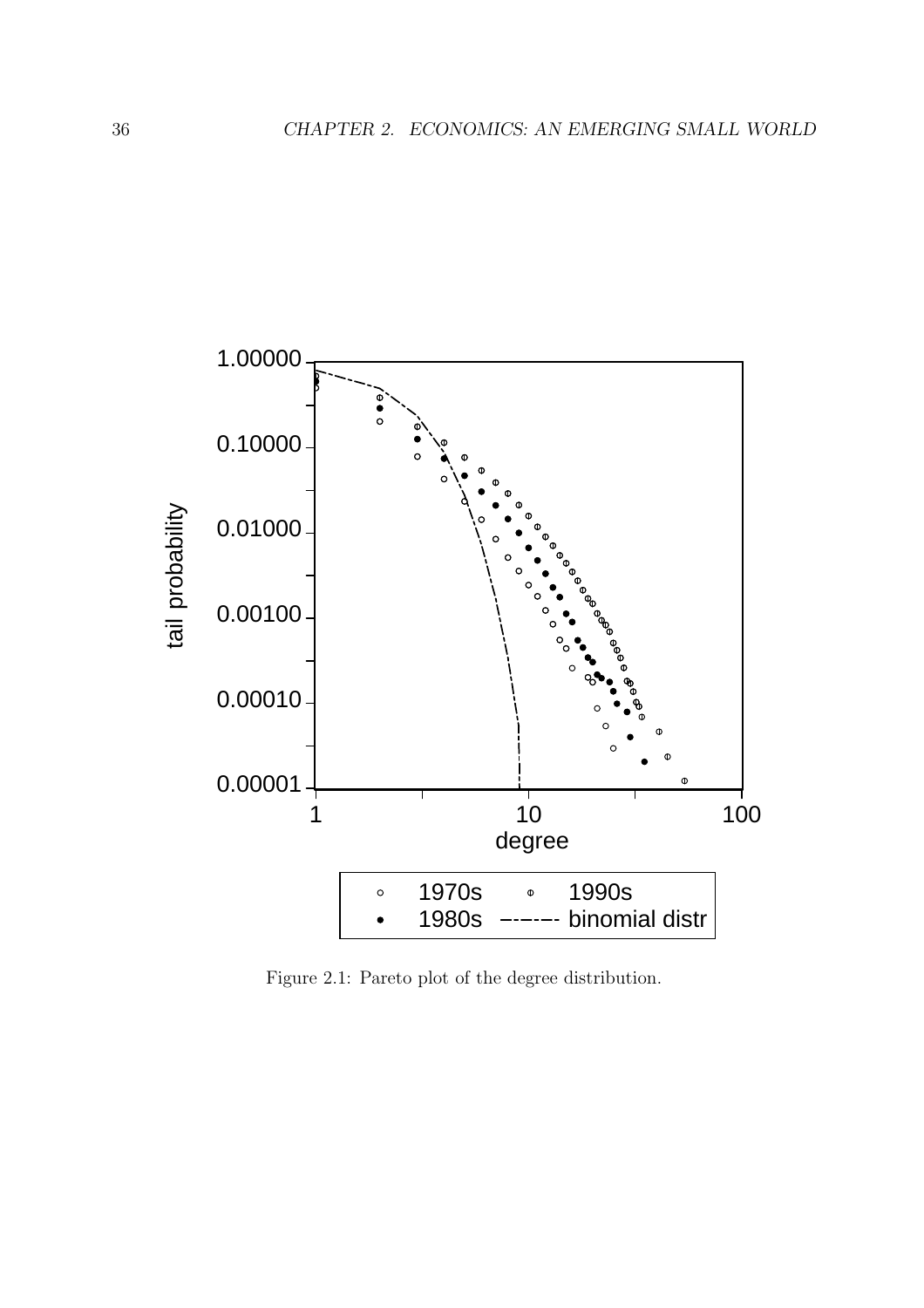

Figure 2.2: Lorenz curve of the degree distribution in the coauthorship network.

Figure 2.1 shows the Pareto plot for the distribution of links: this plot shows on a log-log scale the number of links per author k on the x-axis and the tail distribution, i.e., the fraction of authors for which  $\eta_i \geq k$ , on the y-axis. We start by noting that the Pareto plot of the degree distribution appears to converge to a straight line for high degree  $k$ . This suggests that at high quantiles the distribution converges to a Pareto or power-law distribution.<sup>12</sup> An important characteristic of such a distribution is the existence of a fat tail. Indeed, extreme degree values appear more frequently in the real data than in a binomial distribution fitted on the 1990s data set. While under the fitted binomial distribution it is unlikely that any author has more than 10 links, in reality we see that more than 1 percent of the authors have more than 10 links and some of them have 40 to 50 links. We explore the inequality in the degree distribution further by looking at the Lorenz curves. Figure 2.2 suggests that the 20 percent most-linked authors account for about 60 percent of all the links. These observations lead us to the following finding: The distribution of links in the population of economists is very unequal and exhibits a fat tail.

We now examine more closely the link pattern of the individuals who have very large degree in the network of collaboration. Table 2.6 tells us that in the 1970s the maximally connected person had 25 links and the 100 most linked persons had 12 links on average. Looking more closely at the most connected individual we see three very striking features: one, this person published 44 papers out of which 42 (i.e. 95 percent of them) were coauthored; two, he had 25 collaborators while the average number of collaborations

<sup>&</sup>lt;sup>12</sup>A power-law distribution would take the form  $f(k) = \alpha k^{-\beta}$ , with  $\alpha > 0$  and  $\beta > 0$ .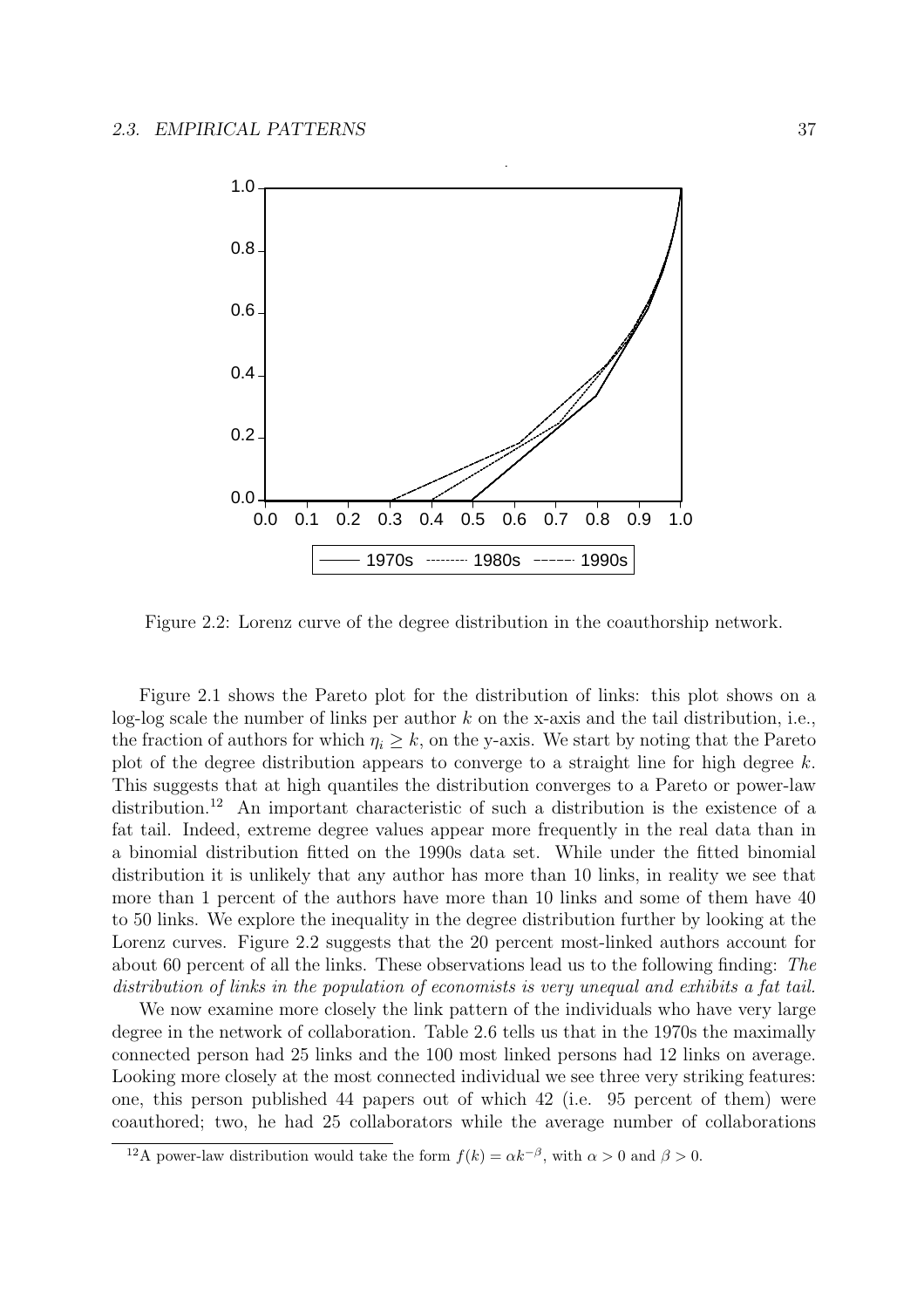$=$ 

| Author          | Papers | % Coauthored | Links  | Distance 2 | Clust.Coeff |
|-----------------|--------|--------------|--------|------------|-------------|
|                 |        |              |        |            |             |
|                 |        | 1970s        |        |            |             |
| tollison rd     | 44     | 0.955        | 25     | 57         | 0.053       |
| heady eo        | 30     | 0.833        | 23     | 13         | 0.028       |
| feldstein ms    | 73     | 0.288        | 21     | 40         | 0.024       |
| schmitz a       | 23     | 0.870        | 20     | 29         | 0.042       |
| smith vk        | 72     | 0.514        | 20     | 26         | 0.032       |
|                 |        |              |        |            |             |
| Average top 100 | 23.87  | 0.724        | 11.94  | 25.67      | 0.062       |
| Average all     | 2.35   | 0.243        | 0.89   |            | 0.193       |
|                 |        | 1980s        |        |            |             |
|                 |        |              |        |            |             |
| mccarl ba       | 36     | 0.889        | 35     | 97         | 0.022       |
| thisse jf       | 34     | 0.971        | $30\,$ | 80         | 0.055       |
| lee cf          | 36     | 1.000        | 29     | 106        | 0.030       |
| whalley j       | 52     | 0.808        | 29     | 44         | 0.022       |
| schmitz a       | 26     | 0.846        | 26     | 118        | 0.058       |
|                 |        |              |        |            |             |
| Average top 100 | 28.42  | 0.827        | 16.36  | 49.80      | 0.062       |
| Average all     | 2.65   | 0.315        | 1.24   |            | 0.182       |
|                 |        | 1990s        |        |            |             |
|                 |        |              |        |            |             |
| thisse jf       | 66     | 0.970        | 54     | 244        | 0.022       |
| lee j           | 58     | 0.586        | 45     | 158        | 0.019       |
| sirmans cf      | 67     | 1.000        | 41     | 172        | 0.045       |
| nijkamp p       | 67     | 0.940        | 41     | 57         | 0.034       |
| michel p        | 48     | 0.938        | 34     | 169        | 0.036       |
|                 |        |              |        |            |             |
| Average top 100 | 37.69  | 0.849        | 25.31  | 99.40      | 0.043       |
| Average all     | 2.82   | 0.409        | 1.67   |            | 0.157       |

Table 2.6: Network statistics for the economists with the highest number of links.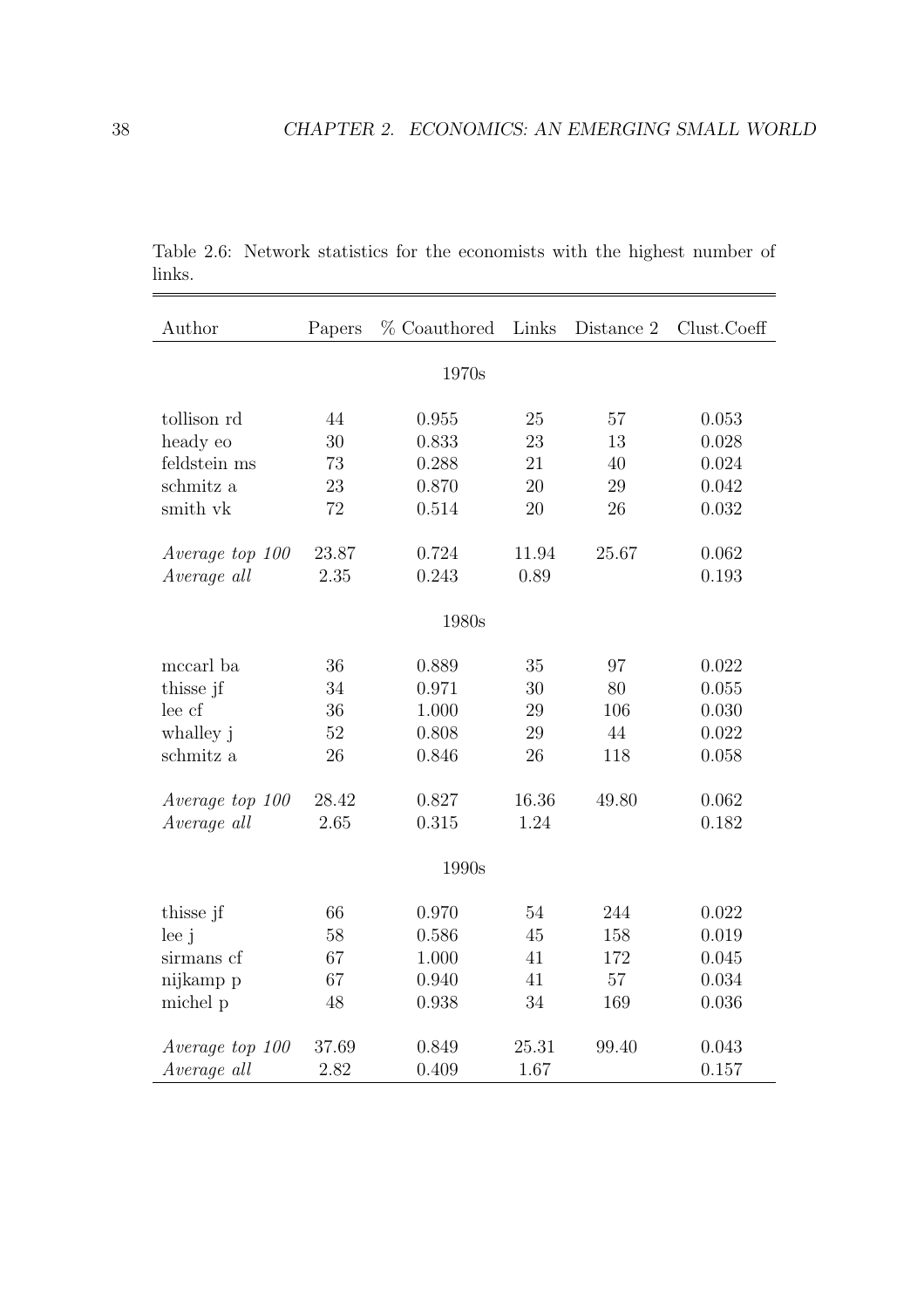| period                                  | $70^{\circ}$ s         | 80's           | 90's  |
|-----------------------------------------|------------------------|----------------|-------|
|                                         |                        |                |       |
| Size of the giant component (in perc.)  |                        |                |       |
| Whole network –                         | .156                   | .284           | .407  |
| w/o random $2\%$ .149 .276              |                        |                | .398  |
| w/o random $5\%$                        |                        | $.137 \t .263$ | .389  |
| $w/o$ top $2\%$                         |                        | $.002 \t .067$ | .256  |
| $w/o$ top 5%                            | .000                   | .001           | .001  |
|                                         |                        |                |       |
| Average distance within giant component |                        |                |       |
| Whole network                           | 12.86                  | 11.07          | 9.47  |
| $w/\text{o random } 2\%$ 12.88          |                        | 11.17          | 9.58  |
| $w$ /o random 5%                        |                        | 12.89 11.21    | 9.68  |
| $w/\sigma$ top $2\%$                    |                        | 9.26 29.80     | 19.00 |
| $w/o$ top 5%                            |                        | 2.64 5.71      | 8.91  |
|                                         |                        |                |       |
|                                         | Clustering coefficient |                |       |
| Whole network                           | .193                   | .182           | .157  |
| w/o random $2\%$ .193 .183              |                        |                | .158  |
| w/o random $5\%$                        |                        | $.192 \t .182$ | .157  |
| $w/\text{o top }2\%$                    | .318                   | .280           | .250  |
| $w/o$ top 5%                            | .440                   | .380           | .344  |

Table 2.7: Error and attack tolerance of the network based on all articles in EconLit.

per capita was less than 1; and three, the clustering coefficient for this person was only .05, which is much smaller than .193, the clustering coefficient of the network at large. Similarly, in the 1990s the most connected individual published 66 papers, of which 64 were coauthored (i.e. 97 percent of the total), had 54 collaborators (while the per capita number of collaborators was under 2) and a clustering coefficient of .02 (while the clustering coefficient of the network as a whole was .157). Thus the most connected individuals collaborated extensively and most of their coauthors did not collaborate with each other. These individuals can be viewed as 'stars' from the perspective of the network architecture. A closer inspection of Table 2.6 reveals that these three patterns are quite general and hold for the average of the 100 most linked individuals in the 1970s, 1980s and 1990s. This leads us to state: There is a large number of 'stars' in the world of economics.

We next examine the role of the stars in connecting different parts of the network. For this purpose we compared the consequences of randomly deleting 2 percent or 5 percent of the nodes on network connectivity and clustering with the consequences of deleting star nodes. We did this for the network based on all EconLit journals. Table 2.7 shows the results. We can see that a removal of 5 percent of the authors at random has almost no effect on the network connectivity and clustering. For the 1990s, we find that the size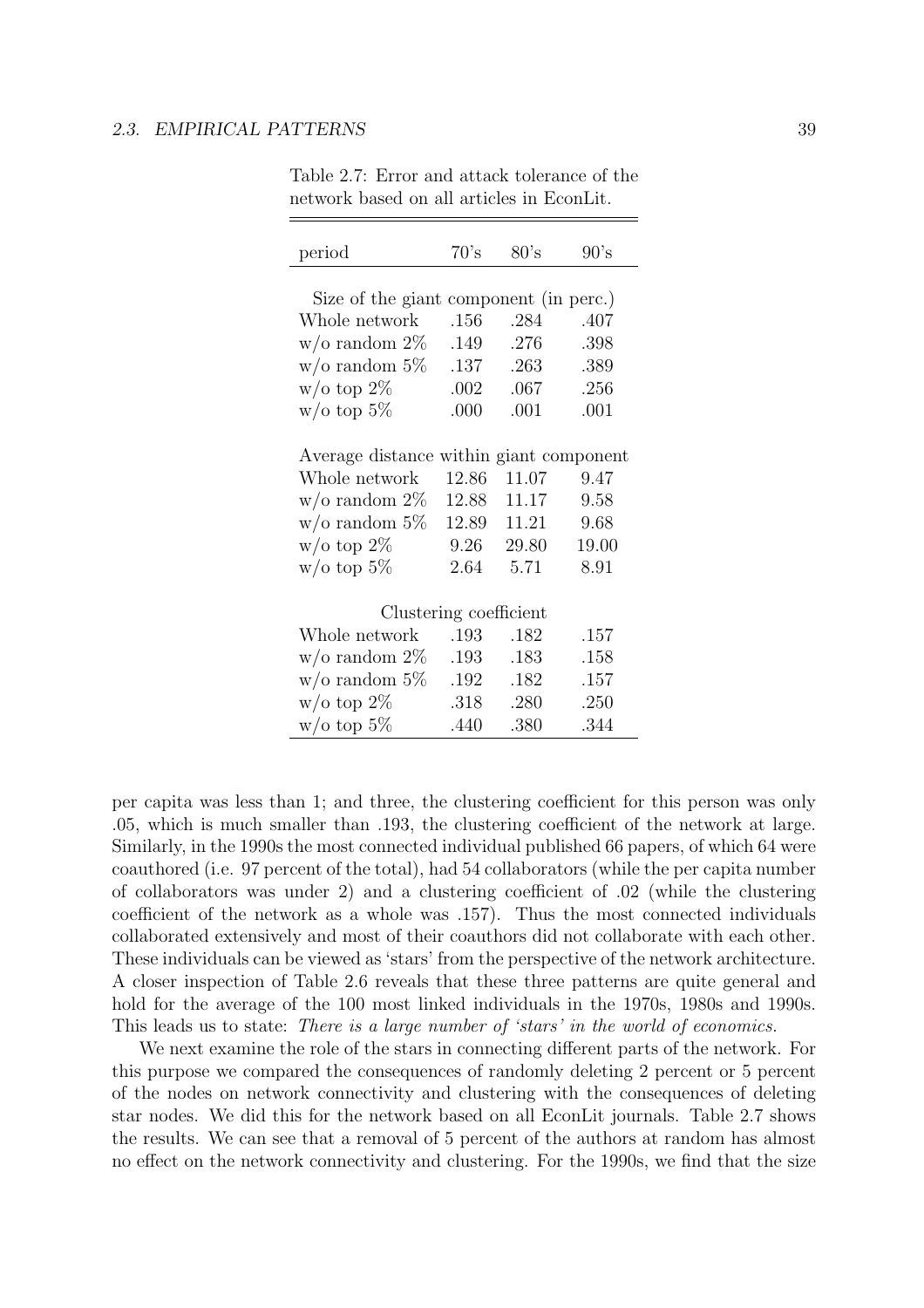

Figure 2.3: Local network of collaboration of Joseph E. Stiglitz in the 1990s.

Note: The figure shows all authors within distance 2 of J.E. Stiglitz as well as the links between them. The width denotes the strength of a tie. Some economists might appear twice or are missing due to the use of different initials or misspellings in EconLit. The figure was created by software program Pajek.

of the giant component goes down from .407 to .389, while the average distance within the giant component increases marginally from 9.47 to 9.68. By contrast, a removal of the 5 percent most connected nodes has a devastating effect on the network. The giant component breaks down almost completely. Moreover, the impact on clustering is very substantial: it increases from .157 to .344. This suggests that stars play the role of connectors and sharply reduce distance between different highly clustered parts of the world of economics. We therefore conclude that throughout the period under consideration the economics world has been spanned by interlinked stars an this is critical to understand the small average distance numbers noted in the previous section.

We would like to plot the networks for the periods of 1970s, 1980s and 1990s to get an overall picture of the networks. This has proven to be very difficult due to the large numbers of nodes involved. We have therefore tried to plot the local network around some prominent economists (Figures 2.3 and 2.4). These plots are fascinating and suggest a number of ideas; we would like to draw attention in particular to one striking feature of the networks: hierarchy. For instance, in the plot for Joseph Stiglitz (Figure 2.3) we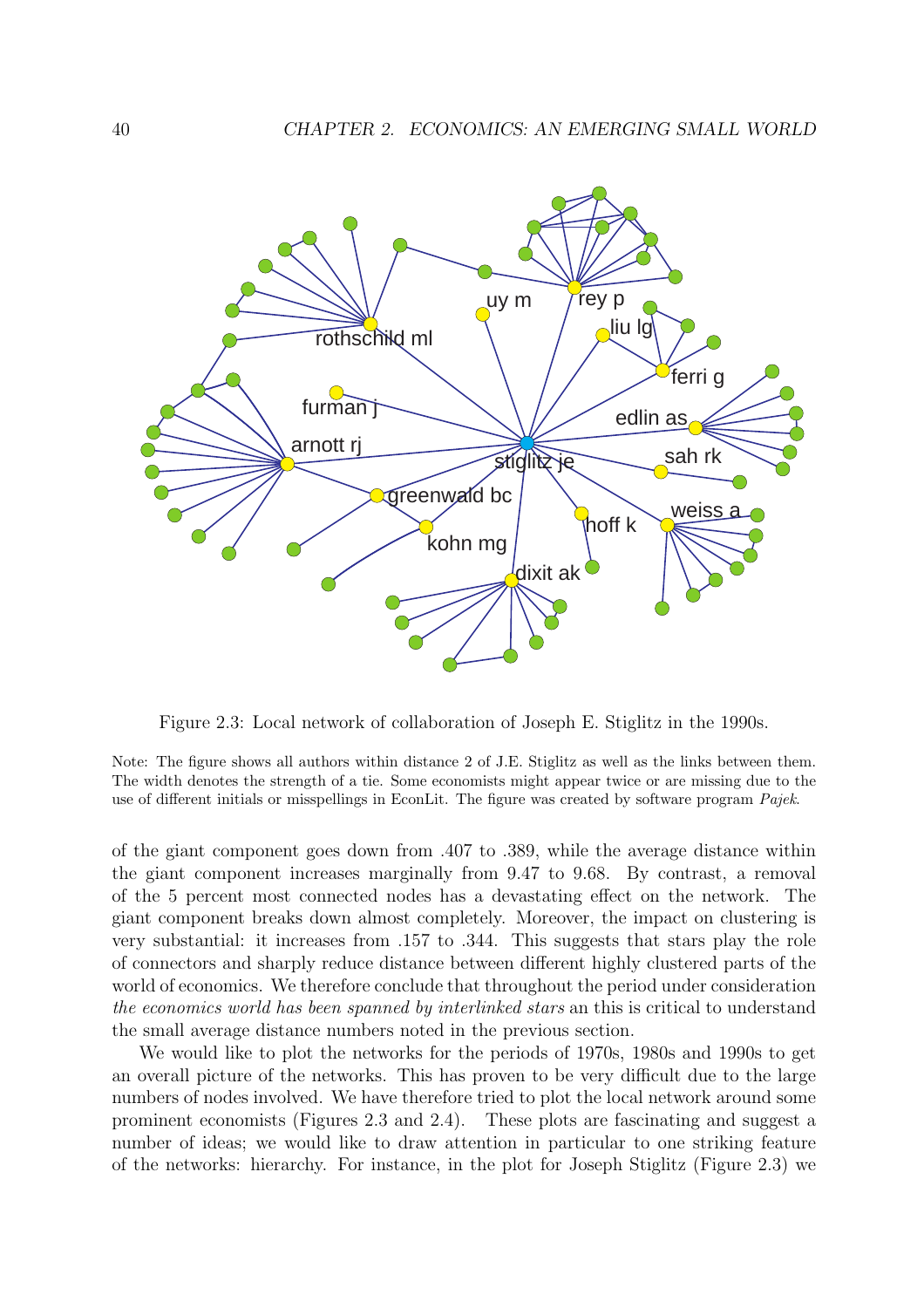

Figure 2.4: Local network of collaboration of Jean Tirole in the 1990s.

Note: The figure shows all authors within distance 2 of J. Tirole as well as the links between them. The width denotes the strength of a tie. Some economists might appear twice or are missing due to the use of different initials or misspellings in EconLit. The figure was created by software program Pajek.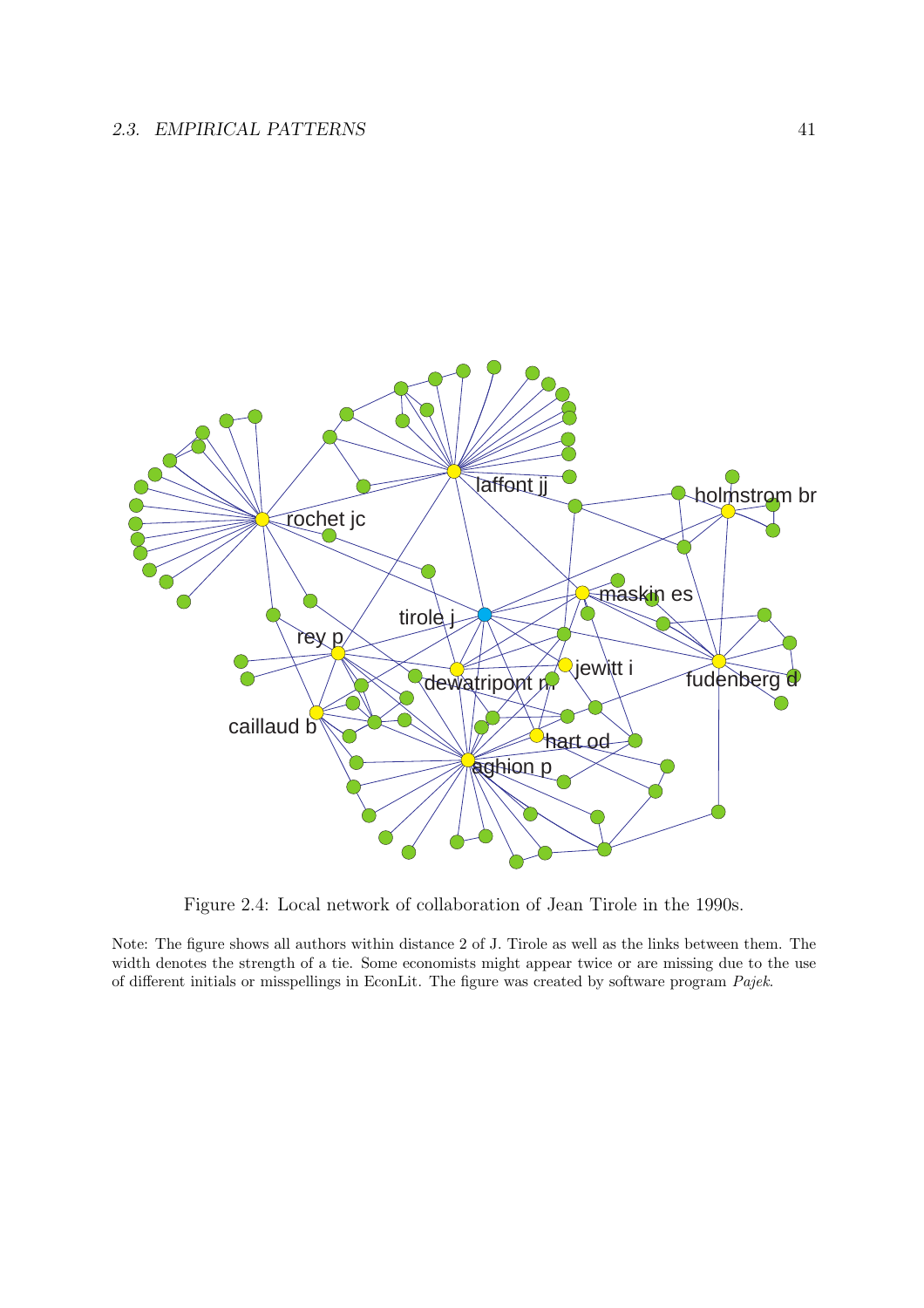find that he is linked to several persons who are themselves 'stars' in the sense discussed above. Furthermore, we observe that these star coauthors of Mr. Stiglitz typically do not work with each other and also that the coauthors of these persons typically do not work with each other, nor do they work with Mr. Stiglitz. Thus there seems to be a hierarchy of well connected persons. We find this structure remarkable as this hierarchy is mostly self-organizing. A similar structure can be observed in the plot for Jean Tirole (see Figure 2.4).

The discussion on micro-variables allows us to make two general points. The first point is about a stable feature of the network: interlinked stars span the network of collaboration and this helps explain the very low average distances observed throughout the period under study. The second point is about an important change: there has been a significant increase in the average degree of the network.

## 2.3.3 Explaining an emerging small world

There are two principal macro level changes in the structure of the economics network from which we conclude that a small world is emerging: one, the giant component is growing and two, average distance within the giant component is falling. Why is the world of economics becoming smaller over time? In this section we examine the relative importance of three possible explanations. One, an increase in the inequality in the distribution, two, the forming of more 'distant' links and three, an increase in the average number of coauthors.

The first possible explanation is that the inequality in the degree distribution is increasing in such a way that the star-like structure is becoming more prominent over time and this is making the economics world more integrated. To examine this hypothesis we explored the evolution of the inequality in the number of links per author by looking at Lorenz curves and Gini coefficients. Figure 2.2 shows Lorenz curves in the 1970s, 1980s and 1990s based on the data set that includes all EconLit journals. The plot reveals a decreasing trend in inequality over time. This observation is confirmed by the Gini coefficients reported in Table 2.8. However, this trend is mainly explained by a decrease in the number of isolated authors — from 50 percent in the 1970s to 30 percent in the 1990ssince it implies that more and more authors are involved in coauthoring. Interestingly, if we adjust for this participation effect by ignoring isolated authors, or by considering the giant component only, then Table 2.8 shows that the trend is reversed. As a result we conclude that inequality in the distribution of links has increased within components and it has decreased when we consider the whole network.

A second possible explanation is that (due to decrease in communication and traveling costs, collaboration across individuals located in different departments and countries has become easier) economists are replacing 'geographically' close ties by distant ones and this is making the world small. This is something we do not observe directly in our data but there is some empirical evidence which suggests that there has been an increase in distant collaborations in the last years. For example, Hamermesh and Oster (2002) find that in the 1970s only 5.6 percent of the collaborations were between authors working at different departments throughout the duration of the project. This number increased to 20.3 percent between 1992 and 1996. Similarly, Rosenblat and Mobius (2004) in a study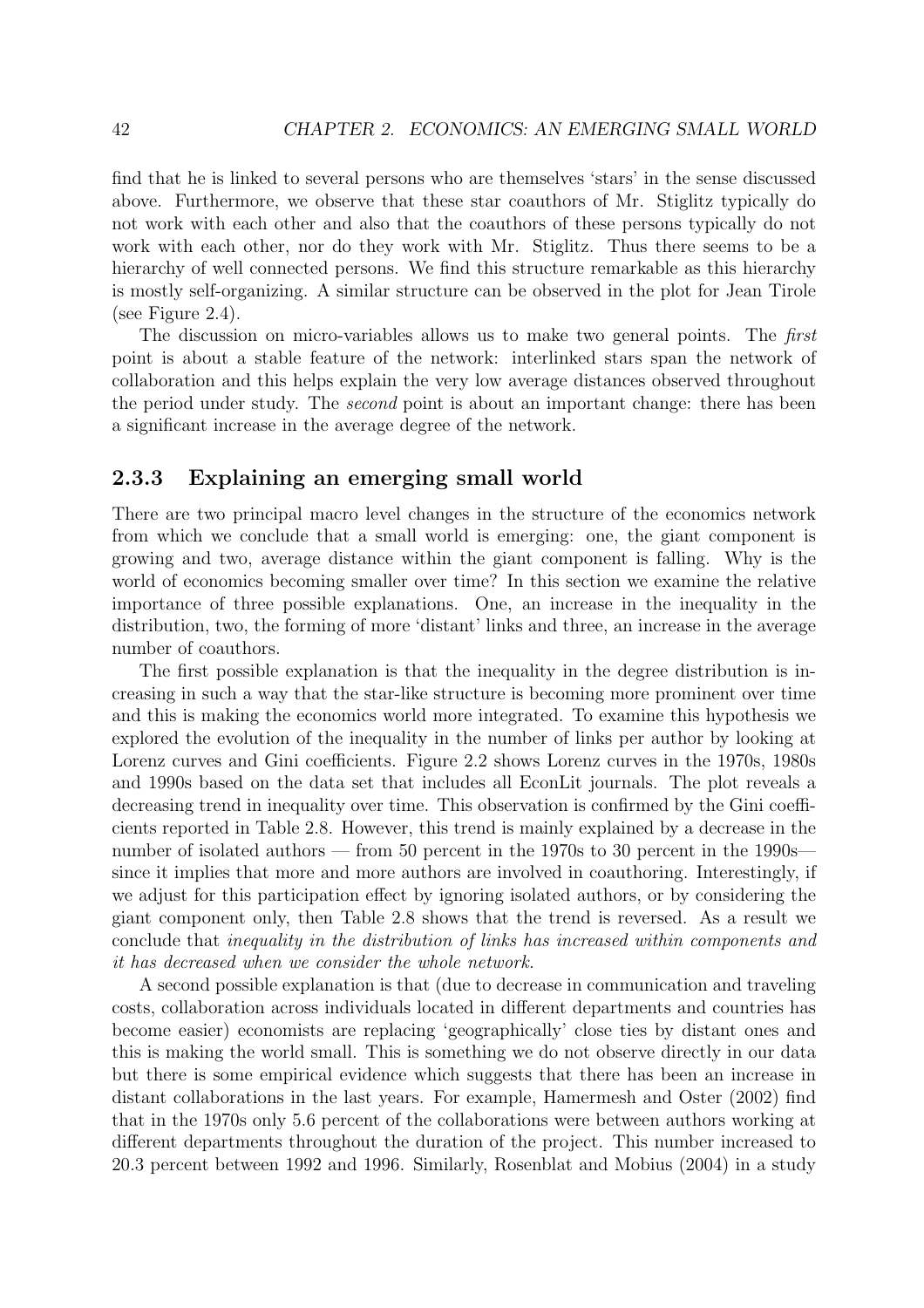| period                                                               | 70s | 80s  | 90s  |  |  |  |
|----------------------------------------------------------------------|-----|------|------|--|--|--|
|                                                                      |     |      |      |  |  |  |
| Whole network                                                        |     |      |      |  |  |  |
| All journals .659 .619                                               |     |      | .585 |  |  |  |
| TI List .609                                                         |     | .559 | .524 |  |  |  |
| Network excluding isolated authors<br>.404<br>All journals .324 .367 |     |      |      |  |  |  |
| TI List .329 .366                                                    |     |      | .394 |  |  |  |
| Giant component                                                      |     |      |      |  |  |  |
| All journals .381 .395                                               |     |      | .420 |  |  |  |
| TI List .378                                                         |     | .385 | .402 |  |  |  |

Table 2.8: Gini coefficients computed for several data sets.

of 8 core economics journals<sup>13</sup> find that there has been a steady increase in collaboration among geographically distant authors, over the period 1980-2000. It seems reasonable to expect that the formation of more distant links can lead to a growth of the giant component as well as to a fall in the average distance within the giant component.

A third possible explanation for the small world is based on the observed trend of increasing collaboration. We have already noted that the average number of collaborators per author has increased over time. Moreover, the discussion above on the inequality in the degree distribution suggests that this increase in average degree has been somewhat evenly distributed in the population of economists. To check this, we look at the distribution of links in the collaboration network more closely.

Figure 2.1 shows the Pareto plot for the distribution of links. This graph shows that there is a first-order stochastic dominance relationship over time. The distribution of the 1980s first order stochastically dominates the distribution of the 1970s, while the 1990s degree distribution first order stochastically dominates the degree distribution of the 1980s. This leads us to argue that the number of collaborators has increased for all quantiles of the degree distribution. A higher average degree along with a somewhat fixed interlinked star architecture implies that the extra links bring economists, who may otherwise have been unconnected, together and this increases the size of the giant component and decreases the average distance within the giant component.<sup>14</sup>

<sup>&</sup>lt;sup>13</sup>These journals are American Economic Review, Quarterly Journal of Economics, Journal of Political Economy, Econometrica, Review of Economic Studies, Review of Economics and Statistics, Rand Journal of Economics, and Brookings Papers on Economic Activity.

<sup>&</sup>lt;sup>14</sup>We note that also in a uniform random graph the expected size of the giant component increases with average degree. Further, in a uniformly random graph average distance converges to  $\ln n / \ln \eta$  for large *n* whenever  $\eta > 1$  (see, e.g., Albert and Barabási, 2002).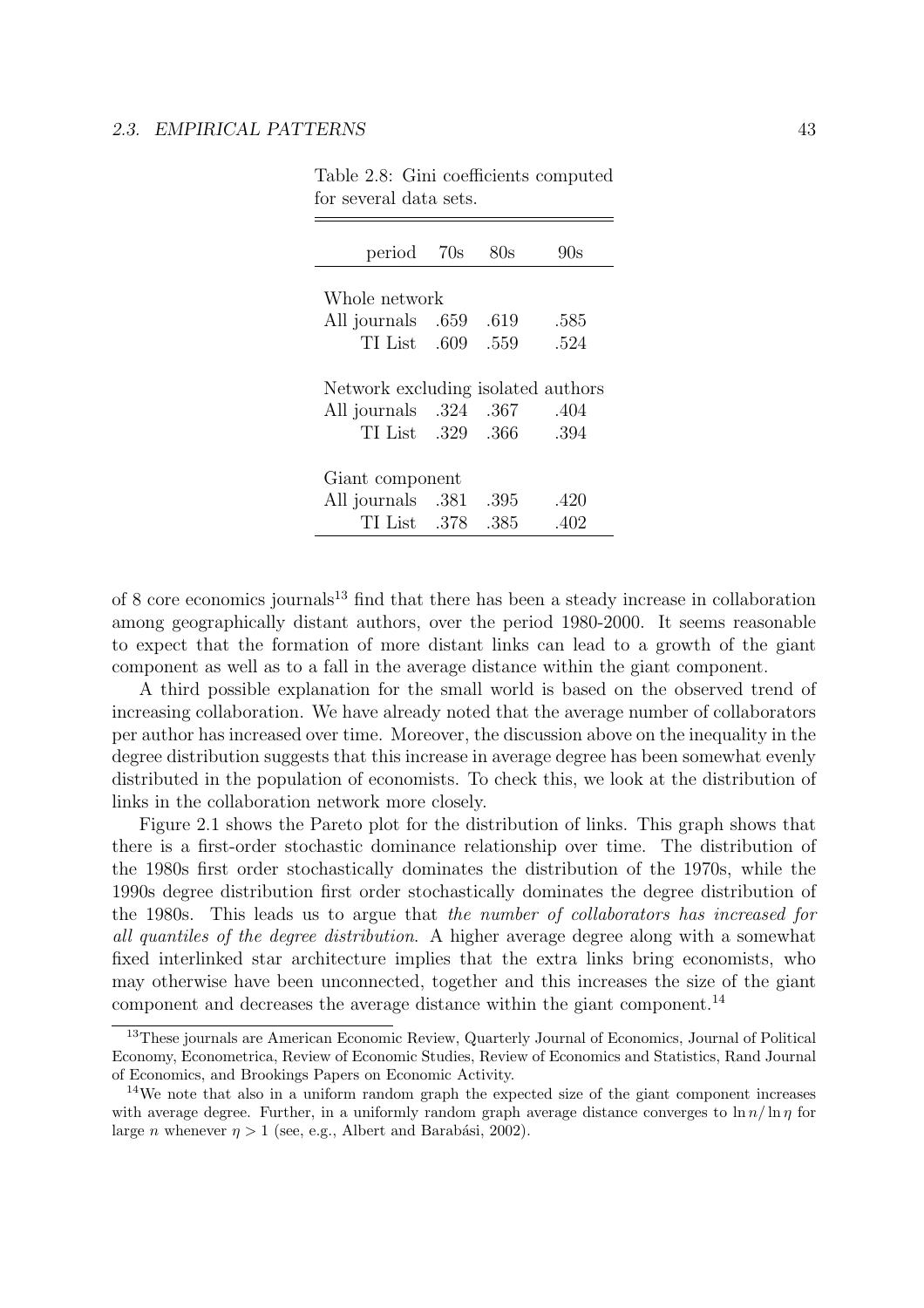These remarks lead us to examine the relative importance of these three factors in explaining the emergence of the small world. One way to address this issue is to regress the macro level variables on network size, average degree and the fraction of distant links; however, this procedure is not feasible since we only have 6 networks to compare. We therefore develop a method to compare networks after controlling for changes in number of nodes and average degree. The idea is that once we have controlled for changes in number of nodes and average degree then any macro-level changes we observe in the resulting network must be due to changes in distribution of degree along with changes in the arrangement of links. We implement this idea via a two-step procedure. To compare two networks, e.g. the 1980s network to the 1970s network, we first delete nodes at random from the 1980s network until the number of nodes is equal to the number of nodes in the 1970s network (i.e., 33,770 individuals). This step generates adjusted networks for the 1980s. We find that the average degree of these adjusted networks is lower than the average degree in the actual 1970s network. In the second step, to control for this difference, we then delete links at random from the 1970s network and the adjusted 1980s network to arrive at a common average degree for the two networks.

Since we control for the changes in size and degree, we can formulate the following hypothesis. If the increase in degree were the *main* factor leading to the emergence of a small world, we would expect that the networks adjusted by the above procedure are very similar. Alternatively, if other factors such as changes in the arrangement of links and in the degree distribution did matter a lot, then we would expect to observe a substantial increase in the size of the giant component as well as an important fall in average distances as we move from the 1970s to the 1980s adjusted networks, and from the 1980s to the 1990s adjusted networks.

To test this hypothesis we compare the 1970s and the 1980s adjusted networks, and the 1980s adjusted network to the 1990s one. We repeat the procedure 200 times and create a sample of 200 observations of adjusted networks, and for each network in the sample we compute the relevant statistics. Table 2.9 shows the means and the standard deviations of the main macro statistics based on this sample (note that the size and the average degree are fixed). Our first observation is that, on average in the sample of 200 simulations, the giant component comprised 12.9 percent of the population in the 1970s adjusted network, and 14.9 percent in the 1980s adjusted network. A test for constant size of the giant component is rejected with a two-sample t-statistic of 62.6. When we compare the 1980s adjusted network to the 1990s one we find that the size of the giant component in the 1980s network is 21.2 percent while it is 21.7 percent in the 1990s adjusted network. Testing for constant size in this case also leads to a rejection with a t-statistic of 17.4. Hence, the size of the giant component does increase, but only slightly compared to the increase of the giant component in the actual networks: as reported in Table 2.4, the giant component in the actual networks increased from 15 percent in the 1970s to 28 percent in the 1980s and to 41 percent in the 1990s! This analysis thus shows that changes in the arrangement of links and in the degree distribution have had a positive but relatively small effect on the size of the giant component.

Our second observation is about the average distance in the different networks. When we compare the 1970s and 1980s adjusted networks we find that average distance is 13.49 in the 1970s adjusted network and 13.77 in the 1980s adjusted network. Hence, after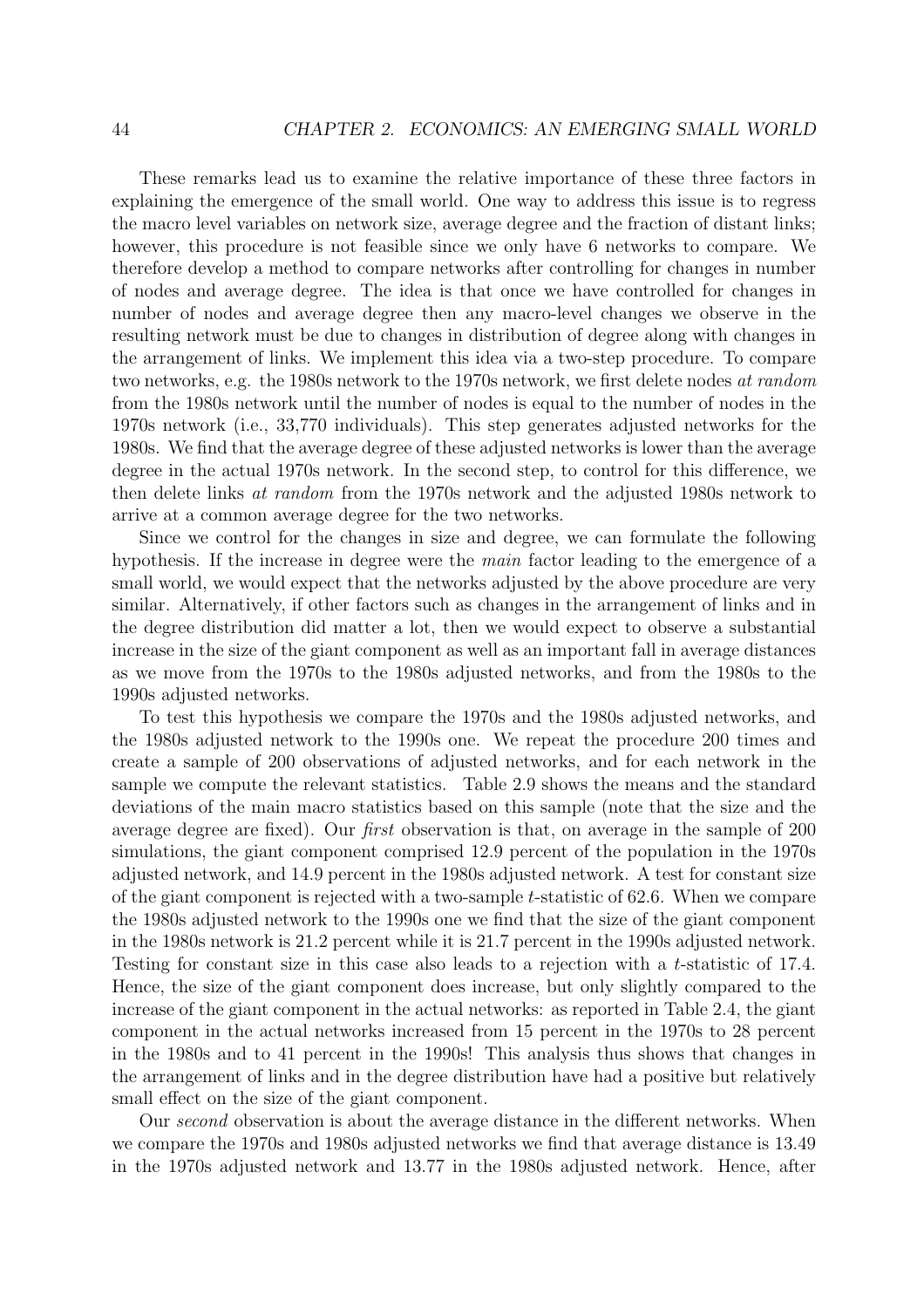| dataset                     |       |                                     | All journals |        |
|-----------------------------|-------|-------------------------------------|--------------|--------|
| sample size                 | 200   | 200                                 | 200          | 200    |
| period                      | 70's  | $80's$ $80's$                       |              | 90's   |
| total authors               |       | 33770 33770 48608                   |              | 48608  |
| average degree              | .80   | .80                                 | .95          | .95    |
|                             |       |                                     |              |        |
| giant component (as perc.)  |       | $.129$ $.149$ $.212$                |              | .217   |
|                             |       | $(.003)$ $(.004)$ $(.002)$          |              | (.003) |
|                             |       |                                     |              |        |
| isolated authors (as perc.) |       | .529 .532 .481 .482                 |              |        |
|                             |       | $(.001)$ $(.002)$ $(.001)$ $(.002)$ |              |        |
|                             |       |                                     |              |        |
| clustering coefficient      |       | .173 .168 .140 .149                 |              |        |
|                             |       | $(.002)$ $(.004)$ $(.002)$ $(.003)$ |              |        |
|                             |       |                                     |              |        |
| Giant Component             |       |                                     |              |        |
|                             |       |                                     |              |        |
| average degree              | 2.39  | 2.42                                | 2.48         | 2.50   |
|                             |       | $(.01)$ $(.01)$                     | (.01)        | (.01)  |
|                             |       |                                     |              |        |
| average distance            | 13.49 | 13.77                               | 12.57        | 12.12  |
|                             |       | $(.26)$ $(.47)$ $(.13)$ $(.21)$     |              |        |
| diameter                    |       | 39 40 38                            |              | - 35   |
|                             |       | $(3.1)$ $(3.7)$                     | (3.1)        | (2.7)  |

Table 2.9: Simulation experiment to control for changes in size and degree in the networks based on all journals in EconLit.

Networks are adjusted by first deleting nodes randomly until a given order is reached; and then deleting links randomly until a given average degree is reached. The sample mean is given without parentheses. The sample standard deviation is given in parentheses.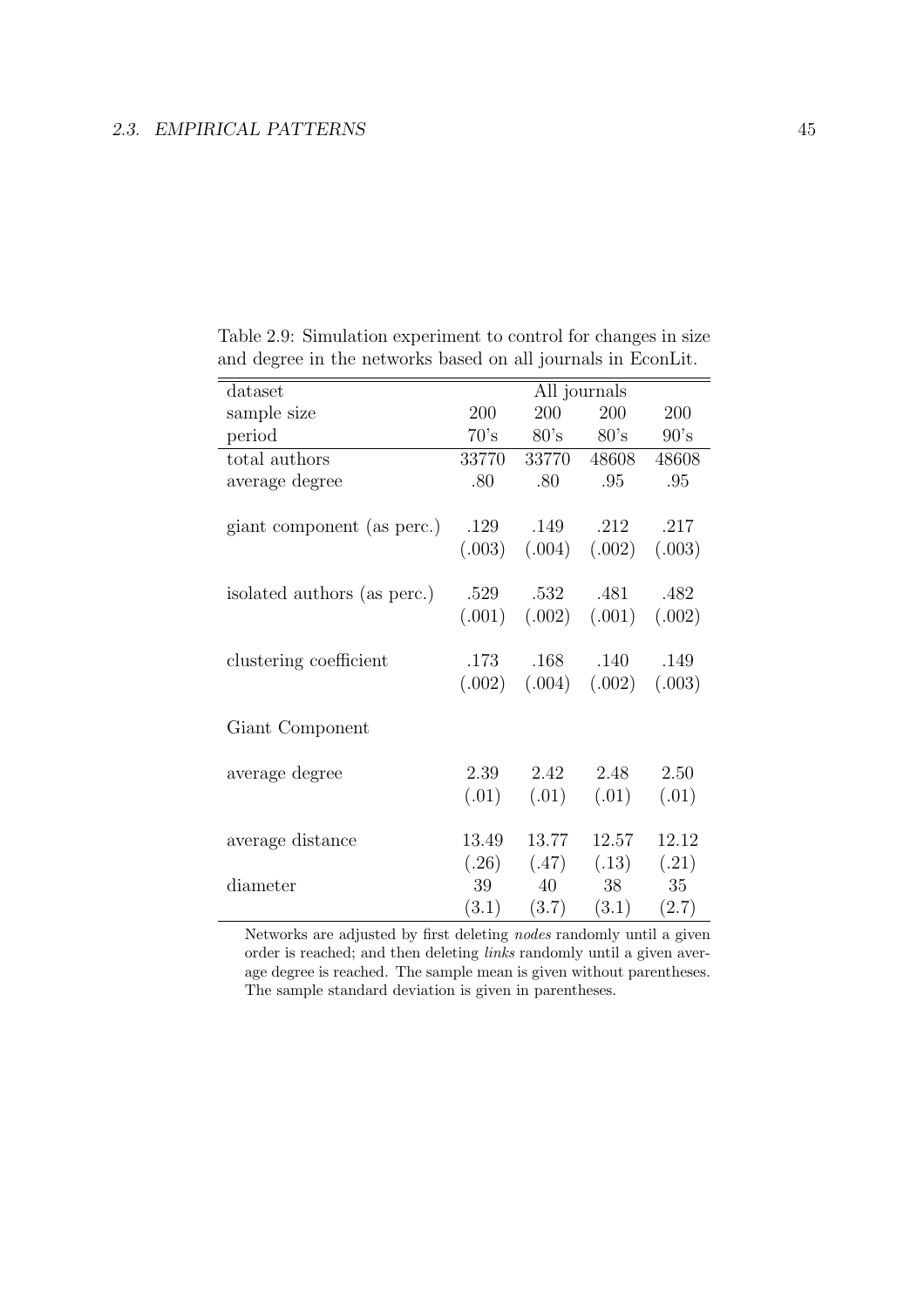| dataset                     |       |                                     | TI list            |        |
|-----------------------------|-------|-------------------------------------|--------------------|--------|
| sample size                 | 500   |                                     | 500 500            | 500    |
| period                      |       | $70's$ 80's 80's                    |                    | 90's   |
| total authors               | 14051 |                                     | 14051 19694        | 19694  |
| average degree              | 1.00  |                                     | $1.00 \qquad 1.25$ | 1.25   |
|                             |       |                                     |                    |        |
| giant component (as perc.)  |       | $.182 \t .204 \t .314 \t .313$      |                    |        |
|                             |       | $(.003)$ $(.007)$ $(.003)$          |                    | (.005) |
|                             |       |                                     |                    |        |
| isolated authors (as perc.) |       | .436 .436 .360 .359                 |                    |        |
|                             |       | $(.001)$ $(.003)$ $(.001)$ $(.003)$ |                    |        |
|                             |       |                                     |                    |        |
| clustering coefficient      |       | .178 .173 .154 .161                 |                    |        |
|                             |       | $(.002)$ $(.005)$ $(.002)$ $(.004)$ |                    |        |
|                             |       |                                     |                    |        |
| Giant Component             |       |                                     |                    |        |
|                             |       |                                     |                    |        |
| average degree              | 2.43  | 2.41                                | 2.52               | 2.53   |
|                             |       | $(.01)$ $(.02)$ $(.01)$             |                    | (.01)  |
|                             |       |                                     |                    |        |
| average distance            | 12.42 | 13.80                               | 12.21              | 12.01  |
|                             |       | $(.26)$ $(.59)$ $(.14)$             |                    | (.28)  |
| diameter                    |       | 35 39 36                            |                    | - 34   |
|                             | (3.3) | (3.9)                               | (2.9)              | (3.0)  |
|                             |       |                                     |                    |        |

Table 2.10: Simulation experiment to control for changes in size and degree in the networks based on the TI list.

Networks are adjusted by first deleting nodes randomly until a given order is reached; and then deleting links randomly until a given average degree is reached. The sample mean is given without parentheses. The sample standard deviation is given in parentheses.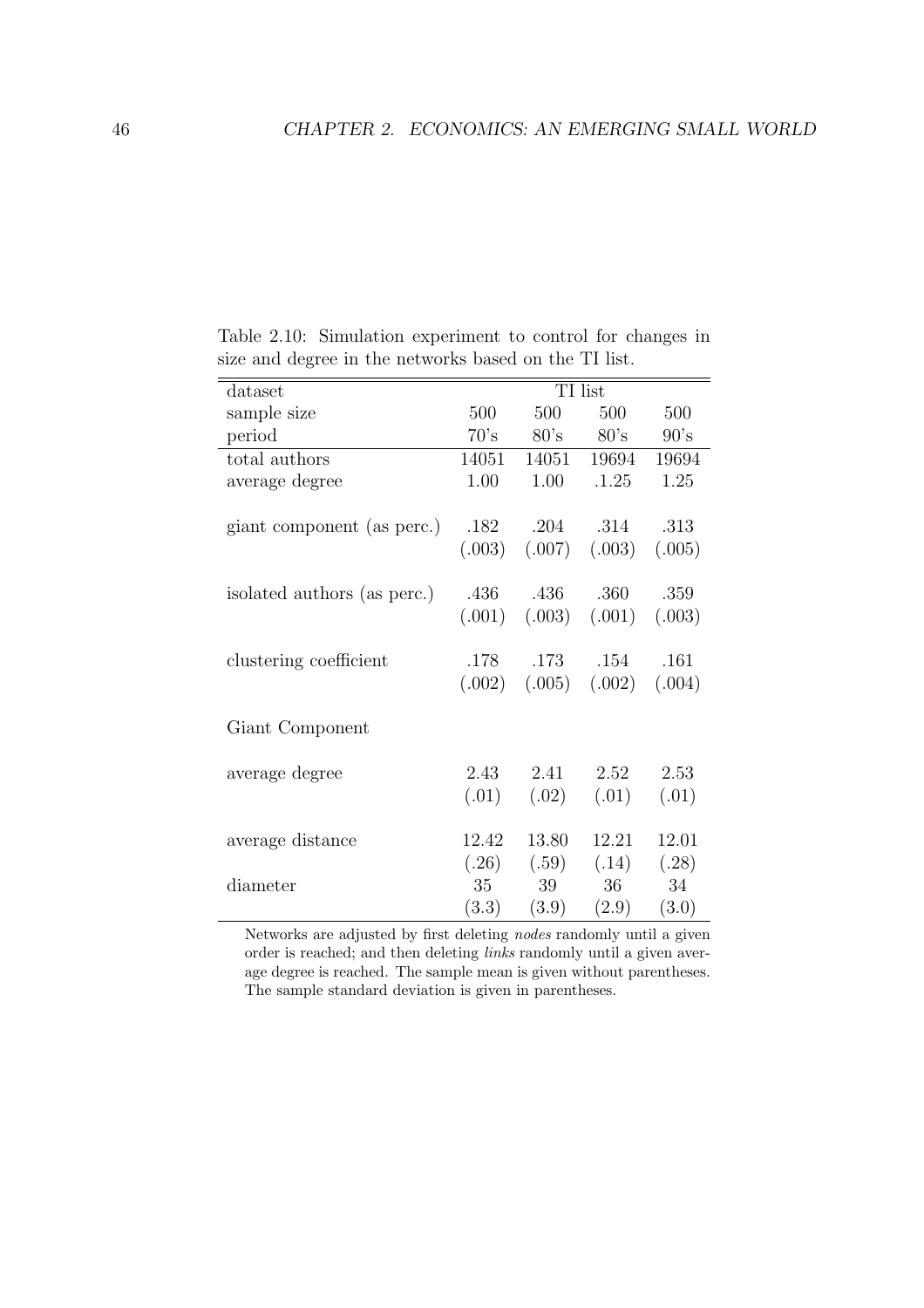controlling for size and degree, we see a slight increase of 2.1 percent in average distance from the 1970s to the 1980s! This increase is significant according to a two-sample ttest with a t-statistic of 7.32. By contrast, in the comparison between the 1980s and 1990s, we find that the average distance in the 1980s adjusted network is 12.57 while it is 12.12 in the 1990s. Hence, we observe a modest 3.6 percent decrease in distances from the 1980s to the 1990s, which is significant with a two-sample t-statistic of  $-25.13$ . However, the average distance in the actual networks fell from 11.07 in the 1980s to 9.47 in the 1990s, a decrease of 14.5 percent. We thus conclude that changes in the degree distribution and/or the arrangement of links are not the main reason behind the fall in average distances within the giant component.

Summarizing: our analysis thus leads to the conclusion that the increase in average degree for all quantiles of the degree distribution is the main driving force behind the emergence of a small world.<sup>15</sup>

In a recent paper, Rosenblat and Mobius (2004) also examine changes in average distance in the giant component of an economics coauthor network (with 8 core economics journals) over the period 1970-2000. Their Table 6 suggests that it is the change in patterns of links that explains fully the fall in average distances. This is in conflict with our summary statement above. We now discuss their approach to understand the reasons for the conflicting conclusions.

There is a number of differences between the empirical work in this chapter and their paper. Perhaps the most important difference is in the scope of the enquiry: their analysis takes as a given the size of the giant component in the period under consideration.<sup>16</sup> By contrast, the main finding of our empirical analysis is that the size of the giant component has itself grown substantially over time. Indeed, this trend is robust and is to be observed in all the different collaboration networks we have studied. Changes in the size of the giant component are clearly very important for our claim that the economics world is becoming more integrated. We now explain how the changes in size of the giant component are also important in developing an explanation for falling distances within it.

Rosenblat and Mobius (2003) compare the collaboration network of 1975-1989 to the network of 1985-1999, and the network of 1970-1989 to the network of 1980-1999. They consider the giant component only and they observe that average degree in the giant component has increased from 2.52 in 1975-1989 to 2.72 in 1985-1999. They control for this change in average degree by deleting links according to the ratio  $1 - C_1/C_2$ , where  $C_1$  is the average degree in the giant component between 1975-1989 and  $C_2$  is the average degree in the giant component between 1985-1999. They find that average distances are lower in the giant component of the adjusted 1985-1999 network as compared to the actual 1975-1989 network. This leads them to argue that it is the change in the pattern of links that has led to a fall in average distances in the giant component.

<sup>15</sup>We also performed a similar experiment on the TI list data set. The results, which are reported in Table 2.10, lead to the same conclusions.

<sup>&</sup>lt;sup>16</sup>In particular, they suppose that most economists belong to the giant component and that this feature of the network is a constant over time.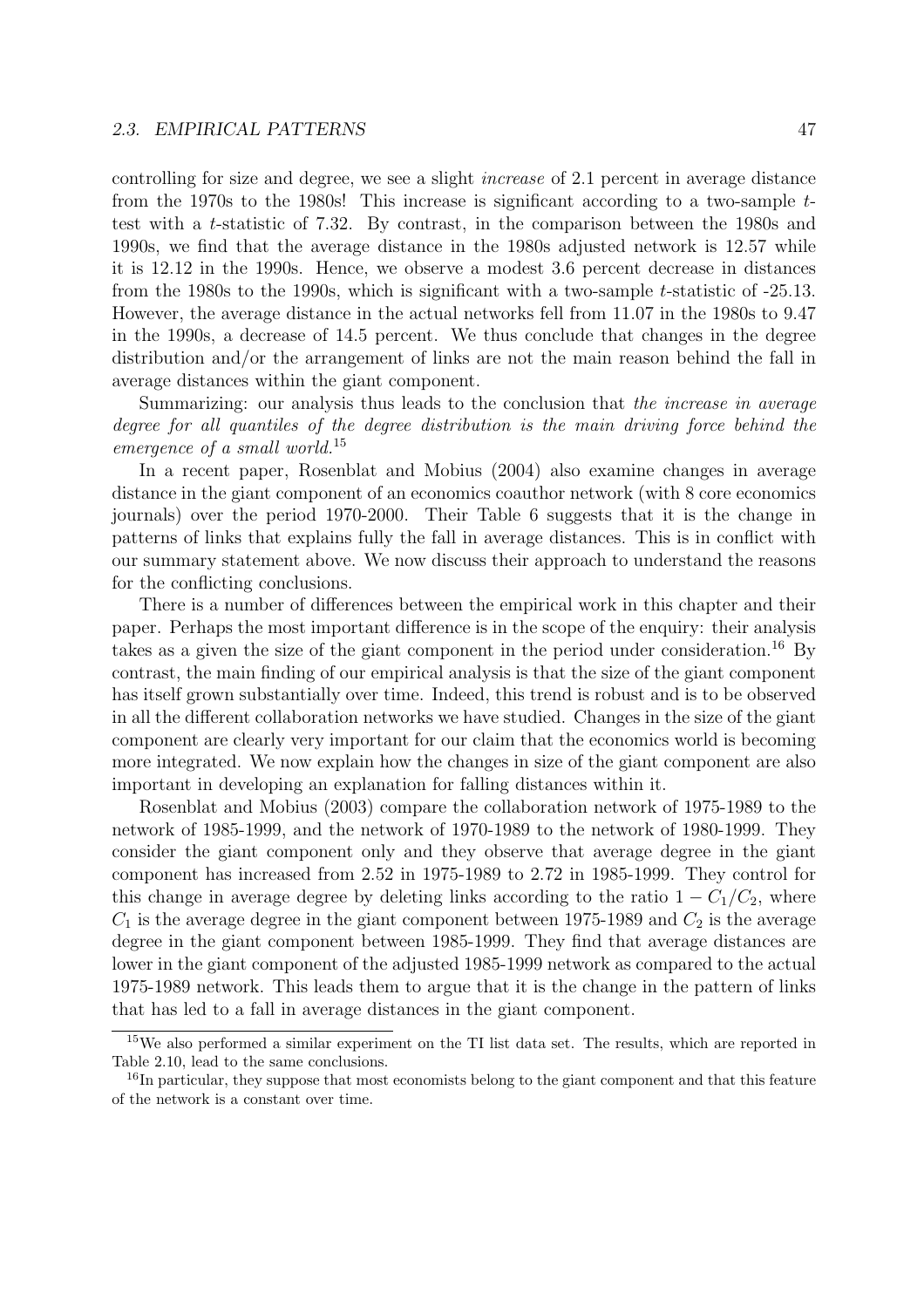Table 2.11: Simulation experiments on the network based on all articles in American Economic Review, Brookings Papers on Economic Activity, Econometrica, Quarterly Journal of Economics, RAND (prev. Bell) Journal of Economics, Review of Economic Statistics and Review of Economic Studies.<sup>a</sup>

| period                                   | 1975-1989    | 1985-1999    | adj. $1b$              | adj. $2^c$             |
|------------------------------------------|--------------|--------------|------------------------|------------------------|
| total authors                            | 5530         | 5468         | 5468                   | 5468                   |
| average degree                           | 1.218        | 1.514        | 1.431                  | 1.333<br>(.017)        |
| size of giant component<br>as percentage | 1147<br>.207 | 1666<br>.305 | 1577<br>.288<br>(.004) | 1464<br>.268<br>(.008) |
| Giant component                          |              |              |                        |                        |
| average degree                           | 2.52         | 2.67         | 2.60<br>(.01)          | 2.52                   |
| average distance                         | 10.39        | 9.49         | 9.77<br>(.16)          | 10.19<br>(.23)         |
| diameter                                 | 25           | 27           | 27.1<br>(2.3)          | 28.1<br>(2.7)          |

<sup>a</sup> Authors names are distinguished by their last name and all first and middle initials. Adjusted networks are based on the average of 200 simulations. Standard deviation in the 200 replications is given in parentheses.

<sup>b</sup> Adjusted by removing  $1 - C_1/C_2$  fraction of all links, where  $C_1$  is the average degree in the giant component of the  $1975-1989$  network, and  $C_2$ is the average degree in the giant component of the 1985-1999 network. (Method of Rosenblat and Mobius (2004).)

<sup>c</sup> Adjusted by removing links until the average degree in the giant component of the 1985-1999 network equals the average degree of the giant component in the 1975-1989 network.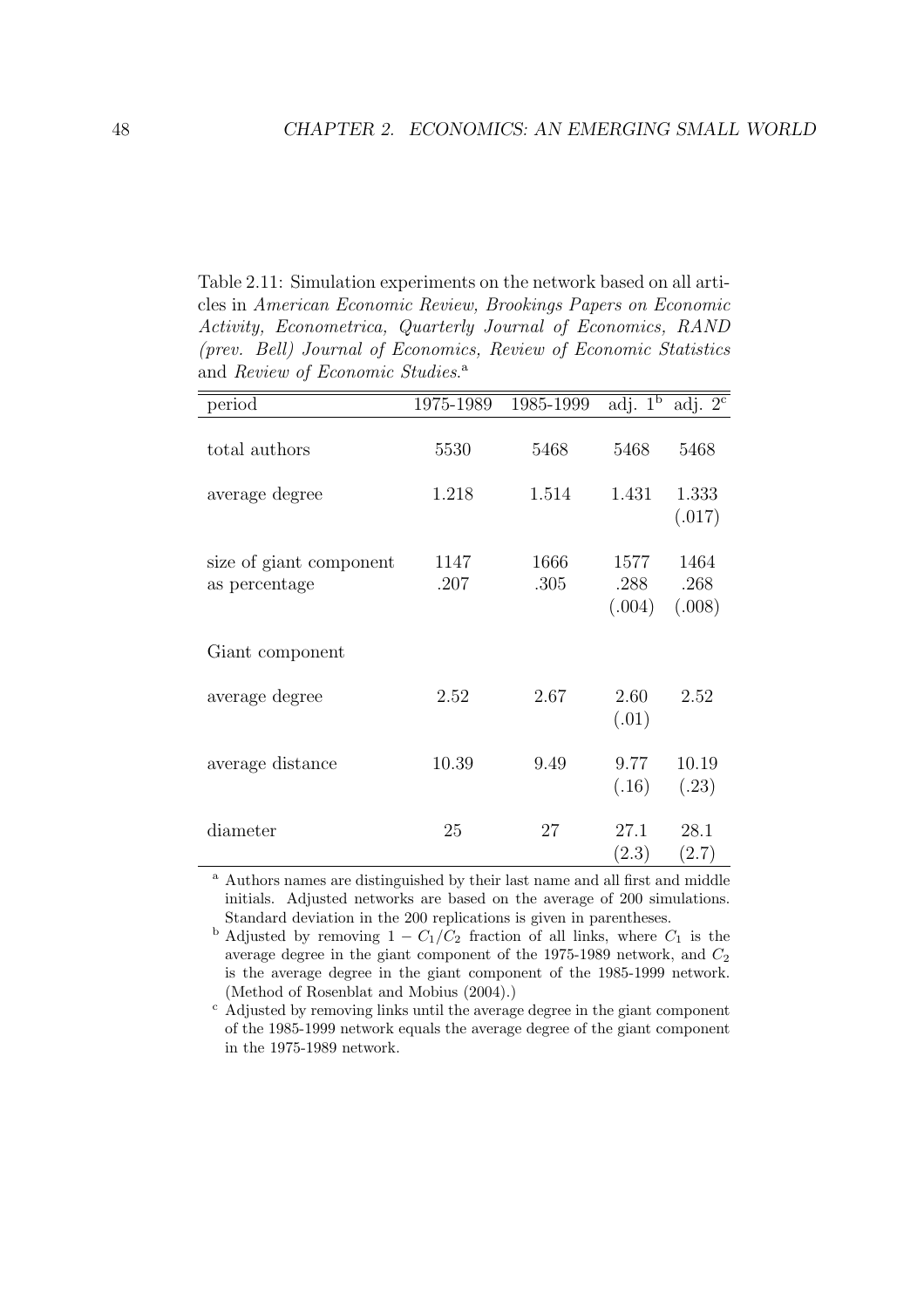#### 2.3. EMPIRICAL PATTERNS 49

We replicated their experiment and our results are reported in Tables 2.11 (see columns 1-3).<sup>17</sup> Our first observation is that the average distance in their giant component is 9.03 in the 1975-1989 network, much lower than the number we obtained (10.39). The same happens for the 1985-1999 network. Our second observation is that, using their method of adjusting the network, the average distance in the adjusted giant component (9.77) is higher than the average distance in the giant component of the actual 1985-1999 network (9.49). This is in contradiction to what they find. Finally, our third observation is that the average distance in the adjusted giant component (9.77) is lower than the average distance in the giant component of the actual 1970-1985 network (10.39). Thus after controlling for changes in degree using their methods, we observe that the arrangement of links seem to explain about 70 percent of the fall in average distances. This last finding is consistent with their finding that changes in the arrangement of links are the main explanatory variable behind the fall in average distances, but conflicts with our earlier summary statement above. We now examine the connection between average degree and average distance more closely.

An inspection of the Table 2.11 reveals that their method yields an adjusted network in which the average degree of the giant component is 2.60, which is (significantly) higher than the average degree in the giant component of the actual 1975-1989 network, which is 2.52. The reason for this discrepancy is as follows: implementing their procedure involves deleting links at random, which in a large enough network should yield the same average degree in the adjusted network as in the actual network. However, as links are deleted at random it is more likely that the authors with fewer links are disconnected from the giant component. As a result, the average degree of authors in the giant component of the adjusted network (2.60) is higher than what was aimed for (2.52). We claim that it is this difference in average degree which accounts for their results.

To show this, we simulate a sample of 200 observations of the 1985-1999 network by randomly deleting links until the average degree in the giant component is exactly identical to 2.52, the actual average degree in the 1975-1989 giant component. The results of the statistics based on this sample are reported in the fourth column of Table 2.11. We find that this leads to an average distance of 10.19 in the giant component, which is much higher than 9.49, the actual average distance for the period 1985-1999. Moreover, we note that this distance is significantly lower than 10.39, the average distance for the period 1975-1989, with a t-statistic of -12.60. This implies that factors other than the increase in average degree do explain a small part – about 22 percent – of the fall in average distance. As a result, we are led to the conclusion that the increase in average degree at all levels of the collaboration structure accounts for most of the change in average distance.

 $17\text{We use a data set with the same 8 journals as Rosenblat and Mobius (2003). However, the data$ sets are not necessarily identical, as we have no information on the way the data issues mentioned in Section 2.3 are treated in the analysis of Rosenblat and Mobius. We treat the data issues in the 8 journal data set as follows; we ignore all papers with 4 or more authors and we distinguish authors by their last name and their initials. Further, we included the Bell Journal of Economics in the data set being the ancestor of the RAND Journal of Economics.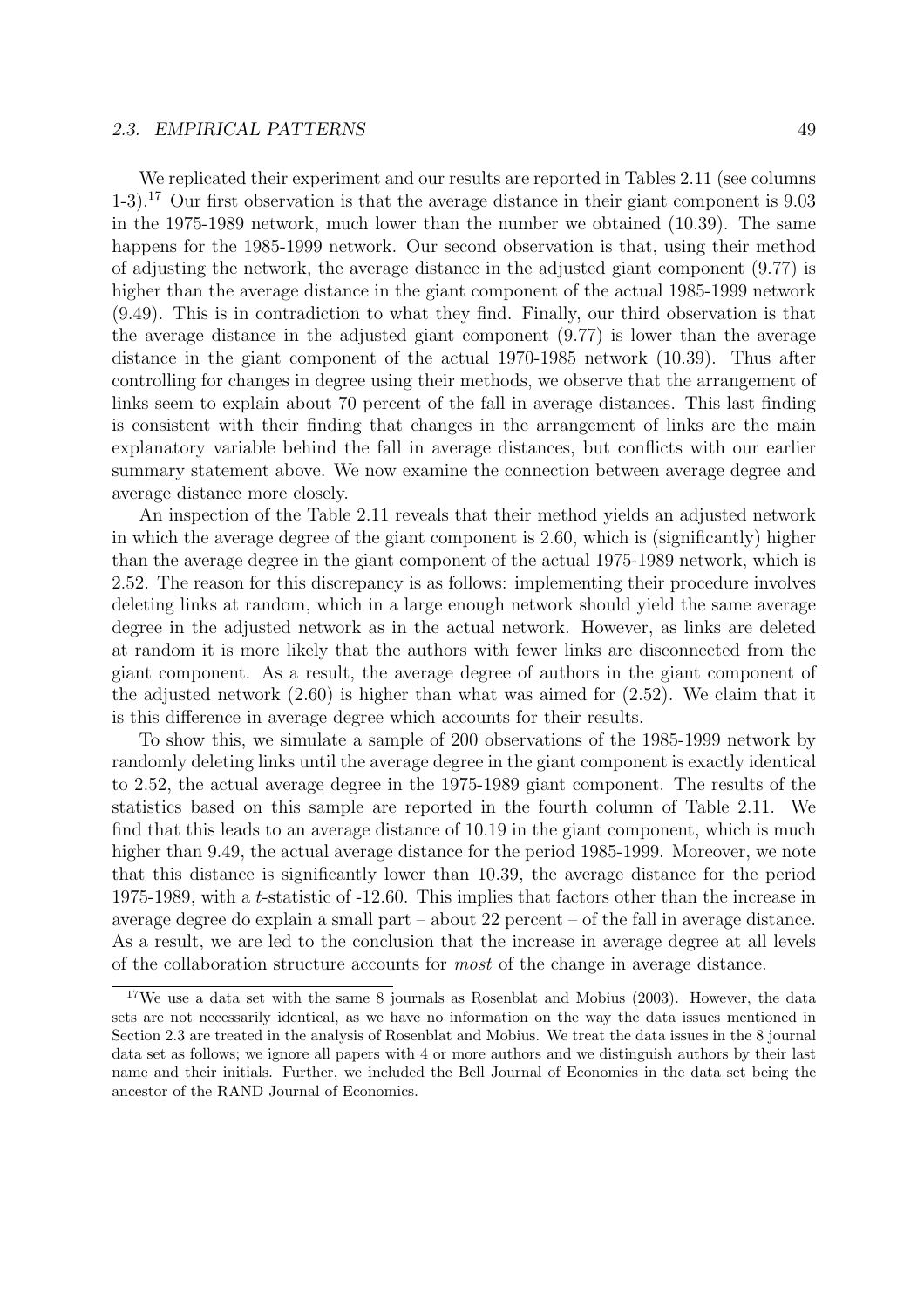| dataset                                            | All journals          |                      |                      |                       | TI list              |                      |
|----------------------------------------------------|-----------------------|----------------------|----------------------|-----------------------|----------------------|----------------------|
| period                                             | 70's                  | 80's                 | 90's                 | 70's                  | 80's                 | 90's                 |
| total authors                                      | 3864                  | 6907                 | 12396                | 1876                  | 3117                 | 4838                 |
| size of giant component<br>as percentage           | 1406<br>$.364\,$      | 3912<br>.566         | 9279<br>.749         | 800<br>.426           | 2009<br>.645         | 3795<br>.784         |
| second largest component                           | 18                    | 9                    | 16                   | 18                    | 21                   | $\overline{7}$       |
| isolated authors<br>as percentage                  | 1508<br>.390          | 1947<br>.282         | 2103<br>.170         | 625<br>.333           | 683<br>.219          | 668<br>.138          |
| average degree<br>standard deviation               | 1.261<br>(1.563)      | 1.862<br>(2.027)     | 2.716<br>(2.634)     | 1.407<br>(1.636)      | 1.987<br>(1.898)     | 2.618<br>(2.276)     |
| clustering coefficient                             | .137                  | .144                 | .128                 | .130                  | .149                 | .133                 |
| Giant Component                                    |                       |                      |                      |                       |                      |                      |
| average degree<br>standard deviation               | 2.52<br>(1.75)        | 2.94<br>(2.05)       | 3.48<br>(2.60)       | 2.51<br>(1.79)        | 2.79<br>(1.85)       | 3.21<br>(2.20)       |
| average distance<br>standard deviation<br>diameter | 10.63<br>(3.67)<br>33 | 9.43<br>(2.67)<br>28 | 8.11<br>(1.98)<br>25 | 10.03<br>(3.78)<br>27 | 9.50<br>(2.89)<br>27 | 8.32<br>(2.23)<br>22 |

Table 2.12: Descriptive statistics for six networks based on articles in EconLit, considering only authors that published 5 or more papers.

## 2.3.4 Data robustness

We now briefly discuss some aspects of the data that we use. We first note that the data sets we used included all authors that published a paper in a journal covered by EconLit. However, many authors published only one or two papers in their lives, and they cannot be considered to be actively engaged in economics research. As a first robustness check we therefore deleted all authors who published less than 5 papers in a decade. The macrostatistics for this network are presented in Table 2.12. The table shows that the results of an emerging world are robust with respect to this change. The only difference we observe is that the giant component is larger and the average distance is smaller compared to the entire network, as one would expect.

Another possible shortcoming of the above data for our purposes is the partial coverage of the EconLit list. We observe that this list has been growing over time and the data discussed above relate to this expanding world. This pattern creates the following possibility: in the 1970s the world of journals was actually very similar to the one we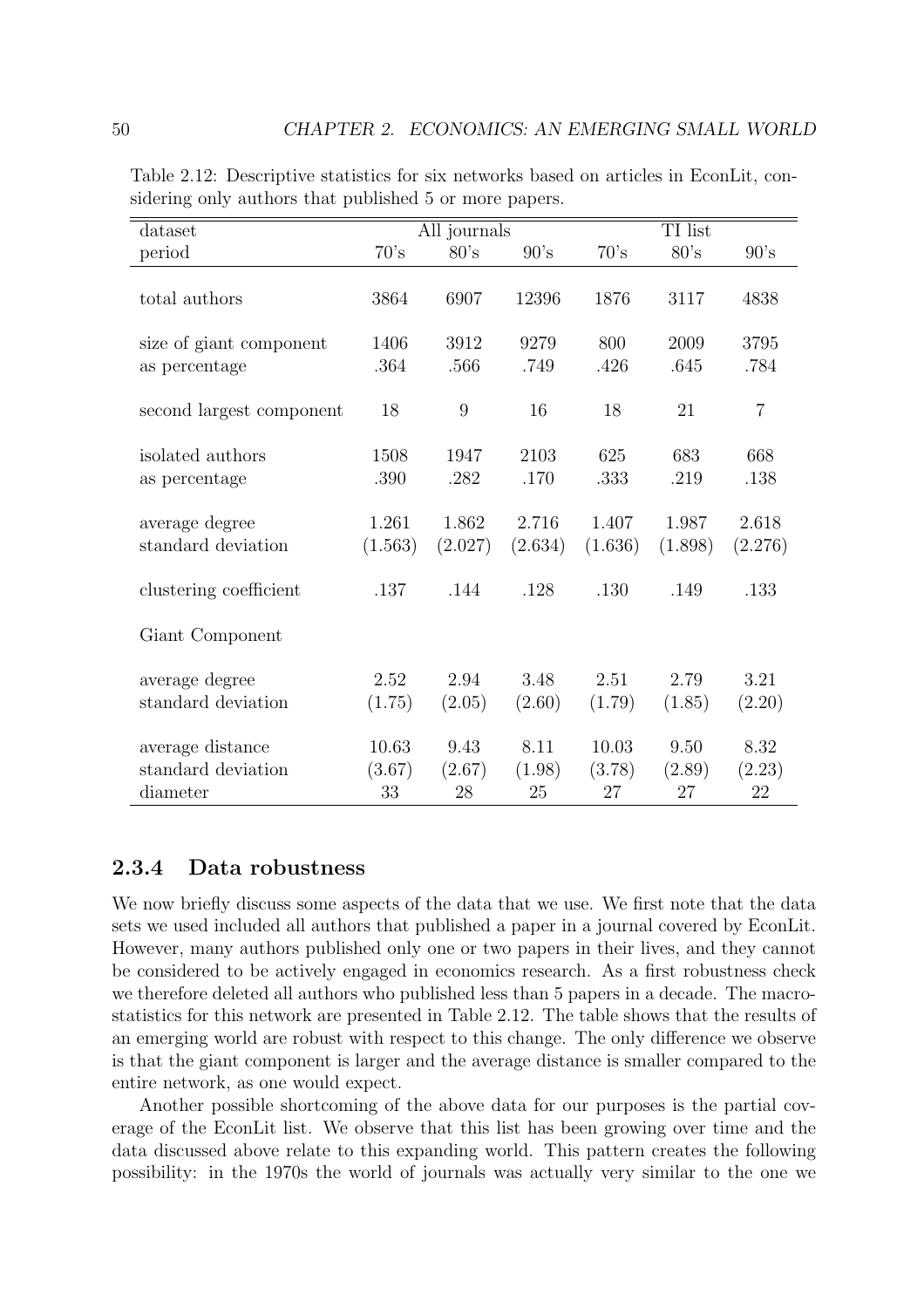#### 2.3. EMPIRICAL PATTERNS 51

| data set                |         | Entire period <sup>a</sup> |         | Core journals <sup>b</sup> |         |         |  |  |
|-------------------------|---------|----------------------------|---------|----------------------------|---------|---------|--|--|
| period                  | 70's    | 80's                       | 90's    | 70's                       | 80's    | 90's    |  |  |
| total authors           | 22960   | 27539                      | 32773   | 3186                       | 3387    | 3171    |  |  |
| size of giant component | 3076    | 5899                       | 10054   | 237                        | 608     | 779     |  |  |
| as percentage           | .134    | .214                       | .307    | .074                       | .180    | .246    |  |  |
| isolated authors        | 11260   | 11062                      | 10572   | 1507                       | 1143    | 701     |  |  |
| as percentage           | .490    | .402                       | .323    | .473                       | .337    | .221    |  |  |
| average degree          | .885    | 1.134                      | 1.386   | .833                       | 1.142   | 1.429   |  |  |
| standard deviation      | (1.312) | (1.508)                    | (1.695) | (1.095)                    | (1.279) | (1.405) |  |  |
| clustering coefficient  | .198    | .218                       | .216    | .253                       | .259    | .257    |  |  |
| Giant Component         |         |                            |         |                            |         |         |  |  |
| average degree          | 2.45    | 2.62                       | 2.70    | 2.45                       | 2.45    | 2.55    |  |  |
| standard deviation      | (2.03)  | (2.11)                     | (2.18)  | (1.80)                     | (1.77)  | (1.82)  |  |  |
| average distance        | 12.15   | 12.63                      | 12.33   | 7.94                       | 11.92   | 11.02   |  |  |
| standard deviation      | (3.75)  | (3.65)                     | (3.36)  | (3.43)                     | (5.22)  | (4.12)  |  |  |
| diameter                | 29      | 37                         | 34      | 22                         | 33      | 29      |  |  |

Table 2.13: Network statistics for two networks based on articles in two fixed subsets of journals.

<sup>a</sup> Network is based on articles in journals that appear in EconLit for the entire sample period from 1970 to 1999.

<sup>b</sup> Network is based on articles in American Economic Review, Econometrica, Journal of Political Economy, Quarterly Journal of Economics and Review of Economic Studies.

observe today but the EconLit data set does not capture this as it covered a small subset of journals and therefore excluded a large part of the journal publishing world. If this were true then the data above would be about the world of EconLit authors but would not be a good indicator of the world of journal publishing economists per se.

To get around this problem, we carry out two related robustness checks. We study the network of collaboration using only the subset of journals that appear in EconLit for the entire sample period. This is the route taken in Table 2.13. The number of authors has gone up significantly from 22,960 in the 1970s to 32,773 in the 1990s, about 43 percent. We now turn to the statistics on the pattern of connections. We note that the largest component has grown from 3,076 nodes in the 1970s, which was about 13 percent of all nodes, to 10,054 nodes in the 1990s, which is about 30 percent of all nodes. Likewise, the percentage of isolated authors has fallen from about 50 percent in the 1970s to about 32 percent in the 1990s. Thus the order of the network is increasing while the network is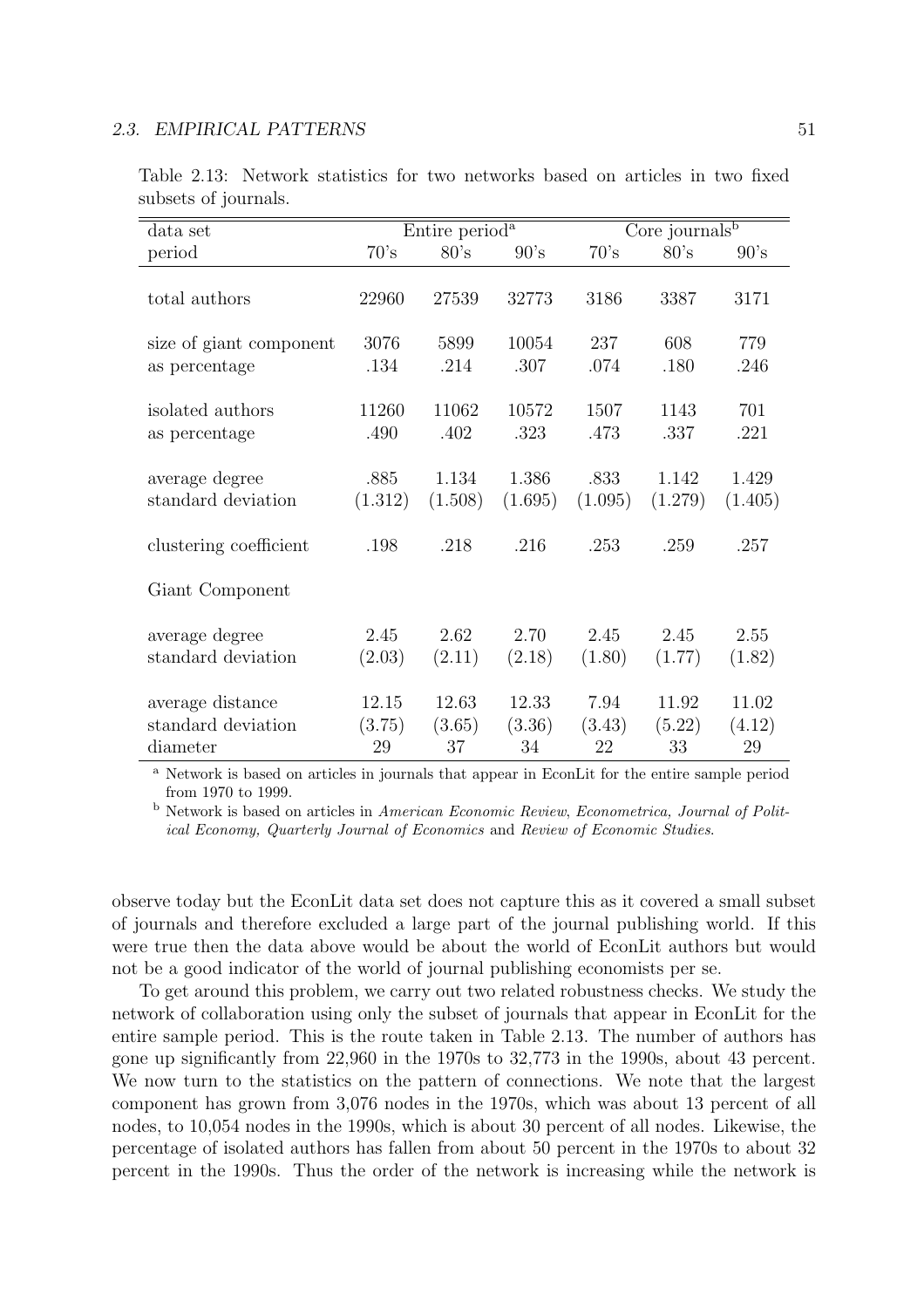becoming more integrated. We note however that there is no trend in average distances in the giant component in the period under consideration. With regard to the micro statistics, Table 2.13 tells us that mean number of links per author has increased from 0.885 in the 1970s to 1.386 in the 1990s.

We finally consider a fixed set of five core journals, namely, *American Economic Re*view, Econometrica, Journal of Political Economy, Quarterly Journal of Economics and Review of Economic Studies. Table 2.13 show the results we obtain. The size of the giant component has increased from 7 percent in the 1970s to 25 percent in the 1990s. Further, the number of per capita collaborators has increased from .833 in the 1970s to 1.429 in the 1990s and the clustering coefficient has remained high over time. There is no trend is average distance however.

The observations lead us to conclude that there is a significant increase in the size of the giant component as well as in the average degree of the network. This is consistent with our earlier observations. Further, average distances are small but there is no trend; the former is consistent with our earlier findings while the latter is not.

# 2.4 Concluding remarks

It has now become a common place to argue that due to a series of technological and economic developments – such as the rise of facsimile technology, the deregulation of airlines and telecommunications and the emergence of the internet– it is becoming cheaper for individuals to form and maintain more distant ties. This in turn, it is claimed, has reduced the 'distance' between people and made the world 'smaller'. This chapter has carried out an empirical examination of this argument.

We have studied the evolution of social distance among economists over a thirty year period. We have constructed coauthorship networks for the 1970s, 1980s and 1990s. Our first finding is that the network of economists is very large, that every economist maintains very few links on average and that the network of coauthors is highly clustered. Our second finding is that the size of the giant component has grown greatly and at the same time the average distance between economists in this component which has always been small has fallen. We interpret these findings as supportive of the hypothesis of an emerging small world. We have shown that economics is spanned by an interlinked set of stars and that this feature leads to small distances. We have then turned to an examination of the reasons for the growth in giant component and falling distances and we have found that an increase in the number of coauthors for all quantiles of the distribution of coauthorship is the main driving force behind these developments.

We have identified stable and changing features of the structure of coauthorship networks. It is important to understand if these structural features are conducive to the generation and diffusion of scientific knowledge. We hope to explore this issue in further work.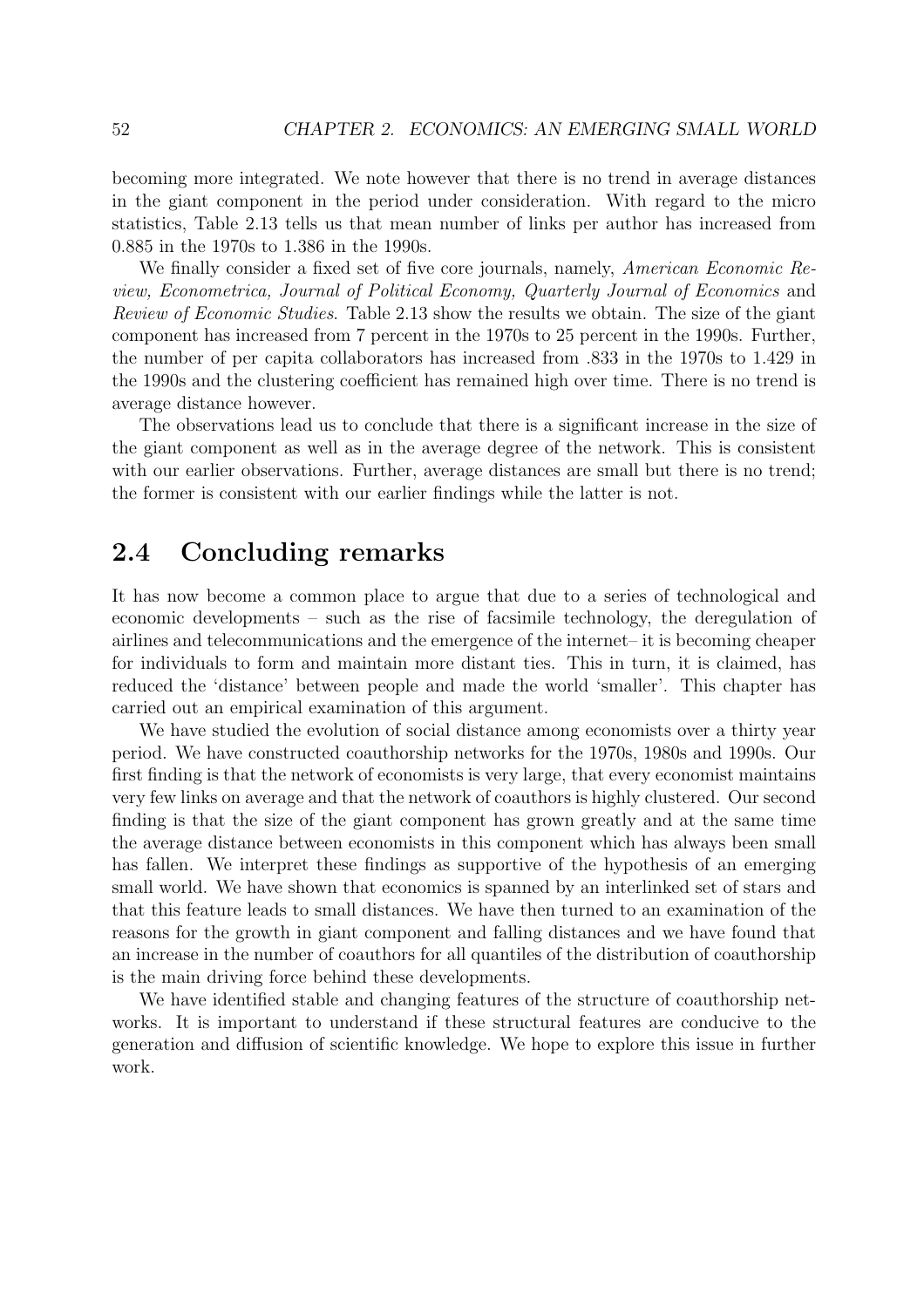## Appendix A: Data related issues

1. Name extraction procedures: In this chapter we identify distinct authors by comparing all initials. This procedure has the following potential problems. On the one hand, it will identify Anne Krueger and Alan Krueger both as A. Krueger; this results in collating two distinct authors into one author. On the other hand, James J. Heckman and James Heckman will be treated as different authors, which exaggerates the set of authors.

To address these concerns, we have also designed a more sophisticated algorithm to extract the authors' names. In this Appendix, we explain how the algorithm works. First, rather than taking the last name and only the initials of an author, it takes the last name as well as the full first name of an author. This procedure addresses the problem of distinguishing Alan Krueger from Anne Krueger.

Sometimes an author's first name is not reported but only one or more initials. What does the algorithm do in these cases? Let us say that the name found is A. Krueger. Then the algorithm searches for all existing nodes in the database with the same last name and same initials. In case the algorithm finds only one such person, say Alan Krueger, then the publications of A. Krueger are assigned to Alan Krueger and the node A. Krueger is eliminated from the database. If, instead, the algorithm finds two or more nodes with the same last name and same initials, say Alan Krueger and Anne Krueger, then the algorithm doesn't alter anything and as a result A. Krueger, Alan Krueger and Anne Krueger are considered as different persons.

In a similar way, the algorithm addresses the problem of sporadic reporting of middle initials. If no middle initial is reported for a node, say James Heckman, then the algorithm searches for all persons with the same first and last name and a middle initial. If only one name with middle initial is found, say James J. Heckman, then the algorithm assigns the publications of James Heckman to James J. Heckman. Again, if the algorithm finds two or more nodes with the same first name and last name but different initials, say James A. Heckman and James J. Heckman, then these three names are considered as different authors.

We would like to report that we have analyzed the network data generated by this new procedure to extract authors' names. Table 2.14 presents the results. To ease the comparison with the earlier method of extracting names, we also report the network statistics of the paper in the Table. Our major findings with regard to an emerging small world also hold under this new name-extraction procedure. Actually, no remarkable changes are observed; perhaps the only visible change is that the new method identifies 2,000 authors less than the previous one in the 1990s, and that the size of the giant component is 3 procent smaller in this decade.

2. Papers with 4 or more coauthors: The analysis in the paper is based on data for papers with a maximum of 3 authors. This is because EconLit does not provide the names of all authors of a paper if the paper has been written by 4 or more persons. This raises the concern that if the number of papers with 4 or more coauthors is large then the results may be seriously affected. There are two ways to address this issue and we have implemented them in the following way.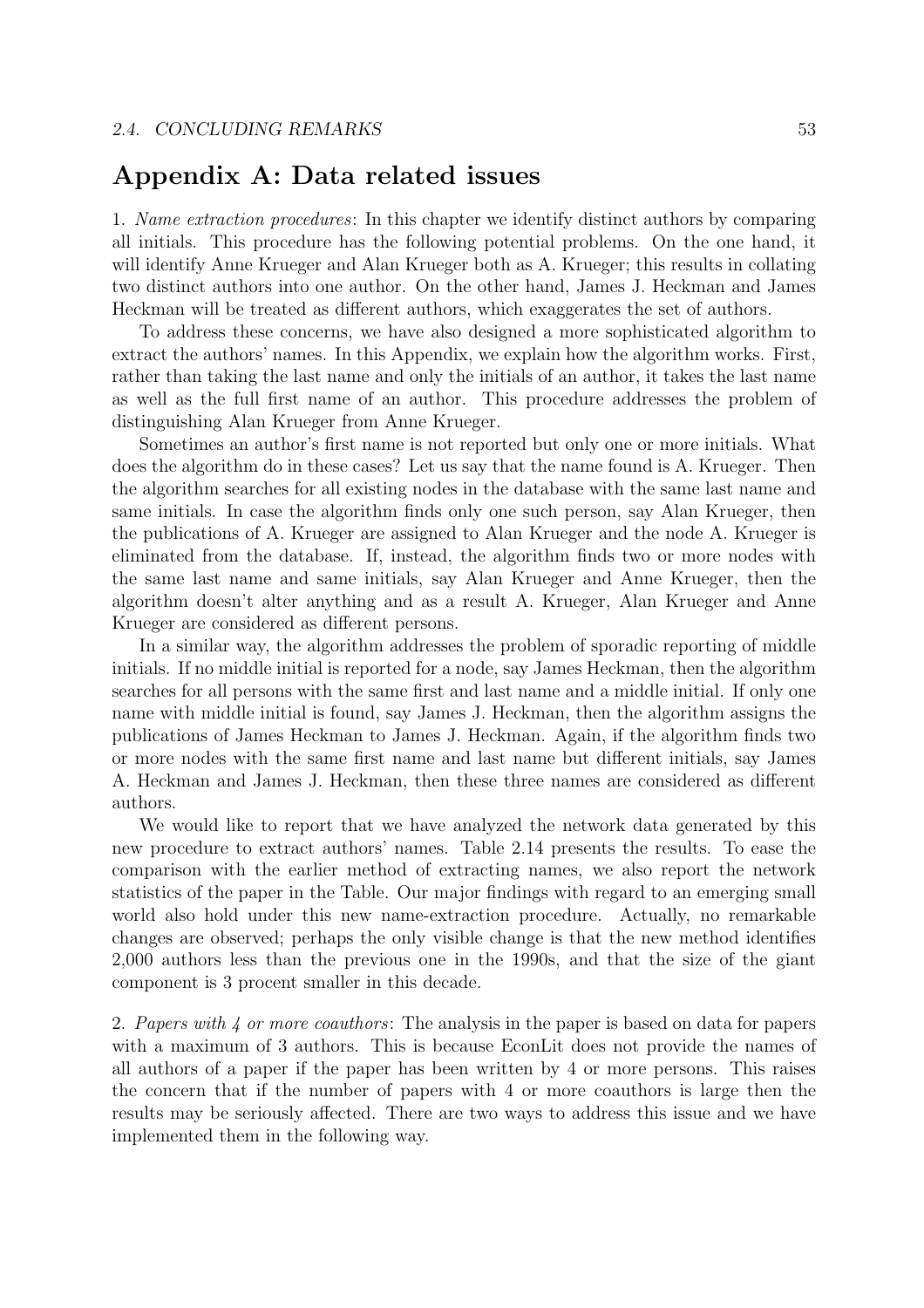|                                     | New algorithm |       |       |       | Old algorithm |       |  |
|-------------------------------------|---------------|-------|-------|-------|---------------|-------|--|
| decade                              | 1970s         | 1980s | 1990s | 1970s | 1980s         | 1990s |  |
| total authors                       | 33768         | 48441 | 83209 | 33770 | 48608         | 81217 |  |
| average degree                      | .890          | 1.237 | 1.611 | .894  | 1.244         | 1.672 |  |
| standard deviation of degree        | 1.359         | 1.779 | 2.209 | 1.358 | 1.765         | 2.303 |  |
|                                     |               |       |       |       |               |       |  |
| size of giant component             | 5164          | 13358 | 31074 | 5253  | 13808         | 33027 |  |
| —as percentage                      | .153          | .276  | .373  | .156  | .284          | .407  |  |
| second largest component            | 120           | 29    | 40    | 122   | 30            | 30    |  |
| isolated authors                    | 16846         | 19503 | 25881 | 16735 | 19315         | 24578 |  |
| —as percentage                      | .499          | .403  | .311  | .496  | .397          | .303  |  |
|                                     |               |       |       |       |               |       |  |
| clustering coefficient              | .193          | .181  | .169  | .193  | .182          | .157  |  |
| average distance in giant component | 12.41         | 10.82 | 9.95  | 12.86 | 11.07         | 9.47  |  |
| standard deviation distance in g.c. | 3.81          | 2.98  | 2.46  | 4.03  | 3.03          | 2.23  |  |

Table 2.14: Network statistics obtained under the old and the new name-extraction procedures.

First, we have examined the data obtained from articles with 1 or 2 authors only. The main network statistics for this data set are presented in Table 2.15. To ease the comparison with the statistics reported in the paper, the Table also incorporates the statistics for the data obtained from papers with a maximum of 3 authors. An inspection of this table reveals that the major patterns with regard to emerging small world –small and increasing average degree, increase in giant component, decrease in average distance and large clustering coefficient– also hold with these data. We now note that the magnitude of some figures changes substantially, in particular, restricting attention to articles with 1 or 2 authors leads to a sharp fall in the clustering coefficient. However, in spite of this decline, clustering coefficients are substantially higher than those to be expected in a random graph with corresponding average degree and size. We thus conclude that our main findings are robust to omitting articles with 3 coauthors. Since the number of papers with 3 authors is much larger (about 6.8 percent) than the number of papers with 4 or more coauthors (about 1.6 percent), this gives us confidence that the main findings will also obtain in the coauthor networks once we include all articles.

Second, we have tried to complete the data by collecting all missing names using sources of information other than EconLit. Collecting all missing information has turned out to be very difficult because some journals, like for example the Romanian Studii si Cercetari Economice, do not keep electronic records of old articles and our library has never collected them. As a result, we have restricted ourselves to collecting the missing names for articles published in a subset of journals. In particular, we have taken the Tinbergen Institute list of journals. This list, which we report in Appendix B, includes 133 journals and is used by the Tinbergen Institute to assess the research output of its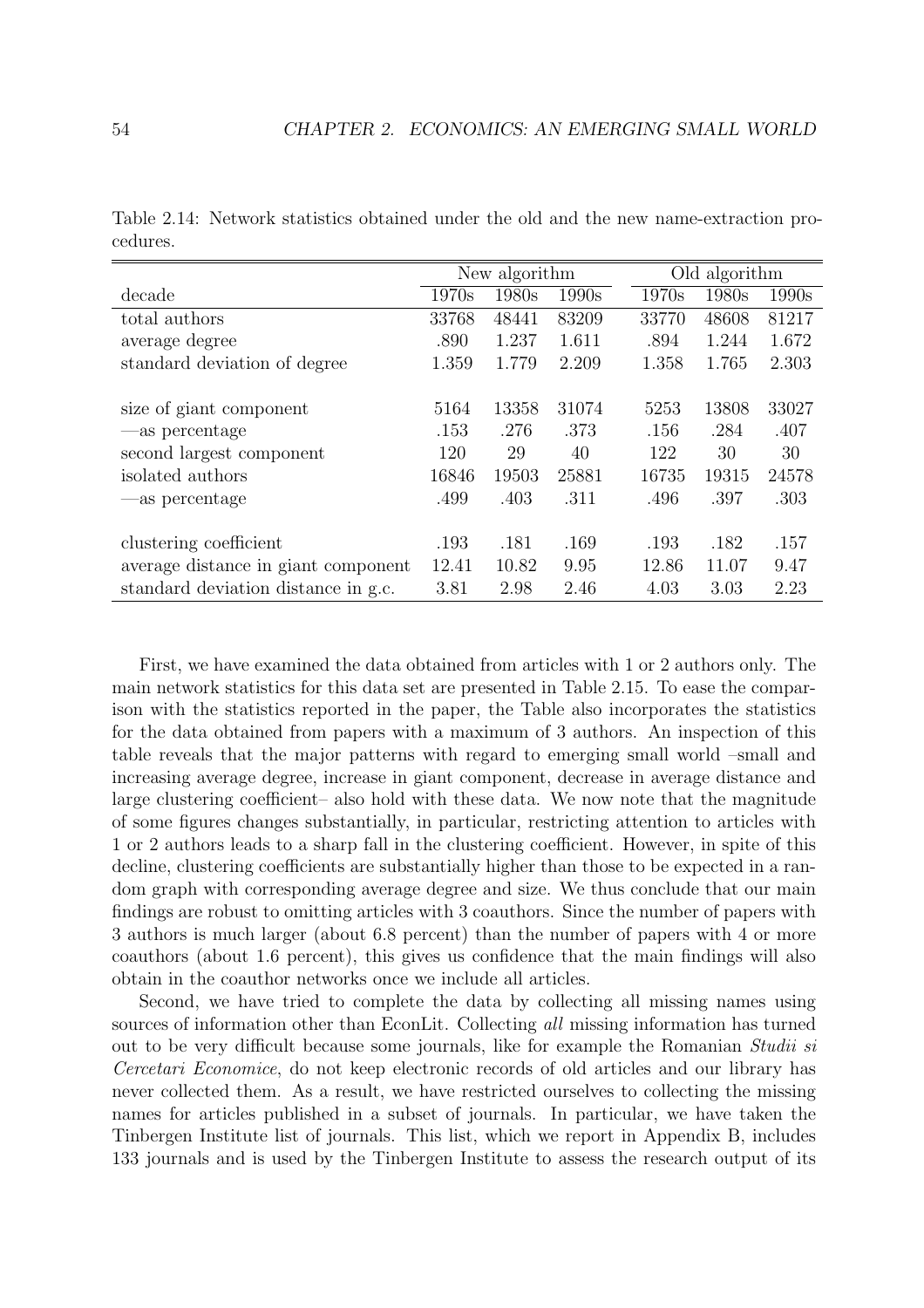## 2.4. CONCLUDING REMARKS 55

|                                     |       | 1 or 2 authors only |       |       | $1, 2, \text{or } 3$ coauthors |       |  |  |
|-------------------------------------|-------|---------------------|-------|-------|--------------------------------|-------|--|--|
| decade                              | 1970s | 1980s               | 1990s | 1970s | 1980s                          | 1990s |  |  |
| total authors                       | 31754 | 44122               | 70106 | 33770 | 48608                          | 81217 |  |  |
| average degree                      | .660  | .847                | 1.050 | .894  | 1.244                          | 1.672 |  |  |
| standard deviation of degree        | 1.019 | 1.212               | 1.438 | 1.358 | 1.765                          | 2.303 |  |  |
|                                     |       |                     |       |       |                                |       |  |  |
| size of giant component             | 3130  | 8152                | 19338 | 5253  | 13808                          | 33027 |  |  |
| —as percentage                      | .099  | .185                | .276  | .156  | .284                           | .407  |  |  |
| second largest component            | 42    | 27                  | 33    | 122   | 30                             | 30    |  |  |
| isolated authors                    | 17222 | 20233               | 19338 | 16735 | 19315                          | 24578 |  |  |
| —as percentage                      | .542  | .459                | .377  | .496  | .397                           | .303  |  |  |
|                                     |       |                     |       |       |                                |       |  |  |
| clustering coefficient              | .015  | .018                | .016  | .193  | .182                           | .157  |  |  |
| average distance in giant component | 14.01 | 13.01               | 11.99 | 12.86 | 11.07                          | 9.47  |  |  |
| standard deviation distance in g.c. | 4.52  | 3.72                | 2.97  | 4.03  | 3.03                           | 2.23  |  |  |

Table 2.15: Network statistics for data including articles with a maximum of 2 authors, and for data with a maximum of 3 authors.

|  |  | Table 2.16: Descriptive statistics for networks based on articles in TI List journals in EconLit. |  |  |  |  |  |  |  |
|--|--|---------------------------------------------------------------------------------------------------|--|--|--|--|--|--|--|
|--|--|---------------------------------------------------------------------------------------------------|--|--|--|--|--|--|--|

| dataset                             | all articles   |       |       |       | articles with 3 or less authors |       |  |  |
|-------------------------------------|----------------|-------|-------|-------|---------------------------------|-------|--|--|
| period                              | $70^{\circ}$ s | 80's  | 90's  | 70's  | 80's                            | 90's  |  |  |
| total authors                       | 14306          | 20238 | 30060 | 14051 | 19694                           | 28736 |  |  |
| average degree                      | 1.156          | 1.618 | 2.321 | 1.058 | 1.467                           | 1.896 |  |  |
| standard deviation degree           | 1.581          | 2.006 | 2.972 | 1.433 | 1.815                           | 2.224 |  |  |
|                                     |                |       |       |       |                                 |       |  |  |
| size of giant component             | 3005           | 7912  | 16548 | 2775  | 7283                            | 14368 |  |  |
| —as percentage                      | .210           | .391  | .550  | .197  | .370                            | .500  |  |  |
| second largest component            | 120            | 41    | 53    | 74    | 32                              | 31    |  |  |
| isolated authors                    | 5818           | 5937  | 5903  | 5859  | 5999                            | 6156  |  |  |
| —as percentage                      | .407           | .293  | .196  | .417  | .305                            | .214  |  |  |
|                                     |                |       |       |       |                                 |       |  |  |
| clustering coefficient              | .289           | .245  | .333  | .188  | .180                            | .167  |  |  |
| average distance in giant component | 11.72          | 10.75 | 8.84  | 11.99 | 11.12                           | 9.69  |  |  |
| standard deviation distance in g.c. | 3.79           | 2.94  | 2.08  | 4.02  | 3.07                            | 2.35  |  |  |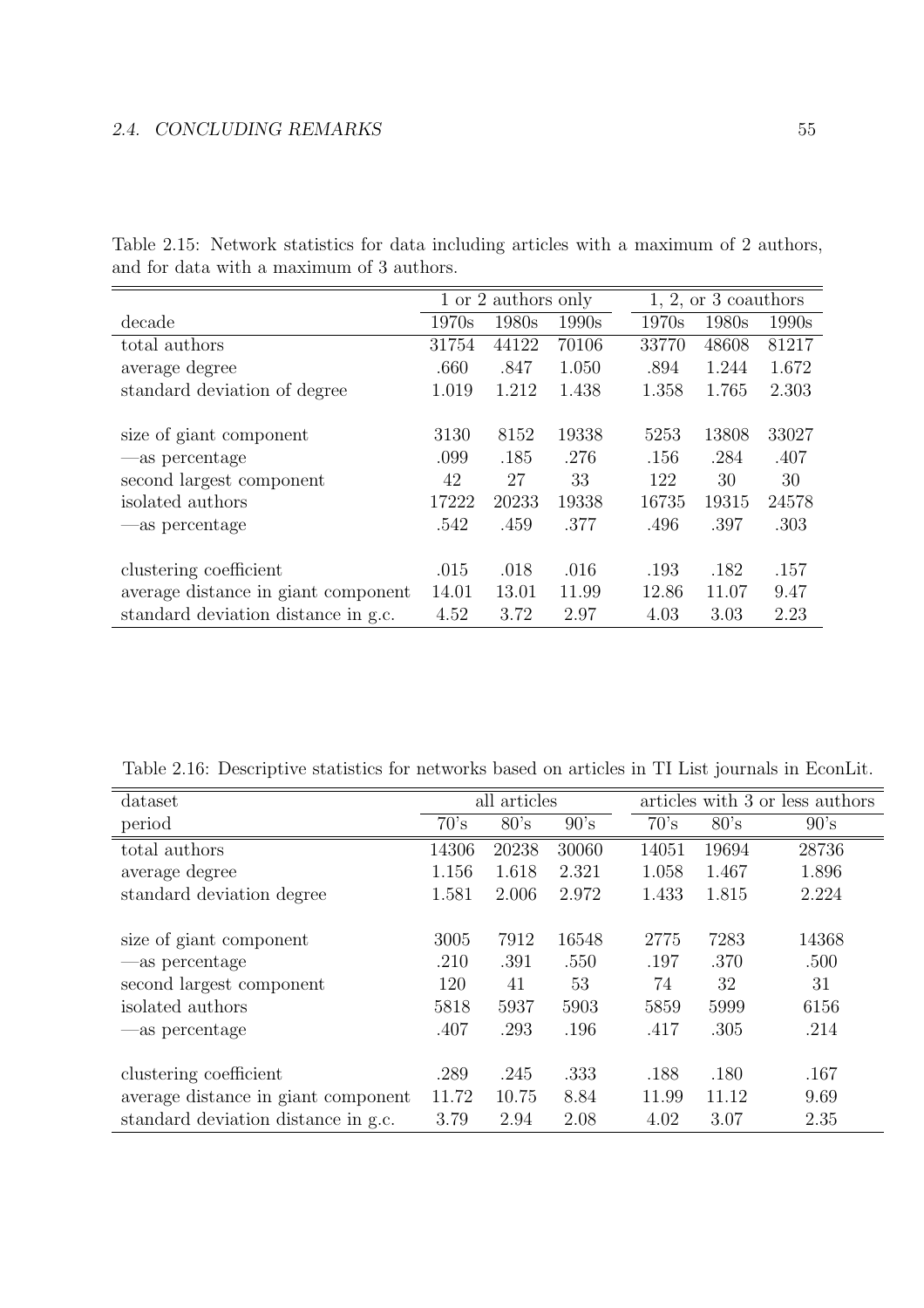fellows. In 2000 EconLit covered 113 of these journals. For this subset of journals, we have succeeded in collecting the missing names and completing the database. The results obtained with this data set are reported in Table 2.16. To ease the comparison, we also report the statistics for the data obtained from papers with a maximum of 3 authors. Again, the Table shows that the trends with regard to emerging small world also appear with the new data. As expected, the most dramatic change is the sharp increase in clustering coefficients, which reinforces our conclusions. In summary, we conclude that our results are robust to the inclusion of papers with 4 or more authors.

## Appendix B: Tinbergen Institute List of Journals

Journals (AA): 1. American Economic Review 2. Econometrica 3. Journal of Political Economy 4. Quarterly Journal of Economics 5. Review of Economic Studies

Journals (A): 1. Accounting Review 2. Econometric Theory 3. Economic Journal 4. European Economic Review 5. Games and Economic Behavior 6. International Economic Review 7. Journal of Accounting and Economics 8. Journal of Business and Economic Statistics 9. Journal of Econometrics 10. Journal of Economic Literature 11. Journal of Economic Perspectives 12. Journal of Economic Theory 13. Journal of Environmental Economics and Management 14. Journal of Finance 15. Journal of Financial Economics 16. Journal of Health Economics 17. Journal of Human Resources 18. Journal of International Economics 19. Journal of Labor Economics 20. Journal of Marketing Research 21. Journal of Monetary Economics 22. Journal of Public Economics 23. Management Science(\*) 24. Mathematics of Operations Research (\*) 25. Operations Research (\*) 26. Rand Journal of Economics / Bell Journal of Economics 27. Review of Economics and Statistics 28. Review of Financial Studies 29. World Bank Economic Review.

**Journals (B):** 1. Accounting and Business Research<sup>(\*)</sup> 2. Accounting, Organizations and Society(\*) 3. American Journal of Agricultural Economics 4. Applied Economics 5. Cambridge Journal of Economics 6. Canadian Journal of Economics 7. Contemporary Accounting Research(\*) 8. Contemporary Economic Policy 9. Ecological Economics 10. Economic Development and Cultural Change 11. Economic Geography 12. Economic History Review 13. Economic Inquiry / Western Economic Journal 14. Economics Letters 15. Economic Policy 16. Economic Record 17. Economic Theory 18. Economica 19. Economics and Philosophy 20. Economist 21. Energy Economics 22. Environment and Planning A 23. Environmental and Resource Economics 24. European Journal of Operational Research(\*) 25. Europe-Asia Studies(\*) 26. Explorations in Economic History 27. Financial Management 28. Health Economics 29. Industrial and Labor Relations Review 30. Insurance: Mathematics and Economics 31. Interfaces(\*) 32. International Journal of Forecasting 33. International Journal of Game Theory 34. International Journal of Industrial Organization 35. International Journal of Research in Marketing(\*) 36. International Monetary Fund Staff Papers 37. International Review of Law and Economics 38. International Tax and Public Finance 39. Journal of Accounting Literature(\*) 40. Journal of Accounting Research 41. Journal of Applied Econometrics 42. Journal of Applied Economics 43. Journal of Banking and Finance 44. Journal of Business 45. Journal of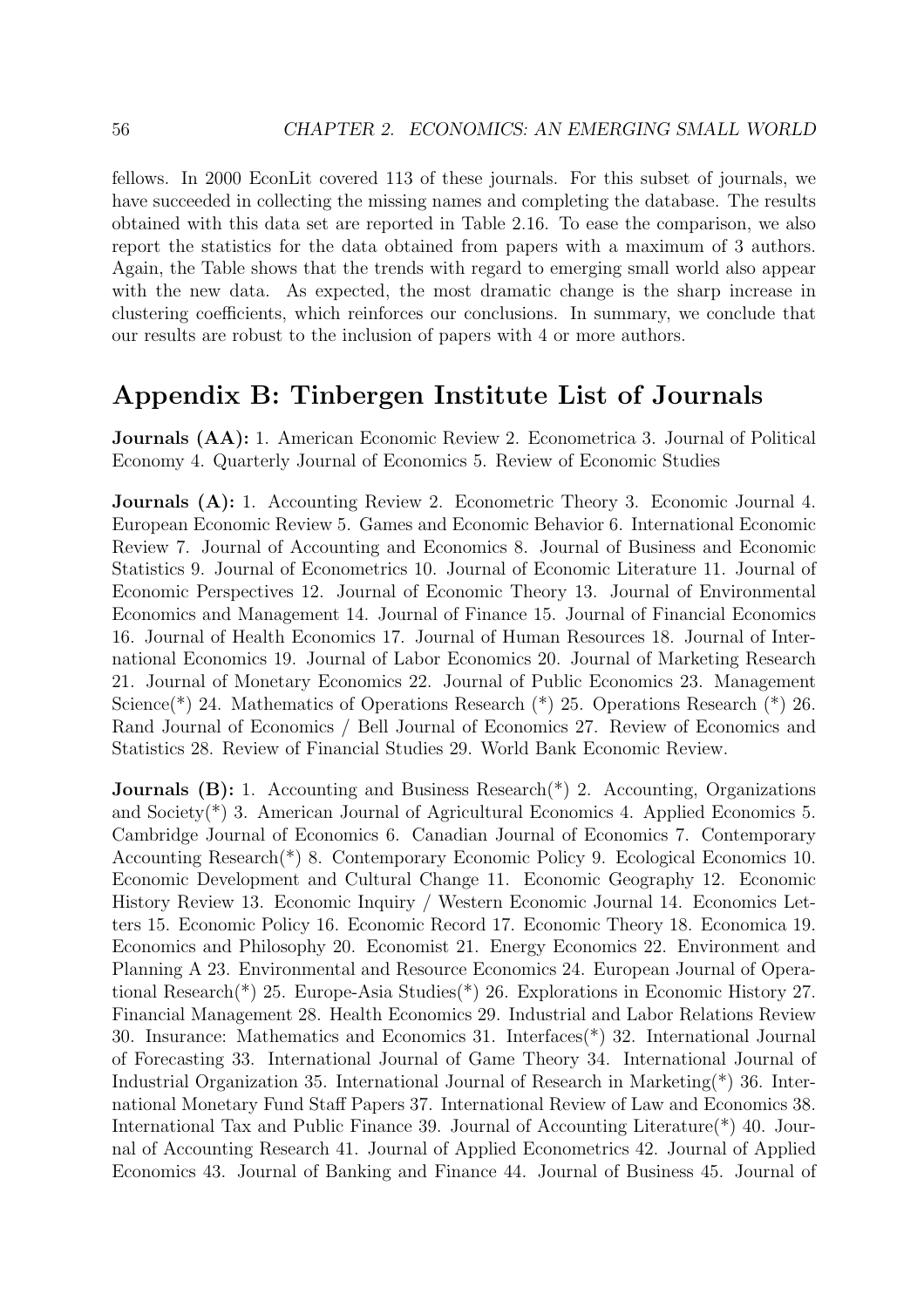Comparative Economics 46. Journal of Development Economics 47. Journal of Economic Behavior and Organization 48. Journal of Economic Dynamics and Control 49. Journal of Economic History 50. Journal of Economic Issues 51. Journal of Economic Psychology 52. Journal of Economics and Management Strategy 53. Journal of Evolutionary Economics 54. Journal of Financial and Quantitative Analysis 55. Journal of Financial Intermediation 56. Journal of Forecasting 57. Journal of Industrial Economics 58. Journal of Institutional and Theoretical Economics / Zeitschrift für die gesamte Staatswissenschaft 59. Journal of International Money and Finance 60. Journal of Law and Economics 61. Journal of Law, Economics and Organization 62. Journal of Macroeconomics 63. Journal of Mathematical Economics 64. Journal of Money, Credit and Banking 65. Journal of Population Economics 66. Journal of Post-Keynesian Economics 67. Journal of Risk and Uncertainty 68. Journal of the Operations Research Society(\*) 69. Journal of Transport Economics and Policy 70. Journal of Urban Economics 71. Kyklos 72. Land Economics 73. Macroeconomic Dynamics 74. Marketing Science 75. Mathematical Finance 76. National Tax Journal 77. Operations Research Letters(\*) 78. Organizational Behavior and Human Decision Processes(\*) 79. Oxford Bulletin of Economics and Statistics / Bulletin of the Institute of Economics and Statistics 80. Oxford Economic Papers 81. Oxford Review of Economic Policy 82. Probability in the Engineering and Informational Sciences(\*) 83. Public Choice 84. Queuing Systems(\*) 85. Regional Science and Urban Economics 86 Reliability Engineering & System Safety(\*) 87. Resource and Energy Economics / Resource and Energy 88. Review of Income and Wealth 89. Scandanavian Journal of Economics / Swedish Journal of Economics 90. Scottish Journal of Political Economy 91. Small Business Economics 92. Social Choice and Welfare 93. Southern Economic Journal 94. Theory and Decision 95. Transportation Research B - Methodological 96. Transportation Science(\*) 97. Weltwirtschaftliches Archiv / Review of World Economics 98. World Development 99. World Economy

(\*) Journal not covered by EconLit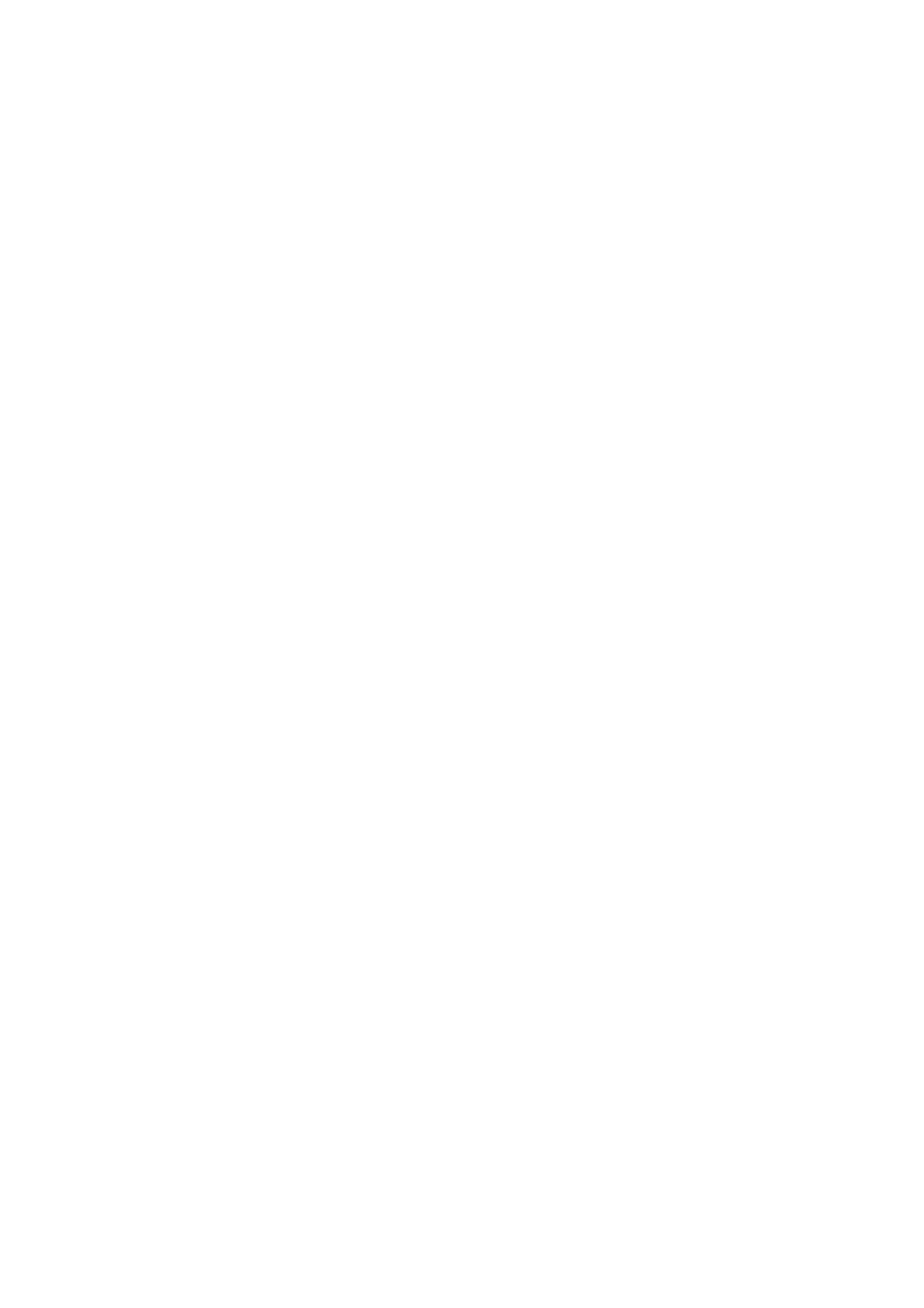# Chapter 3 Strong ties in a small world

# 3.1 Introduction

This chapter examines the celebrated strength of weak ties hypothesis. In his seminal paper (Granovetter, 1973), Granovetter argued that weak ties in a social network (one's acquaintances) are more important for information dissemination than strong ties (one's close friends). Consequently, individuals and societies with few weak ties are disadvantaged. Not only do they receive news or important information later than others, but they are also less able to organize themselves.

In short, Granovetter's argument proceeds as follows: strong ties are *transitive*; this means that if two individuals have a common close friend, then it is unlikely that they are not related at all. Therefore, strong ties cover densely knitted networks, where a 'friend of my friend is also my friend'. On the other hand, weak ties are much less transitive, and therefore weak ties cover a larger but less dense area. Weak ties are more likely to be bridges: crucial ties that interconnect different subgroups in the social network. The suggested network structure implies that information from a strong tie is likely to be very similar to the information one already has. On the other hand, weak ties are more likely to open up information sources very different from one's own. Also, a society with few weak links is likely to be scattered into separate cliques with little communication between cliques. Granovetter's arguments may be viewed as an aspect of a more general theory of social structure: the idea that the social world is a collection of groups which are internally densely connected via strong links, and there are a few weak links connecting the groups.

Granovetter provides some evidence in support of his theory. He finds that in a survey of recent job changers living in a Boston suburb 27.8 percent of the respondents who found their new job through a contact said they rarely saw this contact, while only 16.7 percent of the respondents who found their new job through a contact indicated that they frequently saw their contact. Thus job seekers mainly receive information on job openings through weak ties. (Granovetter, 1973, 1995). However, this result does not seem to be robust. For example, in many East Asian countries it is found that job seekers depend heavily on *strong* ties in their job search (Bian and Ang, 1997).

<sup>&</sup>lt;sup>0</sup>This chapter is based on Van der Leij and Goyal  $(2006)$ .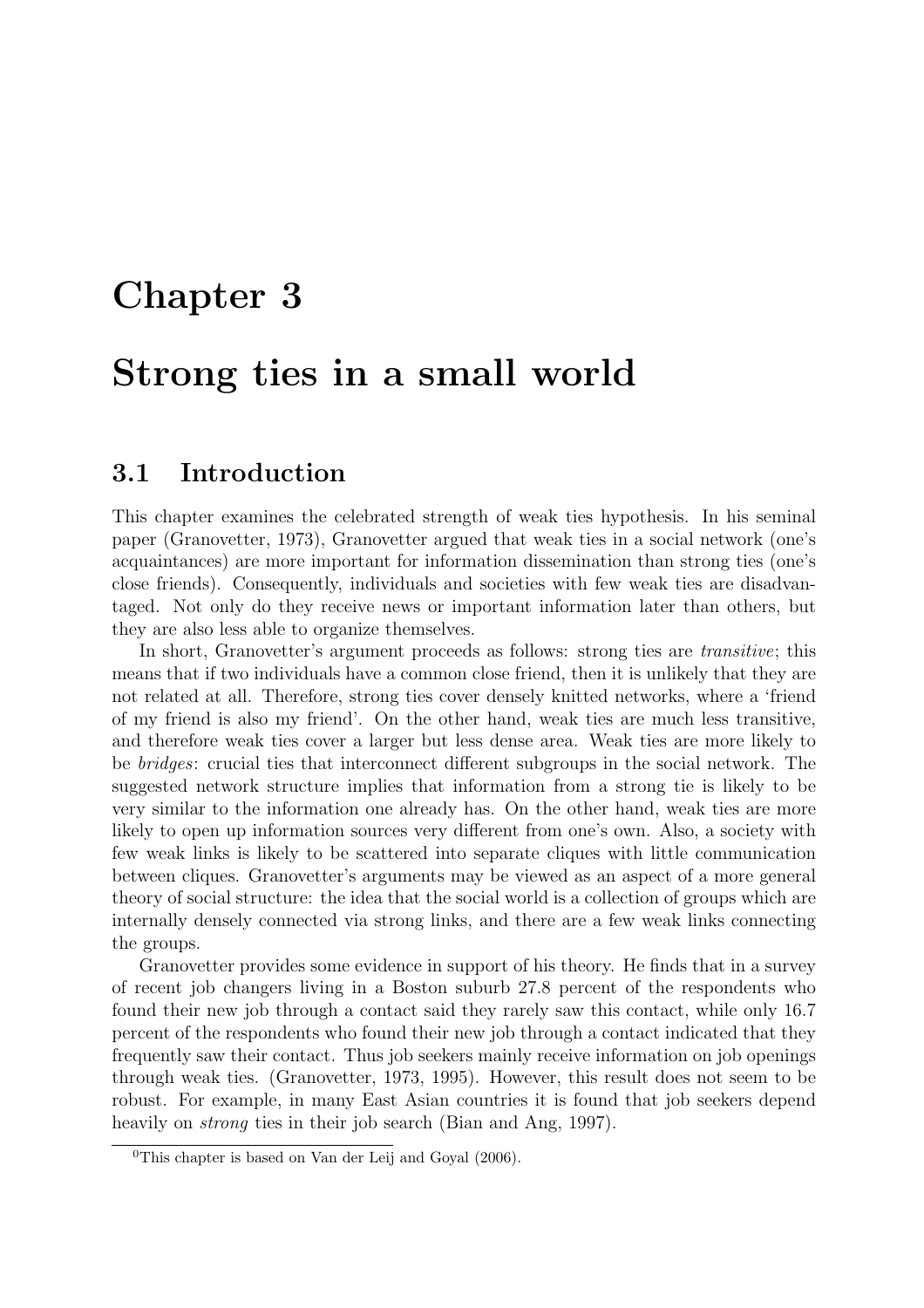In later surveys (Granovetter, 1983, 1995) Granovetter provides more empirical evidence. However, a closer look reveals that this empirical work typically focuses on the relation between strength of a tie and some social outcome of the actor involved, for example, employment, income, status. They usually do not test Granovetter's arguments relating to properties of the network structure. Thus, empirical research that directly tests the structural content of the strength of weak ties hypotheses using a large data set appears to be lacking.<sup>1</sup> There are two main reason for why previous researchers have focused on small network samples or indirect tests. First, data on large networks was not available, and, second, until recently computers lacked the computational power to tackle data sets of tens of thousands of actors. However, with the availability of large data sets and the advances in computing power, these problems can now be overcome.

In this chapter we use one such data set, a data set of coauthorship relations of economists publishing in scientific journals, to explore the validity of Granovetter's hypothesis. This data set contains about 150,000 articles from 120,000 economists collected over a 30 year period. This data set is, in particular, convenient due to its large coverage, and the fact that it allows us to define the existence and the strength of a tie objectively and unambiguously; a tie between authors  $A$  and  $B$  exists when they have published an article together, and the strength of their tie is measured by the number of articles A and B have jointly published.

We formalize the structural part of Granovetter's theory in terms of two testable statements: first, that strong ties are transitive; and, second, that weak ties are more important in reducing shortest path lengths between actors. Our principal findings with regard to these hypotheses are as follows: we find strong support for the first hypothesis that strong ties are transitive. However, we reject the hypothesis that weak ties are more important in reducing shortest path lengths.

These findings are surprising and lead us to explore more closely the distribution of strong and weak links in the network. The key finding here is that 1) the network is connected by a set of interlinked stars,<sup>2</sup> and 2) ties between actors with many ties are relatively stronger. These two properties help explain the relatively greater criticality of strong ties. To illustrate this we present examples of networks around specific individuals in our data set in Figure 3.1 and 3.2. These local networks suggest that strong ties often lie in the center of the coauthor network.

These findings put together suggest that the social world exhibits a core-periphery structure. A small subset of individuals constitutes the core: members of the core have a large number of links, while members in the periphery have few links. A person in the core maintains several links with other members of the core, and these links are strong. She also maintains a large number of links with members of the periphery and these links are weak. Figure 3.5 illustrates this network architecture.

These findings allow us to make a general point on social structure. The classical view has been that society consists of different communities with strong ties within and weak ties across communities. Our work provides evidence for the existence of societies which

<sup>&</sup>lt;sup>1</sup>The two exceptions we located are Friedkin  $(1980)$  and Borgatti and Feld  $(1994)$ ; these papers are discussed in detail below. We note that these two studies also make use of a relatively small data set.

<sup>&</sup>lt;sup>2</sup>A star in a node with a large number of links, these links lead to partner nodes which have few links and moreover the partner nodes are not linked to each other.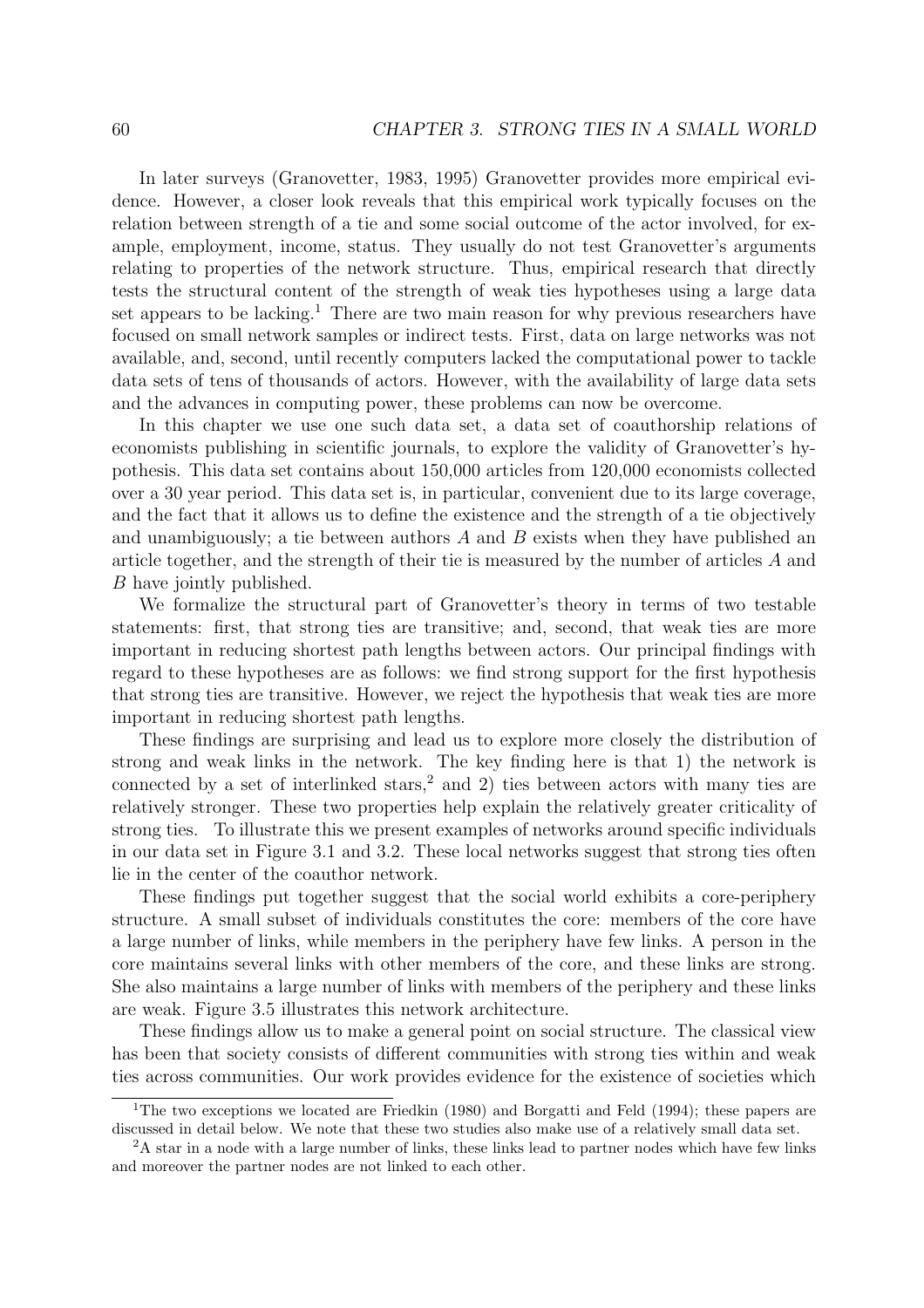

Figure 3.1: Local weighted network of collaboration of Joseph E. Stiglitz in the 1990s.

Note: The figure shows all authors within distance 2 of J.E. Stiglitz as well as the links between them. The width denotes the strength of a tie. Some economists might appear twice or are missing due to the use of different initials or misspellings in EconLit. The figure was created by software program Pajek.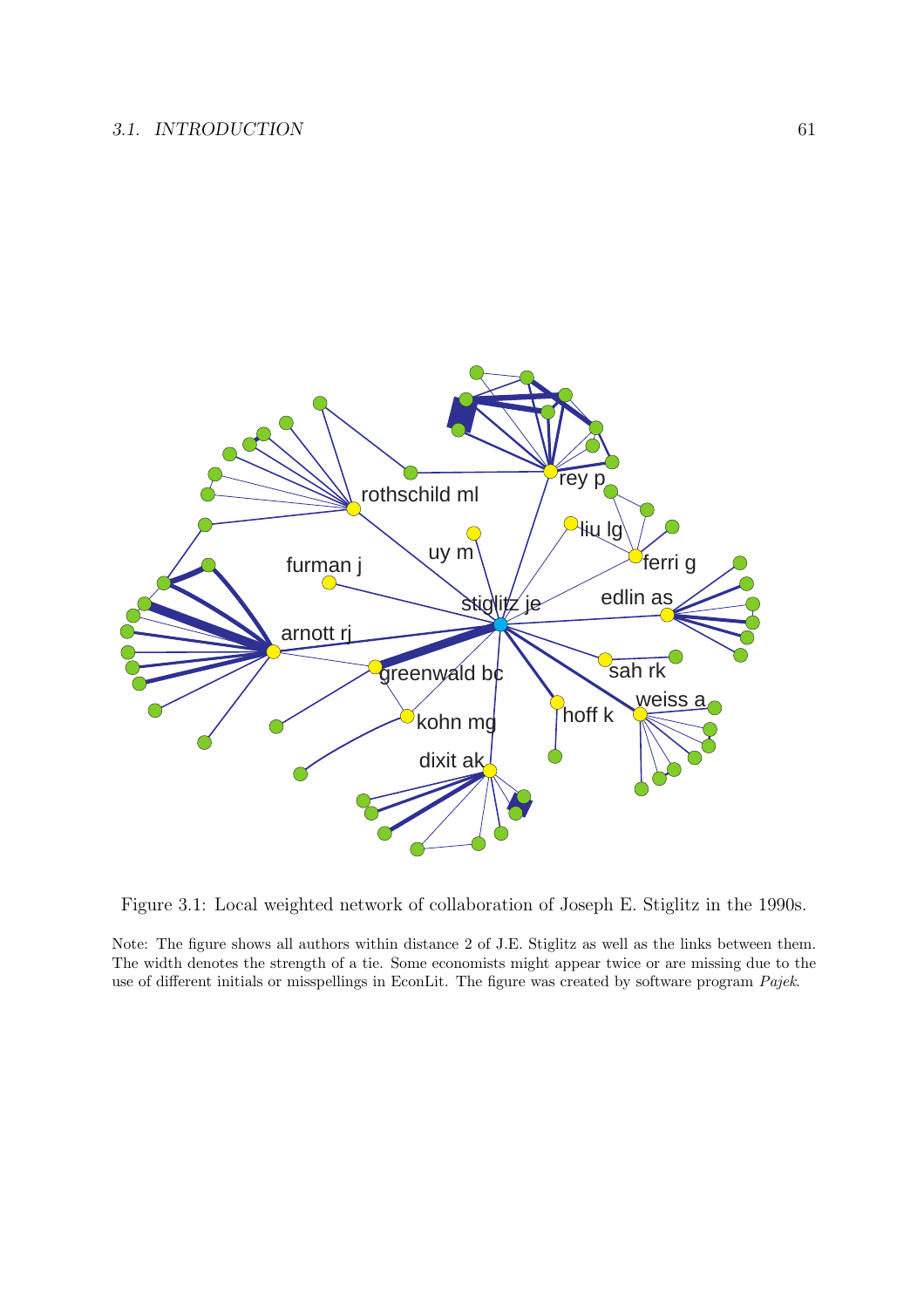

Figure 3.2: Local weighted network of collaboration of Jean Tirole in the 1990s.

Note: The figure shows all authors within distance 2 of J. Tirole as well as the links between them. The width denotes the strength of a tie. Some economists might appear twice or are missing due to the use of different initials or misspellings in EconLit. The figure was created by software program Pajek.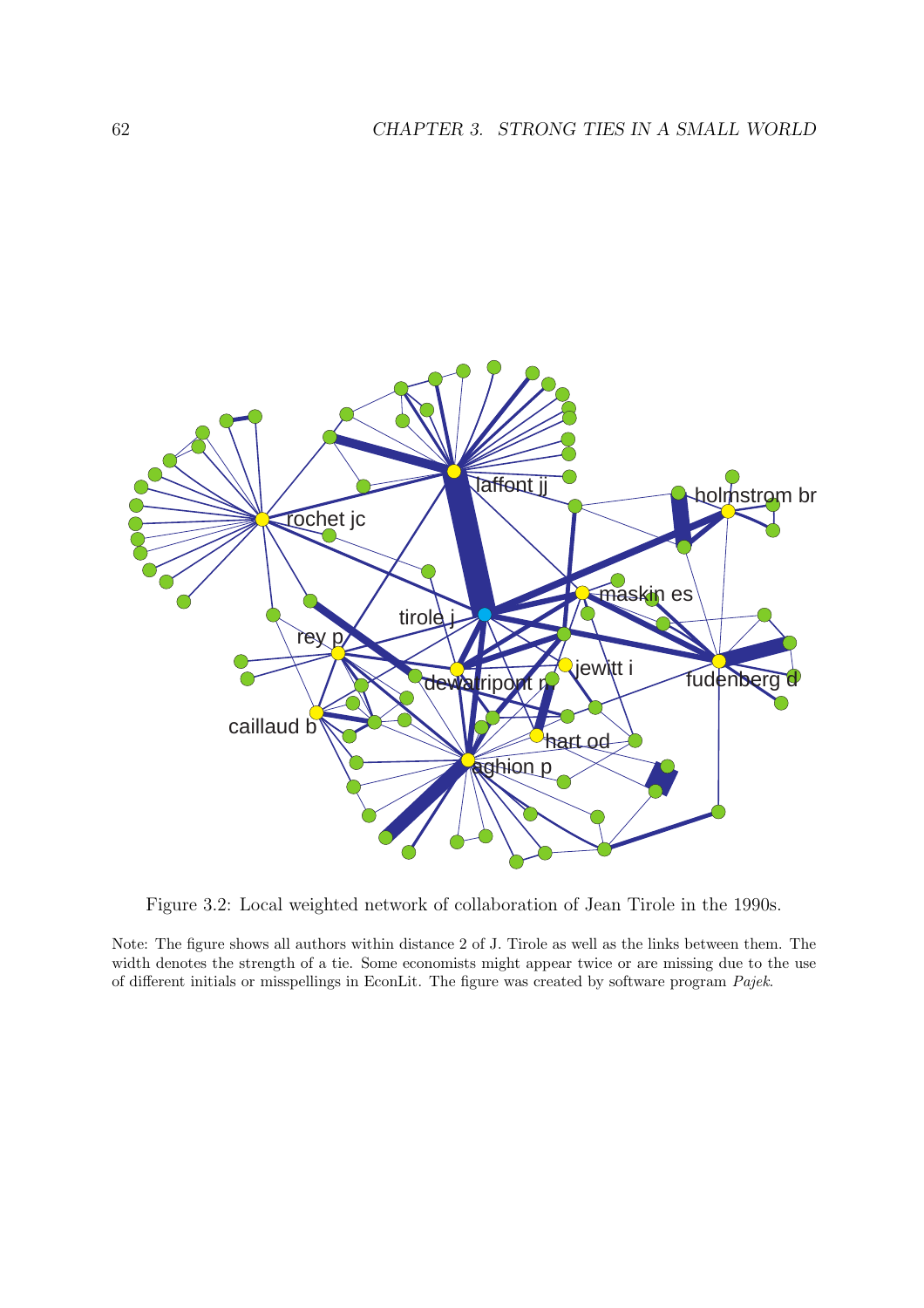### 3.1. INTRODUCTION 63

We place our findings in context now. There is a long tradition in the study of social structure which argues that a society consists of different communities with strong ties within communities and weak ties between them. The strength of weak ties theory proposed by Granovetter (1973) may be seen as a formalization of this tradition. These hypotheses are powerful and intuitively plausible and they have been the subject of a number of studies. The ideas underlying these hypotheses also find expression in a variety of spheres ranging from the study of personal identity in social philosophy (see e.g., Avineri and de Shalit, 1992; Taylor, 1989) to the diffusion of innovations via social communication (see e.g., Rogers, 1995). Our findings must be placed against this background and should be interpreted as making two general points: one, we identify two structural properties of networks under which the strength of weak ties hypotheses does not hold and two, we present empirical evidence from a particular network – the coauthor network – to show that there exist networks which exhibit these two properties. These findings point to a more general point concerning how societies may be structured.

This chapter builds on and extends the empirical findings on large networks. The structure of large social economic and technological networks has been the subject of extensive study in physics, and more recently has been also examined by economists and sociologists. The work in physics is surveyed by Barabási and Albert (1999), Albert and Barabási (2002), Dorogovtsev and Mendes (2002), Newman (2003) and Watts (1999); for work in economics see Goyal, van der Leij and Moraga-González (2006), and Jackson and Rogers (2006), while for recent work in sociology, see Moody (2004). The two views of the world we discussed above bear a close relation to two competing models in the complex networks literature. The view of highly clustered local neighborhoods with few random weak links between them is echoed in the 'small world' model of Watts and Strogatz (1998). On the other hand, the view of a very unequal network in which stars dominate is related to the scale-free networks emphasized by Barabási and Albert (1999). In this literature little attention has been paid to the strength of ties, and complex dynamic models of weighted networks are just recently emerging (Yook et al., 2001; Barrat et al., 2004a, 2004b; Newman, 2004). Our work points out an interesting and potentially important connection between classical hypotheses in sociology and key findings in the new work on complex networks.

To the best of our knowledge there are two previous studies of the structural features of strength of weak ties hypothesis. We first discuss Friedkin's (1980) work. Friedkin's research is based on a survey of 136 faculty members in seven biological science departments of a single university. He defines a tie between A and B to be strong if A and B have discussed both their current research together, while a tie is weak if only either A or B's research has been discussed by the two. In his analysis Friedkin confirms the strength of weak ties theory on five hypotheses. However, the hypothesis that 'weak ties create more and shorter paths' is based on only a small simulation with 4 replications (Friedkin 1980, p.417, Hypothesis 4 and Footnote 6), and hence this test is very limited. In our analysis, this hypothesis is crucially rejected. This difference in results leads us to an investigation of general properties of networks under which the strength of weak ties may not hold.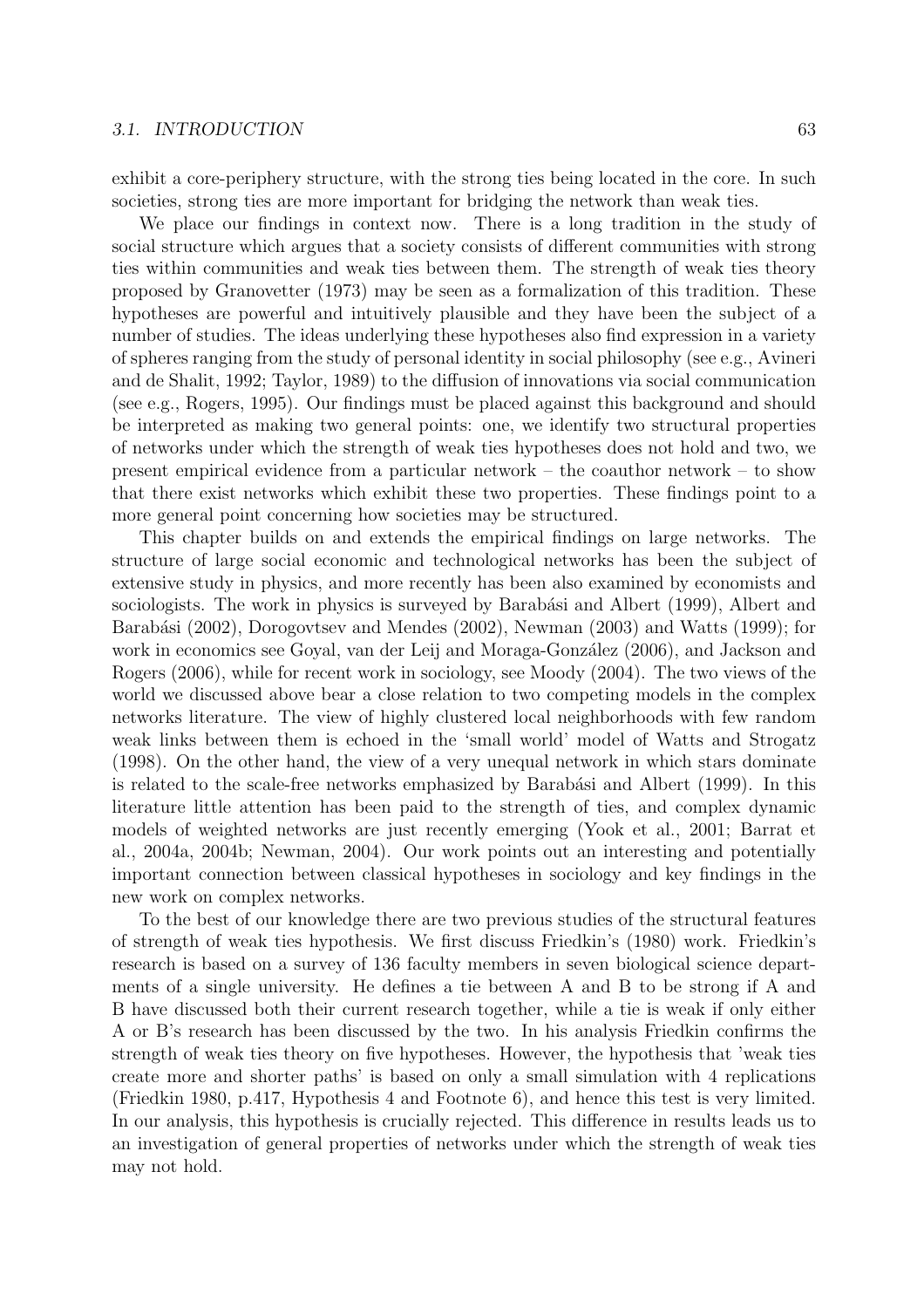Borgatti and Feld (1994) propose another test for the strength of weak ties theory based on the overlap and non-overlap of the neighborhoods of dyad members.<sup>3</sup> They apply their procedure to Zachary's (1977) Karate club data. For this particular data set they reject the hypothesis that the dyad members of weak ties have larger non-overlapping neighborhoods. This finding is echoed in our work. The contribution of this chapter lies in identifying a general set of network properties – inequality in connections and stronger ties between highly linked individuals – under which the strength of weak ties hypothesis is likely to fail.

The rest of the chapter is outlined as follows. In Section 3.2 we lay out the main hypotheses of Granovetter's paper. In Section 3.3 we present our main empirical results. Then in Section 3.4 we give an explanation for the conflicting results, focusing on two properties of networks: an unequal distribution of links and the relation of degree to the strength of the links. In Section 3.5 we show that these properties indeed account for the rejection of the 'strength of weak ties' theory. Section 3.6 concludes.

### 3.2 The strength of weak ties: main hypotheses

We first recapitulate the arguments of Granovetter's 'strength of weak ties' theory. The theory consists of a logical sequence of hypotheses on structural network features, starting with hypotheses on the microstructure of networks and leading to hypotheses on the macrostructure of networks. In our test we focus on two hypotheses, one on the microlevel and one on the macro-level, which capture the essence of the 'strength of weak ties' theory.

Intuitively the strength of a social tie is a "(...) combination of the amount of time, the emotional intensity, the intimacy (mutual confiding), and the reciprocal services which characterize the tie." (Granovetter, 1973, p. 1361). Granovetter argues that the strength of a tie is directly related to the network structure. In particular, consider a triad of three individuals  $A, B$  and  $C$  in a social network in which  $AB$  and  $AC$  are tied. We call such a triad a connected triple. Now, consider the likelihood that there is also a tie between B and C. If that is the case, then the triad is called completed, and the connected triple is called transitive. Granovetter argues that triad completion is more likely if AB and AC are strong, because "(...) if C and B have no relationship, common strong ties to A will probably bring them into interaction and generate one" (Granovetter, 1973, p. 1362). Further, since  $AB$  and  $AC$  have a strong tie, B and C are likely to be similar to A and therefore similar to each other, and this facilitates the formation of a tie between B and C.

For the development of his theory Granovetter takes this argument to the extreme, in the following way; consider three individuals A, B and C in a social network. Suppose A-B and A-C have a strong tie, while the B-C tie does not exist. About such a triad structure, Granovetter says the following: "I will exaggerate in what follows by saying that this triad never occurs – that is, that the B-C tie is always present"(Granovetter, 1973, p. 1363). This leads to our first hypothesis.

<sup>&</sup>lt;sup>3</sup>Their test procedure requires the full adjacency matrix of actors. This makes the procedure for our networks of more than 80,000 actors in the 1990s infeasible, and we therefore use a different approach.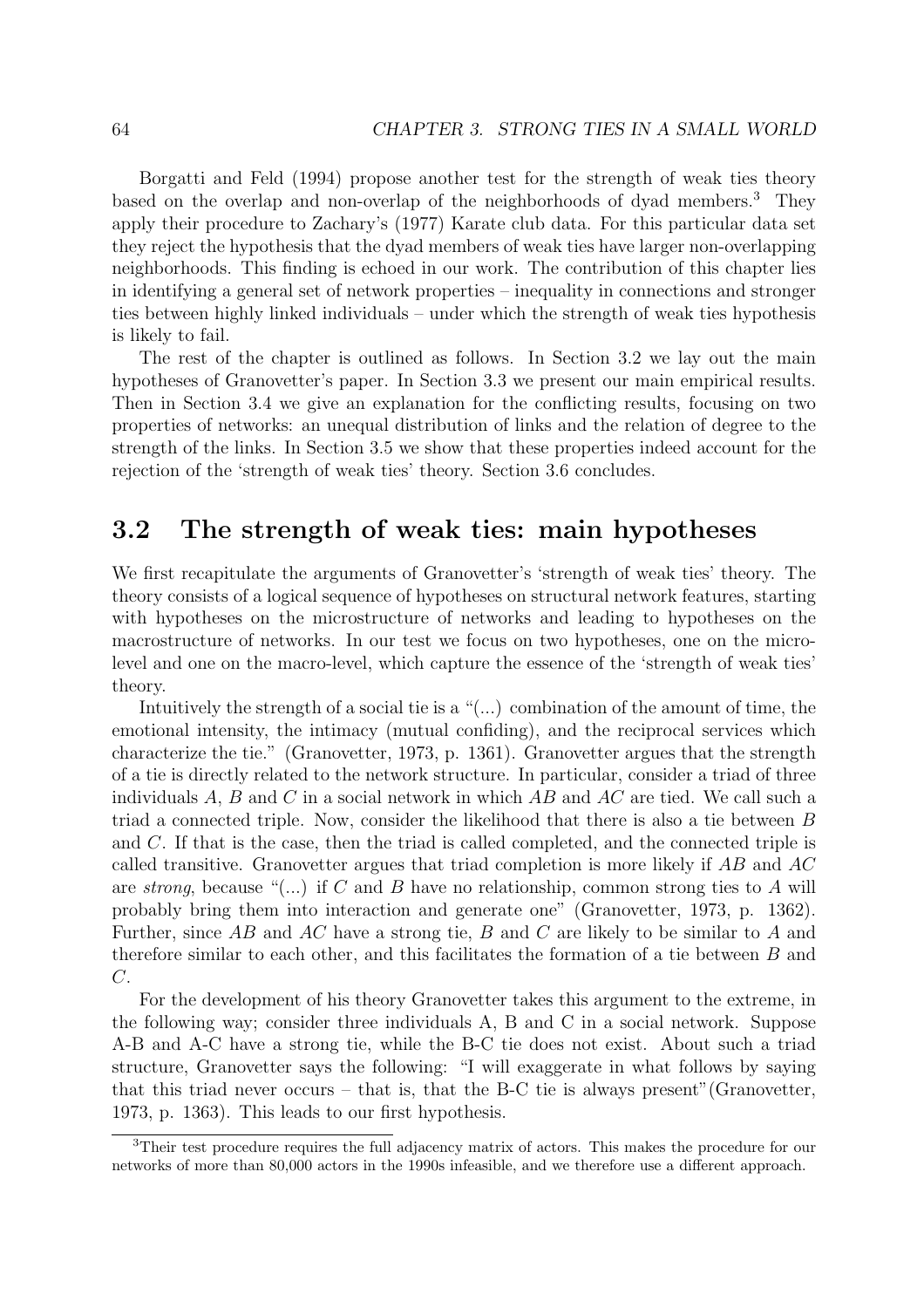

(a) The tie between  $A$  and  $B$  is a bridge.

(b) The tie between  $A$  and  $B$  is a local bridge of degree 6.

Figure 3.3: Two networks with a bridge and a local bridge.

Hypothesis 1A: The forbidden triad: in a social network a situation where A has strong ties with B and C and B and C do not have a tie between them does not occur.

A more plausible form of this hypothesis would simply require that the likelihood of triad completion should be much higher in case A-B and A-C are strong ties, as compared to when they are both weak ties. According to Granovetter: "(...) the triad which is most unlikely to occur,  $(...)$  is that in which A and B are strongly linked, A has a strong tie to some friend C, but the tie between C and B is absent." (Granovetter, 1973, p. 1363). This leads to the following version of hypothesis 1.

Hypothesis 1B: For a set of three players with two links present, the probability of triad completion is much higher if the links are strong as compared to the case where the links are weak.

The second step in the theory is then to relate Hypothesis 1A to the presence of shortest paths and bridges. These concepts are defined as follows; a path between i and j is a set of actors  $i = i_0, i_1, \ldots, i_{z-1}, i_z = j$  for which  $i_{k-1}$  and  $i_k, k = 1, \ldots, z$  are tied. Here z is the path length; recall that the distance between two nodes i and j in network q refers to the shortest path length between these nodes in network g. A bridge or critical link is then a tie in a network which provides the only path between some actors  $i$  and  $j$ . A local *bridge* is a tie between i and j in which the length of the shortest path between i and j other than the tie itself is larger than 2. Figure 3.3(a) and 3.3(b) illustrates a bridge and local bridge.

Granovetter then shows that if Hypothesis 1A is true and if every person has several strong ties, then no strong tie is a *(local)* bridge, or equivalently, all *(local)* bridges are weak ties. Since strong links are transitive, none of these links are likely to be critical. This does not apply to weak links, since many of the triads with weak links are likely not to be completed.

A weaker version of this statement leads to our second hypothesis. Granovetter says, "The significance of weak ties, then, would be that those which are local bridges create more, and shorter, paths. Any given tie may, hypothetically, be removed from a network; the number of path broken and the changes in average path length resulting between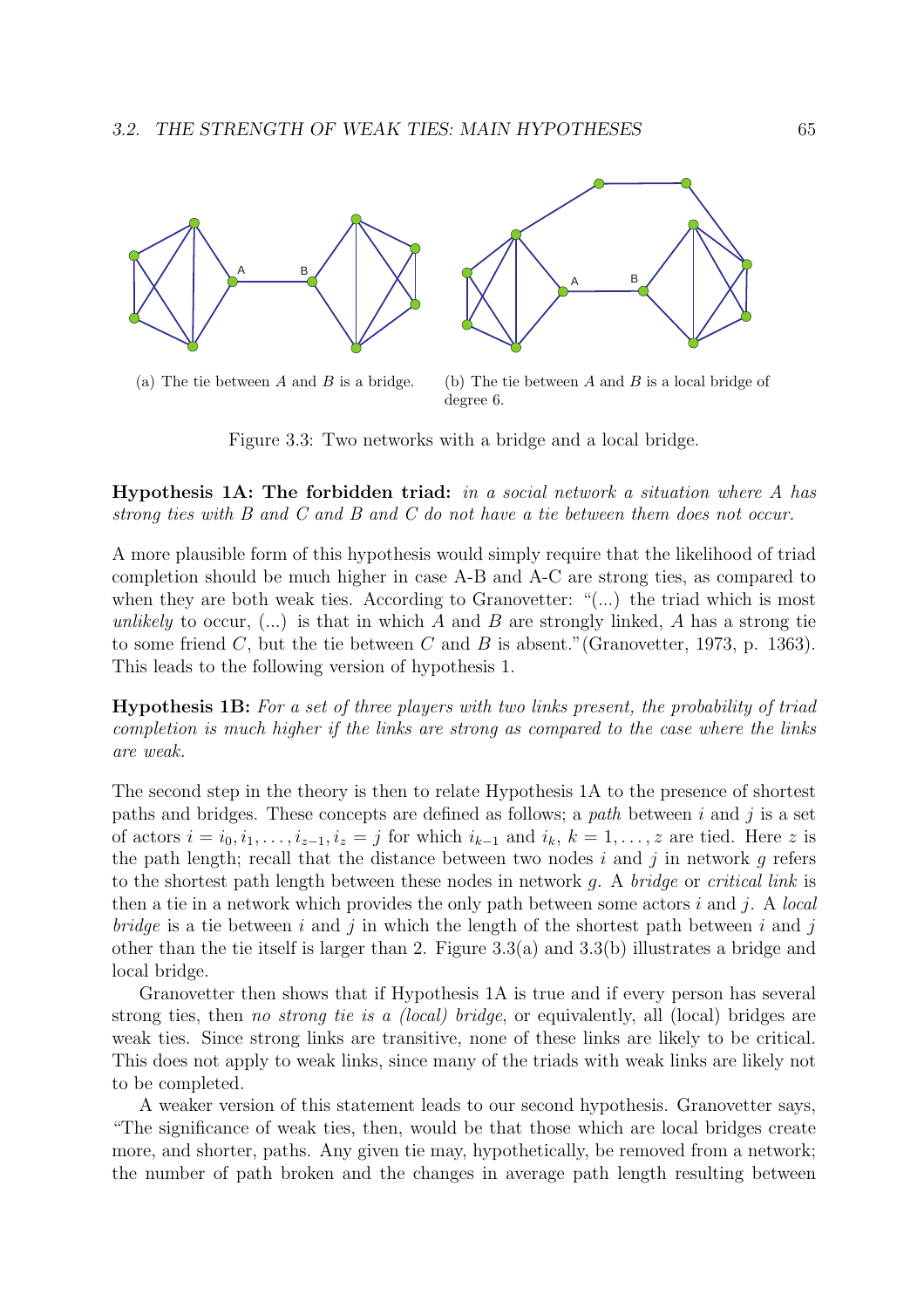arbitrary pairs of points (with some limitation on length of path considered) can then be computed. " (Granovetter, 1973, p. 1366). Then the contention is that the removal of a weak tie would, on average, break more paths and increase average path length more than the removal of a strong tie. For computational reasons we concentrate on shortest paths, leading to the following hypothesis, separated into two parts.

Hypothesis 2A: the removal of an arbitrary weak tie from the network would break more shortest paths between actors than the removal of an arbitrary strong tie.

Hypothesis 2B: the removal of an arbitrary weak tie from the network would increase average distance in the network more than the removal of an arbitrary strong tie.

Hypothesis 2 closes Granovetter's theory as far as it concerns the structural network features.

In his original paper, Granovetter (1973) was also concerned with the implications of Hypothesis 2 for diffusion, social mobility, and political organization. These potential effects of networks are clearly important and have been the focus of extensive research in different disciplines. The present chapter will however be concerned with the structural aspects of the strength of weak ties.<sup>4</sup>

## 3.3 Testing the hypotheses

We test the hypotheses using data on coauthorship networks of economists publishing in scientific journals. The data is derived from EconLit, a bibliography covering economic journals, and it is split up in three decades, 1970-1979, 1980-1989 and 1990-1999. Each node is an economist.<sup>5</sup> Two economists are linked whenever they wrote an article together either as the only two authors, or together with a third author. Note that an article with three coauthors automatically results in a closed triad. EconLit does not provide full information on author names of articles with 4 or more authors, hence these articles are excluded from the analysis.<sup>6</sup>

We measure the strength of a tie by the number of articles over a decade of which the two associated economists were coauthors. Our measure of strength has the great merit that it does not rely on subjective interpretations of respondents. It is objective and easily and directly measurable. Furthermore, ties based on this measure are symmetric and positive. Granovetter's theory is expressed in terms of symmetric positive ties (Granovetter, 1973, footnote 2), and our measure is therefore directly applicable to the theory.

We now make some remarks on our interpretation of the coauthor network as a social network and the idea of using number of coauthored papers as a measure of strength of a

<sup>4</sup>For pioneering work on the effects of social networks on the diffusion of innovations, see Coleman  $(1966)$  and Hägerstrand  $(1969)$ . For a survey of this work, see Rogers  $(1995)$ .

 $5A$ uthor names appear in different forms, often without middle names or with only initials mentioned. and thus an extraction rule is necessary to match the different names to the correct author as best as possible. The rule we used can be obtained from the corresponding author.

 ${}^{6}$ In economics, papers with 4 or more coauthors constitute about 1.6 percent of all papers, and we do not expect that including them in the analysis will alter any of our main findings.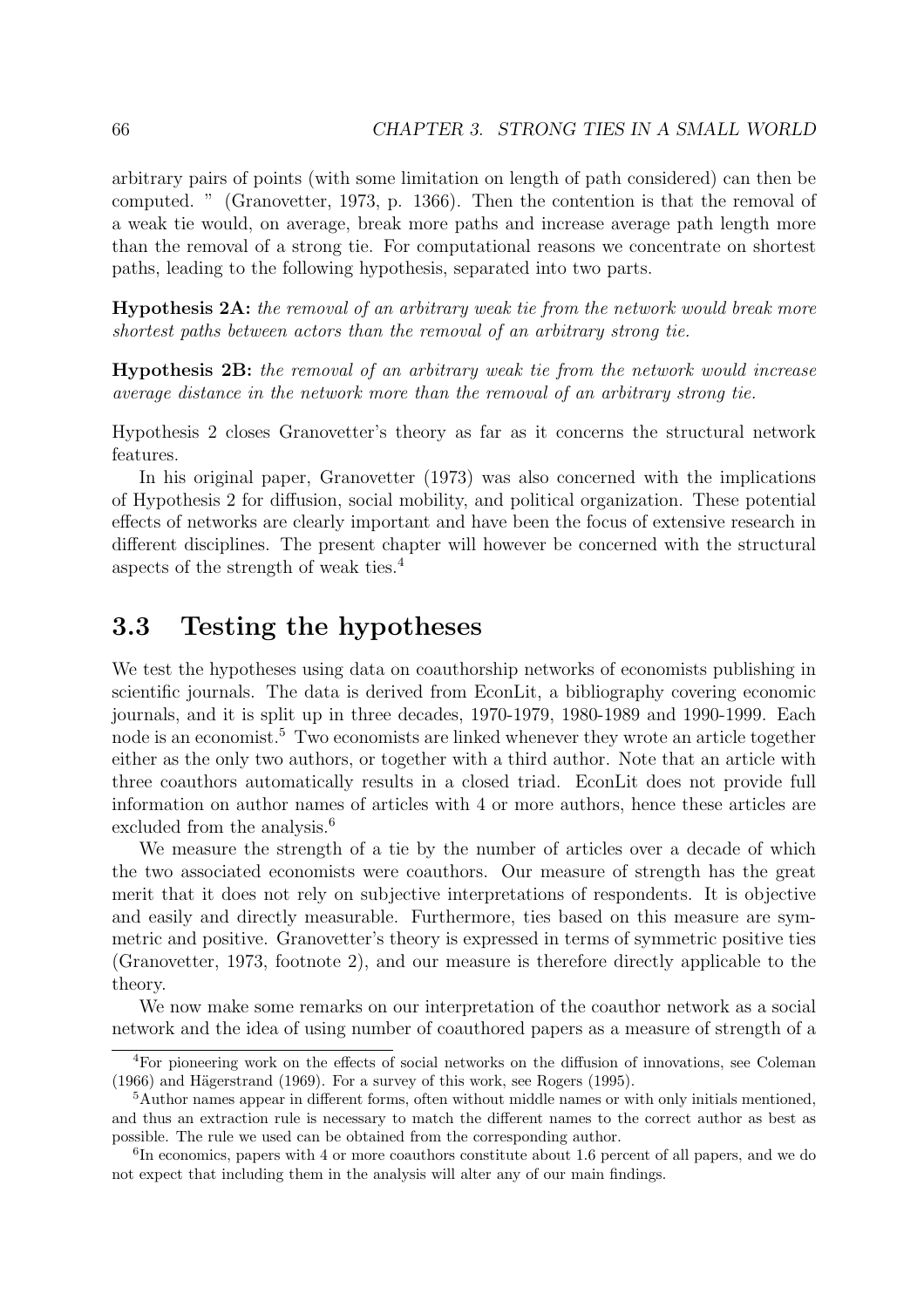tie between two authors. It seems to us that in the social sciences – where collaborative research typically involves one or two collaborators – it is very likely that the coauthors also know each other personally. Our second observation concerns the relation between number of coauthored papers strength of tie. At an intuitive level, it seems clear that coauthoring more papers is suggestive of more sustained interaction, and this is a good first measure of strength of tie. On the other hand, we are conscious that there is no direct causal relation between number of papers and strength of tie. This brings us to the more general point that is worth emphasizing. Our arguments identify structural features of a network under which the strength of weak ties hypothesis will not hold. The interpretation of the coauthor network as a social network is proposed by way of motivation. Thus, the formal validity of the general argument we are developing in the chapter depends on characteristics of a network structure and it does not depend on the interpretation of the coauthor network as a social network.

Second, our measure does not control for productivity differences between scientists. For someone who is used to write dozens of papers with her coauthors a tie based on only three publications might be considered weak, while the same tie might be considered strong for someone who has published four papers in a decade. Thus instead of having an absolute measure of strength, a relative measure (relative to the total production of the scientists involved in the tie) might be more appropriate. This is an important issue, and we return to this later in Sections 3.4 and 3.5.

Before proceeding with the tests we first provide some general properties of the coauthor network over the period 1970-2000. These are summarized in Table 3.1.<sup>7</sup> The coauthor network of economists has some characteristics which are common to many large networks and which have been explored extensively by physicists (Newman, 2003). That is, many economists (up to 40 percent of the total population of economists) are part of one large cluster of connected nodes, called the 'giant component', while the second largest cluster is extremely small relative to the size of the whole network. Further, average distance is remarkably small, and the fraction of connected triples that are transitive, known as the clustering coefficient, is much higher than one would expect in a random matching network. Further, when we focus on the trends in the properties we observe that average distance has become much smaller, while the giant component has become much larger. Thus, a *small world* is emerging in economics (for details of this study, see Goyal et al. 2006).

### 3.3.1 Testing hypothesis 1

We now turn to hypotheses 1A and 1B. First, we define a tie between  $A$  and  $B$  as a weak tie if the strength of the tie is smaller than some threshold,  $c_S = \{2, 3, 5\}$ , and a strong tie otherwise. Next, for each of the three networks we gather the set of ordered triples with actors  $A, B$  and  $C$  for which there is a tie between  $A$  and  $B$  and between  $A$  and  $C$ . We partition this set of triples  $ABC$  into three subsets in which:

1. both  $A$  and  $B$ , and  $A$  and  $C$  have a weak tie (weak-weak);

 $7$ The reported numbers differ slightly from the numbers reported in Chapter 2; this is due to differences in the rule that distinguishes author names. In this chapter we use the rule that is described in Appendix A of Chapter 2.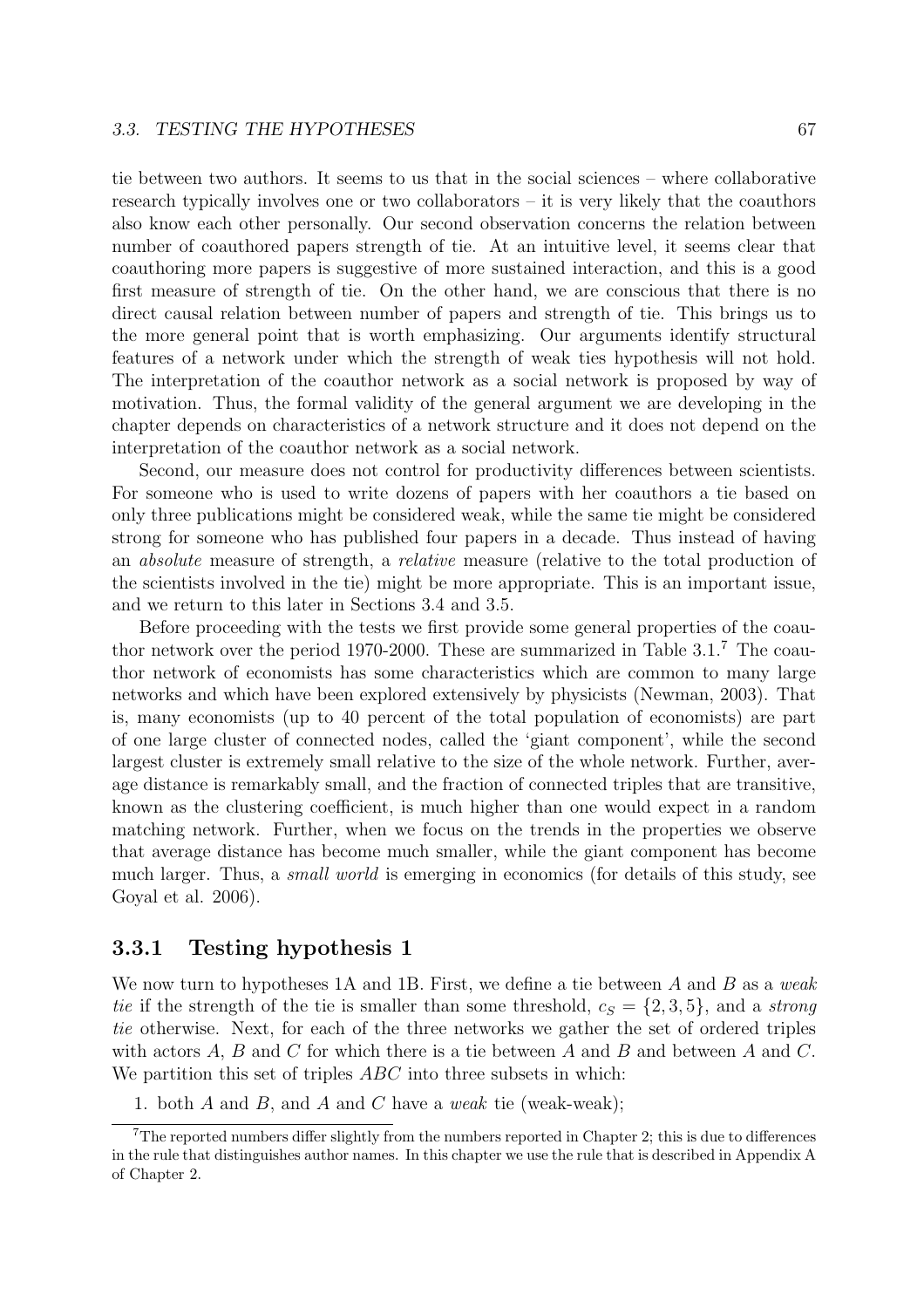| period                      | 1970s   | 1980s   | 1990s   |
|-----------------------------|---------|---------|---------|
| number of nodes             | 33768   | 48441   | 83209   |
| number of links             | 15020   | 29952   | 67018   |
| number of papers            | 62227   | 93976   | 152868  |
|                             |         |         |         |
| average link degree         | .890    | 1.237   | 1.611   |
| std.dev. link degree        | (1.359) | (1.779) | (2.209) |
| max link degree             | 24      | 36      | 51      |
|                             |         |         |         |
| average strength            | 1.265   | 1.336   | 1.354   |
| std.dev. strength           | (.877)  | (.952)  | (1.043) |
| max strength                | 26      | 25      | 39      |
|                             |         |         |         |
| size of giant component     | 5164    | 13358   | 31074   |
| as percentage               | .153    | .276    | .373    |
| second largest component    | 120     | 29      | 40      |
| isolated                    | 16846   | 19503   | 25881   |
| as percentage               | .499    | .403    | .311    |
|                             |         |         |         |
| clustering coefficient      | .193    | .181    | .169    |
| degree correlation          | .124    | .151    | .137    |
|                             |         |         |         |
| average distance            | 12.41   | 10.82   | 9.95    |
| std.dev. distance           | (3.81)  | (2.98)  | (2.46)  |
| maximum distance (diameter) | 35      | 37      | 30      |

Table 3.1: Network statistics for coauthorship networks in economics, 1970s 1980s and 1990s.

Link degree of a node: number of links attached to the node. Strength of a link: number of papers coauthored by the two authors of a link. Size of giant component: size of the largest component, a subset of nodes for which there is a path between each pair of node in the subset. Second largest component: size of the largest component except the giant component. Isolated: number of nodes without any links. Clustering coefficient: fraction of connected triples that are transitive. Degree correlation: correlation coefficient between the link degrees of two neighboring nodes. Distance of a pair of nodes: shortest path length between the pair of nodes.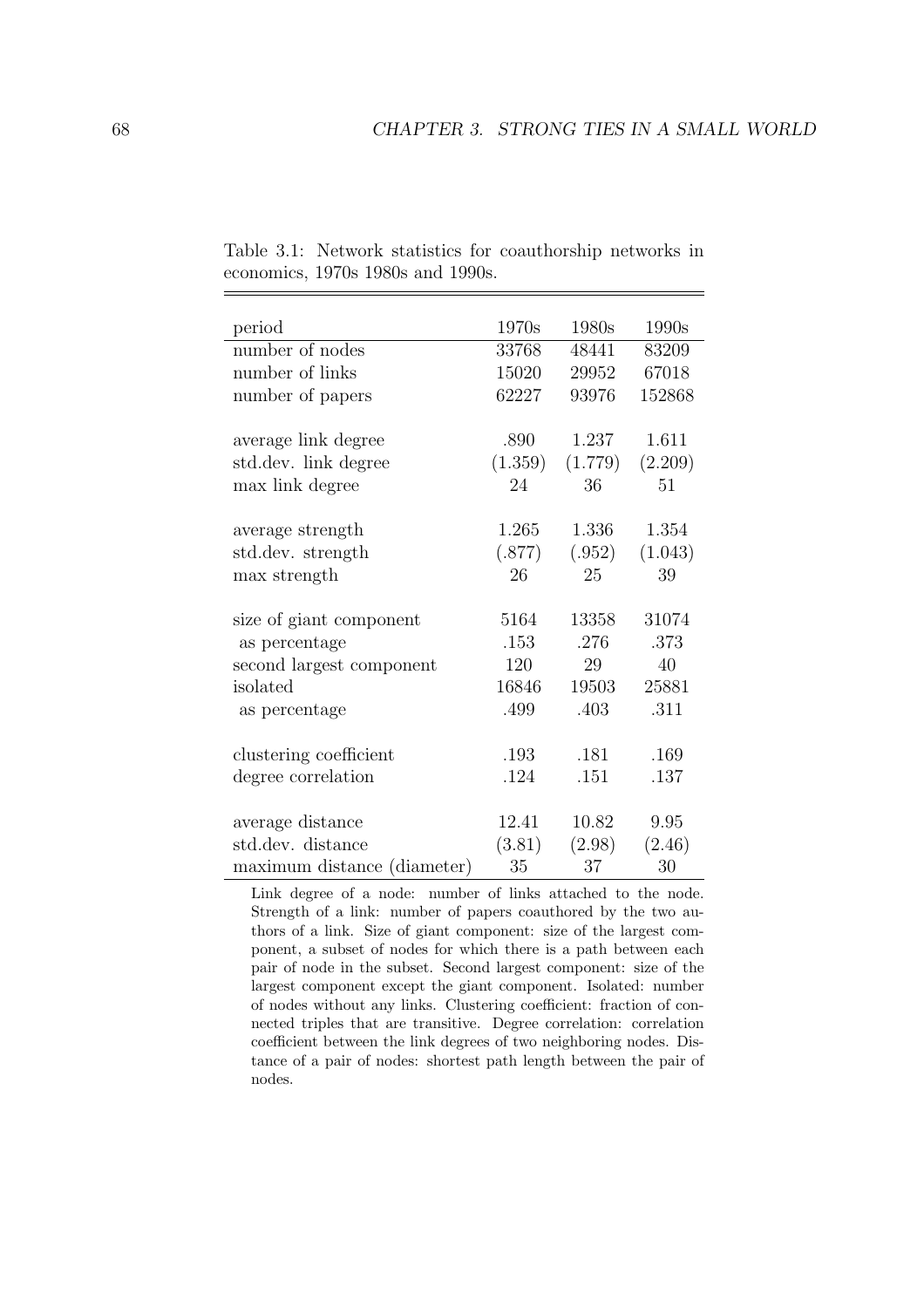### 3.3. TESTING THE HYPOTHESES 69

- 2. if A and B have a weak tie, then A and C have a strong tie (weak-strong);
- 3. both A and B, and A and C have a strong tie (strong-strong).

For these three subsets we compute the fraction of triples that are completed, that is, for which there is also a tie between  $B$  and  $C$ . Table 3.2 shows the results for the three data sets of the 1970s, 1980s and 1990s and strength thresholds of 2, 3 and 5.

From the table we directly observe that the strong hypothesis 1A is rejected as in all cases the fraction of transitive triples is below one half. Moreover, the numbers in Table 3.2 clearly suggest that the weak hypothesis 1B is true in the coauthor network. For instance take the definition that a link is strong if there are 5 or more papers involved. For the 1990s network, we find that triple completion occurs in (approximately) 16 percent of the cases where a weak-weak triple exists, while it occurs in almost 50 percent of the cases where a strong-strong triple exists.  $\chi^2$ -tests suggest that these differences are statistically significant. Thus triples with two strong links are more likely to be transitive.

While the  $\chi^2$ -test statistics are indicative, conclusions cannot be directly drawn from them. The problem is that these tests require independence of observations, while observations in our datasets of connected triples are far from independent. In fact, the triples in the network overlap each other. Hence, the same author names appear over and over again in different triples. For example there are 243931 connected triples in the network of the 1990s, allowing for  $3 \times 243931$  different author names. However, only 45110 different author names appear in these triples.

In order to address the problem of 'overlapping triples' we perform a more rigorous analysis in the form of a logistic regression. We test whether for an ordered connected triple  $ABC$  the probability of a link between  $B$  and  $C$  is increasing in the strength of the ties AB and AC. More precisely, we estimate  $\theta = {\alpha, \beta_1, \beta_2}$  in the following logistic regression:

$$
\Pr\left(s_{BC} \ge 1 | s_{AB} \ge 1 \land s_{AC} \ge 1\right) = \Lambda \left(\alpha + \beta_1 \frac{\ln s_{AB} + \ln s_{AC}}{2} + \beta_2 \left| \ln s_{AB} - \ln s_{AC} \right| \right),\tag{3.1}
$$

for each ordered connected triple ABC. Here  $\Lambda(\cdot)$  is the logistic function and  $s_{PQ}$  is the strength of a tie between P and Q.

In order to obtain a data set with independent observations, we propose to thin the data set, that is, to perform a standard logistic regression on random subsamples from the set of all ordered connected triples ABC. The motivation for this method is that a fixed set of randomly chosen actors is unlikely to influence each other if the network becomes very large. For example, while in a class room of 30 students each actor might have some direct or indirect influence on their classmates, in a social network comprising the whole world one random actor in one part of the world is unlikely to have any dependence on a random actor in a different part of the world. Thus, if the size of a random subsample of ordered triples is large, but relatively very small compared to the size of the set of all ordered connected triples, then the observations in the subsample are close to independent while large-sample asymptotic results still hold. That is, estimators are consistent and the standard errors are correctly specified.

The proposed method has a drawback, however, since by taking a random subsample we do not make use of all the information in the data, and hence, we dramatically reduce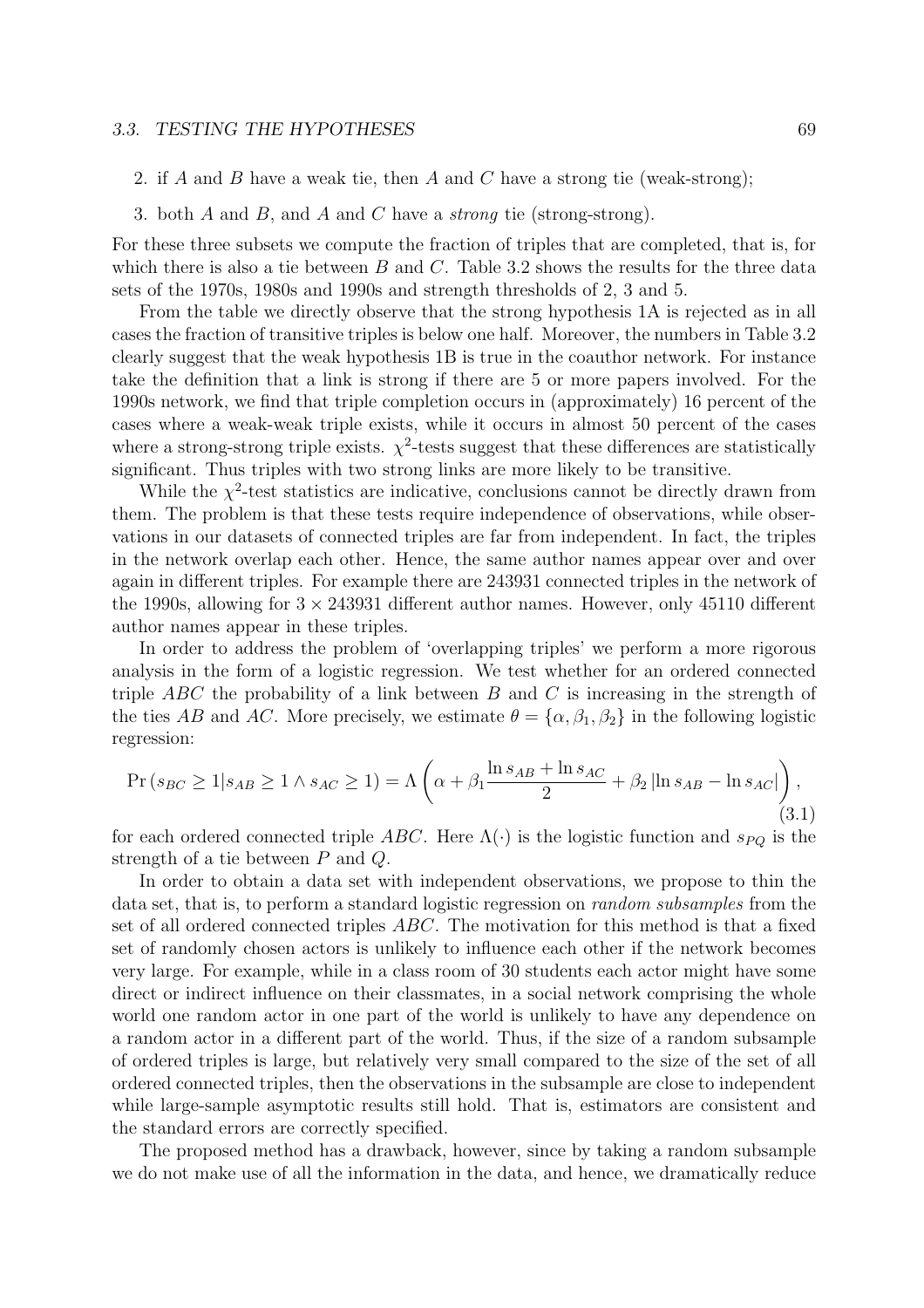Table 3.2: Fraction of subsets of connected triples that are transitive in the coauthorship network for economists, 1970s, 1980s and 1990s.

| period                                  | 1970s | 1980s                       | 1990s  |  |
|-----------------------------------------|-------|-----------------------------|--------|--|
| observations                            | 29515 | 83752                       | 243931 |  |
|                                         |       |                             |        |  |
|                                         |       | Strong tie: $\geq 2$ papers |        |  |
| weak-weak                               | .209  | .193                        | .177   |  |
| weak-strong                             | .140  | .138                        | .135   |  |
| strong-strong                           | .300  | .279                        | .257   |  |
| $\chi^2$ -test                          |       | 340.6 920.6                 | 2046.8 |  |
| $p$ -value                              | .000  | .000                        | .000   |  |
|                                         |       |                             |        |  |
|                                         |       | Strong tie: $\geq$ 3 papers |        |  |
| weak-weak                               | .196  | .176                        | .164   |  |
| weak-strong                             | .160  | .184                        | .171   |  |
| strong-strong                           | .396  | .355                        | .337   |  |
| $\chi^2$ -test                          | 152.8 | 322.6                       | 974.5  |  |
| $p$ -value                              | .000  | .000                        | .000   |  |
|                                         |       |                             |        |  |
|                                         |       | Strong tie: $\geq 5$ papers |        |  |
| weak-weak                               | .192  | .176                        | .163   |  |
| weak-strong                             | .211  | .244                        | .232   |  |
| strong-strong                           | .444  | .425                        | .487   |  |
| $\chi^2$ -test                          | 21.3  | 224.6                       | 890.4  |  |
| $p$ -value                              | .000  | .000                        | .000   |  |
|                                         |       |                             |        |  |
| all                                     | .193  | .181                        | .169   |  |
| Obcounting are connected triples<br>Tha |       |                             |        |  |

Observations are connected triples. The set of connected triples is partitioned into three subsets. Weak-weak: connected triples consisting of two weak ties. Weak-strong: connected triples consisting of one weak and one strong tie. Strong-strong: connected triples consisting of two strong ties. All: all connected triples.  $\chi^2$ -test: test statistic for  $\chi^2$ independence test (2 degrees of freedom).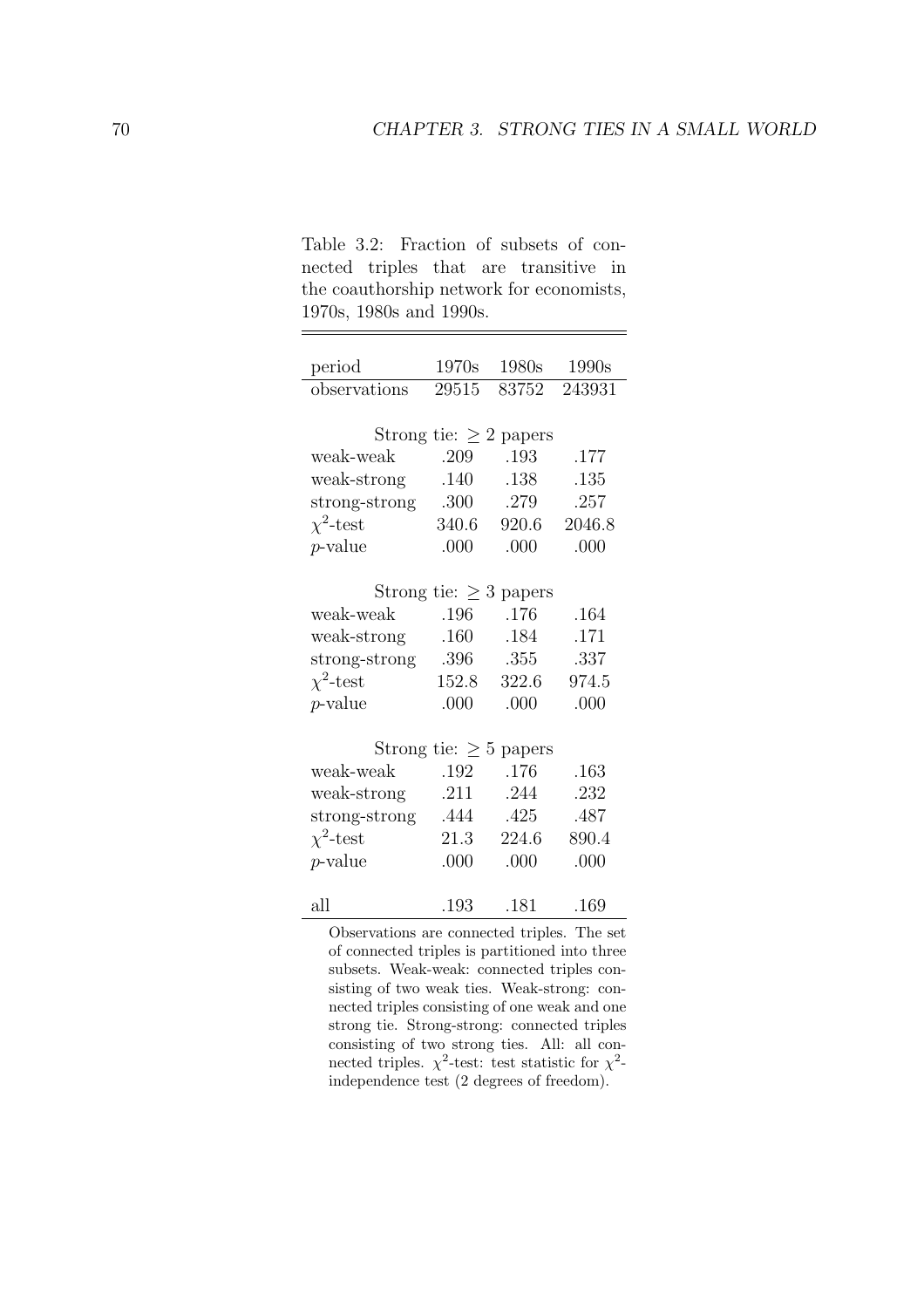| variable            | coefficient | .95-confidence     | p-value |
|---------------------|-------------|--------------------|---------|
| DUMMY70S            | $-1.459$    | $(-2.086, -0.933)$ |         |
| DUMMY80S            | $-1.534$    | $(-1.917, -1.179)$ |         |
| DUMMY90S            | $-1.613$    | $(-1.866, -1.371)$ |         |
| <b>AVGSTRENGTH</b>  | .751        | (.095, 1.343)      | .027    |
| <b>DIFFSTRENGTH</b> | $-.522$     | $(-.996, -.056)$   | .027    |
| loglikelihood       | $-455.19$   |                    |         |

Table 3.3: Estimation results of a logistic regression on the transitivity of connected triples.

Results of regressions on 10000 random subsamples with each subsample 1000 observations. Each observation is a triple ABC for which  $A$  and  $B$  are tied and  $A$  and  $C$  are tied. The dependent variable,  $TRANSITIVE$ , is 1 if  $BC$  is also tied, and 0 otherwise. AVGSTRENGTH =  $(X_{AB} + X_{AC})/2$  where  $X_{AB}$  is the natural logarithm of the number of papers  $A$  and  $B$  have written together.  $DIFFSTRENGTH = |X_{AB} - X_{AC}|$ .  $DUMMY70S$ ,  $DUMMY80S$ , and  $DUMMY90S$  are dummy variables to indicate whether the observations were drawn from the 1970s, 1980s or 1990s. coefficient is the average of the estimated coefficients in the 10000 regressions. .95-confidence is the .025- and .975-quantile of the coefficients estimated from the 10000 regressions. p-value is  $1-|2s-1|$  where s is the fraction of estimated positive coefficients.

the power of the test. This implies that there is a trade off between efficiency and accuracy in the choice of the size of the subset. If the sample is too small, then the test has not enough power to give significant results, while if the sample is too large overlapping triples would distort the statistical results.

We apply this subsampling method on the combined data set of ordered connected triples ABC in the 1970s, 1980s and 1990s. This combined data set contains 357198 observations. We randomly take 1000 observations from this combined data set and we perform the logistic regression as in (3.1) in which we also include dummies for the three decades.<sup>8</sup> With this subsample size the power of the test is still quite high, while the overlap of triples is starkly reduced.<sup>9</sup> We repeat this procedure a 10000 times, and we report estimation results in Table 3.3.

Clearly, the variable  $AVGSTRENGT$  has a significantly positive coefficient ( $p =$ .027). Thus the stronger the ties  $AB$  and  $AC$ , the more likely it is that B and C are tied. To give some intuition of the numbers, if AB and AC are both based on one coauthored paper, then the estimated probability that there is a link BC is .189 in the 1970s, .177 in the 1980s, and .166 in the 1990s. If on the other hand AB and AC are both based on 10

<sup>8</sup>A Lagrange-Multiplier test on the alternative of separate logistic regressions for each decade is not rejected. The LM statistic is on average 4.37, while the .05-critical value is 9.49. Thus the use of a pooled regression with decade dummies is appropriate.

<sup>&</sup>lt;sup>9</sup>In the 1000 connected triples typically more than 2700 different author names appear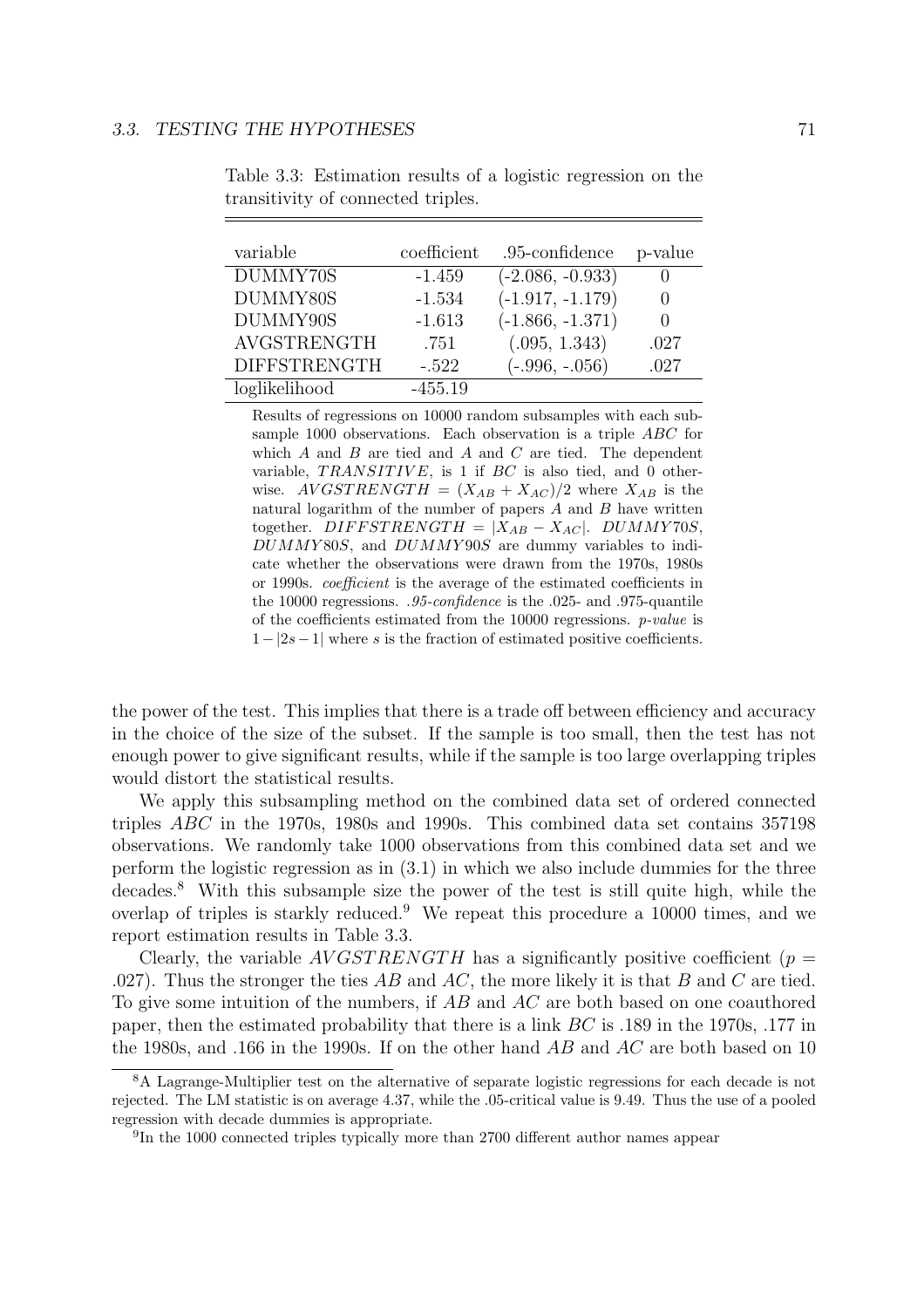papers, then the estimated probabilities increase to .572 in the 1970s, .553 in the 1980s, and .534 in the 1990s. Thus there is strong support for hypothesis 1B.

It is interesting to note that the variable  $DIFFERENGTH$  is significantly negative. This means that a triple with one weak and one strong link is less likely to be transitive than a triple with two intermediate strength links, let alone with two strong links. To give a numerical example, if  $AB$  is based on 10 articles, but  $AC$  on only one article, then the estimated probability of a tie BC is .141 in the 1970s, .132 in the 1980s and .123 in the 1990s. Thus the hypothesis holds only for triads for which AB and AC are both strong. Note that this is in agreement with hypothesis 1B.

### 3.3.2 Testing hypothesis 2

We next look at testing hypothesis 2A. We perform a regression analysis on *link between*ness of the links in the giant component. Link betweenness was introduced by Girvan and Newman  $(2002)$ .<sup>10</sup> The formal definition is as follows. Let n be the number of nodes in the network, g the set of ties in the network and let  $\mathcal{L}_{ij}$  be the set of shortest paths between  $i$  and  $j$ . Then the link betweenness of a link  $AB$  is

$$
B_{AB} = \frac{2}{n(n-1)} \sum_{ij} \frac{1}{|\mathcal{L}_{ij}|} \sum_{L \in \mathcal{L}_{ij}} I_{AB \in L},
$$

where  $I_{AB\in L}$  is an indicator variable, which is 1 if  $AB \in L$  and 0 otherwise. In short, link betweenness of a link  $AB$  measures the fraction of all pairs of actors i and j for which the link AB lies on a shortest path between  $i$  and  $j$ . If there are multiple shortest paths between  $i$  and  $j$ , then each shortest path contributes equally to the link betweenness of the links on these paths.

We can also rephrase the definition by saying that the link betweenness of a link AB measures the number of shortest paths in the network that would be broken if the link AB would be removed from that network. This formulation reveals that it is appropriate to use this measure in a test on hypothesis 2A.

Our test proceeds as follows. First, we extract the giant components from the networks of the 1970s, 80's and 90's, and for each tie in a giant component we compute link betweenness using the algorithm of Newman (2001). We then stack the observations on betweenness of links in the giant components of the three decades (72640 observations), and we randomly select a subsample of 1000 observations. For this subsample of ties we estimate the effect of the logarithm of strength on the logarithm of betweenness by means of an OLS regression in which we include three decade dummies.<sup>11</sup> We repeat this procedure a 1000 times. In Table 3.4 we report average estimation results.

The results in Table 3.4 are very surprising. The strength of a tie has significant positive relation with the tie's link betweenness. Thus strong ties have a higher link

 $10$ The concept of link betweenness is very similar to the concept of betweenness centrality (Freeman, 1977). While betweenness centrality measures the centrality of actors, link betweenness measures the centrality of the actor's ties.

<sup>&</sup>lt;sup>11</sup>An LM test on the alternative of separate regressions for each decade is not rejected with an average LM statistic of 4.46, while the .05-critical value is 9.49.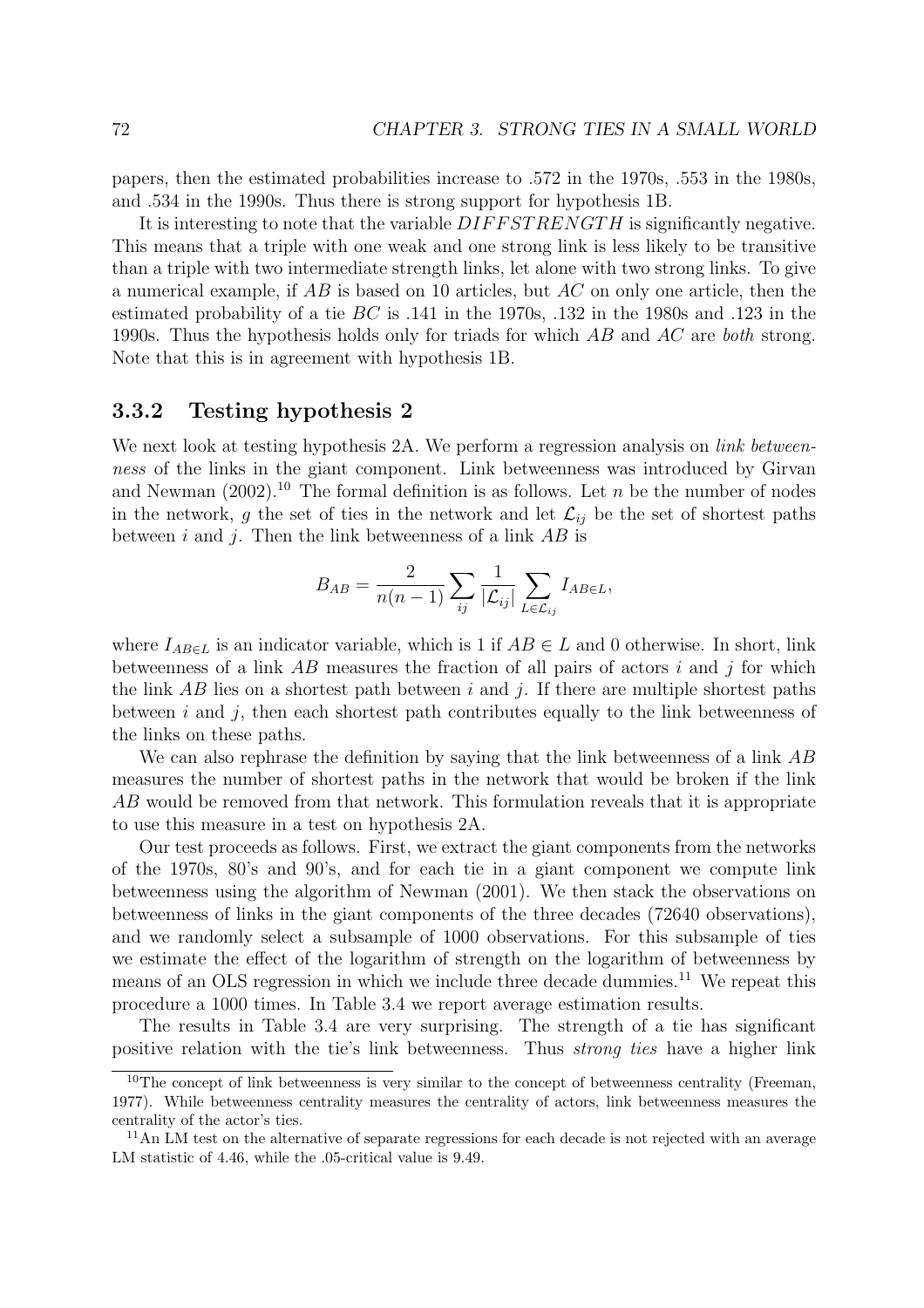| variable          | coefficient | .95-confidence      | p-value |
|-------------------|-------------|---------------------|---------|
|                   |             |                     |         |
| DUMMY70S          | $-7.870$    | $(-8.451, -7.345)$  |         |
| DUMMY80S          | $-8.954$    | $(-9.313, -8.624)$  |         |
| DUMMY90S          | $-9.899$    | $(-10.140, -9.666)$ |         |
| <b>LNSTRENGTH</b> | .480        | (.108, .825)        | .013    |
| $\rm{P}^2$        | .060        |                     |         |

Table 3.4: Estimation results of a regression on link betweenness

Results of regressions on 10000 random subsamples with each subsample 1000 observations. Each observation is a link AB in the giant component of either the 1970s, 1980s or 1990s network. The dependent variable is the natural logarithm of link betweenness of link AB. LNST RENGTH is the natural logarithm of the number of papers  $A$  and  $B$  have written together.  $DUMMY70S$ , DUMMY 80S, and DUMMY 90S are dummy variables to indicate whether the observations were drawn from the 1970s, 1980s or 1990s. coefficient is the average of the estimated coefficients in the 10000 regressions. .95-confidence is the .025- and .975 quantile of the coefficients estimated from the 10000 regressions. p-value is  $1 - |2s - 1|$  where s is the fraction of estimated positive coefficients.

betweenness, and these strong ties are crucial in connecting different actors in the network. In other words, hypothesis 2A is clearly rejected.

A disadvantage of using link betweenness is that it only reveals the number of shortest paths that would be broken if a tie would be removed from the network; it does not tell us how much the distance between a random pair of actors increases. This motivates us to turn to hypothesis 2B; the removal of an arbitrary weak tie from the network would increase average distance in the network more than the removal of an arbitrary strong tie. Before we turn to our test procedure, it should be mentioned that the distance between two unconnected actors is undefined (or infinite), and therefore the average distance can only be computed for network components. Remember that a component is a cluster of actors in which all actors are directly or indirectly connected to each other.

Unfortunately, this raises the problem that the size of the component might change when a link is removed from the network, which affects average distance as well. We therefore look at the following aspects of hypothesis 2B. We only focus on the largest (giant) component in the network, and we say that hypothesis 2B is supported if the removal of an arbitrary weak link would both decrease the size of the giant component as well as increase the average distance within the component more than the removal of an arbitrary strong link.

To test this hypothesis we perform the following simulation on the coauthorship network of the 1970s, 1980s and 1990s. Let a tie based on two or more papers be a strong tie, and let a tie based on one paper be a weak tie. We randomly delete 50 *strong* ties from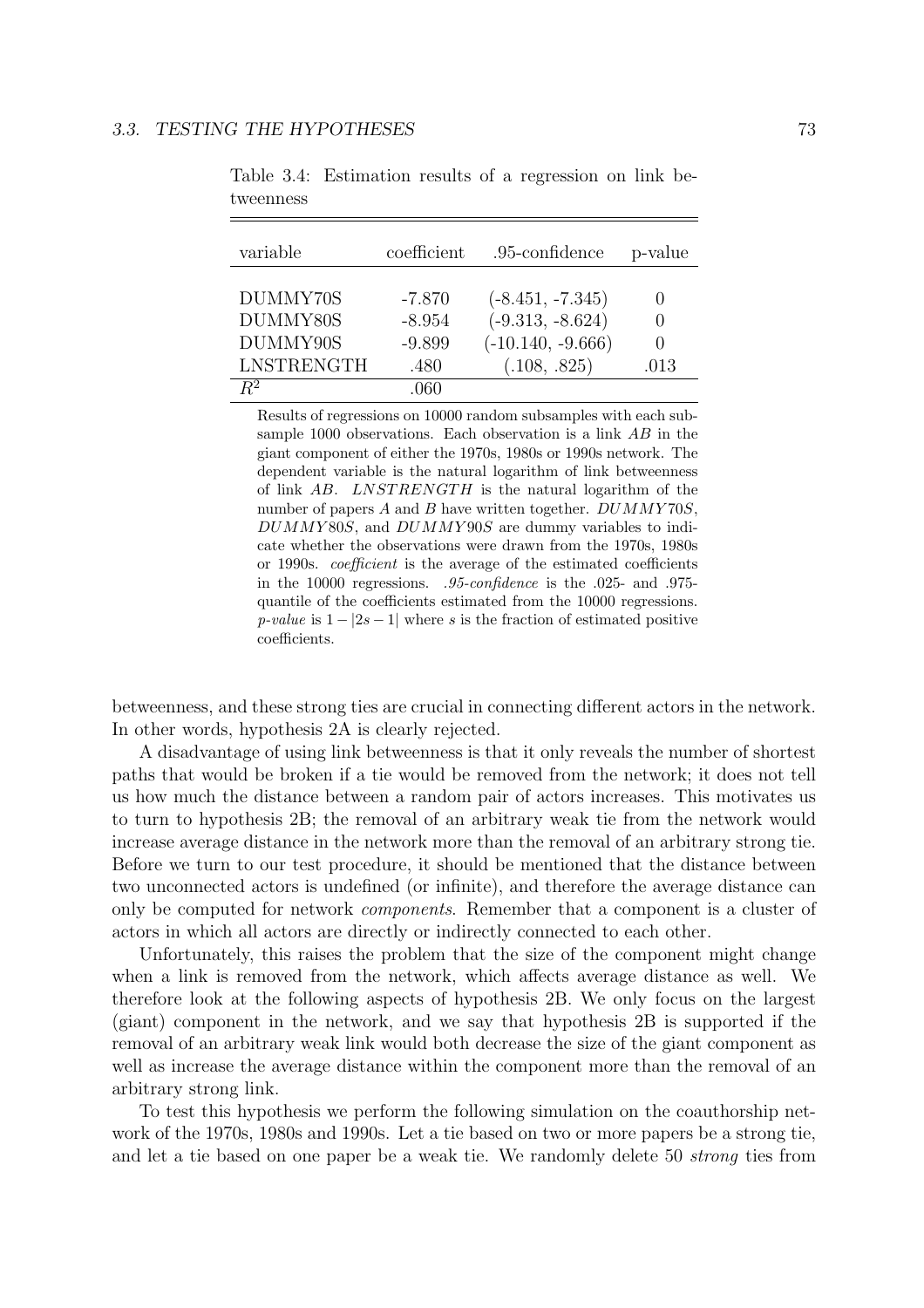the giant component of the coauthor network, and we recompute the size of the giant component and the average distance within the giant component. Next, starting from the original network we delete 50 weak ties from the giant component, and we again compute the size of the giant component and the average distance within the giant component. We repeat this procedure  $m$  times, thus we create for each network two samples of  $m$ observations.<sup>12</sup> One sample measures the effect of deleting strong ties on the size of the giant component and the average distance, while the other sample measures the effect of deleting weak ties.

The test then boils down to comparing the mean (both for size of giant component and average distance) of the two samples in a one-sided heteroskedastic two-sample t-test. First, we test the null hypothesis that the sample mean for the size of the giant component in the two samples is identical against the alternative hypothesis that the sample mean in the first sample, in which we delete strong links, is larger than in the second. Next, we test the null hypothesis that the sample mean for average distance in the two samples is identical against the alternative hypothesis that the sample mean for average distance in the first sample is smaller.

Table 3.5 shows the results of these  $t$ -tests. We find that the removal of weak ties indeed decreases the size of the giant component more than the removal of strong ties. This is in support of Granovetter's strength of weak ties hypothesis. However, with respect to average distance we find an unexpected result. Not weak links, but strong links have a bigger impact on average distances in the giant components.

The above simulation results suggest that hypothesis 2B does not hold; although the removal of a weak tie has a bigger impact on the size of the giant component than the removal of a strong tie, the impact on average distance is smaller for the removal of a weak tie than for the removal of a strong tie. However, since the two effects are conflicting the simulation results are a bit unsatisfying, and we therefore perform more simulations on the 1970s network as a robustness check. In these simulations we increase the number of links that are removed from the network. While in the above simulations we measured the effect of randomly and simultaneously removing 50 links, in the following simulations we remove 100 up to 500 links at once. Since there are 542 strong links in the giant component of the 1970s, in these simulations we remove a considerable fraction of all strong ties in the 1970s network.

As before we delete k random weak links  $(k = \{100, 200, 500\})$  from the giant component in the 1970s and we measure the size of the giant component and the average distance within the giant component. We then delete k random strong links from the giant component, and we again measure the size of the giant component and the average distance. We repeat this procedure  $m$  times, such that we have two samples of  $m$ observations; one in which we measure the effect of deleting weak ties on the size of the giant component and average distance, and one in which we measure the effect of deleting strong ties. We then perform one-sided heteroskedastic two-sample t-tests on the size of the giant component and average distance.

<sup>&</sup>lt;sup>12</sup>We repeat the simulation 200 times for the 1970s and 1980s and network, and 100 times for the 1990s network. These simulations are very time consuming, and this restricted the number of simulations we could perform.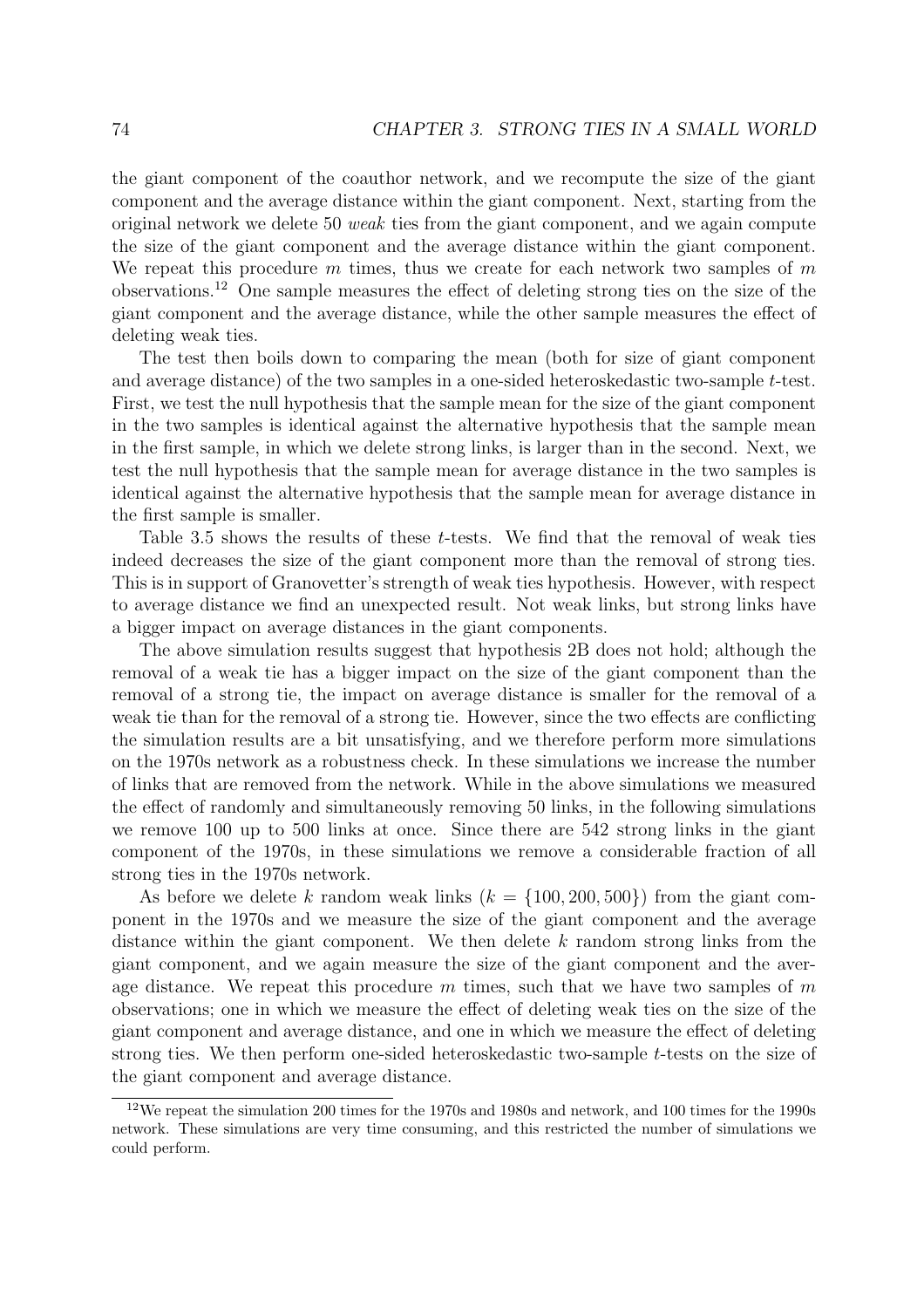| period                        | 1970s  | 1980s   | 1990s   |
|-------------------------------|--------|---------|---------|
| replications                  | 200    | 200     | 100     |
|                               |        |         |         |
| Size of giant component       |        |         |         |
| actual                        | 5164   | 13358   | 31074   |
| after deleting 50 strong ties |        |         |         |
| mean                          | 5113.4 | 13333.2 | 31056.7 |
| std.dev.                      | 22.8   | 11.3    | 9.6     |
| after deleting 50 weak ties   |        |         |         |
| mean                          | 5106.4 | 13325.4 | 31049.9 |
| std.dev.                      | 22.8   | 16.3    | 9.9     |
| one-sided t-test              |        |         |         |
| $t$ -stat.                    | 3.08   | 5.57    | 4.97    |
| $p$ -value                    | .001   | .000    | .000    |
|                               |        |         |         |
| Average distance              |        |         |         |
| actual                        | 12.407 | 10.818  | 9.949   |
| after deleting 50 strong ties |        |         |         |
| mean                          | 12.485 | 10.838  | 9.955   |
| std.dev.                      | .062   | .009    | .003    |
| after deleting 50 weak ties   |        |         |         |
| mean                          | 12.444 | 10.828  | 9.952   |
| std.dev.                      | .056   | .016    | .003    |
| one-sided t-test              |        |         |         |
| $t$ -stat.                    | 6.88   | 7.74    | 6.61    |
| $p$ -value                    | 1.000  | 1.000   | 1.000   |

Table 3.5: Simulation results for the coauthorship network for economists, 1970s, 1980s and 1990s.

Simulation compares the effect of randomly deleting 50 strong ties to randomly deleting 50 weak ties from the giant component. A strong tie is a tie based on 2 or more papers, and a weak tie is a tie based on 1 paper. One-sided t-test is a one-sided heteroskedastic two-sample t-test; the null hypothesis is equal mean for the sample after deleting weak ties and the sample after deleting strong ties. The alternative hypothesis for the size of the giant component is that the mean size of the giant component after randomly deleting 50 strong ties is larger than the mean size after randomly deleting 50 weak ties. The alternative hypothesis for average distance is that the mean average distance after deleting 50 strong ties is smaller than the mean average distance after deleting 50 weak ties.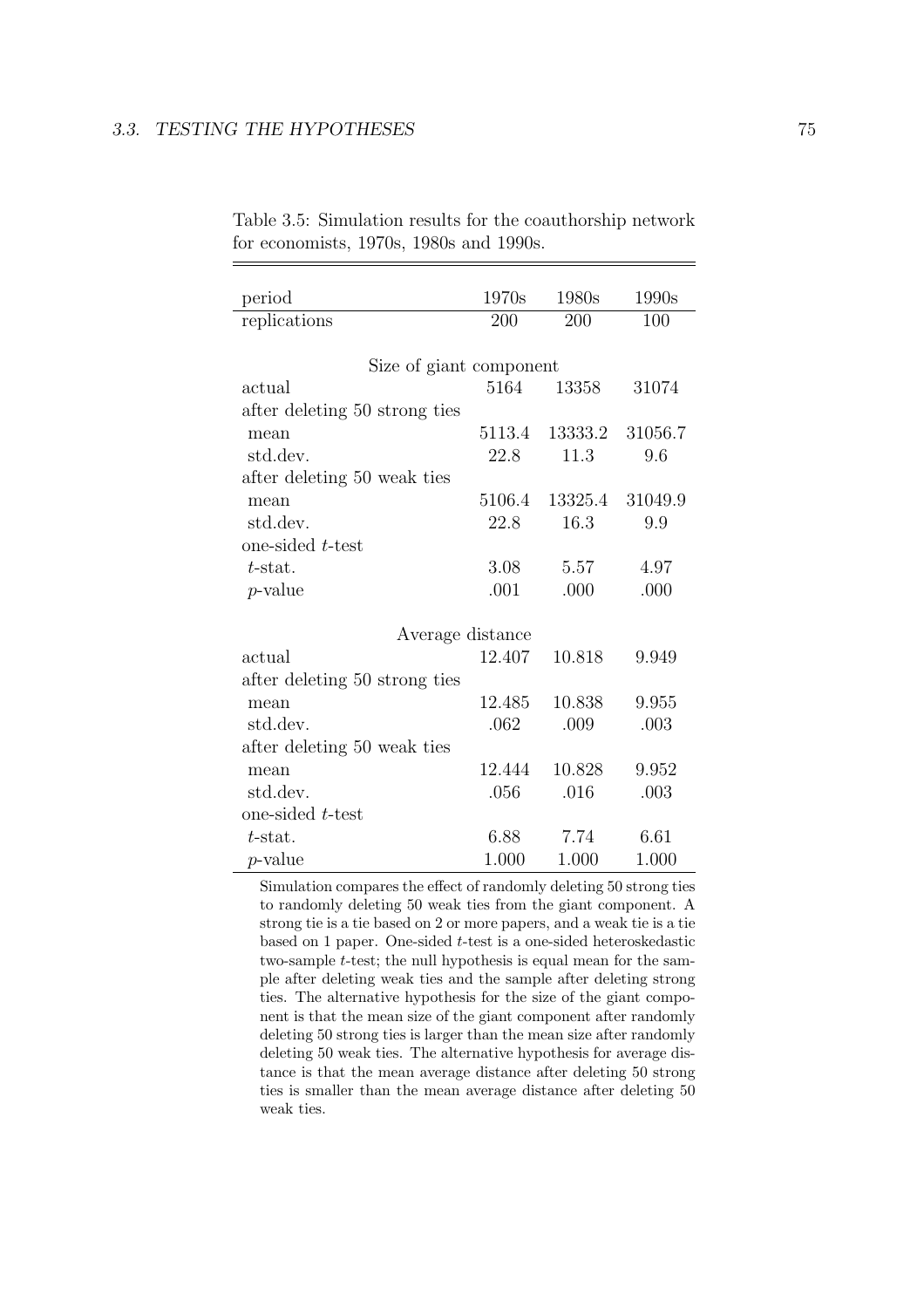| removed links $k$             | 100    | 200    | 500    |
|-------------------------------|--------|--------|--------|
| replications                  | 200    | 200    | 200    |
|                               |        |        |        |
| Size of giant component       |        |        |        |
| actual                        | 5164   | 5164   | 5164   |
| after deleting strong ties    |        |        |        |
| mean                          | 5058.9 | 4950.5 | 4562.2 |
| std.dev.                      | 31.3   | 42.3   | 66.8   |
| after deleting weak ties      |        |        |        |
| mean                          | 5048.9 | 4927.5 | 4554.4 |
| std.dev.                      | 32.2   | 43.5   | 61.5   |
| one-sided t-test              |        |        |        |
| $t$ -stat.                    | 3.14   | 5.36   | 1.20   |
| $p$ -value                    | .001   | .000   | .115   |
|                               |        |        |        |
| Average distance              |        |        |        |
| actual                        | 12.407 | 12.407 | 12.407 |
| after deleting 50 strong ties |        |        |        |
| mean                          | 12.565 | 12.733 | 13.254 |
| std.dev.                      | .086   | .119   | .215   |
| after deleting 50 weak ties   |        |        |        |
| mean                          | 12.484 | 12.565 | 12.816 |
| std.dev.                      | .080   | .117   | .174   |
| one-sided t-test              |        |        |        |
| $t$ -stat.                    | 9370   | 14.30  | 22.38  |
| $p$ -value                    | 1.000  | 1.000  | 1.000  |

Table 3.6: Simulation results for the coauthorship network for economists in the 1970s.

Simulation compares the effect of randomly deleting  $k$  strong ties to randomly deleting  $k$  weak ties from the giant component of the 1970s. A strong tie is a tie based on 2 or more papers, and a weak tie is a tie based on 1 paper. One-sided t-test is a one-sided heteroskedastic two-sample t-test; the null hypothesis is equal mean for the sample after deleting weak ties and the sample after deleting strong ties. The alternative hypothesis for the size of the giant component is that the mean size of the giant component after randomly deleting  $k$ strong ties is larger than the mean size after randomly deleting  $k$  weak ties. The alternative hypothesis for average distance is that the mean average distance within the giant component after deleting  $k$  strong ties is smaller than the mean average distance after deleting k weak ties.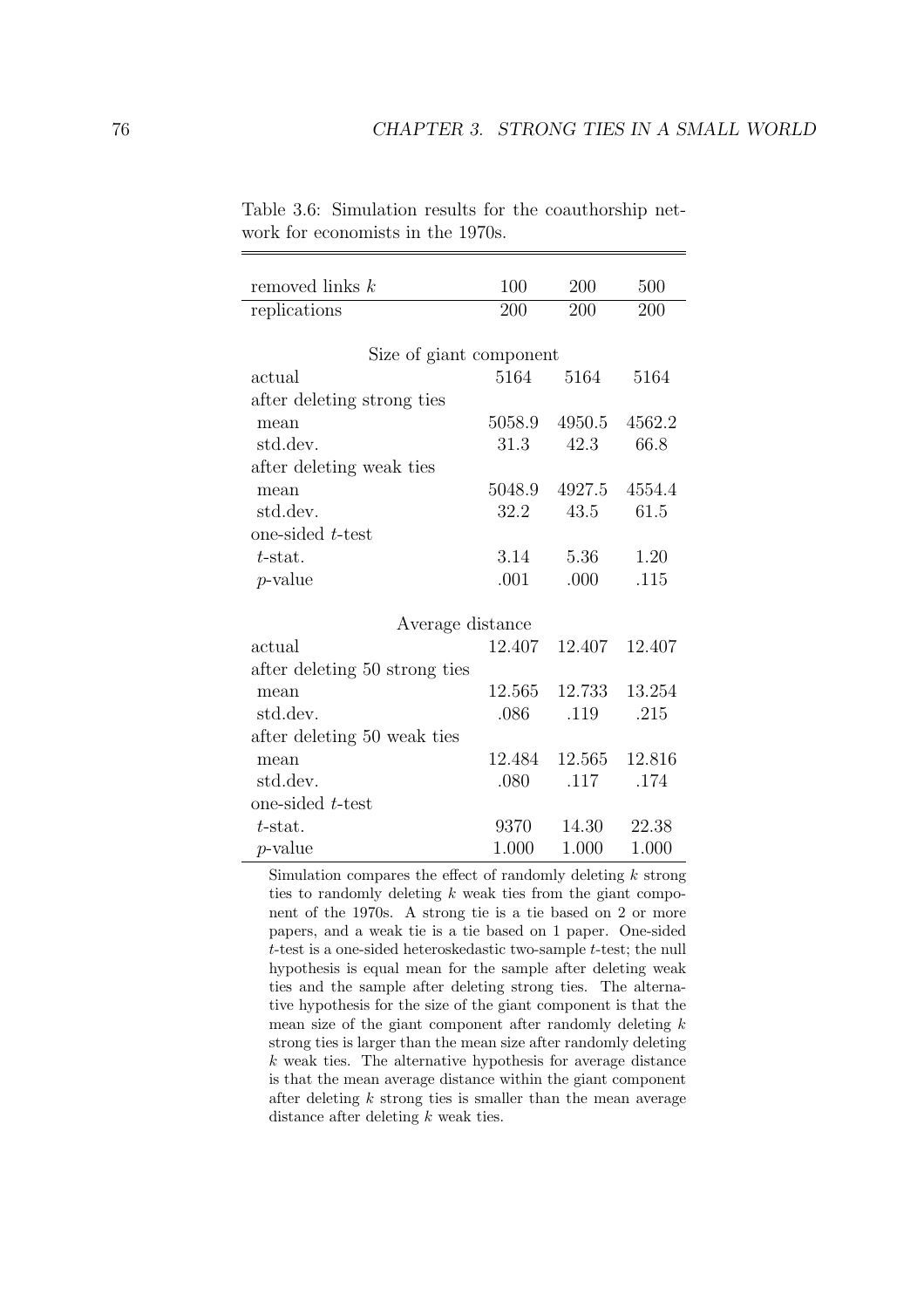Table 3.6 shows the results from these simulations. We observe that the effect on the size of the giant component becomes insignificant when comparing the removal of 500 weak ties to the removal of 500 strong ties. On the other hand, the effect on average distance becomes more strongly significant when removing more ties at once. That is, the removal of 500 strong ties significantly increases the average distance more than the removal of 500 weak ties. Thus these supplementary simulations show that support for hypothesis 2B becomes weaker when considering the removal of 500 strong ties compared to the removal of 500 weak ties.

The above analysis shows that hypotheses 2A and 2B are not supported. Before we saw however that hypothesis 1B was supported. This seems a contradiction, and we therefore want to explain this apparent contradictory finding.

## 3.4 Explaining the rejection of Granovetter's theory

Under which measurable conditions on the network structure is Hypothesis 2A likely to be rejected? In this section we argue that there are two network properties that are crucial to understand the failure of hypothesis 2A. The first property is significant inequality in distribution of connections across individuals, and the second property is the existence of a positive correlation between strength of tie and the number of connections. We show that the coauthor network of economists has these two properties. Further, if we control for the effect of these properties, we show that there is a weak residual effect in support of Granovetters's theory. These findings provide evidence for our explanation of the rejection of hypothesis 2A in Section 3.3.

The first property is the existence of stars, that is, actors have a high number of links. These stars play the role of connectors in the network (Albert, Jeong and Barabási, 2000). That is, they connect different subgroups in the network that would be isolated if the stars were not there. Given their crucial role in the network, the stars have a high betweenness centrality, and the links between stars have high link betweenness.

The second property is that the links between stars are stronger than other links. Because of the central position of the stars in the network, this implies that the links with high link betweenness are typically *strong*. These two properties put together suggest that strong links connect individuals who have more links on average and this means that they lie on more shortest paths. This fact more than compensates for the clustering in strong links noted above and results in strong links having a greater criticality.

We explain the working of the above two properties by considering two types of network structures, the island network structure and the core-periphery network structure. In the island network both hypothesis 1 and 2 are true, while in the core-periphery network hypothesis 1 is supported, while hypothesis 2 is rejected. Figures 3.4 and 3.5 present the island structure and the core-periphery structure, respectively.

Consider first the network structure of Figure 3.4. There are three islands. Each island consists of four nodes, and all four nodes on an island are directly connected to each other with a strong tie. Furthermore, different islands are connected with exactly one weak tie. In a stylized way this network represents a view of the world which has been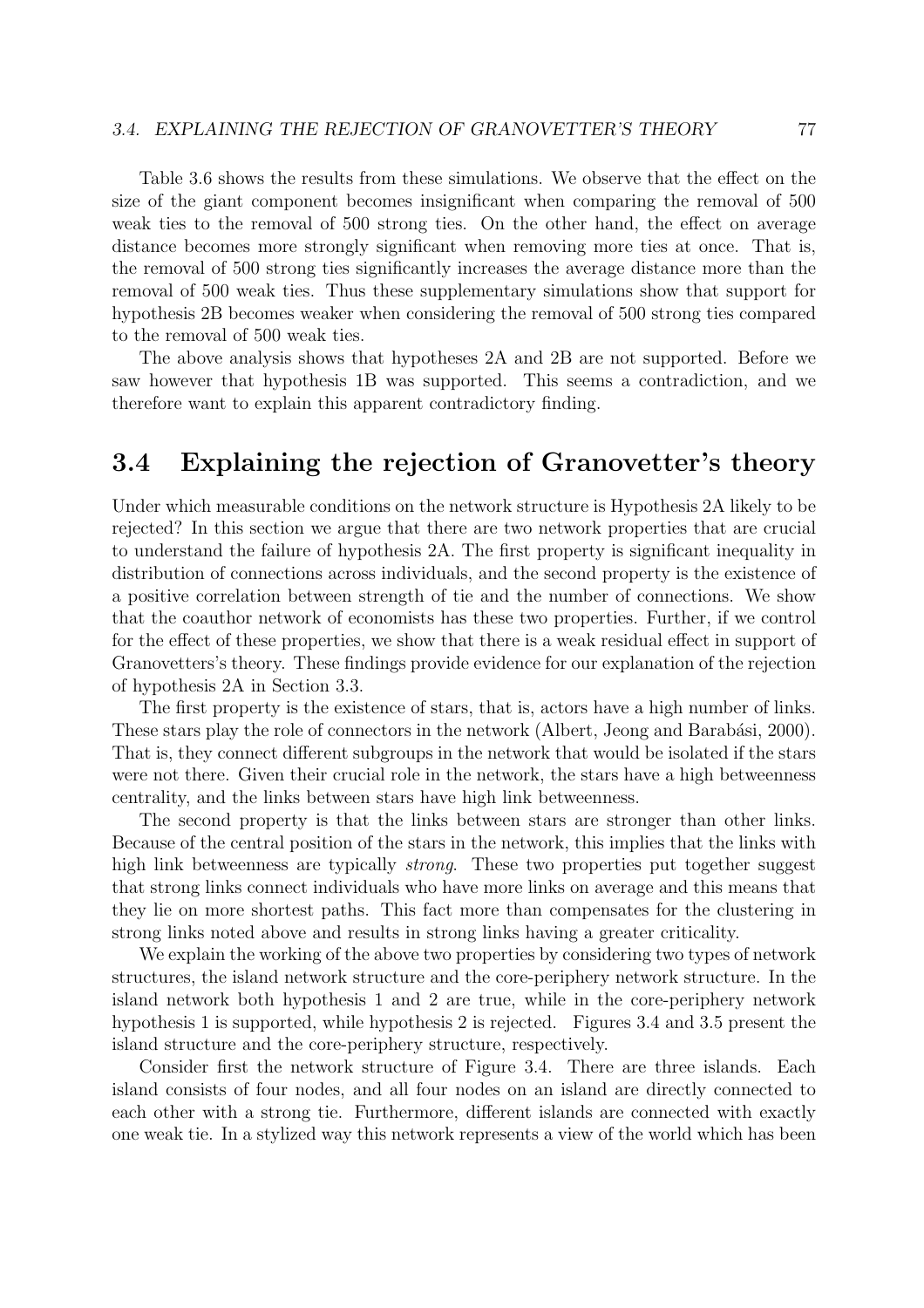

Figure 3.4: An island network.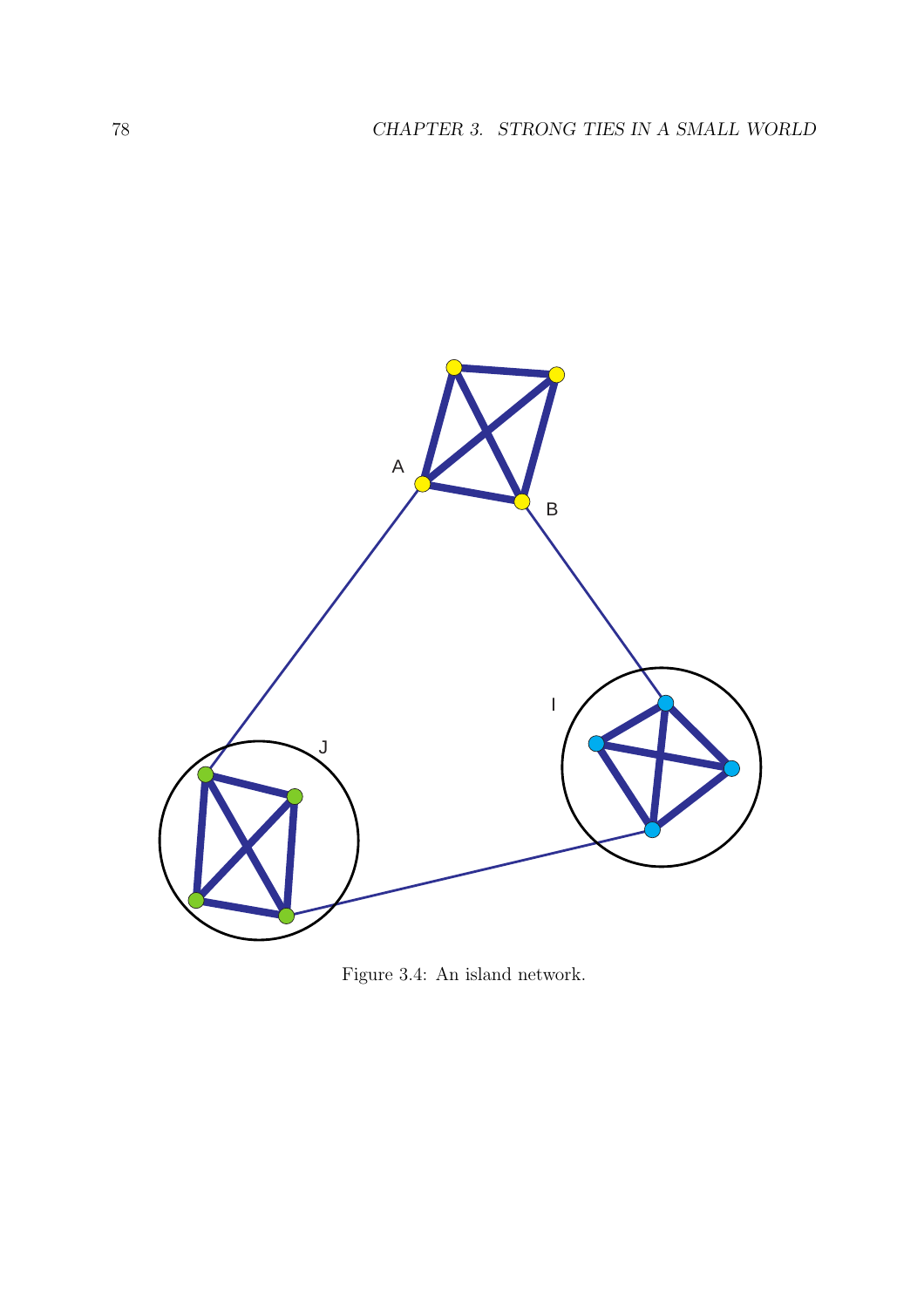

Figure 3.5: A core-periphery network.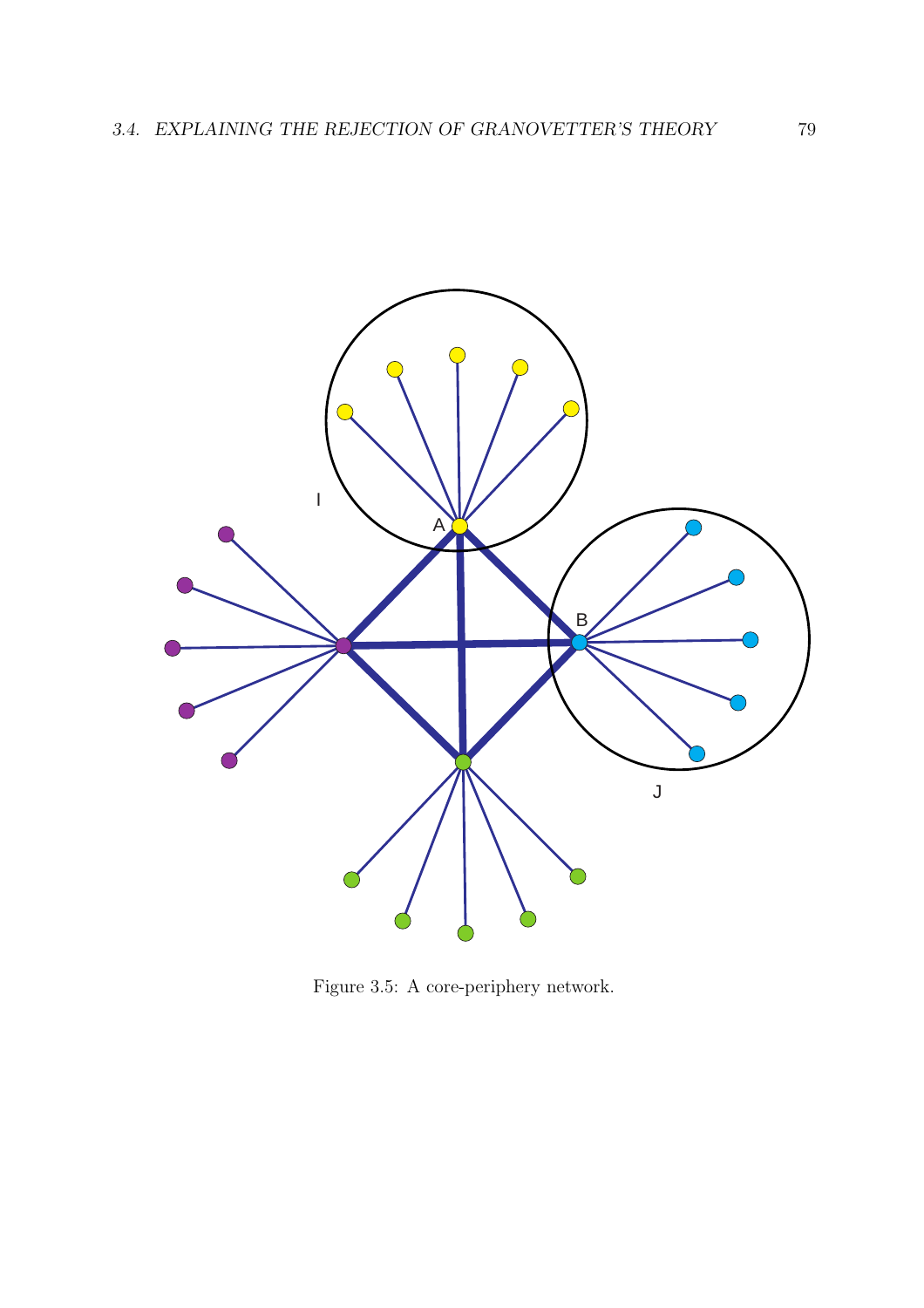often put forward when explaining the 'strength of weak ties' theory.<sup>13</sup> That is, the world consists of families or communities with very strong ties between family members. These families are connected through trade relations or occupational colleagueships. However, these interfamily ties are typically weaker than intrafamily ties. In fact, Granovetter puts forward this view of the world when he discusses the effects of weak ties on the ability of communities to organize themselves (Granovetter, 1973, pp. 1373–1376).

From Figure 3.4 it is easily seen that with such a view of the world, hypothesis 1 and 2 hold. First, hypothesis 1 is obviously true as the only connected triples with two strong ties are within an island, while triples with one or two weak ties involve nodes from different islands. As everyone within an island is directly connected, it must be that all connected triples with two strong ties are transitive. Second, the link betweenness of weak ties is higher then the link betweenness of strong ties. Weak ties directly connect two separate islands;  $4 \times 4 = 16$  shortest paths depend on a weak tie. The strong tie, on the other hand, is only crucial for the connectedness of the actors involved in a strong tie. In Figure 3.4, the strong tie between A and B lies on the shortest path between A and B, between A and the actors of island I, and between B and the actors of island  $J$ ; a total of  $5 + 5 = 10$  shortest paths. Other strong ties have the same or lower link betweenness. Hence, in the island network weak ties have higher link betweenness than strong ties.

These computations suggest why Granovetter's 'strength of weak ties' theory typically holds in an island network structure. We now illustrate how the theory typically fails to hold for the core-periphery structure (as given in Figure 3.5). This network consists of a core of four actors, who are strongly connected in a clique. These actors have a number of ties with peripheral players. In Figure 3.5 each core actor is connected to five peripheral actors. The peripheral actors themselves have only a weak link to one of the core actors, and no link to other peripheral actors. We refer to this network structure as the core-periphery network structure. In contrast to the island network structure, the core-periphery network has a distinct hierarchy.

When we examine the two hypotheses of Section 3.2 in the context of the coreperiphery structure, we observe the following. First, triples with two strong ties necessarily involve core actors only. Since the core is completely internally connected these triples are transitive. On the other hand, triples with a weak tie involve peripheral players, and these triples are typically not transitive. Hence, the first hypothesis holds. Second, in contrast to hypothesis 2A, strong ties have higher betweenness. In a core-periphery network a strong tie belongs to the shortest path of the two core actors and the peripheral 'clients' attached to the core actors. On the other hand, a weak tie only connects the peripheral player involved. So, in Figure 3.5, the link between  $A$  and  $B$  belongs to the shortest paths of all nodes between I and J, a total of  $6 \times 6 = 36$  paths. A weak tie only belongs to the shortest paths that connect a peripheral player to the rest of the network; in Figure 3.5 23 paths. Hence, strong ties have a higher betweenness than weak ties in a core-periphery network. Thus hypothesis 2A is rejected.

To understand the failure of the 'strength of weak ties' theory in the core-periphery structure, we first note that in both Figure 3.4 and Figure 3.5 weak ties form (local) bridges. However, the importance of these bridges is very different in the two network

<sup>13</sup>See, for example, Figure 2 in Granovetter (1973, p. 1365) or Figure 1 in Friedkin (1980, p. 412).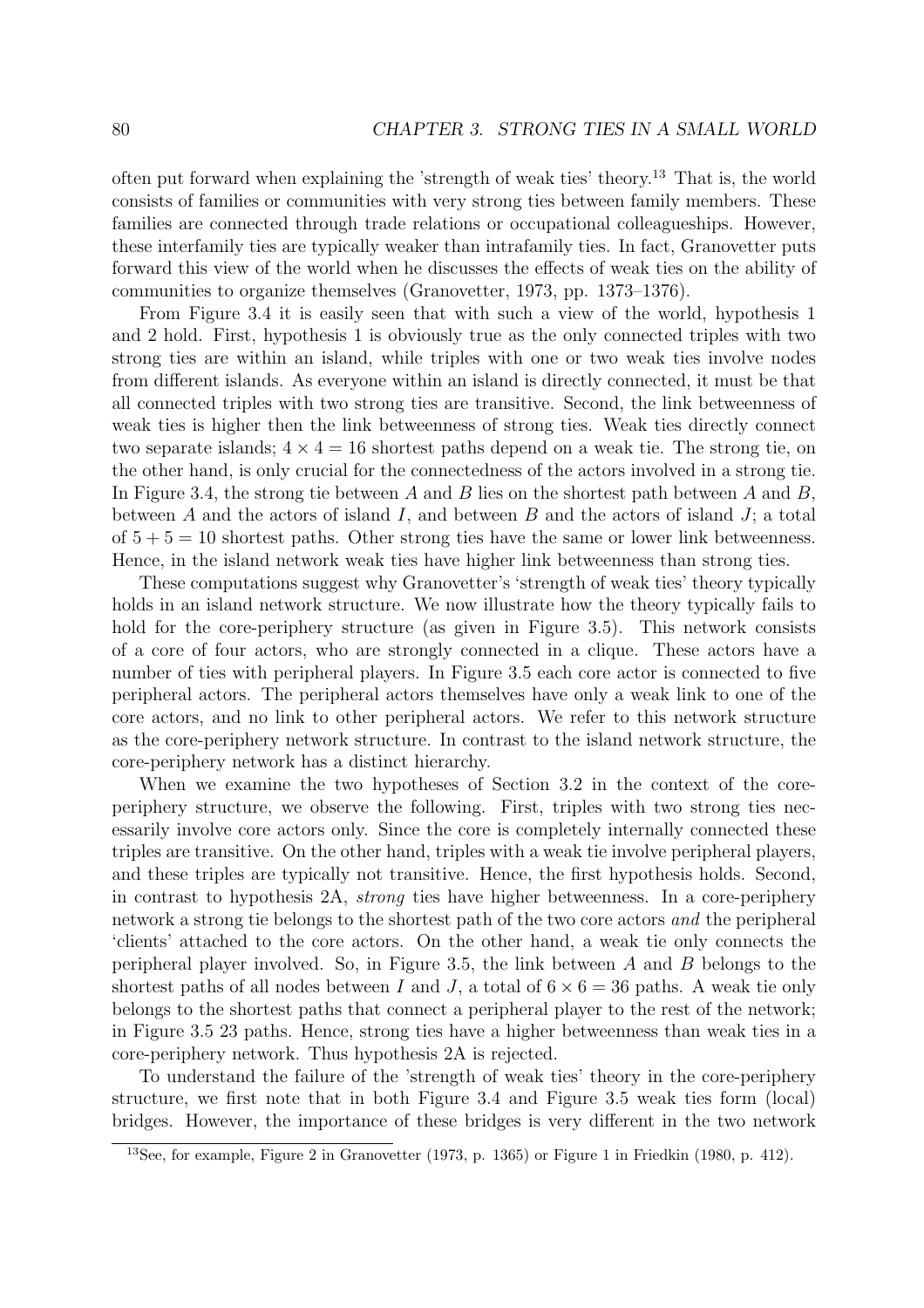structures. In the island network structure the bridges connect different communities to each other, while in the core-periphery network structure the bridges only connect a single peripheral player. Hence, we argue that the bridges are more 'crucial' in the island structure than in the core-periphery network structure.

### 3.5 The network structure of the coauthor network

We now show that the coauthor network has the two properties mentioned in Section 3.4, and that these two properties indeed explain the rejection of Hypothesis 2A in Section 3.3.

We first refer to our work in Chapter 2. In this chapter we showed that the coauthor network has a very unequal degree distribution. Most economists have only one or two links, but there is small fraction of stars with many, up to 50 links. Furthermore, we showed that the removal of these high degree 'stars' from the network is catastrophic for the cohesion of the coauthor network, while the removal of random nodes has only a small, gradual affect on the network cohesion (see also Albert et al., 2000). For example, the removal of 5 percent of the nodes with the highest degree from the coauthor network would result in a complete breakdown of the giant component. Hence, this work shows that high degree nodes are very important in connecting different parts of the network.

We now show that there exists a strong and positive correlation between strength and average degree. We perform the following regression on the links in the giant component of the coauthor networks of the 1970s, 1980s and 1990s. The dependent variable is the logarithm of strength of links, and the regressors are: 1) the average log degree of the two actors attached to a link and; 2) the difference between the log degrees of the two actors; 3) three decade dummies. We again take 10000 random subsamples of size 1000 and perform regressions on these 10000 subsamples. The estimation results of these regressions are shown in Table 3.7.

We observe that there is a positive relation between strength of links and average degree of the two coauthors, and a negative relation between strength of links and difference of degree between coauthors. Hence, if two actors  $A$  and  $B$  both have many links, then the link between them is expected to be strong.

To support our claim that it is indeed the two above observations that explain the rejection of hypothesis 2A, we repeat the regression of link betweenness on strength of a link; however, this time we add variables on average degree and difference in degree to the regression. Thus we control for the indirect effect that strong links are often between high degree nodes, and a link between these high degree nodes has a high link betweenness. If our explanation is valid, then we would expect the degree variables to be highly significant. Furthermore, our explanation for the rejection of Hypothesis 2A becomes irrelevant when we compare ties with the same degree of its actors. In that case, Granovetter's arguments should become more prominent again. Thus, after we control for the degree of the tie's actors, we should expect Hypothesis 2A to hold. That is, we should expect a negative coefficient for the strength variable.

We again stack observations on links in the giant components of the networks in the three decades and we again take 10000 random subsamples of 1000 observations. We then perform regressions on the subsamples with log betweenness as dependent variables and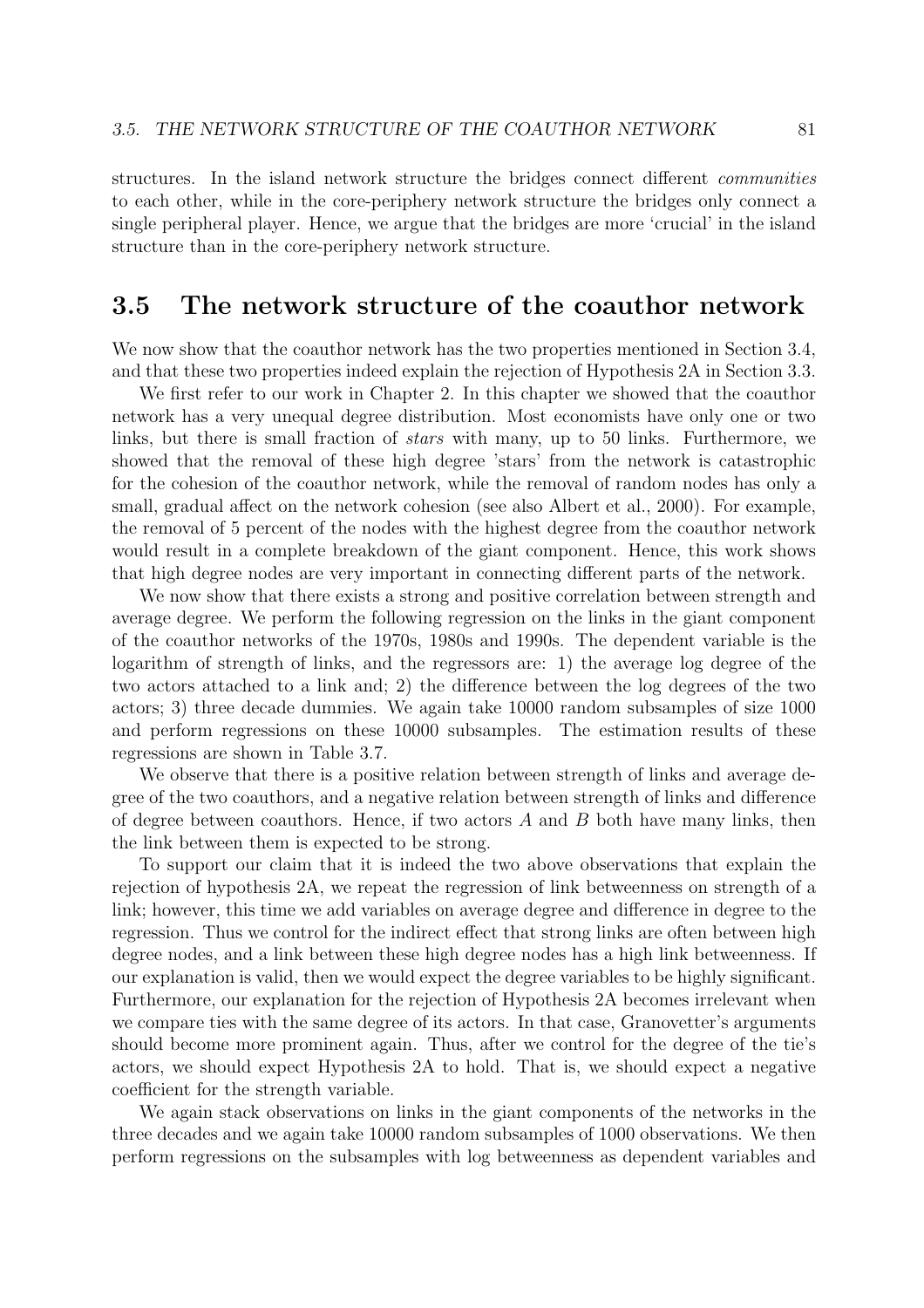Table 3.7: Estimation results of a regression on the strength of ties

| variable          | coefficient | .95-confidence     | p-value  |
|-------------------|-------------|--------------------|----------|
|                   |             |                    |          |
| DUMMY70S          | .0244       | $(-.0854, .1369)$  | .666     |
| DUMMY80S          | .0229       | $(-.0660, .1127)$  | .613     |
| DUMMY90S          | .0030       | $(-.0818, .0863)$  | .943     |
| <b>AVGDEGREE</b>  | .1827       | (.1258, .2402)     | $\theta$ |
| <b>DIFFDEGREE</b> | $-.0411$    | $(-.0762, -.0048)$ | -027     |
| $_{D2}$           | -057        |                    |          |

Results of regressions on 10000 random subsamples with each subsample 1000 observations. Each observation is a link AB in the giant component of either the 1970s, 1980s or 1990s network. The dependent variable is the natural logarithm of the number of papers A and B have written together.  $AVGDEGREE =$  $(X_A + X_B)/2$  where  $X_A$  is the natural logarithm of the number of links A has.  $DIFFDEGREE = |X_A - X_B|$ .  $DUMMY70S$ ,  $DUMMY80S$ , and  $DUMMY90S$  are dummy variables to indicate whether the observations were drawn from the 1970s, 1980s or 1990s. coefficient is the average of the estimated coefficients in the 10000 regressions. .95-confidence is the .025 and .975-quantile of the coefficients estimated from the 10000 regressions. *p-value* is  $1 - |2s - 1|$  where s is the fraction of estimated positive coefficients.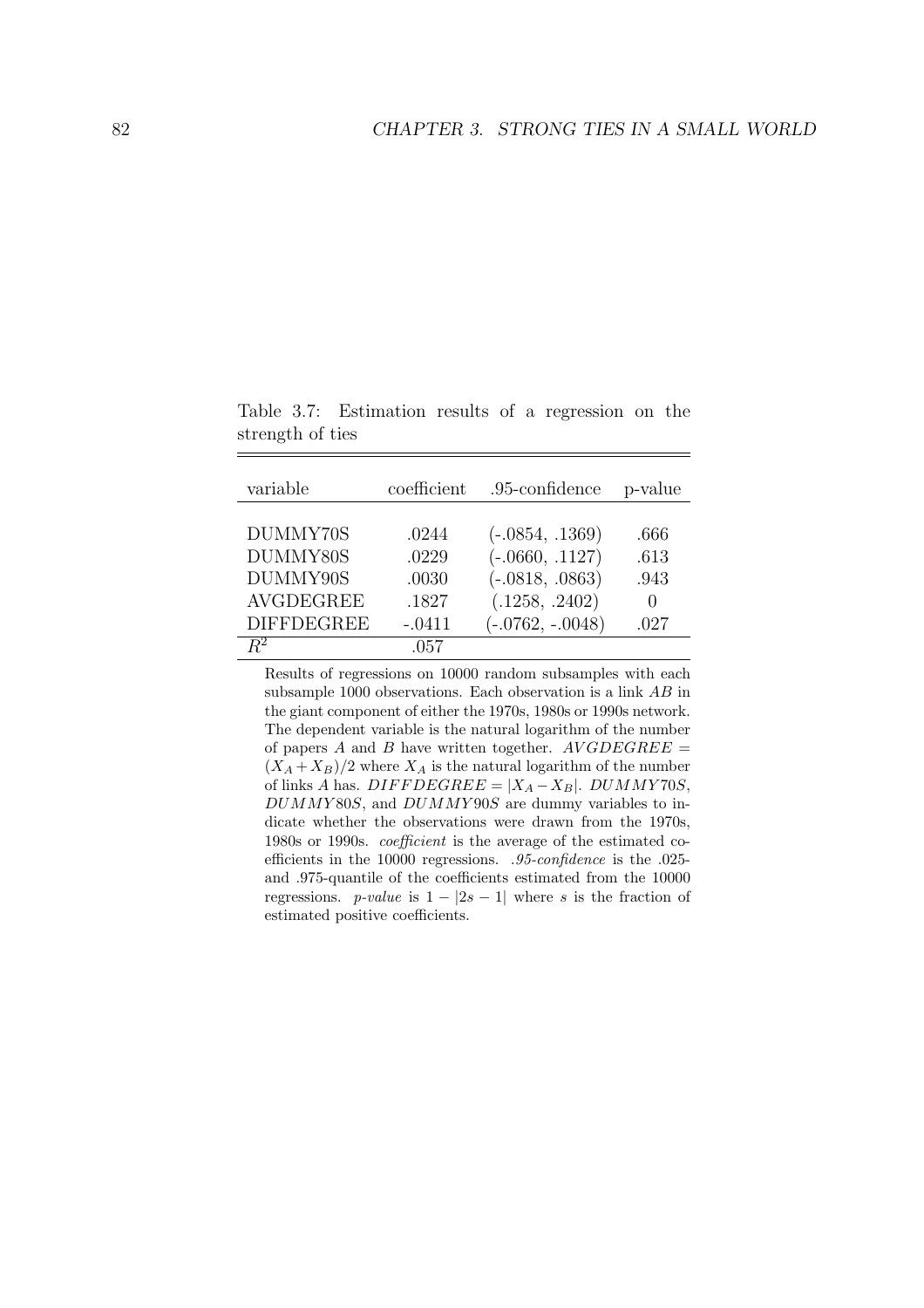| variable          | coefficient | .95-confidence       | p-value          |
|-------------------|-------------|----------------------|------------------|
|                   |             |                      |                  |
| DUMMY70S          | $-11.160$   | $(-11.985, -10.374)$ | $\left( \right)$ |
| DUMMY80S          | $-12.562$   | $(-13.322, -11.810)$ | $\left( \right)$ |
| DUMMY90S          | $-13.807$   | $(-14.588, -13.028)$ | $\left( \right)$ |
| <b>LNSTRENGTH</b> | $-.084$     | $(-.422, .227)$      | .631             |
| <b>AVGDEGREE</b>  | 2.410       | (2.096, 2.728)       | $\theta$         |
| <b>DIFFDEGREE</b> | .607        | (.363, .857)         | 0                |
| $D^2$             | 270         |                      |                  |

Table 3.8: Estimation results of a regression on link betweenness controlling for degree

Results of regressions on 10000 random subsamples with each subsample 1000 observations. Each observation is a link AB in the giant component of either the 1970s, 1980s or 1990s network. The dependent variable is the natural logarithm of link betweenness of link AB. LNSTRENGTH is the natural logarithm of the number of papers A and B have written together.  $AVGDEGREE =$  $(X_A + X_B)/2$  where  $X_A$  is the natural logarithm of the number of links A has.  $DIFFDEGRE = |X_A - X_B|$ .  $DUMMY70S$ ,  $DUMMY 80S$ , and  $DUMMY 90S$  are dummy variables to indicate whether the observations were drawn from the 1970s, 1980s or 1990s. coefficient is the average of the estimated coefficients in the 10000 regressions. .95-confidence is the .025- and .975-quantile of the coefficients estimated from the 10000 regressions. p-value is  $1-|2s-1|$  where s is the fraction of estimated positive coefficients.

decade dummies, log strength, average log degree and difference log degree as explanatory variables. Table 3.8 shows the results of these regressions. We first observe that  $R^2$ increases to .27 from .06 in the earlier regression reported in Table 3.4. Hence, the variation in link degree explains a large portion of the variation in link betweenness. Second, we observe that the coefficient of AVGDEGREE is significantly positive, thus showing that a link between two high degree nodes has a higher betweenness. Third, we observe that the coefficient of  $LNSTRENGTH$  is negative, although not significantly. These results clearly support our intuition that it is the indirect relation of between strong ties and high degree actors and between high degree actors and high betweenness that explains the results in Section 3.3, and that this indirect effect dominates the effect of high clustering of strong ties on betweenness.

## 3.6 Concluding remarks

This chapter examines the celebrated 'strength of weak ties' hypothesis from a structural point of view: we ask if weak ties are more critical for integrating the network as compared to strong links. The first part of the chapter shows that this hypothesis is not valid in the coauthor network of economists. The second part of the chapter argues that two features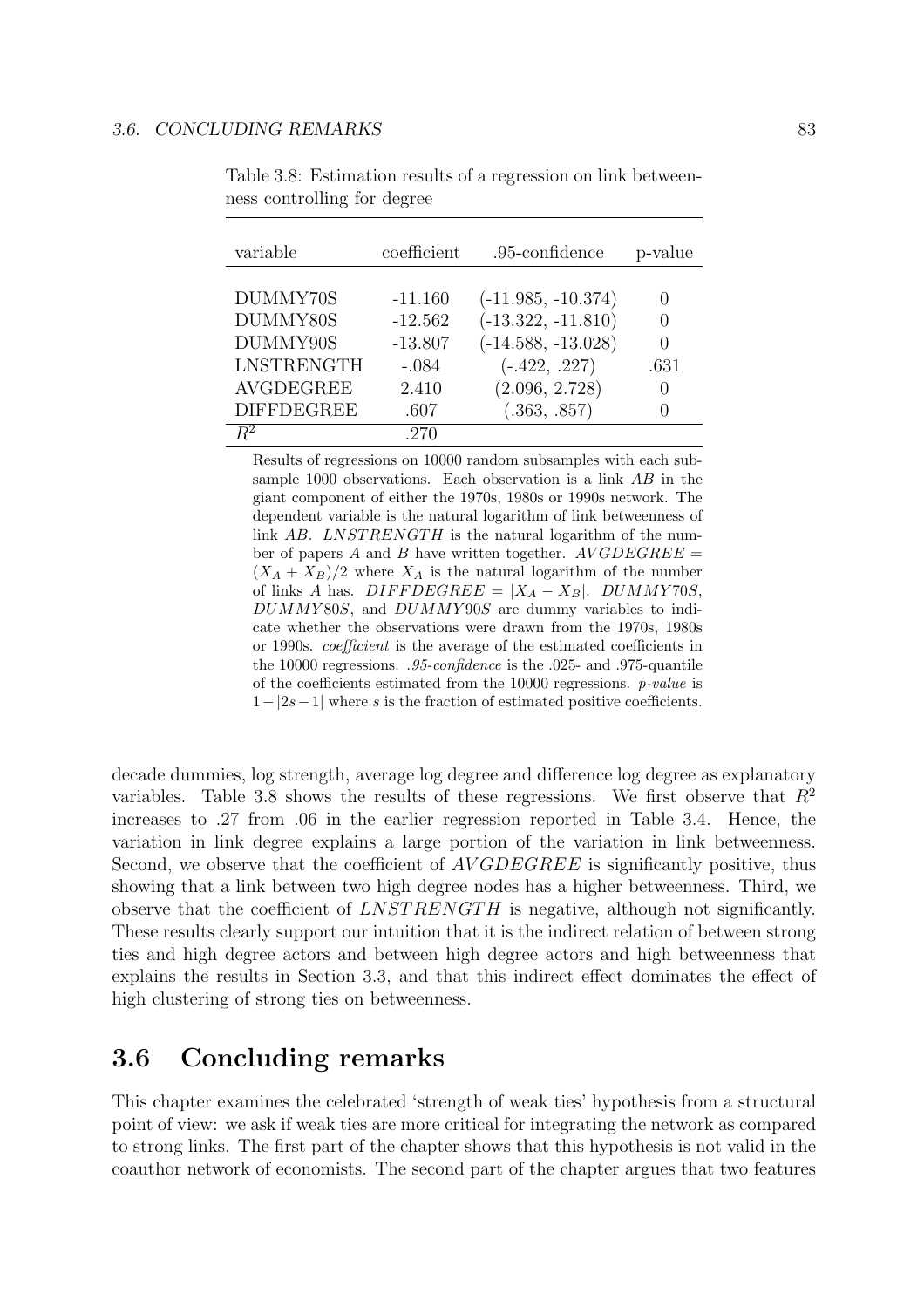of the network together help account for this finding: one, significant inequality in number of coauthors across individuals, and two, a positive relationship between the strength of a tie and the number of coauthors of the involved authors.

The arguments in the chapter together make the following general point: The classical view has been that society consists of different communities with strong ties within and weak ties across communities. Our work provides evidence for the existence of societies which exhibit a core-periphery structure, with the strong ties being located in the core. In such societies, strong ties are more important for bridging the network than weak ties.

These findings have potentially important implications for the study of social structure and we now discuss some interesting directions for further research. A first point worth bearing in mind is that we have only analyzed the coauthor network of economists. It would be interesting to check if coauthor networks in other subjects exhibit similar patterns. Existing work shows that degree distributions are typically unequal in coauthor networks (see e.g., Newman, 2003). This research typically assumes that links are dichotomous variables. There is however little work on the relation between degrees of authors the strength of the tie between them, and this property is critical, for the failure of hypothesis 2.

More generally, our findings raise the question of whether similar patterns also obtain in non-academic social networks. One context where this would be specially interesting to study is labor market contacts. There is some evidence on labor market contacts in Easy Asia which shows that strong ties are typically more important for job seekers as compared to weak ties (Bian and Ang, 1997). It would be very interesting to relate the network structure properties to these informativeness properties of strong ties.

A second line of enquiry concerns the formation of such networks, in other words, what are the circumstances – economic, cultural and technological – under which these two properties are likely to emerge. The economic coauthors networks is a specific context. Many factors play a role in the decision to coauthor or not, such as competition for priority, or complementarities of research skills, factors that do not play a role in other social settings. Moreover, the institution of academic research is such that there is a clear hierarchy in which professors advise PhD students. Many PhD students have only one or a few papers with their advising professor, in particular those who do not continue their career in academics. We would like to develop a simple theory of how such factors may help lead to the observed coauthor network.<sup>14</sup>

A third line of enquiry concerns the implications of the network patterns. In this chapter the focus has been on the structural aspects of the network structure, and it remains an open question whether strong ties are indeed more important for information dissemination. In the context of scientific collaboration, a combined analysis of the coauthor network and citations would be one way to move forward on this interesting question.

<sup>14</sup>For a brief survey of models of strong and weak links, see Goyal (2005b).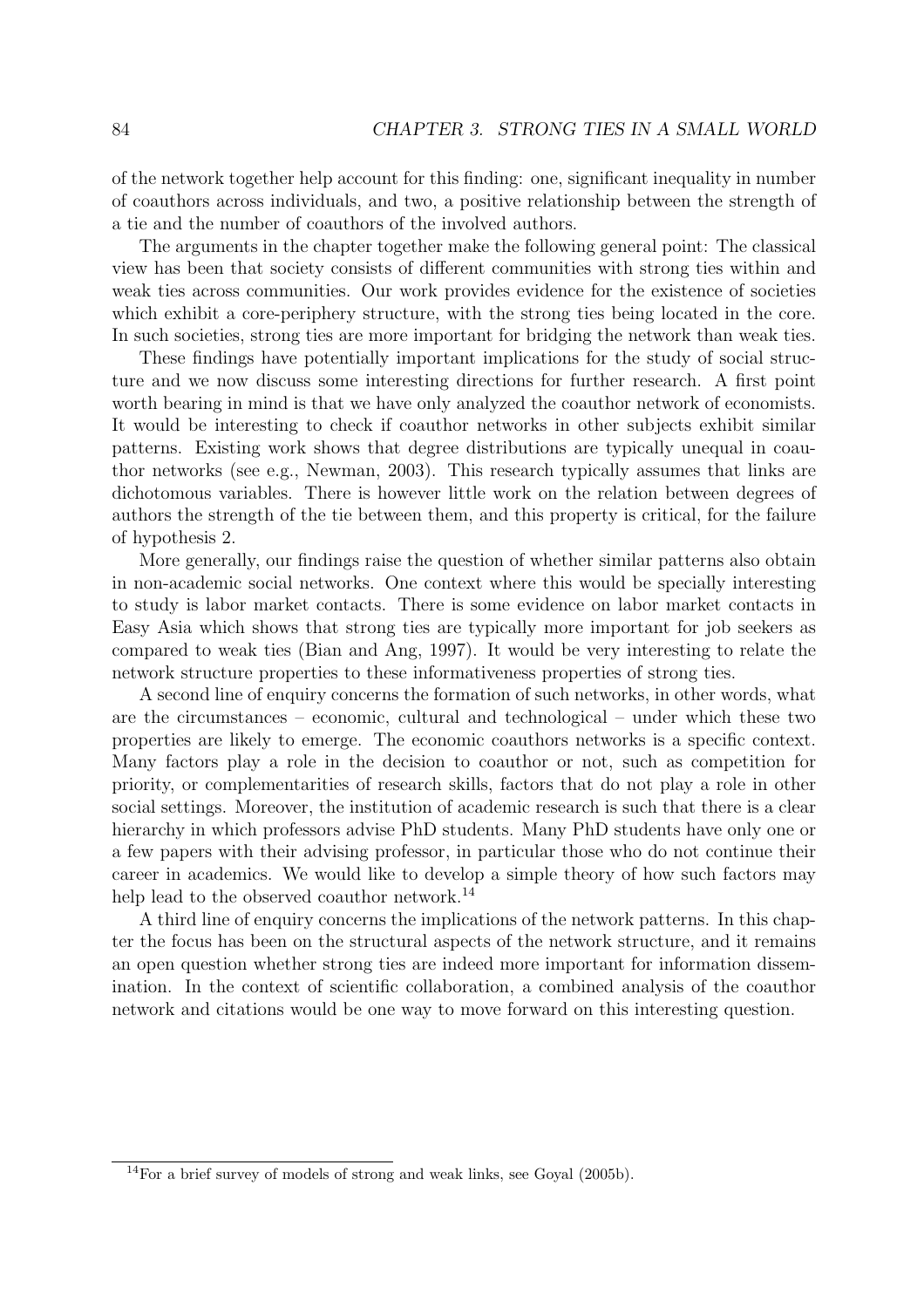## Chapter 4

## A theoretical model of research collaboration

## 4.1 Introduction

In Chapter 2 we studied the evolution of social distance among economists over the period 1970-2000. Our main findings were as follows. While the number of economists has more than doubled, the distance between them, which was already small, has declined significantly. The key to understanding the short average distances is the observation that economics is spanned by a collection of interlinked stars. A star is an economist who writes with many other economists, most of whom have few coauthors and generally do not write with each other.

These empirical findings are fascinating and we would like to develop a theory to account for them. There is already a large literature on the small world phenomenon in physics and mathematics. This work takes as a given that the world is small; our empirical work, however, shows that average distances and size of giant component in our network change greatly over time. We therefore need a theoretical approach which can explain the stable architectural features of the network (the interlinked stars) as well as the changes in the network (such as growing giant component).

In this chapter we therefore develop a simple incentives based model with the following features. Research papers contain ideas and involve routine work; the quality of a paper depends on the quality of the ideas contained in it. Individuals have ideas and can do routine work; however, some people are better at generating high quality ideas than others. Institutions reward individuals on their research output; this reward specifies a threshold level of output quality that is considered for evaluation and also specifies a certain credit to single authored work and coauthored work. There are costs to writing papers which increase in the number of papers written in a research area. Similarly there are costs to meeting and working with others which are increasing in the number of coauthors and which are also sensitive to the (network) distance between the authors.

Analysis of this model tells us that stars – which embody unequal distribution of links and links between well connected and poorly connected players – arise naturally in an

 $0$ This chapter is based on Section 4 of Goyal, Van der Leij and Moraga-González (2004).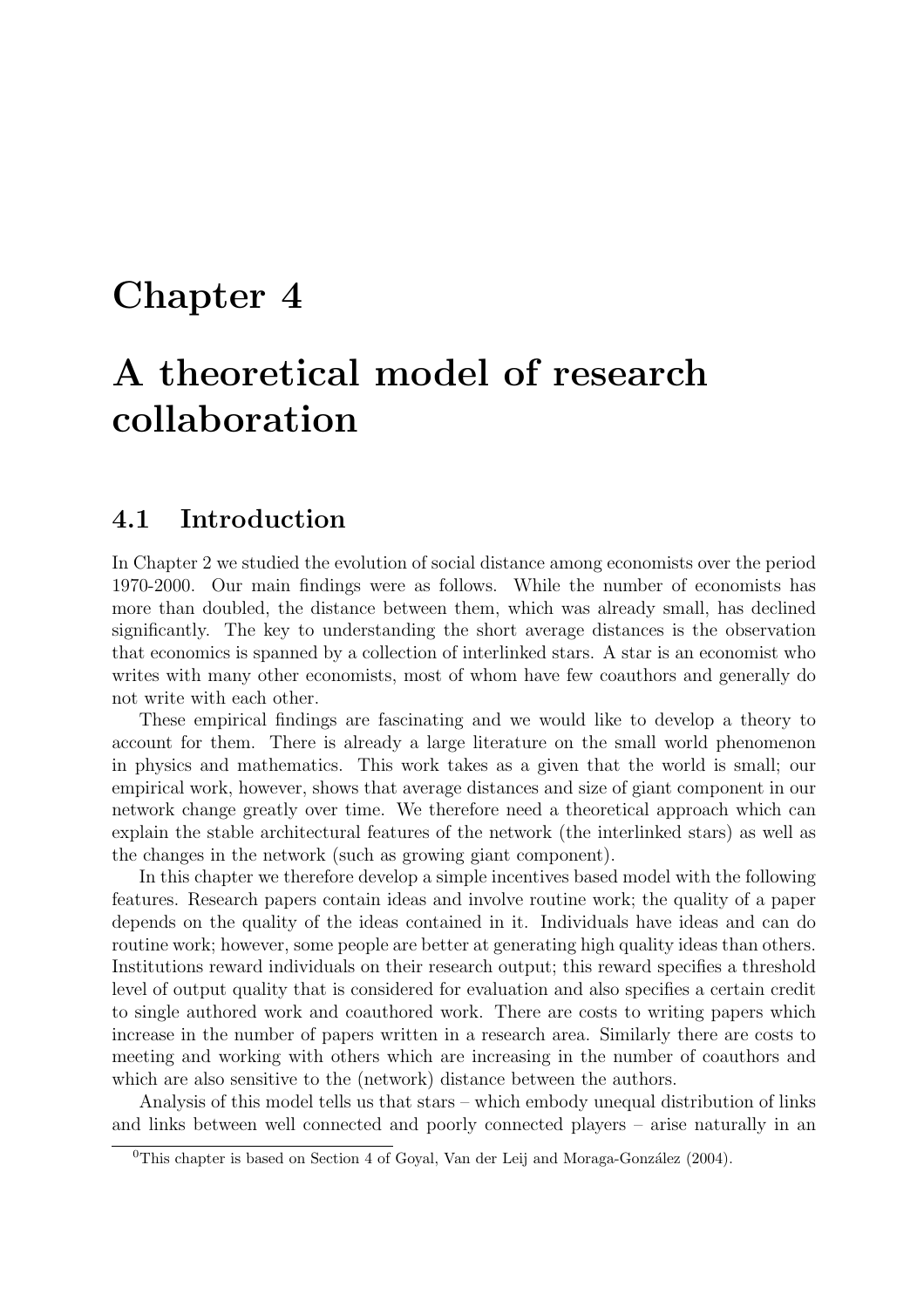academic environment with productivity differentials and the possibility of collaboration. We show that equilibrium networks contain interlinked stars and hence exhibit short average distances. We also show that a decline in costs of communication and an increase in credit to coauthored papers both lead to an increase in the number of collaborators and therefore an equilibrium network with a higher degree, something which helps explain the growth in the size of the giant component.

We now place this model in the current literature. In the first place, this chapter is related to the recent literature on network formation, see Bala and Goyal (2000), Jackson and Wolinsky (1996) and Kranton and Minehart (2001) for early work and Goyal (2005a) and Jackson (2005) for surveys of recent developments. The distinctive aspect of this literature is the use of individual incentives to derive predictions on network architectures. This chapter contributes to this literature by developing a simple model of coauthor network formation to explain the patterns we observe in Chapter  $2<sup>1</sup>$ 

Second, this chapter may be seen as contributing to the literature on economics research. Recent work on this subject includes Ellison (2002a, 2000b), Laband and Tollison (2000), among others. Our findings on the relative role of increased coauthoring and distant coauthoring, respectively are related to themes discussed by other authors. In particular, the increase in coauthorship has been noted and the reasons for it have been explored in Hudson (1996), while the role of substantial and increasing informal intellectual collaboration is explored in Laband and Tollison (2000). A variety of arguments – such as increasing specialization and the falling costs of communication among others – have been proposed to explain increasing coauthorship among economists. Hamermesh and Oster (2002) present evidence which suggests that collaboration among distant authors has increased over the years.

Third, the analysis in this chapter also relates to complex network modeling in physics. In recent years, physicists have investigated extensively the empirical properties of large social and economic networks. For comprehensive surveys of this work see Albert and Barabási (2002) and Dorogovtsev and Mendes (2002). This work focuses on the statistical properties of large networks, and uses a variety of techniques ranging from random graph theory to mean field analysis to elaborate on different features of observed networks. The contribution to this body of work is the incentives based approach we develop. We believe that networks of scientific collaboration are an outcome of deliberate decisions by individual scientists. This means that the observed networks reflect the technology of production of knowledge and the incentives faced by individuals. We are thus interested in developing a model where technology and incentive schemes are modeled explicitly and we can study their effects on collaboration networks systematically.

This chapter is structured as follows. In Section 4.2 we develop the theoretical model. In Section 4.3 we analyze this model and we provide equilibrium results. In Section 4.4 we conclude.

<sup>&</sup>lt;sup>1</sup>For a related model of coauthors, see Jackson and Wolinsky (1996). Their interest is in complementarities in collaboration and their equilibrium networks are characterized by complete components of different sizes.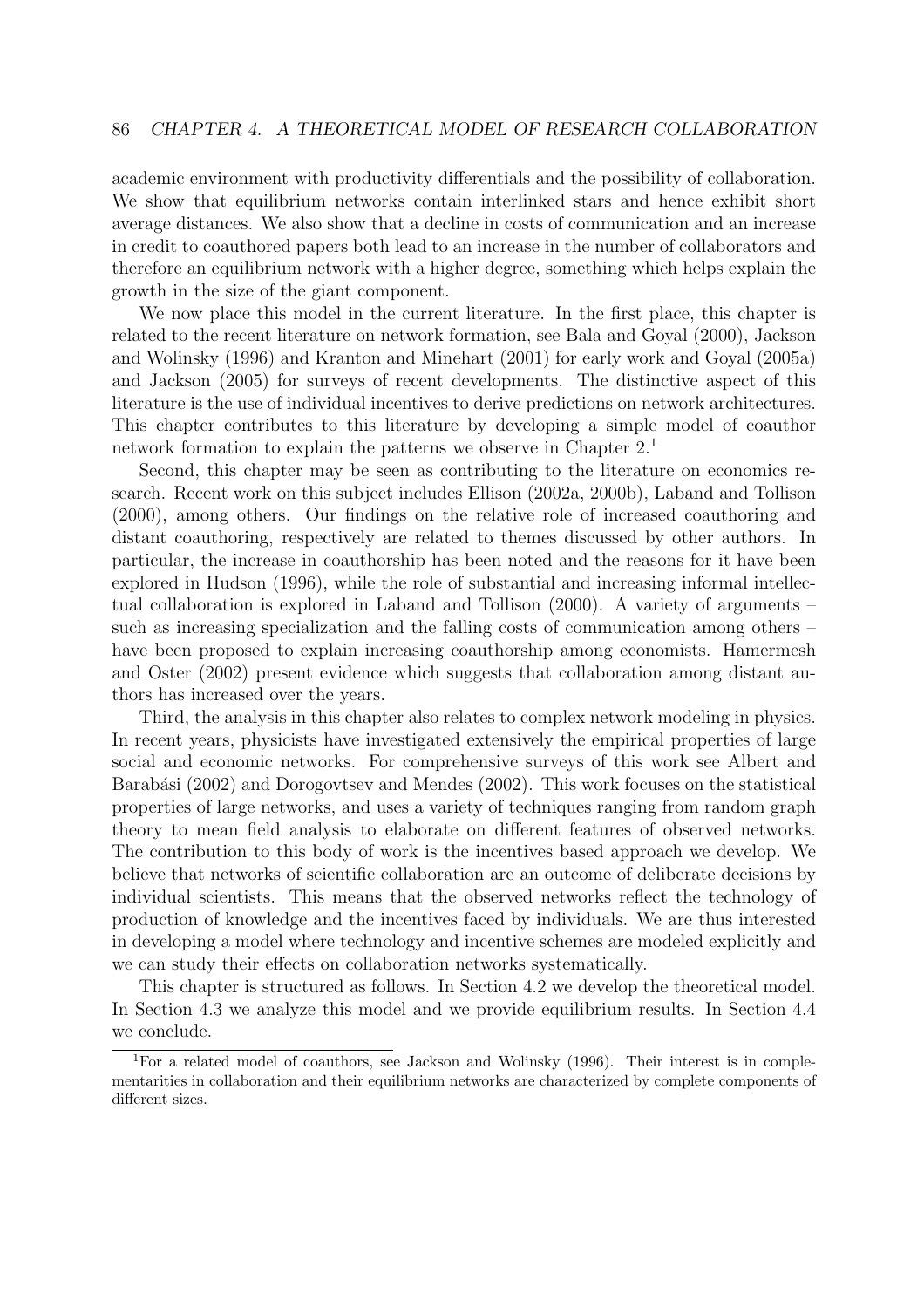### 4.2. MODEL 87

## 4.2 Model

In this section we develop a simple model of network formation to explain the observed empirical patterns, specifically, the existence of interlinked stars and the growth in the giant component. Our model has three main aspects: a technology of knowledge production, productivity differences across individuals, and academic reward schemes.

We suppose that there are  $n$  players and that a player can be either of High type or Low type. There are  $n_h$  High-type players, and  $n_l$  Low-type players, and  $n = n_h + n_l$ . We shall assume that  $1 < n_h \ll n_l$  and that  $n_l$  is sufficiently large. We shall denote the set of players by N. Players make decisions on their research strategy: whether to write alone or with others, and if with others, how many coauthorships to form and with which types of players; they also decide how many papers to write and how much effort to put in each paper that they write.

Let  $g_{ij}^x \in \{0,1\}$  model i's decision on whether to participate in a project x with author  $j$ , where a value of 1 signifies participation while a value of 0 signifies non-participation. Let  $e_{ii}^x$  denote the effort that player i spends on a single-authored paper x, and let  $e_{ij}^x$ , refer to the time that he spends on a joint paper  $x$  with coauthor  $j$ . We assume that for a paper to be written the total effort put in by its authors must be at least 1. A research strategy of a player is then given by a row vector,  $s_i = \{(g_{ij}^x, e_{ij}^x)_{x \in \{1, \ldots, m\}, j \in N}\}\,$ , where m is the number of projects that a player participates in either individually or with any other single coauthor. A player j is a coauthor of player i if  $g_{ij}^x = g_{ji}^x = 1$  for some paper x. Let  $\eta_i(\mathbf{s})$  be the number of coauthors of player i in research strategy s.

A paper consists of ideas and routine/technical work.<sup>2</sup> The quality of a paper depends only on the quality of the ideas it contains and the ideas of the paper in turn depend on the type of the authors of the paper. A High-type author has high quality ideas, while a Low-type author has low quality ideas; the high and low quality types of ideas are denoted by  $t_h$  and  $t_l$ , respectively, where  $t_h > t_l > 1$ . It is natural to assume that a type i author will write single-authored papers of quality  $t_i$  only,  $i = h, l$ ; we assume that if two authors i and j jointly work on a paper the quality of the paper is given by  $t_i \cdot t_j$ . Thus quality of a paper can be  $q \in \{t_h^2, t_h t_l, t_h, t_l^2, t_l\} = Q^{3}$ 

We assume that the marginal costs of writing papers increase with the number of papers, reflecting increasing marginal opportunity costs of time.<sup>4</sup> Maintaining a coauthor relationship involves communication and coordination across different projects and possibly different partners and these costs are likely to increase as the number of coauthors increases. This leads us to assume that the marginal cost are increasing in the number

<sup>2</sup>This is similar to the formulation used in Ellison (2002b).

<sup>&</sup>lt;sup>3</sup>In economics, quality of original ideas appears to be the crucial variable and physical capital and infrastructure seems to play a relatively minor role in the production of knowledge. This is quite different from the situation in subjects such as medicine and physics, where experiments require very substantial infrastructure and the provider of these resources has a very critical role. Our formulation is therefore better suited for the study of collaboration in economics.

<sup>&</sup>lt;sup>4</sup>Time constraints are particularly relevant when the papers are written in parallel. This is likely to be the case when the considered publication period is very short. When papers are assumed to be written sequentially, the marginal cost might initially decrease due to a 'learning by doing' effect. However, if the production is large, the learning effect is likely to be small, in which case increasing opportunity costs of time are the most relevant factor determing the marginal cost of writing papers.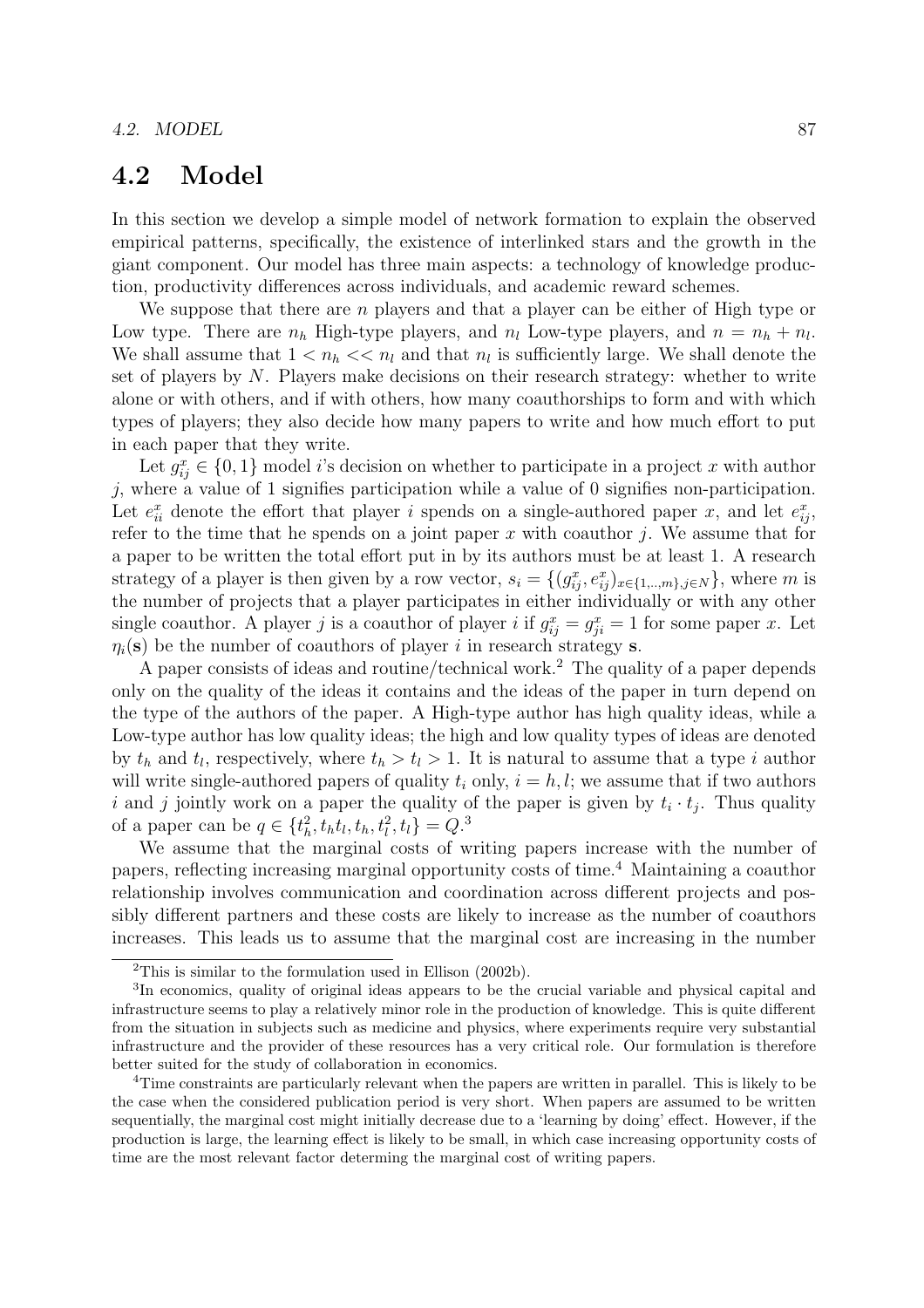of coauthors,  $\eta_i(\mathbf{s})$ . Given these considerations, we are able to write down the costs of a research strategy  $s_i$  for a player i faced with a research strategy profile  $s_{-i}$ , as

$$
\sum_{j \in N} c \left[ \sum_{x \in \{1, \dots, m\}} e_{ij}^x \right]^2 + f \frac{\eta_i(\mathbf{s})^2}{2} \tag{4.1}
$$

with  $f > 0$ . This first part of the cost specification captures the idea that a collaboration relation between two individuals i and j is a research project and that the costs of coming up with interesting ideas and papers increase as more papers are written within the project. This leads us to suppose that writing  $m$  papers with  $m$  coauthors is less costly than writing  $m$  papers with a single coauthor. This assumption pushes individuals toward diversification of collaborators. On the other hand, our assumption that costs of linking with others are convex in the number of links pushes toward fewer collaborators. The optimal number of collaborators trades off these two pressures.

We shall suppose that a person is rewarded on the basis of quality weighted index of papers he publishes, there is discounting of joint work and that there is a minimum quality requirement such that only papers above this quality are accepted for publication. We shall suppose that this threshold is given by  $\bar{q}$  where  $\bar{q} \in [1, t_h^2]$ . One interpretation of this threshold is in terms of different journals: a higher ranked journal can be more selective in the papers it publishes and so it will have a higher threshold as compared to a lower ranked journal. We suppose that a single-author paper of quality q gets a reward q, while a 2-author paper of quality q yields a reward rq to each author, where  $r \in [0, 1]$ reflects the discounting for joint work in the market.<sup>5</sup>

For a strategy profile s, let  $I_{ij}^x(e)$  be an indicator function, which takes on value 1 if  $g_{ij}^x = g_{ji}^x = 1, e_{ij}^x + e_{ji}^x \ge 1$ , and  $q_{ij}^x \ge \bar{q}$ , and it takes a value of 0, otherwise. Given these considerations, for a strategy  $s_i$  and faced with a strategy profile  $s_{-i}$ , the payoffs to a player are as follows:

$$
\Pi_i(s_i, \mathbf{s}_{-i}) = \sum_{j \neq i} \sum_{x \in \{1, \dots, m\}} I_{ij}^x r q_{ij}^x + \sum_{x \in \{1, \dots, m\}} I_{ii}^x q_{ii}^x - \sum_{j \in N} c \left( \sum_{x \in \{1, \dots, m\}} e_{ij}^x \right)^2 - f \frac{\eta(\mathbf{s})^2}{2}.
$$
 (4.2)

We study the architecture of networks that are strategically stable. Our notion of strategic stability is a refinement of Nash equilibrium. A strategy profile  $s^* = \{s_1^*, s_2^*, ..., s_n^*\}$ is said to be a Nash equilibrium if  $\Pi_i(s_i^*, \mathbf{s}_{-i}^*) \geq \Pi_i(s_i, \mathbf{s}_{-i}^*)$ , for all  $s_i \in S_i$ , and for all  $i \in N$ . In our model a coauthoring decision requires that both players wish to participate in the paper. It is then easy to see that an autarchic situation in which no one does any joint work is always a Nash equilibrium. To avoid these types of coordination problems we supplement the idea of Nash equilibrium with the requirement of pairwise stability. We define pairwise stable equilibrium as follows:

**Definition 4.1.** A strategy profile  $s^*$  is a pairwise-stable equilibrium if the following conditions hold:

 $5$ We are assuming here that different types involved in a collaboration get the same reward; our results do not change qualitatively if we assume that Low types get a lower payoff than High types.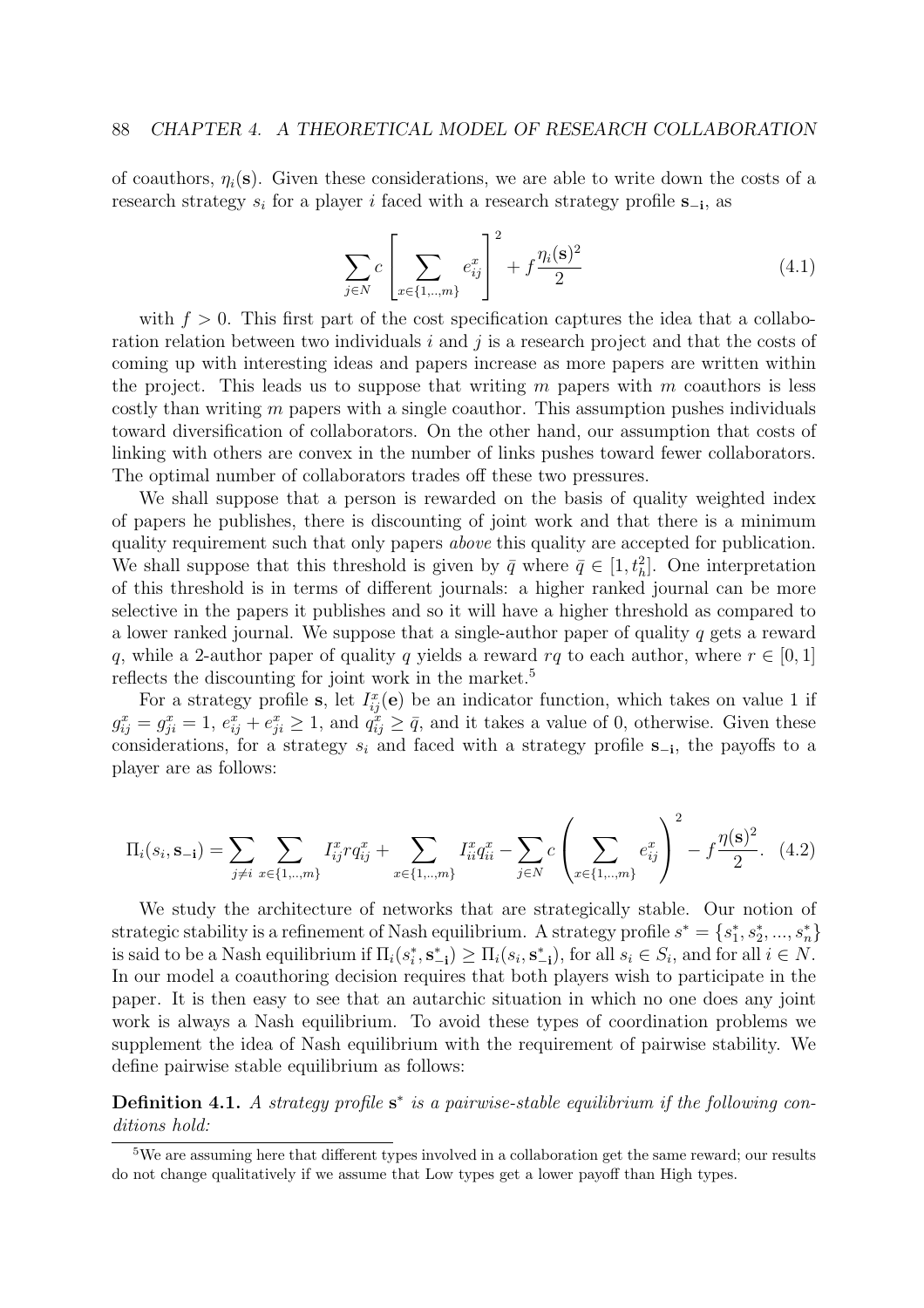#### 4.3. RESULTS 89

- 1. s<sup>\*</sup> constitutes a Nash equilibrium.
- 2. For any pair of players,  $i, j \in N$  there is no strategy pair  $(s_i, s_j)$  such that  $\Pi_i(s_i, s_j, \mathbf{s}_{-i-j}^*) > \Pi_i(s_i^*, s_j^*, \mathbf{s}_{-i-j}^*)$  and  $\Pi_j(s_i, s_j, \mathbf{s}_{-i-j}^*) > \Pi_j(s_j^*, s_j^*, \mathbf{s}_{-i-j}^*)$ .

We shall use the short form – pws-equilibrium – to refer to pairwise-stable equilibrium. This notion of equilibrium is taken from Goyal and Joshi (2003); it generalizes the original formulation of pairwise stability due to Jackson and Wolinsky (1996) by allowing pairs of players to form and delete links simultaneously. We shall say that a network is symmetric if all equal-type players have the same number of links with each of the two types of players. This will allow us to talk of the number of collaborations between a typical  $i$  and j type of players and use  $\eta_{ij}$  to refer to this number.

### 4.3 Results

We first characterize equilibrium networks under the assumption that, in a joint project, each author contributes one half of the time needed for routine work and gets credit r for the joint paper. This may be interpreted as a model with no transfers. We note that the optimal choice of number of papers is independent across pairwise collaboration ties. This is due to the cost specification which is additive across projects with different coauthors and own projects. Our first result derives the optimal number of papers that High type and Low type authors will write on their own and with others.<sup>6</sup>

**Proposition 4.1.** Suppose  $\bar{q} < t_l$ . A High type player optimally chooses  $m_h^* = t_h/2c$  single author papers,  $m_{hh}^* = 2rt_h^2/c$  papers in a HH collaboration, and  $m_{hl}^* = 2rt_ht_l/c$  papers in HL collaboration. A Low type player optimally chooses  $m_l^* = t_l/2c$  single author papers,  $m_{lh}^* = 2rt_ht_l/c$  papers in a LH collaboration, and  $m_{ll}^* = 2rt_l^2/c$  papers in LL collaboration.

*Proof.* For a High type the optimization problem with respect to single author papers is

$$
\max_{m_h} t_h m_h - c m_h^2 \tag{4.3}
$$

Straightforward calculations yield  $m_h^* = t_h/2c$ . Similarly, for a High type the optimal number of papers in an HH collaboration is the solution to the following optimization problem:

$$
\max_{m_{hh}} r t_h^2 m_{hh} - c \left[ \frac{m_{hh}}{2} \right]^2 \tag{4.4}
$$

This optimization problem yields us the solution that  $m_{hh}^* = 2rt_h^2/c$ . Similarly, the optimal number if papers for a H type in a HL collaboration are given by  $m_{hl}^* = 2rt_ht_l/c$ . Given that the publication threshold is below  $t_l$ , L types will also write papers on their own. The computations for these players are similar and omitted.  $\Box$ 

This proposition tells us that H-types will write more single authored paper than Ltypes. Moreover, the optimal number of papers in a HH relationship is greater than the

<sup>&</sup>lt;sup>6</sup>In what follows we treat the number of papers and the number of coauthors as continuous variables.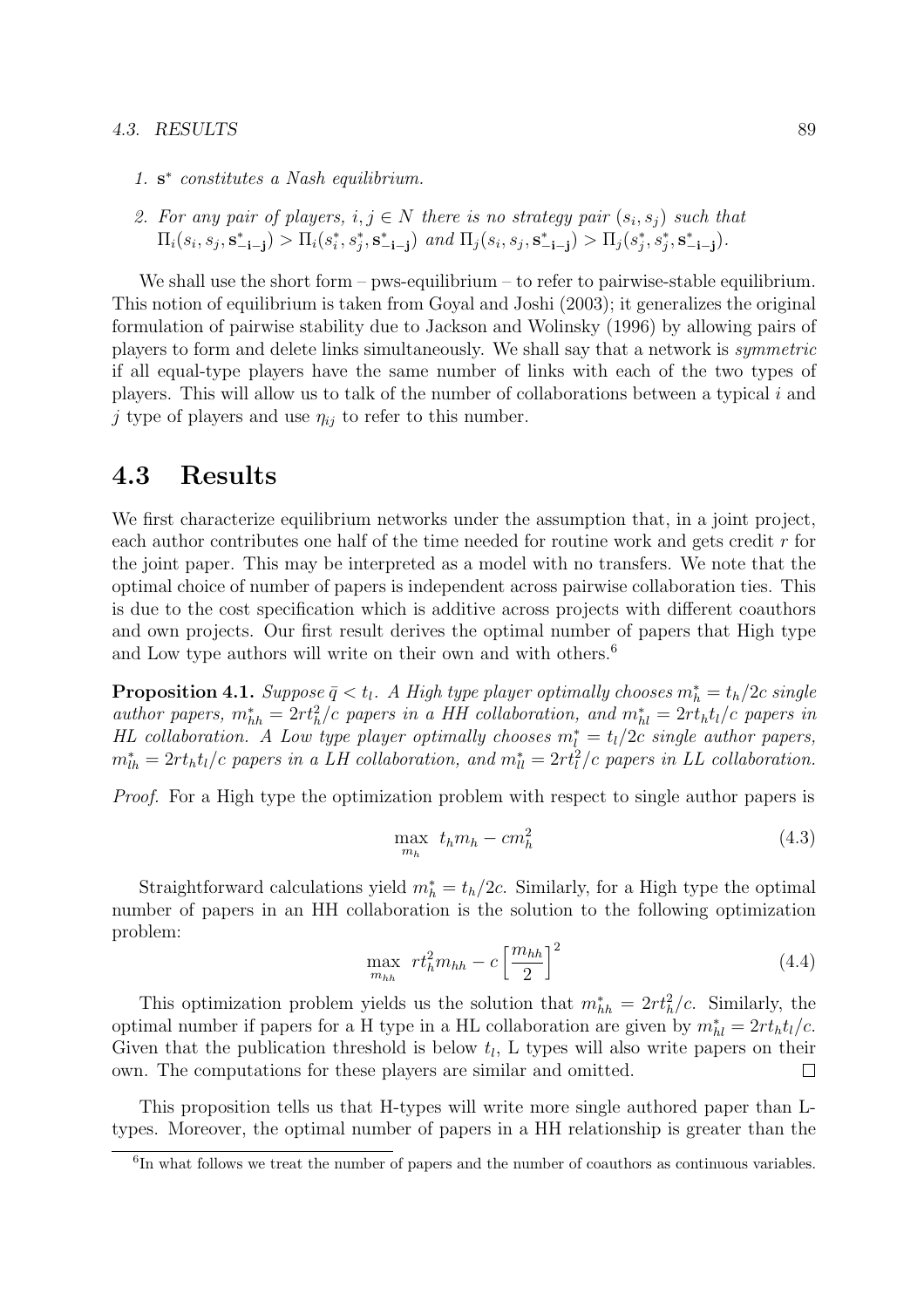number of papers in a LL coauthor relation. These results follow directly from the initial productivity differences across players. We also note that the number of optimal papers varies negatively with the costs of writing papers, while they vary positively with the individual credit given in coauthored papers.

Let  $\pi_i$  refer to the payoff that a *i* type player gets from working alone, and  $\pi_{ij}$  refer to the reward that a type i player gets from working with a type j player. Then the above proposition allows us to write down the payoffs for different type players.

$$
\pi_h^* = \frac{t_h^2}{4c}; \ \pi_{hh}^* = \frac{r^2 t_h^4}{c}; \ \pi_{hl}^* = \frac{r^2 t_h^2 t_l^2}{c}; \tag{4.5}
$$

$$
\pi_l^* = \frac{t_l^2}{4c}; \ \pi_{lh}^* = \frac{r^2 t_l^2 t_h^2}{c}; \ \pi_{ll}^* = \frac{r^2 t_l^4}{c}.
$$
\n(4.6)

In what follows, our interest is primarily in the nature of coauthor networks that arise and we shall omit mention of single author papers throughout the discussion. The following result characterizes equilibrium networks.

**Proposition 4.2.** Suppose that  $n_h - 1 \ge r^2 t_h^4 / cf$ ,  $\bar{q} = t_l$  and  $n_h$  and  $n_l$  are even numbers. A symmetric equilibrium network exists and it has the following properties.

(i) If  $f > 2r^2t_h^4/c$  then it is empty.

(ii) If  $2r^2t_l^4/c < f < 2r^2t_h^4/c$ , then  $\eta_{hh}^* = \frac{r^2t_h^4}{cf}$ ,  $\eta_{lh}^* = 0$  and  $\eta_{ll}^* = 0$ .

(iii) If 
$$
f < 2r^2t_l^4/c
$$
, then  $\eta_{hh}^* = \frac{r^2t_h^4}{cf}$ ,  $\eta_{hl}^* = 0$  and  $\eta_{ll}^* = \frac{r^2t_l^4}{cf}$ .

Proof. We first characterize the incentives to collaborate. Part (i) follows directly from noting that  $\pi_{hh}^* < f/2$  implies that there is no incentive for two H-types to collaborate. Since this is the highest possible return from coauthorship no links can arise in equilibrium. We now prove part (ii). First, we note that since  $\pi_{hh}^* > \pi_{hl}^*$  an H-type will not link up with an L-type if there is an H-type available. The assumptions  $n_h - 1 \geq r^2 t_h^4 / c f$  and  $n_h$ is an even number guarantee that this will be the case (the critical number of high types is derived below). Second, we note that an L type would only be willing to collaborate with L-types if  $f/2 < \pi_{ll}^*$ .

We now turn to optimal choice of partners. If  $f/2 < \pi_{hh}^*$  then the optimal number of links for an H type,  $\eta_{hh}$ , solves:

$$
\max_{\eta_{hh}} \quad \eta_{hh}\pi_{hh}^* - f\frac{\eta_{hh}^2}{2} \tag{4.7}
$$

The solution is given by  $\eta_{hh}^* = \frac{r^2 t_h^4}{c_f}$ . Thus if  $n_h - 1 > \frac{r^2 t_h^4}{c_f}$ , then there are enough H-types around and an H-type will not collaborate with an L-type. The computations for L-type players in case (iii) are similar and omitted.

The existence of symmetric equilibrium follows directly from the fact that an optimal number of papers and coauthors exist,  $n_h$  and  $n_l$  are even and large enough to make optimal linking feasible. $\Box$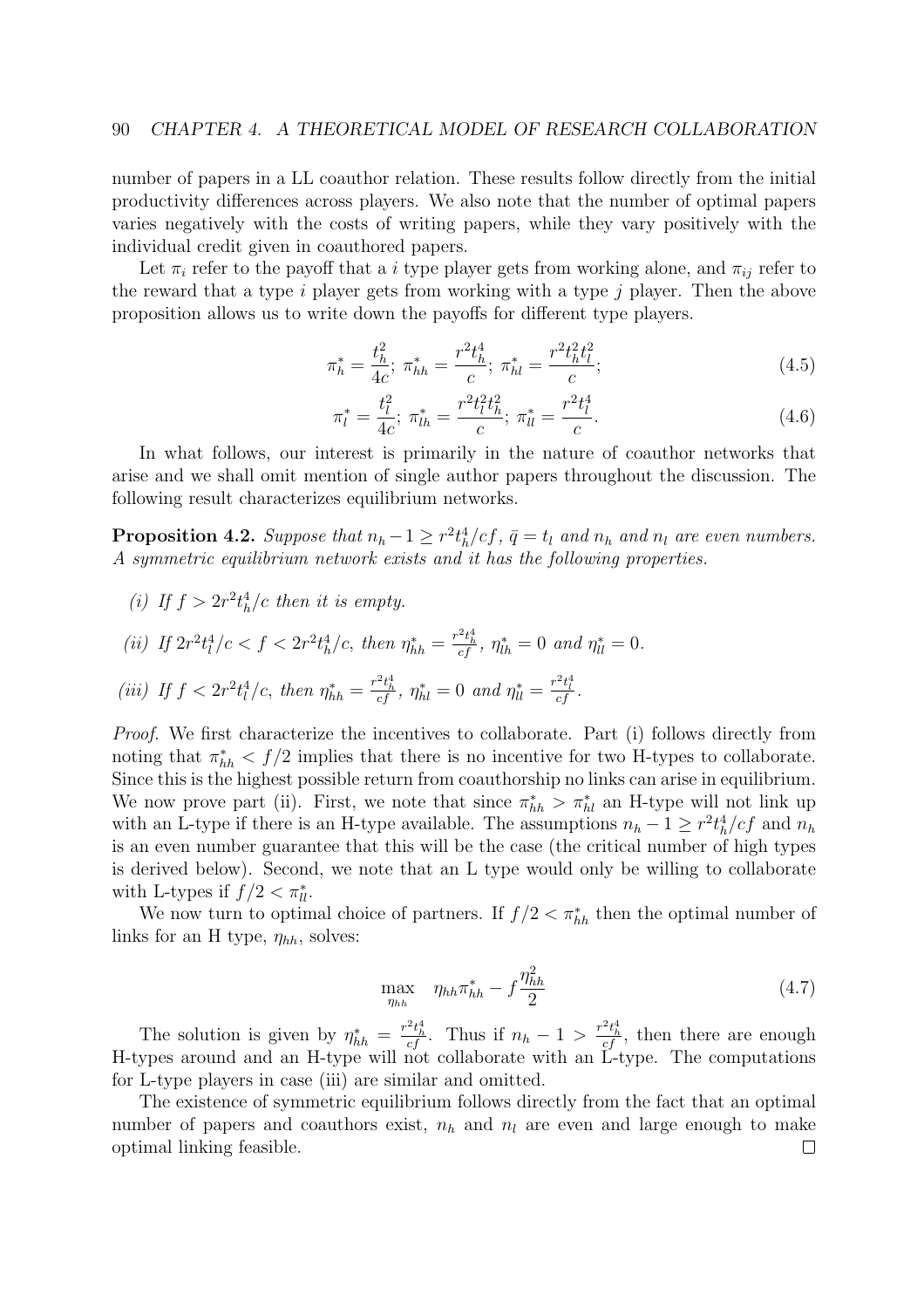

Figure 4.1: Symmetric equilibrium networks for  $n_H = 3$  and  $n_L = 6$ .

Proposition 4.2 tells us that if two persons involved in a collaboration equally share the effort required to write a paper, then only links between same type players will form in a symmetric equilibrium. Moreover, H-types will have more coauthors than L-types. Figure 4.1 presents the equilibrium networks; in this figure  $f_{hh} = 2r^2 t_h^4/c$  and  $f_{ll} = 2r^2 t_l^4/c$ .

We now comment on the role of the two institutional reward variables: the threshold level for publication,  $\bar{q}$ , and the credit for joint work r. The threshold  $\bar{q}$  is critical in defining the level and types of coauthorship. This leads us to ask: does an increase in  $\bar{q}$  always raise the proportion of coauthored papers? The answer to this depends on the relative value of  $t_h$  and  $t_l$ . If  $t_h < t_l^2$  then the proportion of coauthored papers is increasing in  $\bar{q}$ . If  $t_h > t_l^2$  then there is a non-monotonicity: as  $\bar{q}$  crosses  $t_l$  the proportion increases and as it increases beyond  $t_l^2$  it falls before rising again to a value of 1 as  $\bar{q}$  crosses  $t_h$ . We also note that the number of joint papers as well as the number of coauthors is increasing in  $r$ , the level of individual credit for coauthored work.

Proposition 4.2 implies that there are no connections between Low and High type players. Moreover, in equilibrium, links only exist between players with the same number of links. This seems to be at variance with one of the crucial aspects of empirically observed networks: the existence of a large number of stars (which arise when highly connected players connect with very poorly connected players, see Table 2.6). This difference between observed patterns and equilibrium predictions leads us to explore two aspects of the model more closely: the number of H-types available and the possibility of transfers between High and Low types.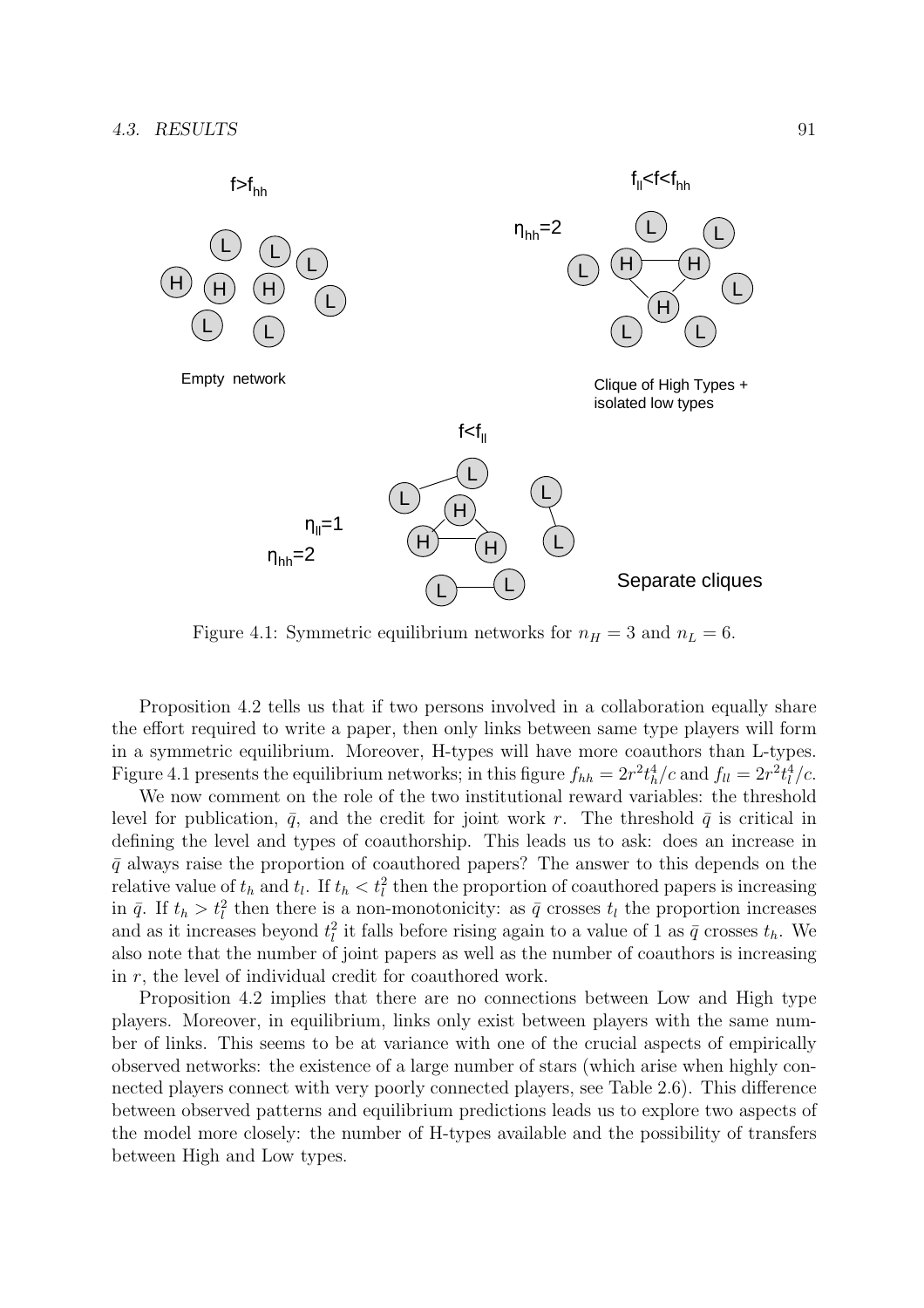One reason for the 'same-type collaboration only' result is that there are enough players of each type. What happens if an H-type wants to collaborate with 10 H-types but there are only 5 H-types around? In this case, High type players may be induced to collaborate with L-type players. This observation leads us to the following result.

**Proposition 4.3.** Suppose that  $n_h - 1 < r^2 t_h^4 / cf$  and the threshold for publication is  $\bar{q} = t_l$ . Then a symmetric equilibrium has the following features.

- (i) If  $f > 2r^2t_h^4/c$  then it is empty.
- (ii) If  $2r^2t_l^4/c < f < 2r^2t_h^4/c$ , every H-type has  $n_h 1$  H-type coauthors, and also has  $\eta_{hl} = \max\{0, \frac{r^2t_h^2t_l^2}{cf} - n_h + 1\}$  L-type coauthors. L-types do not work with each other.
- (iii) If  $f < 2r^2t_l^4/c$  an H-type has exactly the same coauthor pattern as in (2), while each L-type has  $\eta_{lh} \in (1, n_h)$  H-type coauthors and  $\max\{0, \frac{r^2t_l^4}{cf} - \eta_{lh}\}\$ L-type coauthors.

*Proof.* Part (i) follows as in Proposition 4.2. We now prove part (ii). Since  $n_h - 1$  <  $r^2t_h^4/cf = n_{hh}^*$ , it follows that there are not enough High-type players around so that a High-type may find it worthwhile to form collaborations with Low-types. Since  $\pi_{lh}^* > \pi_{ll}^*$ a Low-type always prefers to collaborate with a High-type rather than with another Lowtype. Thus, the payoff to a High-type may be written as

$$
(t_h m_h - c m_h^2) + (n_h - 1)\pi_{hh}^* + \eta_{hl}\pi_{hl}^* - f\frac{(n_h - 1 + \eta_{hl})^2}{2}.
$$
 (4.8)

It is now easy to see that the optimal number of HL collaborations is given by  $\eta_{hl} =$  $r^2t_h^2t_l^2/cf - n_h + 1$ . We now consider the incentives of L types. First note that since  $f > 2r^2t_l^4/c$  there will be no LL coauthor papers. It then follows that an L-type player will have  $\eta_{lh} \in \{1, n_h\}$  H-type coauthors in a symmetric equilibrium. This completes the proof of part (ii). The proof of part (iii) is similar and omitted.  $\Box$ 

A scarcity of H-types implies that there is a wide range of parameters for which HL collaborations arise in equilibrium. Moreover, since  $n_h \ll n_l$ , in part (2) equilibrium networks will have an interlinked stars structure: all H types will coauthor with each other while each of them will coauthor with a number of L-types, who do not coauthor with each other. Figure 4.2 presents equilibrium networks when the number of H types is small; in this figure  $f_{hh}$  and  $f_{ll}$  are defined as before, while  $f_{hl} = r^2 t_h^2 t_l^2/(n_h - 1)c$ 

We now examine the scope of 'a sharing of scarce resources' motivation for collaboration between an H-type and an L-type. We start by examining a case in which L-types offer 'time' for routine work and in return get High quality ideas from H-types. An important issue here is how the exchange of ideas and time takes place. We first discuss the case where an L-type only shares in the routine work and does not share the costs of maintaining links f.

To keep matters simple we shall suppose that an H-type makes a take-it-or-leave-it offer  $\alpha \in (1/2, 1]$  to an L-type, where  $\alpha$  measures the amount of time the Low-type must contribute per paper the two parties write together.<sup>7</sup> What will be the optimal level for  $\alpha$ 

<sup>&</sup>lt;sup>7</sup>We assume that the  $\alpha$ -contract is enforceable.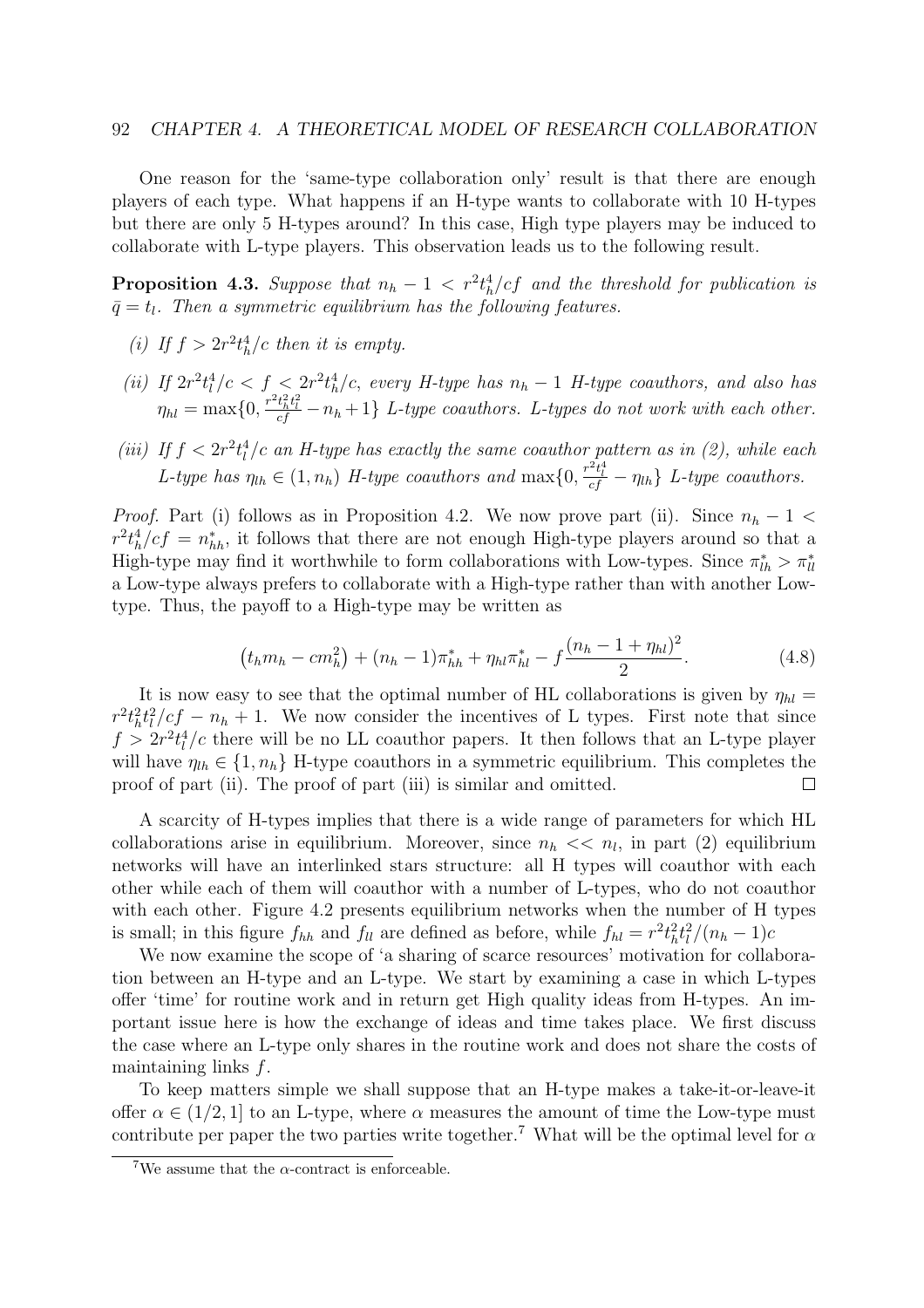

Figure 4.2: Symmetric equilibrium networks with size constraints.  $n_H = 3$ ,  $n_L = 6$  and  $\eta_{HH} > n_H - 1.$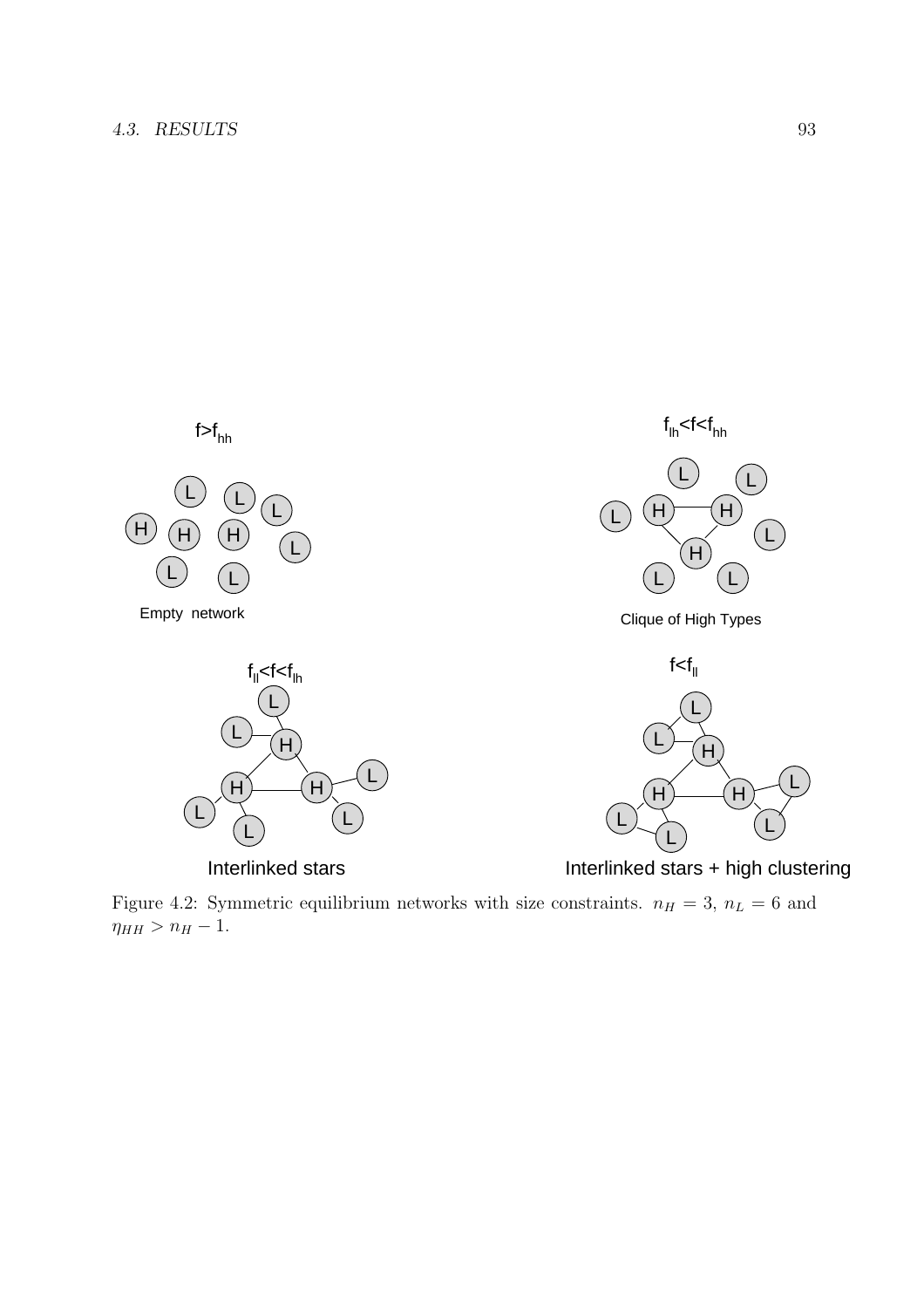and how many coauthorships between H and L types will arise in this case? The following proposition provides a complete answer to this question.

**Proposition 4.4.** Assume that  $n_h - 1 \ge r^2 t_h^4 / cf$  and  $\bar{q} = t_l$ . Suppose that an H-type makes a take-it-or-leave-it offer of  $\alpha \in (1/2, 1]$  to an L-type with regard to sharing routine work in a joint paper. Then in equilibrium there will be no HL coauthorships and therefore networks will have the same structure as in Proposition 4.2.

*Proof.* Given an  $\alpha \in (1/2, 1]$ , an L-type faces a trade-off: work with other L-types and share routine work equally or work with an H-type and put in a fraction of time  $\alpha > 1/2$ per paper in exchange for high quality ideas. From 4.6 we know that if an L-type works with another L-type then he receives a payoff given by  $\pi_{ll} = r^2 t_l^4/c$ . If a Low-type works with an H-type instead, then he receives a payoff given by

$$
rt_h t_l m_{lh} - c(\alpha m_{lh})^2,
$$

where  $\alpha$  denotes the fraction of time an L-type must put in to be able to work with an H-type. From the first order conditions it follows that  $m_{lh} = rt_h t_l/2c\alpha^2$ , which yields a payoff given by  $\pi_{lh}(\alpha) = r^2 t_h^2 t_l^2 / 4c\alpha^2$  to the Low-type. We can compare  $\pi_{ll}^*$  and  $\pi_{lh}$  and we find that  $\pi_{lh} > \pi_{ll}$  if and only if  $t_h^2 > 4\alpha^2 t_l^2$ . This gives us the set of  $\alpha$  that an L-type will accept.

Consider now the decision of an H-type. An H-type faces a trade-off: work with Hightypes and share writing costs or work with Low-types and exchange quality of ideas for working time. From (4.5) we know that the payoff from an HH link to an H-type player are  $\pi_{hh}^* = r^2 t_h^4/c$ . Consider now the payoffs to an H-type from a HL link, where the L-type puts in  $\alpha$  share of the routine work, while the H-type puts in  $(1-\alpha)$  fraction of the routine work.

$$
rt_ht_l m_{hl} - c((1-\alpha)m_{hl})^2
$$

From the first order condition, it follows that  $m_{hl} = rt_h t_l/2c(1 - 2\alpha + \alpha^2)$ . Since  $\alpha \geq 1/2$  it follows that  $m_{hl} \geq m_{lh}$ . We assume that for a given  $\alpha$ , the number of papers written in a HL relation is  $\min\{m_{hl}, m_{lh}\}\$ . Thus the payoff to an H-type from a link with an L-type is

$$
\bar{\pi}_{hl}(\alpha) = \frac{r^2 t_h^2 t_l^2}{2c\alpha^2} \frac{\alpha(\alpha+2)-1}{2\alpha^2}
$$

We now note that  $\bar{\pi}_{hl}(\alpha) \geq \pi_{hh}^*$  if and only if  $t_h^2 < (\alpha(\alpha+2)-1)/4\alpha^4)t_l^2$ . This gives us the set of parameters for which an H-type would be willing to coauthor with an L-type for a given  $\alpha$ .

Putting together the restrictions for the H and L types we get that for a fixed  $\alpha \in$  $(1/2, 1]$ , an HL pair will coauthor only if

$$
4\alpha^2 t_l^2 < t_h^2 < (\alpha(\alpha + 2) - 1)/4\alpha^4)t_l^2
$$

It is easy to verify that  $4\alpha^2 > (\alpha(\alpha+2)-1)/4\alpha^4$  for all  $\alpha \in (1/2,1]$ . Thus there is no sharing of routine work between H and L types that can make a HL relation mutually incentive-compatible. $\Box$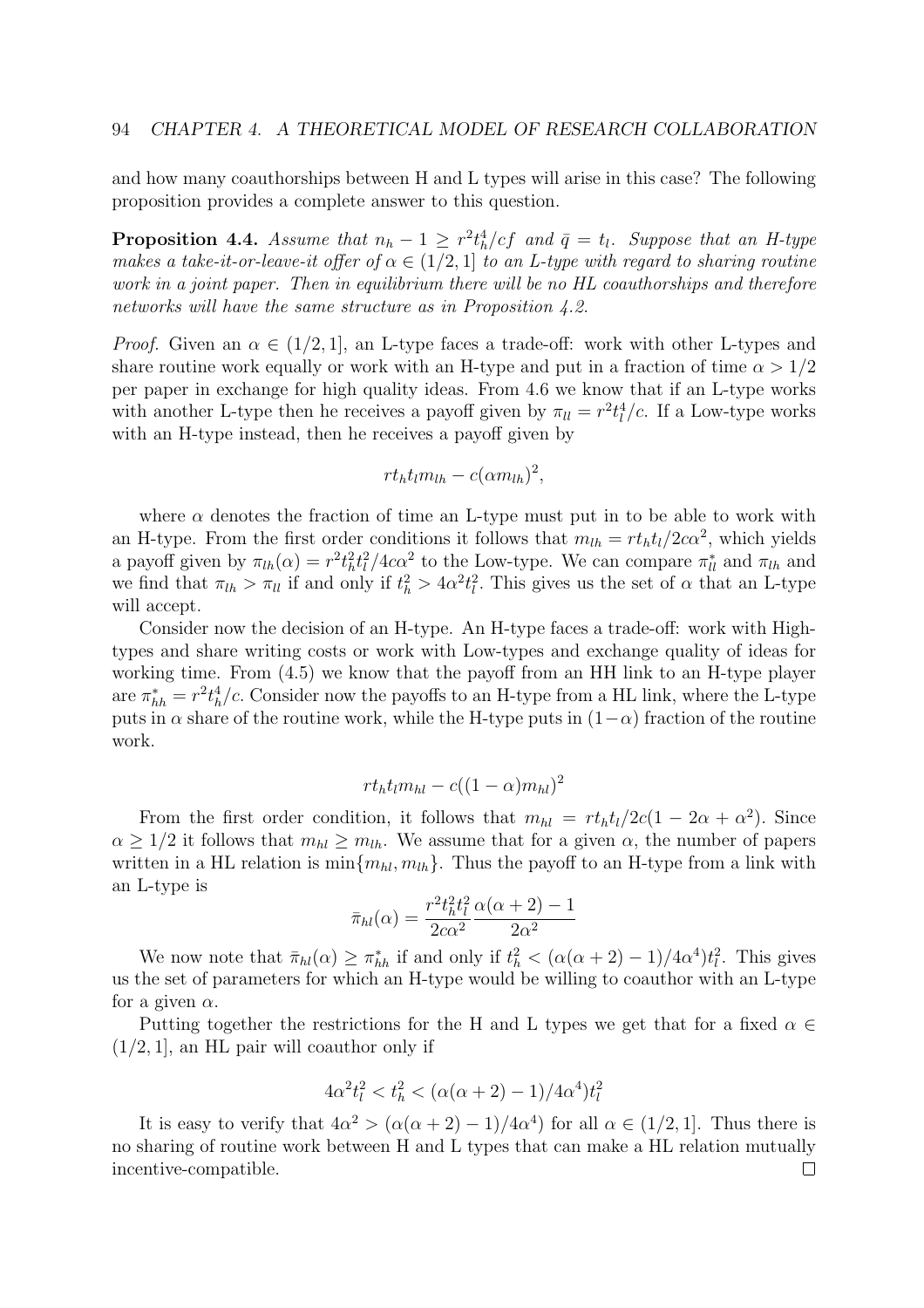#### 4.3. RESULTS 95

The above proposition says that if transfers are restricted to the sharing of routine work then there will be no HL coauthor relation in equilibrium. The intuition here is as follows: when two H-types collaborate the surplus generated (at the optimal level of projects  $m_{hh}^*$ ) is much higher as compared to the surplus generated when an H-type and an L-type collaborate. To induce an H-type to collaborate with an L-type the share for the H-type must therefore be much higher. This however reduces the share of the L-type and leads to lower number of projects undertaken which in turn renders an HL collaboration less attractive than a fair HH collaboration for a H-type player.

This argument leads us to ask: are there other richer transfer schemes which would allow mutually profitable HL collaboration? An obvious candidate is an arrangement by which an L type does all the routine work and also bears the costs of maintaining the relation. In that extreme case, an H type incurs no costs in writing papers with an Ltype, while a L-type has to compare the relative returns of entering into such an unequal relation as compared to working on equal terms with another L-type. Suppose the L-type contributes all the time needed for the routine work. Then the payoffs to an L-type from such an HL relation are:  $\pi_{lh} = r^2 t_h^2 t_l^2 / 4c$ . On the other hand, the payoffs to an L-type from an LL relation are  $\pi_{ll}^* = r^2 t_l^4/c$ . Now it is easy to see that if  $t_l > 2t_h$ , then an L-type would prefer to link with an H type rather than link with another L type. Moreover, since the H-type bears no costs, clearly he is happy to enter into such a collaboration. This collaboration relation corresponds to a simple trade: an H-type player offers ideas in return for which the L-type collaborator offers time and resources for routine work. This collaboration relation leads to a network in which every H-type has  $\eta_{hh}^*$  HH-collaborations and possibly a very large number of HL-collaborations. Moreover, each of the L-type partner has relatively very few HL-collaborations and a few LL-collaborations (assuming  $\bar{q} < t_i^2$ .) This is consistent with an interlinked stars architecture as depicted in Figure 4.2.

We conclude this section by noting that in the equilibrium networks discussed so far there is no a priori reason to expect high clustering levels. In the context of part (iii) of Proposition 4.3, we know that an equilibrium network will have the property that L types will coauthor with each other. The equilibrium characterization however does not say whether these L-types will be linked to the same H-type or to different H-types. In the former case we will get reasonable levels of clustering and an inverse relation between degree and clustering, while in the latter case aggregate clustering levels will be close to 0 and the H-types will have the highest levels of clustering. The former is consistent with the empirical patterns while the latter is clearly not. A simple way to rule out the latter type of equilibrium is to suppose that the costs of coauthoring between  $i$  and  $j$ are slightly less if they have a common coauthor. This captures the idea that we usually start collaborating with individuals whom we already know and we are more likely to know someone with whom we share a common acquaintance. A slight difference in cost is sufficient to induce two L-types who share a common H-type coauthor to form a link and de-link from other more distant L-types.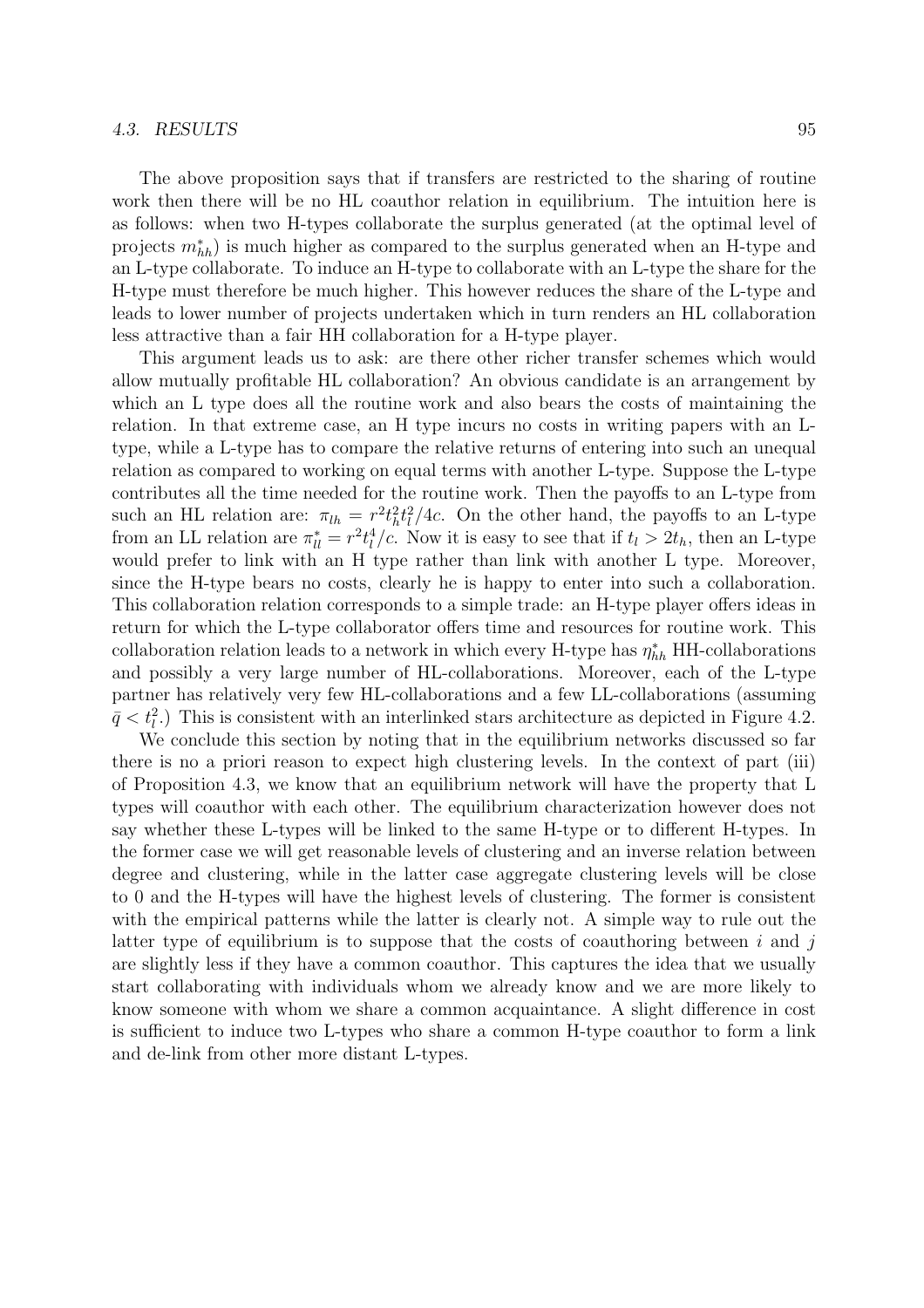## 4.4 Concluding remarks

We propose a simple model of production of knowledge in economics with the feature that a paper consists of novel ideas and routine work. The quality of the paper depends on the quality of ideas. We embed this basic technology in a setting where individuals are differentiated by the quality of ideas they have. Every individual chooses how many papers to write, and also with whom to write them. We find that an unequal distribution of collaborations and interlinked stars arise naturally in this environment. Falling costs of communication and higher individual credit for coauthored work both lead to greater coauthoring and this is consistent with a growth in the giant component.

This chapter provides an explanation for the emerging smallness of this academic world. We argue that there are good incentive based reasons to expect such architectures to arise in academic environments.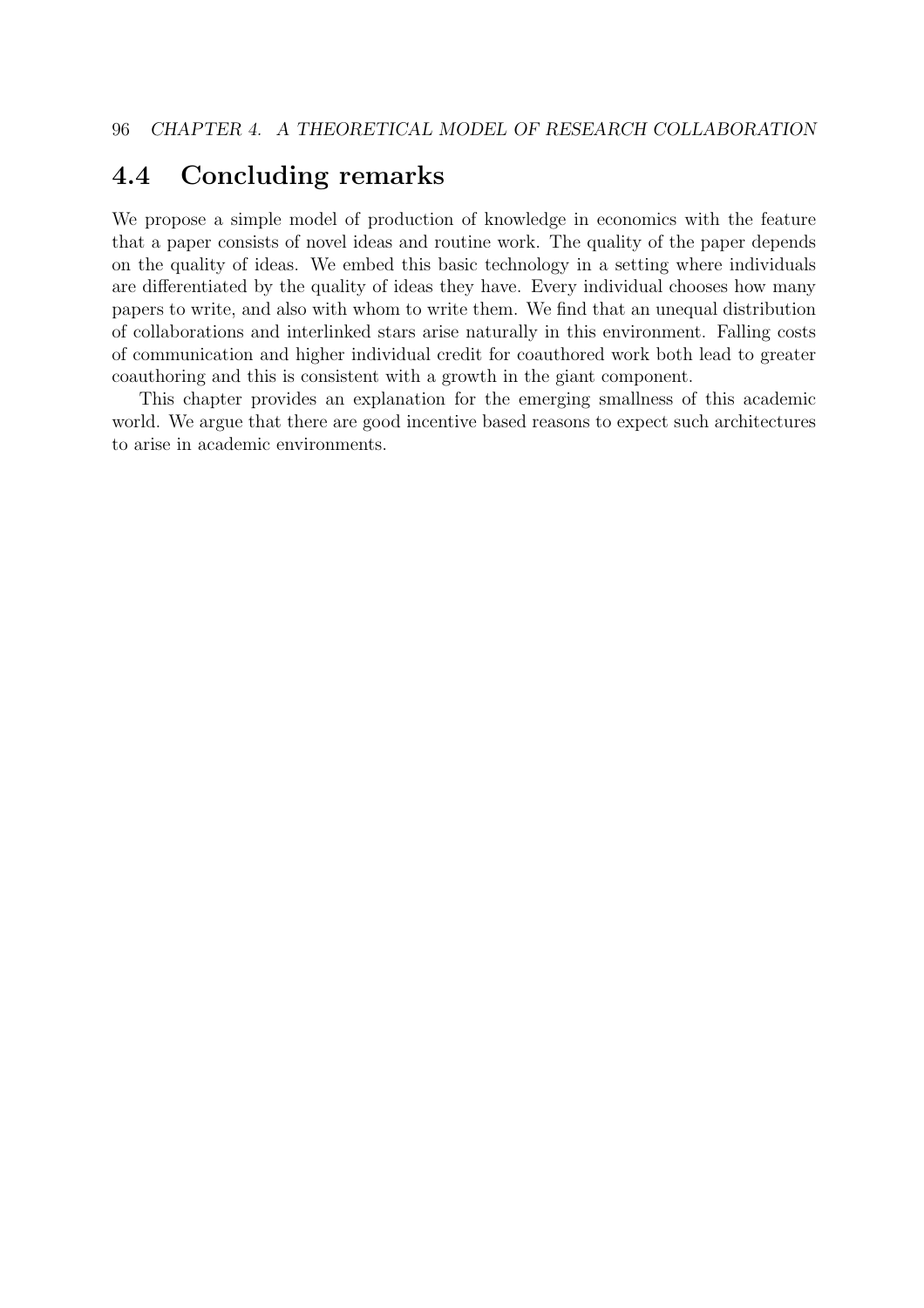# Part II Job contact networks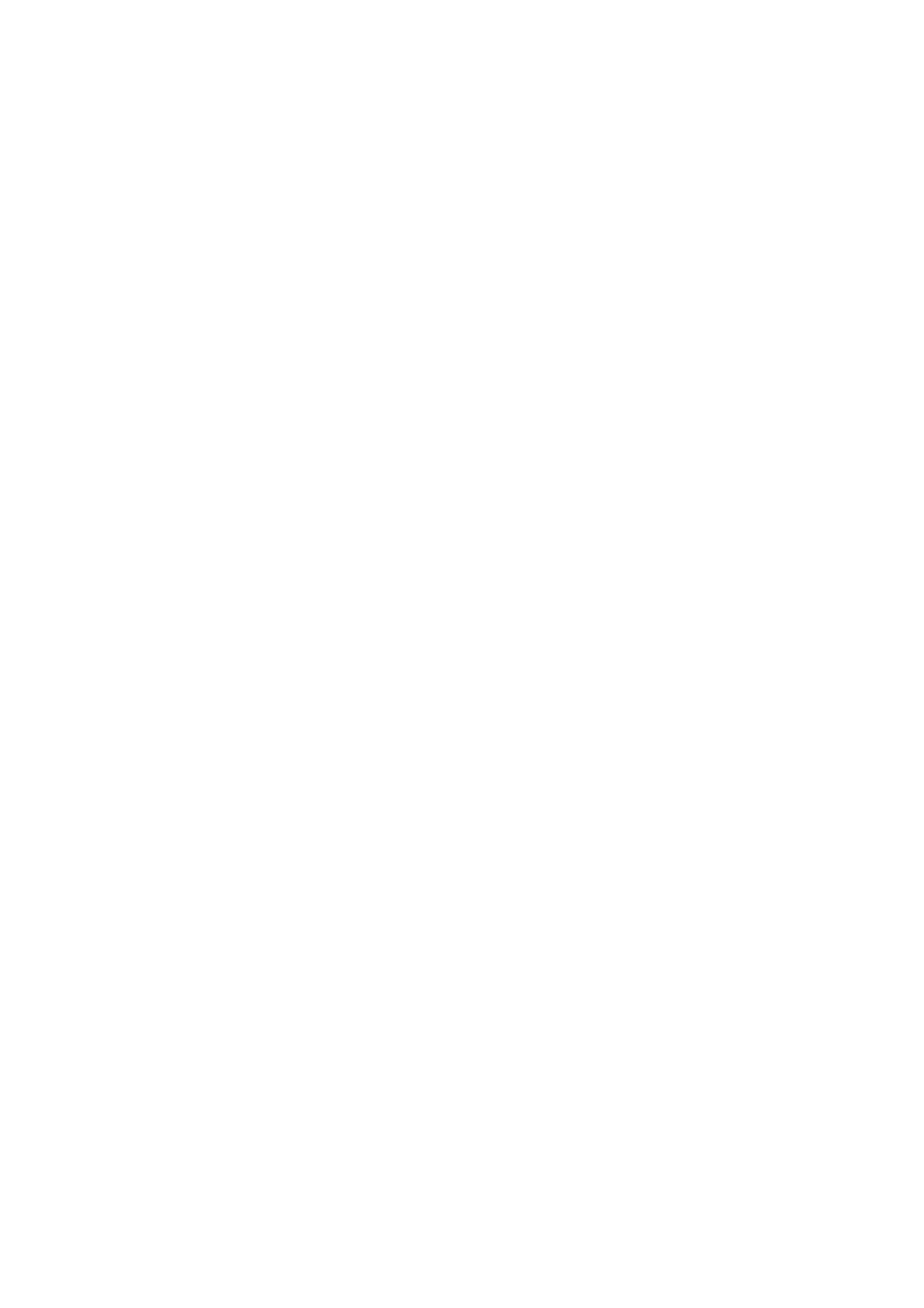# Chapter 5

# Occupational segregation in the labor market: a social network analysis

## 5.1 Introduction

Occupational segregation between various social groups is a persistent and pervasive phenomenon in the labor market. Richard Posner recently pointed out that "a glance of the composition of different occupations shows that in many of them, particularly racial, ethnic, and religious groups, along with one or the other sex and even groups defined by sexual orientation (heterosexual vs. homosexual), are disproportionately present or absent".<sup>1</sup> There are countless empirical studies that investigated the measurement and extent of occupational segregation, both in sociology and in economics, $\alpha$  documenting its enduring relevance. Most studies analyzing possible causes of occupational segregation agree that pure taste discrimination or theories based on market factors cannot explain alone occupational disparities. While a few alternative candidate theories have been considered,<sup>3</sup> Arrow (1998) particularly indicated the concepts of direct social interaction and networks as most promising avenues for research in this context.

<sup>&</sup>lt;sup>0</sup>This chapter is based on Buhai and Van der Leij  $(2006)$ .

<sup>&</sup>lt;sup>1</sup>The quote is from an entry in "The Becker-Posner Blog", see http://www.becker-posner-blog.com. Posner also gives an example of gender occupational segregation: "a much higher percentage of biologists than of physicists are women, and at least one branch of biology, primatology, appears to be dominated by female scientists. It seems unlikely that all sex-related differences in occupational choice are due to discrimination..."

<sup>2</sup>Among the numerous studies documenting gender or racial occupational segregation, we mention a few that also have detailed literature review sections: Albelda (1986), Jacobs and Lim (1992), Blau, Simpson and Anderson (1998), Rich (1999)

<sup>&</sup>lt;sup>3</sup>Theories advanced for explaining segregation in general and inequality among various social groups include a. pure discrimination theories, eg. Becker (1957), Arrow (1972); b. various statistical discrimination theories, eg. Phelps (1972) , Arrow (1973), Lazear and Rosen (1990), Coate and Loury (1993); c. theories based on intrinsic differences in ability or in attachment to the labor market, such as the human capital model by eg. Polachek (1981) ; d. theories based on group membership/ identity, adopted mainly from the residential segregation literature, eg. the review by Durlauf (2006) e. theories based on personal identity" developed by Akerlof and Kranton (2000)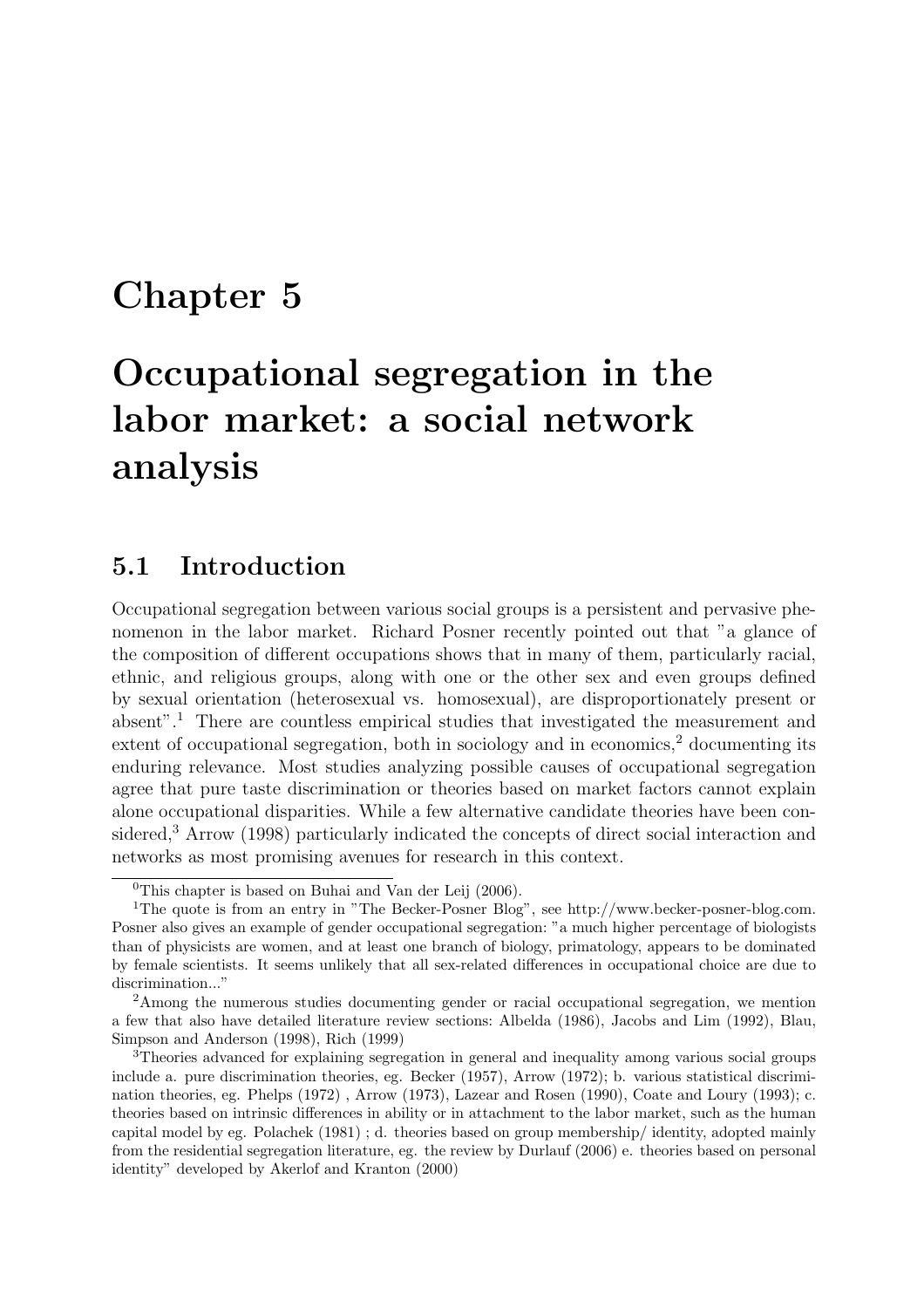In this chapter we apply social network theory to dynamically model occupational segregation in the labor market. Significant progress has been achieved in modeling labor market phenomena by means of social network analysis. Recent articles have investigated the effect of social networks on employment, wage inequality, labor market transitions, social welfare etc.<sup>4</sup> To our knowledge this is however the first application of social network analysis to modeling occupational segregation.

We construct a very simple three-stage model of occupational segregation between two homogeneous, exogenously defined, social groups acting in a 2-job labor market. In the first stage each individual chooses one of the two specialized educations to become a worker. In the second stage individuals randomly form friendship ties with other individuals, with a tendency to form more ties with individuals from the same social group, what we call inbreeding bias. In the third stage workers use their friendship contacts to search for jobs.

We show that with a positive inbreeding bias a complete polarization in terms of occupations across the two groups can arise as a stable equilibrium outcome. We extend our model by allowing for 'good' and 'bad' jobs, to analyze wage and unemployment inequality between the two social groups. We show that with large differences in job attraction a natural outcome of the model is that one group specializes in the good job, while the other group mixes over the jobs. Further, the group that specializes in the good job has a lower unemployment rate and a higher payoff. Thus our model is able to explain typical empirical patterns of gender, race or ethnical inequality.

In the remainder of this chapter we review some empirical evidence on the existence of inbreeding bias and occupational segregation in Section 5.2, we describe our model of occupational segregation in Section 5.3, and we discuss the results on segregation in Section 5.4. We then derive results when jobs are not equally attractive in Section 5.5, and we summarize and conclude the chapter in Section 5.6.

# 5.2 Evidence on job contact networks and inbreeding bias

There is a well established set of stylized facts that show the importance of the informal job networks in searching and finding jobs. First, it is known that on average 50-60 percent of the workers obtain jobs through their personal contacts. Evidence in this sense comes both from sociology and economics, starting back in the 1960's and covering multiple countries, e.g. Rees (1966), Granovetter (1995), Holzer (1987), Staiger (1990), Montgomery (1991), Topa (2001). A second empirical fact is that on average 40-50 percent of the employers use social networks of their current employees (i.e. they hire recommended applicants) to fill their job openings: e.g. Holzer (1987). Third, the employee-employer matches obtained by making use of job contact networks appear to be of high quality: there is evidence that those who found jobs through personal contacts were less likely to quit, e.g. Datcher (1983), Devine and Kiefer (1991), and also had longer tenure on these jobs, e.g. Simon

<sup>&</sup>lt;sup>4</sup>See for instance Montgomery (1991), Arrow and Borzekowski (2003), Calvó-Armengol and Jackson  $(2004, 2006)$ , Bramoullé and Saint-Paul  $(2006)$ , Fontaine  $(2004)$ , Lavezzi & Meccheri  $(2004)$ .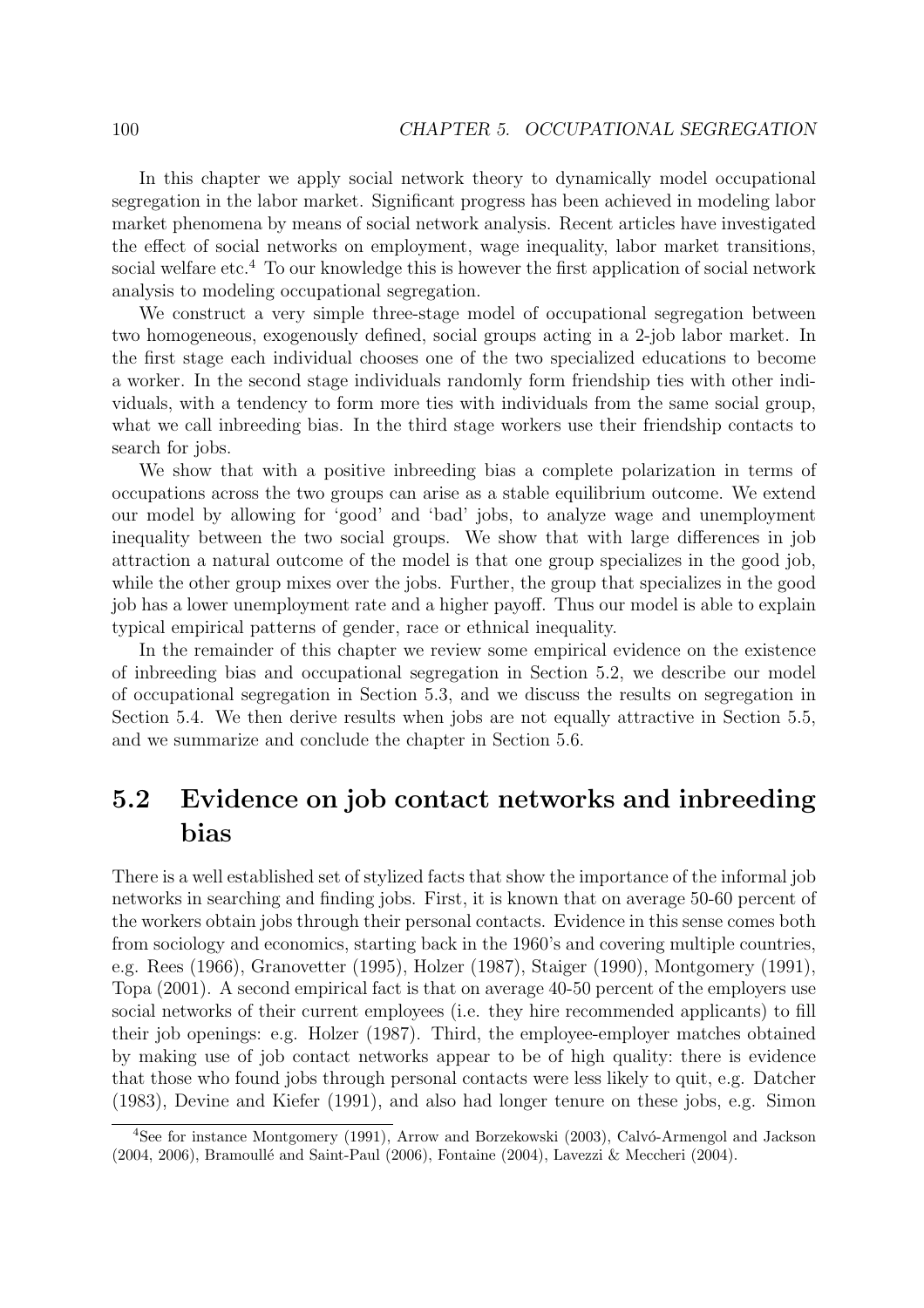and Warner (1992).<sup>5</sup> For a more detailed overview of studies on job information networks Ioannides and Datcher Loury (2004) is a very good reference. Job contact networks are thus documented to be very relevant in the labor dynamics process of matching employees to employers.

There is also extensive empirical evidence on the existence of inbreeding biases within social groups, i.e. individuals are more likely to maintain ties to others within the same group, e.g. Doeringer and Piore (1971), Marsden (1987), Staiger (1990). Staiger (1990) documents for instance the existence of large inbreeding biases within gender groups:<sup>6</sup> over all occupations in a U.S. sample, about 87 percent of the jobs obtained through contacts by men were based on information received from other men and 70 percent of the jobs obtained informally by women were based on information from other women. His results are very similar when looking at each occupation or industry separately. Evidence from other fields such as social psychology indicates that in fact membership in exogenously-defined (where the individual could not choose its group) group comes with strong intragroup solidarity, even when the groups are arbitrary categorized, as documented for instance in the "Robbers Cave" study by Sherif (1961).<sup>7</sup>

Using these stylized facts, we build a simple theoretical model based on social networks, able to explain stable occupational segregation equilibria without a need for other ingredients often used in this context. Our model should of course be seen as complementary to such existing theories in explaining the empirically observed occupational segregation patterns. While our study has common elements with theories concerned with group membership used on a large scale in sociology for explaining general segregation patterns (neighborhood segregation, school segregation, workplace segregation, etc.), it differs from these theories by explicitly modeling the dynamic network interaction.<sup>8</sup>

<sup>6</sup>Intuitively the inbreeding bias by gender is likely to be smaller than inbreeding biases by social groups differentiated along race or ethnicity, given the possible close-knit relationships between men and women.

<sup>7</sup>A different literature stream looks at penalties associated with acting differently than according to the "behavioral prescriptions" of different social groups. Such studies investigating the (often negative) peer-pressure effect in one's social group are for instance the recent ones on "acting white" by Austen-Smith and Fryer (2005) and Fryer (2006). This theory can be seen as an alternative to the intragroup inbreeding bias hypothesis we use in here. For this chapter what matters is that a member of a certain social group is more likely to link ties with members of the same group and that this likelihood is not endogenously determined.

<sup>8</sup>The precursor of many such studies is the work by Schelling (1971) on emergence of segregated communities starting from a mild preference of individuals to be in an ethnic majority in their communities. In fact Schelling's model starts from similar assumptions as the ones we use here: two social groups, a stated mild preference in terms of neighbors (this is somewhat analogous to our inbreeding bias). The whole context and the dynamic modeling are however very much different.

<sup>&</sup>lt;sup>5</sup>There is however recent empirical evidence that jobs obtained through networks of personal contacts are not always better than those obtained through formal means. Using US and European data Bentolila, Michelacci and Suarez (2004) find that the use of social contacts, although helping in finding a job faster, can generate mismatches between a worker's occupational choice and his comparative productive advantage, leading to individual wage discounts of 5 to 7 percent. Pellizarri (2004) using European data finds that wage penalties and wage premiums of jobs obtained through contacts relative to jobs obtained formally are equally frequent across countries and industries.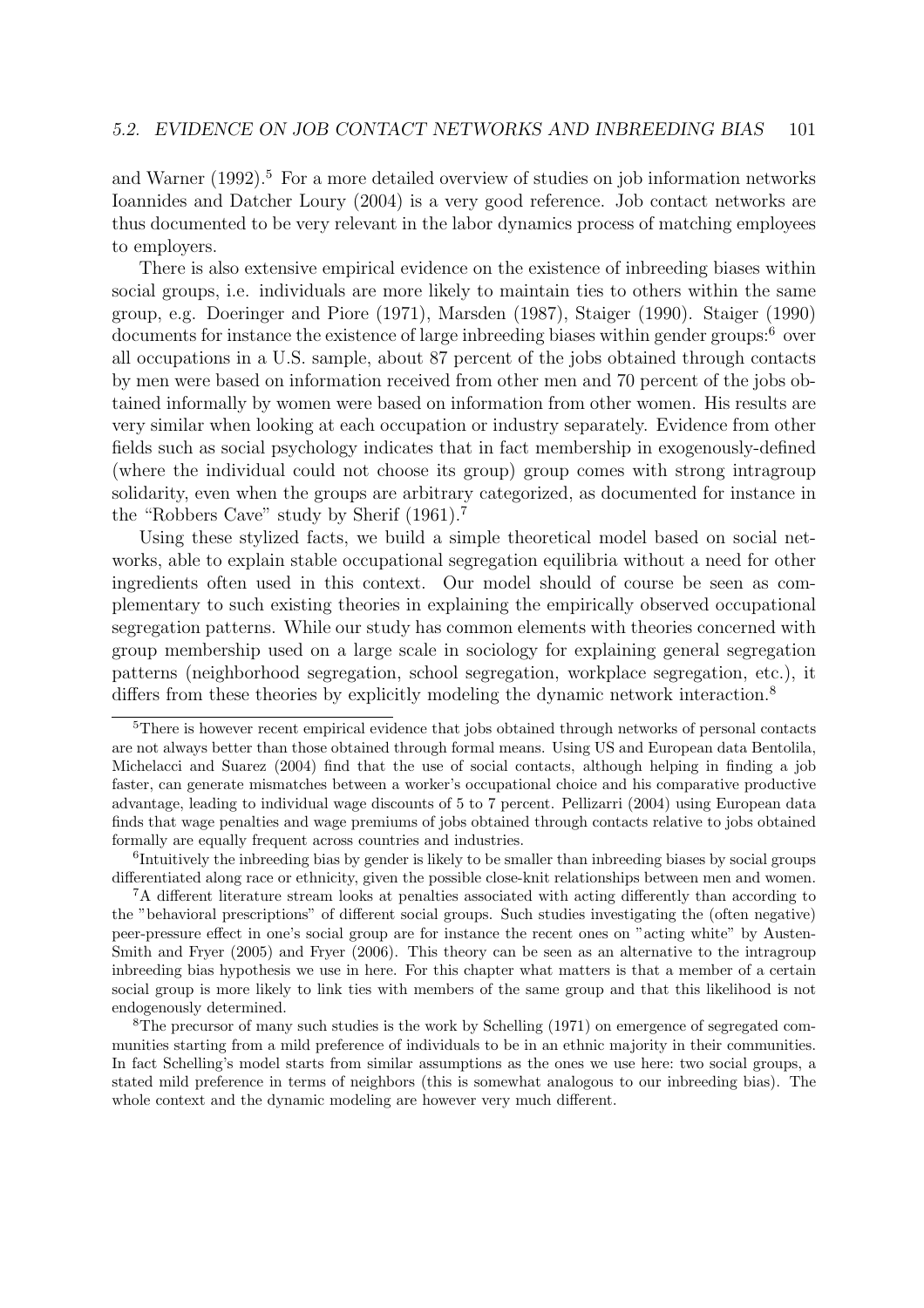### 5.3 A model of occupational segregation

Consider the following model. A continuum of  $2N$  workers is equally divided into two social groups, reds  $(R)$  and greens  $(G)$ . They can work in two occupations, A or B. Both occupations require a thorough specialized education (training), hence a worker cannot work in an occupation if she is not qualified to do so by having followed one of the educational tracks corresponding to each of the two occupations. Therefore workers have to choose their education before they enter the labor market, in other words they have to make a decision regarding one of their two available career choices.

We consider the following timing:

- 1. Workers choose one education in order to specialize either in occupation A or in occupation  $B$ ;
- 2. Workers randomly establish "friendship" relationships, thus forming a network of contacts;
- 3. Workers participate in the labor market and if they have a job they earn a wage  $w_A$ or  $w_B$ , respectively.

The choice of education in the first stage involves strategic behavior and we therefore look for a Nash equilibrium in this stage. The expected payoff of a worker's educational choice given the choices of other workers is determined by the network formation process in the second stage and by the employment process in the third stage. We now make these two other stages more specific.

In the second stage the workers form a network of contacts. We assume this network to be random with an inbreeding bias (also known in the literature as assortative mixing). That is, we assume that the probability for two workers to create a tie is  $p$  when the two workers are from different social groups; however when two workers are from the same social group, the probability of creating a tie is  $\lambda p$  with  $\lambda > 1$ . We will refer to two workers that created a tie as "friends".<sup>9</sup>

The third stage we envision is that of a dynamic labor process a la Calvó-Armengol and Jackson (2004) or Bramoullé and Saint-Paul (2006), in which employed workers randomly lose their jobs while unemployed workers search for jobs. Unemployed workers receive job information either directly, or indirectly from their friends. The details of such a process are unimportant for our purposes. However, what is important is that we assume that unemployed workers have a higher propensity to receive job information when they have more friends with the *same* job background, that is, with the same choice of education. By this we implicitly assume that everybody has the same chance on the formal labor market, or in other words, that direct job search intensity is exogenously given for everybody. Since the details of the labor market process are not relevant, we ignore the precise dynamics and we simply assume that the probability that one is employed increases in the number

<sup>9</sup>We do not consider in our model the complication that individuals of one social group might have a higher probability of making contacts than members of the other group. There is evidence that men have a better access to contact networks than women, see for instance the introductory discussion in Petersen, Saporta and Seidel (2000) and the references therein.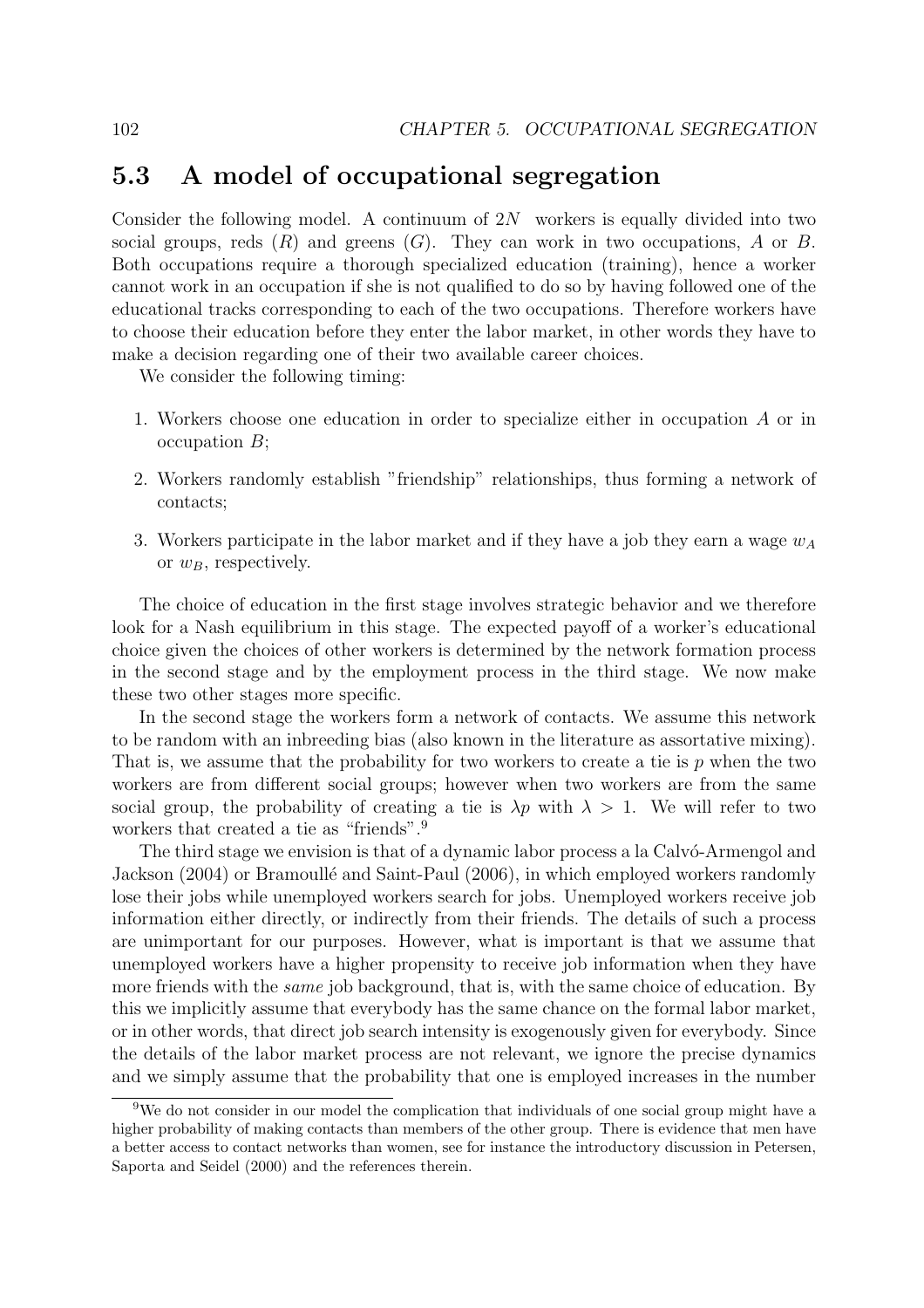of friends with the same education. Denote  $\eta_i^A$  as the number of friends of individual i that are A-educated, and denote  $\eta_i^B$  similarly for the number of friends of i that are Beducated. Further denote the probability that *i* becomes employed as  $s_i$ . Then  $s_i = s(\eta_i^A)$ if i is A-educated and  $s_i = s(\eta_i^B)$  if i is B-educated. We assume that  $s(0) = s_0 > 0$  and  $s'(x) > 0$  for all  $x > 0$ .

The eventual payoff of the workers depends on the employment status in each period and on the wage they receive. We assume that the wage rate decreases in the number of workers that choose a particular type of education. The assumption of a decreasing wage when the total number of employed workers increases can be explained with a simple classical model of a 2-goods economy with Cobb-Douglas utility functions, and a linear production function with labor as single input. Intuitively, when more workers are educated as A, more workers are employed as A. Thus the economy produces more A-products, which have to find their way to the consumer market. As the market price drops whenever production output increases, it follows that, in a competitive product and labor market, wages drop as well. Thus wages of A (B)-jobs are negatively related with the number of workers that choose an  $A(B)$ -education.

The assumption is formalized as follows.

Assumption 5.1. Let  $n_A$  be the total number of workers that are educated as A and let  $n_B$  be defined analogously. Define  $\phi_A = n_A/2N$  and  $\phi_B = n_B/2N$  as the proportion of workers A or respectively B-educated. Then the wage of an A-job,  $w_A(\phi_A)$ , (and a B-job,  $w_B(\phi_B)$ ) is decreasing in  $\phi_A$  (or  $\phi_B$ ), and  $\forall x : w_A(x) = w_B(x)$ . Further,  $w_A$  and  $w_B$  are continuous and

$$
\lim_{\phi_A \downarrow 0} w_A(\phi_A) = \lim_{\phi_B \downarrow 0} w_B(\phi_B) = \infty.
$$

Note that we initially assume that wages for A and B jobs are equal if there are as many A-educated workers as B-educated workers. In Section 5.5 we relax this assumption.

We can now define the payoff of a worker. First, define  $\mu_R$  and  $\mu_G$  as the fraction of workers in R  $(G)$  that choose education A. Next, denote  $S(x, y)$  as the expected employment probability of i, when a fraction x of i's own social group has the same education as i and a fraction y of the other social group has the same education as i. That is,

$$
S(x, y) = \sum_{k=0}^{\infty} s(k) f(k|x, y),
$$

where  $f(k|x, y)$  is the probability that a worker i has k friends of the same education, given that a fraction x of i's social group and a fraction  $y$  of the other social group choose the same education as i.

Then the payoff function of a worker i who is from group  $R$  and A-educated is

$$
\Pi_i^R(A; \mu_R, \mu_G) = w_A \left( \frac{\mu_R + \mu_G}{2} \right) S(\mu_R, \mu_G). \tag{5.1}
$$

Similarly,

$$
\Pi_i^R(B; \mu_R, \mu_G) = w_B \left( 1 - \frac{\mu_R + \mu_G}{2} \right) S(1 - \mu_R, 1 - \mu_G). \tag{5.2}
$$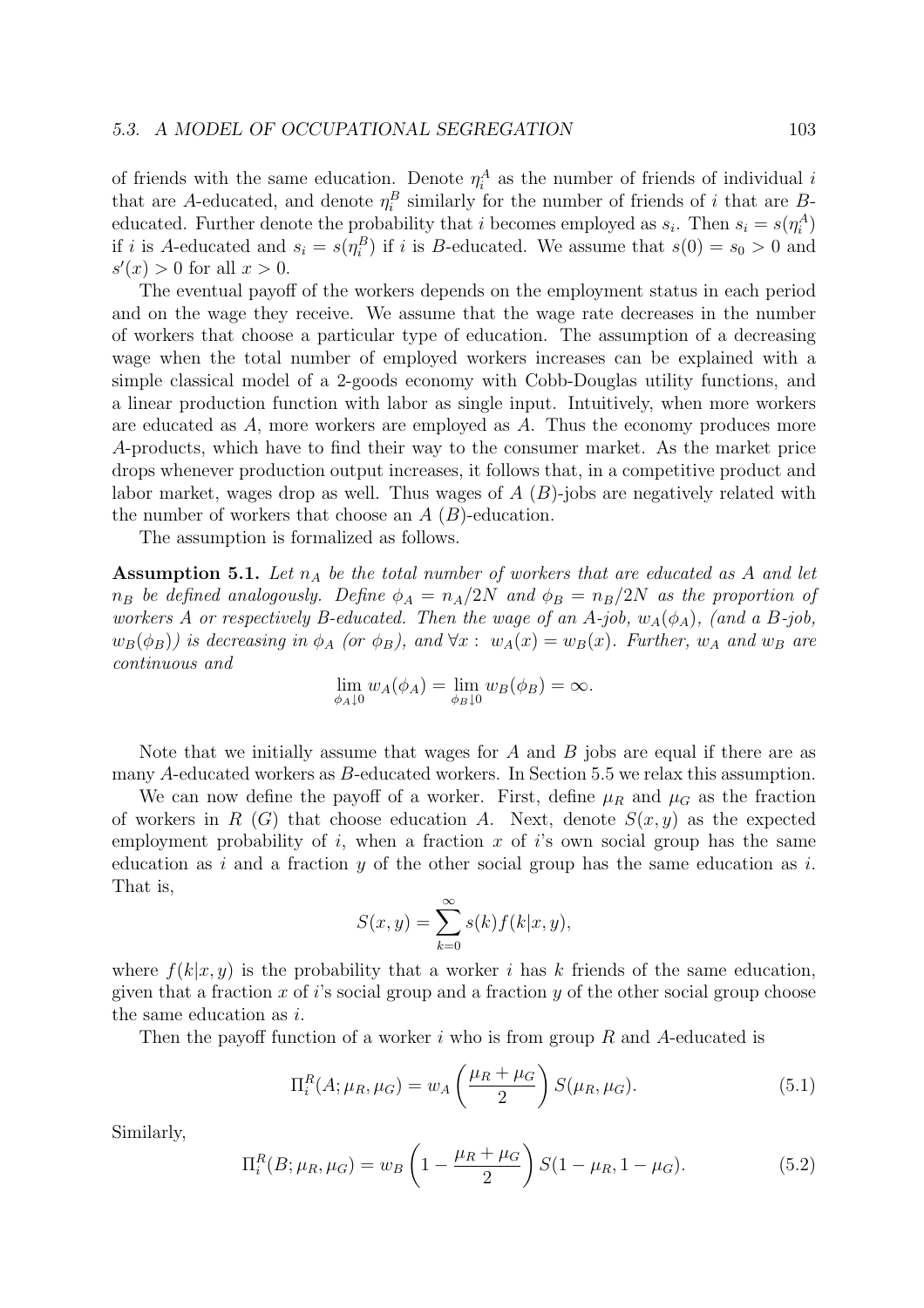$$
\Pi_i^G(A; \mu_R, \mu_G) = w_A \left(\frac{\mu_R + \mu_G}{2}\right) S(\mu_G, \mu_R). \tag{5.3}
$$

$$
\Pi_i^G(B; \mu_R, \mu_G) = w_B \left( 1 - \frac{\mu_R + \mu_G}{2} \right) S(1 - \mu_G, 1 - \mu_R). \tag{5.4}
$$

We note that if there is an inbreeding bias in the social network  $(\lambda > 1)$  and  $s'(\eta) > 0$  for  $\eta > 0$ , then for all  $x > y$ 

$$
S(x, y) > S(y, x),
$$

since a worker is more likely to form a friendship relation with a worker from its own group, than with a worker from the other group.

### 5.3.1 Equilibrium

We would like to characterize the Nash equilibria in the model above. We are, in particular, interested in those equilibria in which there is segregation. We define segregation as follows:

**Definition 5.1.** Let  $\mu_X$ ,  $X \in \{R, G\}$  be the fraction of workers in social group X that choose education A. There is complete segregation if  $\mu_R = 0$  and  $\mu_G = 1$ , or, vice versa,  $\mu_R = 1$  and  $\mu_G = 0$ . There is partial segregation if for  $X \in \{R, G\}$  and  $Y \in \{R, G\}$ ,  $Y \neq X: \mu_X = 0$  but  $\mu_Y < 1$ , or, vice versa,  $\mu_X = 1$  but  $\mu_Y > 0$ .

In a Nash equilibrium each worker chooses the education that gives the highest payoff given the education choices of all other workers. Since workers of the same group are homogenous, a Nash equilibrium implies that if *some* worker in a group chooses education  $A(B)$ , then no other worker in the same group should prefer education  $B(A)$ . With this idea in mind we reformulate the equilibrium concept in a way that turns out to be useful.

**Definition 5.2.** Let  $\mu_X$ ,  $X \in \{R, G\}$  be the fraction of workers in social group X that choose education A. A pair  $(\mu_R, \mu_G)$  is an equilibrium if and only if, for  $X \in \{R, G\}$ , the following hold

$$
\Pi_i^X(A; \mu_R, \mu_G) \le \Pi_i^X(B; \mu_R, \mu_G) \text{ if } \mu_X = 0 \tag{5.5}
$$

$$
\Pi_i^X(A; \mu_R, \mu_G) = \Pi_i^X(B; \mu_R, \mu_G) \text{ if } 0 < \mu_X < 1 \tag{5.6}
$$

$$
\Pi_i^X(A; \mu_R, \mu_G) \ge \Pi_i^X(B; \mu_R, \mu_G) \text{ if } \mu_X = 1 \tag{5.7}
$$

In our initial analysis we often find multiple equilibria. However, some of these equilibria are not dynamically stable. We therefore use a simple stability concept based on a standard myopic adjustment process of strategies. That is, we think of the equilibrium as the outcome of an adjustment process in which more and more workers revise their education choice if it is profitable to do so given the choice of the other workers. To be concrete, we consider stationary points of a dynamic system in which

$$
\frac{d\mu_X}{dt} = k \left( \Pi_i^X(A; \mu_R(t), \mu_G(t)) - \Pi_i^X(B; \mu_R(t), \mu_G(t)) \right).
$$

The stability properties of stationary points in such dynamic systems are well-known, see e.g. Chiang (1984, p.641-645). We base our definition on these properties, taking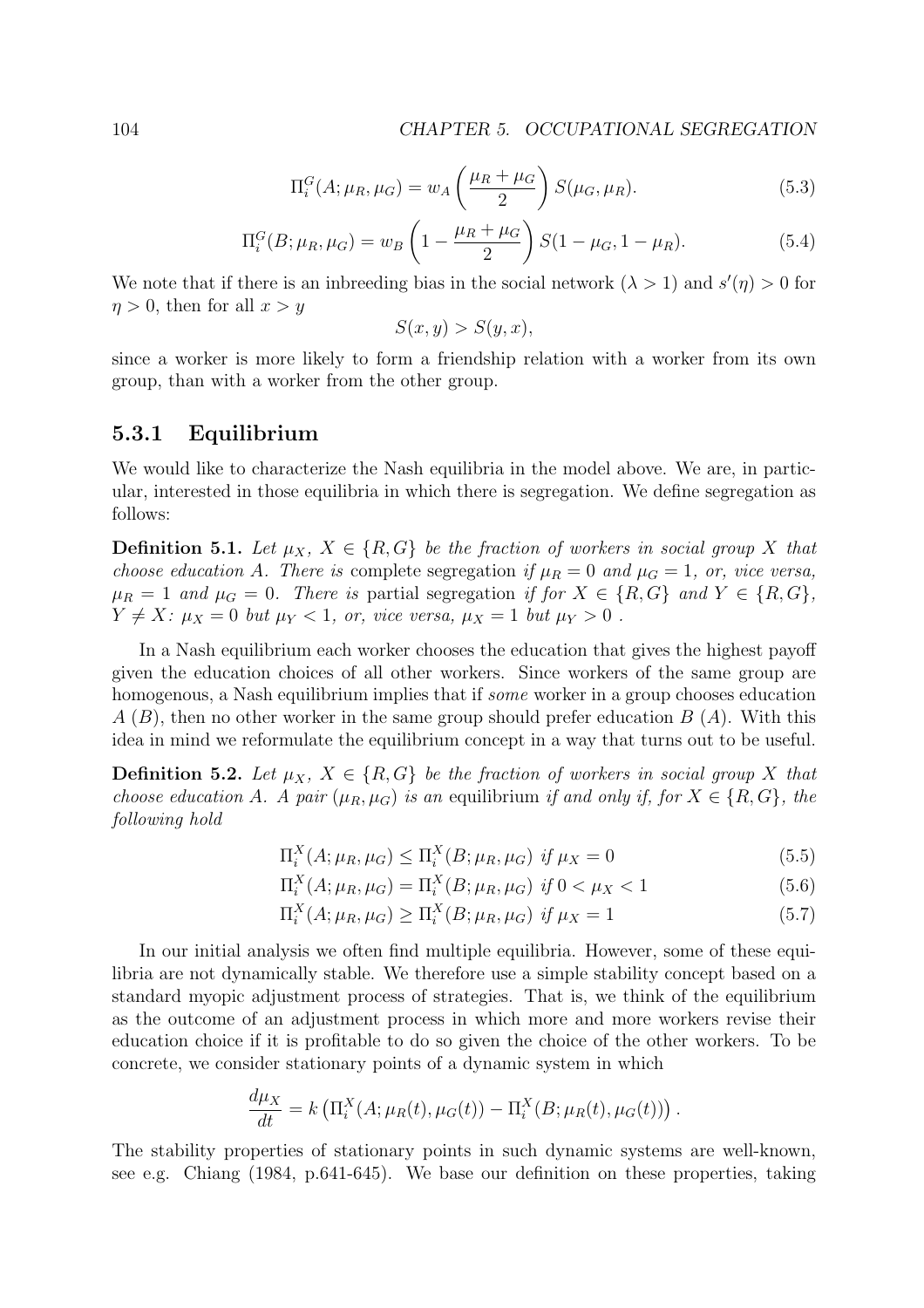into account that the process might converge to a segregation equilibrium, thus to the boundaries of the solution space.

**Definition 5.3.** Let  $(\mu_R^*, \mu_G^*)$  be an equilibrium and define

$$
G = \begin{bmatrix} \frac{\partial(\Pi_i^R(A; \mu_R^*, \mu_G^*) - \Pi_i^R(B; \mu_R^*, \mu_G^*))}{\partial \mu_R} & \frac{\partial(\Pi_i^R(A; \mu_R^*, \mu_G^*) - \Pi_i^R(B; \mu_R^*, \mu_G^*))}{\partial \mu_G} \\ \frac{\partial(\Pi_i^G(A; \mu_R^*, \mu_G^*) - \Pi_i^G(B; \mu_R^*, \mu_G^*))}{\partial \mu_R} & \frac{\partial(\Pi_i^G(A; \mu_R^*, \mu_G^*) - \Pi_i^G(B; \mu_R^*, \mu_G^*))}{\partial \mu_G} \end{bmatrix} \tag{5.8}
$$

The equilibrium is stable under the following conditions for  $X, Y \in \{R, G\}, X \neq Y$ ;

- (i) if  $\mu_X^* = 0$ , then  $\Pi_i^X(A; \mu_R^*, \mu_G^*) < \Pi_i^X(B; \mu_R^*, \mu_G^*)$ ; (ii) if  $\mu_X^* = 1$ , then  $\Pi_i^X(A; \mu_R^*, \mu_G^*) > \Pi_i^X(B; \mu_R^*, \mu_G^*)$ ;
- (iii) if  $\mu_X^* = 0$  or 1, and  $\mu_Y^* \in (0,1)$ , then

$$
\frac{\partial(\Pi_i^Y(A; \mu_R^*, \mu_G^*) - \Pi_i^Y(B; \mu_R^*, \mu_G^*))}{\partial \mu_Y} < 0;
$$

(iv) if  $\mu^*_R \in (0,1)$  and  $\mu^*_G \in (0,1)$ , then

$$
trace(G) < 0 \ and \ det(G) > 0.
$$

The equilibrium is weakly stable if the above conditions only hold with weak inequality signs.

Conditions (i), (ii) and (iii) are applied to segregation equilibria, while condition (iv) is applied to non-segregation equilibria. If an equilibrium is stable, then the dynamic system converges back to the equilibrium after any small perturbation. This is not necessarily true for a weakly stable equilibrium.

## 5.4 Occupational segregation

We next characterize equilibria for three cases. In the benchmark case network effects are nonexistent. In the second case network effects are important, but there is no inbreeding bias in the social network, that is,  $\lambda = 1$ . In the third case, we consider the full model including network effects and an inbreeding bias.

### 5.4.1 A market without network effects

We first consider a labor market in which the probability to get a job does not depend on a worker's social network. That is  $s(\eta) = s_0$ . We obtain a standard result

**Proposition 5.1.** Suppose  $s(\eta) = s_0 \in (0,1]$ .  $(\mu_R^*, \mu_G^*)$  is a weakly stable equilibrium if and only if  $\overline{a}$  $\mathbf{r}$  $\overline{a}$  $\mathbf{r}$ 

$$
w_A \left(\frac{\mu_R^* + \mu_G^*}{2}\right) = w_B \left(1 - \frac{\mu_R^* + \mu_G^*}{2}\right). \tag{5.9}
$$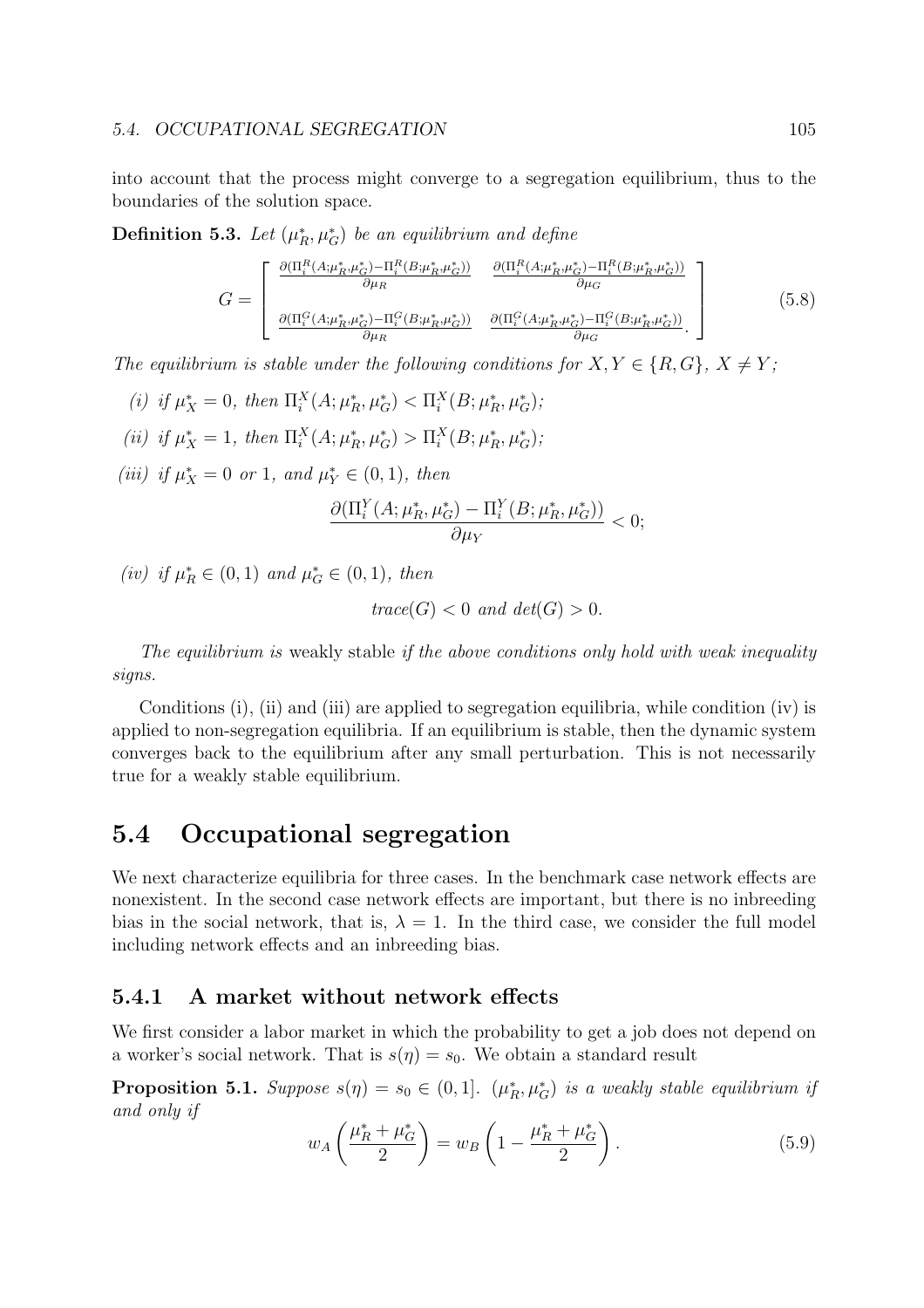*Proof.* If  $s(\eta) = s_0$ , then equation (5.9) is equivalent to

$$
\Pi_i^X(A; \mu_R^*, \mu_G^*) = \Pi_i^X(B; \mu_R^*, \mu_G^*)
$$

for  $X \in \{R, G\}$ . Clearly, if (5.9) holds then  $(\mu_R^*, \mu_G^*)$  is an equilibrium.

Further, since  $w_A(x)$  and  $w_B(x)$  are decreasing in x, it is easy to see that

$$
\frac{\partial(\Pi_i^X(A; \cdot) - \Pi_i^X(B; \cdot))}{\partial \mu_X} = \frac{\partial(\Pi_i^X(A; \cdot) - \Pi_i^X(B; \cdot))}{\partial \mu_Y} = \frac{s_0}{2}(w'_A(\cdot) + w'_B(\cdot)) < 0
$$

for  $X, Y \in \{R, G\}, X \neq Y$ . This implies that for G defined as (5.8) we have trace(G) < 0 and  $\det(G) = 0$ . Hence, all conditions for *weak* stability are satisfied.

Moreover any  $(\mu'_R, \mu'_G)$  for which  $w_A > w_B$  cannot be equilibria since then

$$
\Pi_i^X(A; \mu'_R, \mu'_G) > \Pi_i^X(B; \mu'_R, \mu'_G).
$$

This would only be consistent with an equilibrium if all workers chose A as education, that is  $\mu_R = \mu_G = 1$ . However, in Assumption 5.1 we have assumed that  $w_B \to \infty$  if  $(\mu_R + \mu_G)/2 \rightarrow 1$ . Hence, if  $(\mu_R + \mu_G)/2 = 1$ , then  $w_A < w_B$ , and we have a contradiction. Similarly in an equilibrium it is not possible that  $w_A(\cdot) < w_B(\cdot)$ .  $\Box$ 

This proposition simply restates the classical view that the price of labor, wage, is equal to the value of the marginal product of labor. Since workers are homogenous with respect to their productivity, everyone earns the same wage and occupational segregation or social inequality does not arise.<sup>10</sup> Note that Proposition 5.1 does not give a unique equilibrium, but a (convex) set of equilibria  $(\mu_R^*, \mu_G^*)$  for which  $w_A(\cdot) = w_B(\cdot)$ . This is also the reason why each equilibrium is only *weakly* stable. After a small perturbation to an equilibrium, a best response dynamic process as the one described above converges back to the set for which  $w_A = w_B$ . However, the process does not converge to the 'starting' equilibrium that was originally perturbed. Thus the equilibria cannot be strongly stable.

### 5.4.2 A labor market with network effects, but without inbreeding in the social network

We further assume that having a social network is important to get a job. However, if we do not introduce an inbreeding bias in the network of friendship relations, the result of Proposition 5.1 hardly changes. That is, all workers receive the same payoff.

**Proposition 5.2.** Suppose  $s'(\eta) > 0$ , but  $\lambda = 1$ . Then  $(\mu_R^*, \mu_G^*)$  is a weakly stable equilibrium if and only if

$$
w_A \left(\frac{\mu_R^* + \mu_G^*}{2}\right) S(\mu_R^*, \mu_G^*) = w_B \left(1 - \frac{\mu_R^* + \mu_G^*}{2}\right) S(1 - \mu_R^*, 1 - \mu_G^*). \tag{5.10}
$$

<sup>&</sup>lt;sup>10</sup>Since all workers are indifferent between education A or B, a segregation equilibrium does exist. However, this equilibrium would be excluded if workers in the same social group are slightly heterogeneous with respect to their education preferences or their productivity.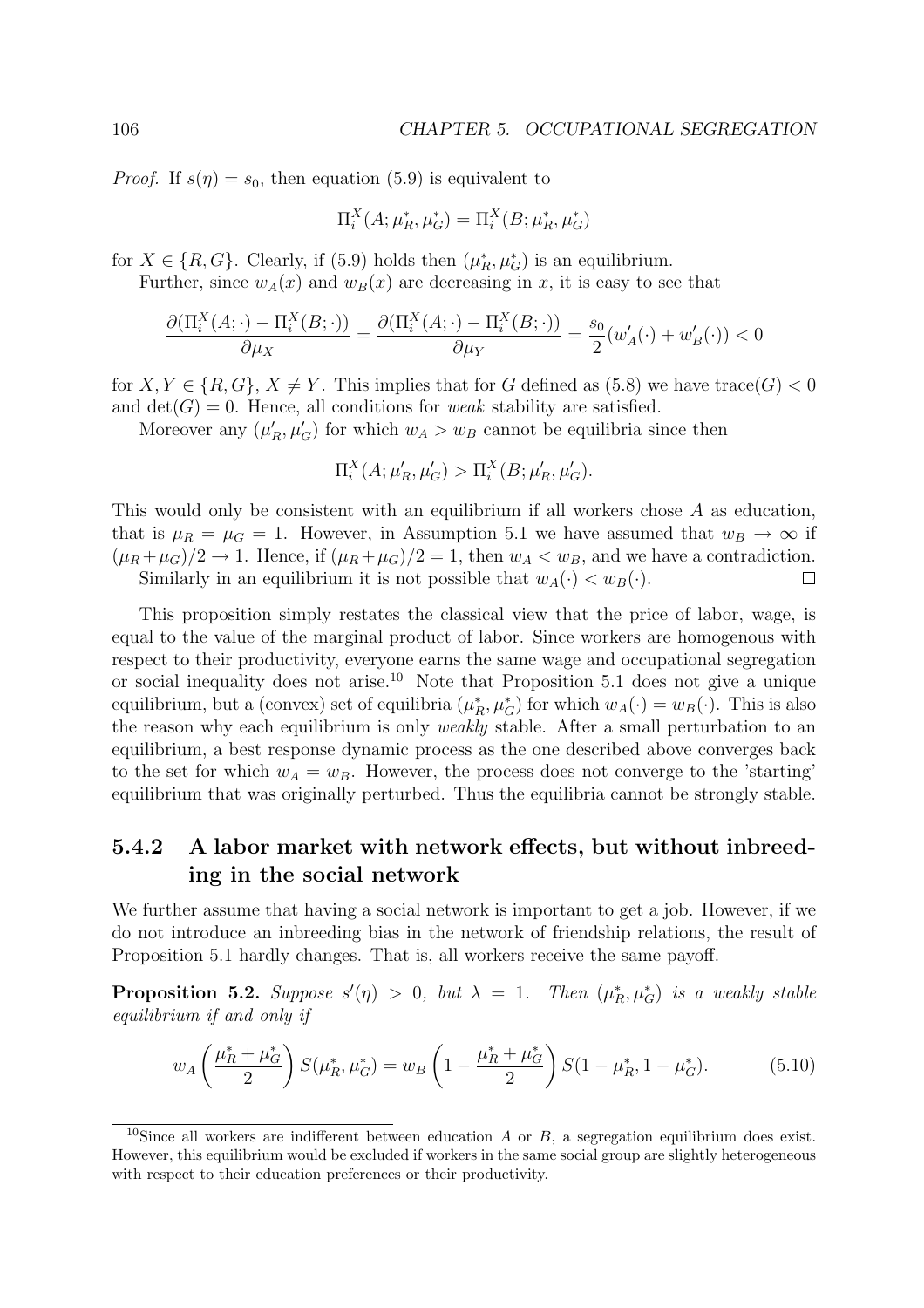#### 5.4. OCCUPATIONAL SEGREGATION 107

We omit the proof as it is similar to that of Proposition  $5.1$ .

If we compare Propositions 5.1 and 5.2, we notice that the network effects allow for a difference in the probability to become employed. This also implies that in the equilibrium there might be a wage difference between A and B-workers. Thus, while the wage of Aworkers might be lower than that of B-workers, this is compensated by a higher probability of getting a job for A-educated workers.

While there might be wage differences between  $A$  and  $B$ -workers, segregation by occupation is not a likely outcome if there is no inbreeding bias in the social network. Although there exists a weakly stable equilibrium with segregation, this equilibrium would be ruled out if we would introduce a small amount of heterogeneity in the worker's education preferences or in their productivity.

Perhaps it is slightly surprising that the network effects do not directly result in segregation. One has to remember that if there is no inbreeding bias in the social network these network effects, as well as the wages, are group-independent. Thus the value of an A-education or B-education only depends on the total number of other workers that choose education A or B, not on the number of workers choosing A or B in each group. It should then be clear that there is no reason to expect segregation as the group identity does not matter in making an education choice.

### 5.4.3 A labor market with network effects and a social network with inbreeding

We now consider the unrestricted version of our labor market model. Our first observation is that the equilibrium changes drastically, even with a small amount of inbreeding bias.

**Proposition 5.3.** Suppose  $s'(\eta) > 0$  and  $\lambda > 1$ . A weakly stable equilibrium  $(\mu_R^*, \mu_G^*)$ , in which  $0 < \mu_R^* < 1$  and  $0 < \mu_G^* < 1$ , does not exist.

*Proof.* Suppose  $(\mu_R^*, \mu_G^*)$  is a stable equilibrium, and  $\mu_R^* \in (0,1)$  and  $\mu_G^* \in (0,1)$ . By condition (5.6)

$$
\Pi_i^R(A; \mu_R^*, \mu_G^*) = \Pi_i^R(B; \mu_R^*, \mu_G^*) \text{ and } \Pi_i^G(A; \mu_R^*, \mu_G^*) = \Pi_i^G(B; \mu_R^*, \mu_G^*)
$$
(5.11)

Substituting (5.1)-(5.4) into (5.11) and rewriting these equations become

$$
\frac{w_A(\frac{\mu_R^* + \mu_G^*}{2})}{w_B(1 - \frac{\mu_R^* + \mu_G^*}{2})} = \frac{S(1 - \mu_R^*, 1 - \mu_G^*)}{S(\mu_R^*, \mu_G^*)} = \frac{S(1 - \mu_G^*, 1 - \mu_R^*)}{S(\mu_G^*, \mu_R^*)}.
$$
(5.12)

Since  $\lambda > 1$ ,  $x > y$  implies  $S(x, y) > S(y, x)$ . But this means that if  $\mu_R^* > \mu_G^*$ , then

$$
\frac{S(1-\mu_R^*,1-\mu_G^*)}{S(\mu_R^*,\mu_G^*)} < \frac{S(1-\mu_G^*,1-\mu_R^*)}{S(\mu_G^*,\mu_R^*)},
$$

which contradicts (5.12). The same reasoning holds for  $\mu_R^* < \mu_G^*$ . Hence, it must be that  $\mu_R^* = \mu_G^*$ .

However  $(\mu_R^*, \mu_G^*)$  with  $\mu_R^* = \mu_G^*$  cannot be a weakly stable equilibrium. To see this, suppose that  $(\mu^*, \mu^*)$  with  $\mu^* \in (0, 1)$  is a weakly stable equilibrium. Hence  $\Pi_i^X(A; \mu^*, \mu^*) =$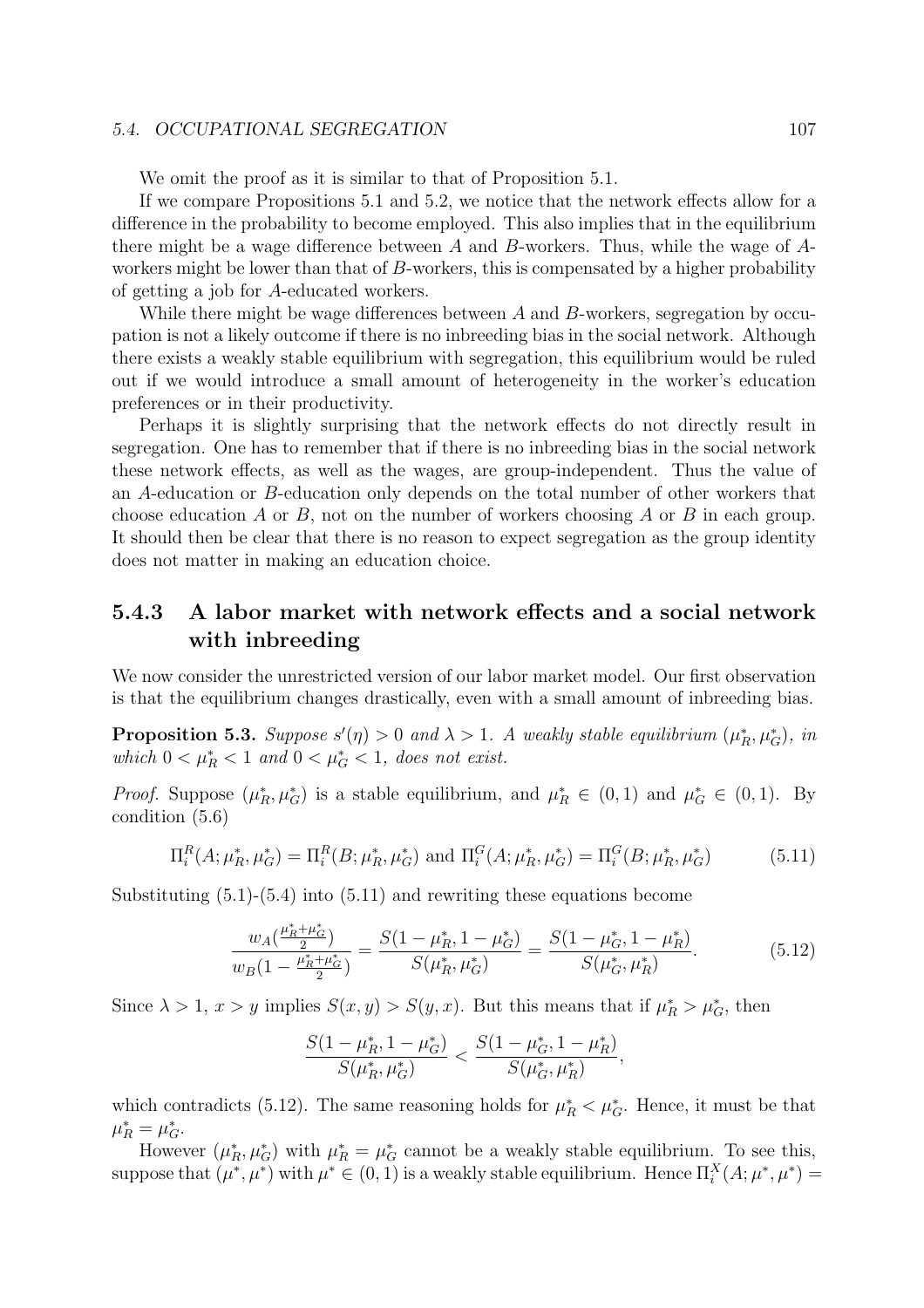$\Box$ 

 $\Pi_i^X(B; \mu^*, \mu^*)$  for  $X \in \{R, G\}$  and  $trace(G) \leq 0$  and  $det(G) \geq 0$ , where G is defined in (5.8). Now for  $X \in \{R, G\}$ 

$$
\frac{\partial(\Pi_i^X(A; \cdot) - \Pi_i^X(B; \cdot))}{\partial \mu_X} = \frac{1}{2} w'_A(\mu^*) S(\mu^*, \mu^*) + w_A(\mu^*) S_1(\mu^*, \mu^*) \n+ \frac{1}{2} w'_B(\mu^*) S(1 - \mu^*, 1 - \mu^*) + w_B(1 - \mu^*) S_1(1 - \mu^*, 1 - \mu^*),
$$

where  $S_j(\mu, \mu) = \frac{\partial S(x_1, x_2)}{\partial x_i j}$  $\Big|_{x_1 = \mu, x_2 = \mu}$ for  $j = 1, 2$ . The cross effect is

$$
\frac{\partial(\Pi_i^X(A; \cdot) - \Pi_i^X(B; \cdot))}{\partial \mu_Y} = \frac{1}{2} w'_A(\mu^*) S(\mu^*, \mu^*) + w_A(\mu^*) S_2(\mu^*, \mu^*) \n+ \frac{1}{2} w'_B(\mu^*) S(1 - \mu^*, 1 - \mu^*) + w_B(1 - \mu^*) S_2(1 - \mu^*, 1 - \mu^*),
$$

for  $Y \in \{R, G\}, Y \neq X$ .

Since  $\lambda > 1$ , it must be that  $S_1(\mu, \mu) > S_2(\mu, \mu)$  for all  $\mu \in (0, 1)$ . Therefore,

$$
\frac{\partial(\Pi_i^X(A; \cdot) - \Pi_i^X(B; \cdot))}{\partial \mu_X} > \frac{\partial(\Pi_i^X(A; \cdot) - \Pi_i^X(B; \cdot))}{\partial \mu_Y}
$$

for  $X, Y \in \{R, G\}, X \neq Y$ .

Because trace( $G$ )  $\leq$  0, it must be that

$$
\frac{\partial(\Pi_i^X(A; \cdot) - \Pi_i^X(B; \cdot))}{\partial \mu_Y} < \frac{\partial(\Pi_i^X(A; \cdot) - \Pi_i^X(B; \cdot))}{\partial \mu_X} \le 0.
$$

But then it is easy to see that  $\det(G) < 0$ . This contradicts weak stability.

This proposition shows that even with a small inbreeding bias, segregation by occupation is a natural outcome. At least one social group specializes fully in one type of occupation. The intuition is that an inbreeding bias in the social network creates a group-dependent network effect. Thus if in group  $R$  slightly more workers choose  $A$  than in group  $G$ , then the value of an A-education is higher in group  $R$  than in group  $G$ , while the value of a B-education is lower in group  $R$ . Positive feedback then ensures that the initially small differences in education choices between the two groups widen and widen until at least one group segregates into one type of education.

While we have shown that in a labor market model with network effects and inbreeding bias segregation is a natural outcome, the question remains what the segregation equilibria look like and whether there can be sustained wage differences between groups. Depending on the functional form of  $w_A(\cdot)$  and  $w_B(\cdot)$  and  $s(\cdot)$ , there could be many equilibria. However, complete segregation is the most prominent outcome.

**Proposition 5.4.** Suppose  $s'(\eta) > 0$  and  $\lambda > 1$ . Then

(i)  $(\mu_R, \mu_G) = (1, 0)$  and  $(\mu_R, \mu_G) = (0, 1)$  are stable equilibria.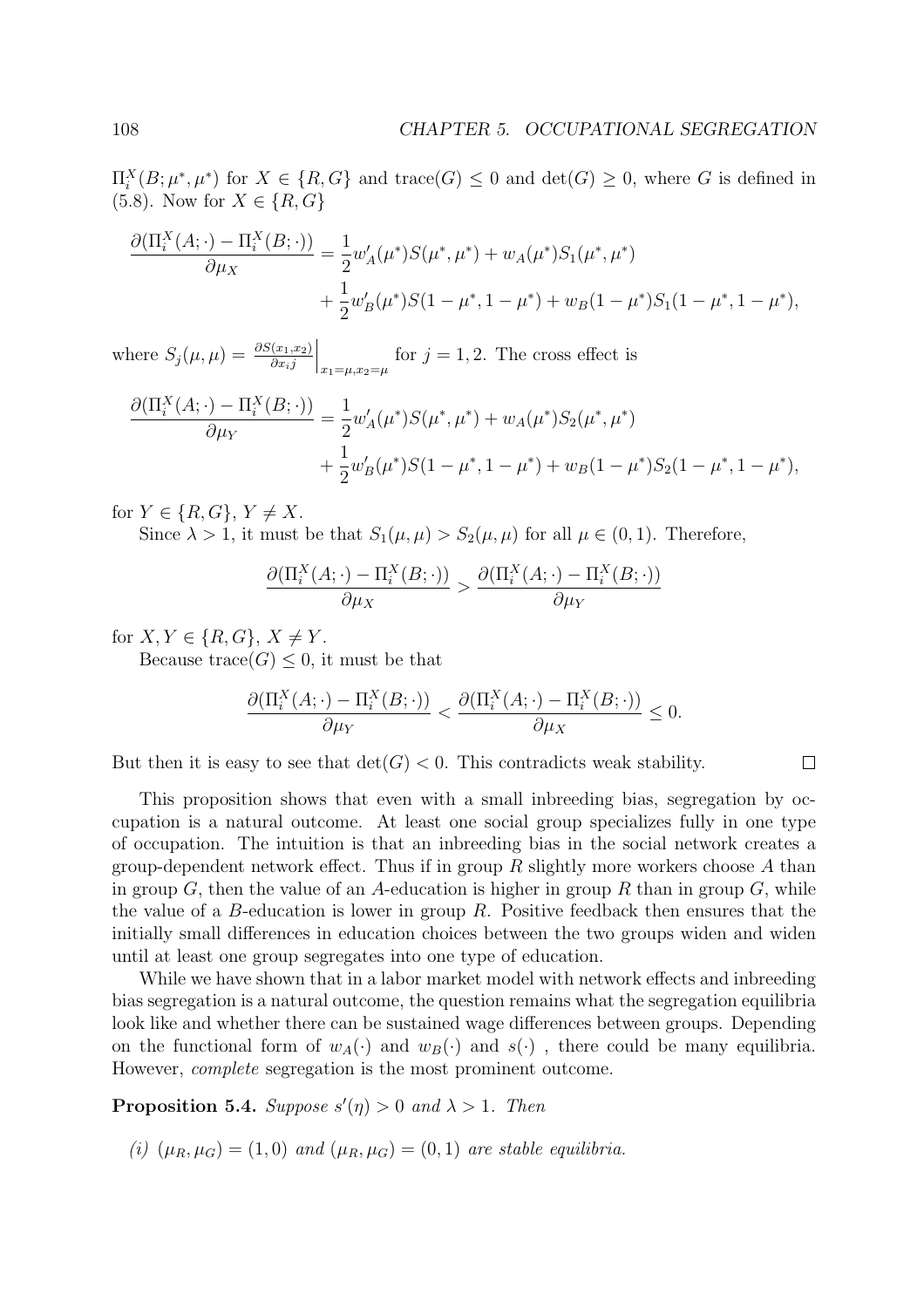(ii) if for all  $x \in [0, 1]$ 

$$
\frac{w_A(x/2)}{w_B(1-x/2)} > \frac{S(1-x,1)}{S(x,0)},\tag{5.13}
$$

and

$$
\frac{w_A((1+x)/2)}{w_B((1-x)/2)} < \frac{S(1-x,0)}{S(x,1)},\tag{5.14}
$$

then  $(\mu_R, \mu_G) = (1, 0)$  and  $(\mu_R, \mu_G) = (0, 1)$  are the only two stable equilibria.

Proof. (i) We have

$$
\Pi_i^R(A; 1, 0) = w_A(1/2)S(1, 0) > w_B(1/2)S(0, 1) = \Pi_i^R(B; 1, 0)
$$

and

$$
\Pi_i^G(A; 1, 0) = w_A(1/2)S(0, 1) < w_B(1/2)S(1, 0) = \Pi_i^G(B; 1, 0)
$$

for  $(\mu_R, \mu_G) = (1, 0)$ . This is clearly a stable equilibrium. The same is true for  $(\mu_R, \mu_G)$  $(0, 1)$ .

(ii) We only have to show that there are no other stable equilibria. From Proposition 5.3 we already know that  $(\mu_R, \mu_G)$  with  $0 < \mu_R < 1$  and  $0 < \mu_G < 1$  cannot be a stable equilibrium. So consider  $\mu_R = 0$ . If  $\mu_G < 1$ , then  $(\mu_R, \mu_G)$  can be an equilibrium only if  $\Pi^G(A; 0, \mu_G) \leq \Pi^G(B; 0, \mu_G)$ . However, this is excluded by condition (5.13). Similarly, if  $\mu_R = 1$ , then  $\mu_G > 0$  is excluded as an equilibrium by condition (5.14).  $\Box$ 

Part (i) shows that complete segregation is always an equilibrium outcome. That is, one social group specializes in one occupation, and the other group in the other occupation. Part (ii) establishes sufficient conditions for uniqueness of a fully segregated equilibrium. To understand these conditions, note that if all workers would choose A as education,  $(\mu_R, \mu_G) = (1, 1)$ , then everyone has an incentive to choose education B, as the wage of  $B$ -jobs is infinitely higher. The conditions  $(5.13)$  and  $(5.14)$  then say that if all green workers would choose  $A$ , then the red workers *always* have an incentive to choose education B, either because the wage of  $B$ -jobs is in equilibrium higher than that of  $A$ -jobs, or the prospects of finding a B-job are much higher due to the social network effects.

### 5.5 Social inequality

The discussion above ignores differences in wages and unemployment. In fact, since we have assumed that A and B jobs are equally attractive, it is easily seen that under complete segregation there is no wage and unemployment inequality. However, not only is this in sharp contrast to observed gender and race gaps in wages and unemployment, it is also not obvious how our result of complete segregation can be sustained when there are large wage-induced incentives. That is: why would someone stick to the education choice of her social group when the wage benefits of choosing the other education are very large? This motivates us to extend our framework in order to look at the robustness of our results under wage and employment inequality. We do this by making the following assumption on the wage function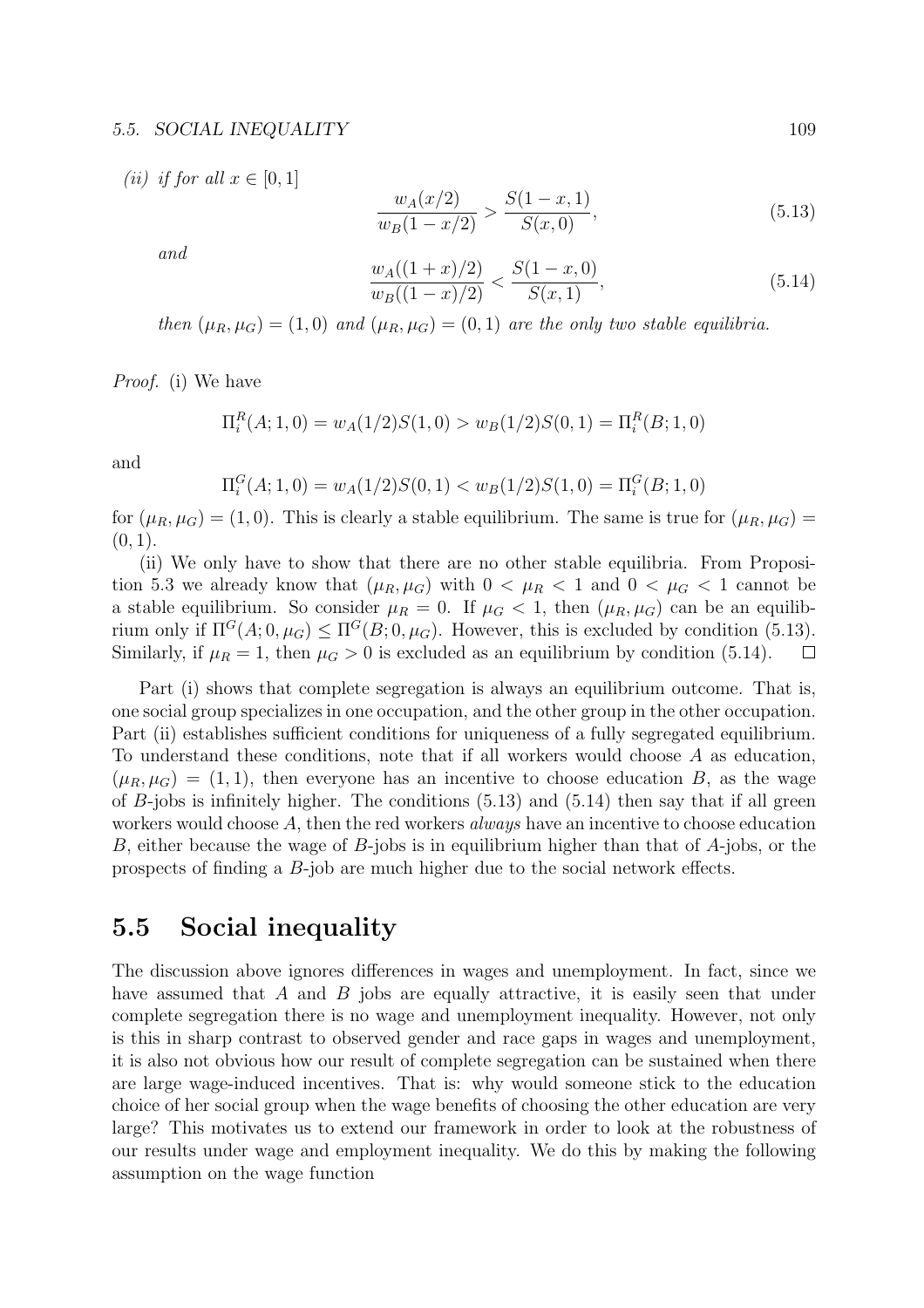Assumption 5.2. For every  $x \in (0,1)$ ,  $w_A(x) > w_B(x)$ .

Thus if there are as many A-educated workers as B-educated workers, then the Aeducated workers earn a higher wage. The implicit assumption behind Assumption 5.2 is that the marginal utility consumers derive from product A is larger than the marginal utility from product B. This is a natural assumption as there is no reason to expect that different products are equally liked.

We derive results on wage and unemployment inequality under Assumption 5.2. Our first observation is that the proof of Proposition 5.3 does not depend on the fact that  $w_A(x) = w_B(x)$  for every x. Hence, this proposition also holds under Assumption 5.2.

**Proposition 5.5.** Suppose  $s'(\eta) > 0$ ,  $\lambda > 1$  and Assumption 5.2 holds. A weakly stable equilibrium  $(\mu_R^*, \mu_G^*)$ , in which  $0 < \mu_R^* < 1$  and  $0 < \mu_G^* < 1$ , does not exist.

We next characterize the segregation equilibria. We consider two cases; either the difference between  $A$  and  $B$ -jobs is relatively small compared to the social network effect, or the difference is relatively large. We first consider the case in which the job difference is relatively small. In this case, complete segregation is the most prominent outcome.

**Proposition 5.6.** Suppose  $s'(\eta) > 0$ ,  $\lambda > 1$ , Assumption 5.2 holds and

$$
\frac{w_A(1/2)}{w_B(1/2)} < \frac{S(1,0)}{S(0,1)}.\tag{5.15}
$$

Then  $(\mu_B, \mu_G) = (1, 0)$  and  $(\mu_B, \mu_G) = (0, 1)$  are stable equilibria. In these equilibria,

$$
w_A(\cdot) > w_B(\cdot),
$$

and, if  $\mu_X = 1$  and  $\mu_Y = 0$  for  $X, Y \in \{R, G\}$ ,  $X \neq Y$ , then

$$
\Pi_i^X(A; \cdot) > \Pi_i^Y(B; \cdot) > \Pi_i^Y(A; \cdot) > \Pi_i^X(B; \cdot). \tag{5.16}
$$

*Proof.* If  $(5.15)$  holds, then

$$
\Pi_i^R(A; 1,0) > \Pi_i^R(B; 1,0)
$$
 and  $\Pi_i^G(A; 1,0) < \Pi_i^G(B; 1,0)$ 

for  $(\mu_R, \mu_G) = (1, 0)$ . This is clearly a stable equilibrium. Further, as  $(\mu_R + \mu_G)/2 =$  $1 - (\mu_R + \mu_G)/2 = 1/2$ , it holds that  $w_A > w_B$ . Finally

$$
S(1,0)w_A(1/2) > S(1,0)w_B(1/2) > S(0,1)w_A(1/2) > S(0,1)w_B(1/2),
$$

and this is equivalent to (5.16).

The same is true for  $(\mu_R, \mu_G) = (0, 1)$ .

This proposition states that if the difference in wages is not too large, complete segregation is always an equilibrium outcome. Thus one social group specializes in one occupation, and the other group in the other occupation. Since the social groups are of equal size, the employment probabilities in the two social groups are the same. However,

 $\Box$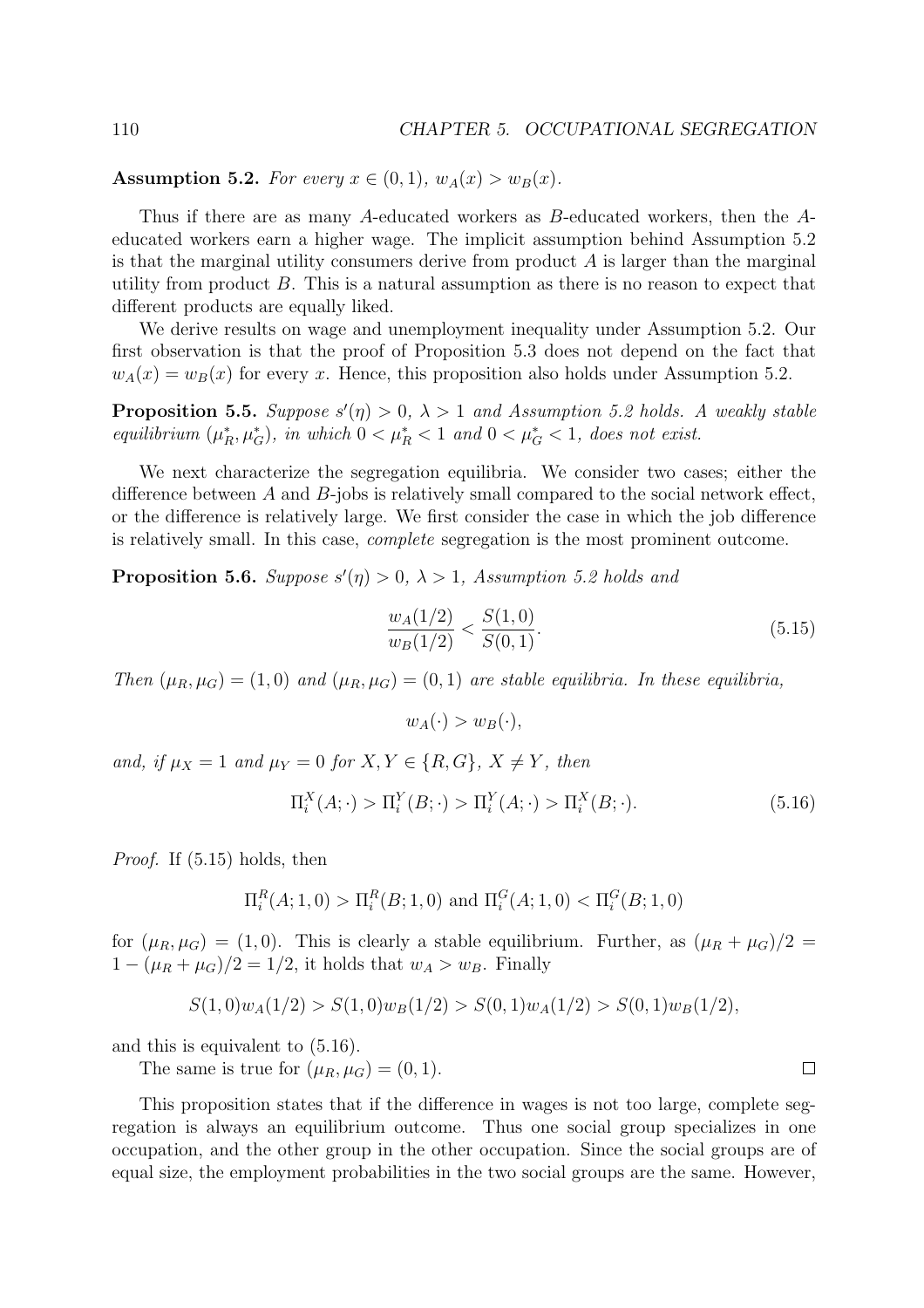since the wage of  $A$  is higher in the equilibrium, the social group that specializes in occupation A obtains a higher payoff than the other group. Hence, social inequality is a natural outcome of this model.

Interestingly, if some workers make mistakes in their education choice, then the workers that are the worst off are from the same social group as the workers that are the best off. Thus, if  $\mu_R = 1$  and  $\mu_G = 0$ , then the red workers that choose A receive the highest wage and have the best employment probabilities. However, if some of the red workers choose  $B$  by mistake, then these red  $B$ -worker are the most disadvantaged, as they earn the lowest wage and have the lowest employment chances.

We turn next to the case in which wage differentials are large. We have the following proposition.

**Proposition 5.7.** Suppose  $s'(\eta) > 0, \lambda > 1$ , Assumption 5.2 holds and

$$
\frac{w_A(1/2)}{w_B(1/2)} > \frac{S(1,0)}{S(0,1)}.\tag{5.17}
$$

- (i) There is no equilibrium with complete segregation.
- (ii) There are at least two stable equilibria with partial segregation, in which either  $\mu_R =$ 1 or  $\mu_G = 1$ . If  $\mu_X = 1$  for  $X \in \{R, G\}$ , then for  $Y \in \{R, G\}$ ,  $Y \neq X$

$$
\Pi_i^X(A; \cdot) > \Pi_i^Y(B; \cdot) = \Pi_i^Y(A; \cdot) > \Pi_i^X(B; \cdot). \tag{5.18}
$$

*Proof.* (i) If (5.17) is true, then for  $(\mu_B, \mu_G) = (1, 0)$ 

$$
\Pi_i^G(A; 1, 0) > \Pi_i^G(B; 1, 0).
$$
\n(5.19)

Thus G-workers would like to deviate by choosing education A, and therefore  $(\mu_R, \mu_G)$  =  $(1, 0)$  cannot be an equilibrium. The same holds for  $(\mu_R, \mu_G) = (0, 1)$ .

(ii) As  $\Pi_i^X(\cdot)$  is continuous in  $\mu_G$ , it follows from equation (5.19) and Assumption 5.1 that there must be a  $\mu^*$ , such that

$$
\Pi_i^G(A; 1, \mu^*) = \Pi_i^G(B; 1, \mu^*),
$$

and

$$
\frac{\partial(\Pi_i^G(A; 1, \mu^*) - \Pi_i^G(B; 1, \mu^*))}{\partial \mu_G} < 0.
$$

Moreover,  $S(1, \mu^*) > S(\mu^*, 1)$  and  $S(1 - \mu^*, 0) > S(0, 1 - \mu^*)$ , so we have

$$
S(1,\mu^*)w_A(\cdot) > S(\mu^*,1)w_A(\cdot) = S(1-\mu^*,0)w_B(\cdot) > S(0,1-\mu^*)w_B(\cdot),
$$

and this is equivalent to  $(5.18)$  for  $X = R$  and  $Y = G$ . As

$$
\Pi_i^R(A; 1, \mu^*) > \Pi_i^R(B; 1, \mu^*),
$$

it is also clear that  $(\mu_R, \mu_G) = (1, \mu^*)$  is a stable equilibrium. The same is true for  $(\mu_R, \mu_G) = (\mu^*, 1).$  $\Box$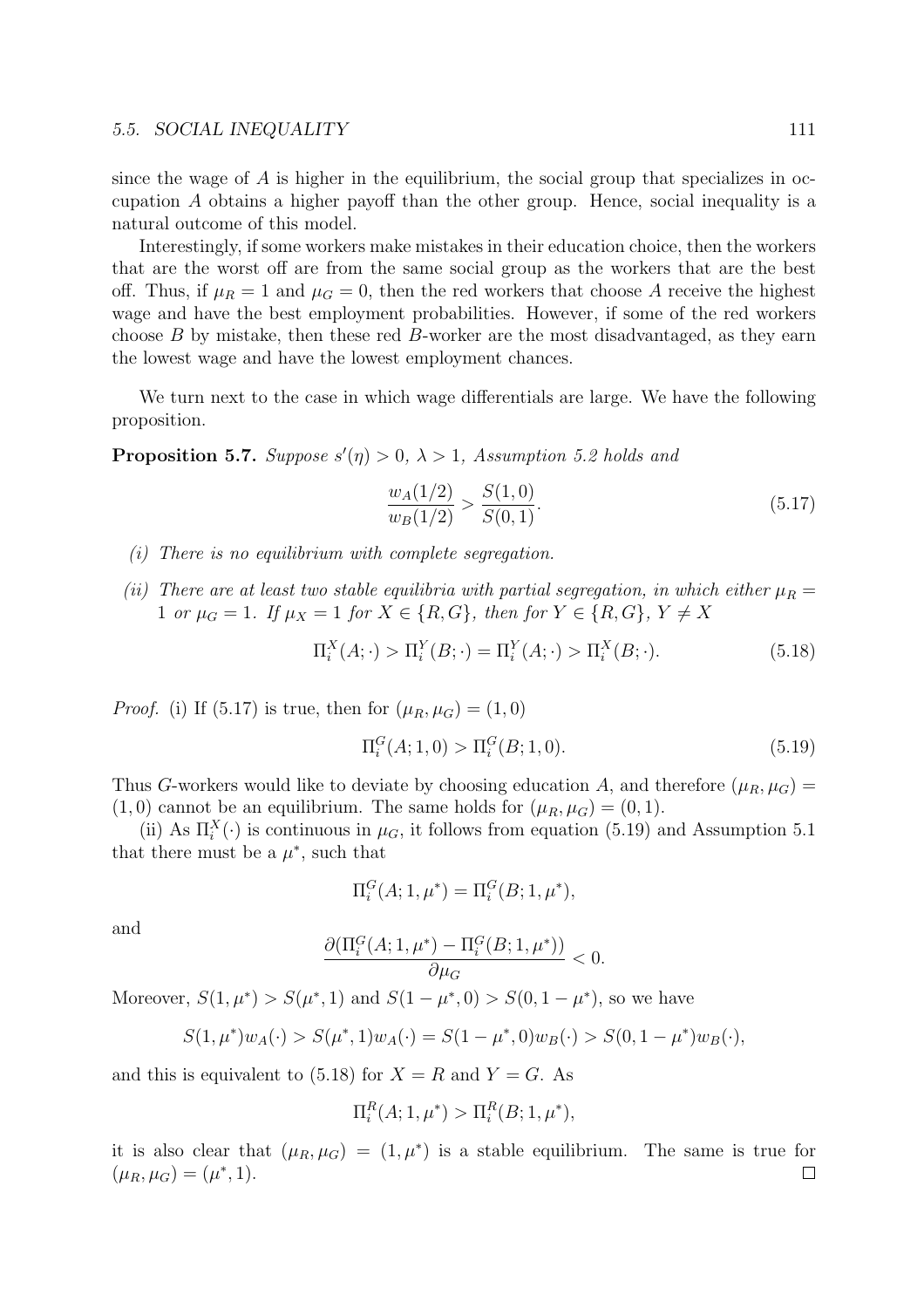The proposition makes clear that complete segregation cannot be sustained if the wage differential is too large. Starting from complete segregation, a large wage differential gives incentives to the group specialized in  $B$ -jobs to switch to  $A$ -jobs. Interestingly, the unsustainable complete segregation equilibrium is then replaced by a partial equilibrium in which one group specializes in job  $A$ , while the other group has both  $A$  and  $B$ -workers. As in the previous case of small wage differentials, the workers of the group specializing in A-jobs receive the highest payoffs, hence we have again a social inequality outcome. However in this case the wages of A-workers in the equilibrium are not necessarily higher than that of B-workers. It is the higher employment rate of the group specializing in A that makes the difference. The employment rate of the group specializing in A-jobs is given by  $S(1, x)$  where x is the fraction of A workers in the group that does not specialize. On the other hand the employment rate of the group that does not specialize is  $xS(x, 1) + (1 - x)S(x, 0)$ . Thus the group that specializes in the A-job has a lower unemployment rate than the other group.

### 5.6 Summary and conclusions

We have investigated in this chapter a simple social network framework where jobs are obtained through a network of contacts formed stochastically. We have shown that even with a very small amount of inbreeding bias within each social group, dynamically stable occupational segregation equilibria will arise. If the wage differential across the occupations is not too large, complete segregation will always be sustainable. If the wage differential is large, complete segregation cannot be sustained, but a partial segregation equilibrium in which one of the group fully specializes in one type of educations while the other group mixes, is sustainable. Furthermore, this model is able to explain sustained wage and unemployment differences between the social groups.

While our oversimplified model is able to describe patterns of occupational segregation and inequality, we neither claim nor think that our explanation should be seen in isolation as the ideal candidate to explain occupational segregation and inequality. Other factors are very likely (and documented) to be relevant. What is important is to consider our model as complementary to other frameworks and as possibly accounting for part of the persistent occupational segregation observed in practice. To this end it is of course important to empirically document in future research how relevant are the mechanisms described in this chapter. Another avenue for future research is to extend the framework to other very relevant issues, such as the position of minority vs. majority groups, by looking at the interaction in this context of social groups of different sizes.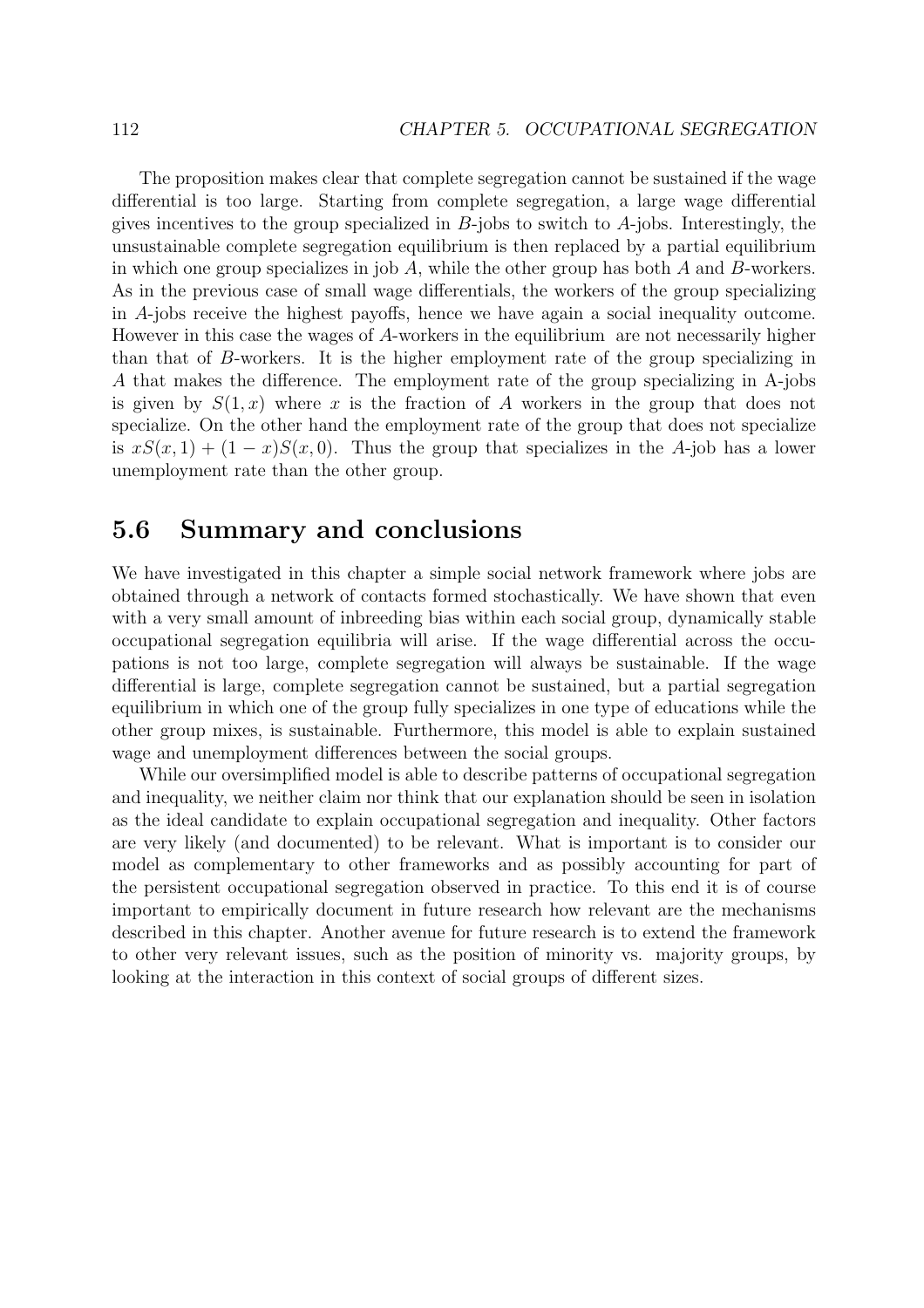# Part III Transport networks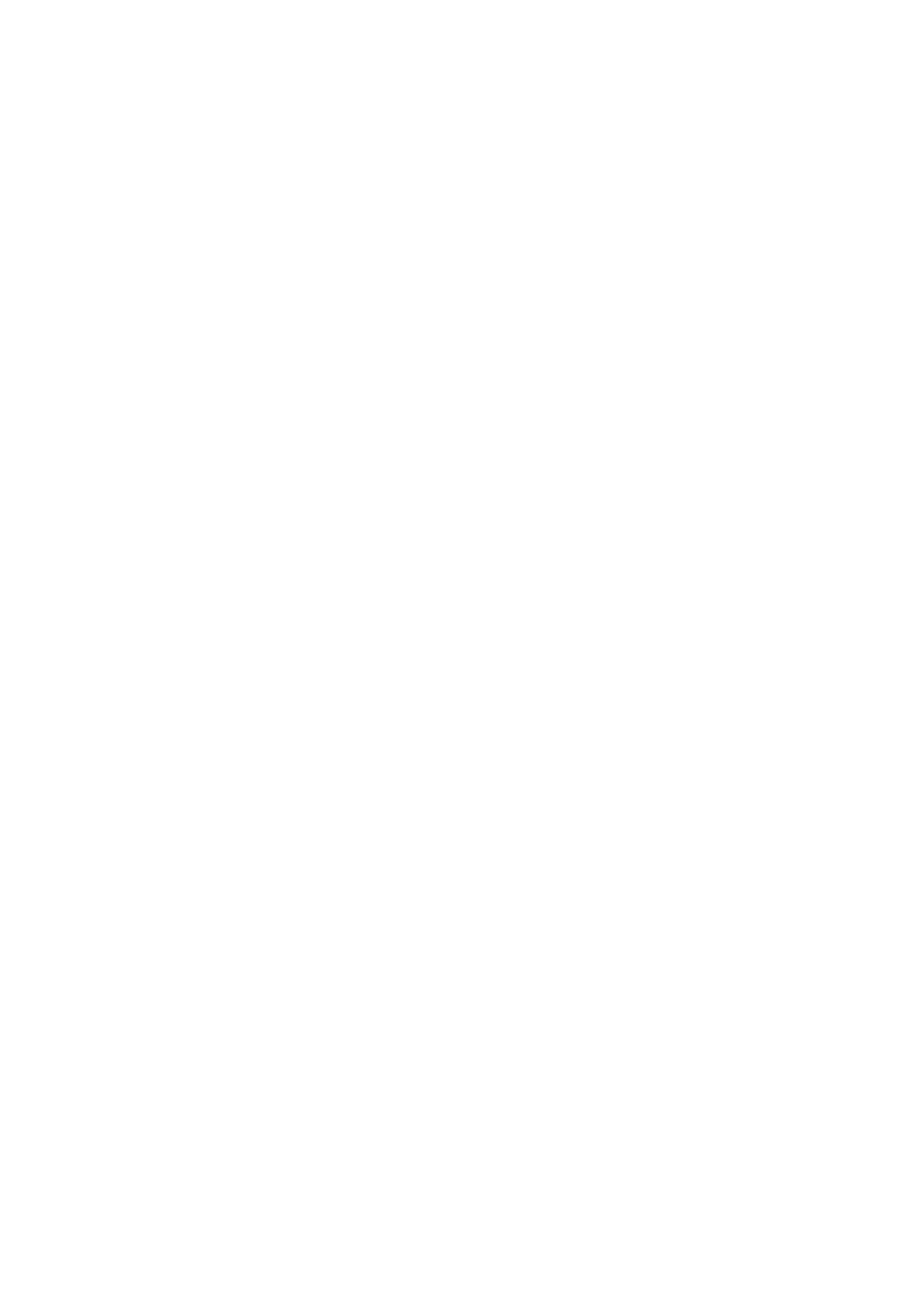# Chapter 6

# Competing transport networks

### 6.1 Introduction

In many countries privatization and deregulation of transport industries raises a lot of opposition. One of the greatest fears is that a privatized transport firm would change its network structure, that is, the location of their stations and the connections between cities, such that some cities would be deprived of a good connection to other cities. Indeed the events after the deregulation of the U.S. airline industry in 1978 have shown that this is not unlikely. Since 1978 almost all airline carriers have transformed their U.S. networks into hub-and-spoke networks. As a result, most airline passengers can not reach their destination directly. Moreover, the hub-and-spoke network structure has raised concerns on market dominance at hub airports.<sup>1</sup>

Although the emergence of hub-and-spoke networks has been analyzed extensively, the airline literature typically ignores the presence of competing transport modes. This approach is reasonable in the case of the U.S. airline industry, as the distance between cities in the U.S. is large and the railway industry in the U.S. does not offer a feasible alternative to airline travel. However, in Europe and Japan the situation is different due to the availability of a network of high-speed train connections. Furthermore, competition from other transport modes is even more important in other transport industries. For example, railway transport has always faced fierce competition from transport by car, since the speed of a train and a car is comparable. In urban areas, underground transport faces competition from bus and tram services. One should note that these competing transport networks differ in speed and accessibility. Typically the faster transport mode is less accessible than the slower transport mode. With the current wave of deregulation in other transport industries than the airline industry, it is necessary to understand network design

<sup>&</sup>lt;sup>0</sup>This chapter is based on Van der Leij  $(2003)$ .

<sup>&</sup>lt;sup>1</sup>A hub-and-spoke network is a network in which one airport, the hub, has direct connections to all other airports, while all other airports, the spoke airports, are only connected to the hub airport. Hendricks, Piccione and Tan (1995) show that under economies of density either the empty network, the hub-and-spoke network or the point-to-point network is optimal. Hendricks, Piccione and Tan (1997) show that a hub-and-spoke network may prevent entry into a hub-to-spoke market. Borenstein (1989) shows that route and airport dominance enable carriers to raise prices.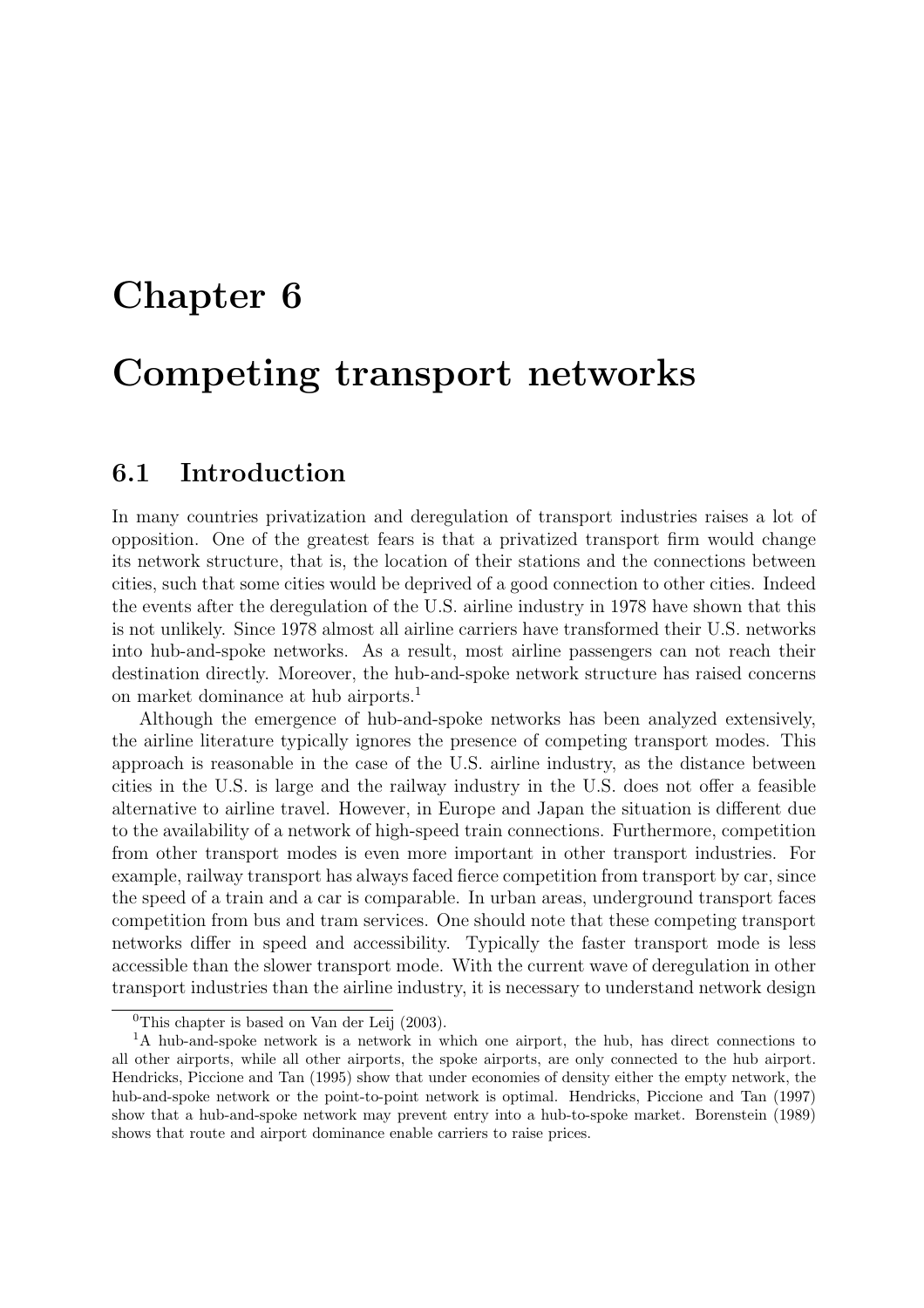

Figure 6.1: A fast transport network in the circular city where the distance between the stations is 1/6 of the circle.

decisions in case a transport network operator faces competition from other transport services.

In this chapter we therefore introduce a model to analyze these issues. The model is simple but reasonable, and it provides interesting results and intuition for the role of competing transport networks in network design. Individuals live and work at random locations on a circular city and they need to travel between their home and work. Each combination of home location and work place, therefore, constitutes a trip, having an origin and a destination. An individual can make a trip by a slow transport mode around the circle, either clockwise or counterclockwise. Alternatively he or she can use the fast transport system to cross the circle. It is crucial that slow mode transport is necessary to access the fast transport network. Hence, a trip by fast mode consists of three complementary journeys; a trip by slow mode from home to the departure station, a trip by fast mode from station to station, and finally a trip by slow mode from the terminating station to the work place. In this model we first derive demand for the fast transport connection. For that purpose we derive the size of the market area for the fast connection, which we define as the set of trips for which a fast transport connection is preferred. This definition differs from the usual interpretation of a market area as being a region around a station.

Next, we derive the main result of the chapter. We consider location and pricing decision in case the fast transport connection is operated by a profit-maximizing firm. Contrary to intuition, we show that the stations of the fast connection are not located on opposite sides of the circle but somewhat closer. Hence, the monopolist typically clusters the stations. This tendency of clustering becomes stronger if competition from the slow transport mode is stronger. In an extreme case, when there is little difference between the velocity of a fast transport mode and a slow transport mode, the distance between the two stations is only one sixth of the circle (Figure 6.1). On the other hand, in the absence of competition the stations are located symmetrically on the circle. The intuition behind these results is that competition is more severe for trips whose origin and destination is between the two stations, than for trips whose origin and destination is in the hinterland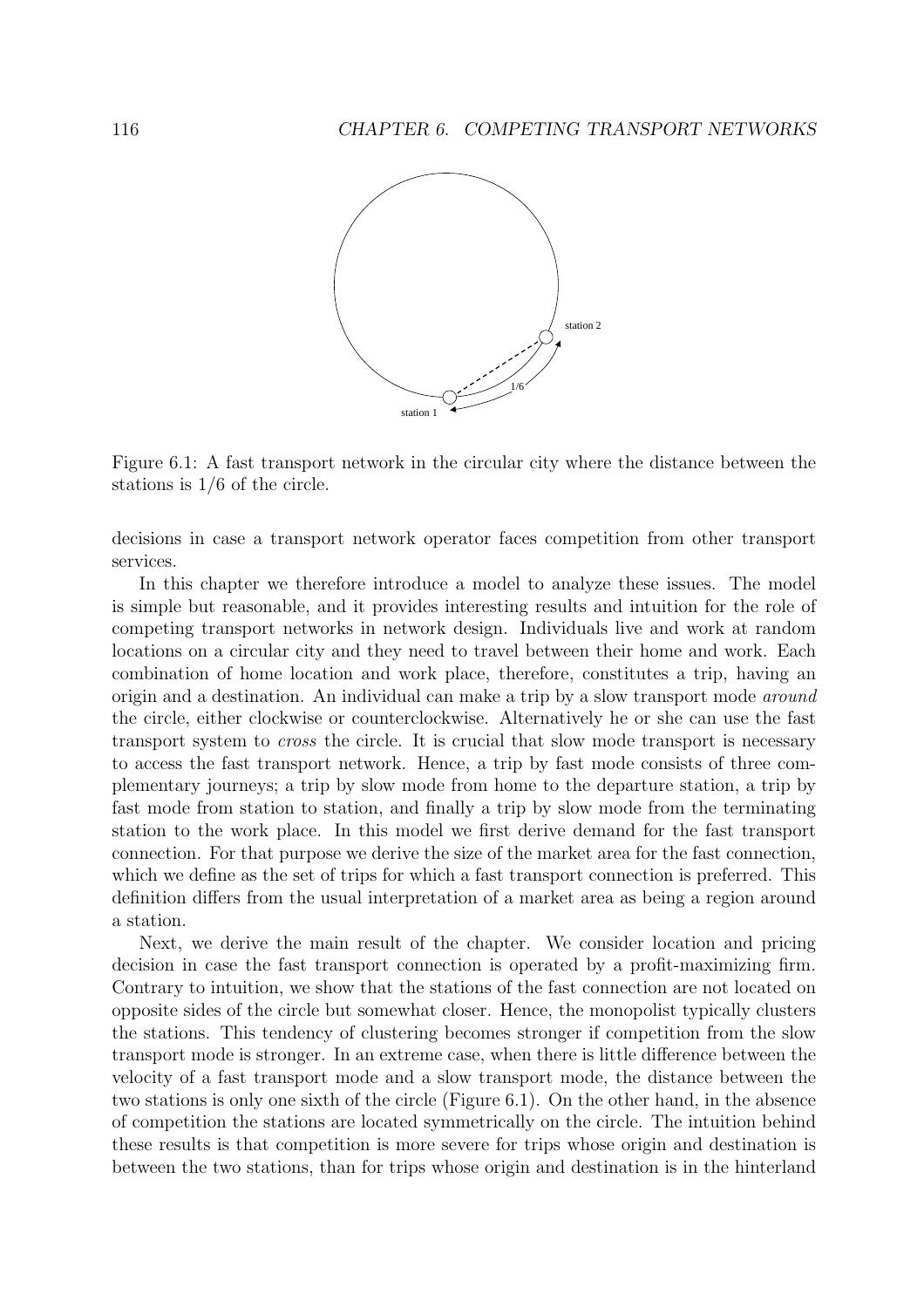#### 6.2. THE MODEL 117

of the two stations. In case the stations are located on opposite sides of the circle, there is no hinterland and competition creeps in from both sides of the circle. Hence, the firm has an incentive to cluster the stations such that it obtains an area where competition is absent.

We also consider the socially optimal locations of the two stations. Again, the stations are not located on opposite sides of the circle. However the distance between the socially optimal locations is larger than the distance between the monopolist's optimal locations, since a social planner is also concerned about the benefit from a trip.

Literature that considers location decisions of transport networks is sparse. The model in this chapter is indeed the first model that introduces competition between transport networks to analyze the impact on location decisions. There is some related literature. Braid (1989) uses the linear city model to find the optimal locations of bridges across a river, where individuals live on one side of the river and work on the other side. Also, Crampton (2000) uses the linear city model to compute optimal urban-rail station spacing. However, in these two papers it is assumed that transportation across a bridge or by train occurs instantaneously without any costs, while in this chapter individuals still face transportation costs and a fare that are increasing in distance when they use a fast transportation connection. This difference is crucial in the analysis of the design of the transport network. There is also some literature that consider the market areas that competing transport firms serve, when the transportation costs between transport modes differ (Hyson and Hyson, 1950). However, in this literature the network structure is given, while in this chapter decisions on the network design are the primary focus of the analysis.

The structure of the chapter is as follows. In Section 6.2, we lay out the model and we derive the demand function for the fast transport connection. In Section 6.3, we assume that the fast transport network is operated by a profit-maximizing firm, and we derive the optimal fare and station locations for the firm. Next, in Section 6.4, we assume that a social planner chooses the location of the two stations and the optimal fare. Finally, in Section 6.5 we conclude.

### 6.2 The model

In this section we describe the transportation model. Infinitesimal individuals are uniformly distributed with density 1 on a circle  $\mathcal C$  of unit circumference. All individuals travel to one random destination that is also uniformly distributed on the circle. This destination is independent of the location of the individuals. Together, the set of individual's locations and the set of destinations form the set of trips  $\mathcal{T} = \mathcal{C} \times \mathcal{C}$ .

To make a trip, an individual can choose between two transport modes, a 'slow' transport mode or a 'fast' transport mode. We assume that the slow mode is offered competitively at price 0, and that all individuals can access the slow mode network directly from their location. Furthermore, we assume that the time costs are linear in distance, and that every trip yields a value  $u$  to the individual. Hence an individual on a trip  $(x, y) \in \mathcal{T}$  obtains a utility of

$$
U_S(x,y) = u - g\left|y - x\right|,
$$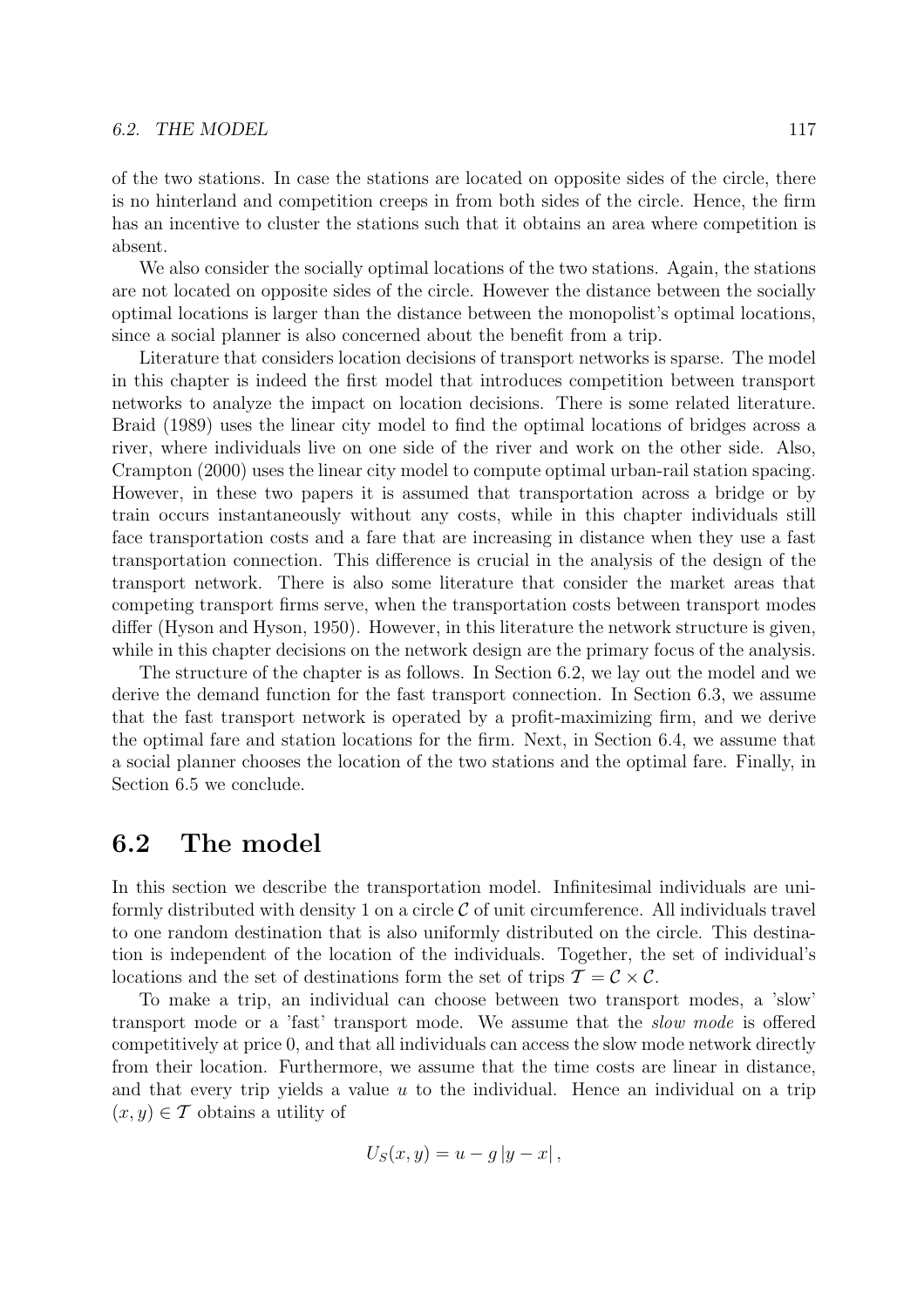if he chooses the slow mode. Here  $g > 0$  is the time cost of traveling by slow mode, and the distance  $|y - x|$  is the shortest arc length between x and y. Note that the longest distance a traveler could make is a trip where the destination is opposite to the starting point. Hence, the utility of a trip is bounded from below by  $U_S(x, \frac{1}{2}) = u - g/2$ . We assume that u is high enough to persuade all individuals to travel, that is,  $u \geq g/2$ .

On the other hand, an individual might choose the fast mode for her trip. We assume that the fast mode network consists of only one (two-way) connection between two stations, located at  $z_1$  and  $z_2$  on the circle. Hence, only individuals on a trip  $(z_1, z_2)$  (or  $(z_2, z_1)$  in the opposite direction) can access their destination directly through the fast mode network. All other individuals have to travel by slow mode first to and then from the stations to complete a trip. We therefore assume that the utility of a trip  $(x, y) \in \mathcal{T}$ to an individual x traveling to y by fast mode is

$$
U_F(x, y; d, p) = u - f d - p - g |z_i - x| - g |y - z_j|,
$$

where  $i, j \in \{1, 2\}, i \neq j$  are chosen such that  $|z_i - x| + |y - z_j|$  is minimal. Here  $d \equiv |z_2 - z_1|$  is the distance between the two stations, f is the time cost of traveling on the fast mode connection,  $0 < f < g$ , and  $p \ge 0$  is the fare (price) of the fast connection.

In Figure 6.2 we illustrate the transportation costs of the two travel mode options for a trip from x to y, where the upper and lower half of the figure only differ in the destination y. The solid arrow in the two pictures illustrates a trip from x to y by slow mode. The transportation cost of such a trip is  $g |y - x|$ . On the other hand, the three dotted arrows illustrate a trip from  $x$  to  $y$  by fast mode, which consists of three different journeys with a total cost of  $g |z_1 - x| + f d + p + g |y - z_2|$ . Note that for the trip  $(x, y)$ in the bottom picture an individual incurs a cost for a journey from  $z_2$  to y both for the fast mode option as for the slow mode option.

### 6.2.1 Demand

We derive the demand for fast mode transport when prices and station locations are given. The procedure is similar to that in spatial models. However, derivation of the market area is more complicated, because the utility an individual obtains depends both on the location of the individual as on its destination. Hence, for each home location there is a different region of workplaces for which the fast mode is preferred. Moreover, it turns out that the market area is not lying symmetrically around a station. We therefore introduce the following notation. We define a location x to be between the stations if  $x$ lies on the shortest arc length between  $z_1$  and  $z_2$ , such that  $|z_2 - x| + |x - z_1| = d$ . On the other hand, a location x is behind the stations if x lies on the longest arc length between  $z_1$  and  $z_2$ , such that  $|z_2 - x| + |x - z_1| = 1 - d$ . Note that if  $z_1$  and  $z_2$  are on opposite sides of the circle  $x$  is both between and behind the stations.

We assume that an individual on a trip  $(x, y) \in \mathcal{T}$  prefers the fast mode if and only if

$$
U_F(x, y; d, p) \ge U_S(x, y).
$$

or equivalently

$$
|y - x| - |z_i - x| - |y - z_j| \ge \frac{fd + p}{g}.\tag{6.1}
$$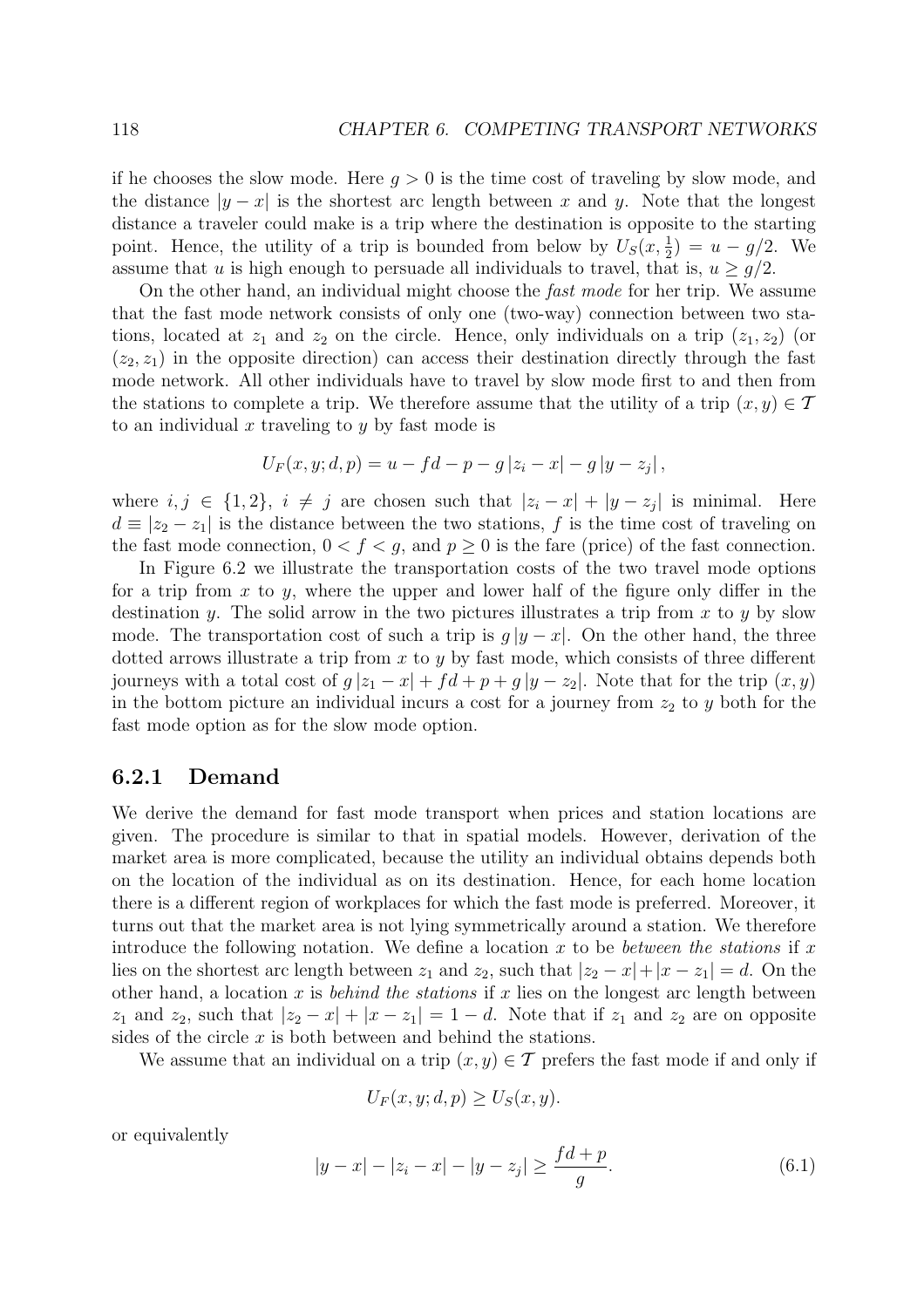

Figure 6.2: Transportation costs in two competing transport networks.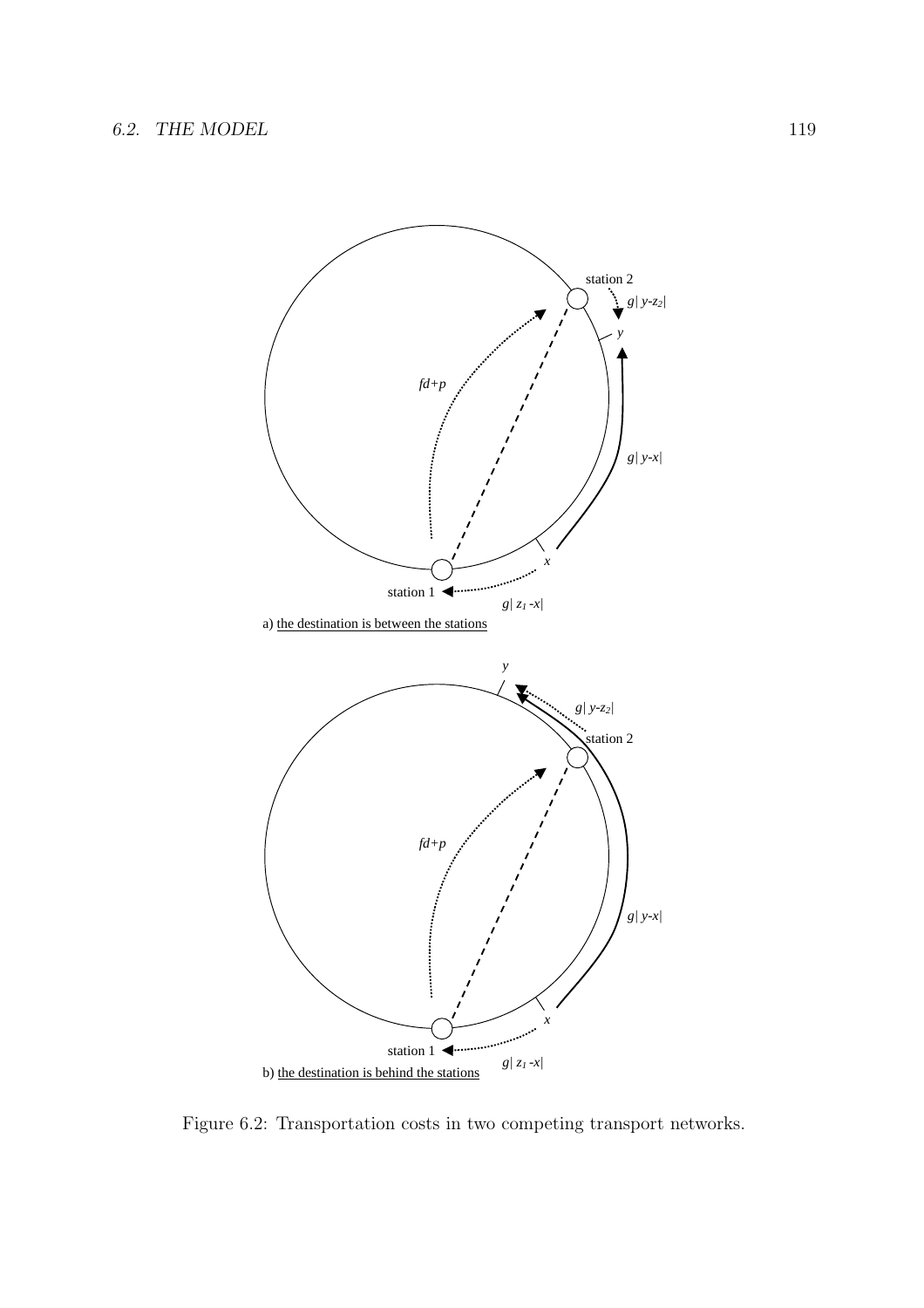for i, j such that  $|z_i - x| + |y - z_j|$  is minimal. It follows that an individual will only choose the fast transport mode if the fast transport connection offers a 'shortcut' to transportation by slow mode, that is, traveling from home to station  $i$  and then from station  $j$  to the workplace involves a shorter distance than traveling directly from home to work. Note that it immediately follows that the distance of the trip  $|y - x|$  can not be too small. Hence, there are always trips where travel by slow mode is preferred.

Let us now consider the market area for the fast mode, which is the set of trips  $\mathcal{T}_F \subset \mathcal{T}$ where the fast mode connection is preferred to the slow mode network. This area can be split into four parts. First we consider the trips  $(x, y) \in \mathcal{T}_F$ , where both x and y are located between the stations (Figure 6.2a). Because the stations are chosen such that  $|z_i - x| + |y - z_j|$  is minimal, it must hold that  $|z_i - x| + |y - x| + |y - z_j| = d$ . Substituting into (6.1) and rewriting, it becomes clear that the fast mode is preferred as long as

$$
|z_i - x| + |y - z_j| \le \frac{1}{2g}(gd - fd - p). \tag{6.2}
$$

It immediately follows that both  $|z_i - x| \le (gd - fd - p)/2g$  and  $|y - z_j| \le (gd - fd - p)/2g$ .

In the second case, suppose that x is between the stations but the destination y is behind the stations (Figure 6.2b). Since the distance  $|y - x|$  is the length of the shortest path between  $x$  and  $y$ , it holds that

$$
|y - x| = \min\{ |y - z_i| + |z_i - x|, |y - z_j| + |z_j - x| \}.
$$

Substituting into (6.1) the decision criterium becomes

$$
|y - z_i| - |y - z_j| \ge \frac{fd + p}{g} \text{ and } \tag{6.3}
$$

$$
|x - z_j| - |x - z_i| \ge \frac{fd + p}{g}.
$$
\n(6.4)

Because x is between the stations, and y is behind,  $(6.3)$  and  $(6.4)$  can be rewritten as

$$
|y-z_j|\leq \frac{1}{2}-d+\frac{1}{2g}(gd-fd-p),
$$

and

$$
|x - z_i| \le \frac{1}{2g}(gd - fd - p). \tag{6.5}
$$

Given some starting point between the stations,  $x$ , cases 1 and 2 define a range of destinations for which the fast mode is preferred. This range is drawn in Figure 6.3a. The size of the range is

$$
1/2 - d + 2\hat{x} - |z_i - x|,
$$

where

$$
\hat{x} \equiv \hat{x}(p,d) \equiv \frac{1}{2g}(gd - fd - p). \tag{6.6}
$$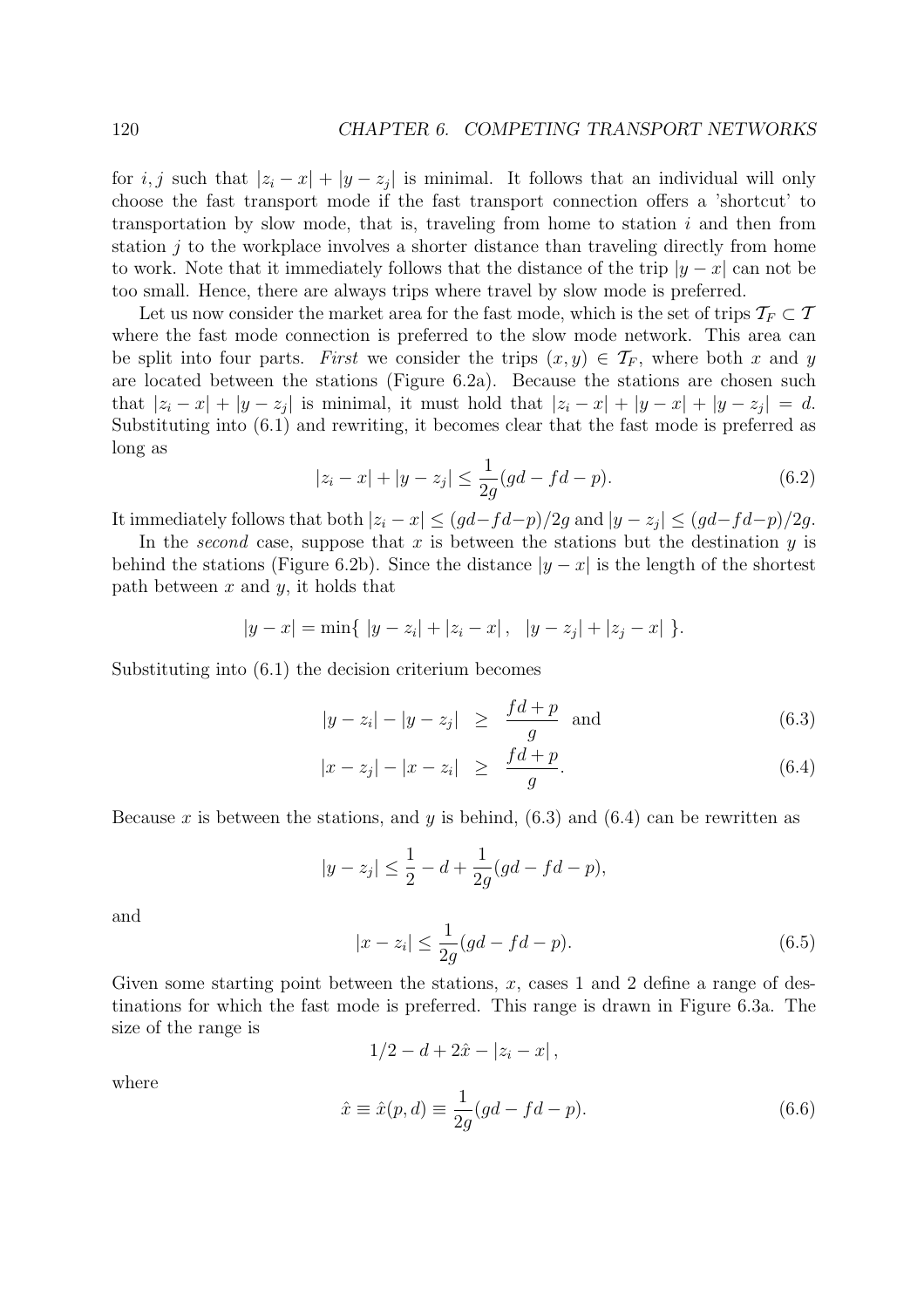

Figure 6.3: Range of destination for which the fast mode is preferred, given some starting point, x.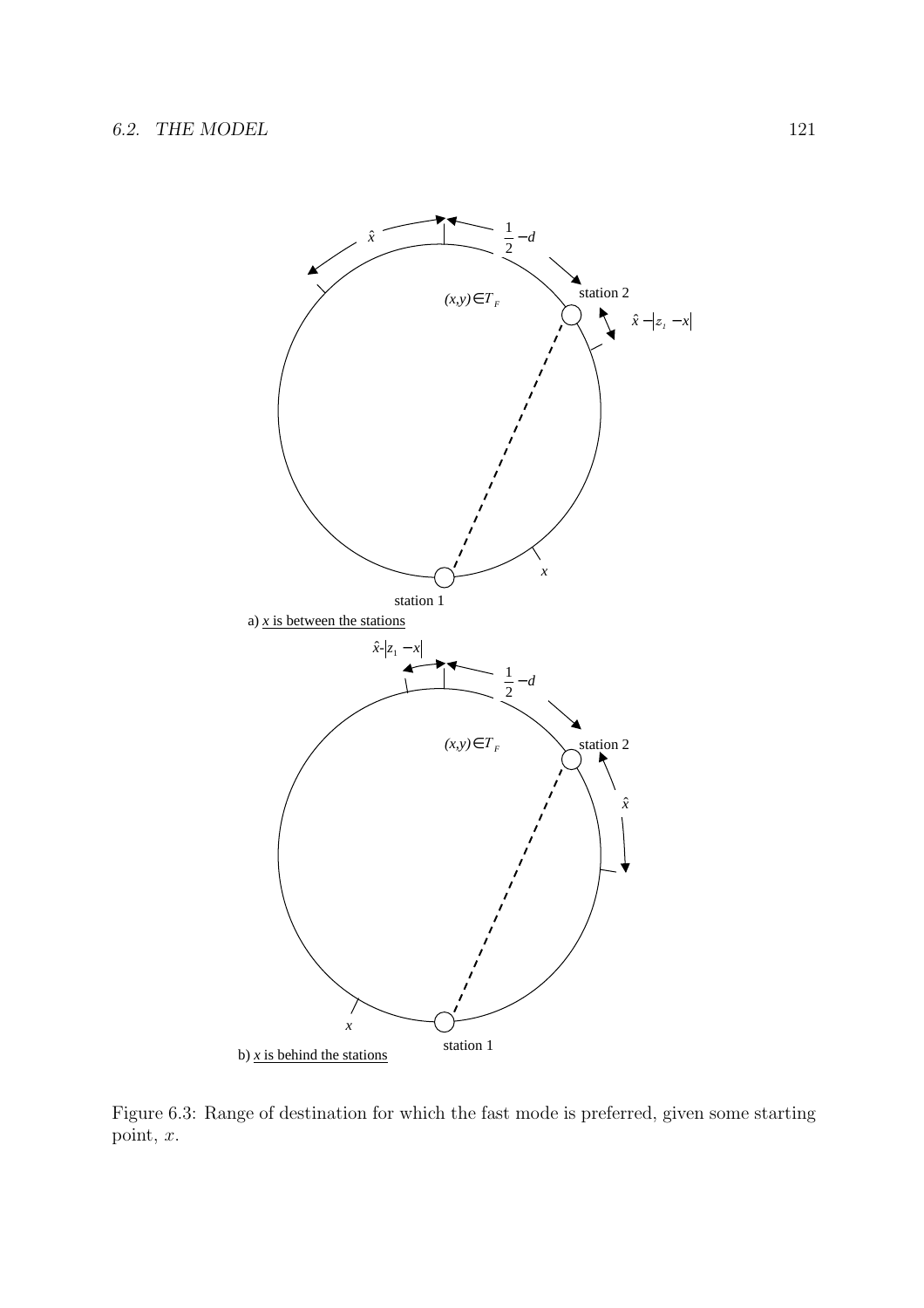Consider now the *third* case, where  $x$  is behind but  $y$  is between the stations. This case is equivalent to the second case, except that starting and destination points are switched. Hence, in this case,  $(x, y) \in \mathcal{T}_F$  if and only if

$$
|x - z_i| \le \frac{1}{2} - d + \hat{x},\tag{6.7}
$$

and

$$
|y - z_j| \leq \hat{x}.\tag{6.8}
$$

The *fourth* and last case considers a trip  $(x, y)$  where both x and y are behind the stations. In this case

$$
|y - x| = \min\{ 1 - d - |y - z_j| - |z_i - x|, d + |y - z_j| + |z_i - x| \}.
$$
 (6.9)

Substituting (6.9) into (6.1) and rewriting, the condition for  $(x, y) \in \mathcal{T}_F$  becomes

$$
|z_i - x| + |y - z_j| \le \frac{1}{2} - d + \hat{x},\tag{6.10}
$$

and

$$
\hat{x} \ge 0. \tag{6.11}
$$

Cases 3 and 4 also constitute a range of destinations for which the fast mode is preferred whenever the starting point  $x$  is behind the stations. This range is shown in Figure 6.3b. Again, the size of this range is  $1/2 - d + 2\hat{x} - |z_i - x|$ .

Now that we have found the market area, we can derive the demand function. The following proposition states the demand function.

Proposition 6.1. Consider the transportation model of Section 6.2. If the distance between the stations is d, and the fare of a fast mode connection is p with  $p \leq qd - fd$ , then demand is given by

$$
D(p, d) = 6\hat{x}^{2} + 6\hat{x}(1/2 - d) + (1/2 - d)^{2},
$$

where

$$
\hat{x} \equiv \hat{x}(p, d) \equiv \frac{1}{2g}(gd - fd - p).
$$

If 
$$
p > gd - fd
$$
, then  $D(p, d) = 0$ .

*Proof.* Consider a trip  $(x, y) \in \mathcal{T}_F$ , and suppose that  $p \leq gd - fd$ , such that  $\hat{x} \geq 0$ . From (6.2) and (6.5) it follows that if x is between the stations then  $|z_i - x| \leq \hat{x}$ . On the other hand, if x is behind the stations, equations (6.7) and (6.10) imply that  $|z_i - x| \leq$  $1/2 - d + \hat{x}$ . Moreover, for a trip originating at x the size of the range of destinations y, such that  $(x, y) \in \mathcal{T}_F$ , is

$$
1/2 - d + 2\hat{x}(p; d) - |z_i - x|,
$$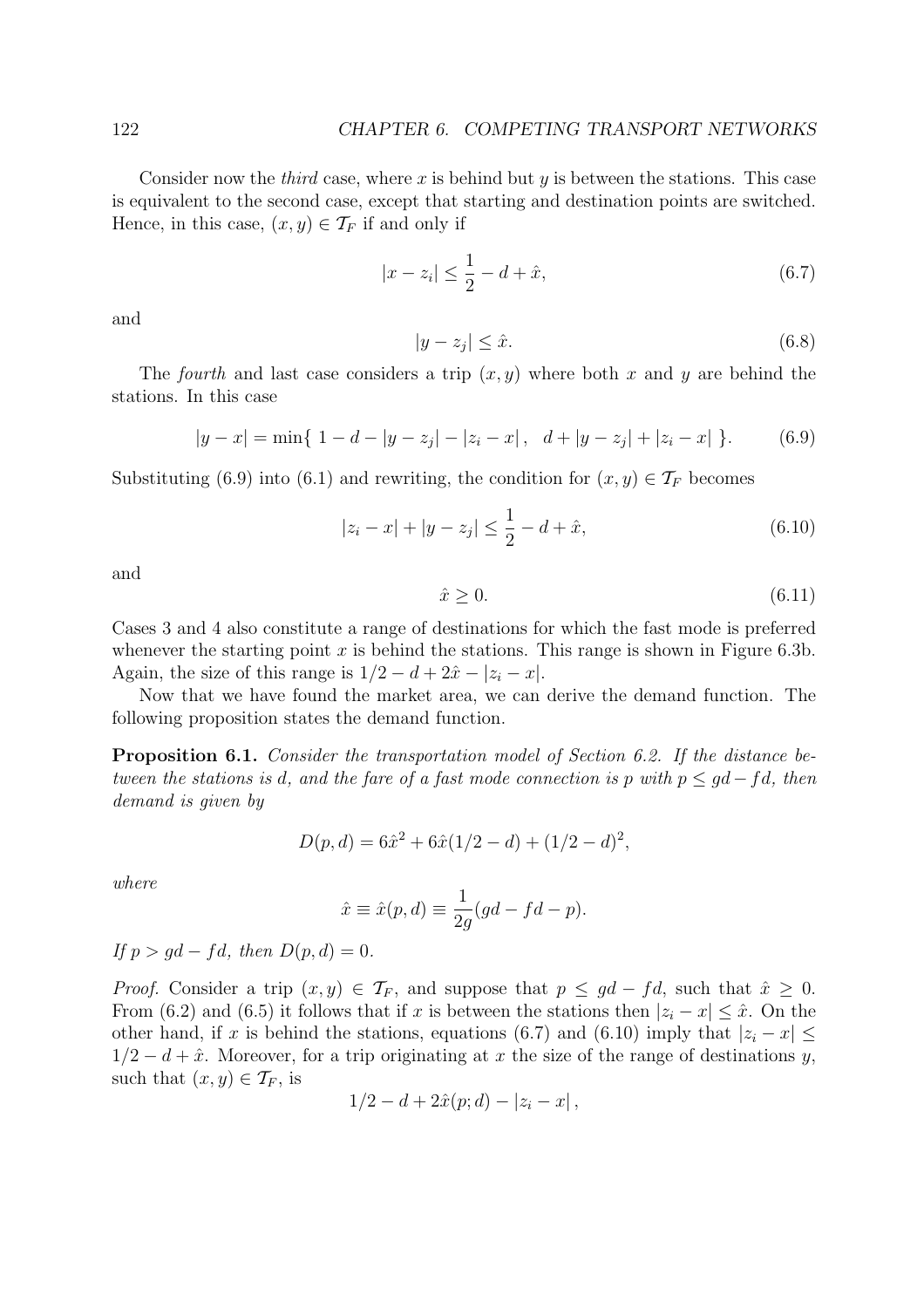

Figure 6.4: Demand function in the transport model.

where  $\hat{x} \equiv \hat{x}(p; d)$  is given in (6.6). Hence, because there are two stations, demand is given by

$$
D(p,d) = 2 \int_0^{\hat{x}} 1/2 - d + 2\hat{x} - x \, dx
$$
  
+2 
$$
\int_0^{\hat{x}+1/2-d} 1/2 - d + 2\hat{x} - x \, dx
$$
  
= 
$$
6\hat{x}^2 + 6\hat{x}(1/2 - d) + (1/2 - d)^2.
$$

Furthermore, if  $p > gd - fd$ , then  $\hat{x} < 0$ , and one of the conditions (6.2), (6.5), (6.8) or (6.11) is violated. Hence, if  $p > gd - fd$ , then the set  $\mathcal{T}_F$  is empty.  $\Box$ 

Figure 6.4 shows a typical demand function. The demand function is a quadratic function in p and d, and for all feasible prices  $0 \leq p \leq qd - fd$  the demand function is downward sloping and convex in  $p$ . Hence, the demand function has a familiar shape, except that there is an upperbound for p. If  $p = gd - fd$ , then

$$
D(gd - fd, d) = (1/2 - d)^2,
$$

while demand collapses to zero if p becomes larger than  $qd - fd$ .

## 6.3 Profit maximizing location and pricing

In this section we consider the optimal price and location in case the fast mode network is operated by a monopolist. To focus on the demand side we assume that a firm operating the connection incurs no costs.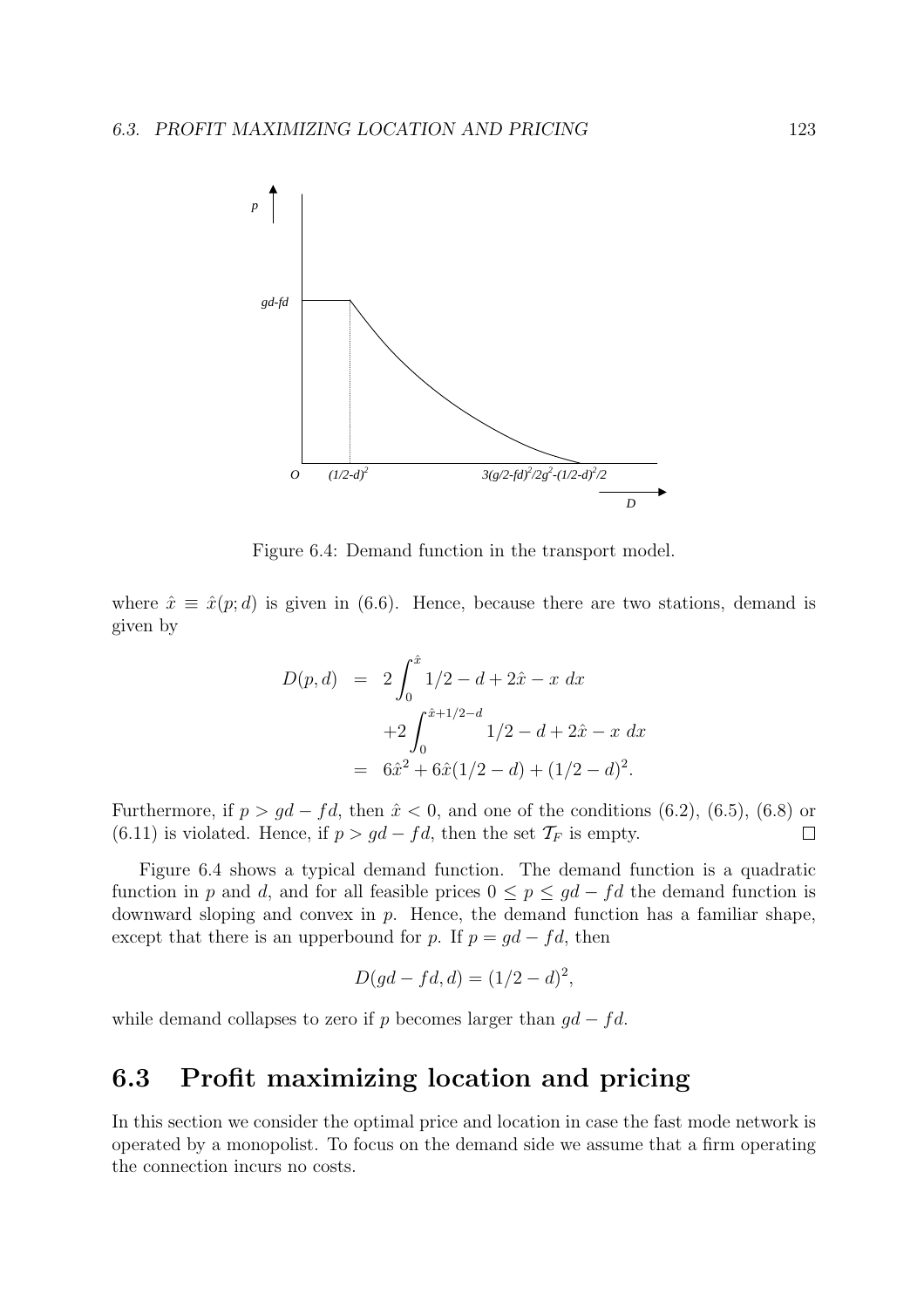We derive the optimal price and location for the monopolist operator. The monopolist maximizes profits

$$
\pi(p, d) = \begin{cases} pD(p, d) & \text{if } 0 \le p \le gd - fd \\ 0 & \text{otherwise.} \end{cases}
$$

Since the fast mode's comparative advantage is greater the larger is  $d$ , one would expect that the optimal location of the two stations for the monopolist would be such that the stations are located on the opposite site of the circle, such that  $d = 1/2$ . However, the following proposition shows that this is not true.

**Proposition 6.2.** Consider the distance  $d^M$  between the two stations and price  $p^M$  that maximize monopoly profits. The optimal price is

$$
p^M = \frac{g - f}{6}
$$

and the optimal distance is  $d^M = 1/6$  for  $f < g \leq 3f$ , and

$$
d^M = \frac{g^2 - f^2 - 2gf}{2g^2 - 6f^2}
$$

for  $q > 3f$ .

*Proof.* For the moment, allow  $d = 0$  in the feasible set  $\mathcal{F}$ , such that

$$
\mathcal{F} = \{ (p, d) \in \mathbb{R}^2 \mid 0 \le d \le 1/2; \ 0 \le p \le gd - fd \ \}.
$$

Then the monopolist solves the optimization problem

$$
\begin{array}{ll}\n\max_{p\geq 0, d\geq 0} & pD(p, d) \\
\text{s.t.} & p \leq (g - f)d \\
\text{and} & d \leq 1/2.\n\end{array} \tag{6.12}
$$

Note that the feasible set  $\mathcal F$  is closed and bounded with linear restrictions, and that the profit function  $pD(p, d)$  is continuously differentiable at p and d. Hence, for any value of f and  $g, 0 < f < g$ , a maximum exists and the optimal solution satisfies the Kuhn-Tucker first order conditions.

It is easy to check that  $d > 0$  and  $p > 0$ . Hence the first order conditions are given by

$$
p\frac{\partial D(p;d)}{\partial p} + D(p;d) - \lambda = 0,\t(6.13)
$$

$$
p\frac{\partial D(p;d)}{\partial d} + \lambda(g-f) - \mu = 0,\tag{6.14}
$$

$$
p \le (g - f)d \text{ and } \lambda(gd - fd - p) = 0,
$$
\n(6.15)

$$
d \le 1/2 \text{ and } \mu(1/2 - d) = 0,\tag{6.16}
$$

for some  $\lambda \geq 0$  and  $\mu \geq 0$ . Remember that  $\hat{x} \equiv \hat{x}(p; d) \equiv \frac{1}{2}$  $\frac{1}{2g}(gd - fd - p)$ . Conditions  $(6.13)$  and  $(6.14)$  can be rewritten as

$$
\lambda = 18\hat{x}^2 + \frac{1}{g}(18g - 6f)\hat{x}(1/2 - d) + \frac{1}{g}(4g - 3f)(1/2 - d)^2 - 3\frac{g - f}{2g}(2\hat{x} + 1/2 - d),
$$
 (6.17)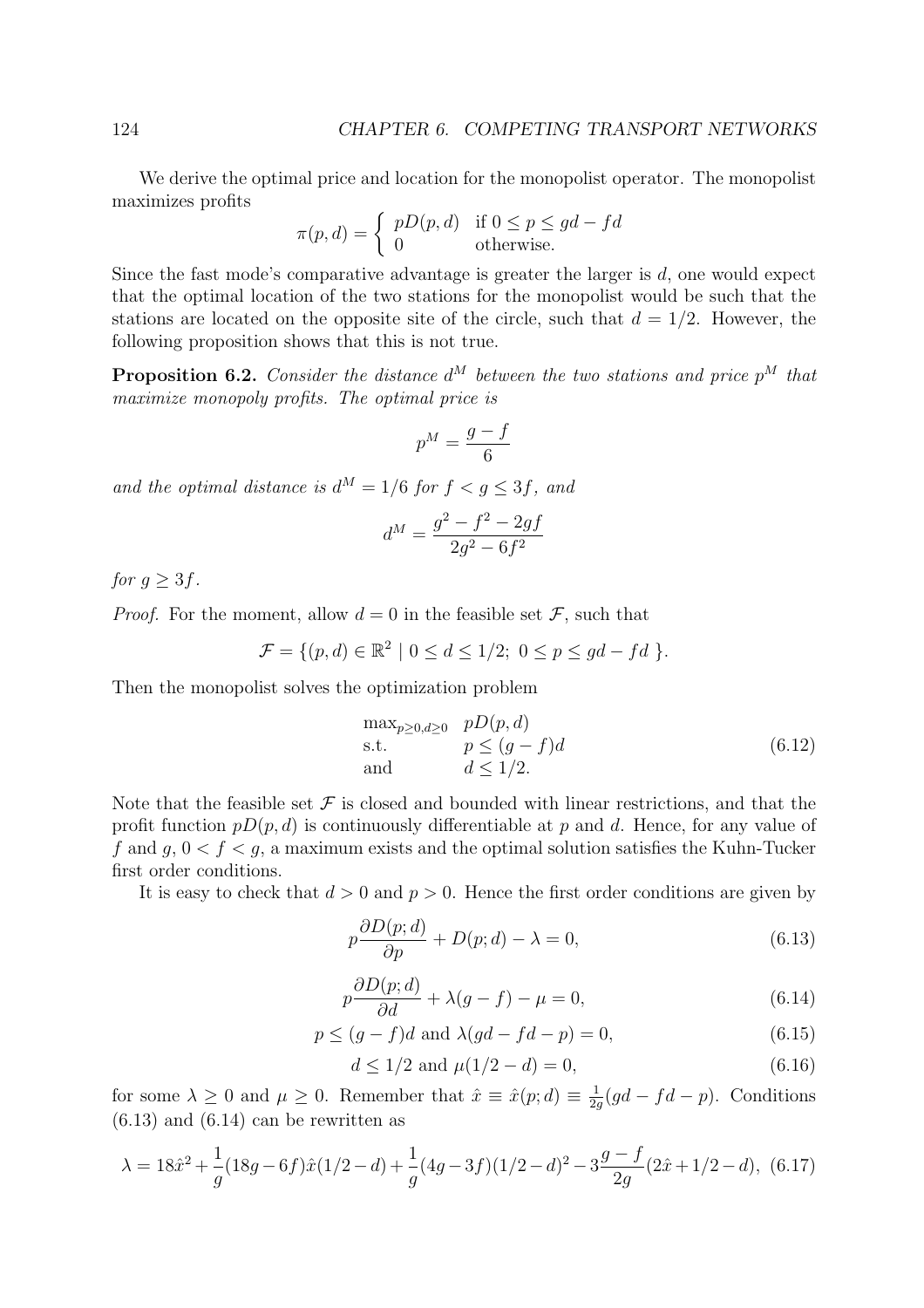and

$$
\mu = \lambda(g - f) + \frac{p}{g} \{ (g - 3f)(1/2 - d) - 6f\hat{x} \}.
$$
 (6.18)

Now suppose that both  $\lambda = 0$  and  $\mu = 0$ . Then by (6.18)

$$
\hat{x} = \frac{g - 3f}{6f}(1/2 - d). \tag{6.19}
$$

It is immediately clear that if  $q < 3f$  condition (6.15) is violated. Substituting (6.19) into (6.17) and solving, one obtains

$$
d = \frac{g^2 - f^2 - 2gf}{2g^2 - 6f^2}
$$
 or  $d = 1/2$ .

After some manipulations it follows from (6.19) that if  $d = \frac{g^2 - f^2 - 2gf}{2g^2 - 6f^2}$  $\frac{2-f^2-2gf}{2g^2-6f^2}$ , then  $p=(g-f)/6$ , and if  $d = 1/2$ , then  $p = (g - f)/2$ . These are two solution candidates in case  $g \geq 3f$ .  $\lambda = 0$  and  $\mu = 0$ .

Now suppose that  $\lambda > 0$ , but  $\mu = 0$ . Then  $p = qd - fd$  by condition (6.15) and  $\hat{x} = 0$ . By equations  $(6.17)$  and  $(6.18)$ 

$$
\lambda = (1/2 - d)^2 - 3d \frac{g - f}{g}(1/2 - d) = 2d(1/2 - d) - 3d \frac{g - f}{g}(1/2 - d).
$$

Solving for d, one gets  $d = 1/2$  or  $d = 1/6$ . If  $d = 1/2$ , then  $\lambda = 0$ , a contradiction, and if  $d = 1/6$  then  $p = (g - f)/6$ . Note that for  $d = 1/6$ ,  $\lambda > 0$  if and only if  $g < 3f$ .

Now suppose that  $\mu > 0$ , but  $\lambda = 0$ . Then  $d = 1/2$  and by (6.18)

$$
\mu = -6\frac{f}{g}p\hat{x}(p,1/2) \le 0.
$$

This is a contradiction.

Finally, suppose that  $\mu > 0$  and  $\lambda > 0$ . Then  $d = 1/2$  and  $p = (g - f)/2$ . However, substituting these values into (6.17) one gets  $\lambda = 0$ , again a contradiction.

Summarizing, if  $q < 3f$ , then the only solution candidate is  $d = 1/6$  and  $p = (q - f)/6$ . If  $g \leq 3f$  there are two candidates,  $d = 1/2$  and  $d = \frac{g^2 - f^2 - 2gf}{2g^2 - 6f^2}$  $\frac{2g^2 - f^2 - 2gf}{2g^2 - 6f^2}$ . However, for  $d = 1/2$ and  $p = (g - f)/2$ , profits are zero, while for  $d = \frac{g^2 - f^2 - 2gf}{2g^2 - 6f^2}$  $\frac{2-f^2-2gf}{2g^2-6f^2}$  and  $p=(g-f)/6$  profits are strictly positive. Hence,  $d = 1/2$  and  $p = (g - f)/2$  can not be a maximum.

For each value of  $q$  we now have a single remaining candidate that satisfies the first order conditions. Since a solution exists, this candidate must be the maximum. That is, if  $g < 3f$ , then  $d^M = 1/6$  and  $p^M = (g - f)/6$ . If  $g \le 3f$ , then  $d^M = \frac{g^2 - f^2 - 2gf}{2g^2 - 6f^2}$  $\frac{2-f^2-2gf}{2g^2-6f^2}$ , and  $p^{M} = (g - f)/6$ . Note that if  $g = 3f$ , then  $d^{M} = 1/6$ .

The proof follows from standard constrained optimization. Note that  $d^M$  is continuous in g, even at  $g = 3f$ , and that  $d^M \to 1/2$  whenever  $g \to \infty$ .

Why do the stations not lie on opposite sides of the circle? The answer is hidden in the nature of competition in this transport model. Competition between the two transport modes is more severe for trips starting and ending between the two stations. In this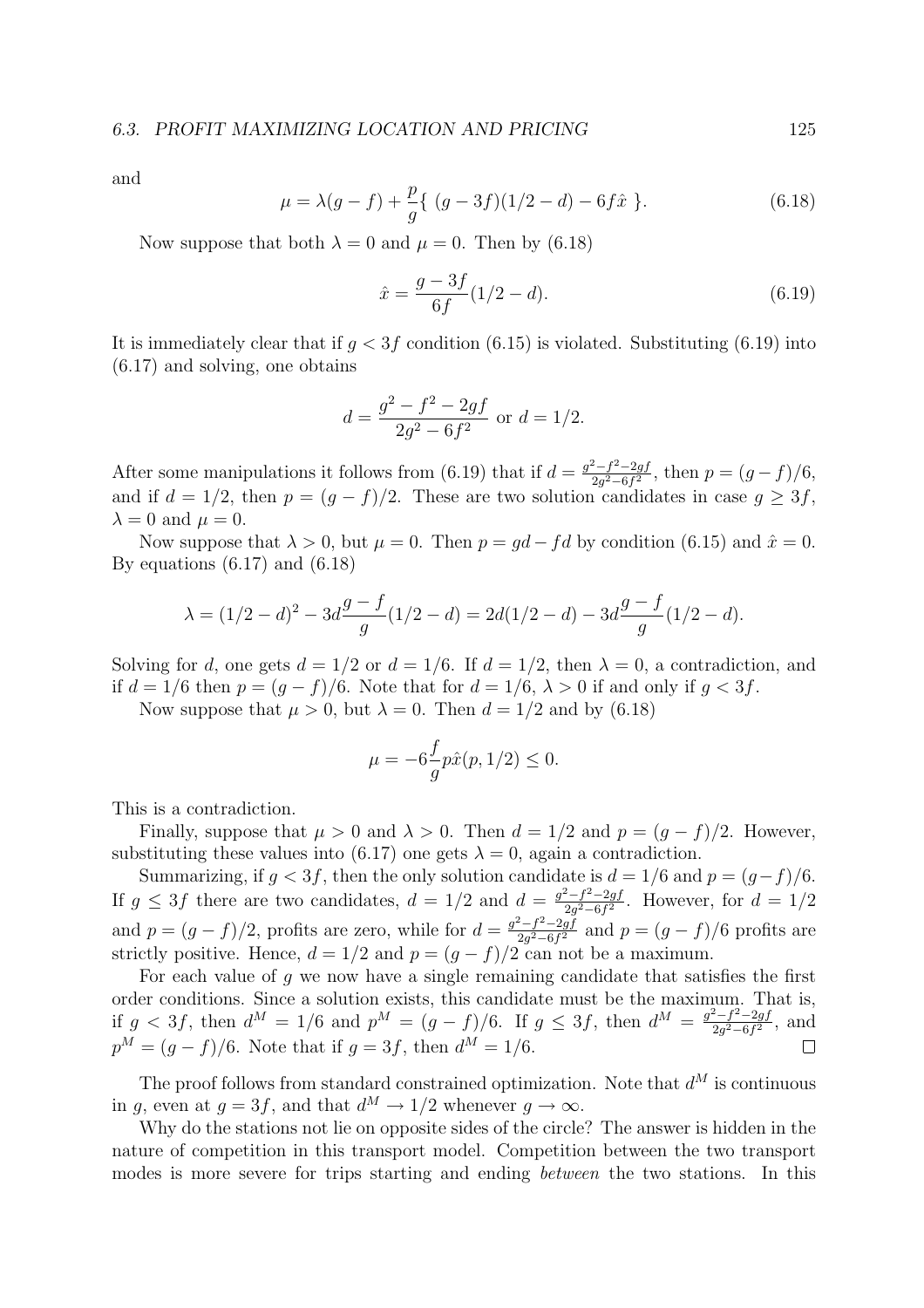case the length of the trip  $|y - x|$  is typically smaller than the distance between the two stations (Figure 6.2a). For these trips, the slow mode becomes an attractive alternative if the price of the fast mode increases or if the start or destination of the trip is located further away from the stations.

However, the fast mode network virtually does not face any competition for trips between the station's hinterlands, which are the locations behind the two stations. The reason is simple. Suppose that for a trip to station 2,  $(x, z_2)$  the fast mode is optimal. If the destination of a trip  $(x, y)$  is further away from x than station 2 (Figure 6.2b), an additional travel distance has to be covered. However, this additional travel distance is in both cases made by slow mode transport and therefore the additional travel costs does not depend on the choice of transport mode. Hence, if fast mode transport has a comparative advantage for a trip to station 2, it also has a comparative advantage for all trips to the hinterland of station 2. Clearly the size of the hinterland weighs heavily on the monopolist's demand. This can also be seen from Figure 6.3. Demand from the hinterland is bounded, however, as it becomes attractive to use the slow mode network in the opposite direction when the destination is located far away in the hinterland.

It now becomes clear why demand is not maximal when the stations are located on opposite sides of the circle. In this case the stations lack a big hinterland, as the fast mode network faces competition from the slow mode network from both sides of the circle. Only if the stations are located closer, the fast mode network is able to create and serve a hinterland, where competition from the slow mode network is less severe. Following this reasoning, one might think that it is optimal to minimize the distance between the stations. However, if the distance becomes smaller, the reservation price for a trip from station to station,  $gd - fd$ , decreases. At some point, a smaller distance between the two stations has to be combined with lower prices, which has a negative impact on profits, and as a result the optimal distance is bounded from below.

Note that the above result depends on the competitiveness of the transport modes. As g increases or if f decreases the slow mode becomes less competitive, and therefore there is less reason for the fast network operator to take competition from slow mode transport into account. Therefore, if  $g \to \infty$  or if  $f \to 0$ , then the distance between the stations goes to a half.

## 6.4 Social welfare

Since the optimal station locations from a monopolist's view are quite surprising, one wonders if results differ when the firm is operated by a social planner. Therefore, we turn to the question what price a social planner would set, and what station locations he would choose. We assume that a social planner maximizes the social welfare function

$$
W(p; d) = \pi(p; d) + CS(p; d),
$$

where  $CS(p; d)$  is aggregate consumer surplus.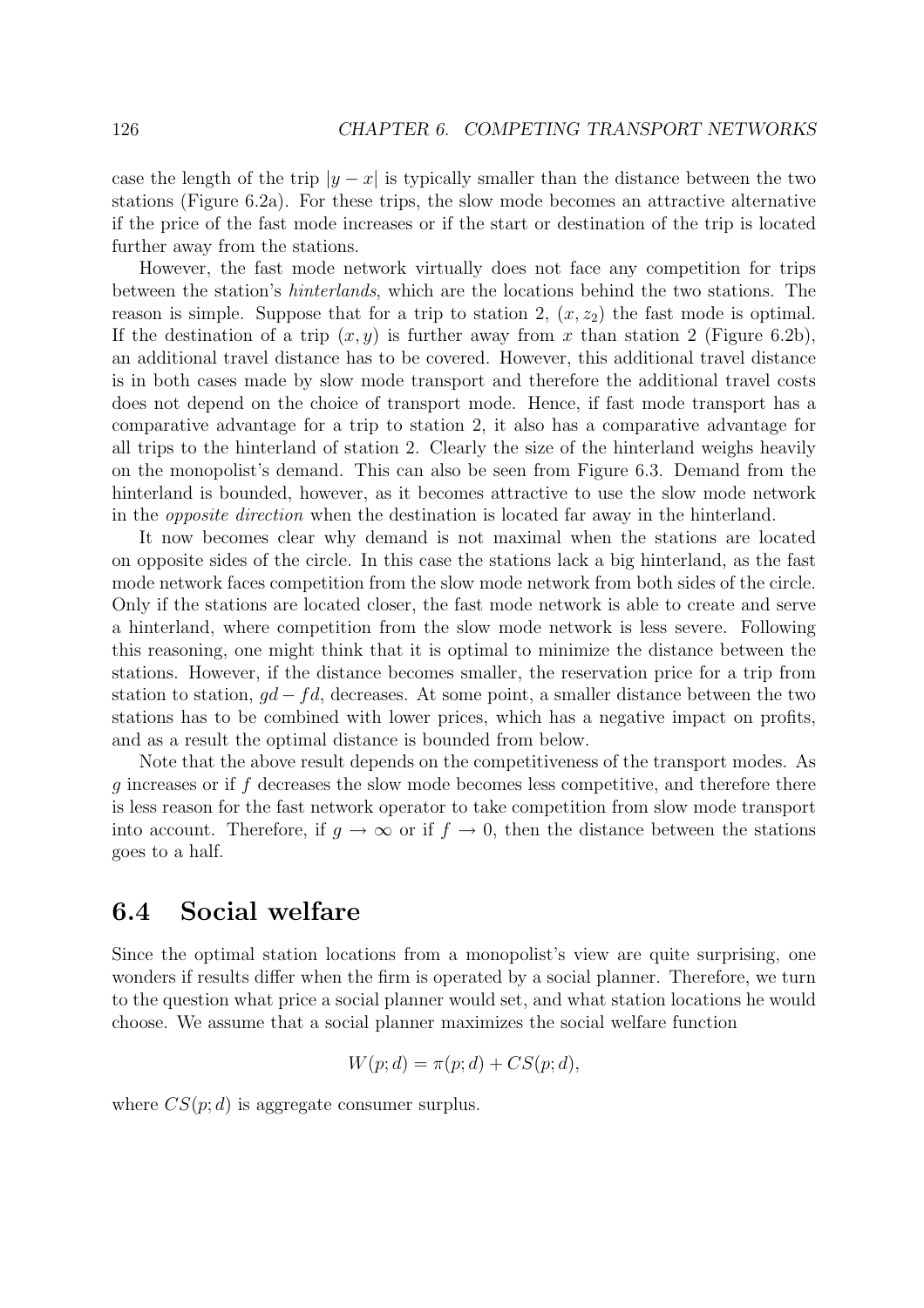#### 6.4. SOCIAL WELFARE 127

Consumer surplus has a simple structure. Consider first  $CS^S$ , the consumer surplus in case all travelers choose the slow mode, that is if  $p > qd - fd$ . Then

$$
CS^S = 2\int_0^{1/2} u - gx \, dx = u - \frac{1}{4}g.
$$

If  $p < qd - fd$ , such that some travelers choose the fast mode, the consumer surplus must be higher than  $CS^S$ . This additional surplus that travelers obtain from using the fast mode network is given by the usual consumer surplus triangle under the demand function  $D(p;d)$ . Hence

$$
CS(p,d) = CS^S + \int_p^{gd-fd} D(s;d) \ ds
$$

and one can apply the usual social welfare analysis in a partial equilibrium model. At the social optimum price equals marginal cost, that is  $p^S = 0$ , and social welfare is given by

$$
W(0; d) = 0 + CS^{S} + \int_{0}^{gd - fd} 6\{\hat{x}(p, d)\}^{2} + 6\hat{x}(p, d)(1/2 - d) + (1/2 - d)^{2} dp
$$
  
=  $CS^{S} + 2g \int_{0}^{(gd - fd)/2g} 6x^{2} + 6x(1/2 - d) + (1/2 - d)^{2} dx$   
=  $u - g/4 + 2gx_{0} (2x_{0}^{2} + 3x_{0}(1/2 - d) + (1/2 - d)^{2}),$ 

where  $x_0 = (gd - fd)/2g$ .

We now turn to the socially optimal distance between the stations,  $d^S$ . The first order derivative of the welfare function is given by

$$
\frac{\partial W(0; d)}{\partial d} = -6fx_0^2 + (2g - 6f)x_0(1/2 - d) + (g - f)(1/2 - d)^2.
$$

Note that if  $d = 0$ , then  $\frac{\partial W}{\partial d} = (g - f)/4 > 0$ , and if  $d = 1/2$ , then  $\frac{\partial W}{\partial d} = -6fx_0^2 <$ 0. Since the welfare function is a cubic function in d, the optimal distance  $d^S$  must be between 0 and 1/2. Solving  $\partial W/\partial d = 0$  after some manipulations, it turns out that the only optimal solution is

$$
d^{S} = \frac{g}{g + 3f + \sqrt{g^{2} + 3f^{2}}}.
$$

It is easy to check that  $d^S > 1/6$  for  $g > f$ . Furthermore

$$
d^S > \frac{g}{2g+4f} = \frac{g^2 - 2gf}{2g^2 - 8f^2} > \frac{g^2 - f^2 - 2gf}{2g^2 - 6f^2} = d^M.
$$

for  $g \geq 3f$ . Hence, we have the following proposition

**Proposition 6.3.** For all  $g > f$ , the distance between the two stations that maximizes social welfare,  $d_S$ , and the distance between the stations that maximizes firm's profits,  $d_M$ , are such that

$$
d^M < d^S < 1/2.
$$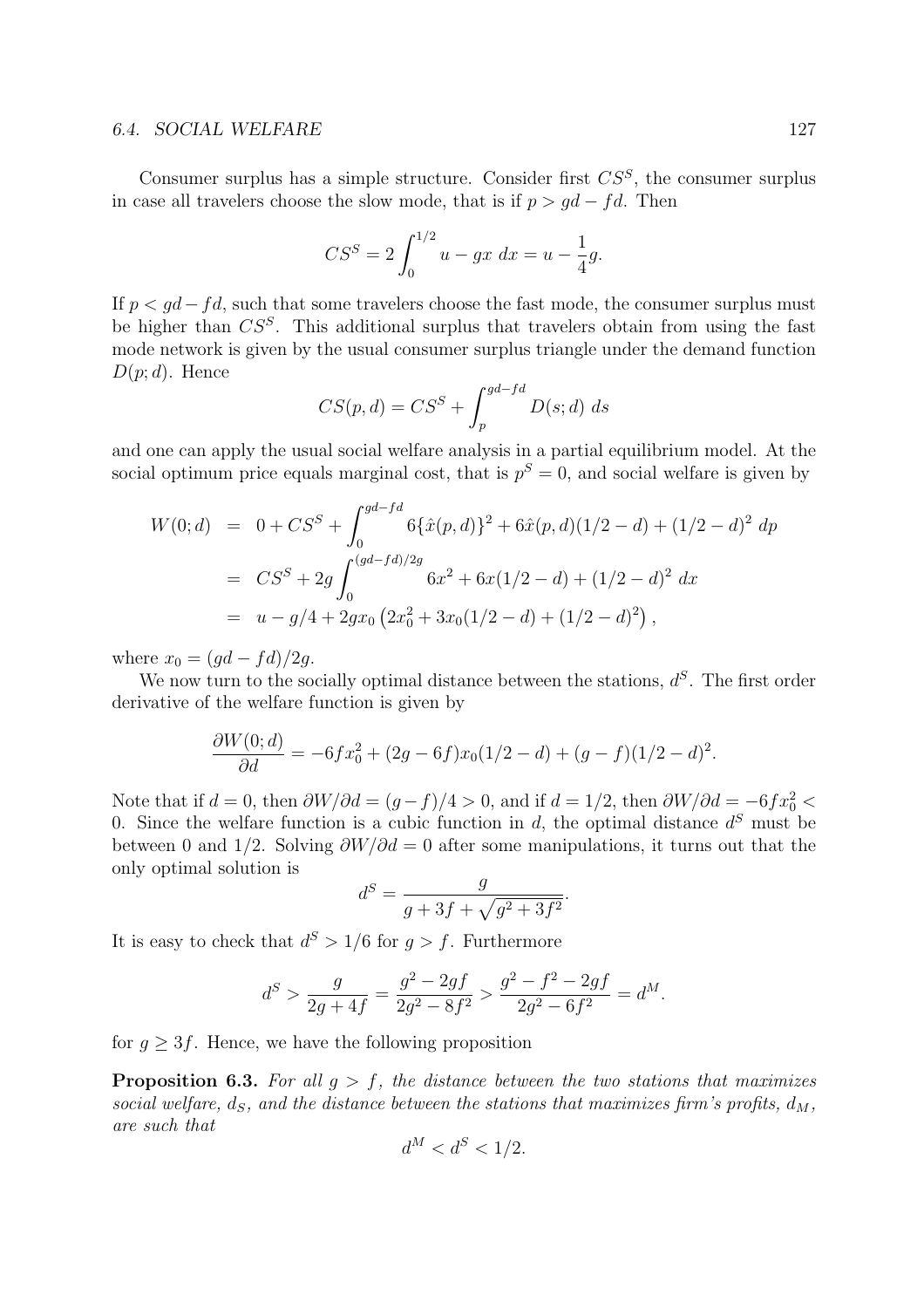So a social planner would not locate the stations on opposite sides of the circle either. This is in line with the monopolist's decision. However, from the point of view of the social planner, the monopolist separates the stations too little. The reason is as follows. A social planner is not only concerned about the level of demand for the fast connection, but also about the utility individuals obtain. This utility depends on the reduction in transport costs due to availability of a fast transport connection. The individual that benefits the most from the fast mode connection is an individual making a trip from station to station,  $(z_i, z_j)$ , in which case the cost reduction is

$$
U_F(z_1, z_2; d, 0) - U_S(z_1, z_2) = gd - fd.
$$

Hence, the greater the distance between the stations, the higher the maximum cost reduction, and this effect pushes the socially optimal distance,  $d^S$ , away from the monopolist's optimal distance,  $d^M$ .

That the socially optimal distance between the stations is still smaller than a half is not directly obvious given that the maximum cost reduction is increasing in d. The reason of this result lies in the fact that more individuals obtain the maximum cost reduction if d is smaller. In fact all individuals making a trip from the hinterland of station  $i$  to the hinterland of station j obtain the maximal cost reduction of  $qd - fd$ , as long as the stations are between the origin and destination of the trip. That is, if  $(x, y)$  is such that  $|y - x| = |z_i - x| + d + |y - z_j|$  then

$$
U_F(x, y; d, 0) - U_S(x, y) = gd - fd.
$$

The reason is already explained in the monopoly case. If the fast mode has a comparative advantage on a trip from station to station, it also has the same comparative advantage on a trip from the hinterland of a station to the hinterland of the other station since traveling behind a station is always made by slow mode. Hence the cost of traveling behind a station adds up to the transportation costs whatever transport mode is chosen. If  $d = 1/2$  then the stations lack a big hinterland. In fact, if  $d = 1/2$ , then the maximum cost reduction in only obtained for a trip from station to station, and consequently the cost reduction effect becomes second order. Hence, social welfare is not optimal if  $d = 1/2$ .

## 6.5 Conclusion

In this chapter we have shown that a simple transportation model with competing transport modes can give interesting insights into the optimal network design of a transport network. Competition from a slower but more accessible transport network incites a monopolist transport operator not to locate the stations on opposite sides of the circle, as the size of the hinterland increases if the stations are located closer to each other. This incentive to diminish the distance between stations is also present for a social planner; however, it is stronger for a monopolist than for a social planner. On the other hand, if the difference in speed between the slow and the fast mode is very large, competition is not an issue and the fast mode operator locates its stations near opposite sides of the circle.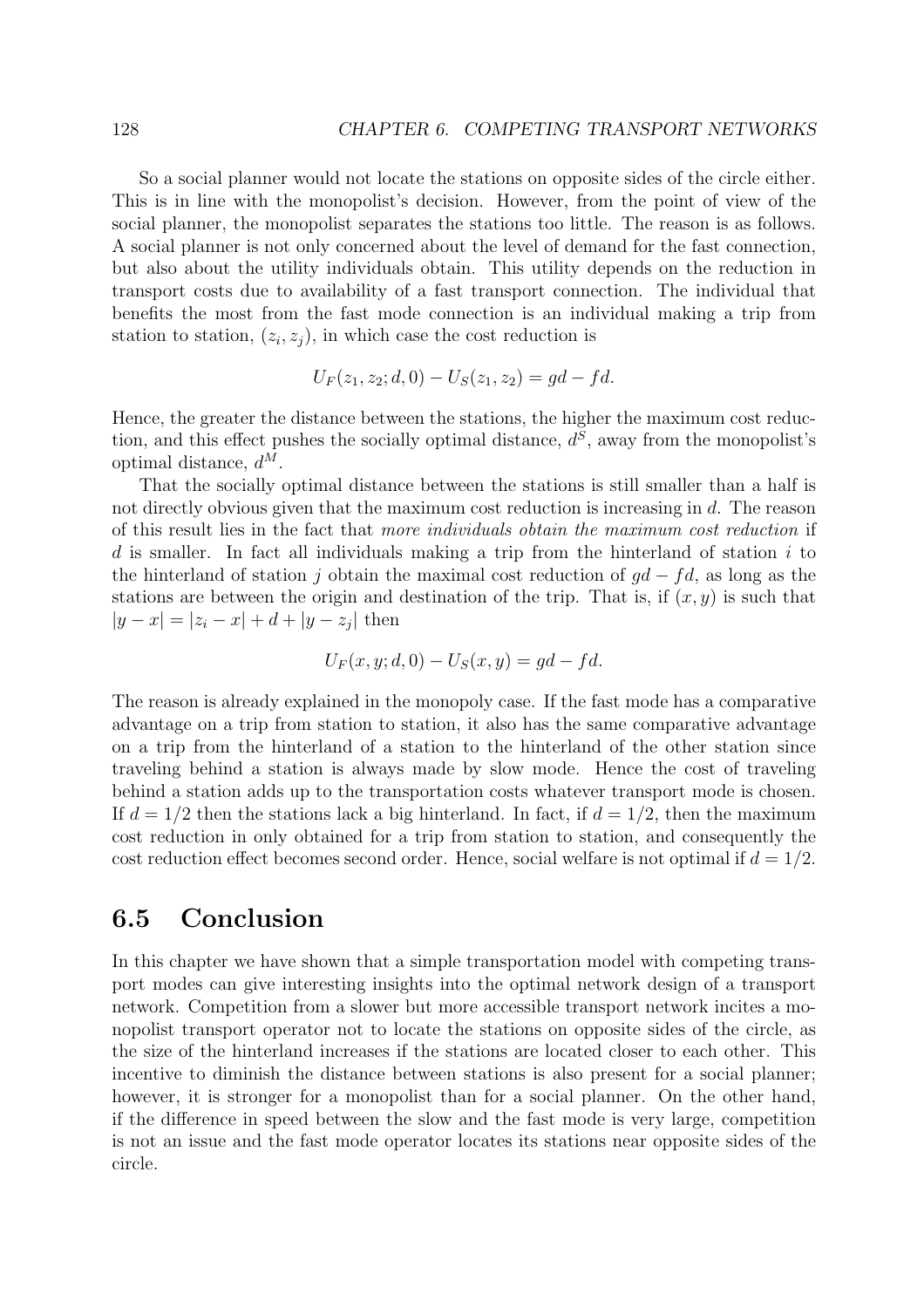#### 6.5. CONCLUSION 129

Of course, the model we have presented uses strong assumptions and future research should try to generalize and extend this restricted model to analyze a broader range of issues in transport economics. To our opinion, the most interesting extension would be to solve the transportation model for n stations and endogenize the number of stations and connections. Such an extension could be used to analyze the impact of new technologies on the density and the structure of transportation networks. To see the relevance of such issues, consider the history of railway industries. In the beginning of the 20th century railway transport was by far the most efficient transport method for longer distances. However, in course of the 20th century it has lost its comparative advantage to airplane and car. This has resulted in a reduction of stations and connections in the railway network. Nowadays, the railway industry is coming back with the introduction of highspeed trains, reviving the competition between airline and railroad travel. It is not clear what the implications on airline networks are. A model of competing transport networks with an endogenous number of stations could shed more light on this issue.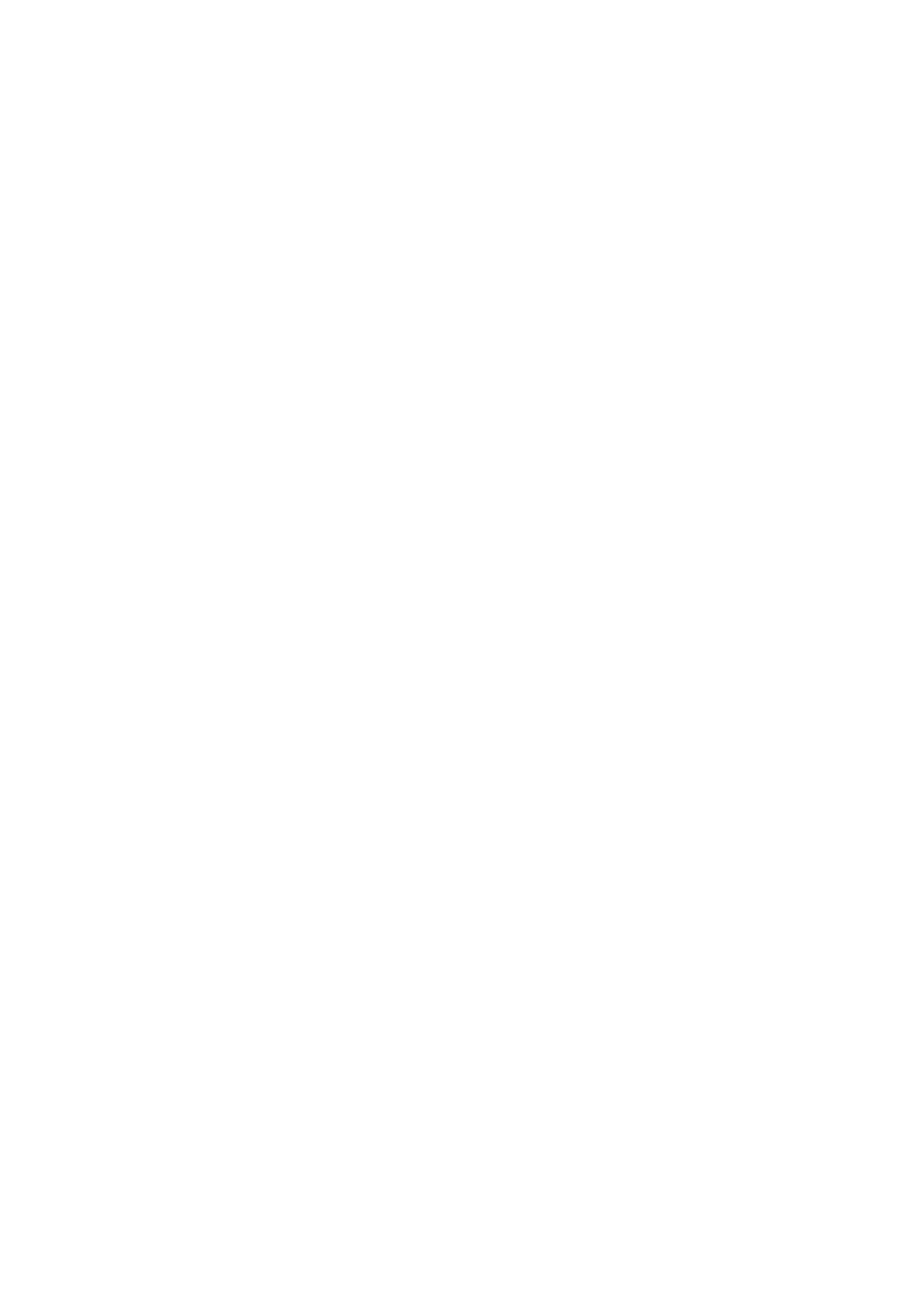# Chapter 7 Conclusion

Wherever we are, networks are all around us. The roads that we travel form a network; the websites that we visit form an enormous information network, the WorldWideWeb. But, above all, we are part of a network ourselves, the network of social contacts and relations.

These networks are there for a reason. Without roads we would not be able to travel and it would not be possible to trade. Without the WorldWideWeb it would require much more time and effort to search for information. And without social contacts we would have to do everything ourselves, as no one would be able to help us. Given the importance of networks on economic life, it is not surprising that networks have a big influence on economic decision-making. However, it is not clear in what way. It is also the question if society should embrace network effects.

The field of network economics tries to clarify the role of networks in economics. It aims at the following three questions:

- 1. What structural properties do networks have?
- 2. How does the network structure influence economic decision-making?
- 3. What role do economic incentives play in the formation of the network structure?

This thesis contributes to this research area by analyzing several issues. These issues are related to three types of networks: a network of collaborating economists, a network of job contacts, and a transport network. Each type of networks covers a part of this thesis.

In Part 1 we investigate networks of collaborating economists. We are, in particular, interested in collaborations that lead to a coauthored publication. Data on these coauthor relations are obtained from the bibliography EconLit.

In Chapter 2 we analyze the structure of this network and the changes in the network structure. Physicists discovered that many large networks have the same three properties: short network distances, a high clustering coefficient and a large inequality in the distribution of links. The first property refers to the fact that each node in the network can be reached by a short chain of nodes, even if the whole network contains thousands of nodes. The second property refers to the fact that in many networks "a friend of my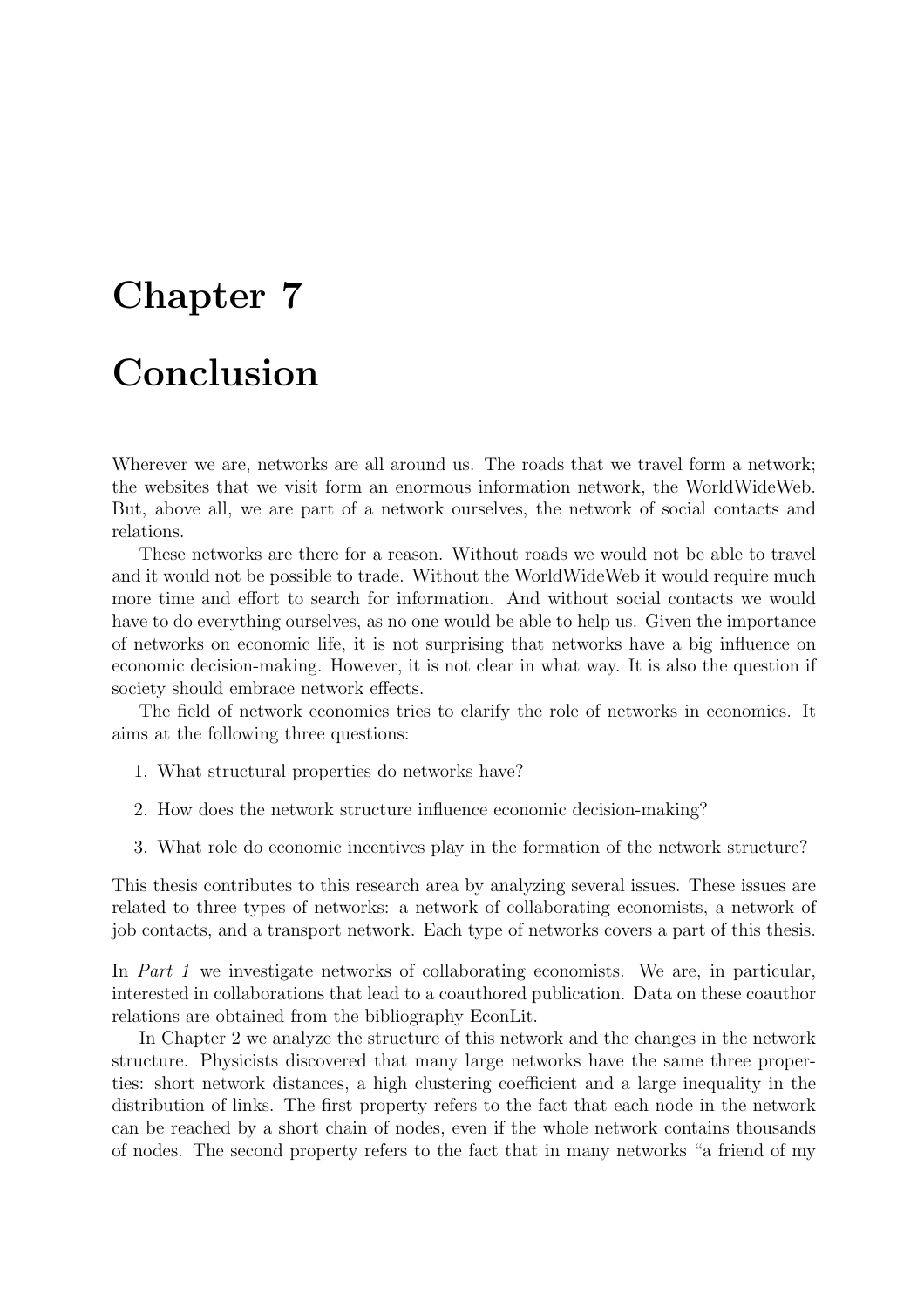friend is also my friend". The third property refers to the fact that in many networks a few nodes have numerous connections.

In Chapter 2 we discover that the coauthor network of economists has these three properties as well. For example, there are a few economists with many connections. These are the stars in the network. We also discover that these stars are crucial for connecting different parts of the network. However, in contrast to the physics literature on complex networks we show that these network properties are not constant. On the contrary, we observe a major change in the network structure. In the 1970s only 15 percent of the economists was directly or indirectly connected and 13 nodes separated two arbitrary economists. However, in the 1990s about 40 percent of the economists were connected in one giant island, and the average network distance in this giant component diminished to around 9. Hence, we conclude that economics is an emerging small world.

In Chapter 3 we incorporate the strength of network ties in our empirical analysis. We test an important sociological theory, Granovetter's 'strength of weak ties' theory, with our data on coauthor relations. The theory states that weak ties are often very important for the cohesion of the network, as weak ties often form bridges between different subgroups in the network.

The results in Chapter 3, however, show that the theory is rejected for the coauthor network of economists. Importantly, we provide a structural explanation for this surprising result. Our explanation consists of two parts. First, there are a few stars in the network that have many links. Second, we discover that the ties between these stars are usually strong. Since the stars are crucial for the cohesion of the network, the strong ties between the stars are crucial for the cohesion as well. The results in this chapter increase our understanding of the network structure and the role of the strength of ties.

In Chapter 4 we give a theoretical explanation for the network structure that we observe in Chapters 2 and 3. Our model is based on the usual economic assumption of rational behavior. Players form a link if the benefits of forming a link are higher than the costs. The benefits depend on the number of links, the quality of the two players, and the rewards for collaborative research. The costs depend on the effort that is put into these collaborations.

We analyze this model in Chapter 4. Our analysis shows, as expected, that the amount of collaboration increases when the rewards are higher or the communication costs are lower. But, surprisingly, our analysis also shows that the formation of stars is not straightforward. Of course, low quality researchers would prefer to work with high quality researchers. One might suspect that this enhances the formation of stars. However, high quality researchers do not have an incentive to collaborate with low quality researchers, unless the low quality researchers take up all the costs. This creates a disincentive for low quality researchers because they prefer to share the effort. High-low collaboration is only feasible with additional assumptions, such as a restriction on the number of high quality players.

To conclude, Chapter 4 shows that the formation of stars does not directly follow from economic incentives, whereas the physics literature, for example Barabási and Albert (1999), tends to assume this directly.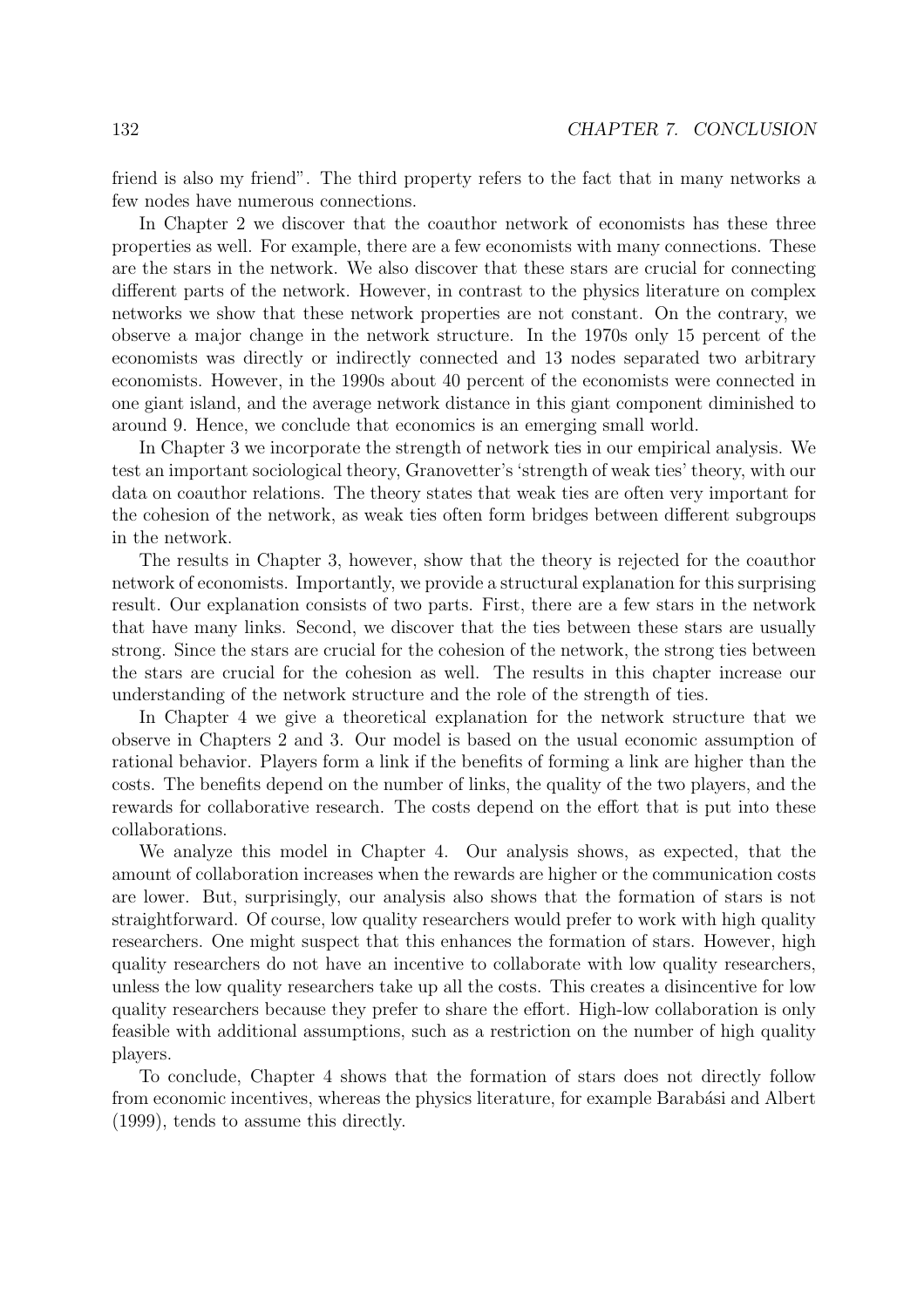In Part 2 we consider the role of networks on the job search process. It is generally accepted that social networks are crucial when looking for a job. We also observe a large wage and employment gap between men and women and between different races, and there is a large occupational segregation on the labor market as well. Therefore, it is understandable that many social scientists blame networks for occupational segregation and inequality on the labor market. However, it is not clear either if this is true, or how this network mechanism would work.

In Chapter 5 we therefore analyze the role of networks on the labor market. We propose a three-stage model with two groups of individuals and two occupations. In the first stage, individuals choose a specialization. Then, in the second stage, they form a social network. Finally, in the third stage, individuals search for a job, and when they become employed they earn a wage. The analysis in Chapter 5 shows that occupational segregation is an equilibrium in this model under two conditions. First, job contacts should increase the probability of finding a job. Second, individuals should tend to form more social links within their own ethnic or gender group. Under these two conditions individuals prefer to choose the same specialization as the majority in their group. In this way, individuals are able to build more useful job contacts and have a higher chance to find a job. However, one group will tend to specialize in one occupation as a consequence.

We also show that there are stable equilibria that exhibit wage gaps. Individuals that are specialized in a low wage occupation are not prepared to choose a better paying occupation because they are not able to get good job contacts in the other occupation. In other words, individuals are prepared to sacrifice wage if they are more likely to find a job through their social network.

The analysis of Chapter 5 offers an alternative to discrimination theories. It also differs from other labor network research, because we do not assume a priori that one group has a better network than the other group. On the contrary, we show that wage gaps between groups can persist, even if there is no discrimination and if everyone is endowed with the same social, human and financial assets. This also implies that policies to counter discrimination cannot offer a complete solution to the problem of labor market inequality.

In Part 3 we analyze a different type of network, transport networks. These are the roads, railways and airline routes that we travel. We focus on the network strategies of public transport operators. Railway and airline firms need to decide what routes to operate and what fare to set.

Current research on public transport does not take into account the role of alternative transport modes. For example, research on network strategies of airlines does not take into account the role of high speed trains. However, it is important to take this into account, as different transport networks compete with each other as well as complement each other.

In Chapter 6 we therefore focus on the effect of competition between transport modes on transport routes and fares. We analyze a simple abstract transport model. In this model we assume that individuals live and work in a circular city. Individuals can choose between two transport modes, slow transport or fast transport. The fast transport operator is only allowed to offer one connection, and it has to choose the location of the departing and terminating station on the circle.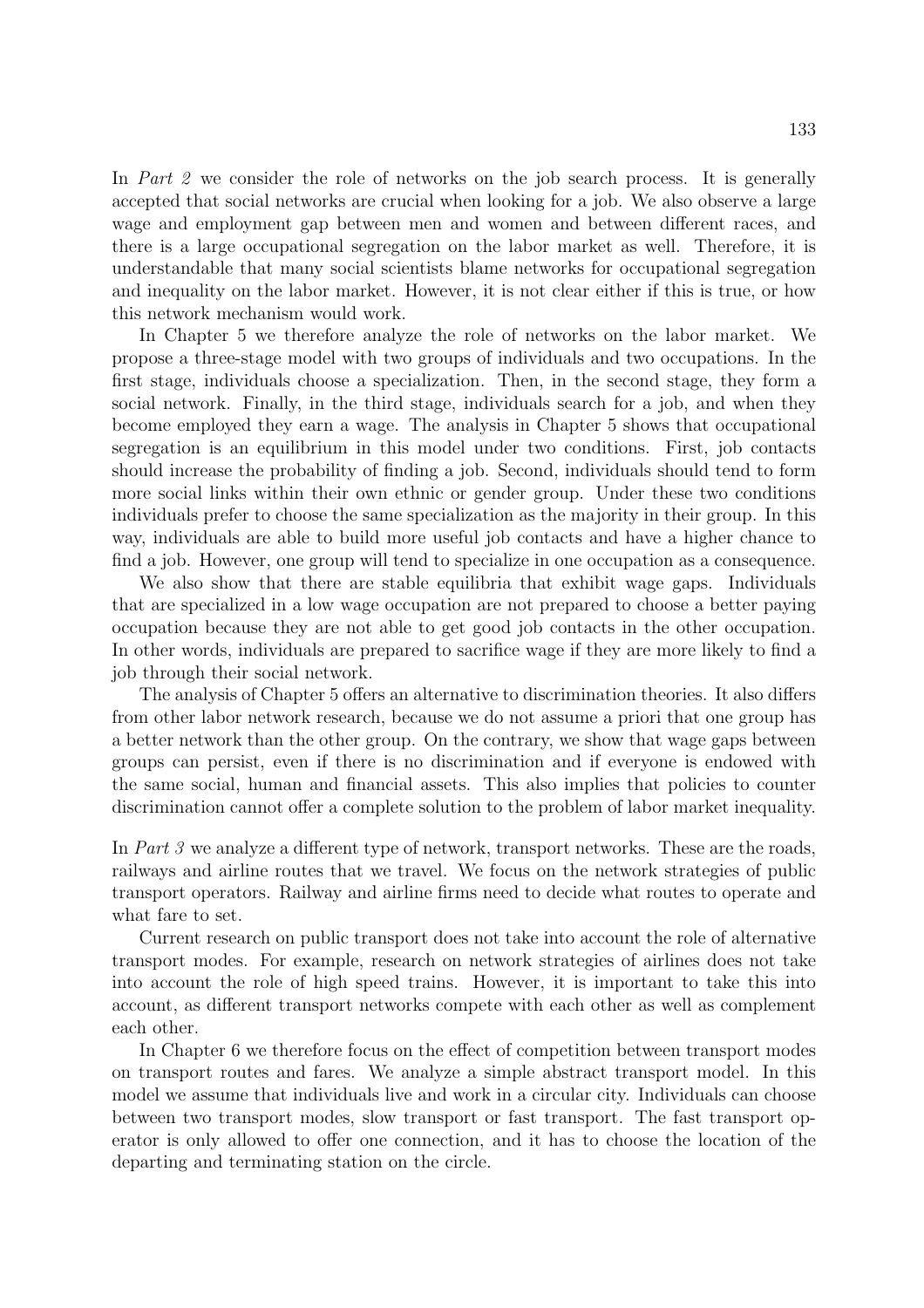The analysis of Chapter 6 indicates that, in this model, the fast transport operator tends to cluster the stations, much more than what the society desires. That is, the operator does not offer a trip from one side of the circle to the opposite side. Instead, the fast transport operator only offers a very short trip by fast transport mode. The reason for this behavior is that the operator creates a higher demand for its services by setting the stations very close to each other. Our analysis also shows that the incentive to cluster the stations increases when the speed difference between fast and slow transport diminishes.

Hence, Chapter 6 shows how important it is in the analysis of one transport mode to take into account the influence of other competing transport modes. This is, however, neglected in the current transport literature.

To summarize, this thesis focuses on economic problems surrounding networks. We show what role networks play in economics, the labor market and the transport market. With this analysis the thesis contributes to the research in the area of network economics.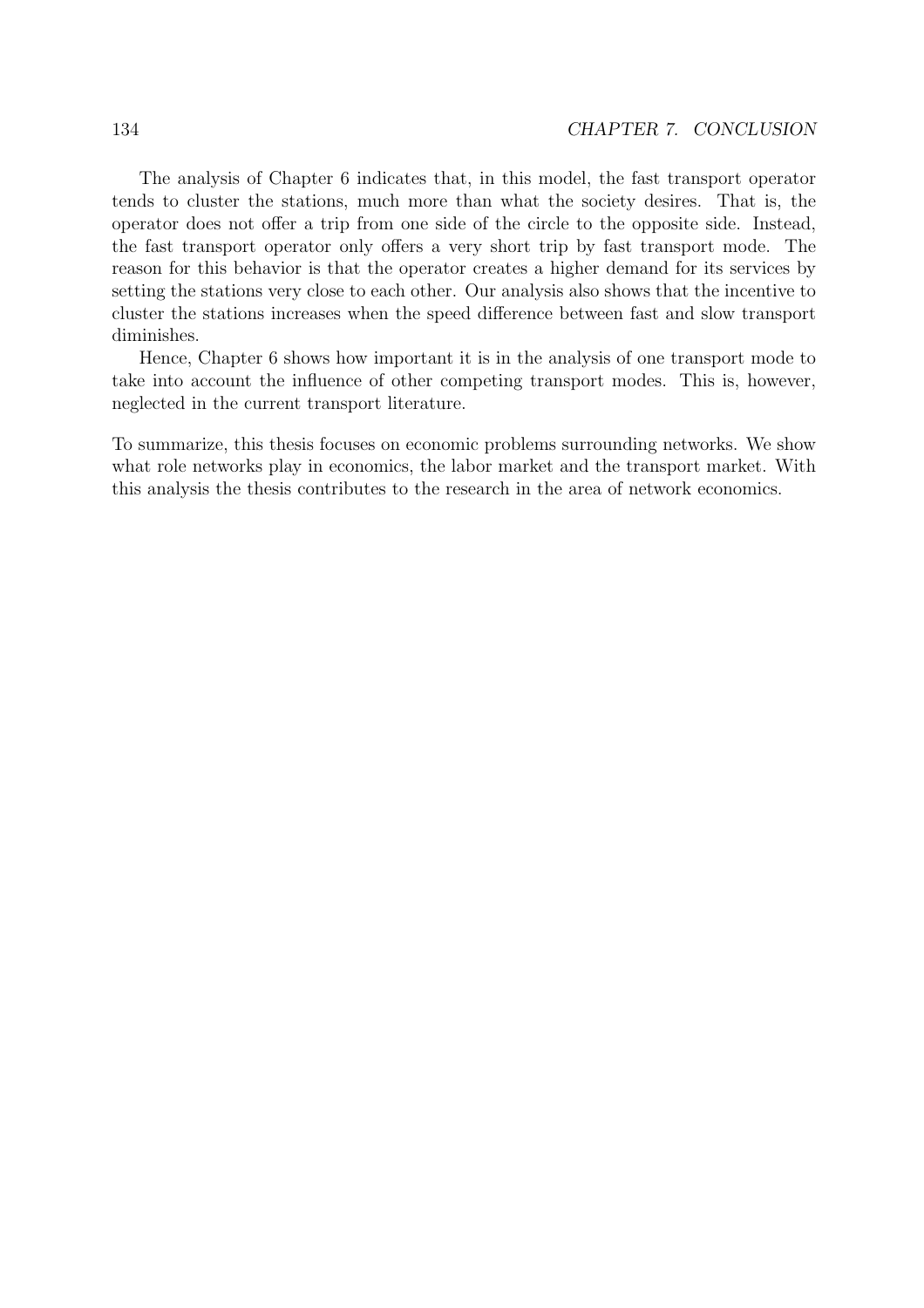## Bibliography

- [1] Akerlof, G. A and R. E. Kranton (2000), Economics and identity, Quarterly Journal of Economics, 115(3), 715–733.
- $[2]$  Albert, R. and A-L. Barabási (2002), Statistical mechanics of complex networks, Review of Modern Physics, 74, 47–97.
- [3] Albelda, R.P. (1986), Occupational segregation by race and gender: 1958–1981, Industrial and Labor Relations Review, 39(3), pp. 404-411
- [4] Albert, R., H. Jeong, and A.-L. Barabási (1999), The diameter of the world-wide web, Nature, 401, 130–131.
- [5] Albert, R., H. Jeong, and A.-L. Barabási (2000), Error and attack tolerance of complex networks, Nature, 406, 378–382.
- [6] Arrow, K.J (1972), Models of job discrimination, in A.H. Pascal (ed.), Racial Discrimination in Economic Life, Lexington, MA.
- [7] Arrow, K.J. (1973), The theory of discrimination, in. O. Ashenfelter, A. Rees (eds.), Discrimination in Labor Markets, Princeton, NJ: Princeton University Press.
- [8] Arrow, K.J. (1998), What has economics to say about racial discrimination?, Journal of Economic Perspectives, 12(2), pp. 91-100.
- [9] Arrow, K.J. and R. Borzekowski (2004), Limited network connections and the distribution of wages, Finance and Economics Discussion Series 2004-41, Federal Reserve Board, Washington, D.C..
- [10] Aumann, R. and R. Myerson (1988), Endogenous formation of links between players and coalitions: An application of the Shapley value, in The Shapley Value, A. Roth (ed.). Cambridge: Cambridge University Press, 175–191.
- [11] Austen-Smith, D. and R.G. Fryer (2005), An economic analysis of 'acting white', Quarterly Journal of Economics, 120(2), 551-583.
- [12] Aveneri, S. and A. de Shalit (1992), Communitarianism and Individualism. Oxford: Oxford University Press.
- [13] Bala V. and S. Goyal (1998), Learning from neighbours, Review of Economic Studies 65, 595-621.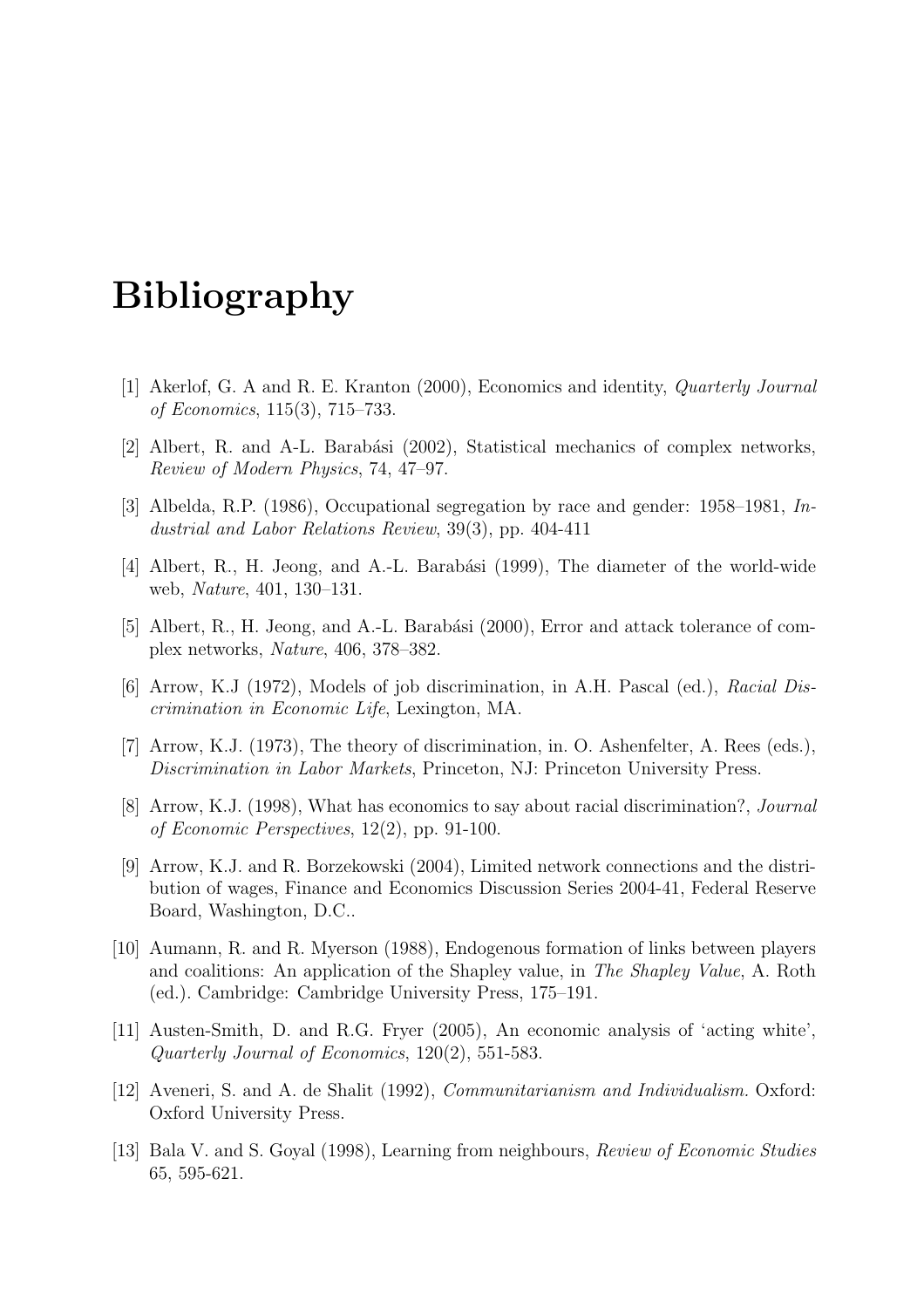- [14] Bala, V. and S. Goyal (2000), A non-cooperative model of network formation, Econometrica, 68(5), 1181-1231.
- [15] Ballester, C., A. Calvó-Armengol, and Y. Zenou  $(2006)$ , Who is who in networks. Wanted: the key-player, Econometrica, 75(4), 1403-1418.
- [16] Barabási A.-L. and R. Albert (1999), Emergence of scaling in random network,  $Sci$ ence, 286, 509–512.
- [17] Barrat, A., M. Barth´elemy, and A. Vespignani (2004a), Modeling the evolution of weighted networks, Physical Review E, 70, 066149.
- [18] Barrat, A., M. Barth´elemy, R. Pastor-Satorras, and A. Vespignani (2004b), The architecture of complex weighted networks, Proceedings of the National Academy of Sciences of the U.S.A., 101(11), 3747–3752.
- [19] Becker, G. (1957), The Economics of Discrimination, Chicago: University of Chicago Press
- [20] Bentolila, S., C. Michelacci and J. Suárez (2004), Social contacts and educational choice, CEMFI Working Paper 0406, Madrid.
- [21] Bian, Y. and S. Ang (1997), Guanxi networks and job mobility in China and Singapore, Social Forces, 75(3), 981–1005.
- [22] Billand, P. and C. Bravard (2004), Non-cooperative networks in oligopolies, International Journal of Industrial Organization, 22, 593–609.
- [23] Blau, F.D., P. Simpson and D. Anderson (1998), Continuing progress? Trends in occupational segregation in the United States over the 1970s and 1980s, Feminist Economics , 4(3), 29–71.
- [24] Bollobás, B. and O. Riordan (2004), The diameter of a scale-free random graph, Combinatorica, 4, 5–34.
- [25] Boorman, S.A. (1975), A combinatorial optimization model for transmission of job information through contact networks, Bell Journal of Economics, 6(1), 216–249.
- [26] Borenstein, S. (1989) , Hubs and high fares: dominance and market power in the u.s. airline industry, RAND Journal of Economics 20(3), 344–365.
- [27] Borenstein, S. (1992), The evolution of U.S. airline competition, Journal of Economic Perspectives, 6(2), 45–73.
- [28] Borgatti, S.P. and S.L. Feld (1994), How to test the strength of weak ties theory, Connections. 17, 45–46.
- [29] Braid, R. M. (1989) , The optimal locations of multiple bridges, connecting facilities, or product varieties, Journal of Regional Science 29(1), 63–70.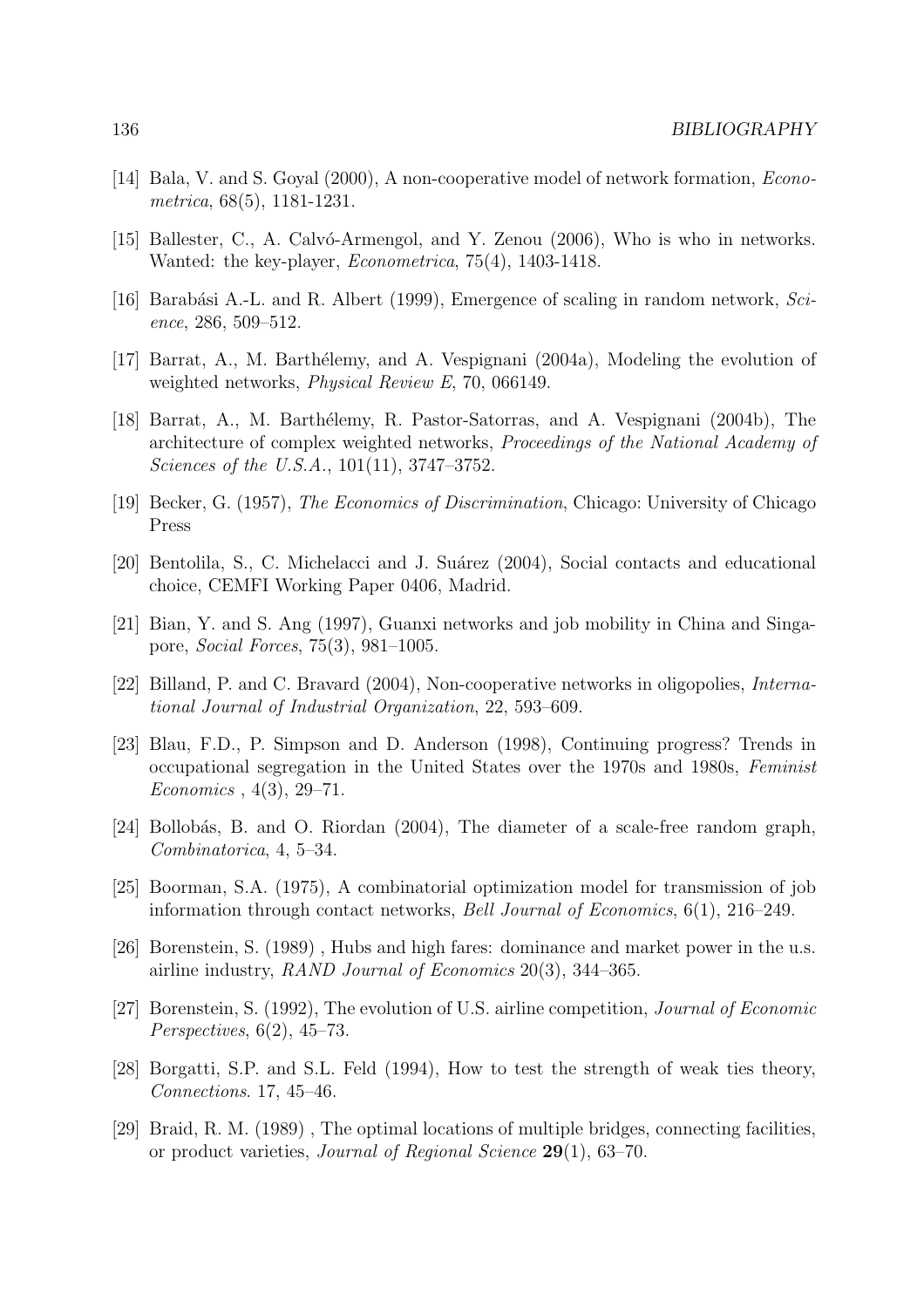- [30] Bramoullé, Y. and R. Kranton (2006), Public goods in networks, *Journal of Economic* Theory, forthcoming.
- [31] Bramoullé, Y. and G. Saint-Paul (2006), Social networks and labor market transitions, mimeo, Université Laval and Université Toulouse.
- [32] Buhai, I.S. and M.J. van der Leij (2006), A social network analysis of occupational segregation, Tinbergen Institute Discussion Paper 2006-016/1, Tinbergen Institute Amsterdam/Rotterdam.
- [33] Burt, R.S. (1994), Structural Holes: The social structure of competition. Cambridge, MA: Harvard University Press.
- [34] Calvó-Armengol, A. and M.O. Jackson (2004), The effects of social networks on employment and inequality, *American Economic Review*, 94(3), 426-454.
- [35] Calvó-Armengol, A. and M.O. Jackson (2006), Networks in labor markets: Wage and employment dynamics and inequality, *Journal of Economic Theory*, forthcoming.
- [36] Calvó-Armengol, A. and Y. Zenou (2004), Social networks and crime decisions: The role of social structure in facilitating delinquent behavior, International Economic Review, 45(3), 939–958.
- [37] Card, D. and A. Krueger (1992), School quality and black-white relative earnings: A direct assessment, *Quarterly Journal of Economics*, 107, 151–200.
- [38] Castells, M. (1996), The Rise of the Network Society. Volume I of The Information Age: Economy, Society and Culture. Oxford: Blackwell.
- [39] Cairncross, F. (2001), The Death of Distance: How the Communications Revolution Is Changing Our Lives. 2nd edition. Boston: Harvard Business School Press.
- [40] Caves, D.W., L.R. Christensen, and M.W. Thretheway (1984), Economies of density versus economies of scale: Why trunk and local service airlines costs differ, RAND Journal of Economics, 15(4), 471–489.
- [41] Chiang A.C. (1984), Fundamental Methods of Mathematical Economics. 3rd edition. New York: McGraw-Hill.
- [42] Coate, S. and G.C. Loury (1993), Will affirmative-action policies eliminate negative stereotypes?, American Economic Review, 83(5), 1220-1240
- [43] Coleman, J.S. (1966), *Medical Innovation: A Diffusion Study*. 2nd edition. New York: Bobbs-Merrill.
- [44] Coleman, J.S. (1988), Social capital in the creation of human capital, American Journal of Sociology, 94(Supplement), S95–S120.
- [45] Crampton, G. R. (2000) , Urban economic structure and the optimal rail system, Urban Studies, 37(3), 623–632.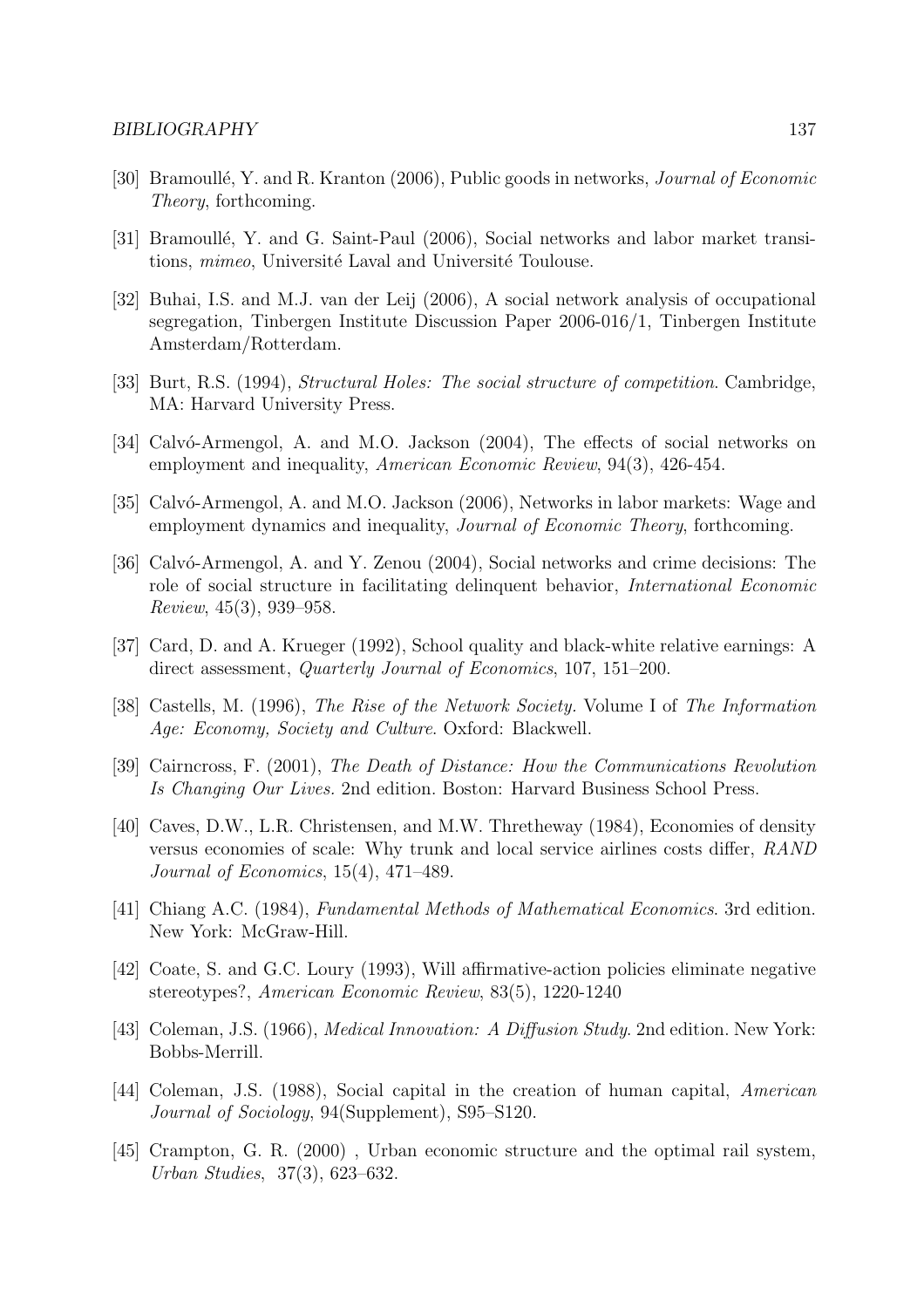- [46] Datcher, L. (1983), The impact of informal networks on quit behavior, Review of Economics and Statistics, 65(3), 491-495.
- [47] de Solla Price, D.J. (1963) , Little Science, Big Science. New York: Columbia University Press.
- [48] Devine, T.J. and N.M. Kiefer (1991), *Empirical Labor Economics: The Search Ap*proach, New York: Oxford University Press.
- [49] Dodds, P.S., R. Muhamad, and D.J. Watts (2003), An experimental study of search in global social networks, Science, 301, 827–829.
- [50] Doeringer P.B. and M.J. Piore (1971), Internal Labor Markets and Manpower Analysis, Lexington: Heath Lexington Books.
- [51] Dorogovtsev, S.N. and J.F.F. Mendes (2002), Evolution of networks, Advances in Physics, 51, 1079-1187.
- [52] Durlauf, S.N. (2006), Groups, social influences and inequality: A memberships theory perspective on poverty traps, in Poverty Traps, S. Bowles, S. Durlauf, and K. Hoff (eds.). Princeton: Princeton University Press, forthcoming.
- [53] Dutta, B. and M.O. Jackson (eds.) (2003), Networks and Groups: Models of Strategic Formation, Studies in Economic Design. Berlin: Springer-Verlag.
- [54] Eisenhauer, J. (1997), Multi-authored papers in economics, Journal of Economic Perspectives, 11, 191-192.
- [55] Ellison, G. (2002a), The slowdown of the economics publishing process, Journal of Political Economy, 110(5), 947–993.
- [56] Ellison, G. (2002b), Evolving standards for academic publishing: A  $q$ -r theory, Journal of Political Economy, 110(5), 994-1034.
- [57] Ellison, G. and D. Fudenberg (1993), Rules of thumb for social learning, Journal of Political Economy, 101(4), 612-643.
- [58] Eshel, I., L. Samuelson, and A. Shaked (1998), Altruists, egoists, and hooligans in a local interaction model, American Economic Review, 88, 157-179.
- [59] Fafchamps, M., M.J. van der Leij, and S. Goyal (2006), Matching and network effects, Department of Economics Discussion Paper 611, University of Essex.
- [60] Fontaine, F. (2004), Do workers really benefit from their social networks?, IZA Discussion Paper 1282, Bonn.
- [61] Freeman, L.C. (1977), A set of measures of centrality based on betweenness, Sociom- $\text{etry}, 40(1), 35-41.$
- [62] Friedkin, N. (1980), A test of the structural features of Granovetter's strength of weak ties theory., Social Networks, 2, 411–422.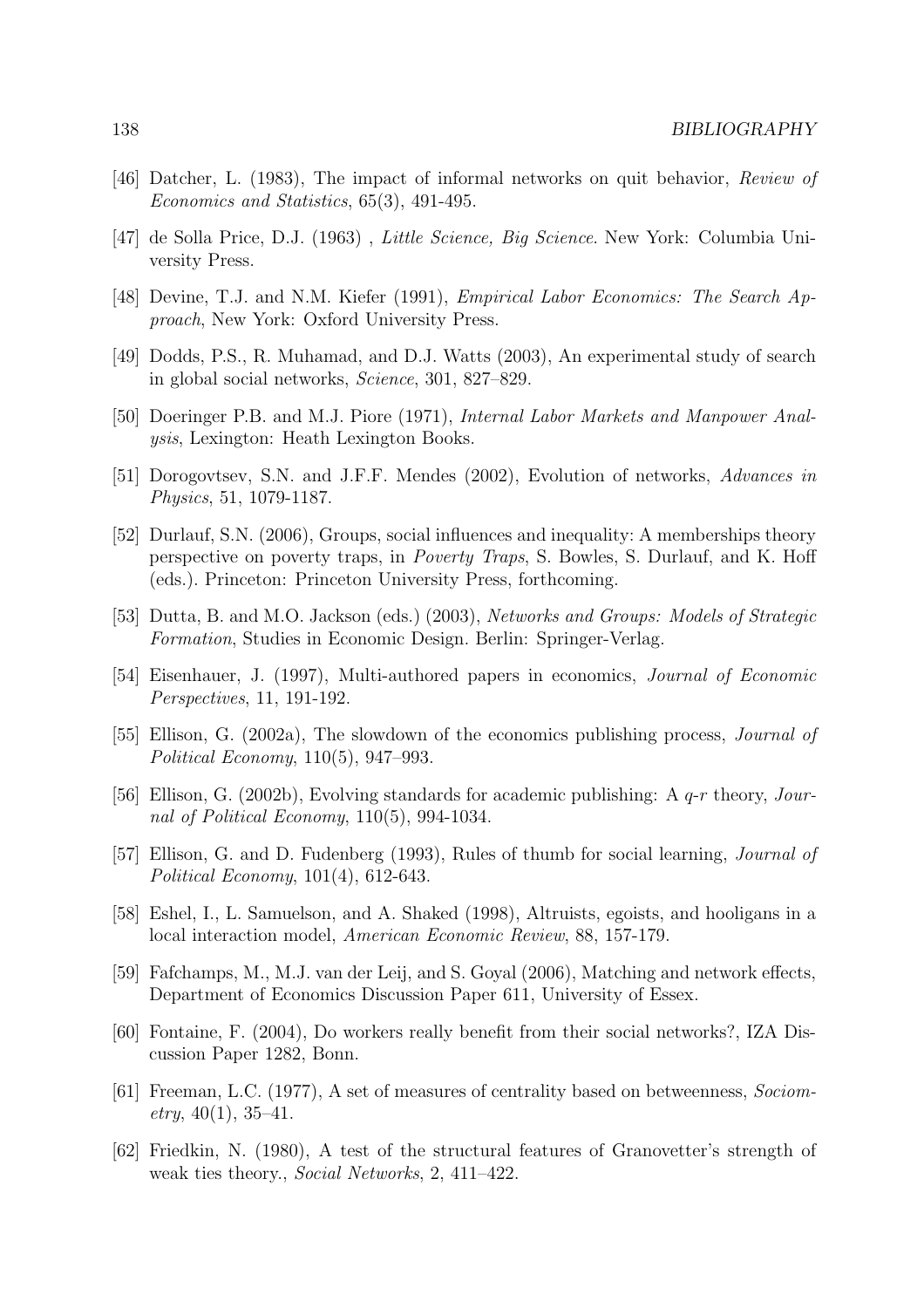- [63] Fryer, R.G. (2006), "Acting white", Education Next , 6(1), 52–59
- [64] Galeotti, A. (2005a), Consumer networks and search equilibria, mimeo, California Institute of Technology.
- [65] Galeotti, A. (2005b), On Social and Economic Networks, Tinbergen Institute Research Series 352. Ph.D. thesis, Erasmus University Rotterdam.
- [66] Galeotti, A., S. Goyal, M.O. Jackson, F. Vega-Redondo, and L. Yariv (2006), Network Games, mimeo, University of Essex and California Institute of Technology.
- [67] Girvan, M. and M.E.J. Newman (2002), Community structure in social and biological networks, Proceedings of the National Academy of Sciences of the U.S.A., 99(12), 7821–7826.
- [68] Glaeser, E., B. Sacerdote and J. Scheinkman (1996), Crime and social interactions, Quarterly Journal of Economics, 111(2), 507-548.
- [69] Goyal, S. (2005a), Learning in networks, in Group Formation in Economics: Networks, Clubs and Coalitions, G. Demange and M. Wooders (eds.). Cambridge: Cambridge University Press.
- [70] Goyal, S. (2005b), Strong and weak links, Journal of European Economic Association, 3(2-3), 608-616.
- [71] Goyal, S. and S. Joshi (2003), Networks of collaboration in oligopoly, Games and Economic Behavior, 43, 57-85.
- [72] Goyal, S., M.J. van der Leij, and J.L. Moraga-González (2004), Economics: an emerging small world?, Tinbergen Institute Discussion Paper 04-001/1, Tinbergen Institute Amsterdam/Rotterdam.
- [73] Goyal, S., M.J. van der Leij, and J.L. Moraga-González (2006), Economics: an emerging small world, Journal of Political Economy, 114(2), 403–412.
- [74] Goyal, S. and F. Vega-Redondo (2004), Structural holes in social networks, mimeo, University of Essex.
- [75] Granovetter, M. (1973), The strength of weak ties, American Journal of Sociology, 78(6), 1360–1380.
- [76] Granovetter, M. (1983), The strength of weak ties: A network theory revisited, Sociological Theory, 1, 201–233.
- [77] Granovetter, M. (1985), Economic action and social structure: The problem of embeddedness, American Journal of Sociology, 91(3), 481–510.
- [78] Granovetter, M. (1995), Getting a Job: A Study of Contacts and Careers, 2nd edition, Chicago: University of Chicago Press.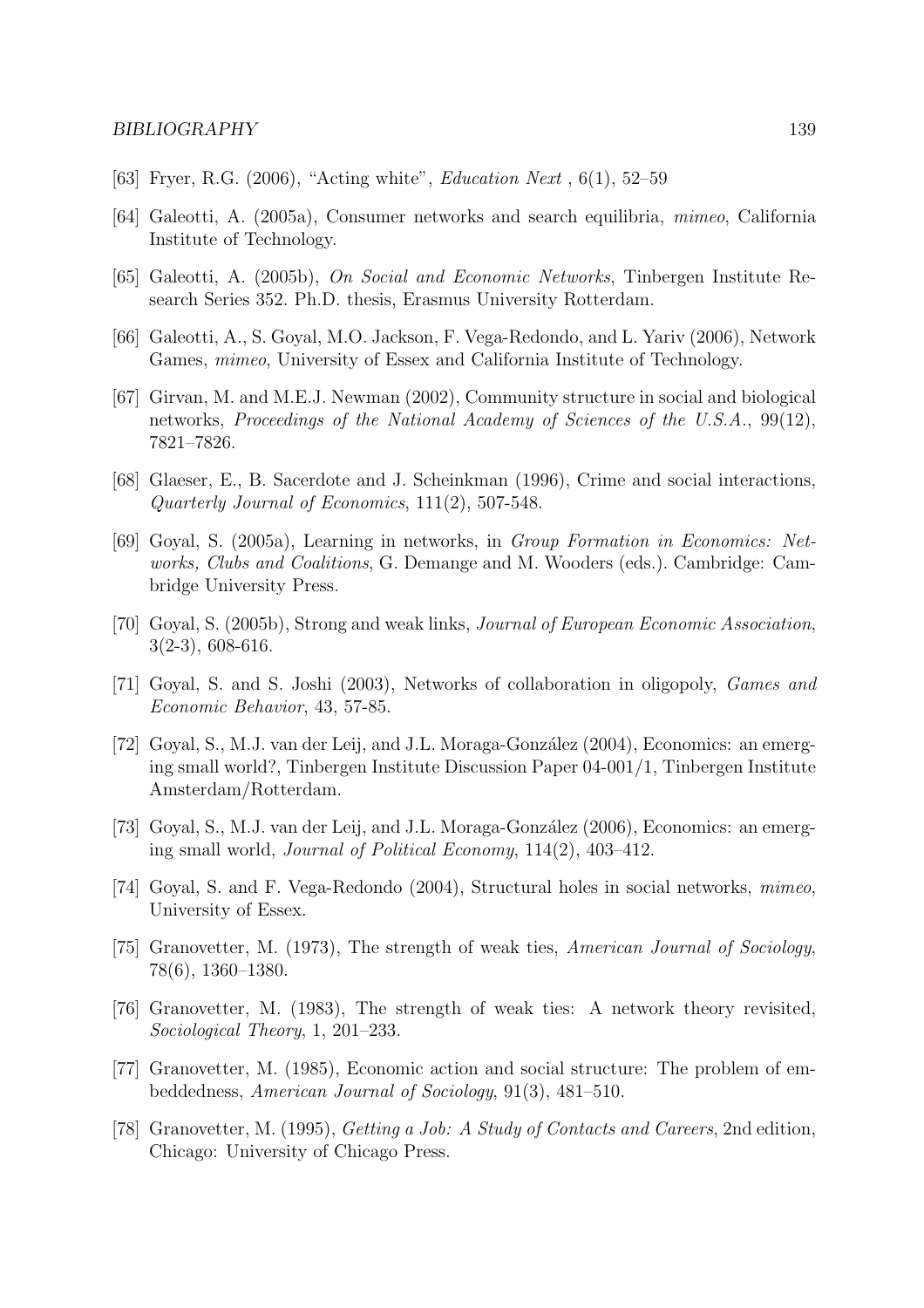- [79] Gregg, P. and J. Wadsworth (1996), How effective are state employment agencies? Jobcentre use and job matching in Britain, Oxford Bulletin of Economics and Statistics, 58, 43–67.
- [80] Grossman, J. (2002), The evolution of the mathematical research collaboration graph, Congressus Numerantium, 158, 201–212.
- [81] Hamermesh, D. and Oster, S. (2002), Tools or toys: The impact of high technology on scholarly productivity, Economic Inquiry, 40, 539–555.
- [82] Hägerstrand, T. (1969), *Innovation diffusion as a spatial process*. University of Chicago Press. Chicago.
- [83] Hendricks, K., M. Piccione, and G. Tan (1995), The economics of hubs: The case of monopoly, Review of Economic Studies, 62(1), 83–99.
- [84] Hendricks, K., M. Piccione, and G. Tan (1997), Entry and exit in hub-spoke networks, RAND Journal of Economics, 28(2), 291–303.
- [85] Hendricks, K., M. Piccione, and G. Tan (1999), Equilibria in networks, *Econometrica*, 67(6), 1407–1434.
- [86] Holzer, H.J. (1987), Informal job search and black youth unemployment, American Economic Review, 77(3), 446-452.
- [87] Holzer, H.J. (1988), Search methods used by unemployed youth, Journal of Labor Economics, 6, 1–21.
- [88] Hudson, J. (1996), Trends in multi-authored papers in economics, Journal of Economic Perspectives, 10(3), 153-158.
- [89] Hyson, C. and Hyson, W. (1950) , The economic law of market areas, Quarterly Journal of Economics  $64(2)$ , 319–327.
- [90] Ioannides, Y.M. and L. Datcher Loury (2004), Job information networks, neighborhood effects, and inequality, *Journal of Economic Literature*,  $42(4)$ , 1056–1093.
- [91] Jackson, M.O. (2005), A survey of network formation models: Stability and efficiency, in Group Formation in Economics: Networks, Clubs and Coalitions, G. Demange and M. Wooders (eds.). Cambridge: Cambridge University Press.
- [92] Jackson, M.O. and B. Rogers (2005), Search in the Formation of Large Networks: How Random are Socially Generated Networks? mimeo, California Institute of Technology.
- [93] Jackson, M.O. and A. Wolinsky (1996), A strategic model of economic and social networks, Journal of Economic Theory, 71, 44–74.
- [94] Jacobs, J.A. and S.T. Lim (1992), Trends in Occupational and Industrial Sex Segregation in 56 Countries, 1960-1980, Work and Occupations, 19(4), 450–486.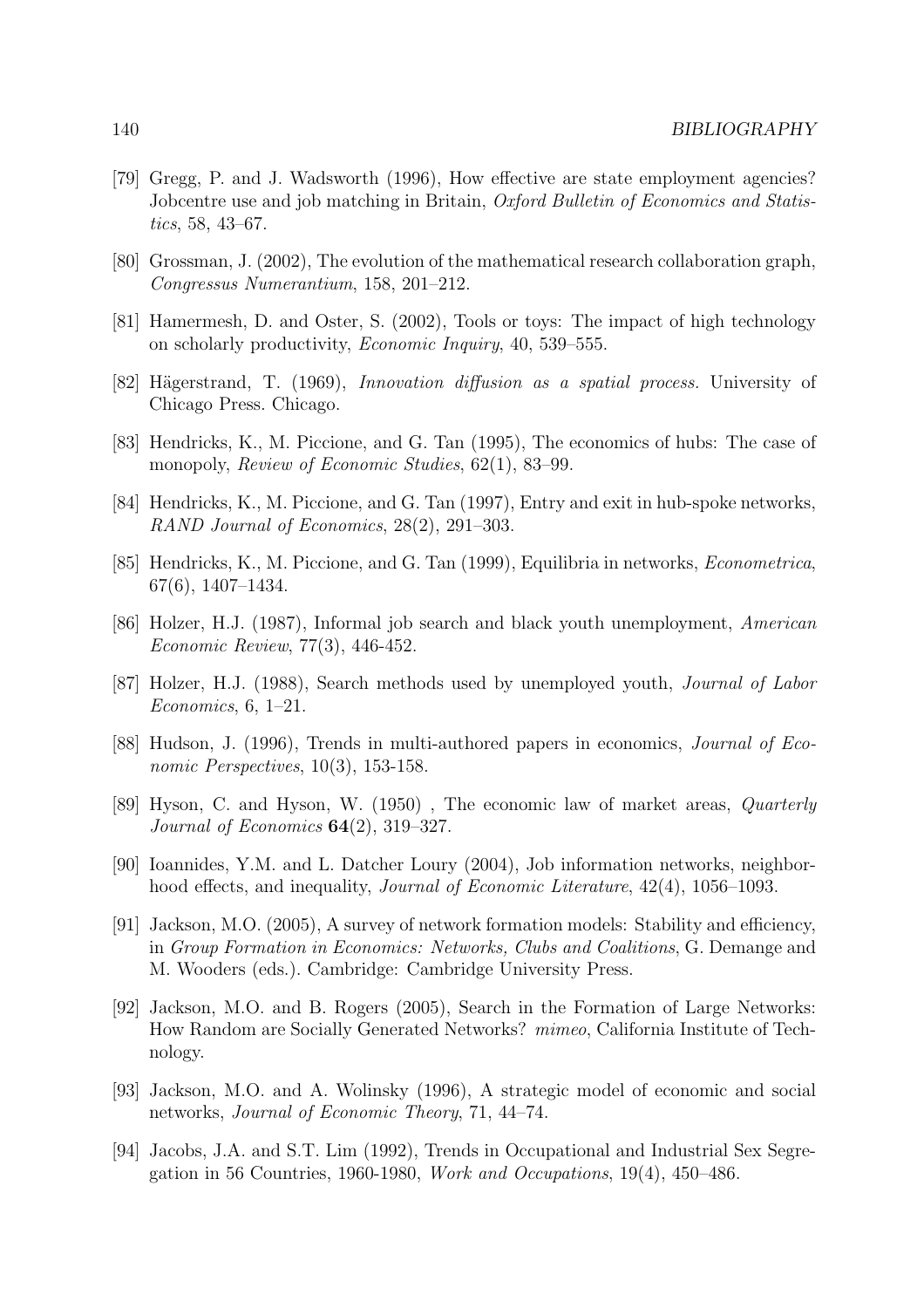- [95] Kochen, M. (ed.) (1989), The Small World: A Volume of Recent Research Advances Commemorating Ithiel de Sola Pool, Stanley Milgram, Theodore Newcomb, Norwood, NJ: Ablex.
- [96] Kranton, R.E. and D.F. Minehart (2001), A theory of buyer-seller networks, American Economic Review, 91(3), 485-508.
- [97] Laband, D. and Tollison, R. (2000), Intellectual collaboration, Journal of Political Economy, 108(3), 632-662.
- [98] Lavezzi, A.M. and N. Meccheri (2005), Job Contact Networks, Inequality and Aggregate Output, in Innovation, Unemployment and Policy in the Theories of Growth and Distribution, N. Salvadori and R. Balducci (eds.), Cheltenham: Edgar Elgar.
- [99] Lazear, E.P. and S. Rosen (1990), Male-female wage differentials in job ladders, Journal of Labor Economics, 8(1), S106-S123
- [100] Marsden, P.V. (1987), Core discussion networks of americans, American Sociological Review, 52(1), 122-131.
- [101] McDowell, J.M. and M. Melvin (1983), The determinants of co-authorship: An analysis of the economics literature, Review of Economics and Statistics, 65(1), 155– 160.
- [102] McLuhan, M. (1994), Understanding Media: The extensions of man. Cambridge: MIT Press.
- [103] Milgram, S. (1967), The small world problem, *Psychology Today*, 2, 60-67.
- [104] Montgomery, J.D. (1991), Social networks and labor-market outcomes: Toward an economic analysis, American Economic Review, 81(5), 1408-1418.
- [105] Montgomery, J.D. (1998), Toward a role-theoretic conception of embeddedness, American Journal of Sociology ,104(1), 95–125.
- [106] Moody, J. (2004), The structure of a social science collaboration network: Disciplinary cohesion from 1963 to 1999, American Sociological Review, 69, 213–238.
- [107] Morris, S. (2000), Contagion, Review of Economic Studies, 67(1), 57-78.
- [108] Munshi, K. (2003), Networks in the modern economy: Mexican migrants in the U.S. labor market. Quarterly Journal of Economics, 118(2), 549–599.
- [109] Newman, M.E.J. (2001), The structure of scientific collaboration networks, Proceedings of the National Academy of Sciences, 98, 404-409.
- [110] Newman, M.E.J. (2003), The structure and function of complex networks, SIAM Review, 45(2), 167–256.
- [111] Newman, M.E.J. (2004), Analysis of weighted networks, Physical Review E, 70, 056131.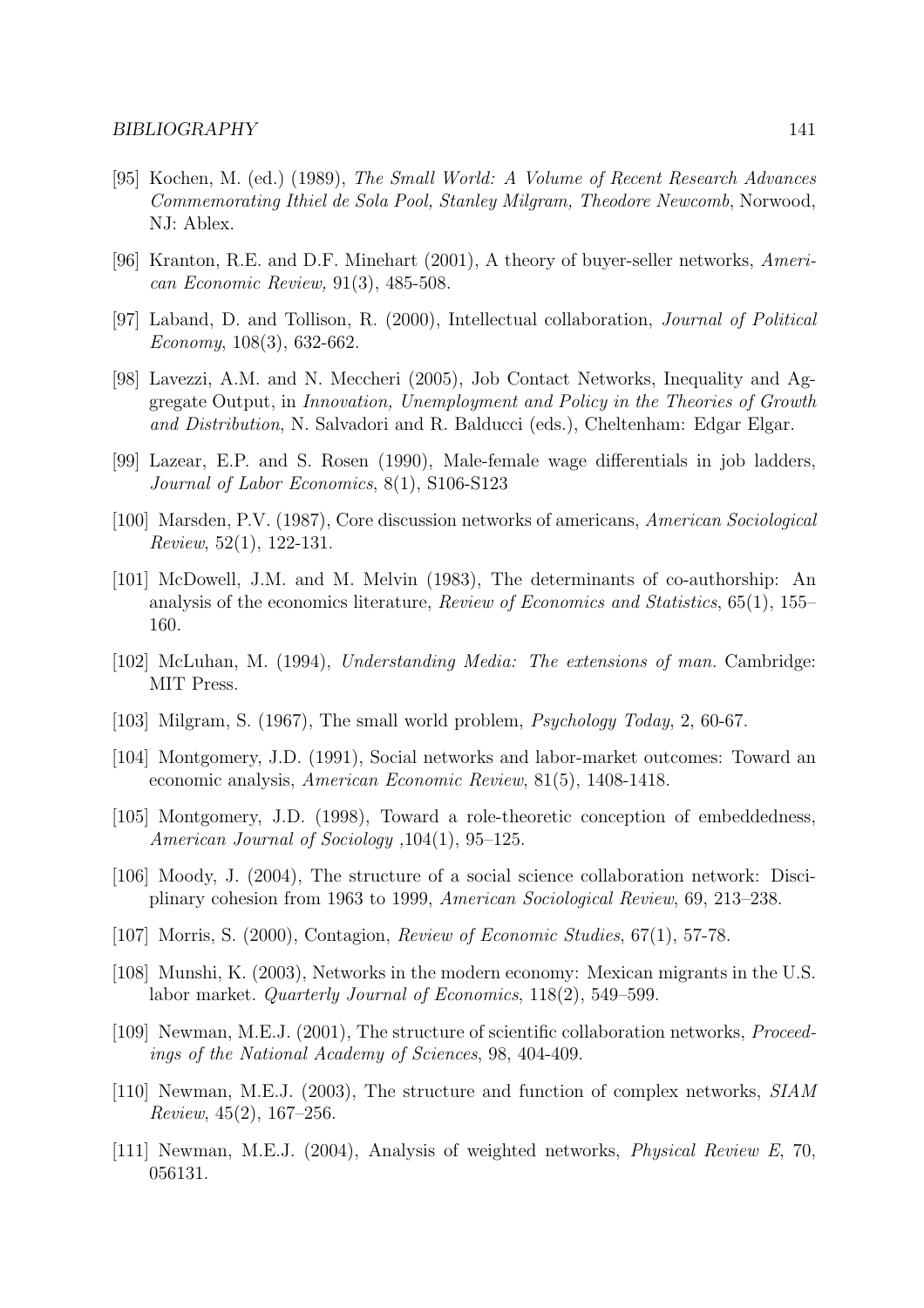- [112] Niérat, P. (1997), Market area of rail-truck terminals: Pertinence of the spatial theory, Transportation Research A, 31(2), 109–127.
- [113] Pellizzari, M. (2004), Do friends and relatives really help in getting a good job?, CEP Discussion Paper 623, London School of Economics.
- [114] Peterson, T., I. Saporta and M.-D.L. Seidel (2000), Offering a job: meritocracy and social networks, American Journal of Sociology, 106, 763-816.
- [115] Phelps, E.S. (1972), The statistical theory of racism and sexism, American Economic Review, 62(4), 659-661.
- [116] Polacheck, S. (1981), Occupational self-selection: A human capital approach to sex differences in occupational structure, Review of Economics and Statistics, 63(1), 60–69.
- [117] Rees, A. (1966), Information networks in labor markets, American Economic Re*view*,  $56(1-2)$ ,  $559-566$ .
- [118] Rich, J. (1999), Gender segregation in the academic staff of universities in Great Britain, 1980/81-1993/94, Economica, 66(264), 509–531.
- [119] Rogers, E.M. (1995), Diffusion of Innovations. 4th edition. New York: Free Press.
- [120] Rosenblat, T.S. and M.M. Mobius (2004), Getting closer or drifting apart? *Quar*terly Journal of Economics, 119, 971–1009.
- [121] Schelling, T.C. (1971), Dynamic models of segregation, Journal of Mathematical Sociology, 1, 143-186.
- [122] Schelling, T.C. (1978), Micromotives and Macrobehavior, Fels Lectures on Public Policy Analysis. New York: W.W. Norton.
- [123] Sherif, M. (1961), Intergroup Conflict and Cooperation: The Robbers Cave Experiment, Norman: University Book Exchange.
- [124] Simon, C.J. and J.T. Warner (1992), Matchmaker, matchmaker: The effect of old boy networks on job match quality, earnings, and tenure, Journal of Labor Economics, 10(3), 306-330.
- [125] Singh, J. (2005), Collaborative networks as determinants of knowledge diffusion patterns, Management Science, 51(5), 756–770.
- [126] Sobel, J. (2002), Can we trust social capital?, Journal of Economic Literature, 40, 139–154.
- [127] Staiger, D. (1990), The effect of connections on the wages and mobility of young workers, mimeo, MIT.
- [128] Taylor, C. (1989), Sources of the Self: the Making of the Modern Identity. Cambridge, MA: Harvard University Press.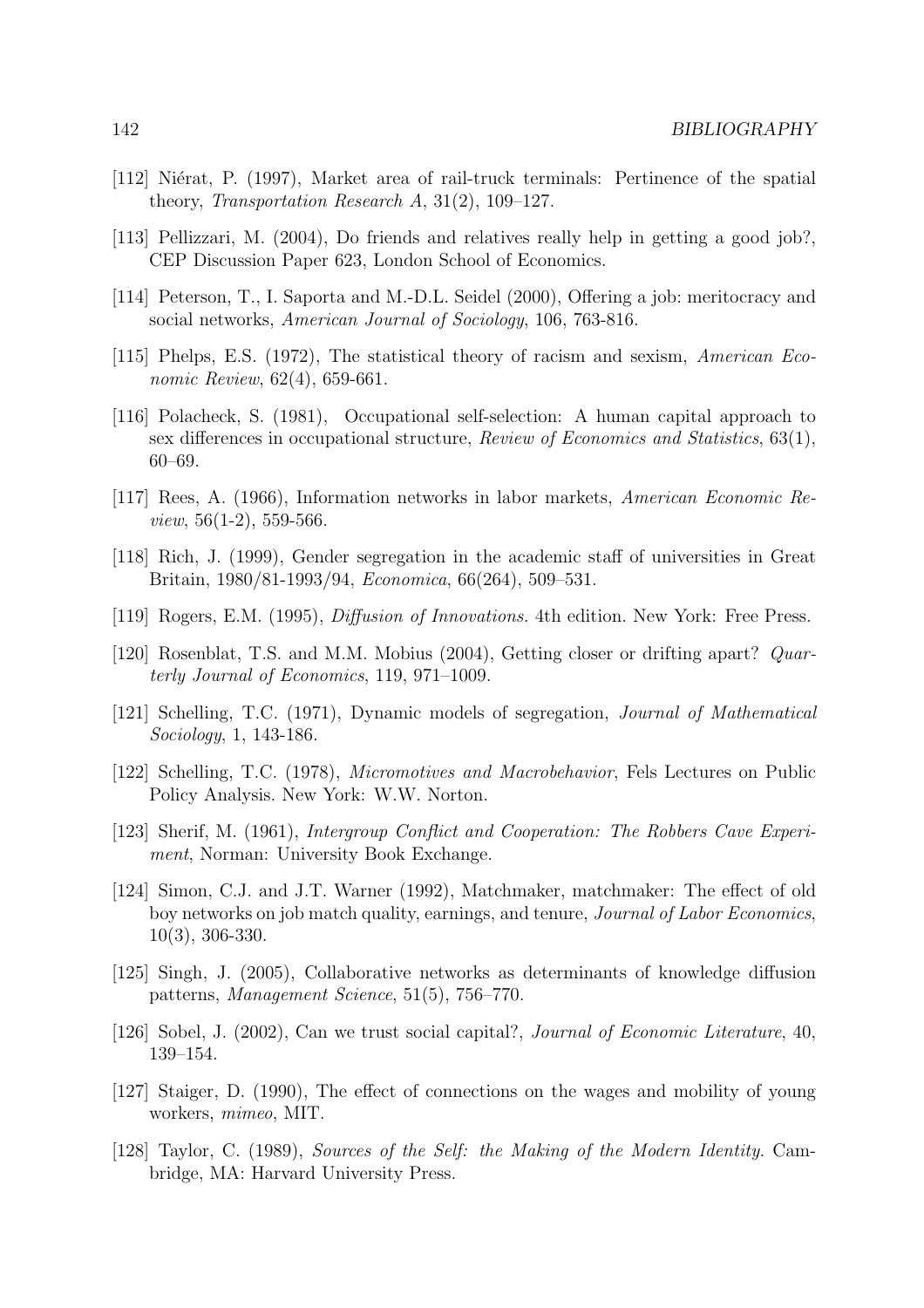- [129] Topa, G. (2001), Social interactions, local spillovers and unemployment, Review of Economic Studies, 68(2), 261-295.
- [130] van der Leij, M.J. (2003), Competing transport networks, Tinbergen Institute Discussion Paper 2003-009/1, Tinbergen Institute Amsterdam/Rotterdam.
- [131] van der Leij, M.J. and S. Goyal (2006), Strong ties in a small world, Tinbergen Institute Discussion Paper 2006-008/1, Tinbergen Institute Amsterdam/Rotterdam.
- [132] Watts, D.J. (1999), Small Worlds: The Dynamics of Networks between Order and Randomness, Princeton Studies in Complexity. Princeton University Press, Princeton, New Jersey.
- [133] Watts, D.J. and S.H. Strogatz (1998), Collective dynamics of 'small world' networks, Nature, 393, 440–442.
- [134] Williamson, O.E. (1975), Markets and Hierarchies: Analysis and Antitrust Implications, New York: Free Press.
- [135] Yook, S.H., H. Jeong, A.-L. Barabási, and Y. Tu (2001), Weighted evolving networks, Physical Review Letters, 86(25), 5835–5838.
- [136] Zachary, W. (1977), An information flow model for conflict and fission in small groups, Journal of Anthropological Research, 33, 452–473.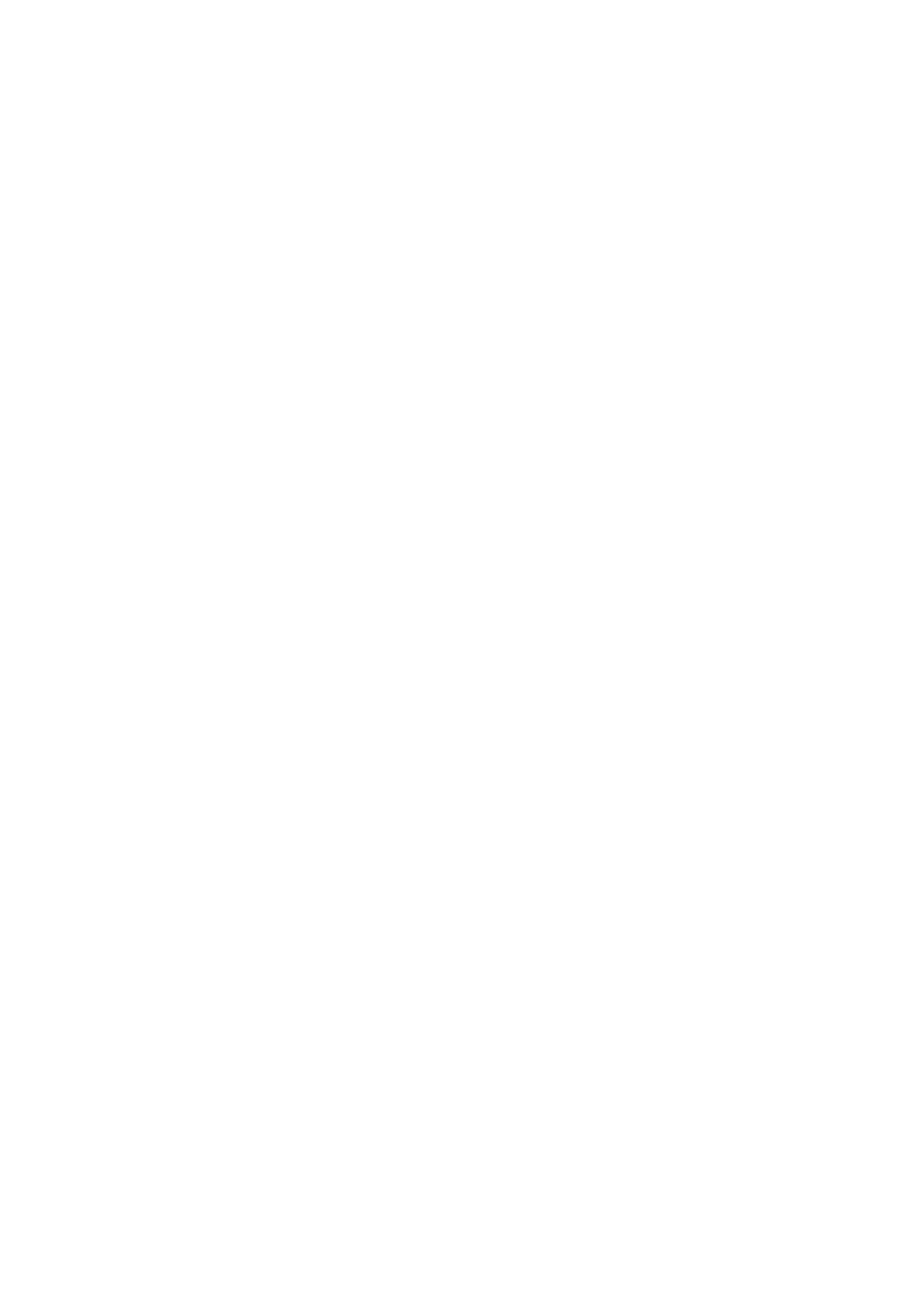## Samenvatting (Summary in Dutch)

Waar we ook kijken, netwerken zijn alom aanwezig. De wegen en kruispunten waarover we reizen vormen een netwerk; de websites die we bekijken en de hyperlinks waarop we klikken vormen een gigantisch informatienetwerk, het WorldWideWeb. Maar bovenal maken wijzelf allemaal deel uit van een netwerk, het netwerk van sociale contacten en relaties.

Deze netwerken zijn er niet voor de lol. Ze vervullen belangrijke economische functies. Zonder wegen zouden we geen auto kunnen rijden, en zou het ook onmogelijk zijn om handel te drijven. Zonder het WorldWideWeb zou het veel meer tijd en moeite kosten om informatie op te zoeken. En zonder sociale contacten zouden we alles alleen moeten doen, van het zoeken naar een baan tot het klussen in het huis. Gegeven het economische belang van netwerken spreekt het voor zich dat netwerken een grote invloed hebben op onze beslissingen. Maar op welke manier dat gebeurt en of we als maatschappij blij met de invloed van netwerken moeten zijn is niet duidelijk.

Het onderzoeksgebied van de netwerkeconomie probeert hier duidelijkheid in te verschaffen. Zij richt zich met name op de volgende vragen:

- 1. Welke kenmerkende eigenschappen hebben netwerken?
- 2. Hoe beïnvloeden netwerken economische beslissingen?
- 3. Wat voor rol spelen economische prikkels in de vorming van netwerken?

Het onderzoek in dit proefschrift poogt bij te dragen aan dit onderzoeksgebied door een aantal vraagstukken te analyseren. Deze vraagstukken hebben met drie verschillende soorten netwerken te maken: een netwerk van economische onderzoekers, een netwerk van arbeidscontacten en een vervoersnetwerk. Aan ieder soort netwerk is een deel van dit proefschrift gewijd.

In Deel 1 onderzoeken we netwerken van economische onderzoekers. We richten ons met name op samenwerkingsverbanden waarbij onderzoekers samen een artikel schrijven en publiceren. Gegevens over deze onderzoeksverbanden tussen economen zijn via de bibliografie EconLit verkregen.

In Hoofdstuk 2 analyseren we de structuur van dit netwerk en de veranderingen die in de loop der jaren in deze netwerkstructuur hebben plaatsgevonden. Uit de natuurkundige literatuur is het al bekend dat grote netwerken drie kenmerkende eigenschappen hebben: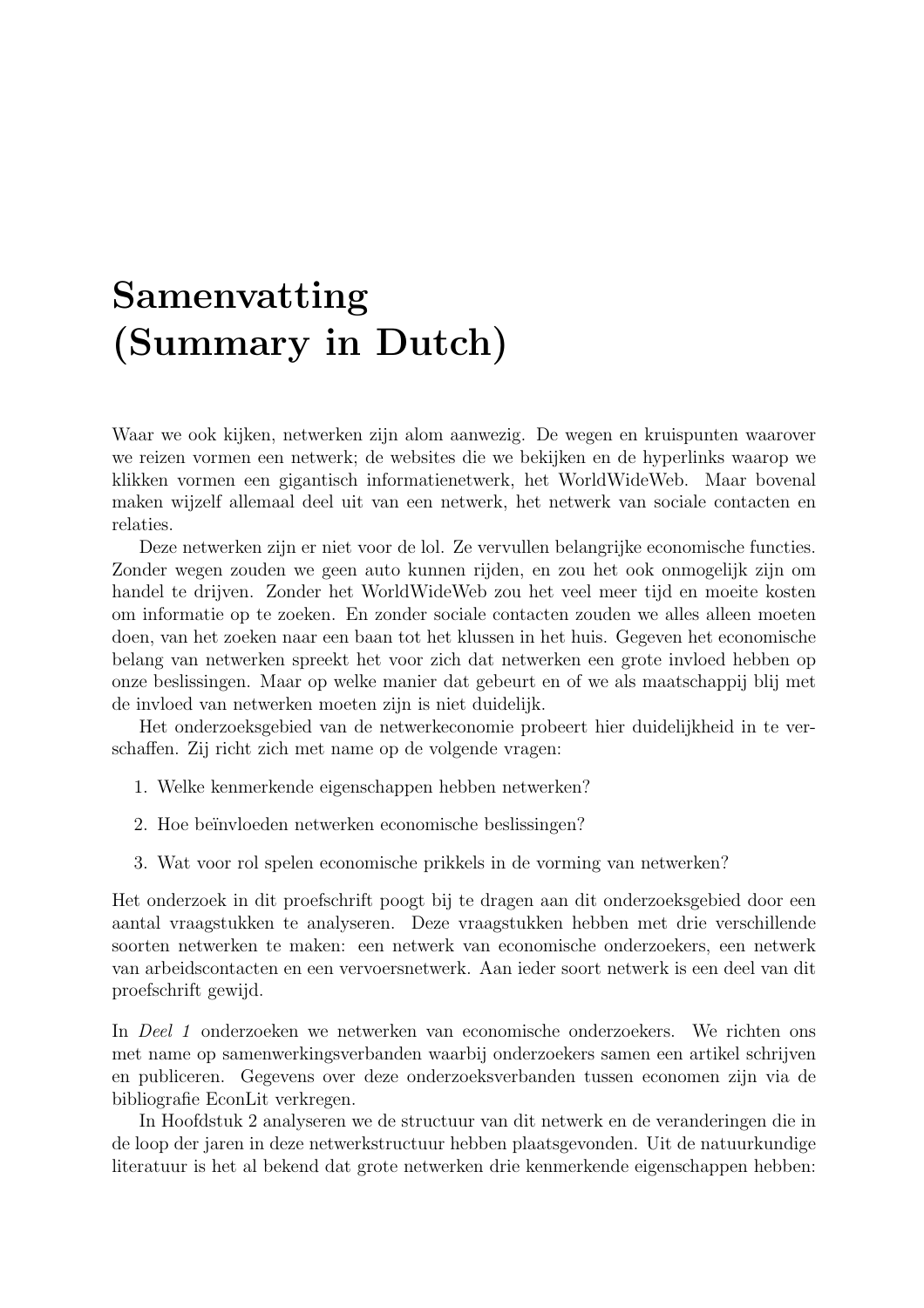korte netwerkafstanden, een hoge clustering coëfficiënt, en een grote ongelijkheid in de verdeling van connecties. De eerste eigenschap slaat op het feit dat in veel grote netwerken ieder punt in slechts een aantal stappen te bereiken is, ook al bestaat het netwerk zelf uit duizenden punten. De tweede eigenschap betreft het feit dat in veel netwerken "de vriend van mijn vriend ook mijn vriend" is. De derde eigenschap betreft het feit dat er in veel netwerken een aantal centrale punten bestaan waar extreem veel connecties naar toe leiden.

In Hoofdstuk 2 ontdekken we dat het netwerk van economische medeauteurs ook deze algemeen geldende kenmerken heeft. Er zijn bijvoorbeeld een aantal economen die heel veel connecties hebben. Dit zijn de sterren in het netwerk. Ook ontdekken we dat deze sterren cruciaal zijn voor de samenhang van het netwerk. In tegenstelling tot de natuurkundige literatuur over complexe netwerken laten we echter zien dat deze netwerkeigenschappen niet statisch zijn. Integendeel, we nemen een grote verandering in de netwerkstructuur waar. In de jaren '70 was slechts 15 procent van de economen direct of indirect met elkaar verbonden en er waren in deze groep gemiddeld 13 tussenpersonen nodig om iemand te bereiken. Daarentegen was in de jaren '90 40 procent van de economen met elkaar in één groot eiland verbonden, en de netwerkafstand in dit grote eiland was gekrompen naar gemiddeld negen tussenpersonen. We concluderen dus dat de wereld van economen in de laatste 30 jaar opmerkelijk kleiner is geworden.

In Hoofdstuk 3 nemen we de sterkte van de netwerkverbanden mee in onze empirische analyse. Met onze data over medeauteur-relaties toetsen we een gezaghebbende sociologische netwerktheorie: Granovetter's 'strength of weak ties'-theorie. Deze theorie stelt dat zwakke schakels vaak erg belangrijk voor de samenhang van het netwerk zijn, omdat de zwakke schakels vaak bruggen tussen subgroepen in het netwerk vormen.

De resultaten in Hoofdstuk 3 laten zien dat deze theorie verworpen moet worden voor het netwerk van medeauteur-relaties. Erg belangrijk is dat we een structurele verklaring voor dit verrassende resultaat vinden. Onze verklaring bestaat ten eerste uit het feit dat er een aantal sterren in het netwerk zijn met ontzettend veel connecties. Ten tweede ontdekken we dat de verbanden tussen de sterren vaak sterk zijn. Aangezien sterren cruciaal voor de samenhang van het netwerk zijn, zijn de sterke verbanden ook vaak belangrijk voor de samenhang. Met deze resultaten levert dit hoofdstuk een grote bijdrage aan ons begrip over de structuur van netwerken waar het de sterkte van netwerkverbanden betreft.

In Hoofdstuk 4 geven we een theoretische verklaring voor de in Hoofdstuk 2 en 3 waargenomen netwerkstructuur. Ons model gaat uit van de typisch economische aanname van rationeel gedrag. Spelers gaan een samenwerkingsverband aan als het hun meer baadt dan schaadt. De baten hangen af van het aantal aangegane samenwerkingsverbanden, het onderzoeksniveau van de twee spelers, en de beloning voor samengemaakt onderzoek. De kosten hangen af van de moeite die in de samenwerkingsverbanden worden gestopt.

In Hoofdstuk 4 analyseren we dit model. Zoals verwacht blijkt uit onze analyse dat er meer samenwerking plaatsvindt als de beloning ervoor toeneemt of als de communicatiekosten afnemen. Wat echter verrassend is, is dat uit onze analyse blijkt dat de vorming van sterren niet vanzelfsprekend is. Het spreekt voor zich dat onderzoekers van een laag niveau graag met onderzoekers van een hoog niveau willen werken, en wellicht zou men daarom verwachten dat dit de vorming van sterren stimuleert. Onderzoekers van hoog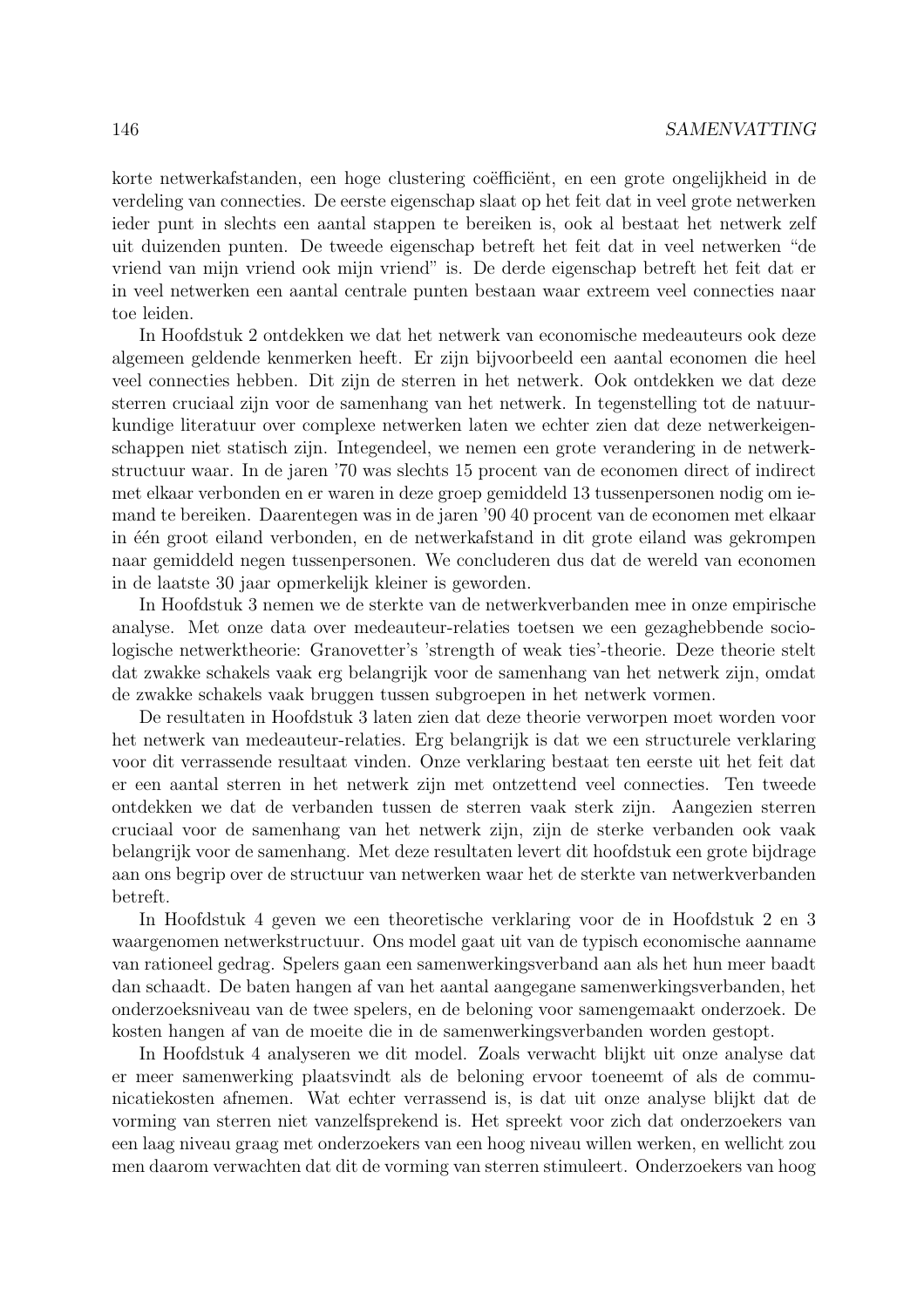niveau hebben er echter geen belang bij om met onderzoekers van laag niveau te werken, tenzij de onderzoekers van laag niveau al het werk opknappen. Dit levert een dilemma op voor de onderzoekers van laag niveau, aangezien zij liever de werkzaamheden zouden willen delen. Het gevolg is dat onder normale omstandigheden samenwerking tussen onderzoekers van hoog en laag niveau niet plaatsvindt. Alleen onder extra aannames, zoals een beperking van het aantal onderzoekers van hoog niveau, kan een samenwerking tussen onderzoekers van hoog en laag niveau ontstaan.

Hoofdstuk 4 laat dus zien dat de vorming van sterren uit economische motieven niet vanzelfsprekend is, terwijl dit in natuurkundige theorieën zoals die van Barabási en Albert (1999) wel wordt verondersteld.

In Deel 2 kijken we naar de rol van netwerken bij het zoeken naar een nieuwe baan. Het is nu algemeen geaccepteerd dat sociale netwerken van cruciaal belang zijn bij het zoeken naar een baan. Tegelijkertijd hebben vrouwen en minderheden een grote loonen werkgelegenheidsachterstand en bestaat er een grote segregatie op de arbeidsmarkt. Het is dan ook begrijpelijk dat veel sociale onderzoekers naar netwerken wijzen als een oorzaak van de segregatie en ongelijkheid tussen rassen en geslachten op de arbeidsmarkt. Men begrijpt echter niet goed hoe dit proces precies werkt.

In Hoofdstuk 5 analyseren we daarom de rol van netwerken op de arbeidsmarkt. We stellen een model met twee groepen en twee beroepen voor, waarin mensen drie stadia doorlopen. In het eerste stadium kiezen mensen een specialisatie. In het tweede stadium vormen mensen een netwerk, en in het derde stadium zoeken mensen een baan en, als ze die vinden, dan verdienen ze een loon. De analyse in Hoofdstuk 5 laat zien dat er in dit model twee voorwaarden nodig zijn om segregatie op de arbeidsmarkt te bewerkstelligen. Ten eerste dienen netwerkcontacten de kans op het vinden van een baan vergroten. Ten tweede dienen mensen de neiging te hebben om meer vrienden binnen de eigen etnische groep of sexe te hebben. Onder deze twee voorwaarden zullen mensen er de voorkeur aan geven om dezelfde specialisatie als de meerderheid in hun eigen groep te kiezen. Op deze wijze kunnen mensen meer nuttige contacten opbouwen en hebben ze een grotere kans op een baan. Het gevolg is wel dat één groep zich volledig specialiseert in één soort beroep.

In Hoofdstuk 5 laten we ook zien dat in dit model loonverschillen in stand worden gehouden. Mensen in een groep die gespecialiseerd is in een slechtbetaald beroep, zijn niet bereid om een ander, beter betalend beroep te kiezen, omdat ze geen goede arbeidscontacten in dat andere beroep kunnen krijgen. Met andere woorden, mensen zijn bereid om loon op te geven als ze een grotere kans op een baan hebben. Hun sociale netwerk kan hun die kans bieden.

De analyse in Hoofdstuk 5 biedt een alternatief voor discriminatietheorieën. Ook verschilt onze analyse van andere arbeidsmarktonderzoeken, omdat wij niet van te voren aannemen dat het netwerk van één groep slechter is dan die van de andere. Integendeel, wij laten zien dat persistente loonverschillen tussen groepen kunnen ontstaan, zelfs als er geen discriminatie bestaat en als iedereen met dezelfde kwaliteiten geboren wordt. Dit betekent dus ook dat het tegengaan van discriminatie nooit een volledige oplossing kan bieden voor het probleem van de achterstand van vrouwen en minderheden op de arbeidsmarkt.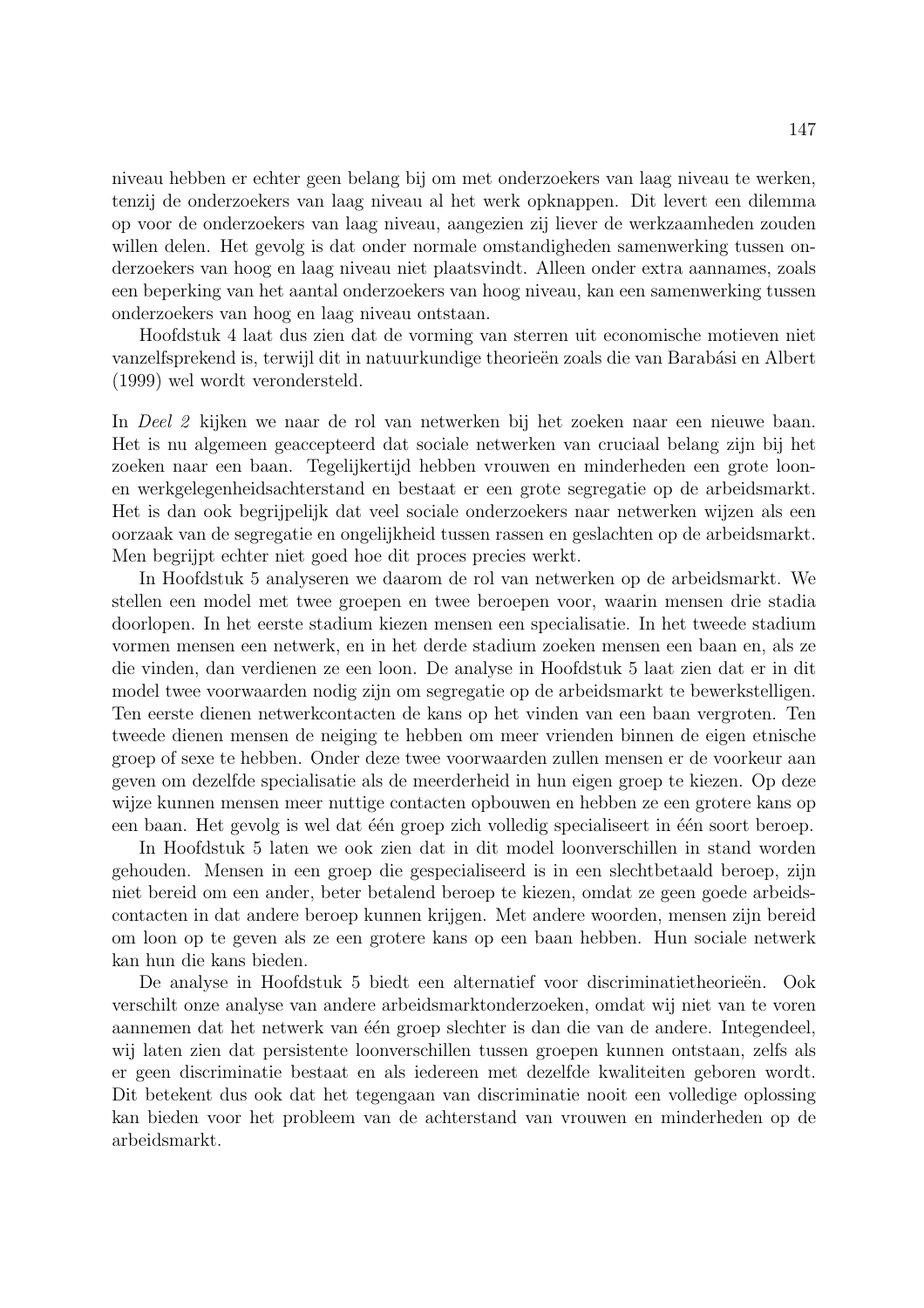In Deel 3 kijken we naar een geheel ander soort netwerken, vervoersnetwerken. Dit zijn de wegen, spoorlijnen en vliegroutes die we allen bereizen. We richten ons op de netwerkstrategieën van openbaar vervoersbedrijven. Bedrijven als de NS en KLM dienen te beslissen op welke routes ze opereren en welke prijs ze voor hun vervoersdiensten vragen.

Het huidig onderzoek naar het openbaar vervoer houdt niet goed rekening met de rol van alternatieve vervoersnetwerken. Onderzoek naar bijvoorbeeld de netwerkstrategieën van vliegmaatschappijen houden geen rekening met de rol van hogesnelheidstreinen. Dit is echter wel belangrijk, omdat deze verschillende vervoersnetwerken zowel op elkaar aansluiten als met elkaar concurreren.

In Hoofdstuk 6 bekijken we daarom wat de gevolgen van concurrentie tussen twee transportnetwerken op de routes en prijzen van vervoersmaatschappijen zijn. We analyseren een eenvoudig abstract vervoersmodel. In dit model nemen we aan dat mensen wonen en werken op een cirkel. Mensen kunnen kiezen uit twee vervoersmogelijkheden, langzaam of snel vervoer. De aanbieder van snel vervoer heeft slechts de mogelijkheid tot ´e´en verbinding, en hij moet de locaties van het begin- en eindpunt van de verbinding op de cirkel kiezen.

De analyse in Hoofdstuk 6 wijst erop dat in dit model de snelle vervoerder de neiging heeft om de stations erg dicht bij elkaar te zetten, veel dichter dan maatschappelijk gewenst. De vervoerder biedt dus geen rit van de ene kant van de cirkel naar de andere kant aan. In plaats daarvan kunnen mensen het snelle vervoer slecht over een korte afstand gebruiken. De reden is dat de vervoerder meer mensen kan vervoeren als de vervoerder een strategie voert om de stations dicht bij elkaar te zetten. Onze analyse laat ook zien dat de prikkel om de stations dichter bij elkaar te zetten sterker wordt als het verschil tussen snel en langzaam vervoer kleiner is.

Hoofdstuk 6 laat dus zien hoe belangrijk het bij de analyse van één vervoersmogelijkheid is om met de invloed van andere concurrerende vervoersmogelijkheden rekening te houden. Dit wordt nogal eens vergeten in de literatuur tot nu toe.

Om samen te vatten, dit proefschrift richt zich op economische problemen die met netwerken te maken hebben. We laten zien wat voor rol netwerken spelen in de economische wetenschap, op de arbeidsmarkt en in het openbaar vervoer. Hiermee levert dit proefschrift een bijdrage aan het wetenschappelijk onderzoek op het gebied van de netwerkeconomie.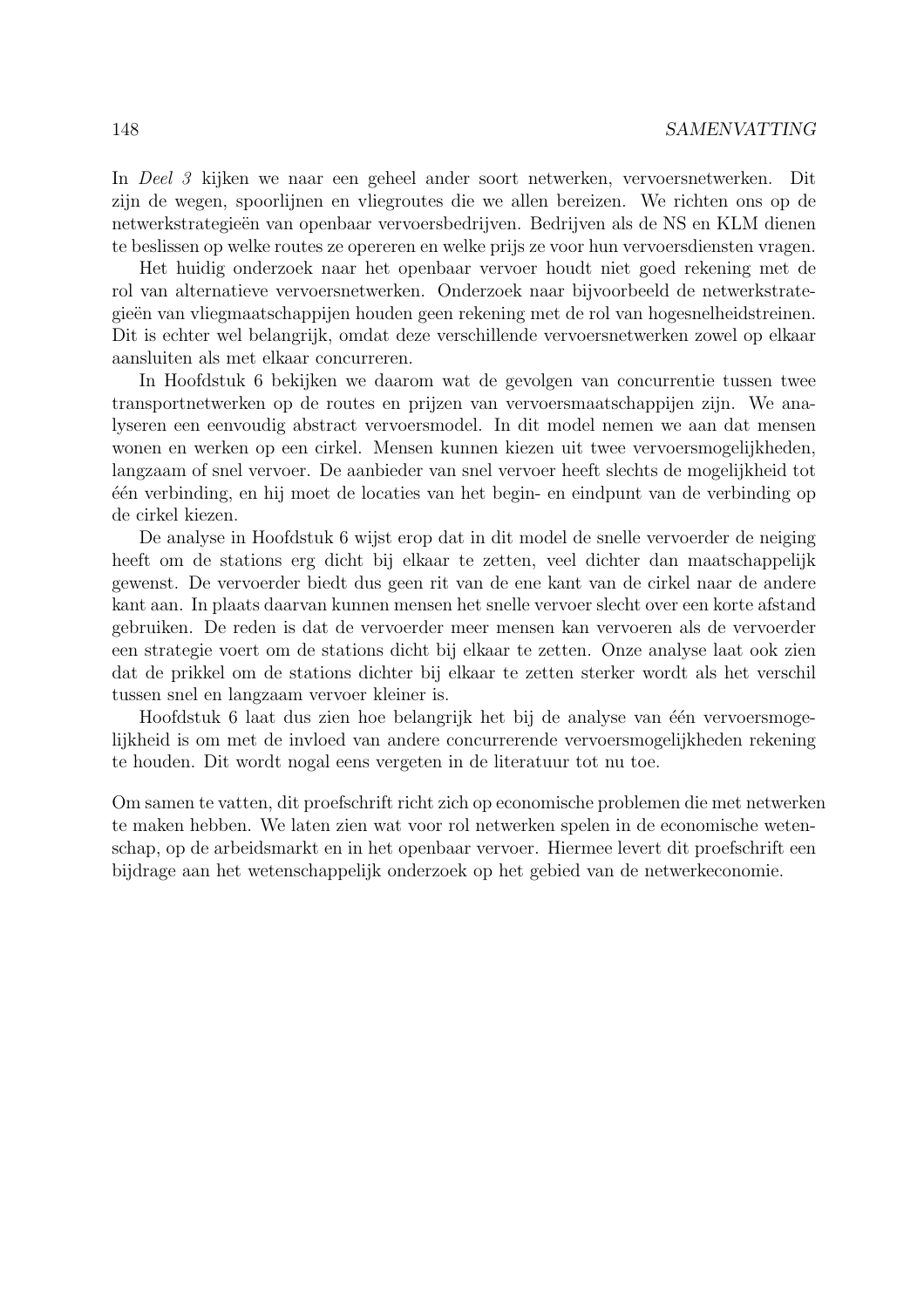The Tinbergen Institute is the Institute for Economic Research, which was founded in 1987 by the Faculties of Economics and Econometrics of the Erasmus Universiteit Rotterdam, Universiteit van Amsterdam and Vrije Universiteit Amsterdam. The Institute is named after the late Professor Jan Tinbergen, Dutch Nobel Prize laureate in economics in 1969. The Tinbergen Institute is located in Amsterdam and Rotterdam. The following books recently appeared in the Tinbergen Institute Research Series:

- 333. C.M. VAN VEELEN, Survival of the fair: Modelling the evolution of altruism, fairness and morality.
- 334. R. PHISALAPHONG, The impact of economic integration programs on inward foreign direct investment.
- 335. A.H. NÖTEBERG, The medium matters: The impact of electronic communication media and evidence strength on belief revision during auditor-client inquiry.
- 336. M. MASTROGIACOMO, Retirement, expectations and realizations. Essays on the Netherlands and Italy.
- 337. E. KENJOH, Balancing work and family life in Japan and four European countries: Econometric analyses on mothers' employment and timing of maternity.
- 338. A.H. BRUMMANS, Adoption and diffusion of EDI in multilateral networks of organizations.
- 339. K. STAAL, Voting, public goods and violence.
- 340. R.H.J. MOSCH, The economic effects of trust. Theory and empirical evidence.
- 341. F. ESCHENBACH, The impact of banks and asset markets on economic growth and fiscal stability.
- 342. D. LI, On extreme value approximation to tails of distribution functions.
- 343. S. VAN DER HOOG, Micro-economic disequilibrium dynamics.
- 344. B. BRYS, Tax-arbitrage in the Netherlands evaluation of the capital income tax reform of January 1, 2001.
- 345. V. PRUZHANSKY, Topics in game theory.
- 346. P.D.M.L. CARDOSO, The future of old-age pensions: Its implosion and explosion.
- 347. C.J.H. BOSSINK, To go or not to go...? International relocation willingness of dual-career couples.
- 348. R.D. VAN OEST, Essays on quantitative marketing models and Monte Carlo integration methods.
- 349. H.A. ROJAS-ROMAGOSA, Essays on trade and equity.
- 350. A.J. VAN STEL, Entrepreneurship and economic growth: Some empirical studies.
- 351. R. ANGLINGKUSUMO, Preparatory studies for inflation targeting in post crisis Indonesia.
- 352. A. GALEOTTI, On social and economic networks.
- 353. Y.C. CHEUNG, Essays on European bond markets.
- 354. A. ULE, Exclusion and cooperation in networks.
- 355. I.S. SCHINDELE, Three essays on venture capital contracting.
- 356. C.M. VAN DER HEIDE, An economic analysis of nature policy.